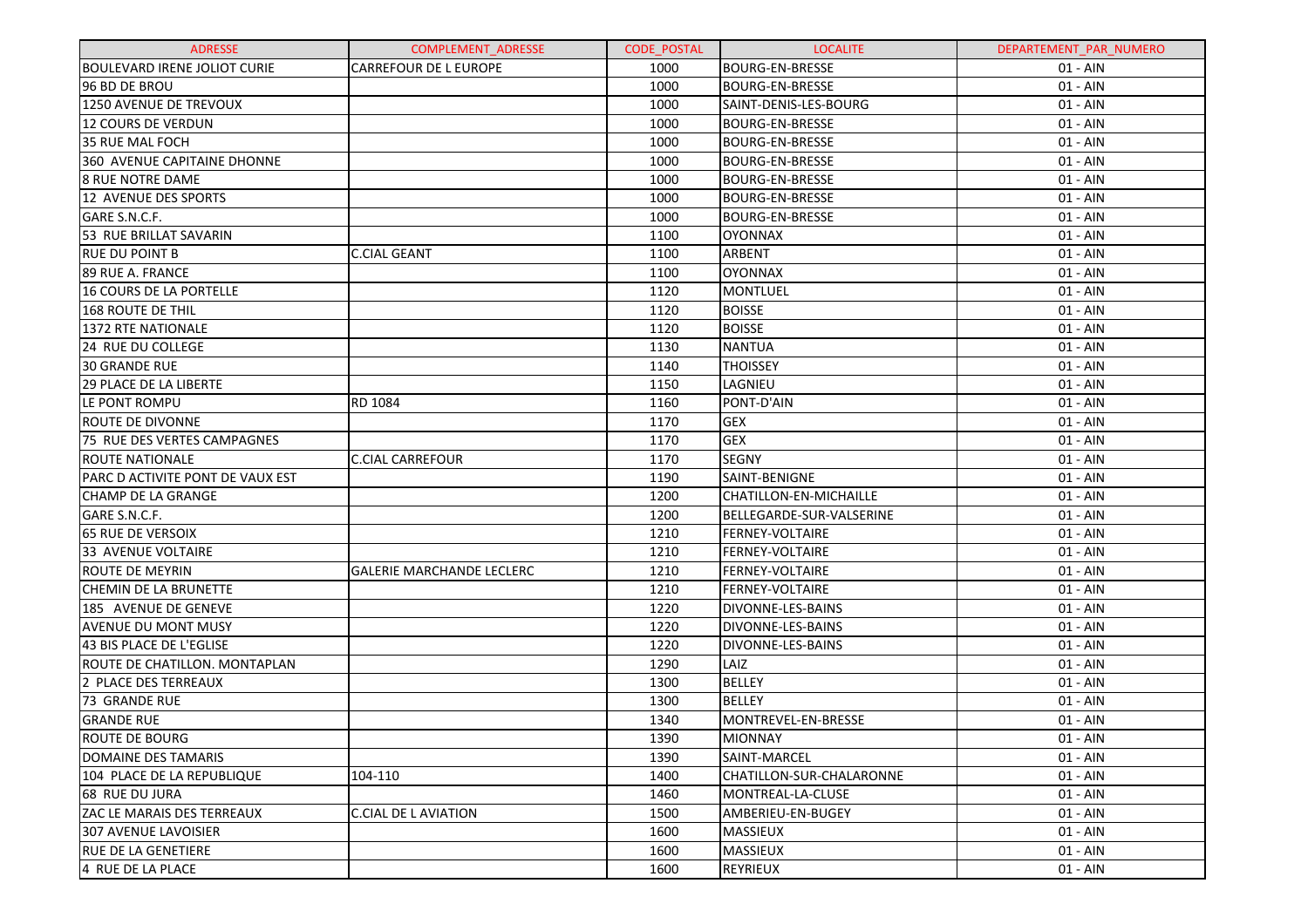| <b>ADRESSE</b>                      | <b>COMPLEMENT ADRESSE</b>      | <b>CODE POSTAL</b> | <b>LOCALITE</b>           | DEPARTEMENT PAR NUMERO |
|-------------------------------------|--------------------------------|--------------------|---------------------------|------------------------|
| <b>CHEMIN DE L ALLONDON</b>         | ZAC                            | 1630               | SAINT-GENIS-POUILLY       | 01 - AIN               |
| 4 RUE DE LYON                       |                                | 1630               | SAINT-GENIS-POUILLY       | $01 - AIN$             |
| <b>CHEMIN DES BATTERSES</b>         |                                | 1700               | <b>BEYNOST</b>            | $01 - AIN$             |
| <b>RUE DU FIGUIER</b>               |                                | 1700               | MIRIBEL                   | $01 - AIN$             |
| <b>CENTRE COMMERCIAL VAL THOIRY</b> | <b>ROUTE DE LYON</b>           | 1710               | <b>THOIRY</b>             | $01 - AIN$             |
| <b>RUE DE LYON</b>                  | <b>SUPERMARCHE CHAMPION</b>    | 1800               | <b>MEXIMIEUX</b>          | $01 - AIN$             |
| 4 PLACE VAUGELAS                    |                                | 1800               | <b>MEXIMIEUX</b>          | 01 - AIN               |
| <b>RUE ROMANETTE</b>                | ZAC ILE DE FRANCE              | 2000               | LAON                      | 02 - AISNE             |
| <b>PLACE DES DROITS DE L HOMME</b>  |                                | 2000               | LAON                      | 02 - AISNE             |
| <b>RUE DESCARTES</b>                | <b>C.CIAL LECLERC</b>          | 2000               | <b>CHAMBRY</b>            | 02 - AISNE             |
| 7 RUE DES TOILES                    |                                | 2100               | SAINT-QUENTIN             | 02 - AISNE             |
| ROUTE DEPARTEMENTALE 1029           |                                | 2100               | <b>FAYET</b>              | 02 - AISNE             |
| PLACE ANDRE BAUDEZ                  | <b>GARE SNCF SAINT QUENTIN</b> | 2100               | SAINT-QUENTIN             | 02 - AISNE             |
| <b>RUE DE GUISE</b>                 |                                | 2100               | <b>HARLY</b>              | 02 - AISNE             |
| <b>ROUTE DE BOHAIN</b>              | C.CIAL                         | 2100               | SAINT-QUENTIN             | 02 - AISNE             |
| 33 RUE SAINT MARTIN                 |                                | 2200               | <b>SOISSONS</b>           | 02 - AISNE             |
| 1 RUE DU COMMERCE                   |                                | 2200               | SOISSONS                  | 02 - AISNE             |
| 43 AVENUE DE CHATEAU THIERRY        |                                | 2200               | <b>BELLEU</b>             | 02 - AISNE             |
| <b>74 RUE BLONDEL</b>               |                                | 2240               | <b>RIBEMONT</b>           | 02 - AISNE             |
| 20 RUE DE LA CHAUSSEE               |                                | 2300               | <b>CHAUNY</b>             | 02 - AISNE             |
| <b>BOULEVARD DE L EUROPE</b>        | ZAC DE L UNIVERS               | 2300               | <b>CHAUNY</b>             | 02 - AISNE             |
| <b>AVENUE D ESSOMES</b>             | <b>CARREFOUR</b>               | 2400               | <b>CHATEAU-THIERRY</b>    | 02 - AISNE             |
| 52 RUE CARNOT                       |                                | 2400               | CHATEAU-THIERRY           | 02 - AISNE             |
| <b>RUE DE LA PLAINE</b>             | C.CIAL LECLERC                 | 2400               | CHATEAU-THIERRY           | 02 - AISNE             |
| <b>RUE AUGUSTE DELAUNE</b>          |                                | 2430               | <b>GAUCHY</b>             | 02 - AISNE             |
| 23 PLACE DU DOCTEUR MOUFLIER        |                                | 2600               | <b>VILLERS-COTTERETS</b>  | 02 - AISNE             |
| <b>AVENUE DE LA FERTE MILON</b>     | <b>C.CIAL LECLERC</b>          | 2600               | <b>VILLERS-COTTERETS</b>  | 02 - AISNE             |
| CHEMIN BLANC                        |                                | 2800               | <b>BEAUTOR</b>            | 02 - AISNE             |
| PARC DE L AILETTE                   |                                | 2860               | CHAMOUILLE                | 02 - AISNE             |
| <b>PORTES D AVERMES</b>             |                                | 3000               | <b>AVERMES</b>            | 03 - ALLIER            |
| RN7 - HYPERMARCHE CARREFOUR         |                                | 3000               | <b>MOULINS</b>            | 03 - ALLIER            |
| 29 PL D'ALLIER                      |                                | 3000               | <b>MOULINS</b>            | 03 - ALLIER            |
| 3 RUE BRETONNIE                     |                                | 3100               | <b>MONTLUCON</b>          | 03 - ALLIER            |
| 18 BOULEVARD DE COURTAIS            |                                | 3100               | <b>MONTLUCON</b>          | 03 - ALLIER            |
| <b>QUAI LEDRU ROLLIN</b>            |                                | 3100               | <b>MONTLUCON</b>          | 03 - ALLIER            |
| <b>ROUTE DE PARIS</b>               |                                | 3190               | VALLON-EN-SULLY           | 03 - ALLIER            |
| <b>GARE SNCF VEST.</b>              |                                | 3200               | <b>VICHY</b>              | 03 - ALLIER            |
| 198 RUE JEAN JAURES                 |                                | 3200               | <b>VICHY</b>              | 03 - ALLIER            |
| <b>ALLEE DES AILES</b>              | <b>HYPERMARCHE</b>             | 3200               | <b>VICHY</b>              | 03 - ALLIER            |
| <b>PLACE VICTOR HUGO</b>            |                                | 3200               | <b>VICHY</b>              | 03 - ALLIER            |
| l36 RUE GEORGES CLEMENCEAU          |                                | 3200               | <b>VICHY</b>              | 03 - ALLIER            |
| 3 RUE DU 29 JUILLET                 |                                | 3300               | <b>CUSSET</b>             | 03 - ALLIER            |
| 78 RUE DES PEUPLIERS BP 20048       |                                | 3300               | <b>CUSSET</b>             | 03 - ALLIER            |
| 83 BOULEVARD LEDRU ROLLIN           |                                | 3500               | SAINT-POURCAIN-SUR-SIOULE | 03 - ALLIER            |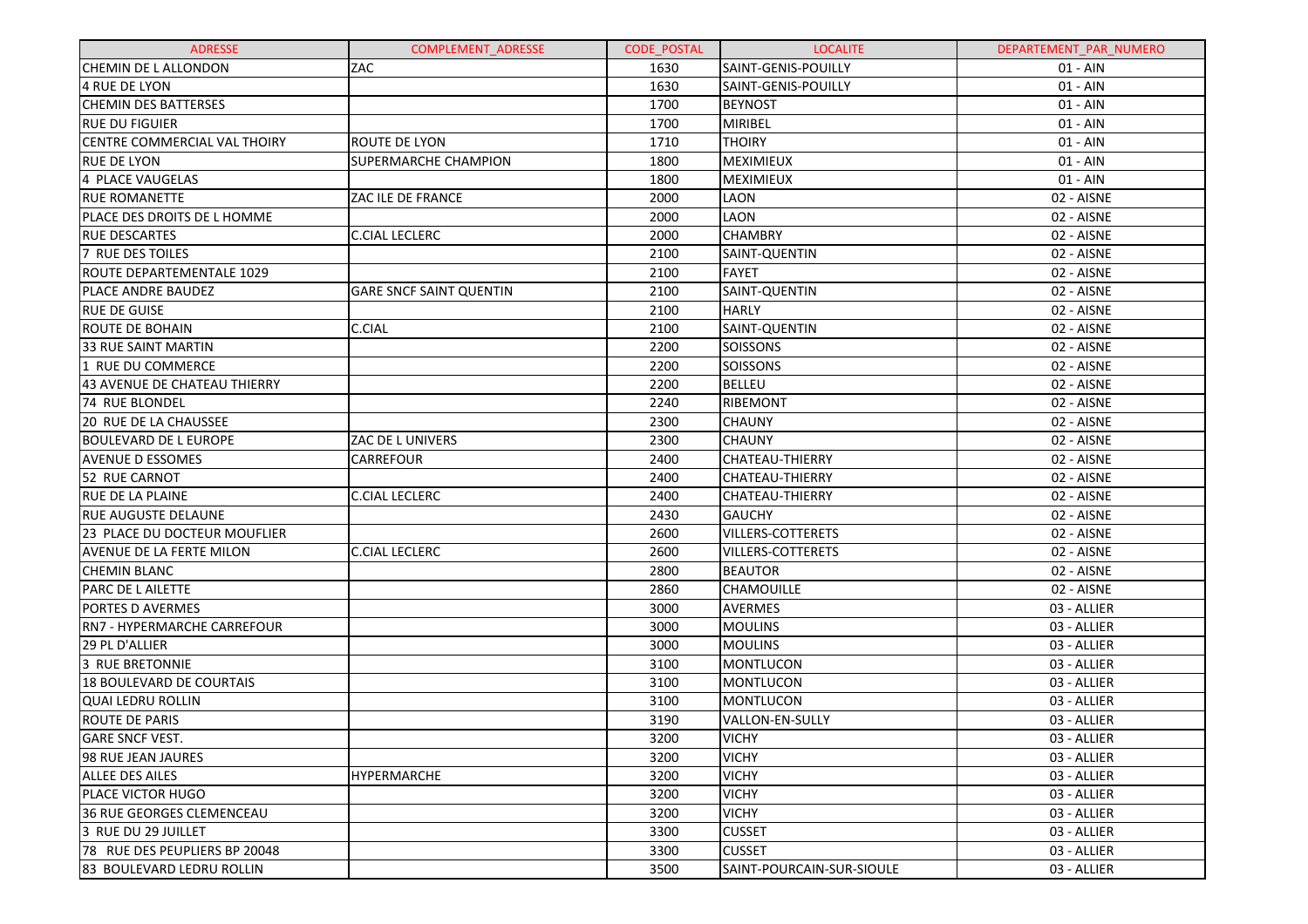| <b>ADRESSE</b>                        | <b>COMPLEMENT ADRESSE</b>               | <b>CODE POSTAL</b> | <b>LOCALITE</b>             | DEPARTEMENT PAR NUMERO       |
|---------------------------------------|-----------------------------------------|--------------------|-----------------------------|------------------------------|
| 14 PLACE MARECHAL FOCH                |                                         | 3500               | SAINT-POURCAIN-SUR-SIOULE   | 03 - ALLIER                  |
| <b>23 AVENUE JEAN JAURES</b>          |                                         | 3700               | <b>BELLERIVE-SUR-ALLIER</b> | 03 - ALLIER                  |
| 44 GRANDE RUE                         |                                         | 3800               | <b>GANNAT</b>               | 03 - ALLIER                  |
| 16 BLD GASSENDI                       |                                         | 4000               | <b>DIGNE-LES-BAINS</b>      | 04 - ALPES-DE-HAUTE-PROVENCE |
| ROUTE DE MARSEILLE                    |                                         | 4000               | <b>DIGNE-LES-BAINS</b>      | 04 - ALPES-DE-HAUTE-PROVENCE |
| 67 BD GASSENDI                        |                                         | 4000               | <b>DIGNE-LES-BAINS</b>      | 04 - ALPES-DE-HAUTE-PROVENCE |
| <b>7 AV DE VERDUN</b>                 |                                         | 4000               | <b>DIGNE-LES-BAINS</b>      | 04 - ALPES-DE-HAUTE-PROVENCE |
| 66 RUE GRANDE                         |                                         | 4100               | MANOSQUE                    | 04 - ALPES-DE-HAUTE-PROVENCE |
| ROUTE NATIONALE 96                    | RTE DE VOLX - C.CIAL LECLERC            | 4100               | MANOSQUE                    | 04 - ALPES-DE-HAUTE-PROVENCE |
| <b>RUE DES QUINTRANDS</b>             | <b>QTIER QUINTRANDS-RTE SISTERON AU</b> | 4100               | MANOSQUE                    | 04 - ALPES-DE-HAUTE-PROVENCE |
| 6 AVENUE JEAN GIONO                   |                                         | 4100               | MANOSQUE                    | 04 - ALPES-DE-HAUTE-PROVENCE |
| <b>ALLEE ALPHONSE DAUDET</b>          |                                         | 4100               | MANOSQUE                    | 04 - ALPES-DE-HAUTE-PROVENCE |
| <b>ZONE INDUSTRIELLE SAINT JOSEPH</b> | <b>HYPER U</b>                          | 4100               | MANOSQUE                    | 04 - ALPES-DE-HAUTE-PROVENCE |
| PLACE MARCEL SAUVAIRE                 |                                         | 4120               | <b>CASTELLANE</b>           | 04 - ALPES-DE-HAUTE-PROVENCE |
| PLACE D ARMES                         |                                         | 4140               | <b>SEYNE</b>                | 04 - ALPES-DE-HAUTE-PROVENCE |
| <b>AVENUE DE LA GARE</b>              |                                         | 4160               | <b>CHATEAU-ARNOUX</b>       | 04 - ALPES-DE-HAUTE-PROVENCE |
| <b>RUE DE LA GARE</b>                 |                                         | 4170               | SAINT-ANDRE-LES-ALPES       | 04 - ALPES-DE-HAUTE-PROVENCE |
| 178 RUE DROITE                        |                                         | 4200               | <b>SISTERON</b>             | 04 - ALPES-DE-HAUTE-PROVENCE |
| 9 AVENUE DES PLANTIERS                | <b>AVENUE JEAN JAURES</b>               | 4200               | <b>SISTERON</b>             | 04 - ALPES-DE-HAUTE-PROVENCE |
| 31 AVENUE JEAN JAURES                 |                                         | 4200               | <b>SISTERON</b>             | 04 - ALPES-DE-HAUTE-PROVENCE |
| LA CONQUE                             |                                         | 4260               | <b>ALLOS</b>                | 04 - ALPES-DE-HAUTE-PROVENCE |
| <b>COURS ARISTIDE BRIAND</b>          | <b>ROUTE NATIONALE 100</b>              | 4280               | <b>CERESTE</b>              | 04 - ALPES-DE-HAUTE-PROVENCE |
| <b>OUARTIER DE BEAUDINE</b>           |                                         | 4300               | FORCALQUIER                 | 04 - ALPES-DE-HAUTE-PROVENCE |
| 7 AVENUE DE LA LIBERATION             |                                         | 4310               | <b>PEYRUIS</b>              | 04 - ALPES-DE-HAUTE-PROVENCE |
| <b>PLACE DU COUVERT</b>               |                                         | 4360               | MOUSTIERS-SAINTE-MARIE      | 04 - ALPES-DE-HAUTE-PROVENCE |
| <b>ROUTE CASCADE DE LA LANCE</b>      |                                         | 4370               | <b>COLMARS</b>              | 04 - ALPES-DE-HAUTE-PROVENCE |
| <b>LES TERRES NEUVES</b>              |                                         | 4400               | <b>SAINT-PONS</b>           | 04 - ALPES-DE-HAUTE-PROVENCE |
| 10B ALLEES LOUIS GARDIOL              |                                         | 4500               | <b>RIEZ</b>                 | 04 - ALPES-DE-HAUTE-PROVENCE |
| <b>5 ALLEE LEON MASSE</b>             |                                         | 4700               | <b>ORAISON</b>              | 04 - ALPES-DE-HAUTE-PROVENCE |
| 16 AVENUE ABDON MARTIN                |                                         | 4700               | <b>ORAISON</b>              | 04 - ALPES-DE-HAUTE-PROVENCE |
| 39 RUE GRANDE                         |                                         | 4800               | <b>GREOUX-LES-BAINS</b>     | 04 - ALPES-DE-HAUTE-PROVENCE |
| 19 COURS LADOUCETTE                   |                                         | 5000               | GAP                         | 05 - HAUTES-ALPES            |
| 28 BOULEVARD D ORIENT                 | RTE BRIANCON-ZA JUSTICE-GEANT CA        | 5000               | GAP                         | 05 - HAUTES-ALPES            |
| <b>RTE DE BARCELONNETTE- AUCHAN</b>   |                                         | 5000               | GAP                         | 05 - HAUTES-ALPES            |
| <b>PLACE GRENETTE</b>                 |                                         | 5000               | GAP                         | 05 - HAUTES-ALPES            |
| <b>ZONE ACTIVITES SUD</b>             |                                         | 5100               | <b>BRIANCON</b>             | 05 - HAUTES-ALPES            |
| 1 IMMEUBLE LE PRAYA                   |                                         | 5100               | MONTGENEVRE                 | 05 - HAUTES-ALPES            |
| PLACE DE L'EUROPE                     |                                         | 5100               | <b>BRIANCON</b>             | 05 - HAUTES-ALPES            |
| <b>ROUTE NATIONALE</b>                |                                         | 5100               | MONTGENEVRE                 | 05 - HAUTES-ALPES            |
| LIEU DIT GRANDE BOUCLE 2              |                                         | 5100               | <b>BRIANCON</b>             | 05 - HAUTES-ALPES            |
| <b>18 RUE CENTRALE</b>                |                                         | 5100               | <b>BRIANCON</b>             | 05 - HAUTES-ALPES            |
| <b>AVENUE CHARLES DE GAULLE</b>       |                                         | 5120               | ARGENTIERE-LA-BESSEE        | 05 - HAUTES-ALPES            |
| 22 PLACE DU COMMANDANT DUMONT         |                                         | 5130               | <b>TALLARD</b>              | 05 - HAUTES-ALPES            |
| PLACE DES COMMERCES                   |                                         | 5160               | SAVINES-LE-LAC              | 05 - HAUTES-ALPES            |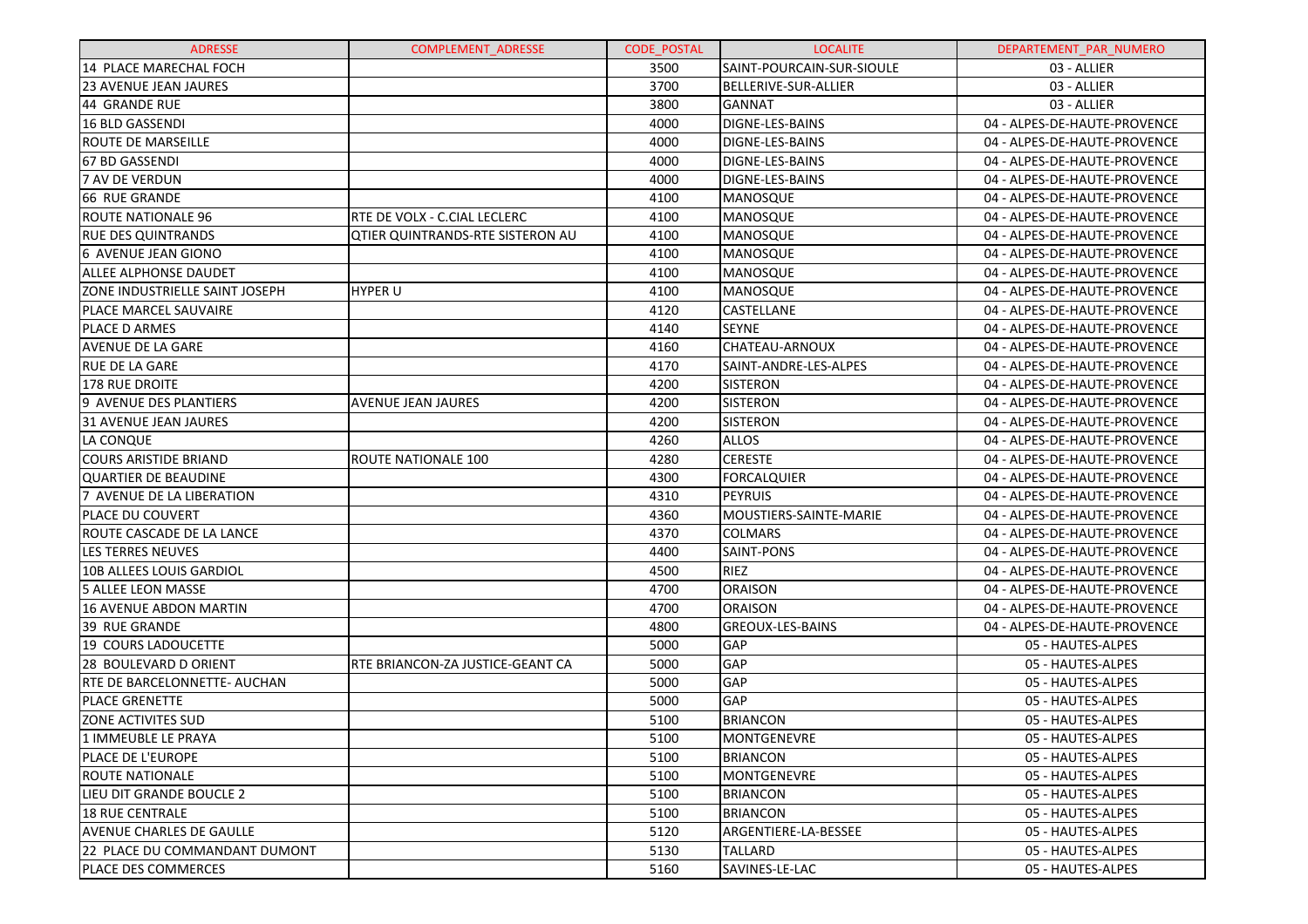| <b>ADRESSE</b>                          | <b>COMPLEMENT ADRESSE</b>         | <b>CODE POSTAL</b> | <b>LOCALITE</b>           | DEPARTEMENT PAR NUMERO |
|-----------------------------------------|-----------------------------------|--------------------|---------------------------|------------------------|
| LE VILLAGE                              |                                   | 5170               | <b>ORCIERES</b>           | 05 - HAUTES-ALPES      |
| LE MATAGOT                              |                                   | 5170               | <b>ORCIERES</b>           | 05 - HAUTES-ALPES      |
| <b>RTE NATIONALE - QUART.DE L'HOTEL</b> |                                   | 5190               | <b>ESPINASSES</b>         | 05 - HAUTES-ALPES      |
| <b>QUARTIER ENTRAIGUES</b>              | <b>ANCIENNE ROUTE DE BARATIER</b> | 5200               | <b>EMBRUN</b>             | 05 - HAUTES-ALPES      |
| <b>542 ROUTE DE GRENOBLE</b>            |                                   | 5220               | MONETIER-LES-BAINS        | 05 - HAUTES-ALPES      |
| <b>GRANDE RUE</b>                       |                                   | 5240               | SALLE LES ALPES           | 05 - HAUTES-ALPES      |
| LE SHUSS                                |                                   | 5260               | <b>ANCELLE</b>            | 05 - HAUTES-ALPES      |
| <b>PLACE DE L EGLISE</b>                |                                   | 5290               | VALLOUISE                 | 05 - HAUTES-ALPES      |
| <b>PLACE DE L EGLISE</b>                |                                   | 5320               | <b>GRAVE</b>              | 05 - HAUTES-ALPES      |
| <b>ALLEE DES CROCUS</b>                 |                                   | 5330               | SAINT-CHAFFREY            | 05 - HAUTES-ALPES      |
| QUARTIER PIERRE BELLE                   |                                   | 5350               | SAINT-VERAN               | 05 - HAUTES-ALPES      |
| <b>PLACE DU GLACIS</b>                  |                                   | 5460               | <b>ABRIES</b>             | 05 - HAUTES-ALPES      |
| 4 PLACE DU CHEVRERIL                    |                                   | 5500               | SAINT-BONNET-EN-CHAMPSAUR | 05 - HAUTES-ALPES      |
| LA GAULOISERIE                          | <b>LES CLAUX</b>                  | 5560               | <b>VARS</b>               | 05 - HAUTES-ALPES      |
| <b>VILLAGE DE CEILLAC</b>               | LE BOURG                          | 5600               | <b>CEILLAC</b>            | 05 - HAUTES-ALPES      |
| <b>23 RUE MAURICE PETSCHE</b>           |                                   | 5600               | <b>GUILLESTRE</b>         | 05 - HAUTES-ALPES      |
| <b>17 RUE DE LEPANTE</b>                |                                   | 6000               | <b>NICE</b>               | 06 - ALPES-MARITIMES   |
| 4 PLACE WILSON                          |                                   | 6000               | <b>NICE</b>               | 06 - ALPES-MARITIMES   |
| 17 AVENUE DESAMBROIS                    |                                   | 6000               | <b>NICE</b>               | 06 - ALPES-MARITIMES   |
| l8 RUE AMIRAL DE GRASSE                 |                                   | 6000               | <b>NICE</b>               | 06 - ALPES-MARITIMES   |
| 43 RUE DE FRANCE                        |                                   | 6000               | <b>NICE</b>               | 06 - ALPES-MARITIMES   |
| 9 RUE DE LA LIBERTE                     |                                   | 6000               | <b>NICE</b>               | 06 - ALPES-MARITIMES   |
| 97 BD GAMBETTA                          |                                   | 6000               | <b>NICE</b>               | 06 - ALPES-MARITIMES   |
| <b>24 RUE ALPHONSE KARR</b>             |                                   | 6000               | <b>NICE</b>               | 06 - ALPES-MARITIMES   |
| <b>5 RUE VERDI</b>                      |                                   | 6000               | <b>NICE</b>               | 06 - ALPES-MARITIMES   |
| 31 BD GAMBETTA                          |                                   | 6000               | <b>NICE</b>               | 06 - ALPES-MARITIMES   |
| <b>8 AVE DE FLIREY</b>                  |                                   | 6000               | <b>NICE</b>               | 06 - ALPES-MARITIMES   |
| 45 BOULEVARD DUBOUCHAGE                 |                                   | 6000               | <b>NICE</b>               | 06 - ALPES-MARITIMES   |
| <b>18 RUE ASSALIT</b>                   |                                   | 6000               | <b>NICE</b>               | 06 - ALPES-MARITIMES   |
| 28 PROMENADE DES ANGLAIS                | KIOSQUE A JOURNAUX                | 6000               | <b>NICE</b>               | 06 - ALPES-MARITIMES   |
| l8 AVENUE FELIX FAURE                   |                                   | 6000               | <b>NICE</b>               | 06 - ALPES-MARITIMES   |
| JARDIN ALBERT 1ER                       | <b>JARDIN ALBERT 1ER</b>          | 6000               | <b>NICE</b>               | 06 - ALPES-MARITIMES   |
| 39 BOULEVARD DE CIMIEZ                  |                                   | 6000               | <b>NICE</b>               | 06 - ALPES-MARITIMES   |
| <b>PLACE MASSENA</b>                    | ANGLE AV DE VERDUN                | 6000               | <b>NICE</b>               | 06 - ALPES-MARITIMES   |
| 36 AVENUE PAUL ARENE                    |                                   | 6000               | <b>NICE</b>               | 06 - ALPES-MARITIMES   |
| <b>AV THIERS</b>                        |                                   | 6000               | <b>NICE</b>               | 06 - ALPES-MARITIMES   |
| SQUARE GENERAL FERRIE                   |                                   | 6000               | <b>NICE</b>               | 06 - ALPES-MARITIMES   |
| 166 AVE ST LAMBERT                      |                                   | 6100               | <b>NICE</b>               | 06 - ALPES-MARITIMES   |
| 14/16 BD GORBELLA                       |                                   | 6100               | <b>NICE</b>               | 06 - ALPES-MARITIMES   |
| 145 BD DE CESSOLE                       |                                   | 6100               | <b>NICE</b>               | 06 - ALPES-MARITIMES   |
| l22 BD AUGUSTE RAYNAUD                  |                                   | 6100               | <b>NICE</b>               | 06 - ALPES-MARITIMES   |
| 146 AVENUE FRANKLIN ROOSEVELT           |                                   | 6110               | <b>CANNET</b>             | 06 - ALPES-MARITIMES   |
| <b>24 RUE FREDERIC MISTRAL</b>          |                                   | 6110               | <b>CANNET</b>             | 06 - ALPES-MARITIMES   |
| 1 PLACE MAXIMIN ISNARD                  |                                   | 6130               | <b>GRASSE</b>             | 06 - ALPES-MARITIMES   |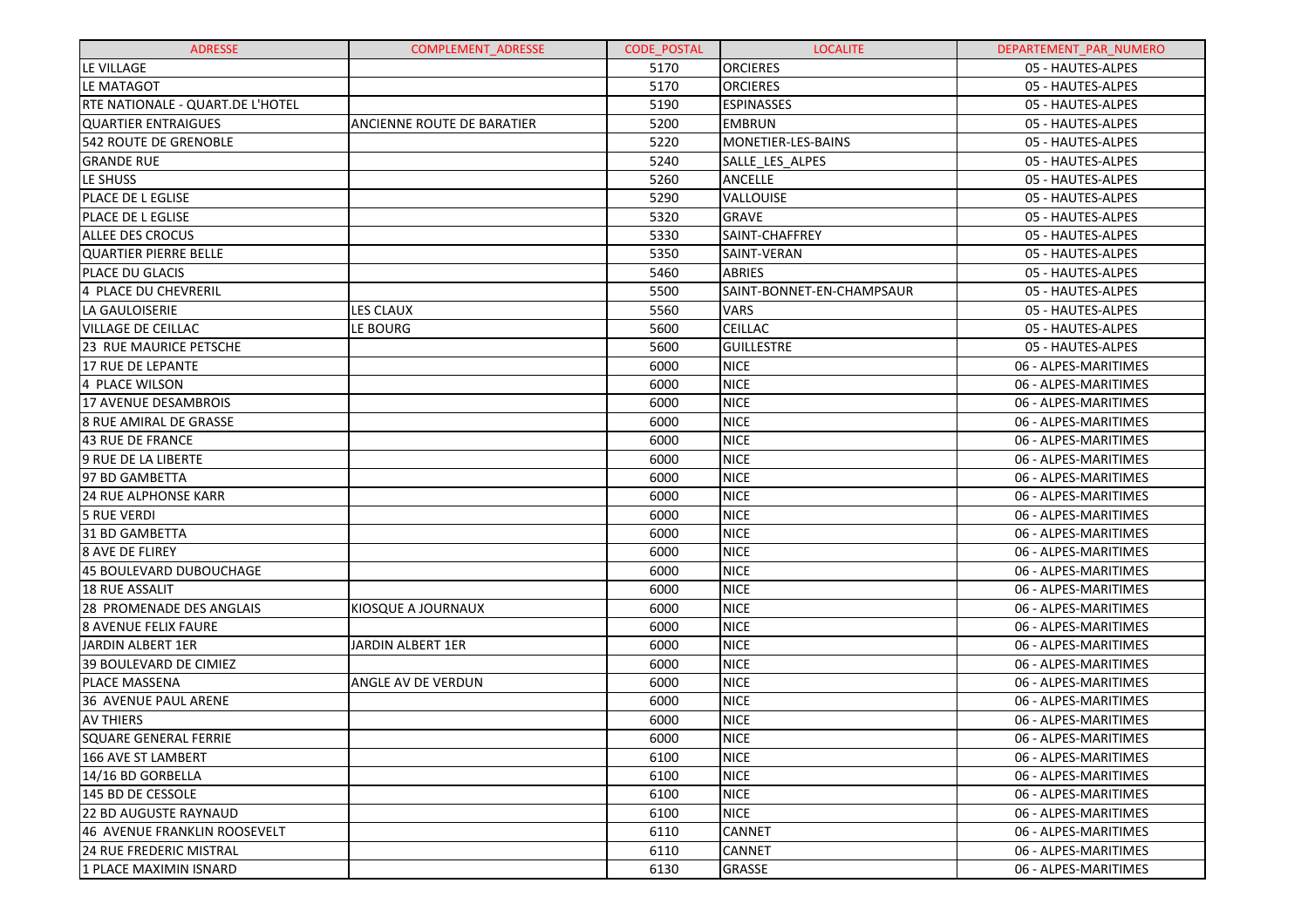| <b>ADRESSE</b>                       | <b>COMPLEMENT ADRESSE</b>        | <b>CODE POSTAL</b> | <b>LOCALITE</b>             | DEPARTEMENT PAR NUMERO |
|--------------------------------------|----------------------------------|--------------------|-----------------------------|------------------------|
| <b>CHEMIN DES CHENES</b>             | <b>QUARTIER SAINT JACQUES</b>    | 6130               | GRASSE                      | 06 - ALPES-MARITIMES   |
| 158 ROUTE DE LA PAOUTE               | <b>AUCHAN HYPER</b>              | 6130               | GRASSE                      | 06 - ALPES-MARITIMES   |
| 59 CHEMIN DE LORME                   |                                  | 6130               | <b>GRASSE</b>               | 06 - ALPES-MARITIMES   |
| 55 AVENUE VICTOR TUBY                |                                  | 6140               | <b>VENCE</b>                | 06 - ALPES-MARITIMES   |
| 46 AV MARCELLIN MAUREL               |                                  | 6140               | <b>VENCE</b>                | 06 - ALPES-MARITIMES   |
| 54 AVENUE FRANCIS TONNER             |                                  | 6150               | <b>CANNES</b>               | 06 - ALPES-MARITIMES   |
| 71 AVENUE FRANCIS TONNER             |                                  | 6150               | <b>CANNES</b>               | 06 - ALPES-MARITIMES   |
| <b>AVENUE VICTOR HUGO</b>            |                                  | 6150               | <b>CANNES</b>               | 06 - ALPES-MARITIMES   |
| 1 RUE TROUBADOUR                     |                                  | 6150               | <b>CANNES</b>               | 06 - ALPES-MARITIMES   |
| 140 AVENUE FRANCIS TONNER            | <b>HYPER CASINO</b>              | 6150               | <b>CANNES</b>               | 06 - ALPES-MARITIMES   |
| 5 RUE DES ILES                       |                                  | 6160               | <b>ANTIBES</b>              | 06 - ALPES-MARITIMES   |
| 41 BOULEVARD CHARLES GUILLAUMON      |                                  | 6160               | <b>ANTIBES</b>              | 06 - ALPES-MARITIMES   |
| 3 AVENUE AMIRAL COURBET              |                                  | 6160               | <b>ANTIBES</b>              | 06 - ALPES-MARITIMES   |
| <b>AVENUE NICOLAS AUSSEL</b>         | <b>GEANT CASINO</b>              | 6160               | <b>ANTIBES</b>              | 06 - ALPES-MARITIMES   |
| <b>242 AVENUE ARISTIDE BRIAND</b>    |                                  | 6190               | ROQUEBRUNE-CAP-MARTIN       | 06 - ALPES-MARITIMES   |
| 37 PROMENADE ROBERT SCHUMAN          |                                  | 6190               | <b>BEAUSOLEIL</b>           | 06 - ALPES-MARITIMES   |
| 2 AVENUE DE LA PLAGE                 |                                  | 6190               | ROQUEBRUNE-CAP-MARTIN       | 06 - ALPES-MARITIMES   |
| PLACE COMMISSAIRE HARANG             |                                  | 6190               | ROQUEBRUNE-CAP-MARTIN       | 06 - ALPES-MARITIMES   |
| <b>AVENUE JEAN MEDECIN</b>           | 21 RUE BISCARRA                  | 6200               | <b>NICE</b>                 | 06 - ALPES-MARITIMES   |
| 1 BD CARLONE                         |                                  | 6200               | <b>NICE</b>                 | 06 - ALPES-MARITIMES   |
| 2 AV ST AUGUSTIN                     |                                  | 6200               | <b>NICE</b>                 | 06 - ALPES-MARITIMES   |
| 154 AVE DE LA CALIFORNIE             |                                  | 6200               | <b>NICE</b>                 | 06 - ALPES-MARITIMES   |
| 61 AV STE MARGUERITE                 |                                  | 6200               | <b>NICE</b>                 | 06 - ALPES-MARITIMES   |
| 151 RUE ST ANTOINE DE GINESTIER      | <b>ARCHET 2</b>                  | 6200               | <b>NICE</b>                 | 06 - ALPES-MARITIMES   |
| <b>AEROPORT NICE 2</b>               |                                  | 6200               | <b>NICE</b>                 | 06 - ALPES-MARITIMES   |
| <b>AEROPORT NICE TERM 2 MODULE 2</b> |                                  | 6200               | <b>NICE</b>                 | 06 - ALPES-MARITIMES   |
| <b>AEROPORT INTERNATIONAL</b>        | <b>S/S DOUANE SCHENGEN</b>       | 6200               | <b>NICE</b>                 | 06 - ALPES-MARITIMES   |
| <b>AEROPORT INTERNATIONAL</b>        |                                  | 6200               | <b>NICE</b>                 | 06 - ALPES-MARITIMES   |
| <b>AEROPORT INTERNATIONAL</b>        | ZONE S/S DOUANE                  | 6200               | <b>NICE</b>                 | 06 - ALPES-MARITIMES   |
| <b>ROUTE DE GRENOBLE</b>             | <b>CARREFOUR LINGOSTIERE</b>     | 6200               | <b>NICE</b>                 | 06 - ALPES-MARITIMES   |
| 92 BD NAPOLEON 3                     |                                  | 6200               | <b>NICE</b>                 | 06 - ALPES-MARITIMES   |
| <b>RD 6202 QUARTIER ST ISIDORE</b>   | C.CIAL LECLERC - BP 3009         | 6201               | <b>NICE</b>                 | 06 - ALPES-MARITIMES   |
| 364 ALLEE MARINE ROYALE              |                                  | 6210               | MANDELIEU-LA-NAPOULE        | 06 - ALPES-MARITIMES   |
| 791 AVENUE DE FREJUS                 | <b>C.CIAL GEANT</b>              | 6210               | MANDELIEU-LA-NAPOULE        | 06 - ALPES-MARITIMES   |
| AVENUE DU MARECHAL LYAUTEY           | ZA LA CANARDIERE - ARRIERE MAGAS | 6210               | MANDELIEU-LA-NAPOULE        | 06 - ALPES-MARITIMES   |
| PLACE JEANNE D ARC                   |                                  | 6210               | MANDELIEU-LA-NAPOULE        | 06 - ALPES-MARITIMES   |
| <b>20 AVENUE DU TAPIS VERT</b>       |                                  | 6220               | VALLAURIS                   | 06 - ALPES-MARITIMES   |
| 25 AVENUE DE LA GARE                 |                                  | 6220               | <b>VALLAURIS</b>            | 06 - ALPES-MARITIMES   |
| 1750 CHEMIN SAINT BERNARD            |                                  | 6220               | <b>VALLAURIS</b>            | 06 - ALPES-MARITIMES   |
| <b>8 AVENUE MARECHAL FOCH</b>        |                                  | 6230               | <b>VILLEFRANCHE-SUR-MER</b> | 06 - ALPES-MARITIMES   |
| <b>6 RUE DU POILU</b>                |                                  | 6230               | VILLEFRANCHE-SUR-MER        | 06 - ALPES-MARITIMES   |
| 5 BOULEVARD DU GENERAL LECLERC       |                                  | 6240               | <b>BEAUSOLEIL</b>           | 06 - ALPES-MARITIMES   |
| <b>BOULEVARD DE LA REPUBLIQUE</b>    |                                  | 6240               |                             | 06 - ALPES-MARITIMES   |
| 762 AVENUE DE TOURNAMY               | <b>C.CIAL TOURNAMY</b>           | 6250               | <b>MOUGINS</b>              | 06 - ALPES-MARITIMES   |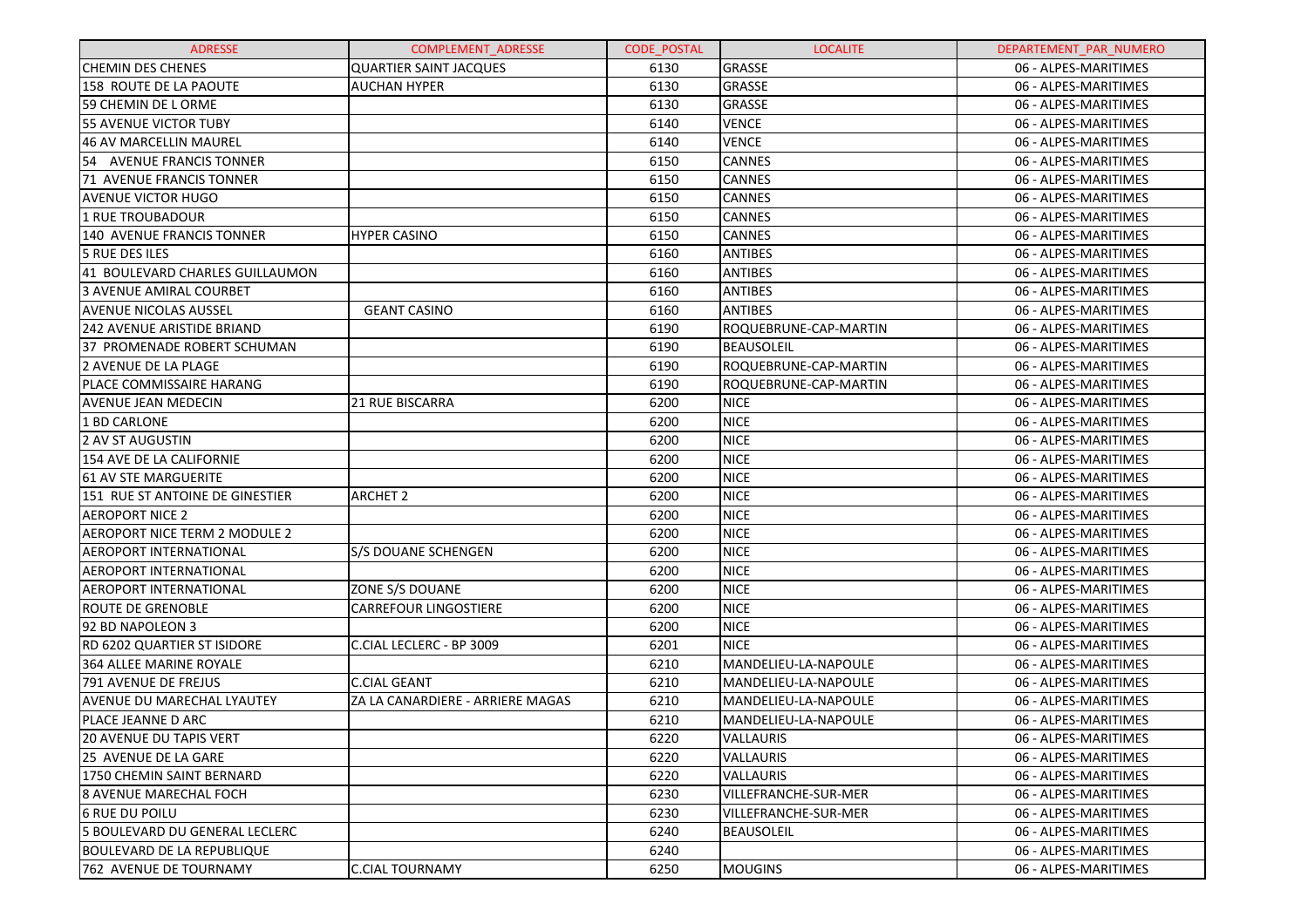| <b>ADRESSE</b>                   | <b>COMPLEMENT ADRESSE</b>   | <b>CODE POSTAL</b> | <b>LOCALITE</b>         | DEPARTEMENT PAR NUMERO |
|----------------------------------|-----------------------------|--------------------|-------------------------|------------------------|
| 132 AVENUE DE TOURNAMY           |                             | 6250               | <b>MOUGINS</b>          | 06 - ALPES-MARITIMES   |
| 16 CHEMIN DU REFUGE              |                             | 6250               | <b>MOUGINS</b>          | 06 - ALPES-MARITIMES   |
| <b>MARINA BAIE DES ANGES</b>     |                             | 6270               | VILLENEUVE-LOUBET       | 06 - ALPES-MARITIMES   |
| ROUTE DU BORD DE MER             | <b>GEANT CASINO</b>         | 6270               | VILLENEUVE-LOUBET       | 06 - ALPES-MARITIMES   |
| 115 CORNICHE ANDRE DE JOLY       |                             | 6300               | <b>NICE</b>             | 06 - ALPES-MARITIMES   |
| 2 PLACE SAINT ROCH               |                             | 6300               | <b>NICE</b>             | 06 - ALPES-MARITIMES   |
| <b>6 RUE CENTRALE</b>            |                             | 6300               | <b>NICE</b>             | 06 - ALPES-MARITIMES   |
| 19 BOULEVARD DE RIQUIER          |                             | 6300               | <b>NICE</b>             | 06 - ALPES-MARITIMES   |
| <b>54 RUE BONAPARTE</b>          |                             | 6300               | <b>NICE</b>             | 06 - ALPES-MARITIMES   |
| 52 BLD DE LA REPUBLIQUE          |                             | 6300               | <b>NICE</b>             | 06 - ALPES-MARITIMES   |
| PLACE DU PALAIS DE JUSTICE       |                             | 6300               | <b>NICE</b>             | 06 - ALPES-MARITIMES   |
| PLACE DE L ARMEE DU RHIN         |                             | 6300               | <b>NICE</b>             | 06 - ALPES-MARITIMES   |
| <b>8 RUE BARLA</b>               |                             | 6300               | <b>NICE</b>             | 06 - ALPES-MARITIMES   |
| 51 RUE ARSON                     |                             | 6300               | <b>NICE</b>             | 06 - ALPES-MARITIMES   |
| 17 BOULEVARD GENERAL LOUIS DELF  |                             | 6300               | <b>NICE</b>             | 06 - ALPES-MARITIMES   |
| 143 AVENUE MARECHAL LYAUTEY      |                             | 6300               | <b>NICE</b>             | 06 - ALPES-MARITIMES   |
| 38 BOULEVARD MARINONI            |                             | 6310               | <b>BEAULIEU-SUR-MER</b> | 06 - ALPES-MARITIMES   |
| <b>AVENUE DU 3 SEPTEMBRE</b>     | PLACE DE LA LIBERTE         | 6320               | CAP-D'AIL               | 06 - ALPES-MARITIMES   |
| 124 AVENUE DU 3 SEPTEMBRE        | PARKING BEAVERBROOK         | 6320               | CAP-D'AIL               | 06 - ALPES-MARITIMES   |
| 1006 CHEMIN DES GOURETTES        |                             | 6370               | MOUANS-SARTOUX          | 06 - ALPES-MARITIMES   |
| <b>20 ROUTE DE CANNES</b>        |                             | 6370               | MOUANS-SARTOUX          | 06 - ALPES-MARITIMES   |
| 373 AVENUE DE CANNES             | <b>RESIDENCE LES CEDRES</b> | 6370               | MOUANS-SARTOUX          | 06 - ALPES-MARITIMES   |
| 7 RUE MARIUS PINCENNAT           |                             | 6390               | <b>CONTES</b>           | 06 - ALPES-MARITIMES   |
| <b>BOULEVARD DE LA CROISETTE</b> | <b>PLAGE MASSET</b>         | 6400               | CANNES                  | 06 - ALPES-MARITIMES   |
| <b>PLACE GAMBETTA</b>            |                             | 6400               | <b>CANNES</b>           | 06 - ALPES-MARITIMES   |
| 9 RUE MARECHAL FOCH              |                             | 6400               | <b>CANNES</b>           | 06 - ALPES-MARITIMES   |
| 5 RUE FELIX FAURE                |                             | 6400               | CANNES                  | 06 - ALPES-MARITIMES   |
| <b>22 RUE DU SUQUET</b>          |                             | 6400               | CANNES                  | 06 - ALPES-MARITIMES   |
| 13 AV DES ANGLAIS                |                             | 6400               | <b>CANNES</b>           | 06 - ALPES-MARITIMES   |
| <b>RUE DE LA MISERICORDE</b>     |                             | 6400               | CANNES                  | 06 - ALPES-MARITIMES   |
| 9 RUE LECERF                     |                             | 6400               | CANNES                  | 06 - ALPES-MARITIMES   |
| 2 PL DE L'ETANG                  |                             | 6400               | <b>CANNES</b>           | 06 - ALPES-MARITIMES   |
| 10 PLACE COMMANDANT MARIA        |                             | 6400               | <b>CANNES</b>           | 06 - ALPES-MARITIMES   |
| 147 AVENUE FRANCIS TONNER        |                             | 6400               | <b>CANNES</b>           | 06 - ALPES-MARITIMES   |
| GARE S.N.C.F.                    |                             | 6400               | <b>CANNES</b>           | 06 - ALPES-MARITIMES   |
| 63 BOULEVARD DE LA CROISETTE     |                             | 6400               | <b>CANNES</b>           | 06 - ALPES-MARITIMES   |
| 56 BOULEVARD D ALSACE            |                             | 6400               | <b>CANNES</b>           | 06 - ALPES-MARITIMES   |
| 13 RUE CLAUDE PONS               |                             | 6400               | <b>CANNES</b>           | 06 - ALPES-MARITIMES   |
| 10 RUE MARECHAL FOCH             |                             | 6400               | <b>CANNES</b>           | 06 - ALPES-MARITIMES   |
| 4 BOULEVARD CARNOT               |                             | 6400               | <b>CANNES</b>           | 06 - ALPES-MARITIMES   |
| 74 BOULEVARD DE LA CROISETTE     |                             | 6400               | <b>CANNES</b>           | 06 - ALPES-MARITIMES   |
| AVENUE ROUMANILLE                | <b>ZAC SAINT PHILIPPE</b>   | 6410               | <b>BIOT</b>             | 06 - ALPES-MARITIMES   |
| 14 TER CHEMIN NEUF               |                             | 6410               | <b>BIOT</b>             | 06 - ALPES-MARITIMES   |
| 1965 ROUTE DE LA TINEE           | <b>PONT DE CLANS</b>        | 6420               | <b>CLANS</b>            | 06 - ALPES-MARITIMES   |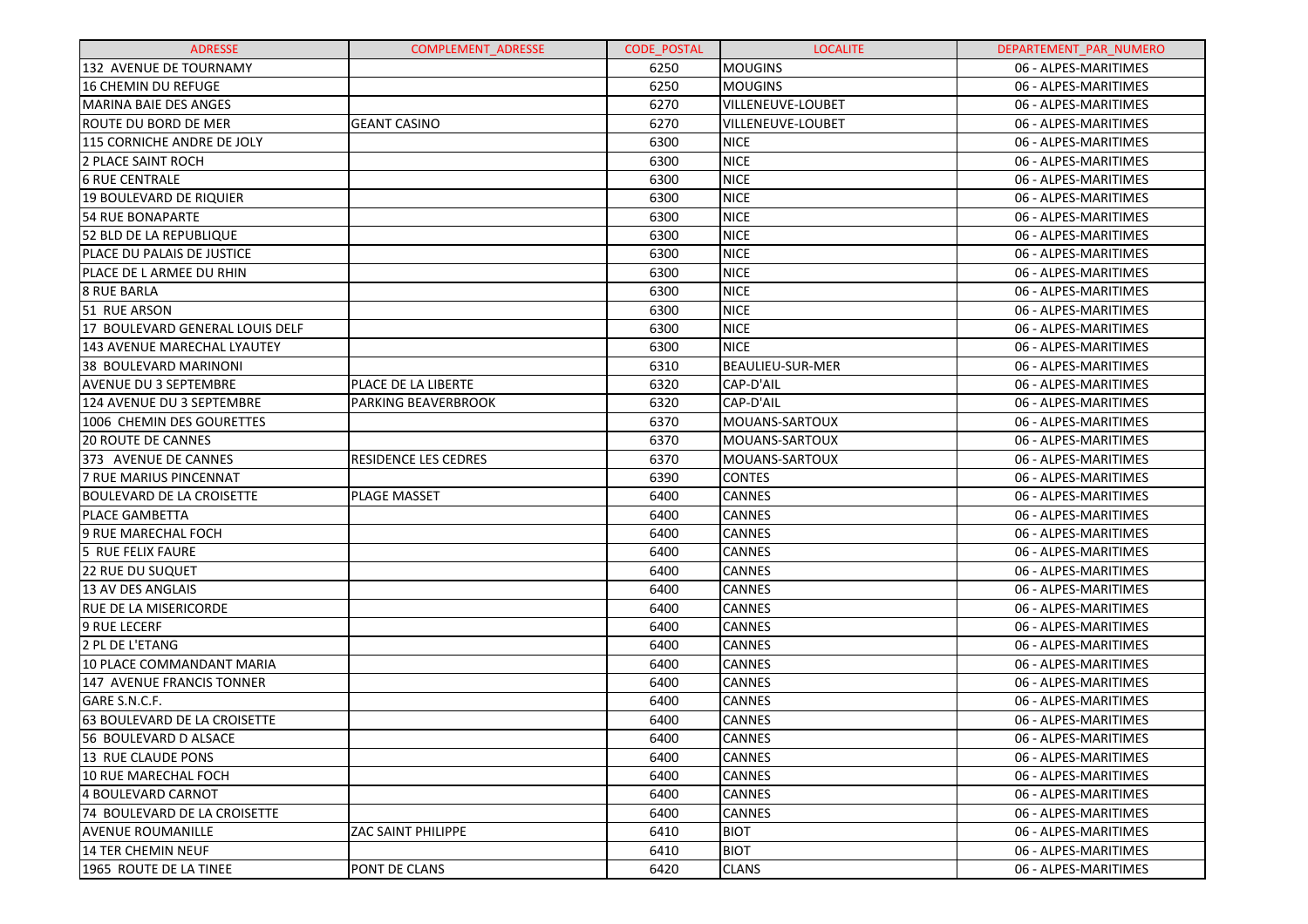| <b>ADRESSE</b>                    | <b>COMPLEMENT ADRESSE</b>        | <b>CODE POSTAL</b> | <b>LOCALITE</b>        | DEPARTEMENT PAR NUMERO |
|-----------------------------------|----------------------------------|--------------------|------------------------|------------------------|
| <b>QUARTIER ISOLA 2000</b>        | <b>IMMEUBLE LE TAVELS</b>        | 6420               | <b>ISOLA</b>           | 06 - ALPES-MARITIMES   |
| 9 PLACE DE LA REPUBLIQUE          |                                  | 6430               | <b>TENDE</b>           | 06 - ALPES-MARITIMES   |
| 3 PLACE FELIX FAURE               |                                  | 6450               | SAINT-MARTIN-VESUBIE   | 06 - ALPES-MARITIMES   |
| <b>ROUTE DE PEONE</b>             |                                  | 6470               | <b>GUILLAUMES</b>      | 06 - ALPES-MARITIMES   |
| 344 CHEMIN DES MOULIERES          |                                  | 6480               | COLLE-SUR-LOUP         | 06 - ALPES-MARITIMES   |
| <b>24 RUE SAINT MICHEL</b>        |                                  | 6500               | <b>MENTON</b>          | 06 - ALPES-MARITIMES   |
| <b>25 AVENUE FELIX FAURE</b>      |                                  | 6500               | <b>MENTON</b>          | 06 - ALPES-MARITIMES   |
| <b>75 PORTE DE FRANCE</b>         |                                  | 6500               | <b>MENTON</b>          | 06 - ALPES-MARITIMES   |
| 16 PLACE ST MICHEL                |                                  | 6500               | <b>MENTON</b>          | 06 - ALPES-MARITIMES   |
| 35 AVENUE DE VERDUN               |                                  | 6500               | <b>MENTON</b>          | 06 - ALPES-MARITIMES   |
| 7 AVENUE DES CIGALES              |                                  | 6510               | <b>CARROS</b>          | 06 - ALPES-MARITIMES   |
| ROUTE DE DRAGUIGNAN               | CENTRE COMMERCIAL DU VAL         | 6530               | <b>TIGNET</b>          | 06 - ALPES-MARITIMES   |
| 4 PLACE DES PUITS                 |                                  | 6530               | <b>CABRIS</b>          | 06 - ALPES-MARITIMES   |
| 94 AVENUE DE BOUTINY              | CD 2562                          | 6530               | PEYMEINADE             | 06 - ALPES-MARITIMES   |
| 7 RUE GRANDE                      |                                  | 6560               | <b>VALBONNE</b>        | 06 - ALPES-MARITIMES   |
| <b>PLACE DE LA VIGNASSE</b>       | C.CIAL VALISBONNA PLACE DE LA PO | 6560               | <b>VALBONNE</b>        | 06 - ALPES-MARITIMES   |
| 7 PLACE DU LOGIS                  |                                  | 6580               | PEGOMAS                | 06 - ALPES-MARITIMES   |
| 2 RUE DE LA REPUBLIQUE            |                                  | 6600               | <b>ANTIBES</b>         | 06 - ALPES-MARITIMES   |
| <b>24 BD GAL LECLERC</b>          |                                  | 6600               | <b>ANTIBES</b>         | 06 - ALPES-MARITIMES   |
| 88 ROUTE DE SAINT JEAN            | LE ROI SOLEIL                    | 6600               | <b>ANTIBES</b>         | 06 - ALPES-MARITIMES   |
| 18 BD CHANCEL                     |                                  | 6600               | <b>ANTIBES</b>         | 06 - ALPES-MARITIMES   |
| 728 CHEMIN DES 4 CHEMINS          | <b>BREGUIERES</b>                | 6600               | <b>ANTIBES</b>         | 06 - ALPES-MARITIMES   |
| 63 RUE DE LA REPUBLIQUE           |                                  | 6600               | <b>ANTIBES</b>         | 06 - ALPES-MARITIMES   |
| 431 AVENUE JULES GREC             |                                  | 6600               | <b>ANTIBES</b>         | 06 - ALPES-MARITIMES   |
| <b>CHEMIN DE SAINT CLAUDE</b>     |                                  | 6600               | <b>ANTIBES</b>         | 06 - ALPES-MARITIMES   |
| <b>30 RUE AUBERNON</b>            |                                  | 6600               | <b>ANTIBES</b>         | 06 - ALPES-MARITIMES   |
| <b>ROUTE DE GATTIERES</b>         | <b>QUARTIER DU PEYRON</b>        | 6640               | SAINT-JEANNET          | 06 - ALPES-MARITIMES   |
| 4 ROUTE DE NICE                   |                                  | 6650               | <b>ROURET</b>          | 06 - ALPES-MARITIMES   |
| PLACE D AURON                     |                                  | 6660               | SAINT-ETIENNE-DE-TINEE | 06 - ALPES-MARITIMES   |
| <b>293 AVENUE GENERAL LECLERC</b> |                                  | 6700               | SAINT-LAURENT-DU-VAR   | 06 - ALPES-MARITIMES   |
| ESPACE 3000                       | C.CIAL                           | 6700               | SAINT-LAURENT-DU-VAR   | 06 - ALPES-MARITIMES   |
| 85 AVENUE MARC MOSCHETTI          |                                  | 6700               | SAINT-LAURENT-DU-VAR   | 06 - ALPES-MARITIMES   |
| 7 AVENUE CYRILLE BESSET           |                                  | 6800               | <b>CAGNES-SUR-MER</b>  | 06 - ALPES-MARITIMES   |
| <b>76 AVENUE DES ALPES</b>        | LA PENETRANTE                    | 6800               | <b>CAGNES-SUR-MER</b>  | 06 - ALPES-MARITIMES   |
| 69 BOULEVARD DU MARECHAL JUIN     |                                  | 6800               | <b>CAGNES-SUR-MER</b>  | 06 - ALPES-MARITIMES   |
| <b>28 AVENUE DES OLIVIERS</b>     |                                  | 6800               | CAGNES-SUR-MER         | 06 - ALPES-MARITIMES   |
| 1 RUE BELLISSIME                  |                                  | 6800               | CAGNES-SUR-MER         | 06 - ALPES-MARITIMES   |
| <b>QUARTIER VIEUX MOULIN</b>      |                                  | 6810               | AURIBEAU-SUR-SIAGNE    | 06 - ALPES-MARITIMES   |
| PLACE VICTOR HUGO                 |                                  | 7000               | <b>PRIVAS</b>          | 07 - ARDECHE           |
| CENTRE COMMERCIAL LES 6 CHEMINS   | <b>RUE MATHIEU DURET</b>         | 7100               | <b>ANNONAY</b>         | 07 - ARDECHE           |
| 1 RUE DES BRASSERIES              |                                  | 7120               | <b>RUOMS</b>           | 07 - ARDECHE           |
| 58 RUE DE LA REPUBLIQUE           |                                  | 7130               | SAINT-PERAY            | 07 - ARDECHE           |
| PLACE LEOPOLD OLLIER              |                                  | 7140               | VANS                   | 07 - ARDECHE           |
| QUARTIER LE COUSSILLON            | LE COUSSILLON-CHAMBONAS          | 7140               | <b>CHAMBONAS</b>       | 07 - ARDECHE           |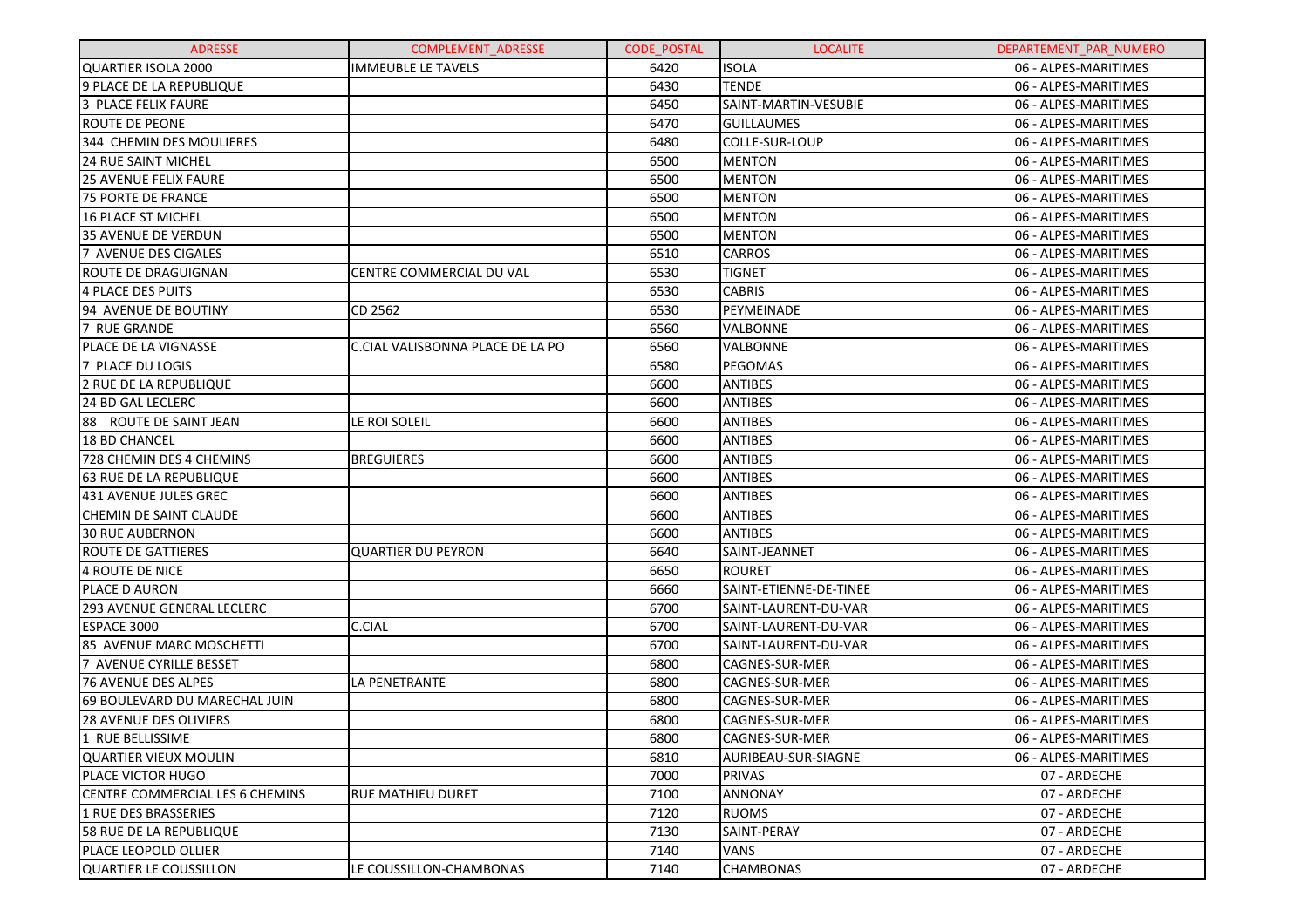| <b>ADRESSE</b>                   | <b>COMPLEMENT ADRESSE</b>      | <b>CODE POSTAL</b> | <b>LOCALITE</b>         | DEPARTEMENT_PAR_NUMERO |
|----------------------------------|--------------------------------|--------------------|-------------------------|------------------------|
| 16 BOULEVARD PESCHAIRE ALIZON    |                                | 7150               | VALLON-PONT-D'ARC       | 07 - ARDECHE           |
| <b>RUE DE LAGUYANE</b>           | CENTRE COMMERCIAL CAP-MOULON   | 7200               | <b>AUBENAS</b>          | 07 - ARDECHE           |
| 14 PLACE DU 14 JUILLET           |                                | 7200               | <b>AUBENAS</b>          | 07 - ARDECHE           |
| IMPASSE DE LA CROIZETTE          | <b>CENTRE COMMERCIAL</b>       | 7200               | <b>AUBENAS</b>          | 07 - ARDECHE           |
| 3 BOULEVARD JEAN MATHON          |                                | 7200               | <b>AUBENAS</b>          | 07 - ARDECHE           |
| QUARTIER CLEF DU SAC             | CENTRE COMMERCIAL HYPER U      | 7210               | <b>ALISSAS</b>          | 07 - ARDECHE           |
| 10 AVE MARCEL NICOLAS            | <b>MAISON DE LA PRESSE</b>     | 7250               | POUZIN                  | 07 - ARDECHE           |
| <b>QUARTIER LES SABLAS</b>       |                                | 7260               | <b>ROSIERES</b>         | 07 - ARDECHE           |
| <b>30 AVE DE BEAUCAIRE</b>       |                                | 7300               | TOURNON-SUR-RHONE       | 07 - ARDECHE           |
| 56 QUAI FARCONNET                |                                | 7300               | TOURNON-SUR-RHONE       | 07 - ARDECHE           |
| <b>AVENUE DU PONT DU RHONE</b>   |                                | 7400               | TEIL                    | 07 - ARDECHE           |
| <b>ROUTE DU FOREZ</b>            | C CIAL LES PEUPLIERS           | 7430               | <b>DAVEZIEUX</b>        | 07 - ARDECHE           |
| LE MAS                           | C.CIAL GEANT CASINO            | 7430               | <b>DAVEZIEUX</b>        | 07 - ARDECHE           |
| <b>AVENUE JEAN RADIER</b>        |                                | 7460               | SAINT-PAUL-LE-JEUNE     | 07 - ARDECHE           |
| 1449 AVENUE DE LA REPUBLIQUE     |                                | 7500               | <b>GUILHERAND</b>       | 07 - ARDECHE           |
| 53 RUE DE LA REPUBLIQUE          |                                | 8000               | CHARLEVILLE-MEZIERES    | 08 - ARDENNES          |
| ROUTE NATIONALE                  |                                | 8000               | VILLERS-SEMEUSE         | 08 - ARDENNES          |
| <b>2 RUE PAULIN RICHIER</b>      |                                | 8000               | CHARLEVILLE-MEZIERES    | 08 - ARDENNES          |
| 14 AVENUE PASTEUR                |                                | 8200               | SEDAN                   | 08 - ARDENNES          |
| 12 RUE GAMBETTA                  |                                | 8200               | SEDAN                   | 08 - ARDENNES          |
| <b>6 RUE LAZEMA</b>              |                                | 9000               | <b>FOIX</b>             | 09 - ARIEGE            |
| <b>AVENUE DES PYRENEES</b>       | CENTRE COMMERCIAL LECLERC      | 9100               | SAINT-JEAN-DU-FALGA     | 09 - ARIEGE            |
| 2 PLACE DE LA REPUBLIQUE         |                                | 9100               | <b>PAMIERS</b>          | 09 - ARIEGE            |
| <b>PLACE BEAU SOLEIL</b>         |                                | 9100               | SAINT-JEAN-DU-FALGA     | 09 - ARIEGE            |
| LIEU DIT LA BOURIETTE            | C.CIAL PYREVAL INTERMARCHE     | 9100               | <b>PAMIERS</b>          | 09 - ARIEGE            |
| 2 RUE ASTRIE                     |                                | 9110               | AX-LES-THERMES          | 09 - ARIEGE            |
| 18 AVENUE JACQUES CARRIE         |                                | 9120               | VARILHES                | 09 - ARIEGE            |
| <b>2 RUE DE PUJOLE</b>           |                                | 9140               | <b>SEIX</b>             | 09 - ARIEGE            |
| HAMEAU DE ROQUEMAUREL            |                                | 9140               | <b>OUST</b>             | 09 - ARIEGE            |
| <b>6 PLACE JEAN JAURES</b>       |                                | 9200               | <b>SAINT-GIRONS</b>     | 09 - ARIEGE            |
| C.D. 33 PONT DU BAUP             |                                | 9200               | SAINT-LIZIER            | 09 - ARIEGE            |
| <b>RUE DE LA GRAUSSETTE</b>      |                                | 9340               | VERNIOLLE               | 09 - ARIEGE            |
| <b>ROUTE DE QUIE</b>             |                                | 9400               | TARASCON-SUR-ARIEGE     | 09 - ARIEGE            |
| <b>AVENUE CHARLES DE GAULLE</b>  | <b>SUPER U</b>                 | 9500               | <b>MIREPOIX</b>         | 09 - ARIEGE            |
| 4 RUE DU LION D'OR               |                                | 9700               | SAVERDUN                | 09 - ARIEGE            |
| <b>28 AVENUE NOEL PEYREVIDAL</b> |                                | 9800               | CASTILLON-EN-COUSERANS  | 09 - ARIEGE            |
| 101 AVENUE PIERRE BROSSOLETTE    |                                | 10000              | <b>TROYES</b>           | <b>10 - AUBE</b>       |
| 32 RUE EMILE ZOLA                |                                | 10000              | <b>TROYES</b>           | <b>10 - AUBE</b>       |
| GARE S.N.C.F.                    |                                | 10000              | <b>TROYES</b>           | <b>10 - AUBE</b>       |
| 1 RUE G. CLEMENCEAU              |                                | 10000              | <b>TROYES</b>           | <b>10 - AUBE</b>       |
| l1 RUE JUVENAL DES URSINS        |                                | 10000              | <b>TROYES</b>           | <b>10 - AUBE</b>       |
| 27 PL DES MARTYRS DE LA LIBERATI |                                | 10100              | ROMILLY-SUR-SEINE       | <b>10 - AUBE</b>       |
| lAVENUE CHARLES DE REFUGE        | C.CIAL CARREFOUR LA VILLENEUVE | 10120              | SAINT-ANDRE-LES-VERGERS | <b>10 - AUBE</b>       |
| <b>AVENUE CHARLES DE REFUGE</b>  | CENTRE COMMERCIAL CARREFOUR    | 10120              | SAINT-ANDRE-LES-VERGERS | <b>10 - AUBE</b>       |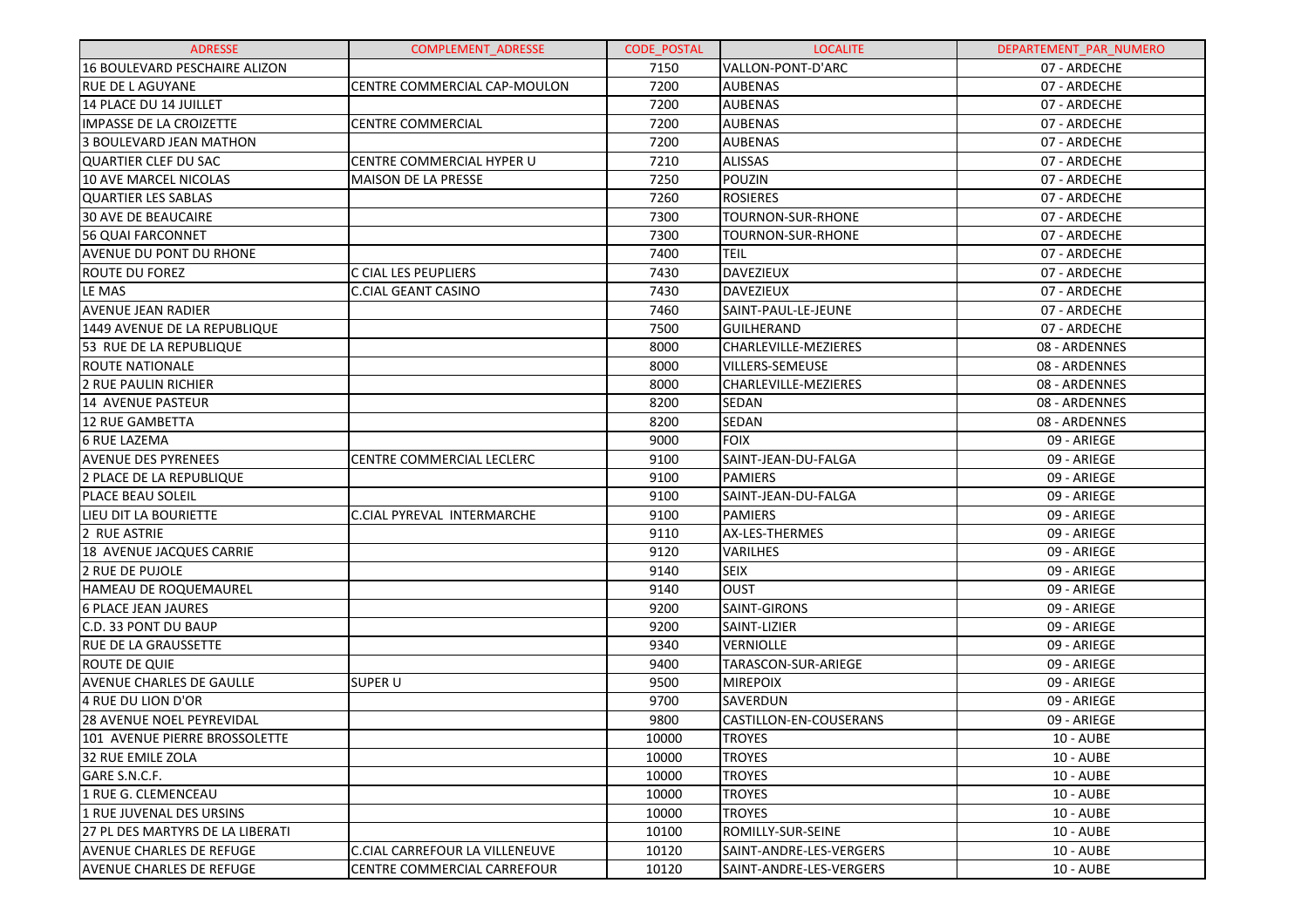| <b>ADRESSE</b>                         | <b>COMPLEMENT ADRESSE</b>     | <b>CODE POSTAL</b> | <b>LOCALITE</b>          | DEPARTEMENT PAR NUMERO |
|----------------------------------------|-------------------------------|--------------------|--------------------------|------------------------|
| 15 AVE GALLIENI                        |                               | 10300              | SAINTE-SAVINE            | <b>10 - AUBE</b>       |
| <b>ROUTE NATIONALE 19</b>              | <b>C.CIAL LECLERC</b>         | 10410              | SAINT-PARRES-AUX-TERTRES | 10 - AUBE              |
| <b>ROUTE NATIONALE 19</b>              | LES TERRASSES DE BAIRES       | 10410              | SAINT-PARRES-AUX-TERTRES | 10 - AUBE              |
| <b>BD DE L'OUEST C/CIAL L'ESCAPADE</b> |                               | 10600              | CHAPELLE-SAINT-LUC       | <b>10 - AUBE</b>       |
| <b>68 RUE DE PARIS</b>                 |                               | 10700              | ARCIS-SUR-AUBE           | 10 - AUBE              |
| 108 BOULEVARD DE DIJON                 |                               | 10800              | SAINT-JULIEN-LES-VILLAS  | 10 - AUBE              |
| <b>RUE CHRISTOPHE COLOMB</b>           | <b>C.CIAL INTERMARCHE</b>     | 11000              | CARCASSONNE              | <b>11 - AUDE</b>       |
| 15 PLACE CARNOT                        |                               | 11000              | CARCASSONNE              | <b>11 - AUDE</b>       |
| ZONE INDUSTRIELLE DU PONT ROUGE        |                               | 11000              | CARCASSONNE              | <b>11 - AUDE</b>       |
| 83 BOULEVARD BARBES                    |                               | 11000              | CARCASSONNE              | <b>11 - AUDE</b>       |
| 49 AVENUE BUNAU VARILLA                |                               | 11000              | CARCASSONNE              | <b>11 - AUDE</b>       |
| 70 RUE DE LA BARBACANE                 |                               | 11000              | CARCASSONNE              | <b>11 - AUDE</b>       |
| <b>BOULEVARD HENRY BOUFFET</b>         | <b>C.CIAL GEANT SALVAZA</b>   | 11000              | CARCASSONNE              | <b>11 - AUDE</b>       |
| ROND POINT GEORGES POMPIDOU            | <b>C.CIAL LECLERC</b>         | 11000              | CARCASSONNE              | <b>11 - AUDE</b>       |
| 76 RUE GEORGES CLEMENCEAU              |                               | 11000              | CARCASSONNE              | <b>11 - AUDE</b>       |
| 54B RUE DU RAZES                       |                               | 11100              | <b>NARBONNE</b>          | <b>11 - AUDE</b>       |
| <b>5 RUE DES PRIMEVERES</b>            |                               | 11100              | <b>NARBONNE</b>          | <b>11 - AUDE</b>       |
| 24 RUE DU PONT DES MARCHANDS           |                               | 11100              | <b>NARBONNE</b>          | <b>11 - AUDE</b>       |
| 36 AV A.FRANCE                         |                               | 11100              | <b>NARBONNE</b>          | 11 - AUDE              |
| <b>VOIE DES ELYSIQUES</b>              | <b>ST JEAN ST PIERRE</b>      | 11100              | <b>NARBONNE</b>          | <b>11 - AUDE</b>       |
| 9 BOULEVARD GAMBETTA                   |                               | 11100              | <b>NARBONNE</b>          | <b>11 - AUDE</b>       |
| 1 BIS BLD DR FERROUL                   |                               | 11100              | <b>NARBONNE</b>          | <b>11 - AUDE</b>       |
| <b>ROUTE DE PERPIGNAN</b>              | 70                            | 11100              | <b>NARBONNE</b>          | <b>11 - AUDE</b>       |
| 10 AVENUE DU MARECHAL JUIN             | <b>CARREFOUR DES PLAGES</b>   | 11100              | <b>NARBONNE</b>          | <b>11 - AUDE</b>       |
| 3 AVE P.SEMART                         |                               | 11100              | <b>NARBONNE</b>          | <b>11 - AUDE</b>       |
| GARE S.N.C.F.                          |                               | 11100              | <b>NARBONNE</b>          | <b>11 - AUDE</b>       |
| <b>ROUTE DE GRUISSAN</b>               | C.CIAL BONNE SOURCE CONTINENT | 11100              | <b>NARBONNE</b>          | <b>11 - AUDE</b>       |
| <b>BOULEVARD DE LA MEDITERRANEE</b>    |                               | 11100              | <b>NARBONNE</b>          | <b>11 - AUDE</b>       |
| 69 AV GAL LECLERC                      |                               | 11100              | <b>NARBONNE</b>          | <b>11 - AUDE</b>       |
| <b>AVENUE DE TOULOUSE</b>              | <b>SUPER U</b>                | 11110              | <b>COURSAN</b>           | <b>11 - AUDE</b>       |
| 4 ROUTE DE SAINT PONS                  | <b>GALLERIE MALASSAN</b>      | 11120              | SAINT-MARCEL-SUR-AUDE    | <b>11 - AUDE</b>       |
| 10 GRAND RUE                           |                               | 11120              | <b>GINESTAS</b>          | <b>11 - AUDE</b>       |
| 17 RUE DE LA POSTE                     |                               | 11150              | <b>BRAM</b>              | 11 - AUDE              |
| 2 AVENUE DU 24 AOUT 1944               |                               | 11160              | RIEUX-MINERVOIS          | 11 - AUDE              |
| <b>AVENUE DES CORBIERES</b>            | <b>CARREFOUR MARKET</b>       | 11200              | LEZIGNAN-CORBIERES       | <b>11 - AUDE</b>       |
| 267 BOULEVARD MONUMENT AUX MORT        |                               | 11210              | PORT-LA-NOUVELLE         | <b>11 - AUDE</b>       |
| ROUTE DE CARCASSONNE                   | <b>C.CIAL LECLERC</b>         | 11300              | LIMOUX                   | <b>11 - AUDE</b>       |
| <b>AVENUE DES CORBIERES</b>            |                               | 11360              | DURBAN-CORBIERES         | <b>11 - AUDE</b>       |
| <b>8 RUE DU DOCTEUR SIDRAS</b>         |                               | 11370              | LEUCATE                  | <b>11 - AUDE</b>       |
| <b>RESIDENCE LE KYKLOS</b>             |                               | 11370              | LEUCATE                  | 11 - AUDE              |
| <b>MERIC</b>                           | CENTRE COMMERCIAL O CASTEL    | 11400              | CASTELNAUDARY            | 11 - AUDE              |
| 10 RUE DU GREFFIER                     |                               | 11400              | CASTELNAUDARY            | <b>11 - AUDE</b>       |
| <b>QUAI DU LEVANT</b>                  |                               | 11430              | <b>GRUISSAN</b>          | 11 - AUDE              |
| <b>AVENUE DES PLAGES</b>               |                               | 11430              | <b>GRUISSAN</b>          | 11 - AUDE              |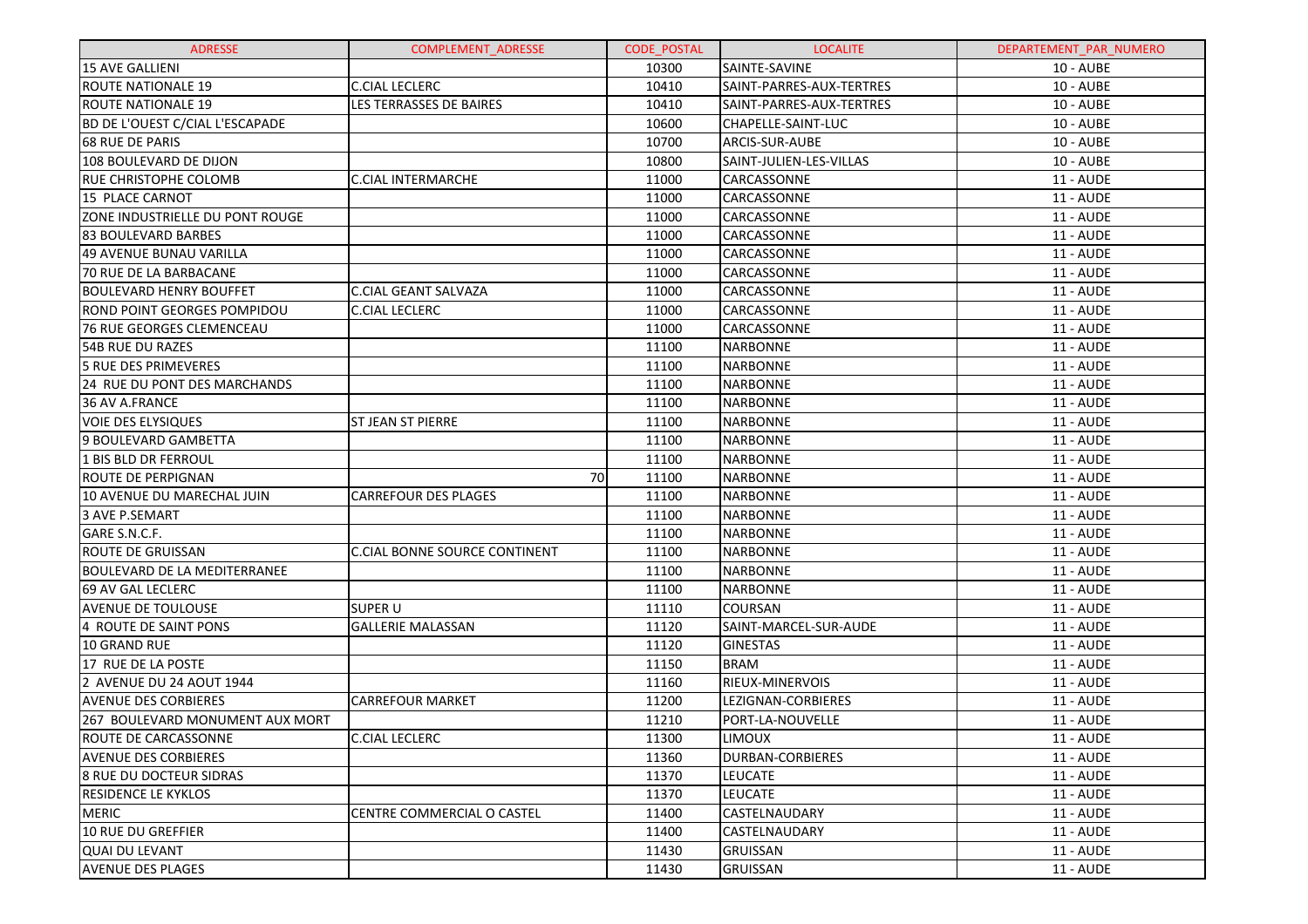| <b>ADRESSE</b>                        | <b>COMPLEMENT ADRESSE</b>     | <b>CODE POSTAL</b> | <b>LOCALITE</b>          | DEPARTEMENT PAR NUMERO |
|---------------------------------------|-------------------------------|--------------------|--------------------------|------------------------|
| 99 AVENUE DES AIGRETTES               |                               | 11430              | GRUISSAN                 | <b>11 - AUDE</b>       |
| 8 RUE DE LA REPUBLIQUE                |                               | 11430              | <b>GRUISSAN</b>          | 11 - AUDE              |
| 8 RUE JOE BOUSQUET                    |                               | 11480              | LAPALME                  | 11 - AUDE              |
| 11 AVENUE DE LA MER                   |                               | 11560              | FLEURY                   | <b>11 - AUDE</b>       |
| LO MORAL                              | C.CIAL                        | 11570              | PALAJA                   | 11 - AUDE              |
| 41 AVENUE PASTEUR                     |                               | 11800              | <b>TREBES</b>            | 11 - AUDE              |
| 17 AVENUE VICTOR HUGO                 |                               | 12000              | <b>RODEZ</b>             | 12 - AVEYRON           |
| 15 AVENUE DE BOURRAN                  |                               | 12000              | <b>RODEZ</b>             | 12 - AVEYRON           |
| 1 RUE FERRER                          |                               | 12100              | MILLAU                   | 12 - AVEYRON           |
| 82 AVENUE JEAN JAURES                 |                               | 12100              | MILLAU                   | 12 - AVEYRON           |
| <b>ROUTE DE SAINT AFFRIQUE</b>        | <b>C.CIAL INTERMARCHE</b>     | 12100              | <b>CREISSELS</b>         | 12 - AVEYRON           |
| <b>CAP DU CRES</b>                    | <b>GEANT</b>                  | 12100              | MILLAU                   | 12 - AVEYRON           |
| <b>13 TOUR DE VILLE</b>               |                               | 12140              | ENTRAYGUES-SUR-TRUYERE   | 12 - AVEYRON           |
| AIRE DE L'AVEYRON A75                 |                               | 12150              | SEVERAC-LE-CHATEAU       | 12 - AVEYRON           |
| <b>AVENUE DE TOULOUSE</b>             |                               | 12200              | VILLEFRANCHE-DE-ROUERGUE | 12 - AVEYRON           |
| 1 ALLEE DE L AMICALE                  |                               | 12210              | <b>LAGUIOLE</b>          | 12 - AVEYRON           |
| <b>RUE DE LEGLISE</b>                 |                               | 12230              | <b>NANT</b>              | 12 - AVEYRON           |
| PLACE DE LA MAIRIE                    |                               | 12340              | <b>BOZOULS</b>           | 12 - AVEYRON           |
| 21 RUE DE LA MURAILLE                 |                               | 12390              | <b>RIGNAC</b>            | 12 - AVEYRON           |
| 4 RUE DE LA REPUBLIQUE                |                               | 12400              | SAINT-AFFRIQUE           | 12 - AVEYRON           |
| LOTISSEMENT VAXERGUES                 |                               | 12400              | SAINT-AFFRIQUE           | 12 - AVEYRON           |
| <b>25 AVENUE DE TOULOUSE</b>          | LA PRIMAUBE                   | 12450              | LUC.                     | 12 - AVEYRON           |
| <b>ROUTE D'ESTAING</b>                |                               | 12500              | <b>ESPALION</b>          | 12 - AVEYRON           |
| LIEU DIT LE LACHET                    |                               | 12510              | <b>OLEMPS</b>            | 12 - AVEYRON           |
| 10 BLD JUSTIN BESSOU                  |                               | 12800              | <b>NAUCELLE</b>          | 12 - AVEYRON           |
| <b>ROUTE D ESPALION</b>               |                               | 12850              | ONET-LE-CHATEAU          | 12 - AVEYRON           |
| C.CIAL LECLERC-ZONE L'ESTRENIOL       |                               | 12850              | <b>ONET-LE-CHATEAU</b>   | 12 - AVEYRON           |
| 6 SQUARE STALINGRAD                   |                               | 13001              | MARSEILLE ARR1           | 13 - BOUCHES-DU-RHONE  |
| 87 BOULEVARD LONGCHAMP                |                               | 13001              | MARSEILLE ARR1           | 13 - BOUCHES-DU-RHONE  |
| <b>ESPLANADE ST CHARLES VOIES I/J</b> | <b>GARE SNCF</b>              | 13001              | MARSEILLE ARR1           | 13 - BOUCHES-DU-RHONE  |
| 34 LA CANEBIERE                       |                               | 13001              | MARSEILLE ARR1           | 13 - BOUCHES-DU-RHONE  |
| <b>GARE SAINT CHARLES</b>             | <b>GALERIE MARCHANDE SNCF</b> | 13001              | MARSEILLE ARR1           | 13 - BOUCHES-DU-RHONE  |
| <b>GARE SAINT CHARLES</b>             | <b>ESPLANADE</b>              | 13001              | MARSEILLE ARR1           | 13 - BOUCHES-DU-RHONE  |
| 83 LA CANEBIERE                       |                               | 13001              | <b>MARSEILLE ARR1</b>    | 13 - BOUCHES-DU-RHONE  |
| <b>GARE SAINT CHARLES</b>             | VOIE C/D                      | 13001              | MARSEILLE ARR1           | 13 - BOUCHES-DU-RHONE  |
| <b>62 LA CANEBIERE</b>                |                               | 13001              | MARSEILLE ARR1           | 13 - BOUCHES-DU-RHONE  |
| 3 COURS J.BALLARD                     |                               | 13001              | MARSEILLE ARR1           | 13 - BOUCHES-DU-RHONE  |
| 30 QUAI DU PORT                       |                               | 13002              | <b>MARSEILLE ARR2</b>    | 13 - BOUCHES-DU-RHONE  |
| 55 BD DES DAMES                       |                               | 13002              | <b>MARSEILLE ARR2</b>    | 13 - BOUCHES-DU-RHONE  |
| <b>QUAI DU LAZARET</b>                | 9 QUAI DU LAZARET             | 13002              | <b>MARSEILLE ARR2</b>    | 13 - BOUCHES-DU-RHONE  |
| <b>RUE DESIREE CLARY</b>              | <b>9 RUE DESIREE CLARY</b>    | 13002              | <b>MARSEILLE ARR2</b>    | 13 - BOUCHES-DU-RHONE  |
| 78 AVE DES CHUTES LAVIES              |                               | 13004              | <b>MARSEILLE ARR4</b>    | 13 - BOUCHES-DU-RHONE  |
| AVENUE MARECHAL FOCH<br>2             |                               | 13004              | <b>MARSEILLE ARR4</b>    | 13 - BOUCHES-DU-RHONE  |
| 42 AV MARECHAL FOCH                   |                               | 13004              | <b>MARSEILLE ARR4</b>    | 13 - BOUCHES-DU-RHONE  |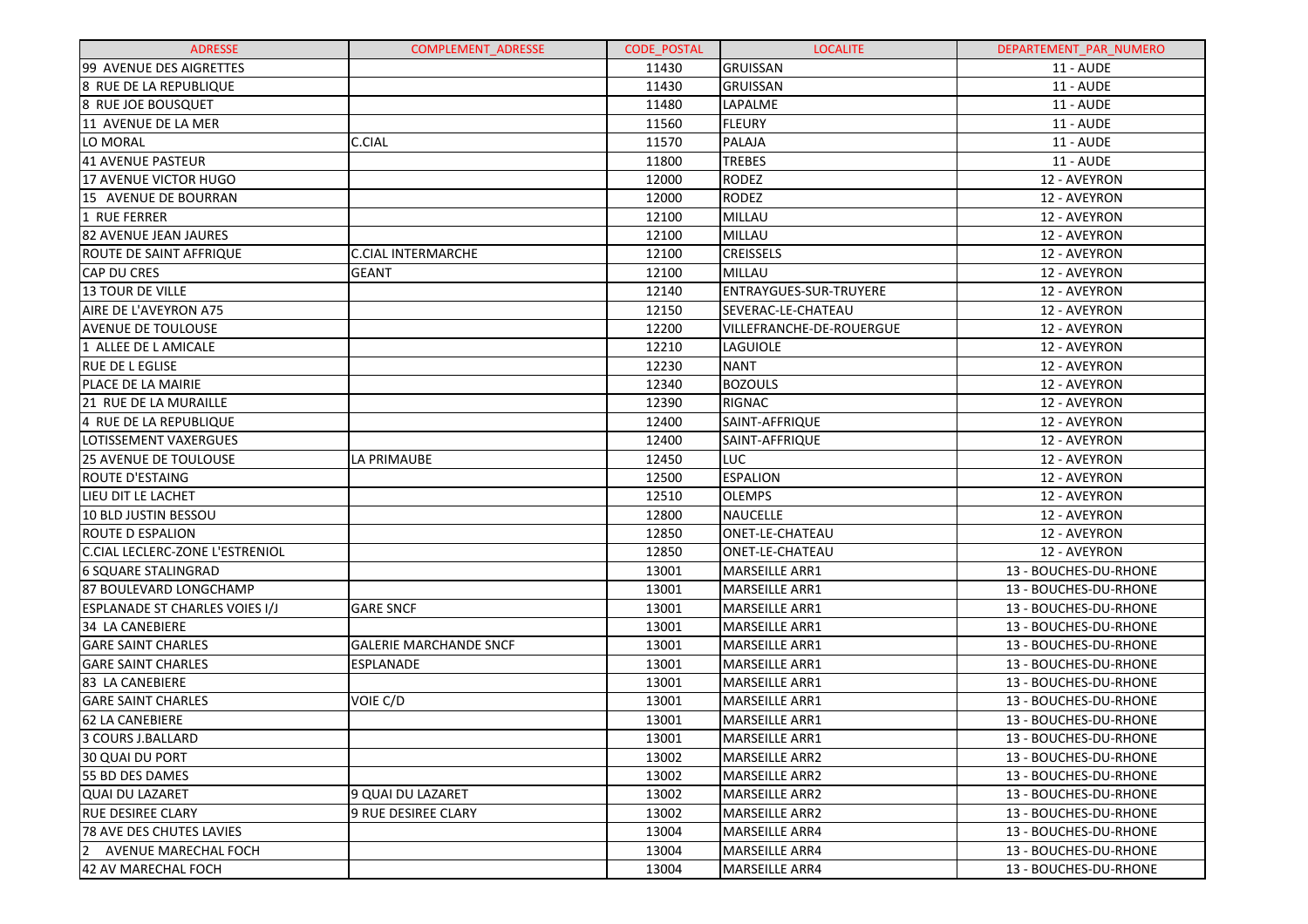| <b>ADRESSE</b>                  | <b>COMPLEMENT ADRESSE</b>      | CODE_POSTAL | <b>LOCALITE</b>        | DEPARTEMENT PAR NUMERO |
|---------------------------------|--------------------------------|-------------|------------------------|------------------------|
| 5 PLACE SEBASTOPOL              |                                | 13004       | MARSEILLE ARR4         | 13 - BOUCHES-DU-RHONE  |
| <b>23 BD FEDERATION</b>         |                                | 13004       | MARSEILLE ARR4         | 13 - BOUCHES-DU-RHONE  |
| <b>150 RUE ST PIERRE</b>        |                                | 13005       | MARSEILLE ARR5         | 13 - BOUCHES-DU-RHONE  |
| <b>264 RUE SAINT PIERRE</b>     | HOPITAL DE LA TIMONE (ADULTES) | 13005       | MARSEILLE ARR5         | 13 - BOUCHES-DU-RHONE  |
| 268 BLD BAILLE                  |                                | 13005       | MARSEILLE ARR5         | 13 - BOUCHES-DU-RHONE  |
| 76 BD CHAVE                     |                                | 13005       | MARSEILLE ARR5         | 13 - BOUCHES-DU-RHONE  |
| 55 BD JEANNE D'ARC              |                                | 13005       | MARSEILLE ARR5         | 13 - BOUCHES-DU-RHONE  |
| <b>3 CRS PIERRE PUGET</b>       |                                | 13006       | MARSEILLE ARR6         | 13 - BOUCHES-DU-RHONE  |
| 1 AVENUE DU PRADO               |                                | 13006       | MARSEILLE ARR6         | 13 - BOUCHES-DU-RHONE  |
| 1 PLACE CASTELLANE              |                                | 13006       | MARSEILLE ARR6         | 13 - BOUCHES-DU-RHONE  |
| 8 AVENUE DU PRADO               | $\ddot{}$                      | 13006       | MARSEILLE ARR6         | 13 - BOUCHES-DU-RHONE  |
| 61 AVENUE JULES CANTINI         |                                | 13006       | MARSEILLE ARR6         | 13 - BOUCHES-DU-RHONE  |
| 157 RUE DE ROME                 |                                | 13006       | MARSEILLE ARR6         | 13 - BOUCHES-DU-RHONE  |
| 9 RUE DE LODI                   |                                | 13006       | MARSEILLE ARR6         | 13 - BOUCHES-DU-RHONE  |
| KIOSQUE FACE AU 22 BLD THURNER  |                                | 13006       | MARSEILLE ARR6         | 13 - BOUCHES-DU-RHONE  |
| 244 RUE D'ENDOUME               |                                | 13007       | MARSEILLE ARR7         | 13 - BOUCHES-DU-RHONE  |
| <b>23 QUAI DE RIVE NEUVE</b>    |                                | 13007       | <b>MARSEILLE ARR7</b>  | 13 - BOUCHES-DU-RHONE  |
| 52 BOULEVARD BOMPARD            |                                | 13007       | MARSEILLE ARR7         | 13 - BOUCHES-DU-RHONE  |
| 59 RUE D'ENDOUME                |                                | 13007       | MARSEILLE ARR7         | 13 - BOUCHES-DU-RHONE  |
| 16 RUE DECAZES                  |                                | 13007       | <b>MARSEILLE ARR7</b>  | 13 - BOUCHES-DU-RHONE  |
| 119.RUE D'ENDOUME               |                                | 13007       | MARSEILLE ARR7         | 13 - BOUCHES-DU-RHONE  |
| 20 RUE CESAR ALEMAN             |                                | 13007       | MARSEILLE ARR7         | 13 - BOUCHES-DU-RHONE  |
| <b>12 AV PASTEUR</b>            |                                | 13007       | <b>MARSEILLE ARR7</b>  | 13 - BOUCHES-DU-RHONE  |
| <b>10 RUE DES CATALANS</b>      |                                | 13007       | <b>MARSEILLE ARR7</b>  | 13 - BOUCHES-DU-RHONE  |
| 524 AVE DE MAZARGUES            |                                | 13008       | <b>MARSEILLE ARR8</b>  | 13 - BOUCHES-DU-RHONE  |
| 365 CHEMIN MAZARGUES            |                                | 13008       | <b>MARSEILLE ARR8</b>  | 13 - BOUCHES-DU-RHONE  |
| 26 BOULEVARD DE LOUVAIN         |                                | 13008       | <b>MARSEILLE ARR8</b>  | 13 - BOUCHES-DU-RHONE  |
| 595 AVENUE DU PRADO             |                                | 13008       | <b>MARSEILLE ARR8</b>  | 13 - BOUCHES-DU-RHONE  |
| <b>280 BOULEVARD MICHELET</b>   | <b>PARKING LE CORBUSIER</b>    | 13008       | <b>MARSEILLE ARR9</b>  | 13 - BOUCHES-DU-RHONE  |
| 258 AVENUE DU PRADO-RD PT PRADO |                                | 13008       | <b>MARSEILLE ARR8</b>  | 13 - BOUCHES-DU-RHONE  |
| <b>76 TRAVERSE TIBOULEN</b>     |                                | 13008       | MARSEILLE ARR8         | 13 - BOUCHES-DU-RHONE  |
| AVENUE DU PRADO                 |                                | 13008       | MARSEILLE ARR14        | 13 - BOUCHES-DU-RHONE  |
| <b>1 AVENUE DE BONNEVEINE</b>   |                                | 13008       | <b>MARSEILLE ARR8</b>  | 13 - BOUCHES-DU-RHONE  |
| 121 CHEMIN DU SABLIER           |                                | 13008       | MARSEILLE ARR8         | 13 - BOUCHES-DU-RHONE  |
| 179 AVE DE MAZARGUES            |                                | 13008       | MARSEILLE ARR8         | 13 - BOUCHES-DU-RHONE  |
| 122 RUE DU CDT ROLLAND          |                                | 13008       | MARSEILLE ARR8         | 13 - BOUCHES-DU-RHONE  |
| 2 PLACE ERNEST DELIBES          |                                | 13008       | MARSEILLE ARR8         | 13 - BOUCHES-DU-RHONE  |
| 112 AVENUE DE HAMBOURG          | <b>C.CIAL BONNEVEINE</b>       | 13008       | MARSEILLE ARR8         | 13 - BOUCHES-DU-RHONE  |
| 6,BD VELASQUEZ                  |                                | 13008       | MARSEILLE ARR8         | 13 - BOUCHES-DU-RHONE  |
| 425 RUE PARADIS                 |                                | 13008       | <b>MARSEILLE ARR8</b>  | 13 - BOUCHES-DU-RHONE  |
| ROND POINT DU PRADO             |                                | 13008       | <b>IMARSEILLE ARR8</b> | 13 - BOUCHES-DU-RHONE  |
| 57 BD DU CABOT                  |                                | 13009       | <b>IMARSEILLE ARR9</b> | 13 - BOUCHES-DU-RHONE  |
| <b>20 RUE AVIATEUR LE BRIX</b>  |                                | 13009       | <b>MARSEILLE ARR9</b>  | 13 - BOUCHES-DU-RHONE  |
| 19 BOULEVARD STE MARGUERITE     |                                | 13009       | <b>MARSEILLE ARR9</b>  | 13 - BOUCHES-DU-RHONE  |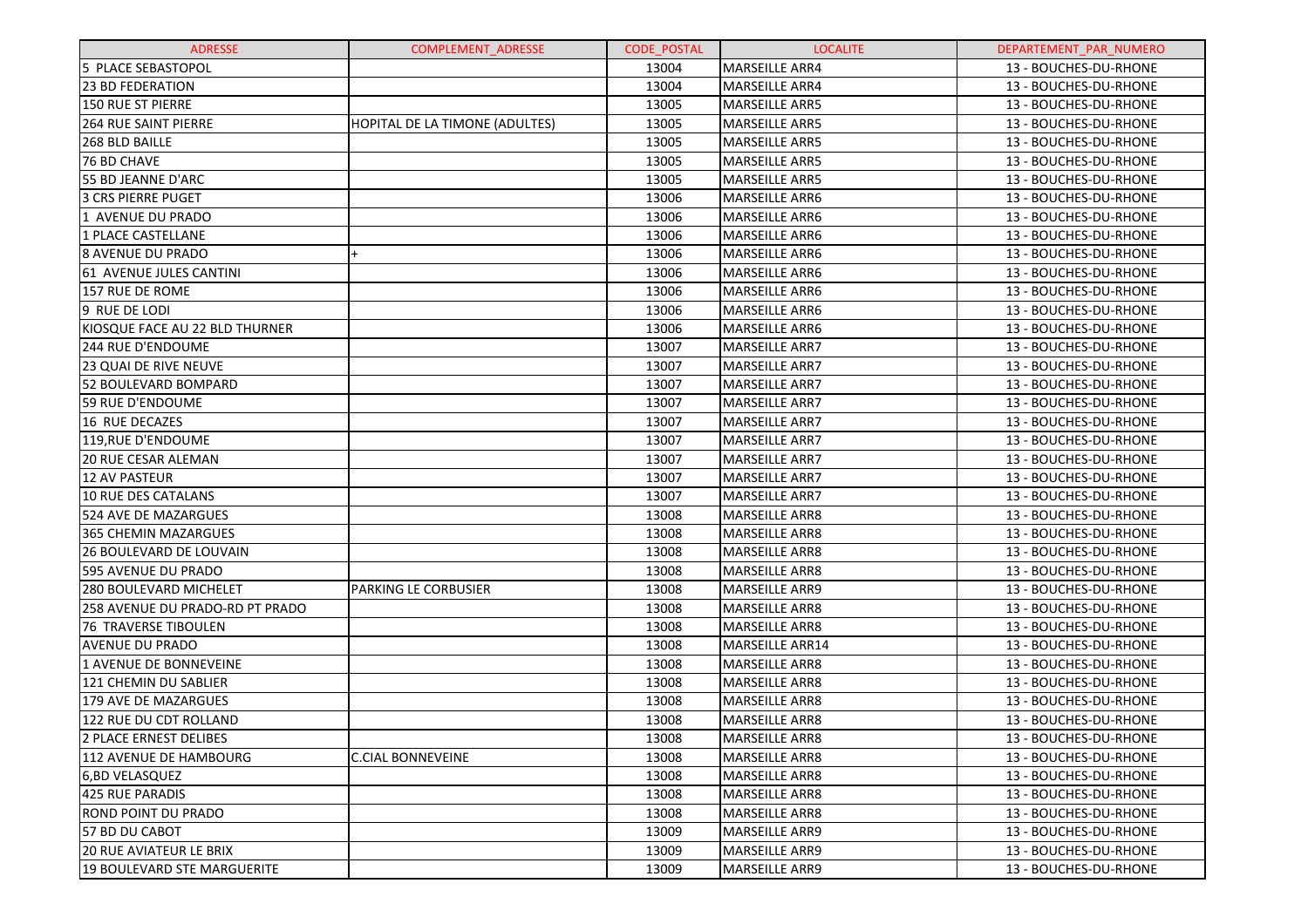| <b>ADRESSE</b>                    | <b>COMPLEMENT ADRESSE</b>          | <b>CODE POSTAL</b> | <b>LOCALITE</b>        | DEPARTEMENT PAR NUMERO |
|-----------------------------------|------------------------------------|--------------------|------------------------|------------------------|
| 83 BOULEVARD DU REDON             |                                    | 13009              | <b>MARSEILLE ARR9</b>  | 13 - BOUCHES-DU-RHONE  |
| CHEMIN DU ROY D ESPAGNE           | DANS LE CTRE COMMERCIAL LECLERC    | 13009              | <b>MARSEILLE ARR9</b>  | 13 - BOUCHES-DU-RHONE  |
| <b>BOULEVARD ROMAIN ROLLAND</b>   |                                    | 13009              | <b>MARSEILLE ARR9</b>  | 13 - BOUCHES-DU-RHONE  |
| <b>230 BLD STE MARGUERITE</b>     | <b>CENTRE ANTI-CANCEREUX</b>       | 13009              | <b>MARSEILLE ARR9</b>  | 13 - BOUCHES-DU-RHONE  |
| AVENUE DE LATTRE DE TASSIGNY      |                                    | 13009              | <b>MARSEILLE ARR9</b>  | 13 - BOUCHES-DU-RHONE  |
| <b>40 TRAVERSE DE LA GAYE</b>     |                                    | 13009              | <b>MARSEILLE ARR9</b>  | 13 - BOUCHES-DU-RHONE  |
| 263, BD ROMAIN ROLLAND            |                                    | 13010              | <b>MARSEILLE ARR10</b> | 13 - BOUCHES-DU-RHONE  |
| <b>BOULEVARD DE SAINT LOUP</b>    |                                    | 13010              | MARSEILLE ARR10        | 13 - BOUCHES-DU-RHONE  |
| <b>154 AVE DE TOULON</b>          |                                    | 13010              | MARSEILLE ARR10        | 13 - BOUCHES-DU-RHONE  |
| <b>225 BOULEVARD PAUL CLAUDEL</b> |                                    | 13010              | <b>MARSEILLE ARR10</b> | 13 - BOUCHES-DU-RHONE  |
| 6 PL DU PONT DE VIVAUX            |                                    | 13010              | MARSEILLE ARR10        | 13 - BOUCHES-DU-RHONE  |
| ROUTE DE LA SABLIERE              |                                    | 13011              | MARSEILLE ARR11        | 13 - BOUCHES-DU-RHONE  |
| 176 BOULEVARD SAINT MARCEL        |                                    | 13011              | MARSEILLE ARR11        | 13 - BOUCHES-DU-RHONE  |
| CC DES 3 HORLOGES TRAV. MONTRE    |                                    | 13011              | MARSEILLE ARR11        | 13 - BOUCHES-DU-RHONE  |
| 2 RUE DU VILLAGE                  |                                    | 13011              | MARSEILLE ARR11        | 13 - BOUCHES-DU-RHONE  |
| <b>304 RTE DES TROIS LUCS</b>     |                                    | 13011              | <b>MARSEILLE ARR11</b> | 13 - BOUCHES-DU-RHONE  |
| <b>AVENUE WILLIAM BOOTH</b>       | C.CIAL CAILLOLS                    | 13012              | <b>MARSEILLE ARR12</b> | 13 - BOUCHES-DU-RHONE  |
| 55 RUE BERANGER                   |                                    | 13012              | <b>MARSEILLE ARR12</b> | 13 - BOUCHES-DU-RHONE  |
| 17 ALLEE GRANDE BASTIDE CAZAU     |                                    | 13012              | <b>MARSEILLE ARR12</b> | 13 - BOUCHES-DU-RHONE  |
| <b>240 AVENUE DE MONTOLIVET</b>   |                                    | 13012              | MARSEILLE ARR12        | 13 - BOUCHES-DU-RHONE  |
| <b>30 RUE DES ELECTRICIENS</b>    | <b>C.CIAL SAINT BARNABE</b>        | 13012              | <b>MARSEILLE ARR12</b> | 13 - BOUCHES-DU-RHONE  |
| 9 AVENUE DE JEAN COMPADIEU        |                                    | 13012              | <b>MARSEILLE ARR12</b> | 13 - BOUCHES-DU-RHONE  |
| <b>BOULEVARD MARCEL DELPRAT</b>   | C.CIAL                             | 13013              | <b>MARSEILLE ARR13</b> | 13 - BOUCHES-DU-RHONE  |
| <b>CHEMIN DE CHATEAU GOMBERT</b>  |                                    | 13013              | <b>MARSEILLE ARR13</b> | 13 - BOUCHES-DU-RHONE  |
| <b>RUE MISSIRI</b>                | <b>C.CIAL LA BATARELLE HAUTE</b>   | 13013              | <b>MARSEILLE ARR13</b> | 13 - BOUCHES-DU-RHONE  |
| <b>C.CIAL PARADE PALAMA</b>       |                                    | 13013              | <b>MARSEILLE ARR13</b> | 13 - BOUCHES-DU-RHONE  |
| <b>BOULEVARD DU METRO</b>         | <b>METRO LA ROSE</b>               | 13013              | <b>MARSEILLE ARR13</b> | 13 - BOUCHES-DU-RHONE  |
| <b>105 AVE DES POILUS</b>         |                                    | 13013              | <b>MARSEILLE ARR13</b> | 13 - BOUCHES-DU-RHONE  |
| 103 RUE ALPHONSE DAUDET           |                                    | 13013              | <b>MARSEILLE ARR13</b> | 13 - BOUCHES-DU-RHONE  |
| <b>GROUPE BUREL</b>               | <b>TABAC PRESSE BUREL</b>          | 13014              | MARSEILLE ARR14        | 13 - BOUCHES-DU-RHONE  |
| 106 BOULEVARD CHARLES MORETTI     | <b>C.CIAL CASINO SAINT GABRIEL</b> | 13014              | <b>MARSEILLE ARR14</b> | 13 - BOUCHES-DU-RHONE  |
| <b>AVENUE PROSPER MERIMEE</b>     | <b>C.CIAL CARREFOUR</b>            | 13014              | <b>MARSEILLE ARR14</b> | 13 - BOUCHES-DU-RHONE  |
| <b>RUE PAUL COXE</b>              |                                    | 13015              | <b>MARSEILLE ARR15</b> | 13 - BOUCHES-DU-RHONE  |
| CENTRE COMMERCIAL GRAND LITTORAL  |                                    | 13016              | <b>MARSEILLE ARR16</b> | 13 - BOUCHES-DU-RHONE  |
| 44 L'ESTAQUE PLAGE                |                                    | 13016              | MARSEILLE ARR16        | 13 - BOUCHES-DU-RHONE  |
| 12 AV ROBERT DAUGEY               |                                    | 13080              | <b>AIX-EN-PROVENCE</b> | 13 - BOUCHES-DU-RHONE  |
| AVE ANDRE MAGNAN-IMM.LES ALPILLE  | TABAC PRESSE DU VAL ST ANDRE       | 13080              | AIX-EN-PROVENCE        | 13 - BOUCHES-DU-RHONE  |
| 20 AVENUE SAINT MITRE DES CHA     | ZAC DES RAVANAS                    | 13090              | <b>AIX-EN-PROVENCE</b> | 13 - BOUCHES-DU-RHONE  |
| <b>ROUTE DE BERRE</b>             | L'ENCRIER C.CIAL OUEST GEANT       | 13090              | AIX-EN-PROVENCE        | 13 - BOUCHES-DU-RHONE  |
| 4 AVENUE DU PIGONNET              | TABAC PRESSE DU PIGONNET           | 13090              | AIX-EN-PROVENCE        | 13 - BOUCHES-DU-RHONE  |
| 37 AVENUE PHILIPPE SOLARI         | <b>CITE BELLEVUE</b>               | 13090              | AIX-EN-PROVENCE        | 13 - BOUCHES-DU-RHONE  |
| 9 RUE DE LA VERDIERE              |                                    | 13090              | <b>AIX-EN-PROVENCE</b> | 13 - BOUCHES-DU-RHONE  |
| ZAC DES DEUX ORMES                | 795 CHEMIN DE GRANET               | 13090              | AIX-EN-PROVENCE        | 13 - BOUCHES-DU-RHONE  |
| 2 PLACE JEANNE D'ARC              |                                    | 13100              | AIX-EN-PROVENCE        | 13 - BOUCHES-DU-RHONE  |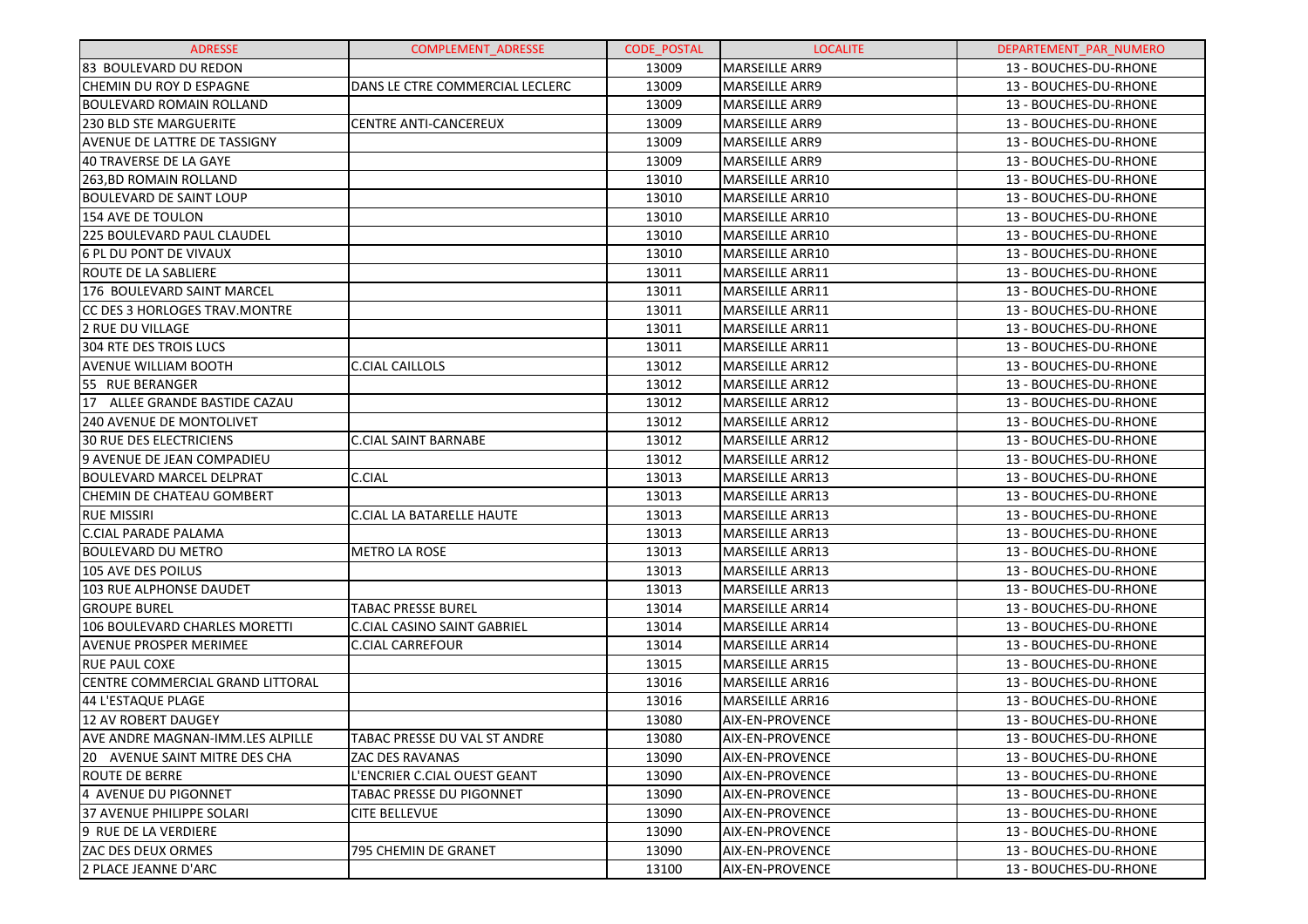| <b>ADRESSE</b>                    | <b>COMPLEMENT ADRESSE</b>      | <b>CODE POSTAL</b> | <b>LOCALITE</b>        | DEPARTEMENT PAR NUMERO |
|-----------------------------------|--------------------------------|--------------------|------------------------|------------------------|
| <b>10 PLACE DES PRECHEURS</b>     |                                | 13100              | <b>AIX-EN-PROVENCE</b> | 13 - BOUCHES-DU-RHONE  |
| 1 AVENUE HENRI MAURIAT            |                                | 13100              | <b>AIX-EN-PROVENCE</b> | 13 - BOUCHES-DU-RHONE  |
| <b>39 COURS SEXTIUS</b>           |                                | 13100              | <b>AIX-EN-PROVENCE</b> | 13 - BOUCHES-DU-RHONE  |
| PLACE DE L HOTEL DE VILLE         |                                | 13100              | <b>AIX-EN-PROVENCE</b> | 13 - BOUCHES-DU-RHONE  |
| PLACE DU GENERAL DE GAULLE        |                                | 13100              | <b>AIX-EN-PROVENCE</b> | 13 - BOUCHES-DU-RHONE  |
| 19 AVENUE DES BELGES              |                                | 13100              | <b>AIX-EN-PROVENCE</b> | 13 - BOUCHES-DU-RHONE  |
| 1, BD DE LA REPUBLIQUE            |                                | 13100              | <b>AIX-EN-PROVENCE</b> | 13 - BOUCHES-DU-RHONE  |
| <b>34 AVE JULES ISAAC</b>         |                                | 13100              | <b>AIX-EN-PROVENCE</b> | 13 - BOUCHES-DU-RHONE  |
| <b>13 AVENUE JEAN MOULIN</b>      |                                | 13100              | <b>AIX-EN-PROVENCE</b> | 13 - BOUCHES-DU-RHONE  |
| <b>RUE GUSTAVE DESPLACES</b>      | <b>RELAY CENTRE VILLE</b>      | 13100              | <b>AIX-EN-PROVENCE</b> | 13 - BOUCHES-DU-RHONE  |
| <b>AVENUE PAUL JULIEN</b>         | ESPACE COMMERCIAL DU MOULIN    | 13100              | <b>THOLONET</b>        | 13 - BOUCHES-DU-RHONE  |
| <b>27 COURS MIRABEAU</b>          |                                | 13100              | <b>AIX-EN-PROVENCE</b> | 13 - BOUCHES-DU-RHONE  |
| <b>2112 ROUTE DE SISTERON</b>     | LES PLATANES                   | 13100              | <b>AIX-EN-PROVENCE</b> | 13 - BOUCHES-DU-RHONE  |
| 37 RUE D'ITALIE                   |                                | 13100              | <b>AIX-EN-PROVENCE</b> | 13 - BOUCHES-DU-RHONE  |
| 45 R.FONTENAILLE-RTE VAUVENARGUE  | TABAC PRESSE PETIT ROQUEVAFOUR | 13100              | <b>AIX-EN-PROVENCE</b> | 13 - BOUCHES-DU-RHONE  |
| 39 AVENUE DE LA REPUBLIQUE        |                                | 13103              | SAINT-ETIENNE-DU-GRES  | 13 - BOUCHES-DU-RHONE  |
| <b>AVENUE CLEMENT MILLE</b>       | CARREFOUR QUARTIER ST JEAN     | 13110              | PORT-DE-BOUC           | 13 - BOUCHES-DU-RHONE  |
| <b>QUARTIER MAUBEQUI</b>          | <b>C.CIAL MAUBEQUI</b>         | 13111              | <b>COUDOUX</b>         | 13 - BOUCHES-DU-RHONE  |
| <b>20 AVENUE DE LA REPUBLIQUE</b> |                                | 13111              | <b>COUDOUX</b>         | 13 - BOUCHES-DU-RHONE  |
| ROUTE DEPARTEMENTALE 96           | <b>CAVE COOPERATIVE</b>        | 13112              | <b>DESTROUSSE</b>      | 13 - BOUCHES-DU-RHONE  |
| <b>CHEMIN DES MATELOTS</b>        | INTERMARCHE ZC SOUQUE NEGRE    | 13112              | <b>DESTROUSSE</b>      | 13 - BOUCHES-DU-RHONE  |
| 44, AVENUE DE LA CRAU             |                                | 13118              | <b>ISTRES</b>          | 13 - BOUCHES-DU-RHONE  |
| 112 ROUTE DEPARTEMENTALE 7        |                                | 13119              | SAINT-SAVOURNIN        | 13 - BOUCHES-DU-RHONE  |
| <b>4 BOULEVARD BONTEMPS</b>       |                                | 13120              | <b>GARDANNE</b>        | 13 - BOUCHES-DU-RHONE  |
| <b>CHEMIN DE LA PLAINE</b>        | 930 C.C.LA PLAINE              | 13120              | <b>GARDANNE</b>        | 13 - BOUCHES-DU-RHONE  |
| AVENUE DE NICE                    | LA SALAMANDRE                  | 13120              | <b>GARDANNE</b>        | 13 - BOUCHES-DU-RHONE  |
| <b>ROUTE DE BERRE</b>             | <b>C.CIAL ST LOUIS</b>         | 13122              | <b>VENTABREN</b>       | 13 - BOUCHES-DU-RHONE  |
| 12 BD DU MORALISTE                |                                | 13126              | VAUVENARGUES           | 13 - BOUCHES-DU-RHONE  |
| <b>ROUTE NATIONALE 113</b>        | QUARTIER DU GRIFFON            | 13127              | <b>VITROLLES</b>       | 13 - BOUCHES-DU-RHONE  |
| 19 AVENUE JEAN MOULIN             |                                | 13127              | <b>VITROLLES</b>       | 13 - BOUCHES-DU-RHONE  |
| <b>AVENUE DENIS PADOVANI</b>      | <b>QUARTIER LIOURAT</b>        | 13127              | <b>VITROLLES</b>       | 13 - BOUCHES-DU-RHONE  |
| BATIMENT 2 BOULEVARD DE LA GARE   | PLACE DES GARDIANS             | 13129              | <b>ARLES</b>           | 13 - BOUCHES-DU-RHONE  |
| 3 AVENUE DE LA LIBERATION         |                                | 13130              | BERRE-L'ETANG          | 13 - BOUCHES-DU-RHONE  |
| 39 AVENUE CHARLES DE GAULLE       |                                | 13140              | <b>MIRAMAS</b>         | 13 - BOUCHES-DU-RHONE  |
| <b>15 AVENUE MARIUS CHALVE</b>    |                                | 13140              | <b>MIRAMAS</b>         | 13 - BOUCHES-DU-RHONE  |
| 6 PLACE GILLES LEONTIN            |                                | 13150              | <b>BOULBON</b>         | 13 - BOUCHES-DU-RHONE  |
| ROUTE D AVIGNON                   |                                | 13150              | <b>TARASCON</b>        | 13 - BOUCHES-DU-RHONE  |
| 11 COURS ARISTIDE BRIAND          |                                | 13150              | TARASCON               | 13 - BOUCHES-DU-RHONE  |
| 17 COURS CARNOT                   |                                | 13160              | <b>CHATEAURENARD</b>   | 13 - BOUCHES-DU-RHONE  |
| 650 BOULEVARD ERNEST GENEVET      |                                | 13160              | CHATEAURENARD          | 13 - BOUCHES-DU-RHONE  |
| 132 ROUTE NATIONALE 113           |                                | 13170              | <b>PENNES-MIRABEAU</b> | 13 - BOUCHES-DU-RHONE  |
| 1 BOULEVARD BARTHELEMY            |                                | 13190              | <b>ALLAUCH</b>         | 13 - BOUCHES-DU-RHONE  |
| 8 BIS R.N. LOGIS NEUF             |                                | 13190              | <b>ALLAUCH</b>         | 13 - BOUCHES-DU-RHONE  |
| 12 RUE FERNAND RAMBERT            |                                | 13190              | <b>ALLAUCH</b>         | 13 - BOUCHES-DU-RHONE  |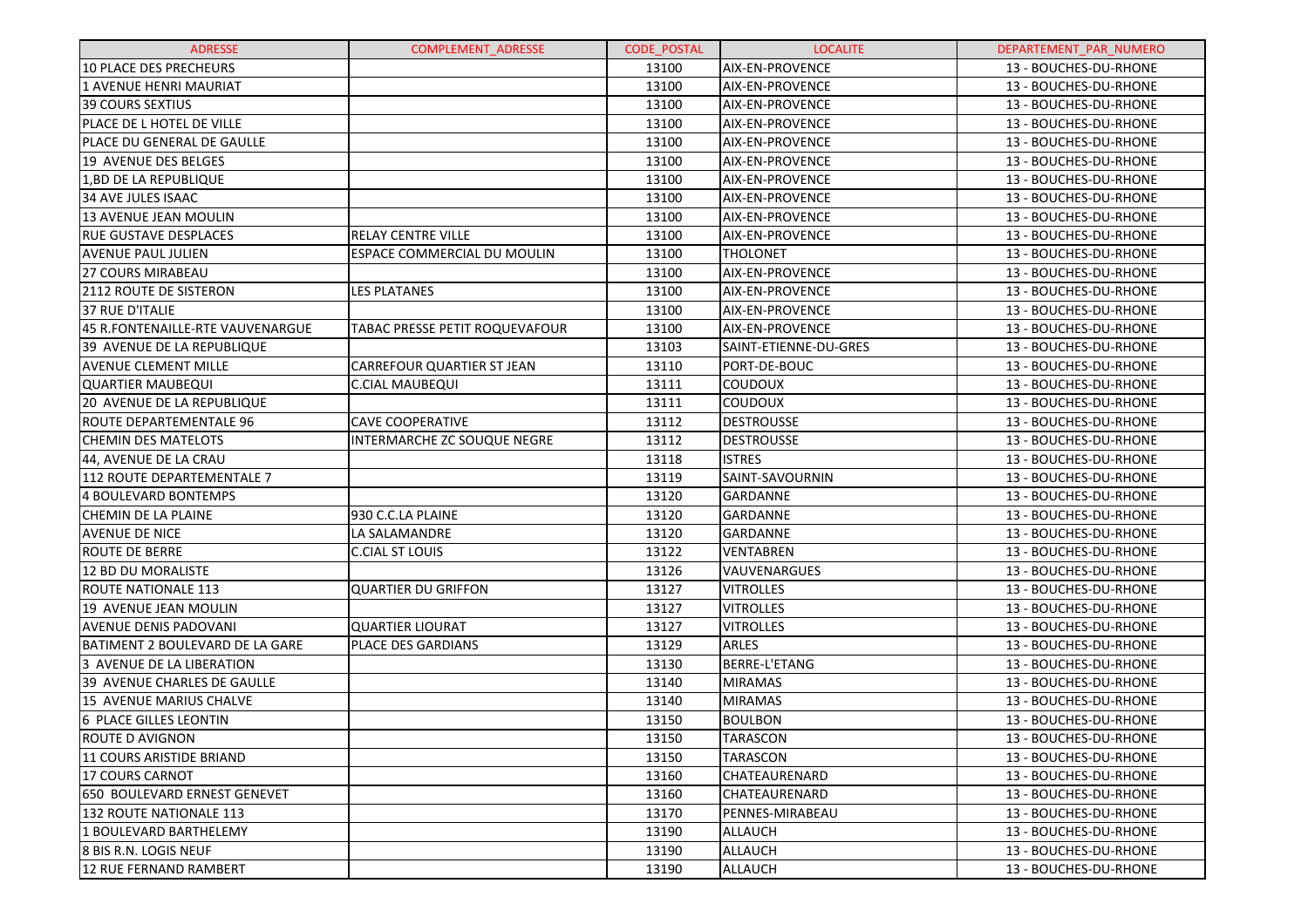| <b>ADRESSE</b>                   | <b>COMPLEMENT ADRESSE</b>              | <b>CODE POSTAL</b> | <b>LOCALITE</b>           | DEPARTEMENT PAR NUMERO |
|----------------------------------|----------------------------------------|--------------------|---------------------------|------------------------|
| 34 BOULEVARD DES LICES           |                                        | 13200              | ARLES                     | 13 - BOUCHES-DU-RHONE  |
| <b>26 RUE ANDRE BENOIT</b>       |                                        | 13200              | ARLES                     | 13 - BOUCHES-DU-RHONE  |
| <b>RUE PAULIN TALABOT</b>        | <b>GARE SNCF</b>                       | 13200              | ARLES                     | 13 - BOUCHES-DU-RHONE  |
| <b>QUARTIER FOURCHON</b>         | CENTRE COMMERCIAL L'AURELIENNE         | 13200              | ARLES                     | 13 - BOUCHES-DU-RHONE  |
| <b>RUE GERARD GADIOT</b>         | <b>ZAC FOURCHON</b>                    | 13200              | ARLES                     | 13 - BOUCHES-DU-RHONE  |
| ZAC DE LA GARE                   |                                        | 13210              | SAINT-REMY-DE-PROVENCE    | 13 - BOUCHES-DU-RHONE  |
| 19 BOULEVARD MARCEAU             |                                        | 13210              | SAINT-REMY-DE-PROVENCE    | 13 - BOUCHES-DU-RHONE  |
| 12 BOULEVARD MIRABEAU            |                                        | 13210              | SAINT-REMY-DE-PROVENCE    | 13 - BOUCHES-DU-RHONE  |
| 65 AV DU 4 SEPTEMBRE             |                                        | 13220              | CHATEAUNEUF-LES-MARTIGUES | 13 - BOUCHES-DU-RHONE  |
| 12 PLACE POILUS                  |                                        | 13230              | PORT-SAINT-LOUIS-DU-RHONE | 13 - BOUCHES-DU-RHONE  |
| RESIDENCE LE PRE DE LAUBE        | C.CIAL LE PRE DE L'AUBE BAT B1-1       | 13240              | SEPTEMES-LES-VALLONS      | 13 - BOUCHES-DU-RHONE  |
| 3 RUE LIBERTE                    |                                        | 13250              | SAINT-CHAMAS              | 13 - BOUCHES-DU-RHONE  |
| <b>13 AVE DE LA VIGUERIE</b>     |                                        | 13260              | CASSIS                    | 13 - BOUCHES-DU-RHONE  |
| 32 RUE DE L'ARENE                | <b>IMMEUBLE FONTVERT</b>               | 13260              | <b>CASSIS</b>             | 13 - BOUCHES-DU-RHONE  |
| ROUTE DEPARTEMENTALE 9           | <b>GARE AIX TGV</b>                    | 13290              | AIX-EN-PROVENCE           | 13 - BOUCHES-DU-RHONE  |
| ROUTE DE PELISSANNE              |                                        | 13300              | SALON-DE-PROVENCE         | 13 - BOUCHES-DU-RHONE  |
| <b>COURS GIMON</b>               |                                        | 13300              | SALON-DE-PROVENCE         | 13 - BOUCHES-DU-RHONE  |
| AVENUE DU 22 AOUT 1944           | ROUTE DE MIRAMAS                       | 13300              | SALON-DE-PROVENCE         | 13 - BOUCHES-DU-RHONE  |
| 167 RUE FELIX PYAT               |                                        | 13300              | SALON-DE-PROVENCE         | 13 - BOUCHES-DU-RHONE  |
| 342 AVENUE DE WERTHEIM           |                                        | 13300              | SALON-DE-PROVENCE         | 13 - BOUCHES-DU-RHONE  |
| 571 ALLEE DE CRAPONNE            |                                        | 13300              | SALON-DE-PROVENCE         | 13 - BOUCHES-DU-RHONE  |
| 184 COURS VICTOR HUGO            |                                        | 13300              | SALON-DE-PROVENCE         | 13 - BOUCHES-DU-RHONE  |
| 29 BOULEVARD DU MARECHAL FOCH    |                                        | 13300              | SALON-DE-PROVENCE         | 13 - BOUCHES-DU-RHONE  |
| <b>AVENUE DE MARKGRONINGEN</b>   |                                        | 13310              | SAINT-MARTIN-DE-CRAU      | 13 - BOUCHES-DU-RHONE  |
| AV MAL DE LATTRE DE TASSIGNY     |                                        | 13320              | BOUC-BEL-AIR              | 13 - BOUCHES-DU-RHONE  |
| <b>AVENUE DES CHABAUDS</b>       | DECATHLON BOUC BEL AIR                 | 13320              | <b>BOUC-BEL-AIR</b>       | 13 - BOUCHES-DU-RHONE  |
| DOMAINE DE LA GRATIANNE          |                                        | 13320              | BOUC-BEL-AIR              | 13 - BOUCHES-DU-RHONE  |
| 77 AVENUE CARNOT                 |                                        | 13330              | PELISSANNE                | 13 - BOUCHES-DU-RHONE  |
| 10 AVENUE DE VERDUN              |                                        | 13340              | <b>ROGNAC</b>             | 13 - BOUCHES-DU-RHONE  |
| CC LES PLATANES PONT DE L'ETOILE |                                        | 13360              | <b>ROQUEVAIRE</b>         | 13 - BOUCHES-DU-RHONE  |
| 18 COURS VICTOR HUGO             |                                        | 13370              | <b>MALLEMORT</b>          | 13 - BOUCHES-DU-RHONE  |
| <b>AVENUE DE CRAPONNE</b>        | <b>QUARTIER VERQUIERES INTERMARCHE</b> | 13370              | MALLEMORT                 | 13 - BOUCHES-DU-RHONE  |
| AVENUE DU GENERAL DE GAULLE      |                                        | 13380              | PLAN-DE-CUQUES            | 13 - BOUCHES-DU-RHONE  |
| QUARTIER LA GLACIERE             |                                        | 13390              | <b>AURIOL</b>             | 13 - BOUCHES-DU-RHONE  |
| 98 RUE DE LA REPUBLIQUE          |                                        | 13400              | AUBAGNE                   | 13 - BOUCHES-DU-RHONE  |
| LA TOURTELLE - RN 8              |                                        | 13400              | <b>AUBAGNE</b>            | 13 - BOUCHES-DU-RHONE  |
| <b>AVENUE DES PALUDS</b>         | <b>ZI DES PALUDS</b>                   | 13400              | <b>AUBAGNE</b>            | 13 - BOUCHES-DU-RHONE  |
| <b>AVENUE ROGER SALENGRO</b>     |                                        | 13400              | <b>AUBAGNE</b>            | 13 - BOUCHES-DU-RHONE  |
| AVENUE DES PALUDS                | <b>ZI PALUDS CC BARNEOUD</b>           | 13400              | <b>AUBAGNE</b>            | 13 - BOUCHES-DU-RHONE  |
| <b>ZAC DU CHARREL</b>            | RN 8 LE MAZET                          | 13400              | <b>AUBAGNE</b>            | 13 - BOUCHES-DU-RHONE  |
| 2 AVENUE JEAN MONNET             | <b>ZA BERTOIRE</b>                     | 13410              | LAMBESC                   | 13 - BOUCHES-DU-RHONE  |
| 6 AVENUE LEO LAGRANGE            | C.CIAL CALYPSO                         | 13410              | LAMBESC                   | 13 - BOUCHES-DU-RHONE  |
| ZONE ARTISANALE LES PALUDS       |                                        | 13430              | <b>EYGUIERES</b>          | 13 - BOUCHES-DU-RHONE  |
| 12 COURS CAMILLE PELLETAN        |                                        | 13450              | <b>GRANS</b>              | 13 - BOUCHES-DU-RHONE  |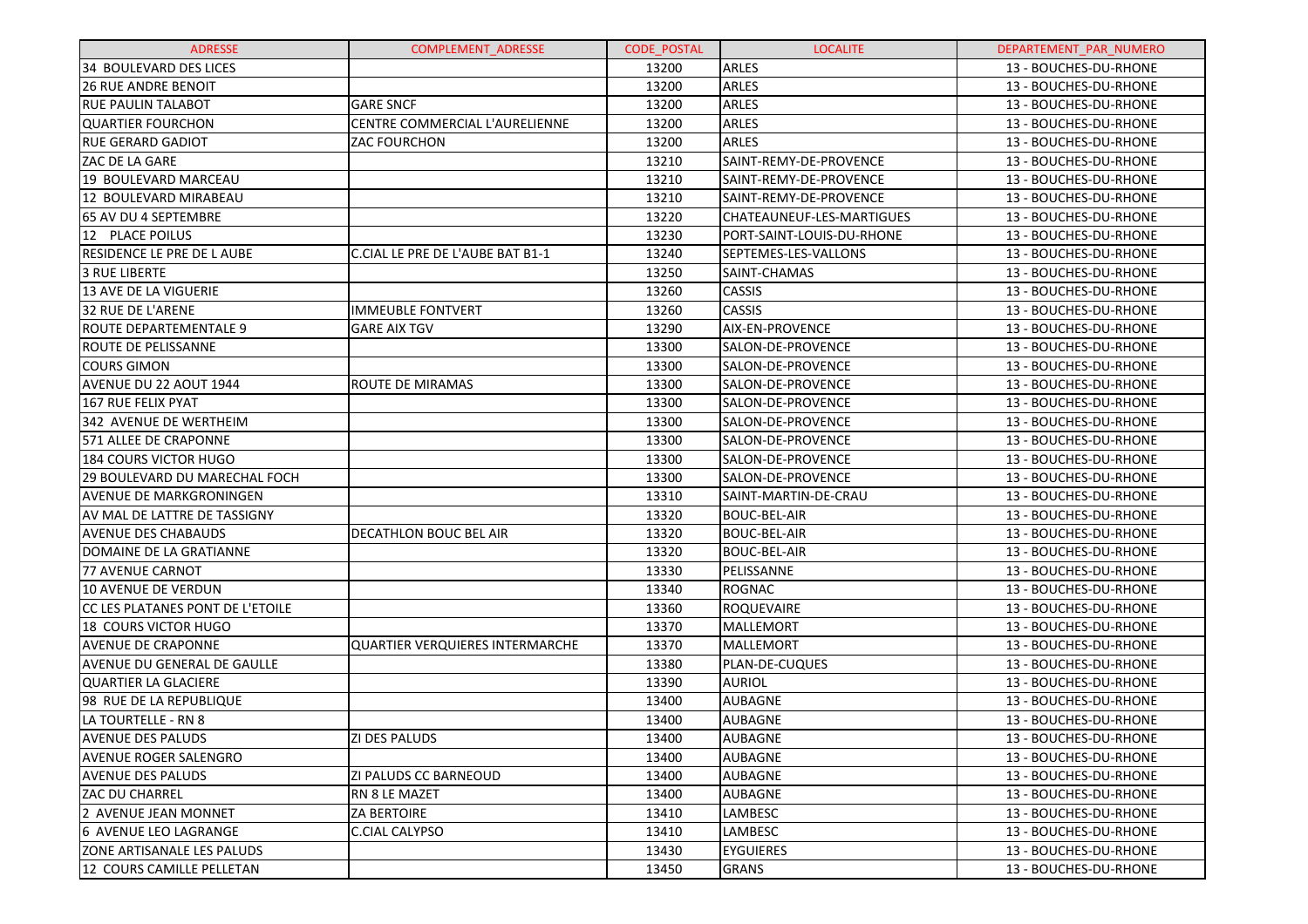| <b>ADRESSE</b>                        | <b>COMPLEMENT ADRESSE</b>            | <b>CODE POSTAL</b> | <b>LOCALITE</b>          | DEPARTEMENT PAR NUMERO |
|---------------------------------------|--------------------------------------|--------------------|--------------------------|------------------------|
| <b>5 PLACE HONORE PIOCH</b>           |                                      | 13460              | SAINTES-MARIES-DE-LA-MER | 13 - BOUCHES-DU-RHONE  |
| <b>RTE DE CASSIS</b>                  | <b>GALERIE MARCHANDE DU STADE</b>    | 13470              | CARNOUX-EN-PROVENCE      | 13 - BOUCHES-DU-RHONE  |
| <b>CCAL PLAN DE CAMPAGNE</b>          |                                      | 13480              | <b>CABRIES</b>           | 13 - BOUCHES-DU-RHONE  |
| LA GRANDE CAMPAGNE                    |                                      | 13480              | <b>CABRIES</b>           | 13 - BOUCHES-DU-RHONE  |
| CAMPING LE MAS - STE CROIX            |                                      | 13500              | <b>MARTIGUES</b>         | 13 - BOUCHES-DU-RHONE  |
| <b>RUE OLIVIER GRISCELLI</b>          |                                      | 13500              | <b>MARTIGUES</b>         | 13 - BOUCHES-DU-RHONE  |
| 43 BOULEVARD DU 14 JUILLET            |                                      | 13500              | <b>MARTIGUES</b>         | 13 - BOUCHES-DU-RHONE  |
| <b>AVENUE CANTO PERDRIX</b>           | <b>CENTRE COMMERCIAL LES 4 VENTS</b> | 13500              | <b>MARTIGUES</b>         | 13 - BOUCHES-DU-RHONE  |
| <b>ZAC CROIX SAINTE</b>               | <b>INTERMARCHE</b>                   | 13500              | <b>MARTIGUES</b>         | 13 - BOUCHES-DU-RHONE  |
| 1 AV PDT JOHN FITZGERALD KENNED       |                                      | 13500              | <b>MARTIGUES</b>         | 13 - BOUCHES-DU-RHONE  |
| 7 COURS DU 4 SEPTEMBRE                |                                      | 13500              | <b>MARTIGUES</b>         | 13 - BOUCHES-DU-RHONE  |
| <b>28 BD LAMARTINE</b>                |                                      | 13500              | <b>MARTIGUES</b>         | 13 - BOUCHES-DU-RHONE  |
| 30 AVENUE JEAN BESSAT                 |                                      | 13520              | PARADOU                  | 13 - BOUCHES-DU-RHONE  |
| 100 AVENUE DE LA VALLEE DES BAU       |                                      | 13520              | MAUSSANE-LES-ALPILLES    | 13 - BOUCHES-DU-RHONE  |
| ZONE D ACTIVITE LA BURLIERE           |                                      | 13530              | <b>TRETS</b>             | 13 - BOUCHES-DU-RHONE  |
| 54 AV JEAN JAURES                     |                                      | 13530              | <b>TRETS</b>             | 13 - BOUCHES-DU-RHONE  |
| PLACE WALDECK ROUSSEAU                | PARC LA ROSTOLANE                    | 13540              | <b>AIX-EN-PROVENCE</b>   | 13 - BOUCHES-DU-RHONE  |
| PLACE DU MARCHE                       |                                      | 13560              | <b>SENAS</b>             | 13 - BOUCHES-DU-RHONE  |
| ROUTE DE BOULBON                      | <b>BIMBOLOTERIE-LOTO</b>             | 13570              | <b>BARBENTANE</b>        | 13 - BOUCHES-DU-RHONE  |
| <b>CHEMIN DE CHUCHINE</b>             | C.CIAL                               | 13590              | MEYREUIL                 | 13 - BOUCHES-DU-RHONE  |
| AVE JULES FERRY - C.CIAL AURORE       |                                      | 13600              | <b>CIOTAT</b>            | 13 - BOUCHES-DU-RHONE  |
| 11 QUAI FRANCOIS MITTERRAND           |                                      | 13600              | <b>CIOTAT</b>            | 13 - BOUCHES-DU-RHONE  |
| CHEMIN DU PUITS DE BRUNET             | <b>C.CIAL CONTINENT</b>              | 13600              | <b>CIOTAT</b>            | 13 - BOUCHES-DU-RHONE  |
| 1 ALLEE LUMIERE                       |                                      | 13600              | <b>CIOTAT</b>            | 13 - BOUCHES-DU-RHONE  |
| 10 AVE BELLON - QUARTIER ST JEAN      |                                      | 13600              | <b>CIOTAT</b>            | 13 - BOUCHES-DU-RHONE  |
| <b>QUARTIER PIGNET DE ROHAN</b>       |                                      | 13600              | <b>CIOTAT</b>            | 13 - BOUCHES-DU-RHONE  |
| <b>3 AVENUE DE LA REPUBLIQUE</b>      |                                      | 13610              | PUY-SAINTE-REPARADE      | 13 - BOUCHES-DU-RHONE  |
| <b>36 AVENUE ARISTIDE BRIAND</b>      |                                      | 13620              | CARRY-LE-ROUET           | 13 - BOUCHES-DU-RHONE  |
| 1 ROUTE BLEUE                         |                                      | 13620              | <b>CARRY-LE-ROUET</b>    | 13 - BOUCHES-DU-RHONE  |
| 35 RD 7N                              |                                      | 13670              | SAINT-ANDIOL             | 13 - BOUCHES-DU-RHONE  |
| 179 AVENUE SOEURS GASTINE             | <b>CENTRE HOSPITALIER</b>            | 13677              | <b>AUBAGNE</b>           | 13 - BOUCHES-DU-RHONE  |
| <b>CENTRE COMMERCIAL MEDITERRANEE</b> | <b>PAR MEDITERRANEE</b>              | 13700              | MARIGNANE                | 13 - BOUCHES-DU-RHONE  |
| AEROPORT DE MARSEILLE PROVENCE        | HALL <sub>3</sub>                    | 13700              | <b>MARIGNANE</b>         | 13 - BOUCHES-DU-RHONE  |
| <b>ROUTE DE MARTIGUES</b>             |                                      | 13700              | <b>MARIGNANE</b>         | 13 - BOUCHES-DU-RHONE  |
| AEROPORT TRANSIT SOUS DOUANE          |                                      | 13700              | MARIGNANE                | 13 - BOUCHES-DU-RHONE  |
| <b>AEROPORT TERMINAL 2</b>            |                                      | 13700              | MARIGNANE                | 13 - BOUCHES-DU-RHONE  |
| 9 BLD LOUBET                          |                                      | 13710              | <b>FUVEAU</b>            | 13 - BOUCHES-DU-RHONE  |
| AEROPORT TRANSIT RDC                  |                                      | 13721              | <b>MARIGNANE</b>         | 13 - BOUCHES-DU-RHONE  |
| AEROPORT CCI MARSEILLE PROVENCE       |                                      | 13721              | <b>MARIGNANE</b>         | 13 - BOUCHES-DU-RHONE  |
| 2 PL DE LA REPUBLIQUE                 |                                      | 13760              | SAINT-CANNAT             | 13 - BOUCHES-DU-RHONE  |
| <b>46 RUE M. PLANTIER</b>             |                                      | 13770              | <b>VENELLES</b>          | 13 - BOUCHES-DU-RHONE  |
| 44 ROUTE NATIONALE 8                  |                                      | 13780              | <b>CUGES-LES-PINS</b>    | 13 - BOUCHES-DU-RHONE  |
| 4<br><b>PLACE AUGUSTE BARET</b>       |                                      | 13790              | CHATEAUNEUF-LE-ROUGE     | 13 - BOUCHES-DU-RHONE  |
| 2 COURS ALBERIC LAURENT               |                                      | 13790              | <b>PEYNIER</b>           | 13 - BOUCHES-DU-RHONE  |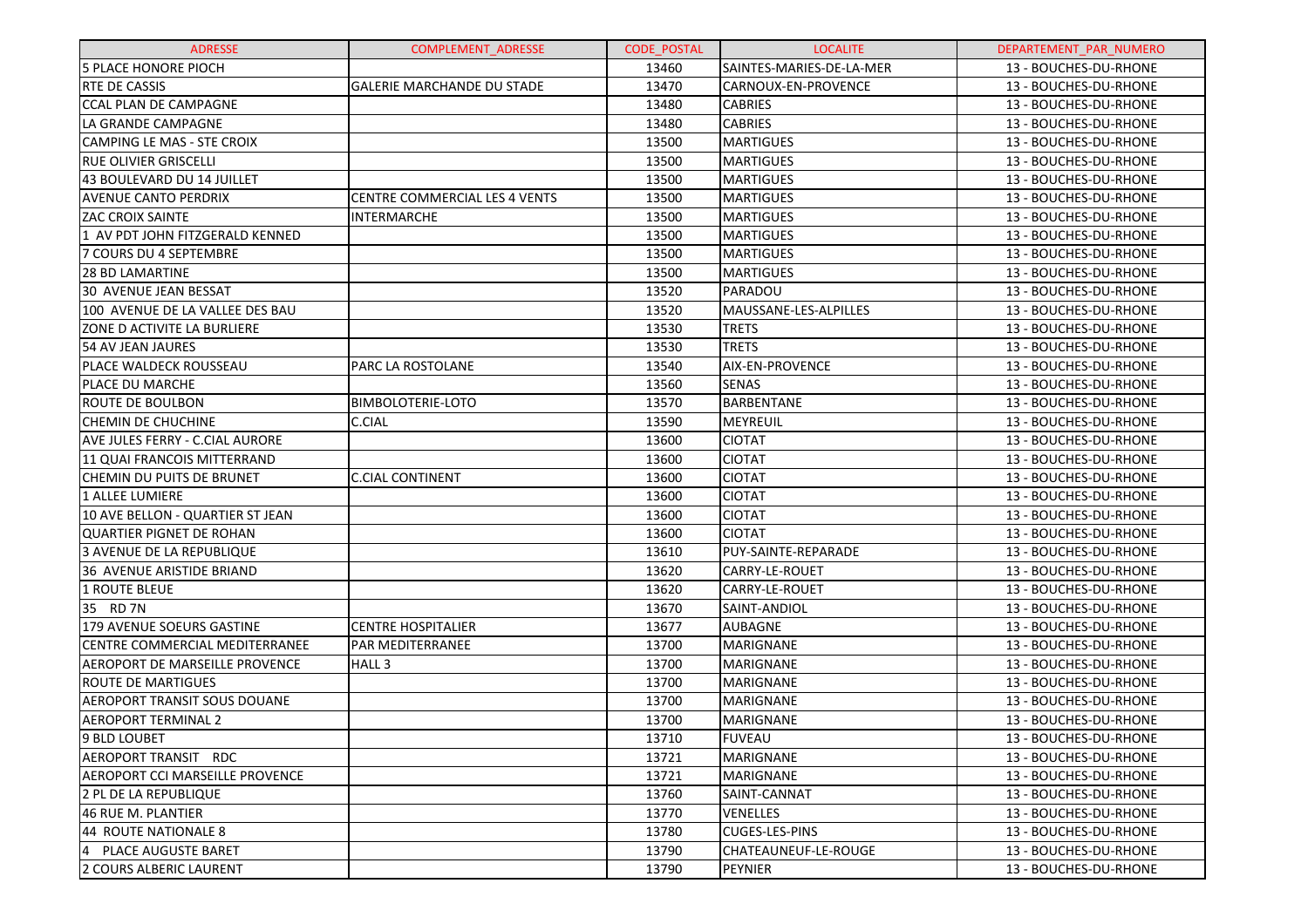| <b>ADRESSE</b>                       | <b>COMPLEMENT ADRESSE</b>        | <b>CODE POSTAL</b> | <b>LOCALITE</b>          | DEPARTEMENT PAR NUMERO |
|--------------------------------------|----------------------------------|--------------------|--------------------------|------------------------|
| <b>RUE ANDRE MARIE AMPERE</b>        | LE HAMEAU DU PARC                | 13790              | <b>ROUSSET</b>           | 13 - BOUCHES-DU-RHONE  |
| 16 RUE DE L EQUERRE                  |                                  | 13800              | <b>ISTRES</b>            | 13 - BOUCHES-DU-RHONE  |
| <b>6 AVE G.GUYNEMER</b>              |                                  | 13800              | <b>ISTRES</b>            | 13 - BOUCHES-DU-RHONE  |
| <b>CENTRE COMMERCIAL DES COGNETS</b> |                                  | 13800              | <b>ISTRES</b>            | 13 - BOUCHES-DU-RHONE  |
| <b>RUE ROQUEPIN</b>                  | CENTRE COMMERCIAL LA ROMANIQUETT | 13800              | <b>ISTRES</b>            | 13 - BOUCHES-DU-RHONE  |
| 1 TRAVERSE DU VIEUX JAS              |                                  | 13820              | <b>ENSUES-LA-REDONNE</b> | 13 - BOUCHES-DU-RHONE  |
| <b>AVENUE FERNAND BALDUCCI</b>       |                                  | 13830              | ROQUEFORT-LA-BEDOULE     | 13 - BOUCHES-DU-RHONE  |
| 9 BIS COURS ST ETIENNE               |                                  | 13840              | <b>ROGNES</b>            | 13 - BOUCHES-DU-RHONE  |
| 3 COURS FERRER                       |                                  | 13850              | <b>GREASQUE</b>          | 13 - BOUCHES-DU-RHONE  |
| <b>6 PLACE JEANNE D ARC</b>          |                                  | 13870              | <b>ROGNONAS</b>          | 13 - BOUCHES-DU-RHONE  |
| QUARTIER ZAC DU LEVUN                |                                  | 13880              | <b>VELAUX</b>            | 13 - BOUCHES-DU-RHONE  |
| 9 PLACE FRANCOIS CAIRE               |                                  | 13880              | <b>VELAUX</b>            | 13 - BOUCHES-DU-RHONE  |
| 18 RUE ADOLPHE FOUQUE                |                                  | 13960              | SAUSSET-LES-PINS         | 13 - BOUCHES-DU-RHONE  |
| 23 COURS HYACINTHE BELLON            |                                  | 13990              | <b>FONTVIEILLE</b>       | 13 - BOUCHES-DU-RHONE  |
| <b>20 RUE DE STRASBOURG</b>          |                                  | 14000              | <b>CAEN</b>              | 14 - CALVADOS          |
| 45 BOULEVARD MARECHAL LECLERC        | NO 45-49                         | 14000              | <b>CAEN</b>              | 14 - CALVADOS          |
| 69 AV CAPITAINE GEORGES GUYNEMER     |                                  | 14000              | <b>CAEN</b>              | 14 - CALVADOS          |
| <b>31 AVENUE JEAN MONNET</b>         |                                  | 14000              | <b>CAEN</b>              | 14 - CALVADOS          |
| 97 RUE SAINT PIERRE                  |                                  | 14000              | <b>CAEN</b>              | 14 - CALVADOS          |
| 1 RUE DE BAYEUX                      |                                  | 14000              | <b>CAEN</b>              | 14 - CALVADOS          |
| <b>6BIS RUE PEMAGNIE</b>             |                                  | 14000              | <b>CAEN</b>              | 14 - CALVADOS          |
| <b>216 RUE CAPONIERE</b>             |                                  | 14000              | <b>CAEN</b>              | 14 - CALVADOS          |
| <b>24 RUE LANFRANC</b>               |                                  | 14000              | <b>CAEN</b>              | 14 - CALVADOS          |
| <b>BOULEVARD MARECHAL JUIN</b>       | C.CIAL COTE DE NACRE-CARREFOUR   | 14000              | <b>CAEN</b>              | 14 - CALVADOS          |
| <b>58 AVENUE HENRY CHERON</b>        |                                  | 14000              | <b>CAEN</b>              | 14 - CALVADOS          |
| 47 RUE GEOLE                         |                                  | 14000              | <b>CAEN</b>              | 14 - CALVADOS          |
| 56 RUE ST JEAN                       |                                  | 14000              | <b>CAEN</b>              | 14 - CALVADOS          |
| PLACE DE LA GARE                     | <b>GARE VEST.</b>                | 14000              | <b>CAEN</b>              | 14 - CALVADOS          |
| GARE S.N.C.F.                        |                                  | 14100              | LISIEUX                  | 14 - CALVADOS          |
| 27 RUE HENRI CHERON                  |                                  | 14100              | LISIEUX                  | 14 - CALVADOS          |
| <b>AVENUE GEORGES POMPIDOU</b>       |                                  | 14100              | LISIEUX                  | 14 - CALVADOS          |
| 51 RUE PONT MORTAIN                  |                                  | 14100              | LISIEUX                  | 14 - CALVADOS          |
| LONGUE VUE DES PHOTOGRAPHES          | QUARTIER LONG COURS-CCIAL INTERM | 14111              | <b>LOUVIGNY</b>          | 14 - CALVADOS          |
| <b>ROUTE DE PARIS</b>                | ZAC DE L ETOILE                  | 14120              | MONDEVILLE               | 14 - CALVADOS          |
| 190 RUE DE ROCQUANCOURT              | <b>CENTRE LECLERC</b>            | 14123              | <b>IFS</b>               | 14 - CALVADOS          |
| 3 RUE HAMELIN                        |                                  | 14130              | PONT-L'EVEQUE            | 14 - CALVADOS          |
| 2 RUE SAINT MELAINE                  |                                  | 14130              | PONT-L'EVEQUE            | 14 - CALVADOS          |
| 33 RUE DES BRIOLEURS                 |                                  | 14130              | SAINT-GATIEN-DES-BOIS    | 14 - CALVADOS          |
| <b>PARC D'ACTIVITES GRIEU</b>        |                                  | 14130              | PONT-L'EVEQUE            | 14 - CALVADOS          |
| 18 RUE DU MARECHAL FOCH              |                                  | 14140              | <b>LIVAROT</b>           | 14 - CALVADOS          |
| 55 AVENUE DE LA MER                  |                                  | 14150              | <b>OUISTREHAM</b>        | 14 - CALVADOS          |
| <b>BOULEVARD MAURICE THOREZ</b>      | <b>SUPER U</b>                   | 14160              | <b>DIVES-SUR-MER</b>     | 14 - CALVADOS          |
| <b>22 RUE PAUL CANTA</b>             |                                  | 14160              | DIVES-SUR-MER            | 14 - CALVADOS          |
| 30 RUE DE FALAISE                    | Χ                                | 14170              | SAINT-PIERRE-SUR-DIVES   | 14 - CALVADOS          |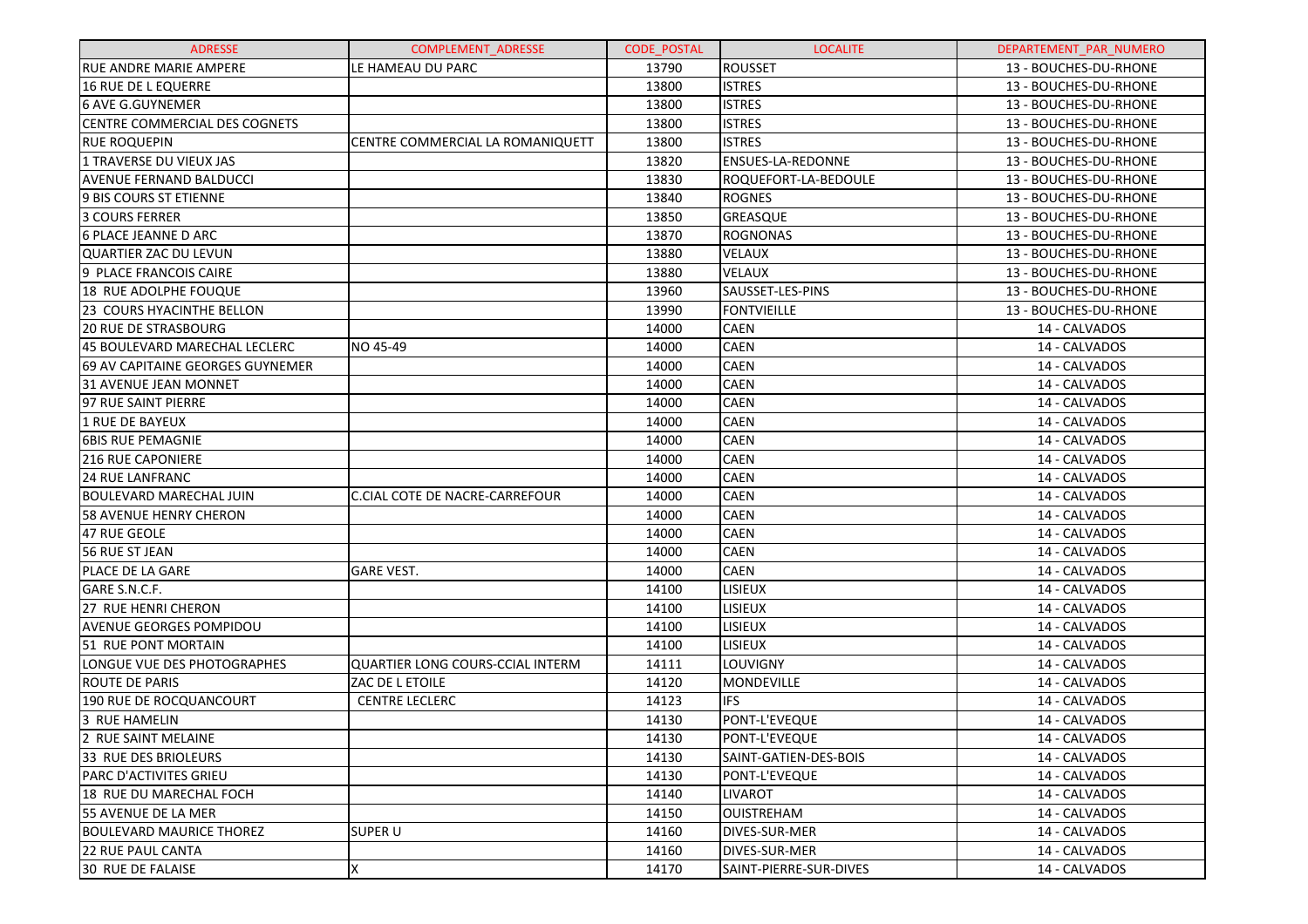| <b>ADRESSE</b>                     | <b>COMPLEMENT ADRESSE</b>           | <b>CODE POSTAL</b> | <b>LOCALITE</b>             | DEPARTEMENT PAR NUMERO |
|------------------------------------|-------------------------------------|--------------------|-----------------------------|------------------------|
| <b>QUARTIER DU VAL</b>             |                                     | 14200              | HEROUVILLE-SAINT-CLAIR      | 14 - CALVADOS          |
| IRUE DU CLOS BARBEY                |                                     | 14280              | SAINT-CONTEST               | 14 - CALVADOS          |
| 85 RUE GRANDE                      |                                     | 14290              | ORBEC                       | 14 - CALVADOS          |
| <b>15 RUE PASTEUR</b>              |                                     | 14310              | VILLERS-BOCAGE              | 14 - CALVADOS          |
| 17 RUE DE BAYEUX                   |                                     | 14330              | MOLAY-LITTRY                | 14 - CALVADOS          |
| 71 RUE DES BAINS                   |                                     | 14360              | TROUVILLE-SUR-MER           | 14 - CALVADOS          |
| <b>59 RUE DES BAINS</b>            |                                     | 14360              | TROUVILLE-SUR-MER           | 14 - CALVADOS          |
| <b>24 PLACE DU GENERAL LECLERC</b> |                                     | 14370              | ARGENCES                    | 14 - CALVADOS          |
| <b>RUE DE LA GARE</b>              |                                     | 14370              | ARGENCES                    | 14 - CALVADOS          |
| 11 AVENUE DE LA MER                |                                     | 14390              | <b>CABOURG</b>              | 14 - CALVADOS          |
| <b>RD 400</b>                      |                                     | 14390              | <b>CABOURG</b>              | 14 - CALVADOS          |
| <b>28 RUE SAINT MARTIN</b>         |                                     | 14400              | <b>BAYEUX</b>               | 14 - CALVADOS          |
| <b>BOULEVARD D EINDHOVEN</b>       |                                     | 14400              | <b>BAYEUX</b>               | 14 - CALVADOS          |
| <b>BOULEVARD DU 6 JUIN</b>         | C.CIAL LECLERC                      | 14400              | <b>BAYEUX</b>               | 14 - CALVADOS          |
| 122 RUE ALAIN CHARTIER             |                                     | 14400              | <b>BAYEUX</b>               | 14 - CALVADOS          |
| <b>GRANDE RUE</b>                  |                                     | 14430              | <b>DOZULE</b>               | 14 - CALVADOS          |
| <b>VOIE DES ALLIES</b>             |                                     | 14440              | DOUVRES-LA-DELIVRANDE       | 14 - CALVADOS          |
| IROUTE ANGLAISE                    |                                     | 14470              | COURSEULLES-SUR-MER         | 14 - CALVADOS          |
| <b>8B RUE DE LA MER</b>            |                                     | 14470              | COURSEULLES-SUR-MER         | 14 - CALVADOS          |
| 3 RUE AUX FEVRES                   |                                     | 14500              | <b>VIRE</b>                 | 14 - CALVADOS          |
| <b>38 RUE SAULNERIE</b>            |                                     | 14500              | <b>VIRE</b>                 | 14 - CALVADOS          |
| 48 RUE DES BAINS                   |                                     | 14510              | <b>HOULGATE</b>             | 14 - CALVADOS          |
| D515 - GALERIE C.COM LECLERC       | GALERIE MARCHANDE C.COM. LECLERC    | 14550              | <b>BLAINVILLE-SUR-ORNE</b>  | 14 - CALVADOS          |
| <b>AVENUE AUGUSTIN NORMAND</b>     | <b>ZONE INDUSTRIELLE</b>            | 14600              | <b>HONFLEUR</b>             | 14 - CALVADOS          |
| 46 RUE DE LA CHAUSSEE              |                                     | 14600              | <b>HONFLEUR</b>             | 14 - CALVADOS          |
| CENTRE COMMERCIAL VILLERS 2000     | <b>BAT A RESIDENCE VILLERS 2000</b> | 14640              | VILLERS-SUR-MER             | 14 - CALVADOS          |
| 14 RUE DU GENERAL DE GAULLE        |                                     | 14640              | VILLERS-SUR-MER             | 14 - CALVADOS          |
| <b>RUE DE ROUEN</b>                |                                     | 14670              | <b>TROARN</b>               | 14 - CALVADOS          |
| 2 LOUIS ROCHET                     |                                     | 14700              | <b>FALAISE</b>              | 14 - CALVADOS          |
| <b>8 RUE DE LA PELLETERIE</b>      |                                     | 14700              | <b>FALAISE</b>              | 14 - CALVADOS          |
| <b>84 RUE PASTEUR</b>              |                                     | 14750              | SAINT-AUBIN-SUR-MER         | 14 - CALVADOS          |
| 12 RUE DES FORQUES                 | <b>CHAMPION</b>                     | 14760              | <b>BRETTEVILLE-SUR-ODON</b> | 14 - CALVADOS          |
| 36 RUE EDMOND BELIN                |                                     | 14780              | LION-SUR-MER                | 14 - CALVADOS          |
| <b>RUE DU LOUP PENDU</b>           |                                     | 14790              | <b>VERSON</b>               | 14 - CALVADOS          |
| 49 AVENUE DE LA REPUBLIQUE         |                                     | 14800              | DEAUVILLE                   | 14 - CALVADOS          |
| <b>CHEMIN DU ROY</b>               | <b>ROUTE DE PARIS</b>               | 14800              | <b>TOUQUES</b>              | 14 - CALVADOS          |
| <b>ZONE INDUSTRIELLE</b>           | <b>RUE CHEMIN ROY</b>               | 14800              | <b>TOUQUES</b>              | 14 - CALVADOS          |
| 58 RUE DESIRE LE HOC               |                                     | 14800              | DEAUVILLE                   | 14 - CALVADOS          |
| 88 RUE EUGENE COLAS                |                                     | 14800              | DEAUVILLE                   | 14 - CALVADOS          |
| ROUTE DE CLAIREFONTAINE            |                                     | 14800              | <b>TOURGEVILLE</b>          | 14 - CALVADOS          |
| 61 RUE DE PARIS                    |                                     | 14810              | MERVILLE-FRANCEVILLE-PLAGE  | 14 - CALVADOS          |
| <b>PLACE DE L HOTEL DE VILLE</b>   |                                     | 14910              | BLONVILLE-SUR-MER           | 14 - CALVADOS          |
| 3 RUE DU PARADIS                   |                                     | 14950              | BEAUMONT-EN-AUGE            | 14 - CALVADOS          |
| 106 AVENUE DE GAL LECLERC          |                                     | 15000              | AURILLAC                    | 15 - CANTAL            |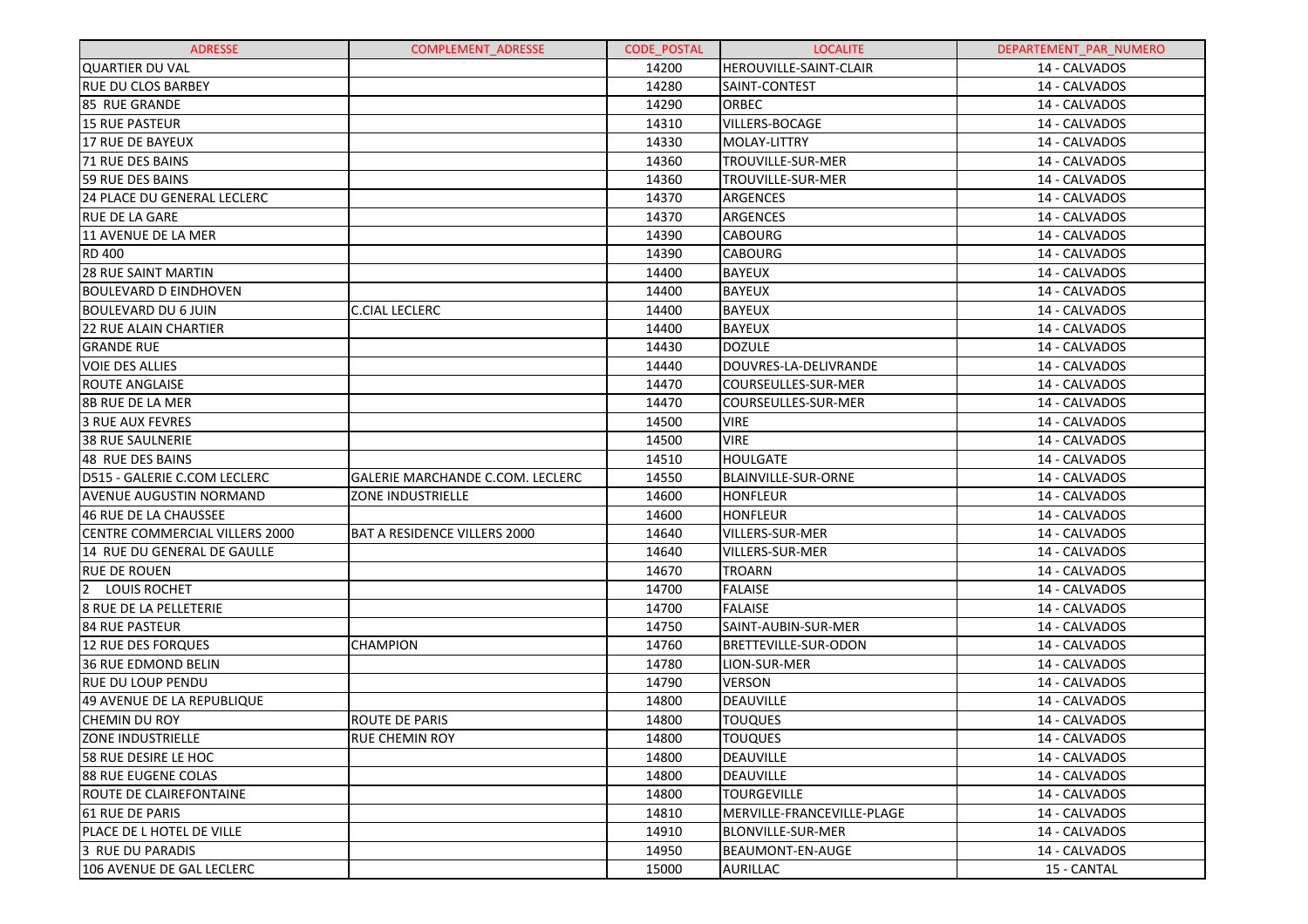| <b>ADRESSE</b>                         | <b>COMPLEMENT ADRESSE</b>    | <b>CODE POSTAL</b> | <b>LOCALITE</b>           | DEPARTEMENT_PAR_NUMERO |
|----------------------------------------|------------------------------|--------------------|---------------------------|------------------------|
| 1 AV DE LA REPUBLIQUE                  |                              | 15000              | <b>AURILLAC</b>           | 15 - CANTAL            |
| l87 AVENUE DU GAL DE GAULLE            |                              | 15000              | <b>AURILLAC</b>           | 15 - CANTAL            |
| GARE S.N.C.F.                          |                              | 15000              | <b>AURILLAC</b>           | 15 - CANTAL            |
| <b>RUE JACQUES PREVERT</b>             | <b>C.CIAL BELBEX</b>         | 15000              | <b>AURILLAC</b>           | 15 - CANTAL            |
| 4<br>PLACE DE LA HALL                  |                              | 15100              | SAINT-FLOUR               | 15 - CANTAL            |
| 30 RUE DE LA REPUBLIQUE                |                              | 15200              | <b>MAURIAC</b>            | 15 - CANTAL            |
| 34 AVENUE DU 15 SEPTEMBRE              |                              | 15290              | ROUGET                    | 15 - CANTAL            |
| <b>C.CIAL GAL. MARCHANDE</b>           |                              | 15300              | LAVEISSIERE               | 15 - CANTAL            |
| 4 AVENUE HECTOR PESCHAUD               |                              | 15300              | <b>MURAT</b>              | 15 - CANTAL            |
| 17 PLACE DU MONUMENT                   |                              | 15400              | RIOM-ES-MONTAGNES         | 15 - CANTAL            |
| 1 PCE DE LA GRANDE FONTAINE            |                              | 15600              | <b>MAURS</b>              | 15 - CANTAL            |
| PLACE DE L HOTEL DE VILLE              |                              | 15800              | <b>VIC-SUR-CERE</b>       | 15 - CANTAL            |
| 14 AVENUE MAX MABIT FOURNIER           |                              | 15800              | <b>VIC-SUR-CERE</b>       | 15 - CANTAL            |
| GARE S.N.C.F.                          |                              | 16000              | ANGOULEME                 | 16 - CHARENTE          |
| 34 BOULEVARD DU 8 MAI 1945             |                              | 16000              | ANGOULEME                 | 16 - CHARENTE          |
| 127 PLACE VICTOR HUGO                  |                              | 16000              | ANGOULEME                 | 16 - CHARENTE          |
| 31 RUE DE LUNESSE                      |                              | 16000              | ANGOULEME                 | 16 - CHARENTE          |
| 145 RUE ST-ROCH                        |                              | 16000              | ANGOULEME                 | 16 - CHARENTE          |
| <b>21 RUE RENE GOSCINNY</b>            |                              | 16000              | ANGOULEME                 | 16 - CHARENTE          |
| <b>20 RUE DES POSTES</b>               |                              | 16000              | ANGOULEME                 | 16 - CHARENTE          |
| 186 RUE DE SAINTES                     |                              | 16000              | ANGOULEME                 | 16 - CHARENTE          |
| 1 BOULEVARD JEAN MOULIN                | C.CIAL PLEIN SUD INTERMARCHE | 16000              | ANGOULEME                 | 16 - CHARENTE          |
| <b>79 RUE HERGE</b>                    |                              | 16000              | ANGOULEME                 | 16 - CHARENTE          |
| IRUE DE L ANISSERIE                    | <b>C.CIAL AUCHAN</b>         | 16100              | <b>CHATEAUBERNARD</b>     | 16 - CHARENTE          |
| 105 RUE BASSE SAINT MARTIN             | <b>C.CIAL LECLERC</b>        | 16100              | COGNAC                    | 16 - CHARENTE          |
| <b>20 AVENUE DE SAINTES</b>            |                              | 16100              | <b>COGNAC</b>             | 16 - CHARENTE          |
| <b>27 PLACE FRANCOIS 1ER</b>           |                              | 16100              | COGNAC                    | 16 - CHARENTE          |
| 79 AVE VICTOR HUGO                     |                              | 16100              | <b>COGNAC</b>             | 16 - CHARENTE          |
| ROUTE DE BLANZAC                       |                              | 16120              | CHATEAUNEUF-SUR-CHARENTE  | 16 - CHARENTE          |
| 21 AVENUE DE L EUROPE                  |                              | 16200              | <b>JARNAC</b>             | 16 - CHARENTE          |
| <b>ROUTE DE BORDEAUX</b>               | C.CIAL AUCHAN                | 16400              | <b>COURONNE</b>           | 16 - CHARENTE          |
| <b>ZONE INDUSTRIELLE DES MONTAGNES</b> | LIEU DIT PLANTIER DE DENAT   | 16430              | <b>CHAMPNIERS</b>         | 16 - CHARENTE          |
| <b>ROUTE NATIONALE 10</b>              | LES GRANDES CHAUMES          | 16430              | <b>CHAMPNIERS</b>         | 16 - CHARENTE          |
| <b>ROUTE D AIGRE</b>                   | <b>C.CIAL LECLERC</b>        | 16700              | <b>RUFFEC</b>             | 16 - CHARENTE          |
| <b>RTE ST JEAN D'ANGELY</b>            |                              | 16710              | SAINT-YRIEIX-SUR-CHARENTE | 16 - CHARENTE          |
| <b>21 RUE EUGENE DOR</b>               |                              | 17000              | ROCHELLE                  | 17 - CHARENTE-MARITIME |
| RUE DU JURA                            | AEROPORT DE LA ROCHELLE      | 17000              | ROCHELLE                  | 17 - CHARENTE-MARITIME |
| RUE DU CHATEAU                         |                              | 17000              | <b>ROCHELLE</b>           | 17 - CHARENTE-MARITIME |
| <b>AVE DES CORSAIRES</b>               |                              | 17000              | <b>ROCHELLE</b>           | 17 - CHARENTE-MARITIME |
| <b>3 RUE THIERS</b>                    |                              | 17000              | <b>ROCHELLE</b>           | 17 - CHARENTE-MARITIME |
| 1 RUE CHEF DE VILLE                    |                              | 17000              | <b>ROCHELLE</b>           | 17 - CHARENTE-MARITIME |
| 10 PLACE DE L'ILE DE FRANCE            |                              | 17000              | <b>ROCHELLE</b>           | 17 - CHARENTE-MARITIME |
| 55 QUAI VALIN                          |                              | 17000              | <b>ROCHELLE</b>           | 17 - CHARENTE-MARITIME |
| l6 BOULEVARD ANDRE SAUTEL              |                              | 17000              | <b>ROCHELLE</b>           | 17 - CHARENTE-MARITIME |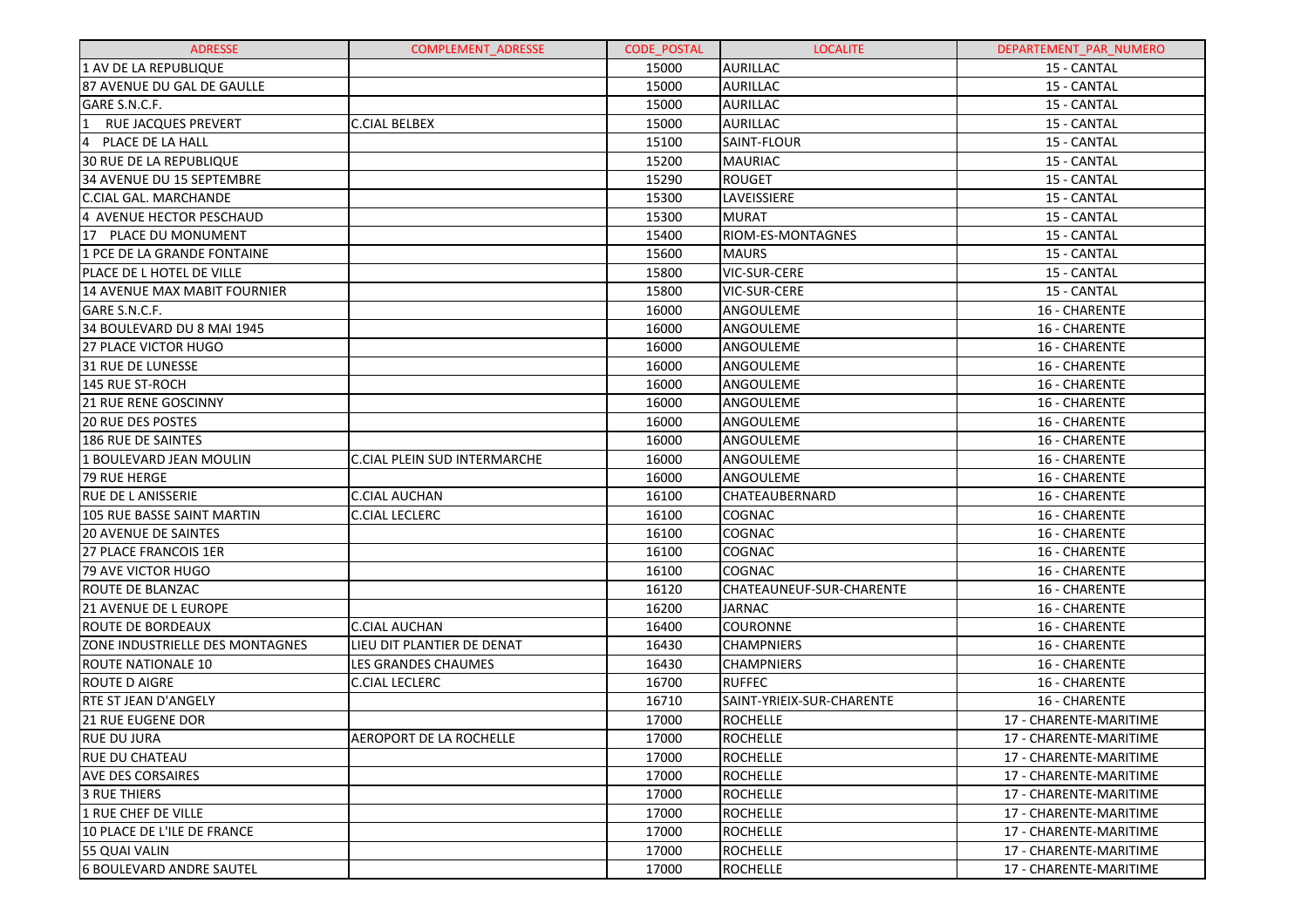| <b>ADRESSE</b>                   | <b>COMPLEMENT ADRESSE</b>   | <b>CODE POSTAL</b> | <b>LOCALITE</b>          | DEPARTEMENT PAR NUMERO |
|----------------------------------|-----------------------------|--------------------|--------------------------|------------------------|
| 57 RUE DU MINAGE                 |                             | 17000              | <b>ROCHELLE</b>          | 17 - CHARENTE-MARITIME |
| 124 BLD ANDRE SAUTEL             |                             | 17000              | <b>ROCHELLE</b>          | 17 - CHARENTE-MARITIME |
| 16 ALLEE DU MAIL                 |                             | 17000              | <b>ROCHELLE</b>          | 17 - CHARENTE-MARITIME |
| GARE S.N.C.F.                    |                             | 17000              | <b>ROCHELLE</b>          | 17 - CHARENTE-MARITIME |
| 56 GDE RUE DE FETILLY            |                             | 17000              | <b>ROCHELLE</b>          | 17 - CHARENTE-MARITIME |
| <b>16 RUE ST SAUVEUR</b>         |                             | 17000              | <b>ROCHELLE</b>          | 17 - CHARENTE-MARITIME |
| <b>7 PLACE DE L'EUROPE</b>       |                             | 17000              | <b>ROCHELLE</b>          | 17 - CHARENTE-MARITIME |
| <b>AVENUE DU 14 JUILLET</b>      | <b>CENTRE COMMERCIAL</b>    | 17000              | <b>ROCHELLE</b>          | 17 - CHARENTE-MARITIME |
| 9 QUAI VALIN                     |                             | 17000              | <b>ROCHELLE</b>          | 17 - CHARENTE-MARITIME |
| <b>10 COURS DES DAMES</b>        |                             | 17000              | <b>ROCHELLE</b>          | 17 - CHARENTE-MARITIME |
| 15 RUE DE LA CHAMPAGNE ST GEOR   | PARC ATLANTIQUE LES COTEAUX | 17100              | <b>SAINTES</b>           | 17 - CHARENTE-MARITIME |
| COURS DU MARECHAL LECLERC        |                             | 17100              | <b>SAINTES</b>           | 17 - CHARENTE-MARITIME |
| 13 RUE PASTEUR                   |                             | 17100              | <b>SAINTES</b>           | 17 - CHARENTE-MARITIME |
| GARE S.N.C.F.                    |                             | 17100              | <b>SAINTES</b>           | 17 - CHARENTE-MARITIME |
| 57 RUE ALSACE LORRAINE           |                             | 17100              | <b>SAINTES</b>           | 17 - CHARENTE-MARITIME |
| 28 & 30 AVE GAMBETTA             |                             | 17100              | <b>SAINTES</b>           | 17 - CHARENTE-MARITIME |
| <b>6 RUE ALSACE LORRAINE</b>     |                             | 17100              | <b>SAINTES</b>           | 17 - CHARENTE-MARITIME |
| 7 RUE MARECHAL LECLERC           |                             | 17110              | SAINT-GEORGES-DE-DIDONNE | 17 - CHARENTE-MARITIME |
| 1, RUE DE LA POSTE               |                             | 17111              | <b>LOIX</b>              | 17 - CHARENTE-MARITIME |
| <b>RUE GOURGAUD</b>              |                             | 17123              | ILE-D'AIX                | 17 - CHARENTE-MARITIME |
| CENTRE COMMERCIAL DE LA DEVALLEE |                             | 17130              | <b>MONTENDRE</b>         | 17 - CHARENTE-MARITIME |
| AVE DE LA ROCHELLE               |                             | 17137              | NIEUL-SUR-MER            | 17 - CHARENTE-MARITIME |
| CENTRE COMMERCIAL FIEF ARNAUD    |                             | 17137              | NIEUL-SUR-MER            | 17 - CHARENTE-MARITIME |
| ZAC BEAULIEU 2000                | <b>HYPERMARCHE U</b>        | 17138              | PUILBOREAU               | 17 - CHARENTE-MARITIME |
| AVENUE DU FIEF ROSE              |                             | 17140              | LAGORD                   | 17 - CHARENTE-MARITIME |
| AVENUE DES OISEAUX DE MER        | C.CIAL                      | 17140              | LAGORD                   | 17 - CHARENTE-MARITIME |
| <b>C.CIAL LA POMMERAIE</b>       |                             | 17180              | PERIGNY                  | 17 - CHARENTE-MARITIME |
| 7 PLACE DE VERDUN                |                             | 17190              | SAINT-GEORGES-D'OLERON   | 17 - CHARENTE-MARITIME |
| 9 AVE EMILE ZOLA                 |                             | 17200              | <b>ROYAN</b>             | 17 - CHARENTE-MARITIME |
| 2 RUE ANTOINE LAURENT DE LAVOISI | C.CIAL LECLERC              | 17200              | <b>ROYAN</b>             | 17 - CHARENTE-MARITIME |
| 36 BD DU COLONEL ROBERT BAILLET  |                             | 17200              | <b>ROYAN</b>             | 17 - CHARENTE-MARITIME |
| <b>197 AVE DE PONTAILLAC</b>     |                             | 17200              | <b>ROYAN</b>             | 17 - CHARENTE-MARITIME |
| 1 RUE GAMBETTA                   |                             | 17200              | <b>ROYAN</b>             | 17 - CHARENTE-MARITIME |
| 10 BOULEVARD DE LA GRANDIERE     |                             | 17200              | <b>ROYAN</b>             | 17 - CHARENTE-MARITIME |
| <b>LES BONNEVAUX</b>             |                             | 17220              | SAINT-VIVIEN             | 17 - CHARENTE-MARITIME |
| ZONE COMMERCIALE DE CLAIRVENT    |                             | 17270              | MONTGUYON                | 17 - CHARENTE-MARITIME |
| 33 PLACE DE LA REPUBLIQUE        |                             | 17290              | AIGREFEUILLE-D'AUNIS     | 17 - CHARENTE-MARITIME |
| 66 AVENUE DU 11 NOVEMBRE 1918    | CENTRE COMMERCIAL LECLERC   | 17300              | <b>ROCHEFORT</b>         | 17 - CHARENTE-MARITIME |
| 34 RUE COCHON DUVIVIER           |                             | 17300              | <b>ROCHEFORT</b>         | 17 - CHARENTE-MARITIME |
| 62 RUE DU DOCTEUR PAUL PELTIER   |                             | 17300              | <b>ROCHEFORT</b>         | 17 - CHARENTE-MARITIME |
| GARE S.N.C.F.                    |                             | 17300              | <b>ROCHEFORT</b>         | 17 - CHARENTE-MARITIME |
| <b>27 RUE DE LA REPUBLIQUE</b>   |                             | 17310              | SAINT-PIERRE-D'OLERON    | 17 - CHARENTE-MARITIME |
| <b>AVENUE DE BONNEMIE</b>        | C.CIAL LECLERC              | 17310              | SAINT-PIERRE-D'OLERON    | 17 - CHARENTE-MARITIME |
| 21 RUE DU PORT                   |                             | 17310              | SAINT-PIERRE-D'OLERON    | 17 - CHARENTE-MARITIME |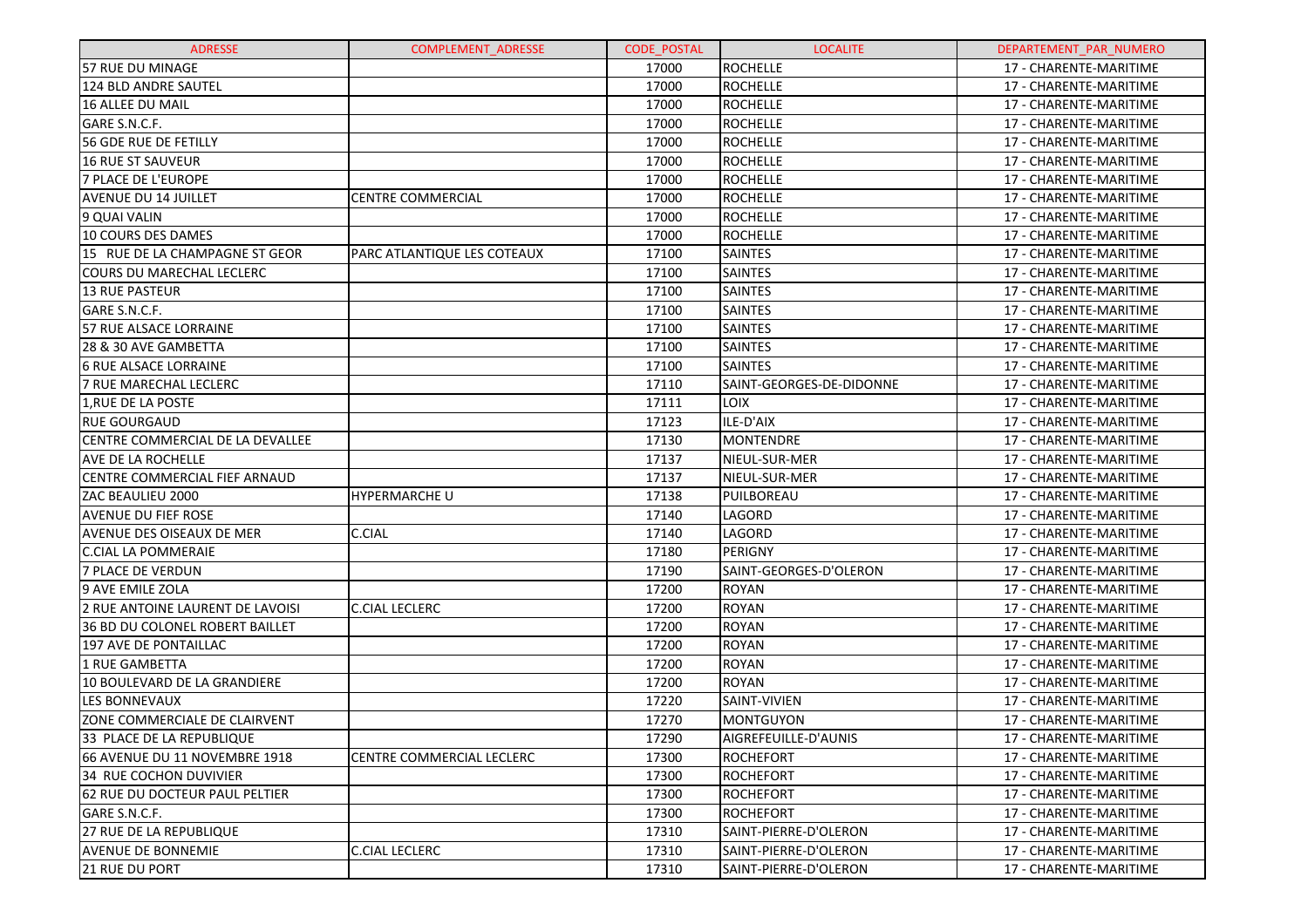| <b>ADRESSE</b>                  | <b>COMPLEMENT ADRESSE</b>          | <b>CODE POSTAL</b> | <b>LOCALITE</b>            | DEPARTEMENT PAR NUMERO |
|---------------------------------|------------------------------------|--------------------|----------------------------|------------------------|
| <b>ZAC DES GROSSINES</b>        |                                    | 17320              | <b>MARENNES</b>            | 17 - CHARENTE-MARITIME |
| <b>28 RUE LE TERME</b>          |                                    | 17320              | <b>MARENNES</b>            | 17 - CHARENTE-MARITIME |
| 52 RUE DU MARCHE                |                                    | 17340              | <b>CHATELAILLON-PLAGE</b>  | 17 - CHARENTE-MARITIME |
| <b>AVENUE DU PORT</b>           | <b>SPAR</b>                        | 17370              | SAINT-TROJAN-LES-BAINS     | 17 - CHARENTE-MARITIME |
| <b>BOULEVARD DE LA PLAGE</b>    | <b>C.CIAL SUPER U</b>              | 17370              | GRAND-VILLAGE-PLAGE        | 17 - CHARENTE-MARITIME |
| 4 RUE FORAN                     |                                    | 17390              | TREMBLADE                  | 17 - CHARENTE-MARITIME |
| 1 BOULEVARD JOSEPH LAIR         |                                    | 17400              | SAINT-JEAN-D'ANGELY        | 17 - CHARENTE-MARITIME |
| 1, PLACE D'ANTIOCHE             |                                    | 17410              | SAINTE-MARIE-DE-RE         | 17 - CHARENTE-MARITIME |
| 42B AVENUE DU GENERAL DE GAULLE |                                    | 17410              | SAINT-MARTIN-DE-RE         | 17 - CHARENTE-MARITIME |
| 4 RUE DE SULLY                  |                                    | 17410              | SAINT-MARTIN-DE-RE         | 17 - CHARENTE-MARITIME |
| <b>AVENUE DE LA ROTONDE</b>     | <b>C.CIAL BONGRAINE</b>            | 17440              | AYTRE                      | 17 - CHARENTE-MARITIME |
| PLACE DES GRANDS PRES           |                                    | 17440              | <b>AYTRE</b>               | 17 - CHARENTE-MARITIME |
| 1 RUE DE LA GARE                |                                    | 17450              | <b>FOURAS</b>              | 17 - CHARENTE-MARITIME |
| 16 PLACE DE LA REPUBLIQUE       |                                    | 17480              | CHATEAU-D'OLERON           | 17 - CHARENTE-MARITIME |
| 32 RUE SAINT GERVAIS            |                                    | 17500              | <b>JONZAC</b>              | 17 - CHARENTE-MARITIME |
| 107 AVENUE DE L ETRADE          |                                    | 17530              | <b>ARVERT</b>              | 17 - CHARENTE-MARITIME |
| <b>RUE DE LA SOURCE</b>         | <b>C.CIAL</b>                      | 17530              | <b>ARVERT</b>              | 17 - CHARENTE-MARITIME |
| 35 GRANDE RUE                   |                                    | 17550              | DOLUS-D'OLERON             | 17 - CHARENTE-MARITIME |
| CENTRE COMMERCIAL LA JARRIE     |                                    | 17550              | DOLUS-D'OLERON             | 17 - CHARENTE-MARITIME |
| 2 PLACE DE LA FONTAINE          |                                    | 17570              | <b>MATHES</b>              | 17 - CHARENTE-MARITIME |
| <b>PCE DU MARCHE</b>            |                                    | 17580              | <b>BOIS-PLAGE-EN-RE</b>    | 17 - CHARENTE-MARITIME |
| 8 PLACE DE L EGLISE             |                                    | 17580              | <b>BOIS-PLAGE-EN-RE</b>    | 17 - CHARENTE-MARITIME |
| 172 RUE DU CENTRE               |                                    | 17590              | SAINT-CLEMENT-DES-BALEINES | 17 - CHARENTE-MARITIME |
| 10 PLACE CARNOT                 |                                    | 17590              | ARS-EN-RE                  | 17 - CHARENTE-MARITIME |
| 3 RUE CARNOT                    |                                    | 17600              | SAUJON                     | 17 - CHARENTE-MARITIME |
| <b>RUE DE LA POULINE</b>        | ZA LA PIMALE                       | 17620              | <b>ECHILLAIS</b>           | 17 - CHARENTE-MARITIME |
| 2 RUE DU GENERAL DE GAULLE      |                                    | 17630              | <b>FLOTTE</b>              | 17 - CHARENTE-MARITIME |
| 9 RUE DU MARCHE                 |                                    | 17630              | <b>FLOTTE</b>              | 17 - CHARENTE-MARITIME |
| 2 AV MALAKOFF                   |                                    | 17640              | VAUX-SUR-MER               | 17 - CHARENTE-MARITIME |
| <b>RUEJACQUES YVES COUSTAUD</b> | <b>ZONE COMMERCIAL VAL LUMIERE</b> | 17640              | <b>ROYAN</b>               | 17 - CHARENTE-MARITIME |
| 13 RUE DE LORMEAU               |                                    | 17650              | SAINT-DENIS-D'OLERON       | 17 - CHARENTE-MARITIME |
| <b>27 AVENUE DU MAIL</b>        | <b>BP 19</b>                       | 17670              | COUARDE-SUR-MER            | 17 - CHARENTE-MARITIME |
| 1 AVENUE DE LA PLAGE            |                                    | 17670              | COUARDE-SUR-MER            | 17 - CHARENTE-MARITIME |
| <b>ROUTE NATIONALE 137</b>      | GAL.MARCHANDE C.CIAL CARREFOUR     | 17690              | <b>ANGOULINS</b>           | 17 - CHARENTE-MARITIME |
| RUE JEAN PHILIPPE RAMEAU        |                                    | 17700              | <b>SURGERES</b>            | 17 - CHARENTE-MARITIME |
| 1 PL DES TILLEULS               |                                    | 17740              | SAINTE-MARIE-DE-RE         | 17 - CHARENTE-MARITIME |
| 9 RUE EMILE COMBES              |                                    | 17800              | PONS                       | 17 - CHARENTE-MARITIME |
| <b>PLACE GASTON ROBERT</b>      |                                    | 17840              | <b>BREE-LES-BAINS</b>      | 17 - CHARENTE-MARITIME |
| l1 PCE DE LA LIBERTE            |                                    | 17880              | PORTES-EN-RE               | 17 - CHARENTE-MARITIME |
| 9 AVE ALBERT SARRAULT           |                                    | 17940              | IRIVEDOUX-PLAGE            | 17 - CHARENTE-MARITIME |
| 57 RUE EDOUARD HERRIOT          |                                    | 17940              | RIVEDOUX-PLAGE             | 17 - CHARENTE-MARITIME |
| CENTRE COMMERCIAL DES GIBJONCS  |                                    | 18000              | <b>BOURGES</b>             | <b>18 - CHER</b>       |
| 122 AVE MARCEL HAEGELEN         |                                    | 18000              | <b>BOURGES</b>             | <b>18 - CHER</b>       |
| ESPLANADE DU PRADO              |                                    | 18000              | <b>BOURGES</b>             | <b>18 - CHER</b>       |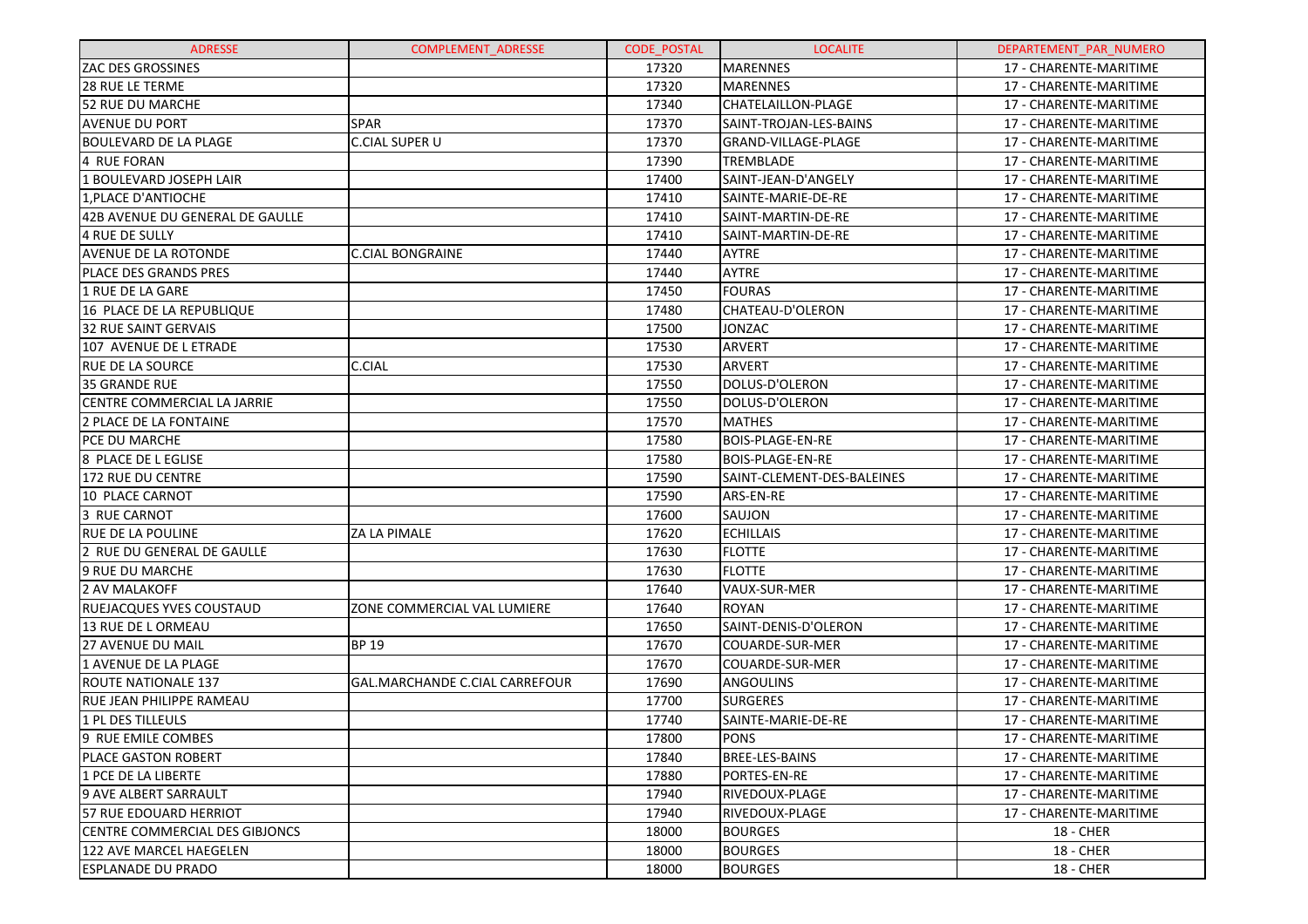| <b>ADRESSE</b>                   | <b>COMPLEMENT ADRESSE</b> | <b>CODE POSTAL</b> | <b>LOCALITE</b>           | DEPARTEMENT PAR NUMERO |
|----------------------------------|---------------------------|--------------------|---------------------------|------------------------|
| GARE S.N.C.F.                    |                           | 18000              | <b>BOURGES</b>            | <b>18 - CHER</b>       |
| <b>CHAUSSEE DE CHAPPE</b>        |                           | 18000              | <b>BOURGES</b>            | <b>18 - CHER</b>       |
| CENTRE COMMERCIAL DU VAL D AURON |                           | 18000              | <b>BOURGES</b>            | <b>18 - CHER</b>       |
| 7 RUE DE SARREBOURG              |                           | 18000              | <b>BOURGES</b>            | <b>18 - CHER</b>       |
| 46 AVENUE DE LA REPUBLIQUE       |                           | 18100              | <b>VIERZON</b>            | <b>18 - CHER</b>       |
| AVENUE DU 19 MARS 1962           | 18                        | 18100              | <b>VIERZON</b>            | <b>18 - CHER</b>       |
| 1 RUE DU MOUTON                  | <b>C.CIAL LECLERC</b>     | 18100              | <b>VIERZON</b>            | <b>18 - CHER</b>       |
| 1 PLACE MUTIN                    |                           | 18200              | SAINT-AMAND-MONTROND      | <b>18 - CHER</b>       |
| 548 ROUTE D ORLEANS              |                           | 18230              | SAINT-DOULCHARD           | <b>18 - CHER</b>       |
| <b>RUE DES PIEDS BLANCS</b>      | <b>ROUTE D'ORLEANS</b>    | 18230              | SAINT-DOULCHARD           | <b>18 - CHER</b>       |
| <b>ROUTE DE CHAVIGNOL</b>        |                           | 18300              | <b>SANCERRE</b>           | <b>18 - CHER</b>       |
| 191 LES TERRES DE FENESTRELAY    |                           | 18390              | SAINT-GERMAIN-DU-PUY      | <b>18 - CHER</b>       |
| 19 RUE MAURICE LUCAS             |                           | 18600              | <b>SANCOINS</b>           | <b>18 - CHER</b>       |
| 5 RUE DU PRIEURE                 |                           | 18700              | AUBIGNY-SUR-NERE          | <b>18 - CHER</b>       |
| 12 AVE WINSTON CHURCHILL         |                           | 19000              | <b>TULLE</b>              | 19 - CORREZE           |
| 86 AV V.HUGO                     |                           | 19000              | <b>TULLE</b>              | 19 - CORREZE           |
| 2 BIS AVE PASTEUR                |                           | 19100              | <b>BRIVE-LA-GAILLARDE</b> | 19 - CORREZE           |
| GARE S.N.C.F.                    |                           | 19100              | BRIVE-LA-GAILLARDE        | 19 - CORREZE           |
| 19 AVE DE PARIS                  |                           | 19100              | <b>BRIVE-LA-GAILLARDE</b> | 19 - CORREZE           |
| 86 AVENUE JOHN KENNEDY           |                           | 19100              | <b>BRIVE-LA-GAILLARDE</b> | 19 - CORREZE           |
| 33 AVE RIBOT                     |                           | 19100              | BRIVE-LA-GAILLARDE        | 19 - CORREZE           |
| <b>29 AVE EMILE ZOLA</b>         |                           | 19100              | BRIVE-LA-GAILLARDE        | 19 - CORREZE           |
| PLACE WINSTON CHURCHILL          |                           | 19100              | <b>BRIVE-LA-GAILLARDE</b> | 19 - CORREZE           |
| <b>36 AVE ALSACE LORRAINE</b>    |                           | 19100              | BRIVE-LA-GAILLARDE        | 19 - CORREZE           |
| 141 BIS AVE PDT KENNEDY          |                           | 19100              | BRIVE-LA-GAILLARDE        | 19 - CORREZE           |
| <b>20 RUE GAMBETTA</b>           |                           | 19100              | BRIVE-LA-GAILLARDE        | 19 - CORREZE           |
| 14 RUE LOUIS TAURISSON           | <b>C.CIAL CARREFOUR</b>   | 19100              | BRIVE-LA-GAILLARDE        | 19 - CORREZE           |
| 22 AVENUE DE PARIS               |                           | 19100              | BRIVE-LA-GAILLARDE        | 19 - CORREZE           |
| 48-50 RUE DU GAL DE GAULLE       |                           | 19120              | BEAULIEU-SUR-DORDOGNE     | 19 - CORREZE           |
| <b>6 PLACE ALSACE LORRAINE</b>   |                           | 19200              | <b>USSEL</b>              | 19 - CORREZE           |
| <b>25 RUE DE LA XAINTRIE</b>     |                           | 19220              | SAINT-PRIVAT              | 19 - CORREZE           |
| <b>25 AVENUE DU MIDI</b>         |                           | 19230              | ARNAC-POMPADOUR           | 19 - CORREZE           |
| ROUTE D EGLETONS                 |                           | 19260              | <b>TREIGNAC</b>           | 19 - CORREZE           |
| <b>CROIX DE LA CHAPELLE</b>      |                           | 19330              | SAINT-MEXANT              | 19 - CORREZE           |
| 1 RUE DU TEIL                    |                           | 19400              | ARGENTAT                  | 19 - CORREZE           |
| <b>67 COURS NAPOLEON</b>         |                           | 20000              | <b>AJACCIO</b>            | 20 - CORSE             |
| 4 AVE DE PARIS DIAMANT III       | <b>POINT PRESSE</b>       | 20000              | <b>AJACCIO</b>            | 20 - CORSE             |
| lPLACE MARECHAL FOCH             | <b>KIOSQUE</b>            | 20000              | <b>AJACCIO</b>            | 20 - CORSE             |
| 2 PLACE FOCH                     |                           | 20000              | <b>AJACCIO</b>            | 20 - CORSE             |
| 19 BD FRED SCAMARONI             |                           | 20000              | <b>AJACCIO</b>            | 20 - CORSE             |
| 64 COURS NAPOLEON                |                           | 20000              | <b>AJACCIO</b>            | 20 - CORSE             |
| 10 AVENUE DU MARECHAL MONCEY     | <b>LES PALMIERS</b>       | 20090              | <b>AJACCIO</b>            | 20 - CORSE             |
| 1 RUE DES POMMIERS               |                           | 20090              | <b>AJACCIO</b>            | 20 - CORSE             |
| 27 BOULEVARD DOMILNIQUE PAOLI    |                           | 20090              | <b>AJACCIO</b>            | 20 - CORSE             |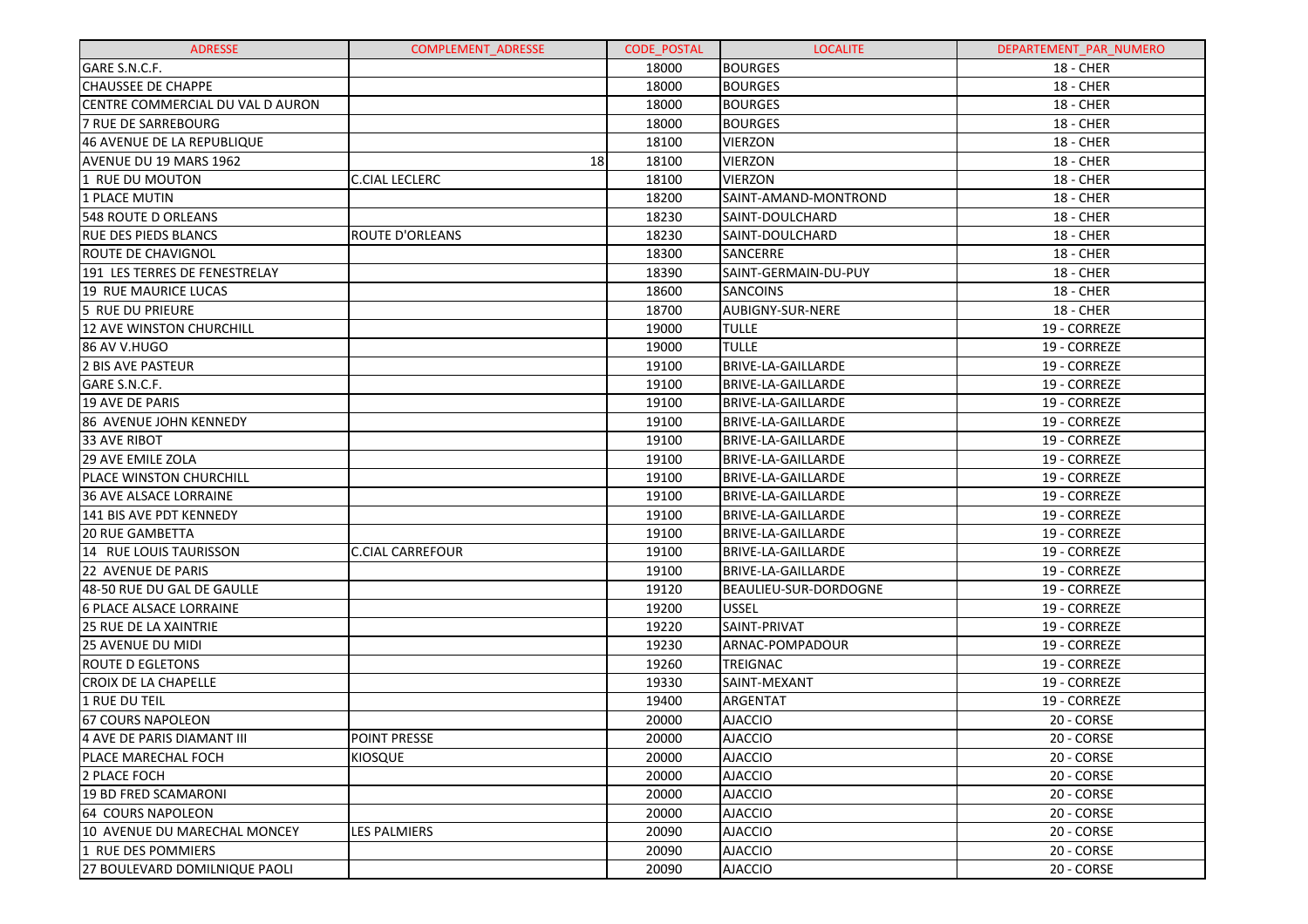| <b>ADRESSE</b>                    | <b>COMPLEMENT ADRESSE</b>       | <b>CODE POSTAL</b> | <b>LOCALITE</b>       | DEPARTEMENT_PAR_NUMERO |
|-----------------------------------|---------------------------------|--------------------|-----------------------|------------------------|
| 3 AVENUE DU MARECHAL LYAUTEY      |                                 | 20090              | <b>AJACCIO</b>        | 20 - CORSE             |
| AEROPORT CAMPO DELL ORO           | <b>BOUTIQUE PRESSE</b>          | 20090              | <b>AJACCIO</b>        | 20 - CORSE             |
| <b>AVE DOCTEUR NOEL FRANCHINI</b> |                                 | 20090              | <b>AJACCIO</b>        | 20 - CORSE             |
| 4 COURS GENERAL DE GAULLE         |                                 | 20100              | SARTENE               | 20 - CORSE             |
| 22 RUE DU GENERAL DE GAULLE       | <b>HALL DE LA PRESSE</b>        | 20110              | PROPRIANO             | 20 - CORSE             |
| <b>RUE DES PECHEURS</b>           |                                 | 20110              | PROPRIANO             | 20 - CORSE             |
| <b>PLACE CLEMENCEAU</b>           | <b>BAR DES SPORTS</b>           | 20110              | PROPRIANO             | 20 - CORSE             |
| STATION SCE BP - RTE PRINCIPALE   |                                 | 20111              | <b>CASAGLIONE</b>     | 20 - CORSE             |
| <b>CARAVONE</b>                   |                                 | 20114              | <b>FIGARI</b>         | 20 - CORSE             |
| ROUTE DE L AEROPORT               |                                 | 20114              | <b>FIGARI</b>         | 20 - CORSE             |
| <b>BENISTA</b>                    | C.CIAL                          | 20117              | <b>CAURO</b>          | 20 - CORSE             |
| <b>ROUTE D AJACCIO</b>            | C.CIAL                          | 20118              | <b>VICO</b>           | 20 - CORSE             |
| <b>RUE DE LA REPUBLIQUE</b>       |                                 | 20130              | <b>CARGESE</b>        | 20 - CORSE             |
| ROUTE DE PIANOTTOLI               |                                 | 20131              | PIANOTOLLI-CALDARELLO | 20 - CORSE             |
| <b>ROUTE DE BASTIA</b>            | <b>RN 198</b>                   | 20137              | <b>LECCI</b>          | 20 - CORSE             |
| LES 4 CHEMINS                     | CENTRE COMMERCIAL LECLERC       | 20137              | PORTO-VECCHIO         | 20 - CORSE             |
| <b>ROUTE DE CALA ROSSA</b>        |                                 | 20137              | PORTO-VECCHIO         | 20 - CORSE             |
| <b>HYPERMARCHE L ESCALE</b>       |                                 | 20137              | PORTO-VECCHIO         | 20 - CORSE             |
| <b>RUE DE LA POSTE</b>            | SUPERETTE "PROXI"               | 20140              | PETRETO-BICCHISANO    | 20 - CORSE             |
| <b>SARI VILLAGE</b>               |                                 | 20145              | SARI-SOLENZARA        | 20 - CORSE             |
| CENTRE COMMERCIAL U PAESE         | LA PLUME D'OR                   | 20166              | GROSSETO-PRUGNA       | 20 - CORSE             |
| <b>RESIDENCE DE LA CHENAIE</b>    |                                 | 20166              | GROSSETO-PRUGNA       | 20 - CORSE             |
| CENTRE COMMERCIAL U PAESE         |                                 | 20166              | GROSSETO-PRUGNA       | 20 - CORSE             |
| <b>MARINES DE PORTICCIO</b>       |                                 | 20166              | GROSSETO-PRUGNA       | 20 - CORSE             |
| <b>CENTRE COMMERCIAL EFFRICO</b>  |                                 | 20167              | SARROLA-CARCOPINO     | 20 - CORSE             |
| <b>ROUTE DE CALVI</b>             |                                 | 20167              | <b>ALATA</b>          | 20 - CORSE             |
| JARDINS DE MEZZAVIA               | <b>MONGORE</b>                  | 20167              | <b>AJACCIO</b>        | 20 - CORSE             |
| <b>C.CIAL LA ROCADE</b>           |                                 | 20167              | <b>AJACCIO</b>        | 20 - CORSE             |
| PLAINE DE PERI                    |                                 | 20167              | PERI                  | 20 - CORSE             |
| QUAI JEROME COMPARETTI            |                                 | 20169              | <b>BONIFACIO</b>      | 20 - CORSE             |
| CHEMIN DE LANNONCIADE             | <b>QUARTIER DE L'ANNONCIADE</b> | 20200              | <b>BASTIA</b>         | 20 - CORSE             |
| CENTRE COMMERCIAL DE TOGA         | <b>C.CIAL GEANT</b>             | 20200              | <b>BASTIA</b>         | 20 - CORSE             |
| LE BOURG                          |                                 | 20200              | <b>BASTIA</b>         | 20 - CORSE             |
| 2 RUE CONVENTIONNEL SALICETTI     |                                 | 20200              | <b>BASTIA</b>         | 20 - CORSE             |
| <b>ROUTE DU CAP</b>               |                                 | 20200              | <b>BASTIA</b>         | 20 - CORSE             |
| 1 BOULEVARD GENERAL GIRAUD        |                                 | 20200              | <b>BASTIA</b>         | 20 - CORSE             |
| CHEMIN DE LUSINE A GAZ            |                                 | 20200              | <b>BASTIA</b>         | 20 - CORSE             |
| 16 AV MAL SEBASTIANI              |                                 | 20200              | <b>BASTIA</b>         | 20 - CORSE             |
| 19 BD PAOLI                       |                                 | 20200              | <b>BASTIA</b>         | 20 - CORSE             |
| <b>QUARTIER ST ANTOINE</b>        |                                 | 20200              | <b>BASTIA</b>         | 20 - CORSE             |
| 2 BD PAOLI                        |                                 | 20200              | <b>BASTIA</b>         | 20 - CORSE             |
| <b>COURS FAVALE</b>               |                                 | 20200              | <b>BASTIA</b>         | 20 - CORSE             |
| 2 RUE ABBATUCCI                   |                                 | 20200              | <b>BASTIA</b>         | 20 - CORSE             |
| PLACE DU NOUVEAU MARCHE           |                                 | 20200              | <b>BASTIA</b>         | 20 - CORSE             |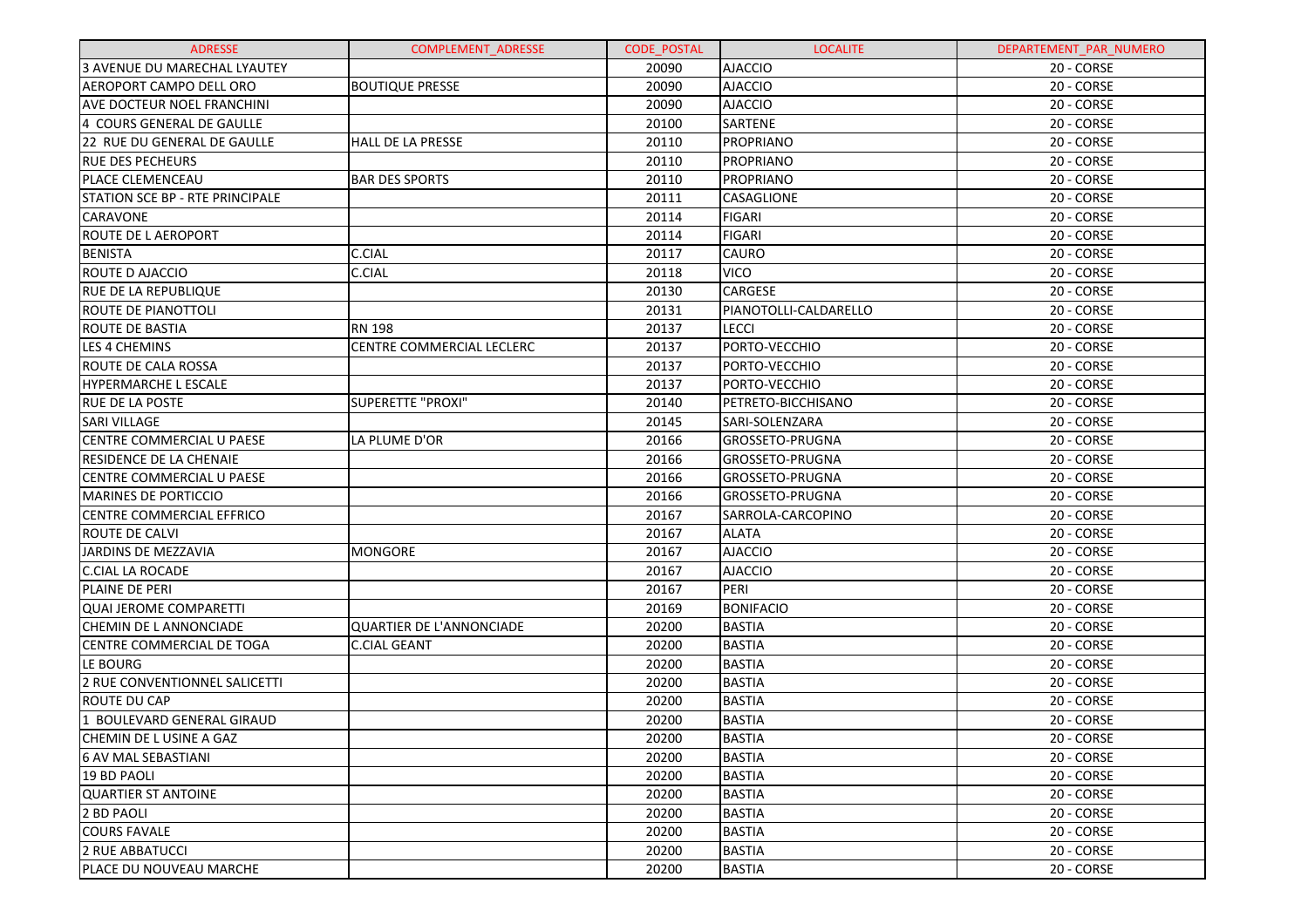| <b>ADRESSE</b>                  | <b>COMPLEMENT ADRESSE</b>        | <b>CODE POSTAL</b> | <b>LOCALITE</b>       | DEPARTEMENT_PAR_NUMERO |
|---------------------------------|----------------------------------|--------------------|-----------------------|------------------------|
| 19 BOULEVARD DU GENERAL DE GAUL |                                  | 20200              | <b>BASTIA</b>         | 20 - CORSE             |
| <b>VILLAGE</b>                  | <b>GALERIE MARCHANDE HYPER U</b> | 20213              | CASTELLARE-DI-CASINCA | 20 - CORSE             |
| <b>VILLAGE</b>                  |                                  | 20214              | CALENZANA             | 20 - CORSE             |
| R.N. 198                        |                                  | 20215              | VESCOVATO             | 20 - CORSE             |
| PLACE DES PORTES                |                                  | 20217              | SAINT-FLORENT         | 20 - CORSE             |
| <b>LE BOURG</b>                 |                                  | 20218              | MOROSAGLIA            | 20 - CORSE             |
| <b>GALERIES DE LA PLAGE</b>     |                                  | 20220              | ALGAJOLA              | 20 - CORSE             |
| <b>QUARTIER RIMESSA</b>         | <b>CCIAL SPAR</b>                | 20226              | <b>BELGODERE</b>      | 20 - CORSE             |
| 'A TRAMUNTANA'                  |                                  | 20230              | SAN-NICOLAO           | 20 - CORSE             |
| <b>ALISTRO</b>                  |                                  | 20230              | SAN-NICOLAO           | 20 - CORSE             |
| LE BOURG                        |                                  | 20231              | <b>VENACO</b>         | 20 - CORSE             |
| <b>ROUTE NATIONALE 198</b>      | <b>SUPER U</b>                   | 20240              | <b>GHISONACCIA</b>    | 20 - CORSE             |
| PLACE DE L HOTEL DE VILLE       |                                  | 20240              | <b>GHISONACCIA</b>    | 20 - CORSE             |
| MIGLIACCIARO                    |                                  | 20243              | <b>GHISONACCIA</b>    | 20 - CORSE             |
| <b>CITE PORETTE</b>             |                                  | 20250              | <b>CORTE</b>          | 20 - CORSE             |
| ALLEE DU 9 SEPTEMBRE            |                                  | 20250              | <b>CORTE</b>          | 20 - CORSE             |
| <b>AEROGARE STE CATHERINE</b>   |                                  | 20260              | <b>CALVI</b>          | 20 - CORSE             |
| AVENUE CHRISTOPHE COLOMB        | <b>GALERIE MARCHANDE CASINO</b>  | 20260              | <b>CALVI</b>          | 20 - CORSE             |
| 13 BOULEVARD WILSON             |                                  | 20260              | <b>CALVI</b>          | 20 - CORSE             |
| PLACE DE LA PORTEUSE D EAU      |                                  | 20260              | CALVI                 | 20 - CORSE             |
| ROUTE DE LA CANONICA            | <b>AEROPORT DE PORETTA</b>       | 20290              | <b>LUCCIANA</b>       | 20 - CORSE             |
| <b>IMMEUBLE MARIANA</b>         | <b>ROUTE DE L'AEROPORT</b>       | 20290              | LUCCIANA              | 20 - CORSE             |
| TABAC ALBA MARANA               |                                  | 20290              | <b>BORGO</b>          | 20 - CORSE             |
| CENTRE COMMERCIAL CORSAIRE      |                                  | 20290              | <b>BORGO</b>          | 20 - CORSE             |
| AVENUE PAUL GIACOBBI-MONTESORO  |                                  | 20600              | <b>BASTIA</b>         | 20 - CORSE             |
| <b>ROUTE NATIONALE 193</b>      | <b>C.CIAL SUPER U</b>            | 20600              | <b>BASTIA</b>         | 20 - CORSE             |
| <b>C.CIAL MONTESORO</b>         |                                  | 20600              | <b>BASTIA</b>         | 20 - CORSE             |
| <b>ROUTE NATIONALE 193</b>      | <b>C.CIAL GEANT CASINO</b>       | 20600              | <b>FURIANI</b>        | 20 - CORSE             |
| <b>CEPPE</b>                    | ROND POINT DE CEPPE RN 193       | 20620              | <b>BIGUGLIA</b>       | 20 - CORSE             |
| <b>76 RUE CHABOT CHARNY</b>     |                                  | 21000              | <b>DIJON</b>          | 21 - COTE-D'OR         |
| GARE S.N.C.F.                   |                                  | 21000              | <b>DIJON</b>          | 21 - COTE-D'OR         |
| 61 RUE JEANNIN                  |                                  | 21000              | <b>DIJON</b>          | 21 - COTE-D'OR         |
| <b>26 RUE D'AUXONNE</b>         |                                  | 21000              | <b>DIJON</b>          | 21 - COTE-D'OR         |
| <b>40 RUE PIRON</b>             |                                  | 21000              | <b>DIJON</b>          | 21 - COTE-D'OR         |
| 61 RUE DE LA LIBERTE            |                                  | 21000              | <b>DIJON</b>          | 21 - COTE-D'OR         |
| 115 AVE DU DRAPEAU              |                                  | 21000              | <b>DIJON</b>          | 21 - COTE-D'OR         |
| 23 AV EIFFEL                    |                                  | 21000              | <b>DIJON</b>          | 21 - COTE-D'OR         |
| 84 RUE DE MIRANDE               |                                  | 21000              | <b>DIJON</b>          | 21 - COTE-D'OR         |
| 47 RUE DES GODRANS              |                                  | 21000              | <b>DIJON</b>          | 21 - COTE-D'OR         |
| 7 RUE DE CRACOVIE               |                                  | 21000              | <b>DIJON</b>          | 21 - COTE-D'OR         |
| 57 RUE J.J.ROUSSEAU             |                                  | 21000              | <b>DIJON</b>          | 21 - COTE-D'OR         |
| 2 RUE PASTEUR                   |                                  | 21000              | <b>DIJON</b>          | 21 - COTE-D'OR         |
| 2 RUE DANTON                    |                                  | 21000              | <b>DIJON</b>          | 21 - COTE-D'OR         |
| 12 BOULEVARD GEORGES CLEMENCEAU | GALERIE COMMERCIALE CLEMENCEAU   | 21000              | <b>DIJON</b>          | 21 - COTE-D'OR         |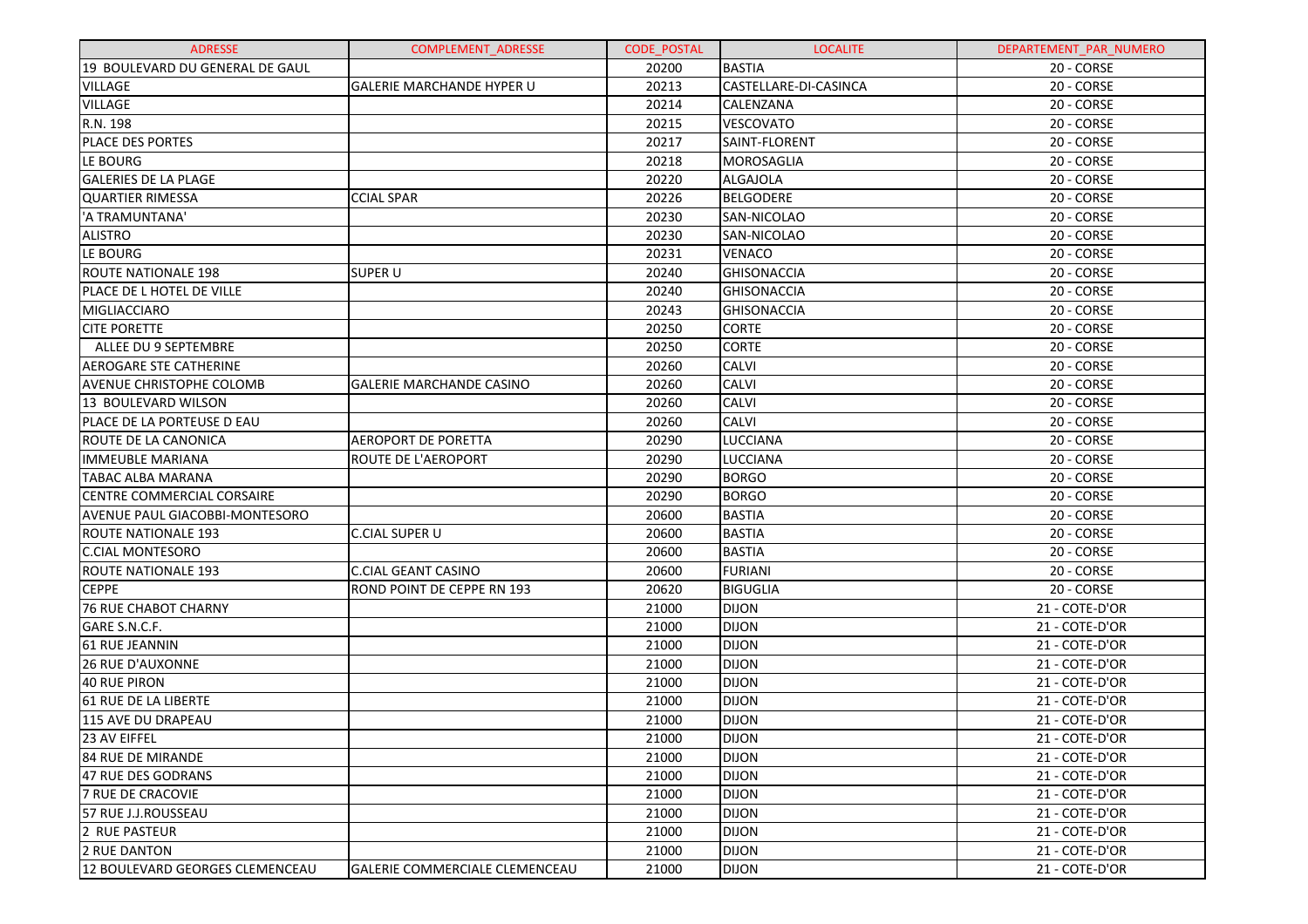| <b>ADRESSE</b>                      | <b>COMPLEMENT ADRESSE</b>             | <b>CODE POSTAL</b> | <b>LOCALITE</b>     | DEPARTEMENT_PAR_NUMERO |
|-------------------------------------|---------------------------------------|--------------------|---------------------|------------------------|
| GARE S.N.C.F.                       |                                       | 21000              | <b>DIJON</b>        | 21 - COTE-D'OR         |
| <b>RUE AUGUSTE FREMIET</b>          | <b>GALERIE INTERMARCHE DRAPEAU</b>    | 21000              | <b>DIJON</b>        | 21 - COTE-D'OR         |
| <b>ROUTE DE LANGRES</b>             | <b>CCIAL LA TOISON D'OR</b>           | 21000              | <b>DIJON</b>        | 21 - COTE-D'OR         |
| 22 BIS RUE DES FORGES               |                                       | 21000              | <b>DIJON</b>        | 21 - COTE-D'OR         |
| 16-18 AVENUE DE LA CONCORDE         |                                       | 21000              | <b>DIJON</b>        | 21 - COTE-D'OR         |
| 26 RUE DU FAUBOURG ST.NICOLAS       | <b>INTERMARCHE DES SAVERNEYS</b>      | 21121              | <b>DIJON</b>        | 21 - COTE-D'OR         |
| 86 RUE EMILE GRUET                  |                                       | 21130              | <b>AUXONNE</b>      | 21 - COTE-D'OR         |
| 8 RUE DE LA LIBERTE                 |                                       | 21140              | SEMUR-EN-AUXOIS     | 21 - COTE-D'OR         |
| RUE CHAMP DE LA PERDRIX             | ZAC CHAMP A LA PERDRIX                | 21140              | SEMUR-EN-AUXOIS     | 21 - COTE-D'OR         |
| <b>CHEMIN DES VIGNES BLANCHES</b>   | ZAC                                   | 21160              | PERRIGNY-LES-DIJON  | 21 - COTE-D'OR         |
| 11 RUE DE LORRAINE                  |                                       | 21200              | <b>BEAUNE</b>       | 21 - COTE-D'OR         |
| <b>8 PLACE DE LA HALLE</b>          |                                       | 21200              | <b>BEAUNE</b>       | 21 - COTE-D'OR         |
| <b>AVENUE DU GENERAL DE GAULLE</b>  | <b>GAL MARCHANDE C.CIAL CARREFOUR</b> | 21200              | <b>BEAUNE</b>       | 21 - COTE-D'OR         |
| 13 RUE GUSTAVE EIFFEL               |                                       | 21200              | <b>BEAUNE</b>       | 21 - COTE-D'OR         |
| 12 RUE CARNOT                       |                                       | 21200              | <b>BEAUNE</b>       | 21 - COTE-D'OR         |
| <b>8 RUE CHARLES DULLIN</b>         |                                       | 21240              | <b>TALANT</b>       | 21 - COTE-D'OR         |
| 33 RUE DES ARANDES                  |                                       | 21240              | <b>TALANT</b>       | 21 - COTE-D'OR         |
| 42 RUE DE LA LIBERATION             |                                       | 21240              | <b>TALANT</b>       | 21 - COTE-D'OR         |
| 12 RUE CHARLES ARNOULT              |                                       | 21700              | NUITS-SAINT-GEORGES | 21 - COTE-D'OR         |
| <b>COURS DE GRAY</b>                | 1160 COURS DE GRAY                    | 21850              | SAINT-APOLLINAIRE   | 21 - COTE-D'OR         |
| 6 PLACE DE LA CITE                  |                                       | 22000              | SAINT-BRIEUC        | 22 - COTES-D'ARMOR     |
| 27 RUE JOUALLAN                     |                                       | 22000              | SAINT-BRIEUC        | 22 - COTES-D'ARMOR     |
| 11 RUE ST FRANCOIS                  |                                       | 22000              | SAINT-BRIEUC        | 22 - COTES-D'ARMOR     |
| 1 RUE SAINTE BARBE                  |                                       | 22000              | SAINT-BRIEUC        | 22 - COTES-D'ARMOR     |
| GARE S.N.C.F.                       |                                       | 22000              | SAINT-BRIEUC        | 22 - COTES-D'ARMOR     |
| 2 RUE DES 3 FRERES MERLIN           |                                       | 22000              | SAINT-BRIEUC        | 22 - COTES-D'ARMOR     |
| 1 RUE DE PAIMPONT                   |                                       | 22000              | SAINT-BRIEUC        | 22 - COTES-D'ARMOR     |
| 16 RUE CHATEAUBRIAND                |                                       | 22000              | SAINT-BRIEUC        | 22 - COTES-D'ARMOR     |
| 10 PLACE DUCLOS                     |                                       | 22100              | <b>DINAN</b>        | 22 - COTES-D'ARMOR     |
| 21 RUE CARNOT                       |                                       | 22100              | <b>DINAN</b>        | 22 - COTES-D'ARMOR     |
| <b>6 RUE THIERS</b>                 |                                       | 22100              | <b>DINAN</b>        | 22 - COTES-D'ARMOR     |
| LE BOURG                            | <b>C.CIAL LECLERC</b>                 | 22100              | <b>DINAN</b>        | 22 - COTES-D'ARMOR     |
| CENTRE COMMERCIAL DU CHENE          |                                       | 22100              | <b>QUEVERT</b>      | 22 - COTES-D'ARMOR     |
| 14 RUE DE L'APPORT                  |                                       | 22100              | <b>DINAN</b>        | 22 - COTES-D'ARMOR     |
| ZONE ARTISANALE DE GOASNEL          | PRAT STANGOERIN C.CIAL CAP VERT       | 22110              | ROSTRENEN           | 22 - COTES-D'ARMOR     |
| <b>RUE DU CONNETABLE DE CLISSON</b> |                                       | 22130              | PLANCOET            | 22 - COTES-D'ARMOR     |
| 13 PLACE DE LA REPUBLIQUE           |                                       | 22170              | <b>CHATELAUDREN</b> | 22 - COTES-D'ARMOR     |
| ZAC DE L ARRIVEE                    |                                       | 22190              | PLERIN              | 22 - COTES-D'ARMOR     |
| <b>RUE DU GRAND QUARTIER</b>        |                                       | 22190              | PLERIN              | 22 - COTES-D'ARMOR     |
| 13 RUE DU COMMERCE                  |                                       | 22190              | PLERIN              | 22 - COTES-D'ARMOR     |
| <b>3 ROUTE DE CORLAY</b>            |                                       | 22200              | <b>GUINGAMP</b>     | 22 - COTES-D'ARMOR     |
| 40 RUE NOTRE DAME                   |                                       | 22200              | GUINGAMP            | 22 - COTES-D'ARMOR     |
| GARE S.N.C.F.                       |                                       | 22200              | GUINGAMP            | 22 - COTES-D'ARMOR     |
| <b>AVENUE DU GOELO</b>              | ROND POINT DU KERHOLLO-RTE LANVO      | 22200              | SAINT-AGATHON       | 22 - COTES-D'ARMOR     |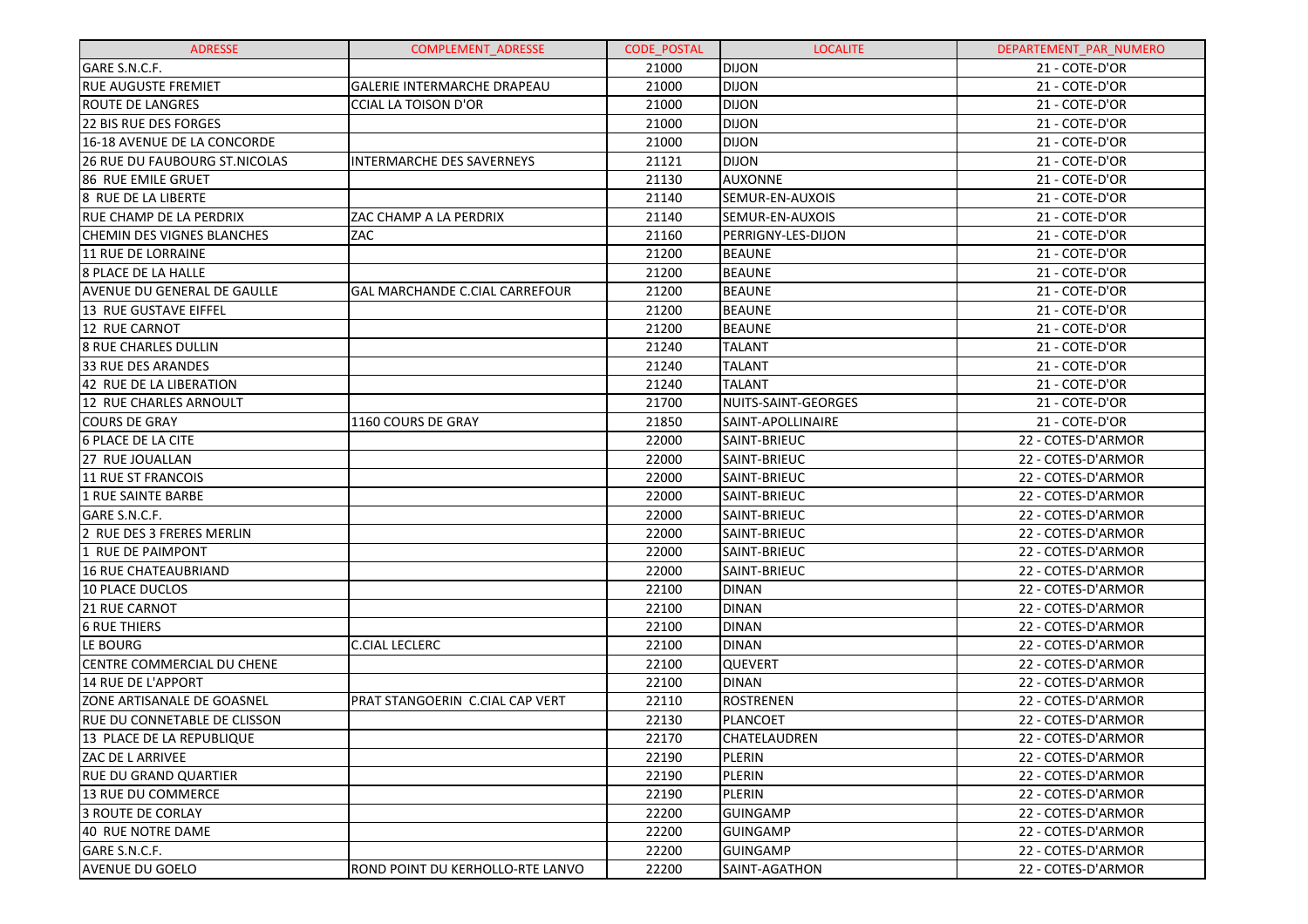| <b>ADRESSE</b>                  | <b>COMPLEMENT ADRESSE</b>    | <b>CODE POSTAL</b> | <b>LOCALITE</b>       | DEPARTEMENT PAR NUMERO |
|---------------------------------|------------------------------|--------------------|-----------------------|------------------------|
| <b>ROND POINT KENNEDY</b>       | <b>CARREFOUR GUINGAMP</b>    | 22200              | <b>GUINGAMP</b>       | 22 - COTES-D'ARMOR     |
| 9 PLACE DU MARTRAY              |                              | 22220              | <b>TREGUIER</b>       | 22 - COTES-D'ARMOR     |
| <b>BOULEVARD JEAN GUEHENNO</b>  |                              | 22220              | <b>TREGUIER</b>       | 22 - COTES-D'ARMOR     |
| PLACE DE CHAMBLY                |                              | 22240              | FREHEL                | 22 - COTES-D'ARMOR     |
| 35 RUE DES FONTAINES            |                              | 22290              | LANVOLLON             | 22 - COTES-D'ARMOR     |
| <b>ROUTE DE PERROS</b>          |                              | 22300              | LANNION               | 22 - COTES-D'ARMOR     |
| 10 RUE SAINT MALO               |                              | 22300              | LANNION               | 22 - COTES-D'ARMOR     |
| <b>QUAI D AIGUILLON</b>         |                              | 22300              | LANNION               | 22 - COTES-D'ARMOR     |
| <b>ROUTE DE PERROS</b>          |                              | 22300              | LANNION               | 22 - COTES-D'ARMOR     |
| 11 AVENUE DU GAL DE GAULLE      |                              | 22300              | LANNION               | 22 - COTES-D'ARMOR     |
| ROUTE DE TREGUIER               |                              | 22300              | <b>LANNION</b>        | 22 - COTES-D'ARMOR     |
| <b>LES QUATRES CHEMINS</b>      |                              | 22310              | PLESTIN-LES-GREVES    | 22 - COTES-D'ARMOR     |
| 1 RUE JULES VERNE               | <b>CENTRE CIAL CARREFOUR</b> | 22360              | LANGUEUX              | 22 - COTES-D'ARMOR     |
| 1 RUE JULES VERNE               |                              | 22360              | LANGUEUX              | 22 - COTES-D'ARMOR     |
| 7 RUE AMIRAL CHARNER            |                              | 22370              | PLENEUF-VAL-ANDRE     | 22 - COTES-D'ARMOR     |
| 15 RUE DE SAINT ALBAN           | <b>C.CIAL DES CHENES</b>     | 22370              | PLENEUF-VAL-ANDRE     | 22 - COTES-D'ARMOR     |
| <b>20 BOULEVARD DUPONCHEL</b>   |                              | 22380              | SAINT-CAST-LE-GUILDO  | 22 - COTES-D'ARMOR     |
| 25 RUE DU GENERAL LECLERC       |                              | 22400              | LAMBALLE              | 22 - COTES-D'ARMOR     |
| GARE S.N.C.F.                   |                              | 22400              | LAMBALLE              | 22 - COTES-D'ARMOR     |
| ESPLANADE DU NOUVEAU PORT       |                              | 22410              | SAINT-QUAY-PORTRIEUX  | 22 - COTES-D'ARMOR     |
| 1 BOULEVARD DU GENERAL DE GAULL |                              | 22410              | SAINT-QUAY-PORTRIEUX  | 22 - COTES-D'ARMOR     |
| <b>RUE DES JEANNETTES</b>       | SUPER U                      | 22430              | <b>ERQUY</b>          | 22 - COTES-D'ARMOR     |
| 7 RUE FOCH                      |                              | 22430              | <b>ERQUY</b>          | 22 - COTES-D'ARMOR     |
| 2 RUE DU CARPONT                | <b>C.CIAL LE CARPONT</b>     | 22440              | PLOUFRAGAN            | 22 - COTES-D'ARMOR     |
| <b>RUE DES LANDES</b>           | <b>ZA DES LANDES</b>         | 22490              | PLOUER-SUR-RANCE      | 22 - COTES-D'ARMOR     |
| 5 PLACE DE LA REPUBLIQUE        |                              | 22500              | PAIMPOL               | 22 - COTES-D'ARMOR     |
| 2 RUE RAYMOND PELLIER           |                              | 22500              | PAIMPOL               | 22 - COTES-D'ARMOR     |
| <b>ZONE ARTISANALE</b>          | ROUTE DE LANION PARC RICHARD | 22500              | PAIMPOL               | 22 - COTES-D'ARMOR     |
| ZONE ARTISANALE DES PRES CALANS | <b>SUPER U</b>               | 22520              | <b>BINIC</b>          | 22 - COTES-D'ARMOR     |
| <b>ROUTE DE SAINT CAST</b>      | <b>C.CIAL LES PROMENADES</b> | 22550              | MATIGNON              | 22 - COTES-D'ARMOR     |
| <b>SAINT GONERY</b>             |                              | 22580              | PLOUGRESCANT          | 22 - COTES-D'ARMOR     |
| <b>RUE DE KERIBET</b>           | ZONE DE KERIBET INTERMARCHE  | 22590              | PORDIC                | 22 - COTES-D'ARMOR     |
| 10 RUE NOTRE DAME               |                              | 22600              | LOUDEAC               | 22 - COTES-D'ARMOR     |
| 73 BOULEVARD DE PENTHIEVRE      |                              | 22600              | <b>LOUDEAC</b>        | 22 - COTES-D'ARMOR     |
| PLACE DE LA NUIT DU 6 AOUT 1944 |                              | 22650              | PLOUBALAY             | 22 - COTES-D'ARMOR     |
| 14 PLACE DE L HOTEL DE VILLE    |                              | 22700              | PERROS-GUIREC         | 22 - COTES-D'ARMOR     |
| 19 PLACE DE L EGLISE            |                              | 22700              | PERROS-GUIREC         | 22 - COTES-D'ARMOR     |
| LIEU DIT KERLIVIEC              | <b>ROUTE DE PERROS</b>       | 22700              | SAINT-QUAY-PERROS     | 22 - COTES-D'ARMOR     |
| <b>RUE DE LANNION</b>           | <b>CARREFOUR MARKET</b>      | 22710              | PENVENAN              | 22 - COTES-D'ARMOR     |
| 8 RUE DE LA POSTE               |                              | 22710              | PENVENAN              | 22 - COTES-D'ARMOR     |
| <b>RUE DE POULL PALUD</b>       |                              | 22730              | <b>TREGASTEL</b>      | 22 - COTES-D'ARMOR     |
| <b>GRANDE RUE</b>               |                              | 22750              | SAINT-JACUT-DE-LA-MER | 22 - COTES-D'ARMOR     |
| 14 RUE DU PONCEL                |                              | 22770              | <b>LANCIEUX</b>       | 22 - COTES-D'ARMOR     |
| <b>ROND POINT VILLENEUVE</b>    | <b>BP 267</b>                | 22800              | SAINT-BRANDAN         | 22 - COTES-D'ARMOR     |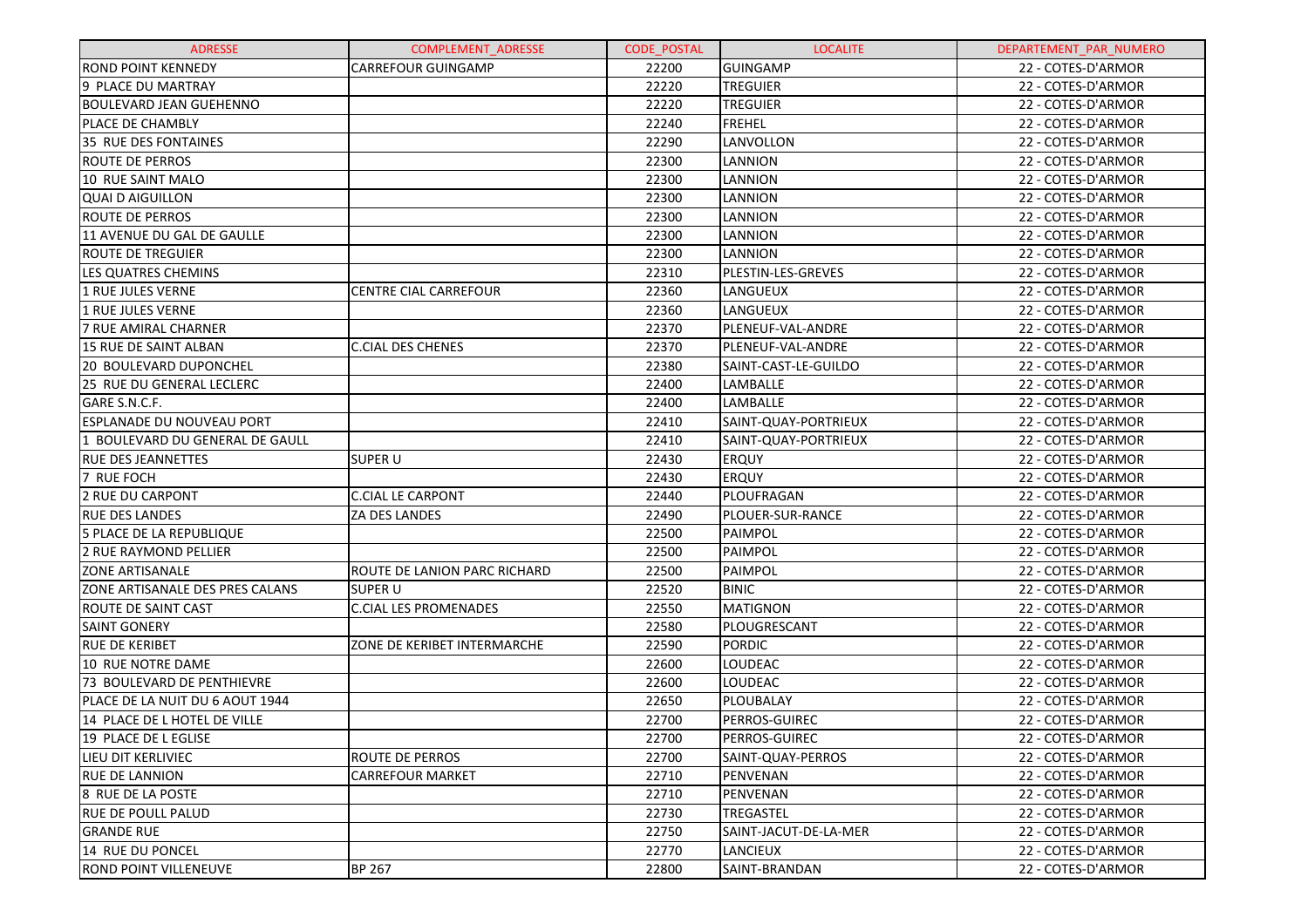| <b>ADRESSE</b>                    | <b>COMPLEMENT ADRESSE</b>            | <b>CODE POSTAL</b> | <b>LOCALITE</b>                  | DEPARTEMENT_PAR_NUMERO |
|-----------------------------------|--------------------------------------|--------------------|----------------------------------|------------------------|
| <b>5 PLACE DU CENTRE</b>          |                                      | 22870              | ILE-DE-BREHAT                    | 22 - COTES-D'ARMOR     |
| 3 RUE DU MARCHE                   |                                      | 23000              | <b>GUERET</b>                    | 23 - CREUSE            |
| 46 AVENUE D AUVERGNE              | <b>CENTRE CIAL CARREFOUR</b>         | 23000              | <b>GUERET</b>                    | 23 - CREUSE            |
| 36 AVE DU BERRY - CENTRE LECLERC  |                                      | 23000              | <b>GUERET</b>                    | 23 - CREUSE            |
| 7 PLACE BONNYAUD                  | 23011 GUERET CEDEX                   | 23000              | <b>GUERET</b>                    | 23 - CREUSE            |
| <b>AVENUE JEAN JAURES</b>         | <b>C.CIAL LECLERC</b>                | 23300              | SOUTERRAINE                      | 23 - CREUSE            |
| 9B RUE ZIZIM                      |                                      | 23400              | <b>BOURGANEUF</b>                | 23 - CREUSE            |
| <b>RUE DE VASSIVIERE</b>          |                                      | 23460              | ROYERE-DE-VASSIVIERE             | 23 - CREUSE            |
| 3 GRANDE RUE                      |                                      | 23500              | <b>FELLETIN</b>                  | 23 - CREUSE            |
| 16 RUE CLOS CHASSAING             | <b>GALERIE MARCHANDE SUPERMARCHE</b> | 24000              | PERIGUEUX                        | 24 - DORDOGNE          |
| 6 RUE SALINIERE                   |                                      | 24000              | PERIGUEUX                        | 24 - DORDOGNE          |
| 15 COURS MICHEL DE MONTAIGNE      |                                      | 24000              | PERIGUEUX                        | 24 - DORDOGNE          |
| 11 RUE DENIS PAPIN                | <b>HALL DE GARE SNCF</b>             | 24000              | PERIGUEUX                        | 24 - DORDOGNE          |
| <b>PLACE BUGEAUD</b>              |                                      | 24000              | PERIGUEUX                        | 24 - DORDOGNE          |
| 8 COURS TOURNY                    |                                      | 24000              | PERIGUEUX                        | 24 - DORDOGNE          |
| 12 RUE DU DOCTEUR BRETON          |                                      | 24100              | <b>BERGERAC</b>                  | 24 - DORDOGNE          |
| LIEU DIT LA CAVAILLE              | C.CIAL LECLERC LES RIVES DE LA D     | 24100              | <b>BERGERAC</b>                  | 24 - DORDOGNE          |
| LECLERC ROUTE DE PERIGUEUX        |                                      | 24100              | <b>BERGERAC</b>                  | 24 - DORDOGNE          |
| 11 BOULEVARD AUGUSTE COMTE        |                                      | 24100              | <b>BERGERAC</b>                  | 24 - DORDOGNE          |
| 28 PCE GAMBETTA                   |                                      | 24100              | <b>BERGERAC</b>                  | 24 - DORDOGNE          |
| PL DU MAL DE LATTRE DE TASS<br>13 |                                      | 24100              | <b>BERGERAC</b>                  | 24 - DORDOGNE          |
| BOULEVARD DE LATTRE DE TASSIGNY   | <b>C.CIAL LECLERC</b>                | 24110              | SAINT-ASTIER                     | 24 - DORDOGNE          |
| 21, RUE GENERAL COURNARIE         |                                      | 24120              | TERRASSON-LA-VILLEDIEU           | 24 - DORDOGNE          |
| 14 AVENUE CHARLES DE GAULLE       |                                      | 24120              | TERRASSON-LA-VILLEDIEU           | 24 - DORDOGNE          |
| ROUTE DE PERIGUEUX                | C CIAL SUPER U                       | 24160              | SAINT-MARTIAL-D'ALBAREDE         | 24 - DORDOGNE          |
| 27 PLACE BUGEAUD                  |                                      | 24160              | <b>EXCIDEUIL</b>                 | 24 - DORDOGNE          |
| ROUTE DU BUISSON                  |                                      | 24170              | SIORAC-EN-PERIGORD               | 24 - DORDOGNE          |
| 2 RUE DU DOCTEUR LEGER            |                                      | 24190              | <b>NEUVIC</b>                    | 24 - DORDOGNE          |
| LA CROIX ROUGE                    | C CIAL CHAMPION                      | 24200              | SARLAT-LA-CANEDA                 | 24 - DORDOGNE          |
| <b>AVENUE DE LA DORDOGNE</b>      | <b>SUPERMARCHE CASINO</b>            | 24200              | SARLAT-LA-CANEDA                 | 24 - DORDOGNE          |
| 2 RUE VICTOR HUGO                 |                                      | 24200              | SARLAT-LA-CANEDA                 | 24 - DORDOGNE          |
| <b>CHEMIN DES SABLES</b>          |                                      | 24200              | SARLAT-LA-CANEDA                 | 24 - DORDOGNE          |
| ROUTE DE THONAC                   | <b>INTERMARCHE</b>                   | 24290              | <b>MONTIGNAC</b>                 | 24 - DORDOGNE          |
| 33 RUE DU 4 SEPTEMBRE             |                                      | 24290              | <b>MONTIGNAC</b>                 | 24 - DORDOGNE          |
| <b>AVENUE JULES FERRY</b>         | <b>SUPER U</b>                       | 24300              | <b>NONTRON</b>                   | 24 - DORDOGNE          |
| 4 RUE DE VERDUN                   |                                      | 24300              | <b>NONTRON</b>                   | 24 - DORDOGNE          |
| 58 RUE GAMBETTA                   |                                      | 24310              | <b>BRANTOME</b>                  | 24 - DORDOGNE          |
| PLACE DE LA MAIRIE                |                                      | 24320              | <b>VERTEILLAC</b>                | 24 - DORDOGNE          |
| 33 RUE PIERRE DEGAIL              |                                      | 24340              | <b>MAREUIL</b>                   | 24 - DORDOGNE          |
| PROMENADE DES SAULES              |                                      | 24460              | AGONAC                           | 24 - DORDOGNE          |
| PLACE MIANNE                      |                                      | 24480              | <b>BUISSON-DE-CADOUIN</b>        | 24 - DORDOGNE          |
| 52 GRAND RUE                      |                                      | 24560              | <b>ISSIGEAC</b>                  | 24 - DORDOGNE          |
| AVENUE DU GENERAL DE GAULLE       |                                      | 24580              | ROUFFIGNAC-SAINT-CERNIN-DE-REILH | 24 - DORDOGNE          |
| IZONE D ACTIVITE CREA VALLEE SUD  |                                      | 24660              | NOTRE-DAME-DE-SANILHAC           | 24 - DORDOGNE          |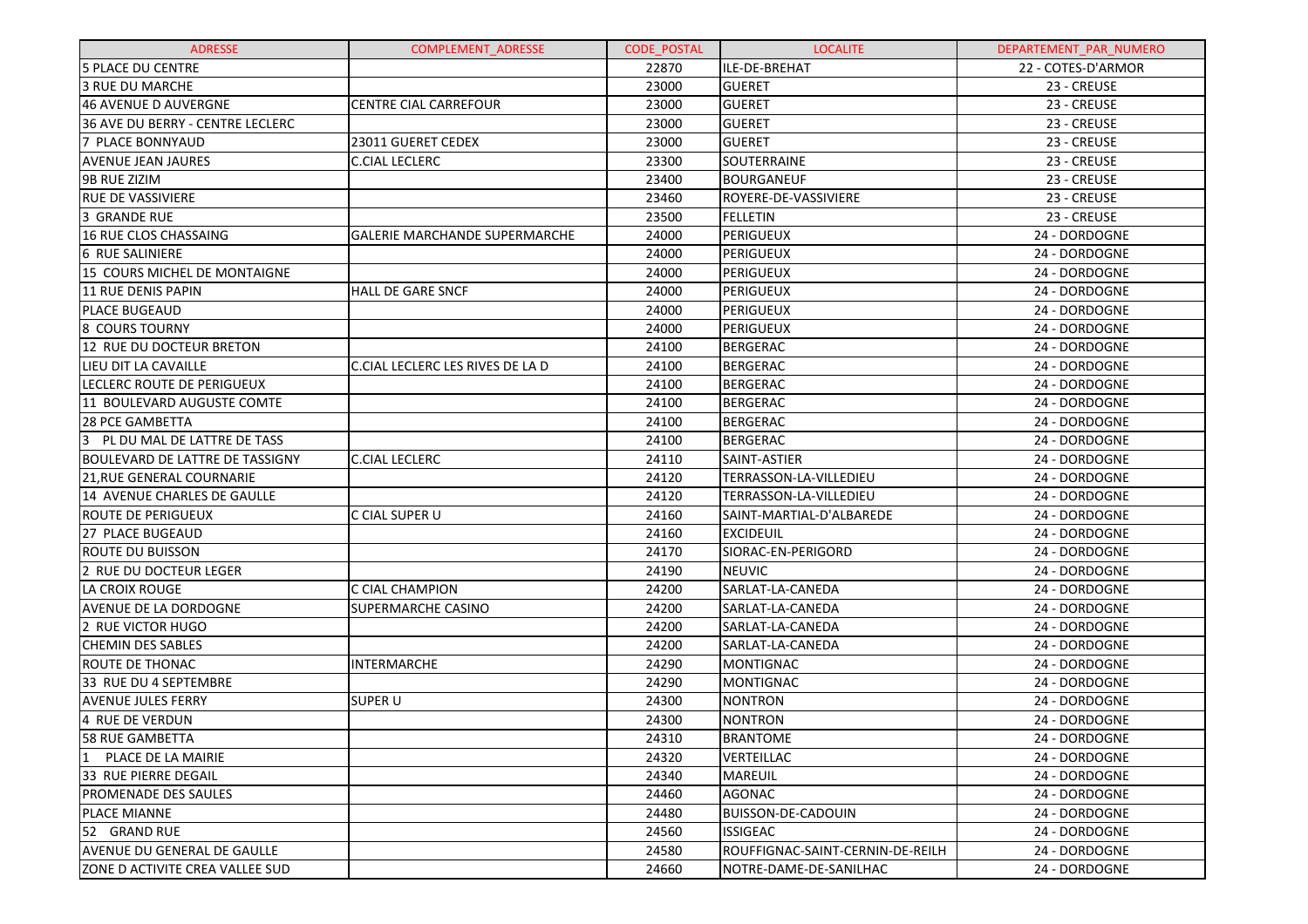| <b>ADRESSE</b>                          | <b>COMPLEMENT ADRESSE</b>       | <b>CODE POSTAL</b> | <b>LOCALITE</b>            | DEPARTEMENT PAR NUMERO |
|-----------------------------------------|---------------------------------|--------------------|----------------------------|------------------------|
| 7 AVENUE JEAN MOULIN                    |                                 | 24700              | MONTPON-MENESTEROL         | 24 - DORDOGNE          |
| RUE DU CLOS                             | CENTRE COMMERCIAL HYPER U       | 24750              | <b>BOULAZAC</b>            | 24 - DORDOGNE          |
| <b>CENTRE COMMERCIAL LA FEUILLERAIE</b> |                                 | 24750              | TRELISSAC                  | 24 - DORDOGNE          |
| IPLACE DE LA RESISTANCE                 |                                 | 24750              | TRELISSAC                  | 24 - DORDOGNE          |
| 10 PLACE DU MARECHAL FOCH               |                                 | 24800              | <b>THIVIERS</b>            | 24 - DORDOGNE          |
| <b>RUE RENE CHAR</b>                    | <b>ZAC CHATEAUFARINE</b>        | 25000              | <b>BESANCON</b>            | 25 - DOUBS             |
| <b>20 RUE DE L AMITIE</b>               |                                 | 25000              | <b>BESANCON</b>            | 25 - DOUBS             |
| IRUE DE DOLE                            | CENTRE COMMERCIAL CHATEAUFARINE | 25000              | <b>BESANCON</b>            | 25 - DOUBS             |
| <b>30 CHEMIN DES VAREILLES</b>          |                                 | 25000              | <b>BESANCON</b>            | 25 - DOUBS             |
| <b>2 RUE RENE CHAR</b>                  | CENTRE COMMERCIAL GEANT CASINO  | 25000              | <b>BESANCON</b>            | 25 - DOUBS             |
| <b>5 AV CARNOT</b>                      |                                 | 25000              | <b>BESANCON</b>            | 25 - DOUBS             |
| 58 GRANDE RUE                           |                                 | 25000              | <b>BESANCON</b>            | 25 - DOUBS             |
| <b>61 RUE DE BELFORT</b>                |                                 | 25000              | <b>BESANCON</b>            | 25 - DOUBS             |
| 3 RUE DES GRANGES                       |                                 | 25000              | <b>BESANCON</b>            | 25 - DOUBS             |
| 6 RUE DE L ORME DE CHAMARS              |                                 | 25000              | <b>BESANCON</b>            | 25 - DOUBS             |
| 2 AVENUE DE LA PAIX                     |                                 | 25000              | <b>BESANCON</b>            | 25 - DOUBS             |
| <b>26 RUE DES GRANGES</b>               |                                 | 25000              | <b>BESANCON</b>            | 25 - DOUBS             |
| 32 RUE DE BELFORT                       |                                 | 25000              | <b>BESANCON</b>            | 25 - DOUBS             |
| <b>008 RUE BATTANT</b>                  |                                 | 25000              | <b>BESANCON</b>            | 25 - DOUBS             |
| 110 RUE DE DOLE                         |                                 | 25000              | <b>BESANCON</b>            | 25 - DOUBS             |
| 113 GRANDE RUE                          |                                 | 25000              | <b>BESANCON</b>            | 25 - DOUBS             |
| 76 RUE DES GRANGES                      |                                 | 25000              | <b>BESANCON</b>            | 25 - DOUBS             |
| 16 BD CHURCHILL                         |                                 | 25000              | <b>BESANCON</b>            | 25 - DOUBS             |
| <b>CENTRE COMMERCIAL</b>                | Z.A. LES SALINES                | 25115              | <b>POUILLEY-LES-VIGNES</b> | 25 - DOUBS             |
| 2 RUE DU GENERAL DE GAULLE              |                                 | 25120              | <b>MAICHE</b>              | 25 - DOUBS             |
| 3 RUE PIERRE BERCOT                     |                                 | 25130              | VILLERS-LE-LAC             | 25 - DOUBS             |
| <b>RUE DU PIED D EGOUTTES</b>           | <b>C.CIAL LECLERC</b>           | 25200              | <b>MONTBELIARD</b>         | 25 - DOUBS             |
| 48 FBG DE BESANCON                      |                                 | 25200              | <b>MONTBELIARD</b>         | 25 - DOUBS             |
| 2 RUE DE BESANCON                       |                                 | 25200              | <b>MONTBELIARD</b>         | 25 - DOUBS             |
| IRUE DES PRES CHALOTS                   | ZA DES PRES CHALOTS             | 25220              | ROCHE-LEZ-BEAUPRE          | 25 - DOUBS             |
| 1 CHEMIN DE LA VOIE DES AGASSES         |                                 | 25220              | <b>CHALEZEULE</b>          | 25 - DOUBS             |
| 105 RUE DU GAL LECLERC                  |                                 | 25230              | <b>SELONCOURT</b>          | 25 - DOUBS             |
| 1 PLACE GUSTAVE COURBET                 |                                 | 25290              | <b>ORNANS</b>              | 25 - DOUBS             |
| 1 RUE DE BESANCON                       |                                 | 25300              | <b>DOUBS</b>               | 25 - DOUBS             |
| 66 RUE DE SALINS                        |                                 | 25300              | PONTARLIER                 | 25 - DOUBS             |
| 93 RUE DE LA REPUBLIQUE                 |                                 | 25300              | PONTARLIER                 | 25 - DOUBS             |
| 5 PLACE BUTTIGLIERA ALTA                |                                 | 25370              | <b>JOUGNE</b>              | 25 - DOUBS             |
| 170 RUE DE SELONCOURT                   |                                 | 25400              | <b>AUDINCOURT</b>          | 25 - DOUBS             |
| 4 RUE PHILIPPE GOUDEY                   | C.CIAL GEANT CASINO             | 25400              | <b>EXINCOURT</b>           | 25 - DOUBS             |
| <b>ZA DES BELLES OUVRIERES</b>          |                                 | 25410              | SAINT-VIT                  | 25 - DOUBS             |
| <b>6 RUE DE CHATILLON</b>               | <b>CCIAL CARREFOUR VALENTIN</b> | 25480              | ECOLE-VALENTIN             | 25 - DOUBS             |
| 2 RUE DE LA COMBE DU PUITS              |                                 | 25480              | ECOLE-VALENTIN             | 25 - DOUBS             |
| 2 RUE DU CLOS JEUNE                     |                                 | 25500              | <b>MORTEAU</b>             | 25 - DOUBS             |
| 11 GRANDE RUE                           |                                 | 25500              | <b>MORTEAU</b>             | 25 - DOUBS             |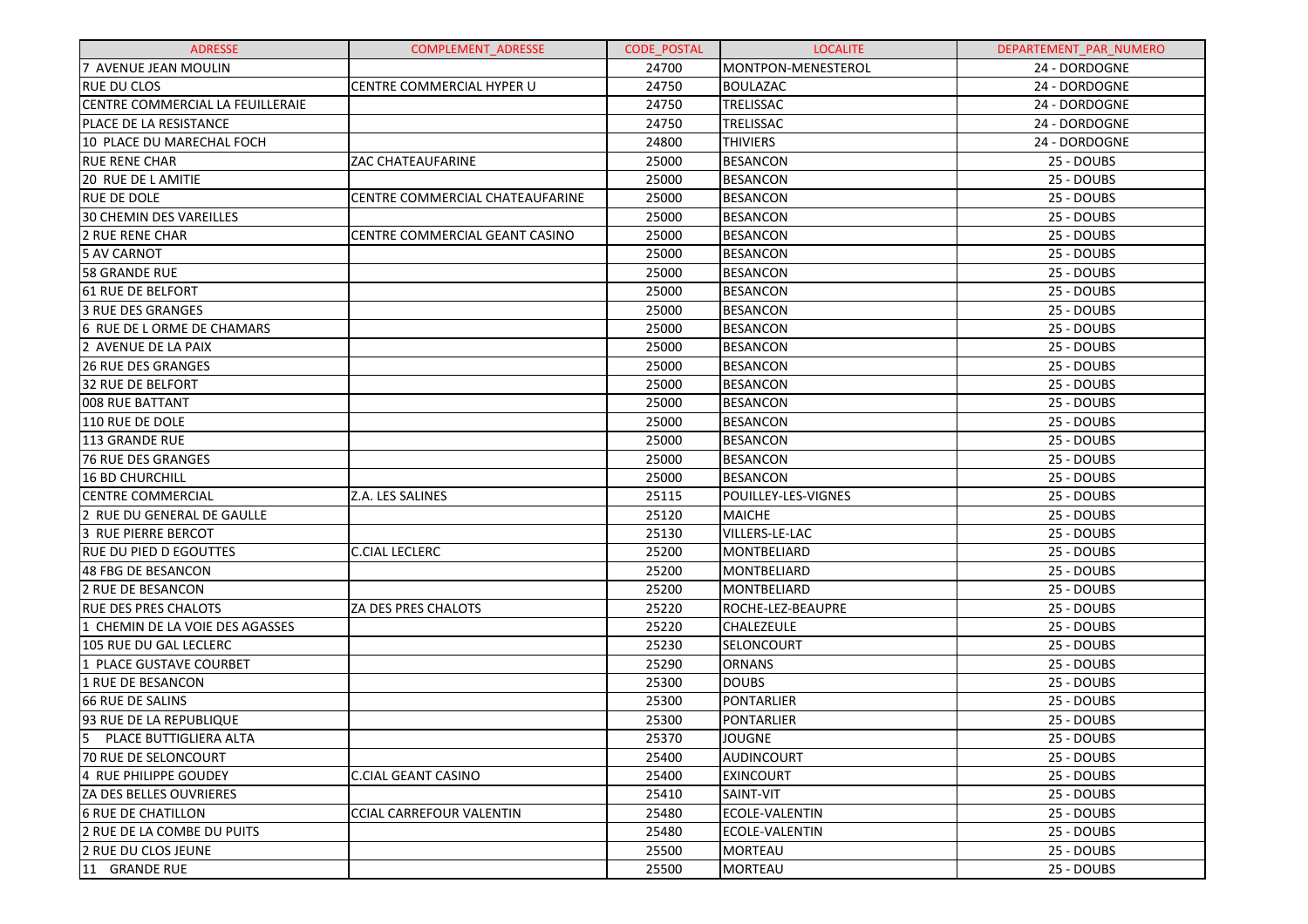| <b>ADRESSE</b>                    | <b>COMPLEMENT ADRESSE</b>    | <b>CODE POSTAL</b> | <b>LOCALITE</b>           | DEPARTEMENT_PAR_NUMERO |
|-----------------------------------|------------------------------|--------------------|---------------------------|------------------------|
| <b>21 RUE DE LA GARE</b>          |                              | 25560              | FRASNE                    | 25 - DOUBS             |
| 119 RUE DE BESANCON               |                              | 25630              | SAINTE-SUZANNE            | 25 - DOUBS             |
| RUE DU CHENEAU BLOND              | ZAC LES ECOTS-C.CIAL SUPER U | 25660              | <b>SAONE</b>              | 25 - DOUBS             |
| <b>IMPASSE DE LAIGE</b>           |                              | 25870              | AUXON-DESSOUS             | 25 - DOUBS             |
| <b>PLACE PORTE NEUVE</b>          |                              | 26000              | <b>VALENCE</b>            | 26 - DROME             |
| <b>RUE DENIS PAPIN</b>            |                              | 26000              | <b>VALENCE</b>            | 26 - DROME             |
| 8 PLACE ARISTIDE BRIAND           |                              | 26000              | <b>VALENCE</b>            | 26 - DROME             |
| <b>163 RUE CHATEAUVERT</b>        |                              | 26000              | <b>VALENCE</b>            | 26 - DROME             |
| <b>ROUTE DE BEAUVALLON</b>        | ZONE DE BEAUVALLON BAY       | 26000              | <b>VALENCE</b>            | 26 - DROME             |
| <b>362 RUE FAVENTINES</b>         |                              | 26000              | <b>VALENCE</b>            | 26 - DROME             |
| 6 PLACE DES CLERCS                |                              | 26000              | <b>VALENCE</b>            | 26 - DROME             |
| 404 AVENUE VICTOR HUGO            |                              | 26000              | <b>VALENCE</b>            | 26 - DROME             |
| 1 RUE PASTEUR                     |                              | 26000              | <b>VALENCE</b>            | 26 - DROME             |
| <b>80 PLACE JEAN JAURES</b>       |                              | 26100              | <b>ROMANS-SUR-ISERE</b>   | 26 - DROME             |
| <b>CHEMIN DE MEILLEUX</b>         | <b>ROUTE DE LYON</b>         | 26100              | <b>ROMANS-SUR-ISERE</b>   | 26 - DROME             |
| 9 COTE DES CORDELIERS             |                              | 26100              | <b>ROMANS-SUR-ISERE</b>   | 26 - DROME             |
| <b>36 COURS PIERRE DIDIER</b>     |                              | 26100              | ROMANS-SUR-ISERE          | 26 - DROME             |
| LE SAGITAIRE                      |                              | 26110              | <b>VINSOBRES</b>          | 26 - DROME             |
| 10 AVENUE DE VENTEROL             |                              | 26110              | <b>NYONS</b>              | 26 - DROME             |
| PLACE DE LA MAIRIE                |                              | 26120              | MONTMEYRAN                | 26 - DROME             |
| QUARTIER LES GOUVERNAUX           | REF.FOURN S123793 001        | 26120              | <b>CHABEUIL</b>           | 26 - DROME             |
| 8 PLACE GENISSIEU                 |                              | 26120              | <b>CHABEUIL</b>           | 26 - DROME             |
| <b>ROUTE DE PIERRELATTE</b>       | INTERMARCHE HALL DE PRESSE   | 26130              | SAINT-PAUL-TROIS-CHATEAUX | 26 - DROME             |
| 3 RUE DU VIADUC                   |                              | 26150              | <b>DIE</b>                | 26 - DROME             |
| 1 RUE ARISTIDE BRIAND             |                              | 26160              | BEGUDE-DE-MAZENC          | 26 - DROME             |
| <b>BOULEVARD ARISTIDE BRIAND</b>  |                              | 26170              | <b>BUIS-LES-BARONNIES</b> | 26 - DROME             |
| 8 RUE RAYMOND DAUJAT              |                              | 26200              | MONTELIMAR                | 26 - DROME             |
| 51 BIS AVE ST LAZARE              |                              | 26200              | MONTELIMAR                | 26 - DROME             |
| 13 BOULEVARD MARRE DESMARAIS      |                              | 26200              | MONTELIMAR                | 26 - DROME             |
| <b>26 AV JEAN JAURES</b>          |                              | 26200              | MONTELIMAR                | 26 - DROME             |
| 17 RUE P.JULLIEN                  |                              | 26200              | <b>MONTELIMAR</b>         | 26 - DROME             |
| VERS LE MOULIN                    | <b>BP 14</b>                 | 26210              | SAINT-SORLIN-EN-VALLOIRE  | 26 - DROME             |
| 13 PLACE CHATEAURAS               |                              | 26220              | <b>DIEULEFIT</b>          | 26 - DROME             |
| PLACE DU JEU DE BALLON            |                              | 26230              | <b>GRIGNAN</b>            | 26 - DROME             |
| 10 PLACE ARISTIDE BRIAND          |                              | 26240              | SAINT-VALLIER             | 26 - DROME             |
| <b>ZONE ARTISANALE DES CROZES</b> |                              | 26270              | LORIOL-SUR-DROME          | 26 - DROME             |
| 100 GRANDE RUE JEAN JAURES        |                              | 26300              | <b>BOURG-DE-PEAGE</b>     | 26 - DROME             |
| <b>GARE SNCF TGV</b>              |                              | 26300              | ALIXAN                    | 26 - DROME             |
| 18 RUE MAURICE LONG               |                              | 26400              | <b>CREST</b>              | 26 - DROME             |
| <b>QUARTIER MIVOIE</b>            | CD 93 BP502                  | 26400              | AOUSTE-SUR-SYE            | 26 - DROME             |
| <b>RUE DU RECLUS</b>              |                              | 26410              | CHATILLON-EN-DIOIS        | 26 - DROME             |
| 2 AVENUE JEAN MOULIN              |                              | 26500              | <b>BOURG-LES-VALENCE</b>  | 26 - DROME             |
| <b>ZONE ARTISANALE LES LOTS</b>   |                              | 26600              | TAIN-L'HERMITAGE          | 26 - DROME             |
| HAMEAU DE LA GARE                 |                              | 26740              | MONTBOUCHER-SUR-JABRON    | 26 - DROME             |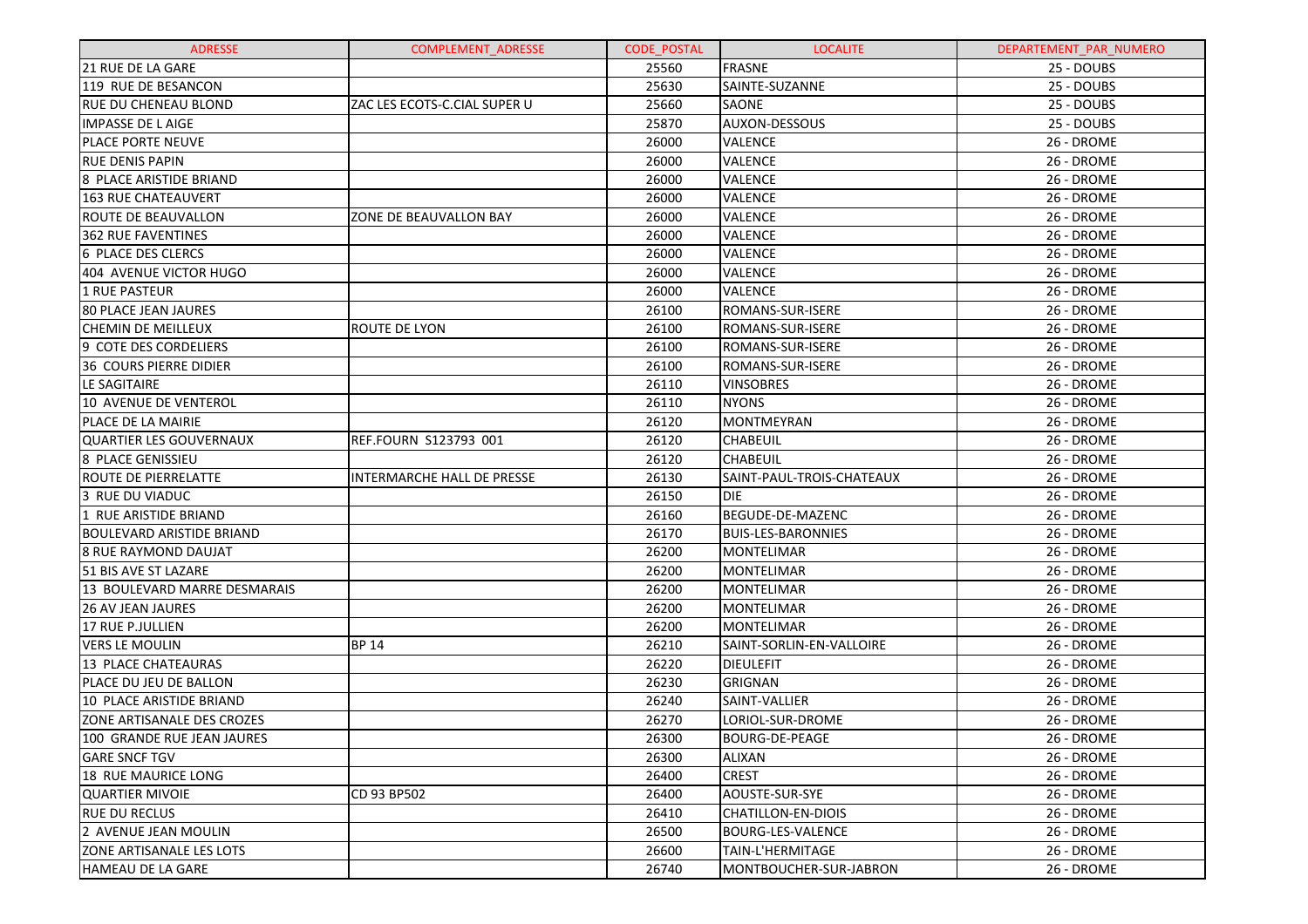| <b>ADRESSE</b>                        | <b>COMPLEMENT ADRESSE</b>    | <b>CODE POSTAL</b> | <b>LOCALITE</b>                  | DEPARTEMENT_PAR_NUMERO |
|---------------------------------------|------------------------------|--------------------|----------------------------------|------------------------|
| 10 AVENUE RENE CHARTRON               |                              | 26740              | <b>MARSANNE</b>                  | 26 - DROME             |
| 95 RUE CLAIR                          | CENTRE CIAL E. LECLERC       | 26750              | SAINT-PAUL-LES-ROMANS            | 26 - DROME             |
| 3 RUE DU 11 NOVEMBRE 1918             |                              | 26760              | BEAUMONT-LES-VALENCE             | 26 - DROME             |
| <b>4 BOULEVARD GAMBETTA</b>           | <b>GARE SNCF</b>             | 27000              | <b>EVREUX</b>                    | <b>27 - EURE</b>       |
| <b>RUE D AVIRON</b>                   | <b>QUARTIER SAINT MICHEL</b> | 27000              | <b>EVREUX</b>                    | <b>27 - EURE</b>       |
| 1 RUE DE FAUVILLE                     |                              | 27000              | <b>EVREUX</b>                    | <b>27 - EURE</b>       |
| <b>BOULEVARD DE NORMANDIE</b>         | <b>GAL C.CIAL CORAL</b>      | 27000              | <b>EVREUX</b>                    | <b>27 - EURE</b>       |
| 4 PLACE DE LA REPUBLIQUE              | C.CIAL CHAMPION              | 27000              | <b>EVREUX</b>                    | <b>27 - EURE</b>       |
| 3 RUE DE L'HORLOGE                    |                              | 27000              | <b>EVREUX</b>                    | <b>27 - EURE</b>       |
| 13 RUE DE LA HARPE                    |                              | 27000              | <b>EVREUX</b>                    | <b>27 - EURE</b>       |
| ROUTE DE LOUVIERS                     | HYPERMARCHE LECLERC          | 27110              | <b>NEUBOURG</b>                  | <b>27 - EURE</b>       |
| 61 PLACE DUPONT DE L EURE             |                              | 27110              | <b>NEUBOURG</b>                  | <b>27 - EURE</b>       |
| 47 RUE EDOUARD ISAMBARD               |                              | 27120              | PACY-SUR-EURE                    | <b>27 - EURE</b>       |
| <b>RUE HENRI 1ER BEAUCLERC</b>        | CENTRE COMMERCIAL            | 27130              | VERNEUIL-SUR-AVRE                | <b>27 - EURE</b>       |
| ROUTE NATIONALE 12                    | <b>INTERMARCHE</b>           | 27130              | VERNEUIL-SUR-AVRE                | <b>27 - EURE</b>       |
| 25 RUE THIERS                         |                              | 27130              | VERNEUIL-SUR-AVRE                | <b>27 - EURE</b>       |
| <b>ZI DU VIROLET - CENTRE LECLERC</b> |                              | 27200              | <b>VERNON</b>                    | <b>27 - EURE</b>       |
| 59 RUE D ALBUFERA                     |                              | 27200              | <b>VERNON</b>                    | <b>27 - EURE</b>       |
| GARE S.N.C.F.                         |                              | 27200              | <b>VERNON</b>                    | <b>27 - EURE</b>       |
| <b>ROUTE D EPAIGNES</b>               |                              | 27210              | <b>BEUZEVILLE</b>                | <b>27 - EURE</b>       |
| 37 RUE DU CHANOINE BOULOGNE           |                              | 27220              | SAINT-ANDRE-DE-L'EURE            | <b>27 - EURE</b>       |
| <b>70 RUE THIERS</b>                  |                              | 27300              | <b>BERNAY</b>                    | <b>27 - EURE</b>       |
| <b>ROUTE DE ROUEN</b>                 |                              | 27300              | MENNEVAL                         | <b>27 - EURE</b>       |
| 30 RUE DU GENERAL DE GAULLE           |                              | 27300              | <b>BERNAY</b>                    | <b>27 - EURE</b>       |
| 4, RUE B.GOMBERT                      | <b>INTERMARCHE</b>           | 27300              | <b>BERNAY</b>                    | <b>27 - EURE</b>       |
| <b>19 RUE THIERS</b>                  |                              | 27300              | <b>BERNAY</b>                    | <b>27 - EURE</b>       |
| 405 RUE DES PORTES                    |                              | 27310              | <b>BOURG-ACHARD</b>              | <b>27 - EURE</b>       |
| 10 RUE DU GENERAL DE GAULLE           |                              | 27400              | LOUVIERS                         | <b>27 - EURE</b>       |
| AIRE DE VIRONVAY- AUT. A.13           |                              | 27400              | <b>VIRONVAY</b>                  | <b>27 - EURE</b>       |
| <b>RUE DES PRES</b>                   | Z.I DES PRES                 | 27400              | <b>INCARVILLE</b>                | <b>27 - EURE</b>       |
| <b>AVENUE DES PEUPLIERS</b>           | <b>CTRE CIAL LE BECQUET</b>  | 27400              | LOUVIERS                         | <b>27 - EURE</b>       |
| ROUTE DE BERNAY                       |                              | 27500              | PONT-AUDEMER                     | <b>27 - EURE</b>       |
| AVENUE DE L EUROPE                    | LA ROCADE                    | 27500              | PONT-AUDEMER                     | <b>27 - EURE</b>       |
| 39 RUE DE LA REPUBLIQUE               |                              | 27500              | PONT-AUDEMER                     | <b>27 - EURE</b>       |
| 4 PLACE DU POT D'ETAIN                |                              | 27500              | PONT-AUDEMER                     | <b>27 - EURE</b>       |
| 21 RUE DE LA REPUBLIQUE               |                              | 27500              | PONT-AUDEMER                     | <b>27 - EURE</b>       |
| 31 GRANDE RUE                         |                              | 27520              | <b>BOURGTHEROULDE-INFREVILLE</b> | <b>27 - EURE</b>       |
| <b>ZONE INDUSTRIELLE DES PRES</b>     | <b>ROUTE DE FORGES</b>       | 27620              | <b>GASNY</b>                     | <b>27 - EURE</b>       |
| 1 RUE DU MAL LECLERC                  |                              | 27670              | BOSC-ROGER-EN-ROUMOIS            | <b>27 - EURE</b>       |
| 35 PLACE NICOLAS POUSSIN              |                              | 27700              | ANDELYS                          | <b>27 - EURE</b>       |
| <b>7 PLACE LORRAINE</b>               |                              | 27800              | <b>BRIONNE</b>                   | <b>27 - EURE</b>       |
| CENTRE COMMERCIAL CARREFOUR           |                              | 27930              | <b>GUICHAINVILLE</b>             | <b>27 - EURE</b>       |
| CENTRE COMMERCIAL CARREFOUR           | CULTURA                      | 27930              | <b>GUICHAINVILLE</b>             | <b>27 - EURE</b>       |
| <b>RUE CHARLES DE GAULLE</b>          | INTERMARCHE                  | 27940              | <b>AUBEVOYE</b>                  | <b>27 - EURE</b>       |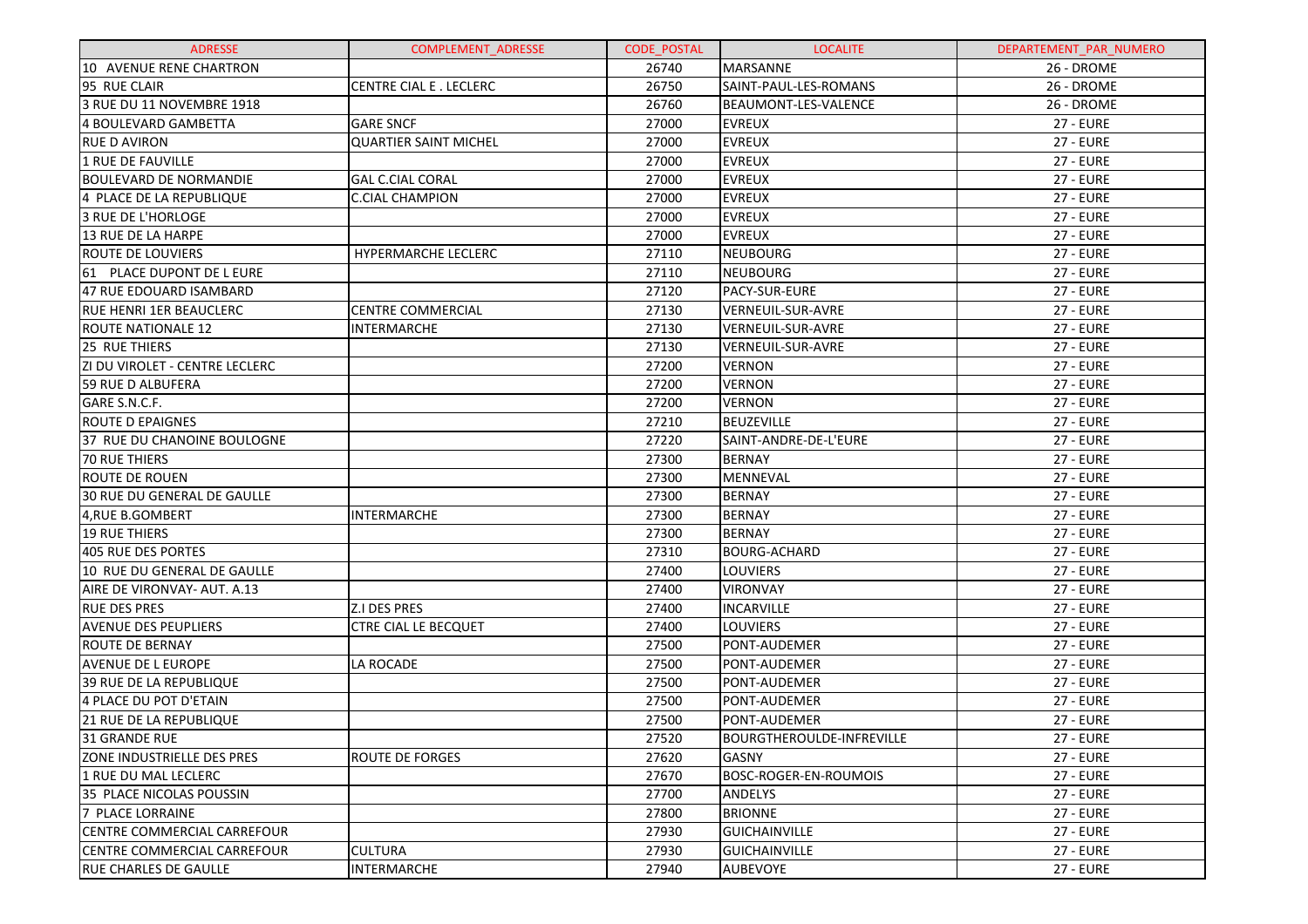| <b>ADRESSE</b>                               | COMPLEMENT_ADRESSE                      | <b>CODE POSTAL</b> | <b>LOCALITE</b>       | DEPARTEMENT_PAR_NUMERO |
|----------------------------------------------|-----------------------------------------|--------------------|-----------------------|------------------------|
| <b>RUE DES PRES</b>                          | <b>GALERIE MARCHANDE INTERMARCHE</b>    | 27950              | <b>SAINT-MARCEL</b>   | <b>27 - EURE</b>       |
| <b>10 RUE NOEL BALLAY</b>                    |                                         | 28000              | <b>CHARTRES</b>       | 28 - EURE-ET-LOIR      |
| 22-24 MAIL JEAN DE DUNOIS                    |                                         | 28000              | <b>CHARTRES</b>       | 28 - EURE-ET-LOIR      |
| 86 RUE DU GRAND FAUBOURG                     |                                         | 28000              | <b>CHARTRES</b>       | 28 - EURE-ET-LOIR      |
| <b>AVENUE MARCEL PROUST</b>                  | ZAC DE LA MADELEINE                     | 28000              | <b>CHARTRES</b>       | 28 - EURE-ET-LOIR      |
| <b>RUE DE PATAY</b>                          | <b>LES TROIS PONTS</b>                  | 28000              | <b>CHARTRES</b>       | 28 - EURE-ET-LOIR      |
| <b>RUE DES BAS BUISSONS</b>                  | PARC COMMERCIAL LES CORALINES           | 28100              | <b>DREUX</b>          | 28 - EURE-ET-LOIR      |
| GARE S.N.C.F.                                |                                         | 28100              | <b>DREUX</b>          | 28 - EURE-ET-LOIR      |
| <b>ROUTE NATIONAL 23</b>                     |                                         | 28110              | <b>LUCE</b>           | 28 - EURE-ET-LOIR      |
| <b>48 AVENUE MARCEL PROUST</b>               |                                         | 28120              | ILLIERS-COMBRAY       | 28 - EURE-ET-LOIR      |
| <b>RUE DU 19 MARS 1962</b>                   |                                         | 28130              | <b>MAINTENON</b>      | 28 - EURE-ET-LOIR      |
| <b>ROUTE DE GALLARDON</b>                    | C.CIAL DU LOREAU - D.28                 | 28130              | <b>HANCHES</b>        | 28 - EURE-ET-LOIR      |
| <b>ROUTE DU MANS</b>                         |                                         | 28170              | THIMERT-GATELLES      | 28 - EURE-ET-LOIR      |
| ROUTE DU MANS - CENTRE LECLERC               |                                         | 28200              | SAINT-DENIS-LES-PONTS | 28 - EURE-ET-LOIR      |
| 5 RUE NATIONALE                              |                                         | 28220              | CLOYES-SUR-LE-LOIR    | 28 - EURE-ET-LOIR      |
| 9 PLACE ARISTIDE BRIAND                      |                                         | 28230              | <b>EPERNON</b>        | 28 - EURE-ET-LOIR      |
| $\mathbf{1}$<br>AVENUE DE LA CERISERAIE      |                                         | 28240              | <b>LOUPE</b>          | 28 - EURE-ET-LOIR      |
| <b>20 AVENUE GAMBETTA</b>                    |                                         | 28300              | <b>MAINVILLIERS</b>   | 28 - EURE-ET-LOIR      |
| <b>ROUTE D EPERNON</b>                       | <b>CHAMPION</b>                         | 28320              | GALLARDON             | 28 - EURE-ET-LOIR      |
| <b>AVENUE DE PARIS</b>                       | <b>C.CIAL DE L ESPERANCE</b>            | 28400              | <b>MARGON</b>         | 28 - EURE-ET-LOIR      |
| <b>AVENUE KENNEDY</b>                        |                                         | 28400              | NOGENT-LE-ROTROU      | 28 - EURE-ET-LOIR      |
| 10 RUE DU CHATEAU                            |                                         | 28410              | <b>BU</b>             | 28 - EURE-ET-LOIR      |
| <b>RUE DES PIERRES MISSIGAULT</b>            | <b>CCIAL LECLERC - LIEU DIT LES ORV</b> | 28630              | <b>BARJOUVILLE</b>    | 28 - EURE-ET-LOIR      |
| <b>BOULEVARD DE POULGUINAN</b>               |                                         | 29000              | <b>QUIMPER</b>        | 29 - FINISTERE         |
| $\overline{2}$<br>PLACE GENEVIEVE DE GAULE A | LE MOULIN VERT                          | 29000              | <b>QUIMPER</b>        | 29 - FINISTERE         |
| 9 PLACE TERRE AU DUC                         |                                         | 29000              | <b>QUIMPER</b>        | 29 - FINISTERE         |
| 1 PLACE ST MATHIEU                           |                                         | 29000              | <b>QUIMPER</b>        | 29 - FINISTERE         |
| <b>150 ROUTE DE BREST</b>                    |                                         | 29000              | <b>QUIMPER</b>        | 29 - FINISTERE         |
| <b>20 PLACE SAINT CORENTIN</b>               |                                         | 29000              | <b>QUIMPER</b>        | 29 - FINISTERE         |
| GARE S.N.C.F.                                |                                         | 29000              | <b>QUIMPER</b>        | 29 - FINISTERE         |
| $\overline{2}$<br><b>AVENUE DE TY BOSS</b>   |                                         | 29000              | <b>QUIMPER</b>        | 29 - FINISTERE         |
| <b>74 ROUTE DE BENODET</b>                   |                                         | 29000              | <b>QUIMPER</b>        | 29 - FINISTERE         |
| <b>ROUTE DE BENODET</b>                      | <b>C.CIAL GEANT</b>                     | 29000              | <b>QUIMPER</b>        | 29 - FINISTERE         |
| 4 RUE ST FRANCOIS                            |                                         | 29000              | <b>QUIMPER</b>        | 29 - FINISTERE         |
| 84 QUAI DE L'ODET                            |                                         | 29000              | <b>QUIMPER</b>        | 29 - FINISTERE         |
| <b>ROUTE DU DREVERS</b>                      |                                         | 29100              | DOUARNENEZ            | 29 - FINISTERE         |
| <b>36 RUE DUGUAY TROUIN</b>                  |                                         | 29100              | DOUARNENEZ            | 29 - FINISTERE         |
| ROND POINT DE TOUBALAN                       | <b>CCIAL LECLERC</b>                    | 29100              | <b>DOUARNENEZ</b>     | 29 - FINISTERE         |
| ROUTE DE SAINT JEAN                          |                                         | 29120              | PONT-L'ABBE           | 29 - FINISTERE         |
| 12 RUE LOUIS MEHU                            |                                         | 29120              | PLOMEUR               | 29 - FINISTERE         |
| LE LANNOU                                    | SUPER U                                 | 29120              | <b>COMBRIT</b>        | 29 - FINISTERE         |
| <b>ROUTE DU GUILVINEC</b>                    | <b>C.CIAL INTERMARCHE</b>               | 29120              | <b>PLOMEUR</b>        | 29 - FINISTERE         |
| 23 RUE DU GENERAL DE GAULLE                  |                                         | 29120              | PONT-L'ABBE           | 29 - FINISTERE         |
| <b>30 PLACE DE LA REPUBLIQUE</b>             |                                         | 29120              | PONT-L'ABBE           | 29 - FINISTERE         |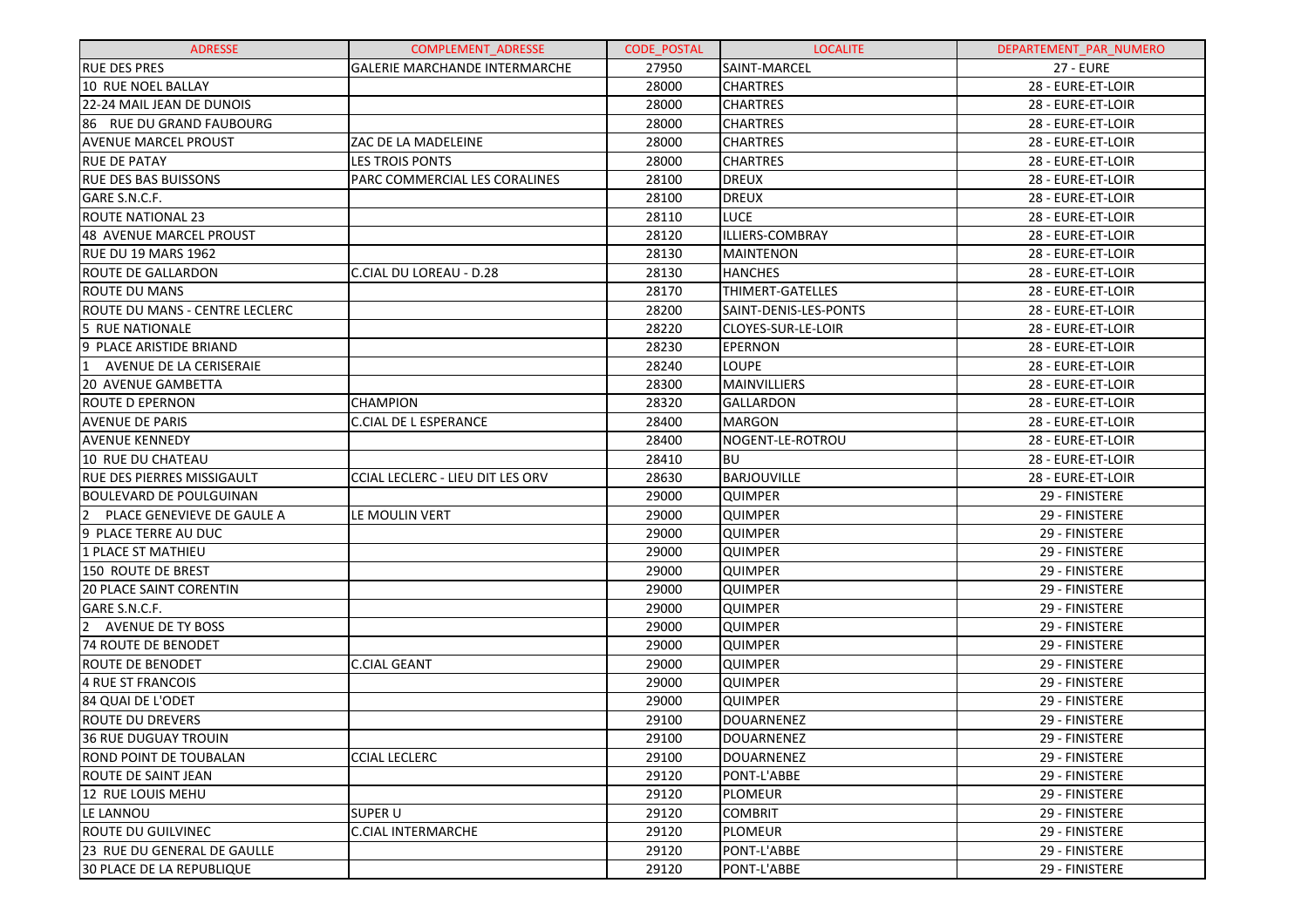| <b>ADRESSE</b>                      | <b>COMPLEMENT ADRESSE</b>          | <b>CODE POSTAL</b> | <b>LOCALITE</b>        | DEPARTEMENT PAR NUMERO |
|-------------------------------------|------------------------------------|--------------------|------------------------|------------------------|
| PLACE DE KERJEAN                    |                                    | 29150              | <b>CHATEAULIN</b>      | 29 - FINISTERE         |
| <b>9 RUE DE REIMS</b>               |                                    | 29160              | <b>CROZON</b>          | 29 - FINISTERE         |
| <b>RUE DES GLENAN</b>               | 197, ROUTE DE BEG-MEIL             | 29170              | FOUESNANT              | 29 - FINISTERE         |
| <b>ZAC DE PEN HOAT SALAUN</b>       |                                    | 29170              | FOUESNANT              | 29 - FINISTERE         |
| <b>CITE DE KER ELO</b>              | <b>MENEZ KER ELO</b>               | 29170              | FOUESNANT              | 29 - FINISTERE         |
| 24 RUE DE CORNOUAILLE               |                                    | 29170              | FOUESNANT              | 29 - FINISTERE         |
| LIEU DIT LE DREVERS                 |                                    | 29190              | PLEYBEN                | 29 - FINISTERE         |
| 4 RUE AUGUSTE RODIN                 |                                    | 29200              | <b>BREST</b>           | 29 - FINISTERE         |
| <b>RUE CUIRASSE BRETAGNE</b>        |                                    | 29200              | <b>BREST</b>           | 29 - FINISTERE         |
| 102 ROUTE DE QUIMPER                |                                    | 29200              | <b>BREST</b>           | 29 - FINISTERE         |
| 12 PLACE JACK LONDON                |                                    | 29200              | <b>BREST</b>           | 29 - FINISTERE         |
| 10 PLACE NAPOLEON III               |                                    | 29200              | <b>BREST</b>           | 29 - FINISTERE         |
| PLACE NAPOLEON III                  |                                    | 29200              | <b>BREST</b>           | 29 - FINISTERE         |
| 45 RUE DU CHATEAU                   |                                    | 29200              | <b>BREST</b>           | 29 - FINISTERE         |
| <b>52 RUE VICTOR EUSEN</b>          |                                    | 29200              | <b>BREST</b>           | 29 - FINISTERE         |
| GARE S.N.C.F.                       |                                    | 29200              | <b>BREST</b>           | 29 - FINISTERE         |
| 10 QUAI DE LA DOUANE                |                                    | 29200              | <b>BREST</b>           | 29 - FINISTERE         |
| <b>RUE DE GOUESNOU</b>              |                                    | 29200              | <b>BREST</b>           | 29 - FINISTERE         |
| BOULEVARD DE PLYMOUTH               | <b>GALERIE MARCHANDE CARREFOUR</b> | 29200              | <b>BREST</b>           | 29 - FINISTERE         |
| 135 RUE DE VERDUN                   |                                    | 29200              | <b>BREST</b>           | 29 - FINISTERE         |
| 16 RUE DE LA 2E DB                  |                                    | 29200              | <b>BREST</b>           | 29 - FINISTERE         |
| 97 RUE PAUL MASSON                  |                                    | 29200              | <b>BREST</b>           | 29 - FINISTERE         |
| 28 RUE ALGESIRAS                    |                                    | 29200              | <b>BREST</b>           | 29 - FINISTERE         |
| 38 RUE D AIGUILLON                  |                                    | 29200              | <b>BREST</b>           | 29 - FINISTERE         |
| 2 PLACE DES FFI                     |                                    | 29200              | <b>BREST</b>           | 29 - FINISTERE         |
| 47 RUE AUGUSTE KERVERN              |                                    | 29200              | <b>BREST</b>           | 29 - FINISTERE         |
| GARE S.N.C.F.                       |                                    | 29210              | <b>MORLAIX</b>         | 29 - FINISTERE         |
| 4 RUE PONCELIN                      |                                    | 29217              | <b>CONQUET</b>         | 29 - FINISTERE         |
| 2 PLACE CHARLES DE GAULLE           |                                    | 29233              | <b>CLEDER</b>          | 29 - FINISTERE         |
| <b>BOURG DE LAMPAUL</b>             |                                    | 29242              | OUESSANT               | 29 - FINISTERE         |
| <b>RUE DE BREST</b>                 | ZONE ARTISANALE KERVENT            | 29250              | SAINT-POL-DE-LEON      | 29 - FINISTERE         |
| 13 PLACE DE GUEBRIANT               |                                    | 29250              | SAINT-POL-DE-LEON      | 29 - FINISTERE         |
| <b>RUE DU BUDOU</b>                 | PLACE DE L EVECHE                  | 29250              | SAINT-POL-DE-LEON      | 29 - FINISTERE         |
| <b>RUE NEUVE</b>                    |                                    | 29253              | ILE-DE-BATZ            | 29 - FINISTERE         |
| <b>ROUTE DE LANARVILY</b>           |                                    | 29260              | <b>FOLGOET</b>         | 29 - FINISTERE         |
| <b>BOULEVARD DES FRERES LUMIERE</b> |                                    | 29260              | <b>LESNEVEN</b>        | 29 - FINISTERE         |
| 2 RUE CHARLES LE GOFF               | <b>INTERMARCHE</b>                 | 29270              | CARHAIX-PLOUGUER       | 29 - FINISTERE         |
| <b>RUE DU PONT DE BOIS</b>          |                                    | 29290              | SAINT-RENAN            | 29 - FINISTERE         |
| 201 RUE DE PONT AVEN                | <b>C.CIAL LECLERC</b>              | 29300              | <b>QUIMPERLE</b>       | 29 - FINISTERE         |
| 3 RUE DE LA PAIX                    | <b>TOUTE LA PRESSE</b>             | 29300              | <b>QUIMPERLE</b>       | 29 - FINISTERE         |
| 2 RUE FRANCOIS CADORET              |                                    | 29340              | RIEC-SUR-BELON         | 29 - FINISTERE         |
| ZAC DE KERGUEVELLIC                 | <b>INTERMARCHE</b>                 | 29350              | MOELAN-SUR-MER         | 29 - FINISTERE         |
| 9 RUE DU GUILLY                     |                                    | 29350              | MOELAN-SUR-MER         | 29 - FINISTERE         |
| <b>ROUTE DE LORIENT</b>             |                                    | 29360              | <b>CLOHARS-CARNOET</b> | 29 - FINISTERE         |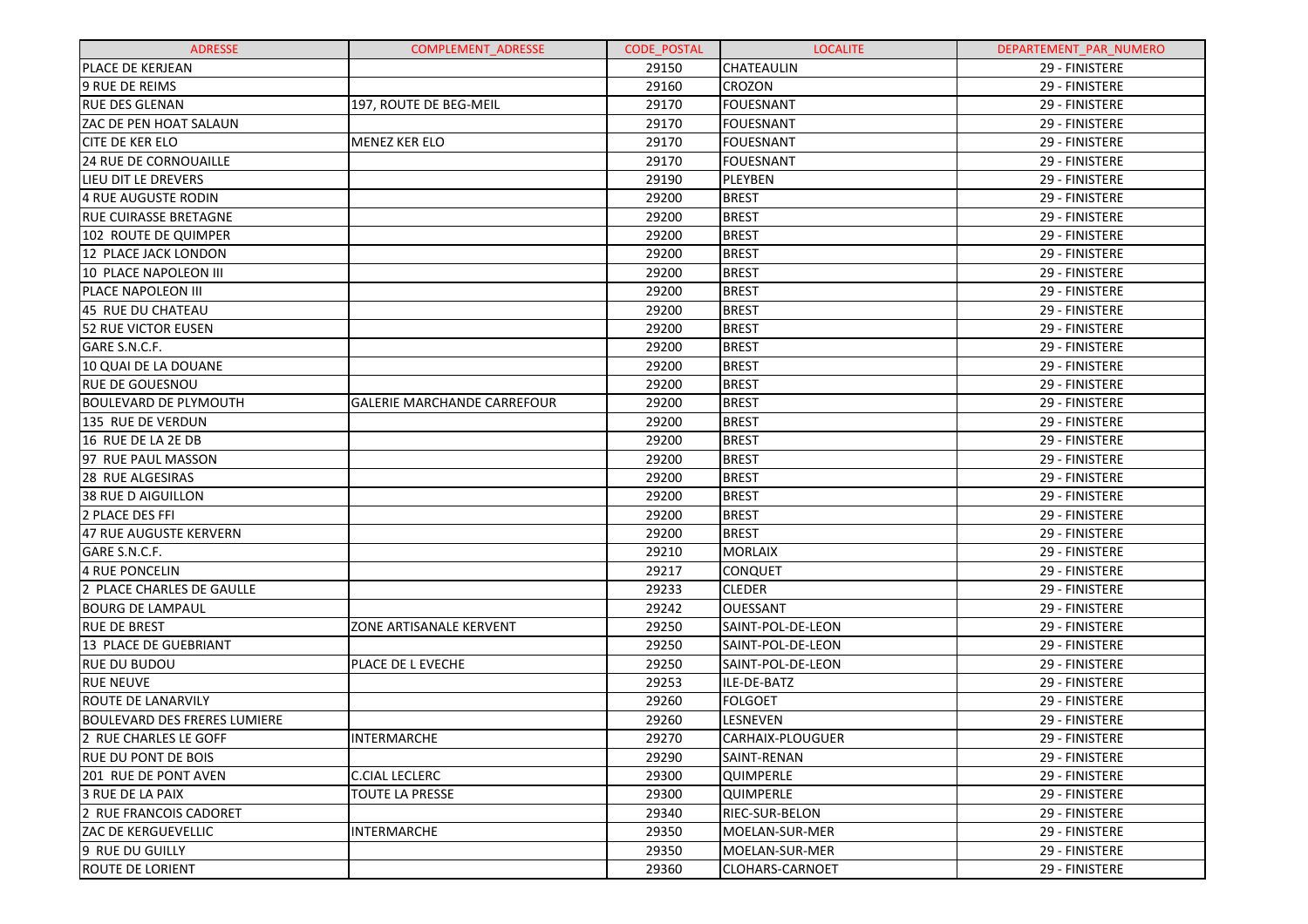| <b>ADRESSE</b>                        | <b>COMPLEMENT ADRESSE</b>               | <b>CODE POSTAL</b> | <b>LOCALITE</b>         | DEPARTEMENT_PAR_NUMERO |
|---------------------------------------|-----------------------------------------|--------------------|-------------------------|------------------------|
| <b>22B RUE DE LANNEVAIN</b>           |                                         | 29360              | <b>CLOHARS-CARNOET</b>  | 29 - FINISTERE         |
| <b>14 RUE NATIONALE</b>               | MAISON DE LA PRESSE                     | 29380              | <b>BANNALEC</b>         | 29 - FINISTERE         |
| 63 RUE DU GENERAL DE GAULLE           |                                         | 29400              | LANDIVISIAU             | 29 - FINISTERE         |
| ROUTE DE KERCHAPALAIN                 | <b>C.CIAL INTERMARCHE</b>               | 29430              | PLOUESCAT               | 29 - FINISTERE         |
| 4 RUE DU GENERAL LECLERC              |                                         | 29430              | PLOUESCAT               | 29 - FINISTERE         |
| <b>VERN DEREDEC</b>                   | ZONE DU VERN DEREDEC                    | 29460              | <b>DAOULAS</b>          | 29 - FINISTERE         |
| 2 RUE DE BREST                        |                                         | 29460              | <b>DAOULAS</b>          | 29 - FINISTERE         |
| 1 RUE DE LA MAIRIE                    |                                         | 29470              | PLOUGASTEL-DAOULAS      | 29 - FINISTERE         |
| LIEU DIT TY AR MENEZ                  |                                         | 29470              | PLOUGASTEL-DAOULAS      | 29 - FINISTERE         |
| 64 AVENUE CHARLES DE GAULLE           |                                         | 29470              | PLOUGASTEL-DAOULAS      | 29 - FINISTERE         |
| 4 BOULEVARD CHARLES DE GAULLE         |                                         | 29480              | <b>RELECQ-KERHUON</b>   | 29 - FINISTERE         |
| <b>AEROPORT BREST BRETAGNE</b>        | <b>RUE DE BREST</b>                     | 29490              | <b>GUIPAVAS</b>         | 29 - FINISTERE         |
| 85 RUE ANNE DE BRETAGNE               |                                         | 29490              | <b>GUIPAVAS</b>         | 29 - FINISTERE         |
| 81, AVENUE DU ROUILLEN                |                                         | 29500              | ERGUE-GABERIC           | 29 - FINISTERE         |
| 8 RUE DE LA VICTOIRE                  |                                         | 29510              | <b>BRIEC</b>            | 29 - FINISTERE         |
| 2 PLACE DE L EGLISE                   |                                         | 29550              | PLONEVEZ-PORZAY         | 29 - FINISTERE         |
| 2 RUE SANT DIVY                       |                                         | 29560              | TELGRUC-SUR-MER         | 29 - FINISTERE         |
| ZONE ARTISANALE DE QUIELLA            |                                         | 29590              | <b>FAOU</b>             | 29 - FINISTERE         |
| 3 PLACE DES OTAGES                    |                                         | 29600              | <b>MORLAIX</b>          | 29 - FINISTERE         |
| CENTRE COMMERCIAL BRETAGNIA           |                                         | 29600              | SAINT-MARTIN-DES-CHAMPS | 29 - FINISTERE         |
| CENTRE COMMERCIAL LA BOISSIERE        | <b>GALERIE MARCHANDE CENTRE LECLERC</b> | 29600              | <b>MORLAIX</b>          | 29 - FINISTERE         |
| 4 BELLEVUE DE LA MADELEINE            |                                         | 29600              | <b>MORLAIX</b>          | 29 - FINISTERE         |
| 17B RUE ALBERT LOUPPE                 |                                         | 29660              | <b>CARANTEC</b>         | 29 - FINISTERE         |
| 1 RUE DE PLOZEVET                     |                                         | 29710              | POULDREUZIC             | 29 - FINISTERE         |
| 5 PLACE DE LA REPUBLIQUE              |                                         | 29720              | PLONEOUR-LANVERN        | 29 - FINISTERE         |
| 58 RUE DE LA MARINE                   |                                         | 29730              | GUILVINEC               | 29 - FINISTERE         |
| 2, RUE LANGOZ                         |                                         | 29750              | <b>LOCTUDY</b>          | 29 - FINISTERE         |
| 50 RUE PIERRE SEMARD                  |                                         | 29760              | PENMARCH                | 29 - FINISTERE         |
| 86 RUE FRANCOIS MERRIEN               |                                         | 29760              | PENMARCH                | 29 - FINISTERE         |
| 3 QUAI ANATOLE FRANCE                 |                                         | 29770              | AUDIERNE                | 29 - FINISTERE         |
| <b>HLM DE KERIVOAS</b>                | ROUTE DE LA POINTE DU RAT               | 29770              | <b>AUDIERNE</b>         | 29 - FINISTERE         |
| LIEU DIT LE QUINQUIS LECK             |                                         | 29800              | LANDERNEAU              | 29 - FINISTERE         |
| 37 RUE HERVE DE GUEBRIANT             |                                         | 29800              | LANDERNEAU              | 29 - FINISTERE         |
| ROUTE DE SAINT RENAN                  | ZONE DE KEREBARS                        | 29820              | <b>GUILERS</b>          | 29 - FINISTERE         |
| ZONE ARTISANALE DE KERUSCAT           | <b>BP27</b>                             | 29830              | PLOUDALMEZEAU           | 29 - FINISTERE         |
| 19 RUE HENRI PROVOSTIC                |                                         | 29830              | PLOUDALMEZEAU           | 29 - FINISTERE         |
| <b>RUE DE L'EUROPE</b>                |                                         | 29840              | <b>PORSPODER</b>        | 29 - FINISTERE         |
| <b>50 RUE ROMAIN DESFOSSES</b>        | <b>ZA KERGARADEC</b>                    | 29850              | <b>GOUESNOU</b>         | 29 - FINISTERE         |
| <b>ROUTE DE BREST</b>                 | <b>SUPERMARCHE CASINO</b>               | 29860              | <b>BOURG-BLANC</b>      | 29 - FINISTERE         |
| 1 RUE CARELLOU                        |                                         | 29870              | <b>LANNILIS</b>         | 29 - FINISTERE         |
| <b>RUE DU VERGER</b>                  |                                         | 29880              | PLOUGUERNEAU            | 29 - FINISTERE         |
| 1 AVENUE DU GENERAL DE GAULLE         |                                         | 29890              | BRIGNOGAN-PLAGE         | 29 - FINISTERE         |
| <b>RESIDENCE DE LA MAISON BLANCHE</b> |                                         | 29900              | CONCARNEAU              | 29 - FINISTERE         |
| 3 PLACE DU MARCHE                     | <b>C.CIAL KERAUDON</b>                  | 29900              | CONCARNEAU              | 29 - FINISTERE         |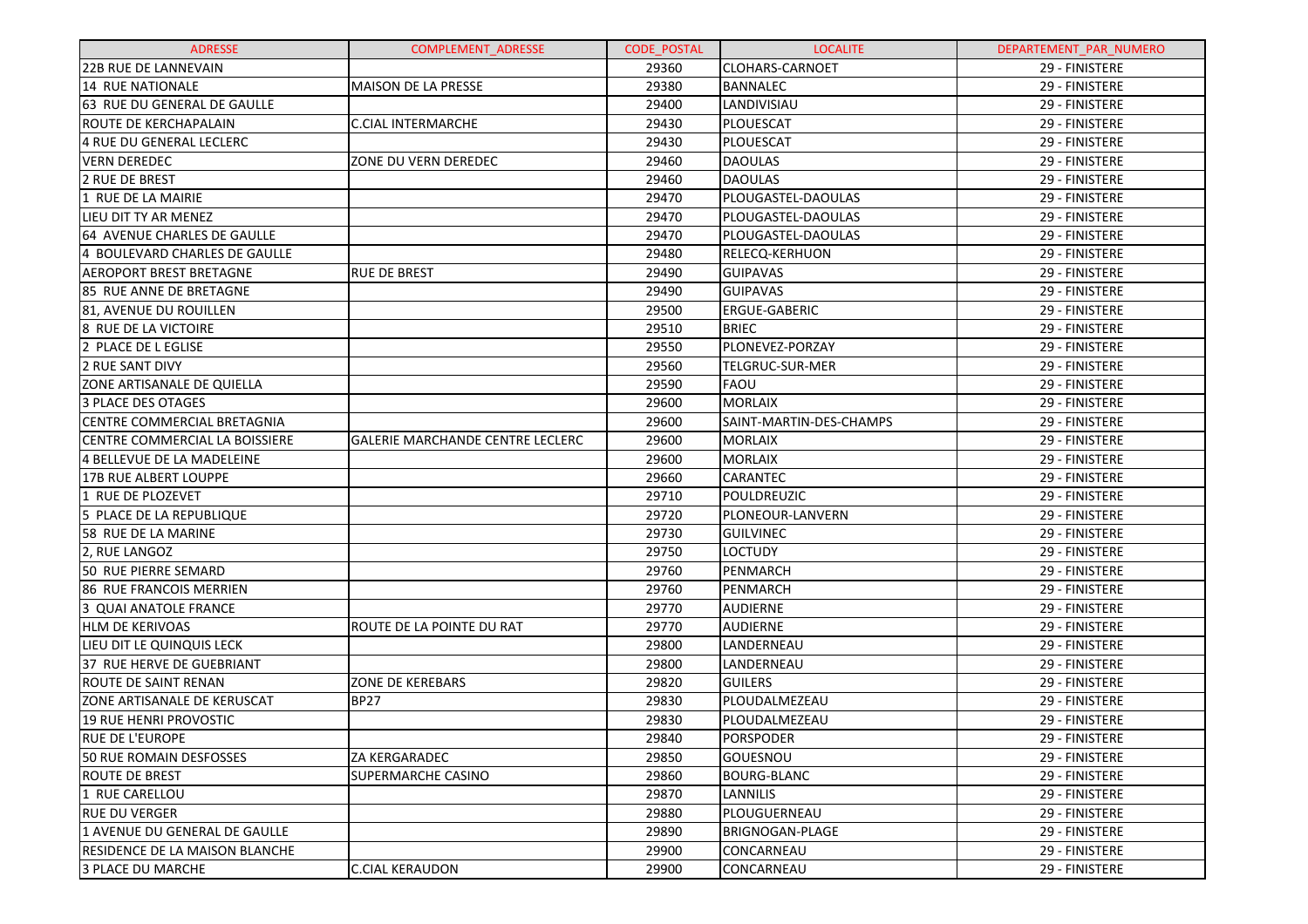| <b>ADRESSE</b>                   | <b>COMPLEMENT ADRESSE</b>        | <b>CODE POSTAL</b> | <b>LOCALITE</b>          | DEPARTEMENT PAR NUMERO |
|----------------------------------|----------------------------------|--------------------|--------------------------|------------------------|
| 21 RUE COURCY                    |                                  | 29900              | CONCARNEAU               | 29 - FINISTERE         |
| 1, PLACE JEAN-JAURES             |                                  | 29900              | CONCARNEAU               | 29 - FINISTERE         |
| <b>8 ROUTE DES SABLES BLANCS</b> |                                  | 29900              | CONCARNEAU               | 29 - FINISTERE         |
| IVIEILLE ROUTE DE CONCARNEAU     |                                  | 29910              | <b>TREGUNC</b>           | 29 - FINISTERE         |
| 12 RUE DE PONT AVEN              |                                  | 29910              | <b>TREGUNC</b>           | 29 - FINISTERE         |
| 30 RUE DE L ATLANTIQUE           |                                  | 29920              | <b>NEVEZ</b>             | 29 - FINISTERE         |
| 5 PLACE PAUL GAUGUIN             | <b>MAISON DE LA PRESSE</b>       | 29930              | PONT-AVEN                | 29 - FINISTERE         |
| PENFOUL                          |                                  | 29950              | <b>BENODET</b>           | 29 - FINISTERE         |
| 5 B SQUARE DE LA BOUQUERIE       |                                  | 30000              | <b>NIMES</b>             | 30 - GARD              |
| 31 RUE TONY GARNIER              | <b>VILLE ACTIVE</b>              | 30000              | <b>NIMES</b>             | 30 - GARD              |
| 42 AV JEAN JAURES                |                                  | 30000              | <b>NIMES</b>             | 30 - GARD              |
| 13 RUE DES GOELANDS              |                                  | 30000              | <b>NIMES</b>             | 30 - GARD              |
| <b>23 AV FEUCHERES</b>           |                                  | 30000              | <b>NIMES</b>             | 30 - GARD              |
| <b>8 RUE GAL PERRIER</b>         |                                  | 30000              | <b>NIMES</b>             | 30 - GARD              |
| <b>23 BD AMIRAL COURBET</b>      |                                  | 30000              | <b>NIMES</b>             | 30 - GARD              |
| <b>64 RUE VINCENT FAITA</b>      |                                  | 30000              | <b>NIMES</b>             | 30 - GARD              |
| 2 IMPASSE DES ALISIERS           |                                  | 30000              | <b>NIMES</b>             | 30 - GARD              |
| 49 RUE NOTRE DAME                |                                  | 30000              | <b>NIMES</b>             | 30 - GARD              |
| 2 BD VICTOR HUGO                 |                                  | 30000              | <b>NIMES</b>             | 30 - GARD              |
| GARE S.N.C.F.                    |                                  | 30000              | <b>NIMES</b>             | 30 - GARD              |
| 9 BD AMIRAL COURBET              |                                  | 30000              | <b>NIMES</b>             | 30 - GARD              |
| <b>RUE DU PROF.DEBRE</b>         | <b>HOPITAL CAREMEAU</b>          | 30000              | <b>NIMES</b>             | 30 - GARD              |
| 1 RUE DE LA POSTERLE             |                                  | 30000              | <b>NIMES</b>             | 30 - GARD              |
| <b>AVENUE OLIVIER DE SERRES</b>  | <b>GALERIE MARCHANDE HYPER U</b> | 30100              | <b>ALES</b>              | 30 - GARD              |
| <b>ESPLANADE DE CLAVIERES</b>    |                                  | 30100              | <b>ALES</b>              | 30 - GARD              |
| 11 RUE JEAN CASTAGNO             |                                  | 30100              | <b>ALES</b>              | 30 - GARD              |
| <b>26 PLACE HENRI BARBUSSE</b>   |                                  | 30100              | <b>ALES</b>              | 30 - GARD              |
| GARE S.N.C.F.                    |                                  | 30100              | <b>ALES</b>              | 30 - GARD              |
| 9 PLACE D ASSAS                  |                                  | 30120              | <b>VIGAN</b>             | 30 - GARD              |
| <b>AVENUE DE TESAN</b>           |                                  | 30126              | SAINT-LAURENT-DES-ARBRES | 30 - GARD              |
| 14 RUE DE LA REPUBLIQUE          |                                  | 30127              | BELLEGARDE               | 30 - GARD              |
| l1183 AV DU GENERAL CHARLES DE G |                                  | 30130              | PONT-SAINT-ESPRIT        | 30 - GARD              |
| 7 BOULEVARD GAMBETTA             |                                  | 30130              | PONT-SAINT-ESPRIT        | 30 - GARD              |
| <b>PROMENADE DU PONT</b>         |                                  | 30130              | SAINT-PAULET-DE-CAISSON  | 30 - GARD              |
| PLACE DE LA REPUBLIQUE           |                                  | 30130              | PONT-SAINT-ESPRIT        | 30 - GARD              |
| <b>ROUTE DE SAINT GILLES</b>     | <b>CLOS MIRMAN</b>               | 30132              | <b>CAISSARGUES</b>       | 30 - GARD              |
| <b>8 AVENUE DE VERDUN</b>        |                                  | 30133              | ANGLES                   | 30 - GARD              |
| PLAN DE BRIE                     |                                  | 30140              | ANDUZE                   | $30 - GARD$            |
| 56 RUE DE LA REPUBLIQUE          |                                  | 30160              | <b>BESSEGES</b>          | 30 - GARD              |
| l1 rue du peirou                 |                                  | 30170              | SAINT-HIPPOLYTE-DU-FORT  | 30 - GARD              |
| IRTE DE TRESQUE                  |                                  | 30200              | <b>BAGNOLS-SUR-CEZE</b>  | 30 - GARD              |
| 52 RUE DE LA REPUBLIQUE          |                                  | 30200              | <b>BAGNOLS-SUR-CEZE</b>  | 30 - GARD              |
| 132 RUE CREMIEUX                 |                                  | 30200              | <b>BAGNOLS-SUR-CEZE</b>  | 30 - GARD              |
| 27 AVENUE GEOFFROY PERRET        |                                  | 30210              | <b>REMOULINS</b>         | 30 - GARD              |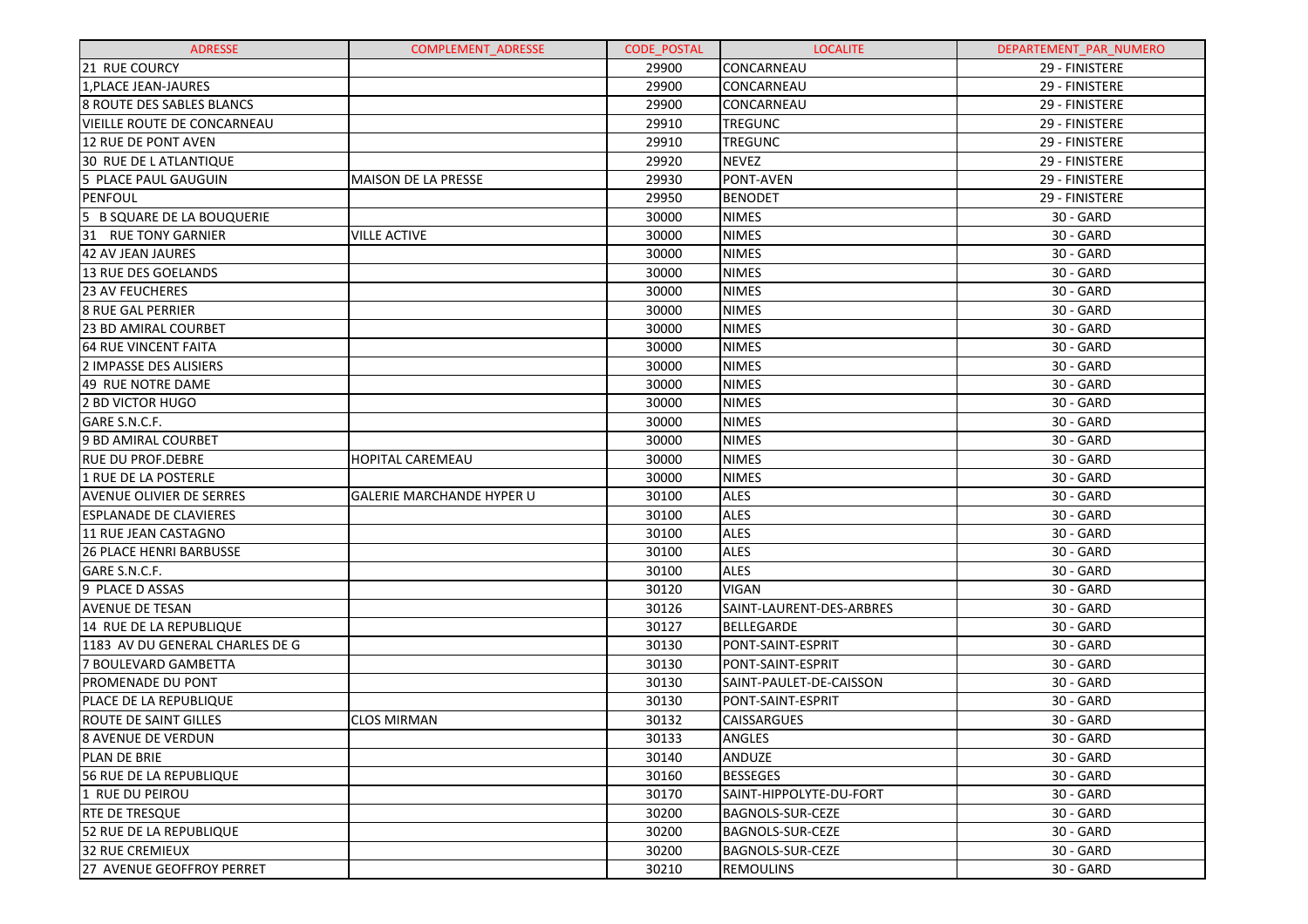| <b>ADRESSE</b>                   | <b>COMPLEMENT ADRESSE</b>         | <b>CODE POSTAL</b> | <b>LOCALITE</b>          | DEPARTEMENT_PAR_NUMERO |
|----------------------------------|-----------------------------------|--------------------|--------------------------|------------------------|
| <b>RUE DES TEMPLIERS</b>         |                                   | 30210              | <b>COLLIAS</b>           | $30 - GARD$            |
| 1121 ROUTE DE NIMES              |                                   | 30220              | AIGUES-MORTES            | 30 - GARD              |
| 940 ROUTE DE NIMES               |                                   | 30220              | AIGUES-MORTES            | 30 - GARD              |
| 14 PLACE SAINT LOUIS             |                                   | 30220              | AIGUES-MORTES            | 30 - GARD              |
| CAMPING LA PETITE CAMARGUE       | QUART.DU MOLE RTE DU GRAU DU ROI  | 30220              | AIGUES-MORTES            | 30 - GARD              |
| 12 GRAND RUE                     |                                   | 30230              | <b>BOUILLARGUES</b>      | 30 - GARD              |
| 60 RUE DES MOUSSAILLONS          |                                   | 30240              | AUJAC                    | 30 - GARD              |
| AVENUE JEAN LASSERRE             | CENTRE COMMERCIAL CAMARGUE 2000   | 30240              | <b>GRAU-DU-ROI</b>       | 30 - GARD              |
| ROUTE DES MARINES                | <b>C.CIAL PLAGE SUD</b>           | 30240              | <b>GRAU-DU-ROI</b>       | 30 - GARD              |
| AVENUE DE LA PETITE CAROLINE     | C.CIAL LE TRIDENT- PORT CAMARGUE  | 30240              | GRAU-DU-ROI              | 30 - GARD              |
| <b>ROUTE DE L'ESPIGUETTE</b>     | CAMPING DE L'ESPIGUETTE           | 30240              | GRAU-DU-ROI              | 30 - GARD              |
| ROUTE DE NIMES                   | C.CIAL CARREFOUR                  | 30300              | <b>BEAUCAIRE</b>         | 30 - GARD              |
| 57 RUE DE LA REPUBLIQUE          |                                   | 30300              | <b>FOURQUES</b>          | 30 - GARD              |
| <b>4 RUE NATIONALE</b>           |                                   | 30300              | <b>BEAUCAIRE</b>         | 30 - GARD              |
| <b>RUE DES CHENES</b>            |                                   | 30320              | <b>POULX</b>             | 30 - GARD              |
| <b>RUE VINCENT</b>               |                                   | 30320              | <b>MARGUERITTES</b>      | 30 - GARD              |
| 13 RUE DE LA REPUBLIQUE          |                                   | 30400              | VILLENEUVE-LES-AVIGNON   | 30 - GARD              |
| 10 AVENUE REIMBACH               |                                   | 30400              | VILLENEUVE-LES-AVIGNON   | 30 - GARD              |
| <b>C.C LES PRIADES</b>           | <b>RTE DE NIMES</b>               | 30400              | ANGLES                   | 30 - GARD              |
| 4 PL DU MARQUIS F DE BARONCELLI  |                                   | 30420              | CALVISSON                | 30 - GARD              |
| 44 BOULEVARD DU PORTALET         |                                   | 30500              | SAINT-AMBROIX            | 30 - GARD              |
| 6 RUE DES MARCHANDS              |                                   | 30510              | <b>GENERAC</b>           | 30 - GARD              |
| <b>QUAI ANDRE CHAMSON</b>        |                                   | 30570              | VALLERAUGUE              | 30 - GARD              |
| 7 RUE DES CASERNES               |                                   | 30600              | VAUVERT                  | 30 - GARD              |
| 10 PL DU TEMPLE                  |                                   | 30620              | <b>BERNIS</b>            | 30 - GARD              |
| <b>10 PLACE BELLECROIX</b>       |                                   | 30700              | <b>UZES</b>              | 30 - GARD              |
| 10 PLACE ALBERT 1ER              |                                   | 30700              | <b>UZES</b>              | 30 - GARD              |
| 7 BOULEVARD GAMBETTA             |                                   | 30700              | <b>UZES</b>              | 30 - GARD              |
| <b>GRAND RUE</b>                 |                                   | 30700              | SAINT-QUENTIN-LA-POTERIE | 30 - GARD              |
| 8 PLACE LEDRU ROLLIN             |                                   | 30740              | CAILAR                   | 30 - GARD              |
| <b>20 RUE GAMBETTA</b>           |                                   | 30800              | SAINT-GILLES             | 30 - GARD              |
| ROUTE DE SOMMIERES               | <b>CENTRE CIAL INTERMARCHE</b>    | 30820              | <b>CAVEIRAC</b>          | 30 - GARD              |
| 7 PLACE DU CHATEAU               |                                   | 30820              | CAVEIRAC                 | 30 - GARD              |
| 2 GRAND RUE                      |                                   | 30870              | CLARENSAC                | 30 - GARD              |
| 405 CHEMIN BAS DE MONTPELLIER    |                                   | 30900              | <b>NIMES</b>             | 30 - GARD              |
| 148 RUE JEAN LAURET              | <b>CC CARRE SUD</b>               | 30900              | <b>NIMES</b>             | 30 - GARD              |
| 400 AVENUE DU DOCTEUR CLAUDE BAI | <b>GEANT CASINO CAP COSTIERES</b> | 30900              | <b>NIMES</b>             | $30 - GARD$            |
| 291 AVENUE MARECHAL JOFFRE       |                                   | 30900              | <b>NIMES</b>             | 30 - GARD              |
| <b>15 AV JEAN JAURES</b>         |                                   | 30900              | <b>NIMES</b>             | 30 - GARD              |
| 11 RUE FRANCOIS 1ER              |                                   | 30900              | <b>NIMES</b>             | 30 - GARD              |
| 59 ROUTE D'ALES                  |                                   | 30900              | <b>NIMES</b>             | 30 - GARD              |
| 58 BOULEVARD D'ARCOLE            |                                   | 31000              | <b>TOULOUSE</b>          | 31 - HAUTE-GARONNE     |
| 10 PLACE ETIENNE ESQUIROL        |                                   | 31000              | <b>TOULOUSE</b>          | 31 - HAUTE-GARONNE     |
| 8 RUE DU POIDS DE L HUILE        |                                   | 31000              | <b>TOULOUSE</b>          | 31 - HAUTE-GARONNE     |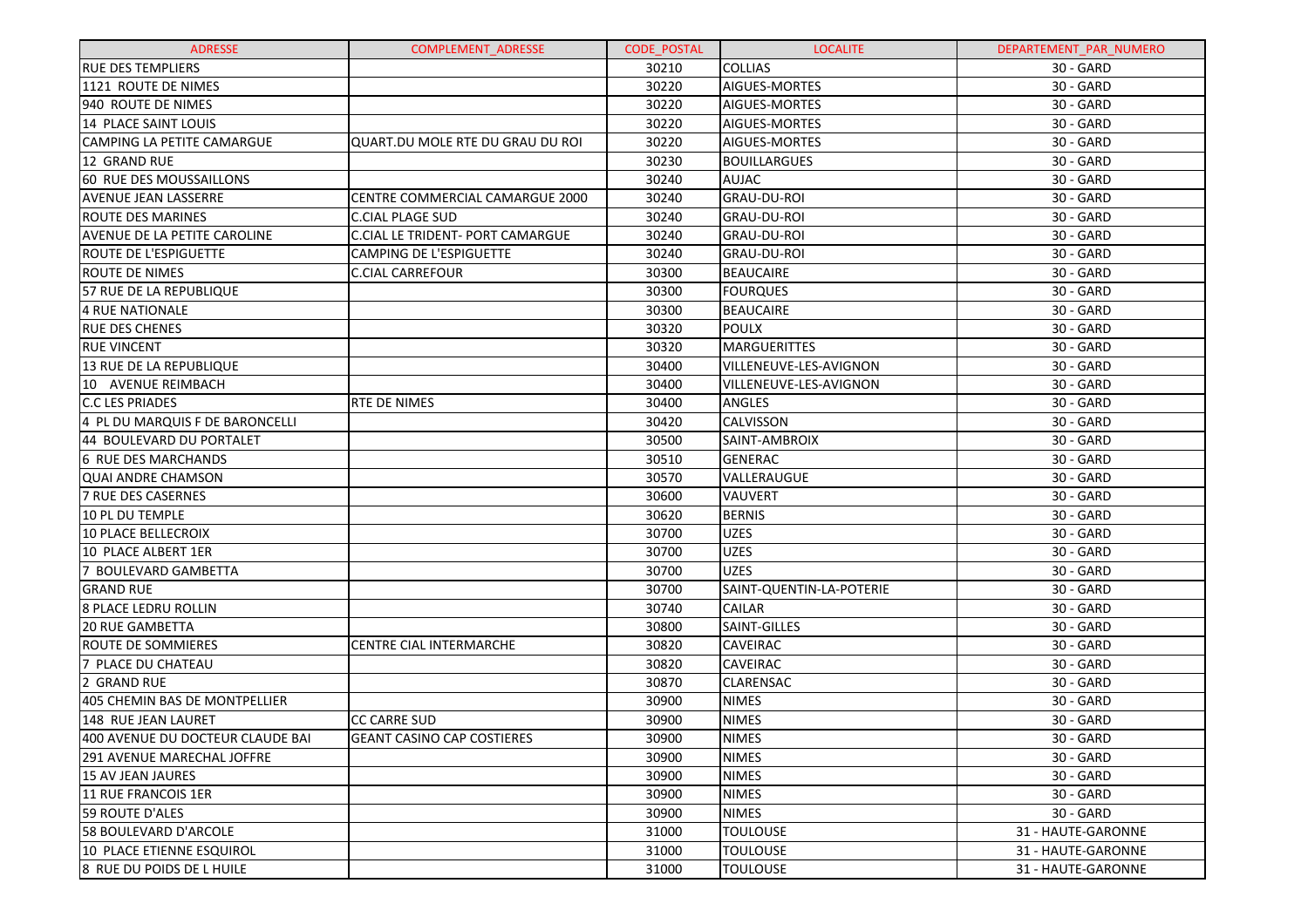| <b>ADRESSE</b>                | <b>COMPLEMENT ADRESSE</b>        | <b>CODE POSTAL</b> | <b>LOCALITE</b>           | DEPARTEMENT PAR NUMERO |
|-------------------------------|----------------------------------|--------------------|---------------------------|------------------------|
| 20 RUE DU PONT GUILHEMERY     |                                  | 31000              | <b>TOULOUSE</b>           | 31 - HAUTE-GARONNE     |
| 45 ALLEE DE BRIENNE           |                                  | 31000              | <b>TOULOUSE</b>           | 31 - HAUTE-GARONNE     |
| 47 BOULEVARD LAZARE CARNOT    |                                  | 31000              | <b>TOULOUSE</b>           | 31 - HAUTE-GARONNE     |
| <b>65 BOULEVARD CARNOT</b>    |                                  | 31000              | <b>TOULOUSE</b>           | 31 - HAUTE-GARONNE     |
| <b>3 PLACE ARNAUD BERNARD</b> |                                  | 31000              | <b>TOULOUSE</b>           | 31 - HAUTE-GARONNE     |
| 62 BOULEVARD DE STRASBOURG    |                                  | 31000              | <b>TOULOUSE</b>           | 31 - HAUTE-GARONNE     |
| 41 RUE DES LOIS               |                                  | 31000              | <b>TOULOUSE</b>           | 31 - HAUTE-GARONNE     |
| 19 PLACE DU SALIN             |                                  | 31000              | <b>TOULOUSE</b>           | 31 - HAUTE-GARONNE     |
| <b>16 PLACE DES CARMES</b>    |                                  | 31000              | <b>TOULOUSE</b>           | 31 - HAUTE-GARONNE     |
| 23 PLACE ETIENNE ESQUIROL     |                                  | 31000              | <b>TOULOUSE</b>           | 31 - HAUTE-GARONNE     |
| 29 BOULEVARD DE STRASBOURG    |                                  | 31000              | <b>TOULOUSE</b>           | 31 - HAUTE-GARONNE     |
| 36 PLACE DES CARMES           |                                  | 31000              | <b>TOULOUSE</b>           | 31 - HAUTE-GARONNE     |
| 31 RUE DE LA CONCORDE         |                                  | 31000              | <b>TOULOUSE</b>           | 31 - HAUTE-GARONNE     |
| 1 PLACE JEANNE D'ARC          |                                  | 31000              | <b>TOULOUSE</b>           | 31 - HAUTE-GARONNE     |
| <b>28 RUE GAMBETTA</b>        |                                  | 31000              | <b>TOULOUSE</b>           | 31 - HAUTE-GARONNE     |
| <b>16 ALLEE DE BARCELONE</b>  |                                  | 31000              | <b>TOULOUSE</b>           | 31 - HAUTE-GARONNE     |
| 6 PLACE SAINT ETIENNE         |                                  | 31000              | <b>TOULOUSE</b>           | 31 - HAUTE-GARONNE     |
| 8 RUE OZENNE                  |                                  | 31000              | <b>TOULOUSE</b>           | 31 - HAUTE-GARONNE     |
| <b>36 ROUTE DE BAYONNE</b>    | C.CIAL CARREFOUR TOULOUSE PURPAN | 31000              | <b>TOULOUSE</b>           | 31 - HAUTE-GARONNE     |
| 389 ROUTE DE SAINT SIMON      |                                  | 31100              | <b>TOULOUSE</b>           | 31 - HAUTE-GARONNE     |
| 265 AVENUE DE LARDENNE        |                                  | 31100              | <b>TOULOUSE</b>           | 31 - HAUTE-GARONNE     |
| 55 CHEMIN DE BASSO CAMBO      |                                  | 31100              | <b>TOULOUSE</b>           | 31 - HAUTE-GARONNE     |
| <b>PCE EDOUARD BOUILLERES</b> | <b>GALERIE MARCHANDE GEANT</b>   | 31100              | <b>TOULOUSE</b>           | 31 - HAUTE-GARONNE     |
| 10 AVENUE CARNOT              |                                  | 31110              | <b>BAGNERES-DE-LUCHON</b> | 31 - HAUTE-GARONNE     |
| 12 PLACE GABRIEL ROUY         |                                  | 31110              | <b>BAGNERES-DE-LUCHON</b> | 31 - HAUTE-GARONNE     |
| 12 BOULEVARD DE L'EUROPE      |                                  | 31120              | PORTET-SUR-GARONNE        | 31 - HAUTE-GARONNE     |
| <b>BOULEVARD DE L EUROPE</b>  | CARREFOUR                        | 31120              | PORTET-SUR-GARONNE        | 31 - HAUTE-GARONNE     |
| <b>5 ALLEE DE FRAIXINET</b>   | <b>C.CIAL LE ROQUES</b>          | 31120              | <b>ROQUES</b>             | 31 - HAUTE-GARONNE     |
| 13 RUE DU COMMERCE            |                                  | 31120              | PORTET-SUR-GARONNE        | 31 - HAUTE-GARONNE     |
| 49 BIS AV DES PYRENEES        | C CIAL VERTE CAMPAGNE            | 31120              | LACROIX-FALGARDE          | 31 - HAUTE-GARONNE     |
| <b>ROUTE DE CASTRES</b>       | LIEU DI MOUSSARD D826            | 31130              | <b>FLOURENS</b>           | 31 - HAUTE-GARONNE     |
| <b>15 AVE PARMENTIER</b>      |                                  | 31130              | <b>BALMA</b>              | 31 - HAUTE-GARONNE     |
| 31 CHEMIN DES ARENES          |                                  | 31130              | <b>BALMA</b>              | 31 - HAUTE-GARONNE     |
| 3 RUE DE PROVENCE             |                                  | 31130              | <b>BALMA</b>              | 31 - HAUTE-GARONNE     |
| 12 ROUTE DE FRONTON           |                                  | 31140              | AUCAMVILLE                | 31 - HAUTE-GARONNE     |
| 69 ROUTE DE FRONTON           |                                  | 31140              | AUCAMVILLE                | 31 - HAUTE-GARONNE     |
| 2 PLACE AIME LACANAL          |                                  | 31140              | MONTBERON                 | 31 - HAUTE-GARONNE     |
| <b>ROUTE DE PARIS</b>         |                                  | 31150              | FENOUILLET                | 31 - HAUTE-GARONNE     |
| <b>ROUTE DE TARBES</b>        |                                  | 31170              | <b>TOURNEFEUILLE</b>      | 31 - HAUTE-GARONNE     |
| 49 BOULEVARD VINCENT AURIOL   |                                  | 31170              | <b>TOURNEFEUILLE</b>      | 31 - HAUTE-GARONNE     |
| 3 CHEMIN DE BORDENEUVE        |                                  | 31170              | <b>TOURNEFEUILLE</b>      | 31 - HAUTE-GARONNE     |
| 1 RUE BERTRAND PANOUZE        |                                  | 31170              | TOURNEFEUILLE             | 31 - HAUTE-GARONNE     |
| 71 RUE GASTON DOUMERGUE       |                                  | 31170              | <b>TOURNEFEUILLE</b>      | 31 - HAUTE-GARONNE     |
| <b>ROUTE D ALBI</b>           | <b>C.CIAL LECLERC</b>            | 31180              | ROUFFIAC-TOLOSAN          | 31 - HAUTE-GARONNE     |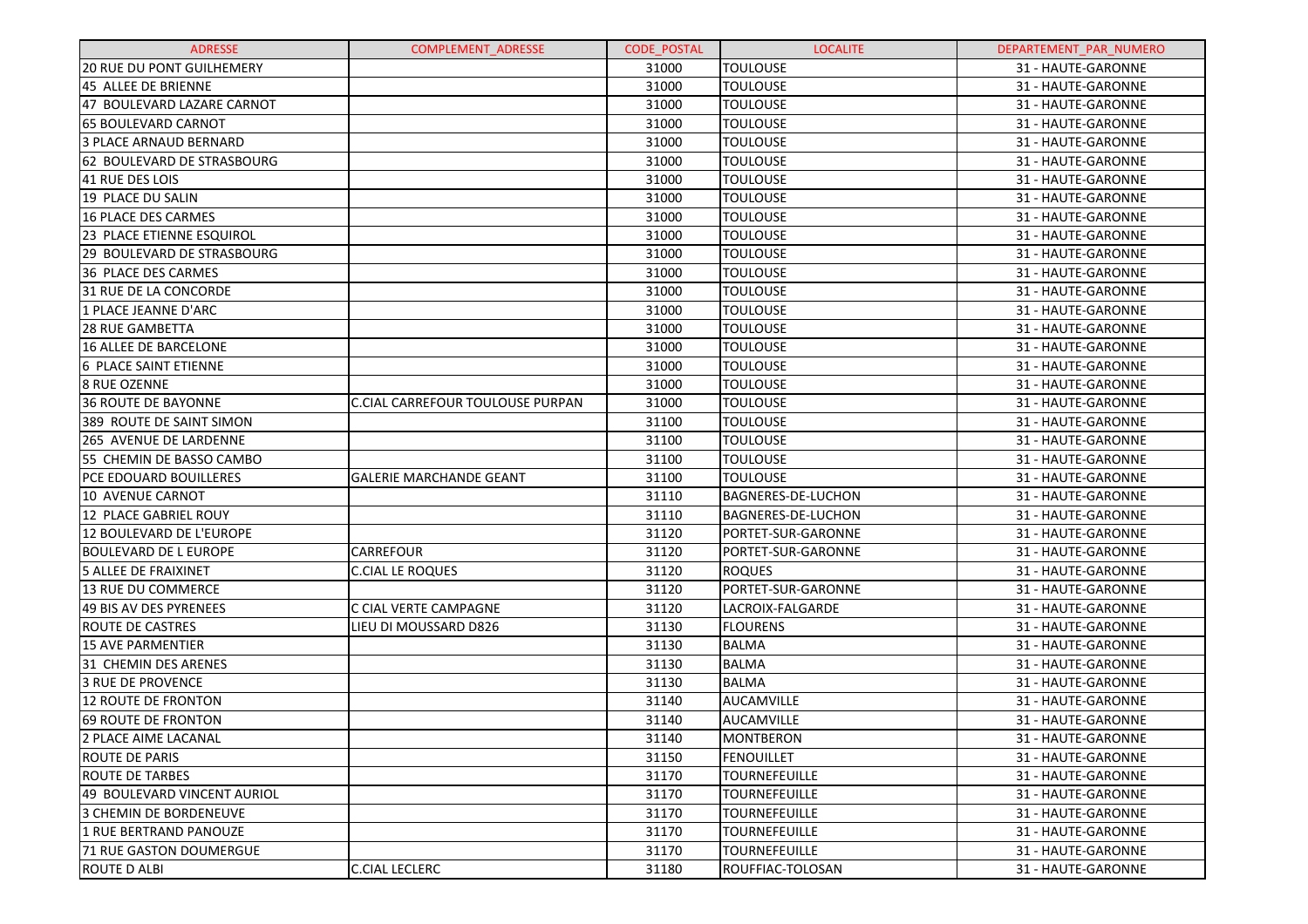| <b>ADRESSE</b>                  | COMPLEMENT_ADRESSE               | <b>CODE POSTAL</b> | <b>LOCALITE</b>           | DEPARTEMENT PAR NUMERO |
|---------------------------------|----------------------------------|--------------------|---------------------------|------------------------|
| 5 ROUTE DE LAPEYROUSE           | <b>CENTRE CIAL LA CAMPAGNE</b>   | 31180              | CASTELMAUROU              | 31 - HAUTE-GARONNE     |
| <b>CHEMIN DE GABARDIE</b>       |                                  | 31200              | <b>TOULOUSE</b>           | 31 - HAUTE-GARONNE     |
| 178 AVENUE DES MINIMES          |                                  | 31200              | <b>TOULOUSE</b>           | 31 - HAUTE-GARONNE     |
| 272 ROUTE DE LAUNAGUET          |                                  | 31200              | <b>TOULOUSE</b>           | 31 - HAUTE-GARONNE     |
| 5 PLACE BILA                    |                                  | 31200              | <b>TOULOUSE</b>           | 31 - HAUTE-GARONNE     |
| <b>81 RTE DE BLAGNAC</b>        |                                  | 31200              | <b>TOULOUSE</b>           | 31 - HAUTE-GARONNE     |
| 1 BOULEVARD SILVIO TRENTIN      |                                  | 31200              | <b>TOULOUSE</b>           | 31 - HAUTE-GARONNE     |
| 119 ROUTE D'ALBI                |                                  | 31200              | <b>TOULOUSE</b>           | 31 - HAUTE-GARONNE     |
| <b>AVENUE DE LUCHON</b>         | SUPER U - ZONE LANE BAZERT       | 31210              | GOURDAN-POLIGNAN          | 31 - HAUTE-GARONNE     |
| <b>AVENUE DES PYRENEES</b>      | <b>SUPER U</b>                   | 31220              | MARTRES-TOLOSANE          | 31 - HAUTE-GARONNE     |
| 5 RUE ERNEST RENAN              | <b>CHAMPION</b>                  | 31220              | <b>CAZERES</b>            | 31 - HAUTE-GARONNE     |
| 14 PLACE DU BOURGUET            |                                  | 31230              | ISLE-EN-DODON             | 31 - HAUTE-GARONNE     |
| <b>BOULEVARD DE RATALENS</b>    | <b>CLINIQUE DE L'UNION</b>       | 31240              | SAINT-JEAN                | 31 - HAUTE-GARONNE     |
| PLACE FRANCOIS MITTERRAND       |                                  | 31240              | SAINT-JEAN                | 31 - HAUTE-GARONNE     |
| <b>6 ALLEE VICTOR HUGO</b>      |                                  | 31240              | SAINT-JEAN                | 31 - HAUTE-GARONNE     |
| 21 CENTRE COMMERCIAL SAINT CAPR |                                  | 31240              | <b>UNION</b>              | 31 - HAUTE-GARONNE     |
| <b>AVENUE DE BAYONNE</b>        | <b>C.CIAL LEON COGEZ</b>         | 31240              | <b>UNION</b>              | 31 - HAUTE-GARONNE     |
| <b>IMPASSE DU FORUM</b>         | <b>INTERMARCHE</b>               | 31250              | <b>REVEL</b>              | 31 - HAUTE-GARONNE     |
| 27 BOULEVARD DE LA REPUBLIQUE   |                                  | 31250              | <b>REVEL</b>              | 31 - HAUTE-GARONNE     |
| 1 BOULEVARD DENFERT ROCHEREAU   |                                  | 31250              | <b>REVEL</b>              | 31 - HAUTE-GARONNE     |
| 151 ROUTE DE TOULOUSE           | C CIAL LES COMMERCES DE DIANE    | 31270              | <b>CUGNAUX</b>            | 31 - HAUTE-GARONNE     |
| 3 AVENUE GEORGES POMPIDOU       | ZAC AGORA                        | 31270              | <b>CUGNAUX</b>            | 31 - HAUTE-GARONNE     |
| <b>BORDE BLANCHE</b>            | <b>SUPER U</b>                   | 31290              | VILLEFRANCHE-DE-LAURAGAIS | 31 - HAUTE-GARONNE     |
| PLACE DU DOCTEUR JOSEPH BAYLAC  | PAVILLON P.PAUL RIQUET CHU PURPA | 31300              | <b>TOULOUSE</b>           | 31 - HAUTE-GARONNE     |
| 2 RUE DU PONT SAINT PIERRE      | PETIT CASINO E5013               | 31300              | <b>TOULOUSE</b>           | 31 - HAUTE-GARONNE     |
| 330 AVENUE DE GRANDE BRETAGNE   | HOPITAL PAULE DE VIGUIER         | 31300              | <b>TOULOUSE</b>           | 31 - HAUTE-GARONNE     |
| 64 AVENUE DE LOMBEZ             |                                  | 31300              | <b>TOULOUSE</b>           | 31 - HAUTE-GARONNE     |
| 11 PLACE DE LA PATTE D'OIE      |                                  | 31300              | <b>TOULOUSE</b>           | 31 - HAUTE-GARONNE     |
| 104 RUE DE CUGNAUX              |                                  | 31300              | <b>TOULOUSE</b>           | 31 - HAUTE-GARONNE     |
| 1 AVENUE ETIENNE BILLIERES      |                                  | 31300              | <b>TOULOUSE</b>           | 31 - HAUTE-GARONNE     |
| 9 AVENUE DE MURET               |                                  | 31300              | <b>TOULOUSE</b>           | 31 - HAUTE-GARONNE     |
| 115 AVENUE DE MURET             |                                  | 31300              | <b>TOULOUSE</b>           | 31 - HAUTE-GARONNE     |
| 6 RUE DE LA REPUBLIQUE          |                                  | 31300              | <b>TOULOUSE</b>           | 31 - HAUTE-GARONNE     |
| 17 AVENUE PIERRE MENDES FRANCE  |                                  | 31320              | CASTANET-TOLOSAN          | 31 - HAUTE-GARONNE     |
| <b>ROUTE DE LABEGE</b>          | BP 62272 CEDEX                   | 31320              | CASTANET-TOLOSAN          | 31 - HAUTE-GARONNE     |
| 15 AVENUE DE TOULOUSE           |                                  | 31320              | CASTANET-TOLOSAN          | 31 - HAUTE-GARONNE     |
| AVENUE DU PRESIDENT KENNEDY     | SUPER U                          | 31330              | GRENADE                   | 31 - HAUTE-GARONNE     |
| CHEMIN DU CHAT                  |                                  | 31380              | <b>GARIDECH</b>           | 31 - HAUTE-GARONNE     |
| 14 AVENUE DU GAL DE CASTELNAU   |                                  | 31380              | MONTASTRUC-LA-CONSEILLERE | 31 - HAUTE-GARONNE     |
| AVENUE ANTOINE DE SAINT EXUPERY | 2/4 BLD GRIFFOUL DORVAL          | 31400              | <b>TOULOUSE</b>           | 31 - HAUTE-GARONNE     |
| 202 AVENUE ANTOINE DE SAINT EXU | PETIT CASINO E0698               | 31400              | <b>TOULOUSE</b>           | 31 - HAUTE-GARONNE     |
| 88 AVE JULES JULIEN             |                                  | 31400              | <b>TOULOUSE</b>           | 31 - HAUTE-GARONNE     |
| 70 AVENUE ALBERT BEDOUCE        |                                  | 31400              | <b>TOULOUSE</b>           | 31 - HAUTE-GARONNE     |
| <b>24 BIS ROUTE DE NARBONNE</b> |                                  | 31400              | <b>TOULOUSE</b>           | 31 - HAUTE-GARONNE     |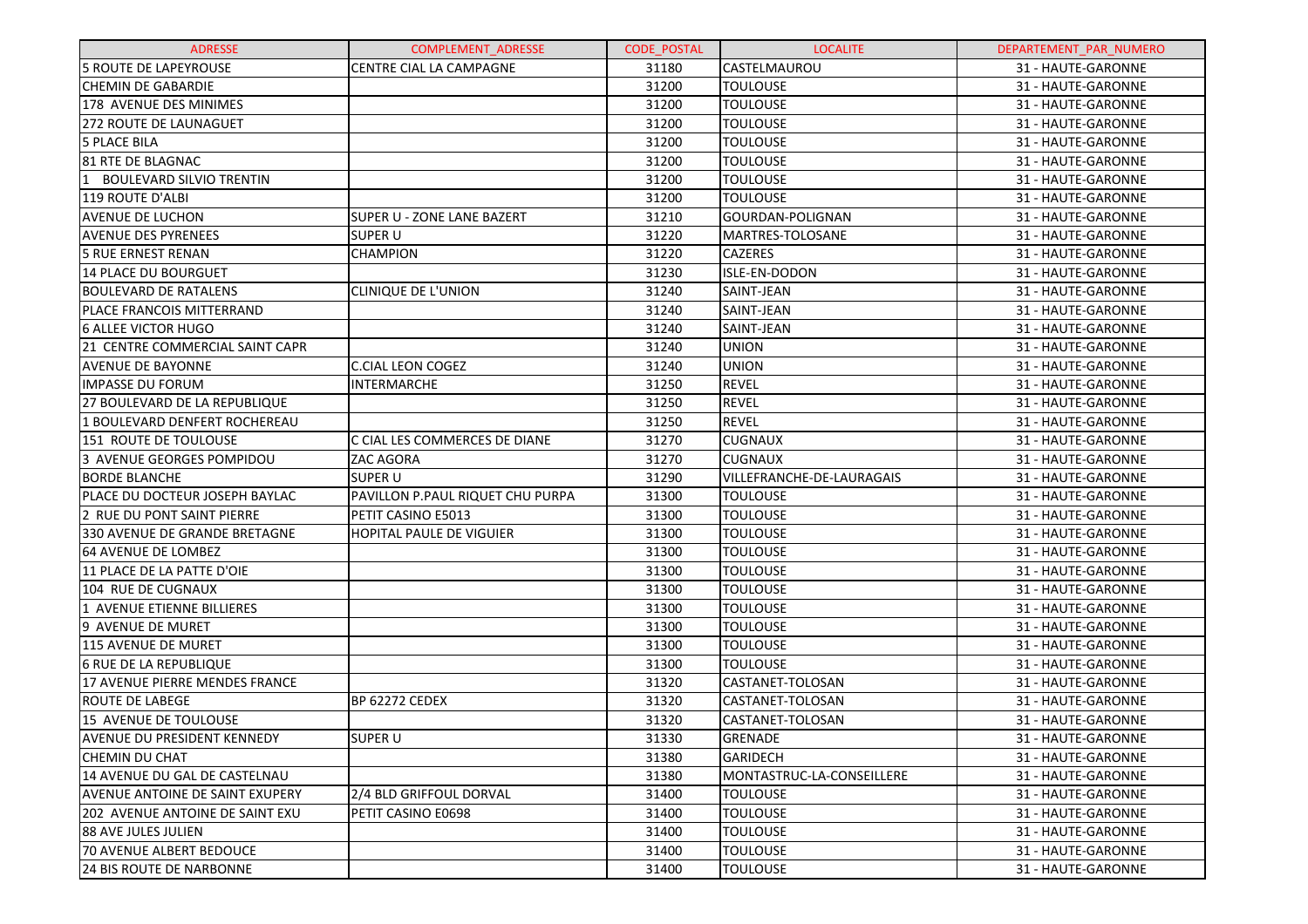| <b>ADRESSE</b>                          | <b>COMPLEMENT ADRESSE</b>               | <b>CODE POSTAL</b> | <b>LOCALITE</b>          | DEPARTEMENT_PAR_NUMERO |
|-----------------------------------------|-----------------------------------------|--------------------|--------------------------|------------------------|
| <b>8 PLACE DU BUSCAT</b>                |                                         | 31400              | <b>TOULOUSE</b>          | 31 - HAUTE-GARONNE     |
| <b>RUE GALLIENI</b>                     |                                         | 31440              | SAINT-BEAT               | 31 - HAUTE-GARONNE     |
| 5 RUE DE L ESPLANADE                    |                                         | 31450              | MONTGISCARD              | 31 - HAUTE-GARONNE     |
| 4 RUE JEAN MONNET                       | Z.A.C. MOUNDRAN                         | 31470              | <b>FONSORBES</b>         | 31 - HAUTE-GARONNE     |
| 5 AVENUE DE LENGEL                      | <b>SUPER U</b>                          | 31490              | LEGUEVIN                 | 31 - HAUTE-GARONNE     |
| 56 AVENUE JEAN RIEUX                    |                                         | 31500              | <b>TOULOUSE</b>          | 31 - HAUTE-GARONNE     |
| 12 AVENUE GUILLAUMET                    |                                         | 31500              | <b>TOULOUSE</b>          | 31 - HAUTE-GARONNE     |
| RUE MARENGO                             | RELAY SNCF MATABIAU-HALL MARENGO        | 31500              | <b>TOULOUSE</b>          | 31 - HAUTE-GARONNE     |
| <b>BLD PIERRE SEMARD</b>                | <b>RELAY SNCF GARE MATABIAU ARRIVEE</b> | 31500              | <b>TOULOUSE</b>          | 31 - HAUTE-GARONNE     |
| <b>BLD PIERRE SEMARD</b>                | <b>RELAY SNCF GARE MATABIAU</b>         | 31500              | <b>TOULOUSE</b>          | 31 - HAUTE-GARONNE     |
| 2 CHEMIN DE LA TERRASSE                 | C.CIAL FIRMIS 2                         | 31500              | <b>TOULOUSE</b>          | 31 - HAUTE-GARONNE     |
| <b>60 AVENUE DE CASTRES</b>             |                                         | 31500              | <b>TOULOUSE</b>          | 31 - HAUTE-GARONNE     |
| 45 RUE FAUBOURG BONNEFOY                |                                         | 31500              | <b>TOULOUSE</b>          | 31 - HAUTE-GARONNE     |
| 75 AVENUE CAMILLE PUJOL                 |                                         | 31500              | <b>TOULOUSE</b>          | 31 - HAUTE-GARONNE     |
| <b>7 RUE RENE LEDUC</b>                 |                                         | 31500              | <b>TOULOUSE</b>          | 31 - HAUTE-GARONNE     |
| 1 RUE DE CARCASSONNE                    |                                         | 31500              | <b>TOULOUSE</b>          | 31 - HAUTE-GARONNE     |
| 4 AVENUE DE LA GLOIRE                   |                                         | 31500              | <b>TOULOUSE</b>          | 31 - HAUTE-GARONNE     |
| 6 AVENUE TOLOSANE                       |                                         | 31520              | RAMONVILLE-SAINT-AGNE    | 31 - HAUTE-GARONNE     |
| 5 RUE LOUIS BRAILLE                     |                                         | 31520              | RAMONVILLE-SAINT-AGNE    | 31 - HAUTE-GARONNE     |
| 1 AVE DU 8 MAI 1945                     |                                         | 31520              | RAMONVILLE-SAINT-AGNE    | 31 - HAUTE-GARONNE     |
| 1 ALLEE DES DAHLIAS                     |                                         | 31520              | RAMONVILLE-SAINT-AGNE    | 31 - HAUTE-GARONNE     |
| 10 PLACE CHARLES DE GAULLE              |                                         | 31590              | <b>VERFEIL</b>           | 31 - HAUTE-GARONNE     |
| <b>RUE DANIELLE CASANOVA</b>            | Z.A. SEGLA                              | 31600              | <b>SEYSSES</b>           | 31 - HAUTE-GARONNE     |
| 2 BOULEVARD DE LA LEZE                  | <b>ZAC MANDARIN</b>                     | 31600              | <b>EAUNES</b>            | 31 - HAUTE-GARONNE     |
| RUE EMILE DEWOITINE<br>13               |                                         | 31600              | <b>SEYSSES</b>           | 31 - HAUTE-GARONNE     |
| AVENUE DES PYRENEES                     | LOT LE DAUPHIN                          | 31600              | <b>MURET</b>             | 31 - HAUTE-GARONNE     |
| <b>20 AVENUE ROGER TISSANDIE</b>        |                                         | 31600              | <b>MURET</b>             | 31 - HAUTE-GARONNE     |
| 11 RUE MONES DEL PUJOL                  |                                         | 31600              | <b>MURET</b>             | 31 - HAUTE-GARONNE     |
| 23 ALLEES NIEL                          |                                         | 31600              | <b>MURET</b>             | 31 - HAUTE-GARONNE     |
| <b>RUE DU CHATEAU</b><br>17             |                                         | 31620              | <b>BOULOC</b>            | 31 - HAUTE-GARONNE     |
| 12 PLACE DU 11 NOVEMBRE 1918            |                                         | 31620              | <b>FRONTON</b>           | 31 - HAUTE-GARONNE     |
| 12 RUE DES TILLEULS                     |                                         | 31650              | SAINT-ORENS-DE-GAMEVILLE | 31 - HAUTE-GARONNE     |
| <b>ALLEE DES CHAMPS PINSONS</b>         | C. LECLERC                              | 31650              | SAINT-ORENS-DE-GAMEVILLE | 31 - HAUTE-GARONNE     |
| 33 AVE DE GAMEVILLE                     |                                         | 31650              | SAINT-ORENS-DE-GAMEVILLE | 31 - HAUTE-GARONNE     |
| 86 FG DES ARTS                          |                                         | 31660              | <b>BESSIERES</b>         | 31 - HAUTE-GARONNE     |
| 700 LA PYRENEENNE                       | <b>CARREFOUR - CCIAL LABEGE 2</b>       | 31670              | LABEGE                   | 31 - HAUTE-GARONNE     |
| PLACE DU COMMERCE                       | C.CIAL LABEGE INNOPOLE BP 340           | 31670              | LABEGE                   | 31 - HAUTE-GARONNE     |
| <b>RUE DE L AUTAN</b>                   |                                         | 31670              | LABEGE                   | 31 - HAUTE-GARONNE     |
| <b>AEROPORT</b>                         | <b>HALL D ZONE RESERVEE</b>             | 31700              | <b>BLAGNAC</b>           | 31 - HAUTE-GARONNE     |
| IRUE DEWOITINE                          | INTERMARCHE                             | 31700              | CORNEBARRIEU             | 31 - HAUTE-GARONNE     |
| <b>AEROPORT TOULOUSE BLAGNAC</b>        | SALLE D'EMBARQUEMENT                    | 31700              | <b>BLAGNAC</b>           | 31 - HAUTE-GARONNE     |
| 2 ALLEE EMILE ZOLA                      |                                         | 31700              | <b>BLAGNAC</b>           | 31 - HAUTE-GARONNE     |
| 12 PLAN DU PORT                         |                                         | 31700              | <b>BLAGNAC</b>           | 31 - HAUTE-GARONNE     |
| <b>AEROPORT TOULOUSE BLAGNAC HALL 2</b> |                                         | 31700              | <b>BLAGNAC</b>           | 31 - HAUTE-GARONNE     |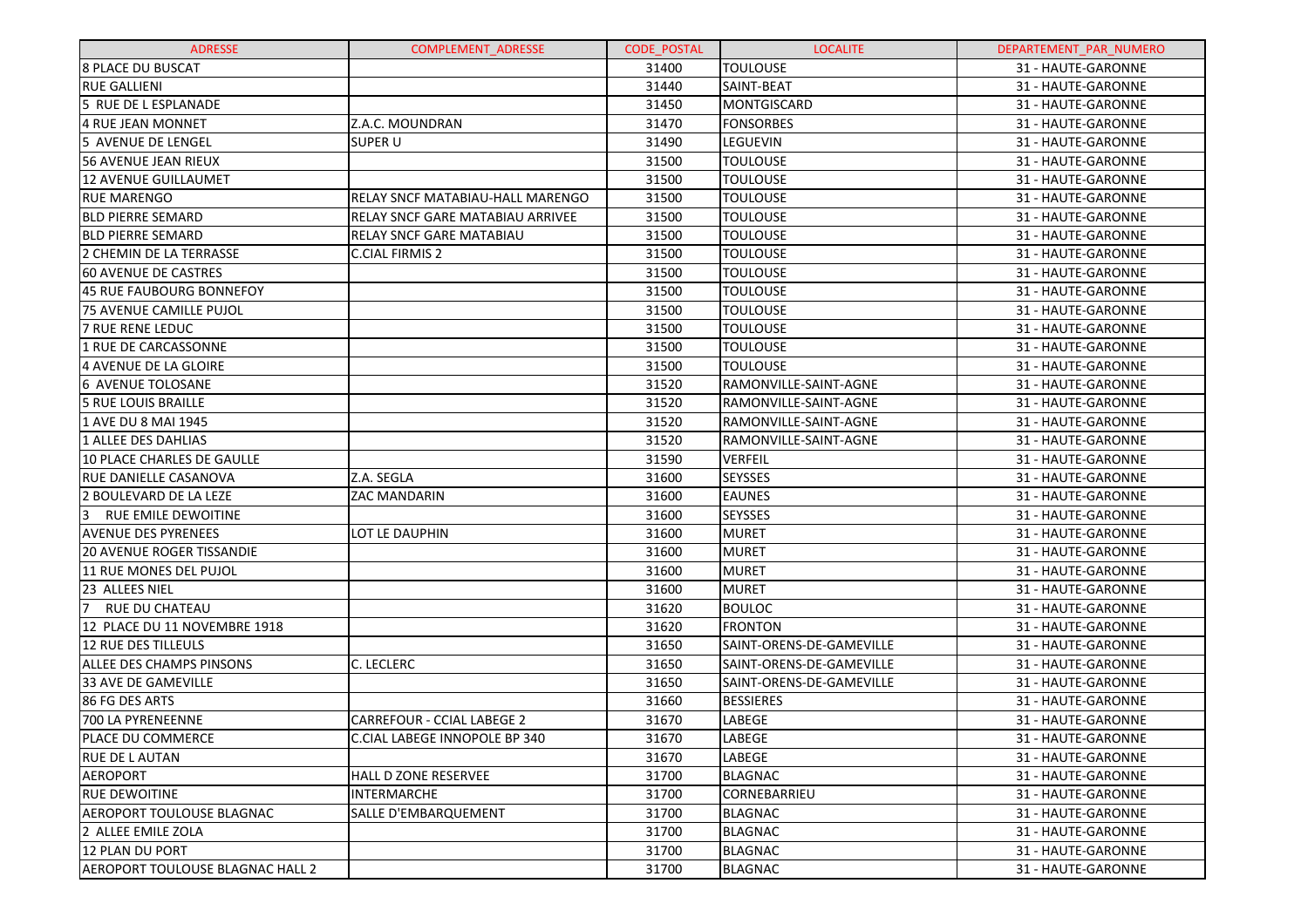| <b>ADRESSE</b>                    | <b>COMPLEMENT ADRESSE</b>       | <b>CODE POSTAL</b> | <b>LOCALITE</b>      | DEPARTEMENT_PAR_NUMERO |
|-----------------------------------|---------------------------------|--------------------|----------------------|------------------------|
| 1 AVENUE DES PINS                 |                                 | 31700              | <b>BLAGNAC</b>       | 31 - HAUTE-GARONNE     |
| <b>RUE DES PINS</b>               | <b>C.CIAL DU RUISSEAU</b>       | 31700              | <b>BEAUZELLE</b>     | 31 - HAUTE-GARONNE     |
| CENTRE CIAL "LE MOULIN A VENT"    | ROUTE DE TOULOUSE               | 31700              | MONDONVILLE          | 31 - HAUTE-GARONNE     |
| 1 ALLEE DE LA TINEE               | <b>ZAC DES MAROTS</b>           | 31770              | <b>COLOMIERS</b>     | 31 - HAUTE-GARONNE     |
| <b>28 ALLEE DU BEARN</b>          |                                 | 31770              | <b>COLOMIERS</b>     | 31 - HAUTE-GARONNE     |
| 7 PLACE DE LA BASCULE             |                                 | 31770              | <b>COLOMIERS</b>     | 31 - HAUTE-GARONNE     |
| 1 PLACE DU SIDOBRE                |                                 | 31770              | <b>COLOMIERS</b>     | 31 - HAUTE-GARONNE     |
| 4 GRAND PLACE                     |                                 | 31780              | <b>CASTELGINEST</b>  | 31 - HAUTE-GARONNE     |
| <b>ZAC DES LANDES</b>             |                                 | 31800              | SAINT-GAUDENS        | 31 - HAUTE-GARONNE     |
| 7 RUE THIERS                      |                                 | 31800              | SAINT-GAUDENS        | 31 - HAUTE-GARONNE     |
| 240 AVENUE DE LA MAIRIE           |                                 | 31810              | <b>VERNET</b>        | 31 - HAUTE-GARONNE     |
| 165 AVENUE DE TOULOUSE            | <b>CARREFOUR MARKET</b>         | 31820              | PIBRAC               | 31 - HAUTE-GARONNE     |
| <b>RUE PRINCIPALE</b>             | CENTRE COMMERCIAL STE GERMAINE  | 31820              | PIBRAC               | 31 - HAUTE-GARONNE     |
| <b>2 RUE PIERRE LOTI</b>          |                                 | 31830              | PLAISANCE-DU-TOUCH   | 31 - HAUTE-GARONNE     |
| <b>PLACE FREDERIC BOMBAIL</b>     | <b>CARRE BASTIDE BAT.D</b>      | 31830              | PLAISANCE-DU-TOUCH   | 31 - HAUTE-GARONNE     |
| 16 ROUTE DE GRENADE               | <b>IRELAIS DES BANLIEUSARDS</b> | 31840              | <b>SEILH</b>         | 31 - HAUTE-GARONNE     |
| 288 AVENUE DE LA REPUBLIQUE       |                                 | 31840              | AUSSONNE             | 31 - HAUTE-GARONNE     |
| CHEMIN DE SAINT JEAN              | ZONE DE MARIGNAC                | 31850              | <b>MONTRABE</b>      | 31 - HAUTE-GARONNE     |
| <b>ZAC DU MOULIOT</b>             | <b>GRAND CHENE</b>              | 32000              | <b>AUCH</b>          | 32 - GERS              |
| <b>ROUTE DE TARBES</b>            | CORPS DU FRANC POMMIES          | 32000              | <b>AUCH</b>          | 32 - GERS              |
| <b>RUE CHARLES CROS</b>           | <b>ZONE INDUSTRIELLE CLARA</b>  | 32000              | <b>AUCH</b>          | 32 - GERS              |
| 22 AVE D'ALSACE                   |                                 | 32000              | <b>AUCH</b>          | 32 - GERS              |
| ALLEE JEANNE DAGUZAN              | CENTRE COMMERCIAL D'ENDOUMINGUE | 32000              | <b>AUCH</b>          | 32 - GERS              |
| <b>23 BOULEVARD SAINT JACQUES</b> |                                 | 32100              | <b>CONDOM</b>        | 32 - GERS              |
| 46 PLACE DE L HOTEL DE VILLE      |                                 | 32230              | <b>MARCIAC</b>       | 32 - GERS              |
| 19 PLACE D ASTARAC                |                                 | 32300              | <b>MIRANDE</b>       | 32 - GERS              |
| <b>AVENUE DES THERMES</b>         |                                 | 32410              | CASTERA-VERDUZAN     | 32 - GERS              |
| 16 PLACE DE LA REPUBLIQUE         |                                 | 32500              | <b>FLEURANCE</b>     | 32 - GERS              |
| IRUE COLETTE BESSON               | ZAC DU PONT PEYRIN              | 32600              | <b>ISLE-JOURDAIN</b> | 32 - GERS              |
| <b>38 RUE NATIONALE</b>           |                                 | 32700              | <b>LECTOURE</b>      | 32 - GERS              |
| MOULIN DE JUSTICE                 |                                 | 32700              | <b>LECTOURE</b>      | 32 - GERS              |
| <b>30 RUE ROBERT DAURY</b>        |                                 | 32800              | <b>EAUZE</b>         | 32 - GERS              |
| 125 COURS MARECHAL GALLIENI       |                                 | 33000              | <b>BORDEAUX</b>      | 33 - GIRONDE           |
| 172 COURS DE L ARGONNE            |                                 | 33000              | <b>BORDEAUX</b>      | 33 - GIRONDE           |
| 17 PLACE PAUL DOUMER              |                                 | 33000              | <b>BORDEAUX</b>      | 33 - GIRONDE           |
| PLACE AMELIE RABA LEON            | <b>PELLEGRIN POLE OUEST</b>     | 33000              | <b>BORDEAUX</b>      | 33 - GIRONDE           |
| <b>MARCHE DES GRANDS HOMMES</b>   |                                 | 33000              | <b>BORDEAUX</b>      | 33 - GIRONDE           |
| COURS SAINT LOUIS                 |                                 | 33000              | <b>BORDEAUX</b>      | 33 - GIRONDE           |
| <b>RUE ROBERT LATEULADE</b>       | <b>C.CIAL MERIADECK</b>         | 33000              | <b>BORDEAUX</b>      | 33 - GIRONDE           |
| <b>PLACE DES QUINCONCES</b>       | <b>PLACE DES QUINCONCES</b>     | 33000              | <b>BORDEAUX</b>      | 33 - GIRONDE           |
| 15 RUE CLAUDE BOUCHER             |                                 | 33000              | <b>BORDEAUX</b>      | 33 - GIRONDE           |
| 22 PLACE GAMBETTA                 |                                 | 33000              | <b>BORDEAUX</b>      | 33 - GIRONDE           |
| 4 RUE DAVID JOHNSTON              |                                 | 33000              | <b>BORDEAUX</b>      | 33 - GIRONDE           |
| 180 RUE ST GENES                  |                                 | 33000              | <b>BORDEAUX</b>      | 33 - GIRONDE           |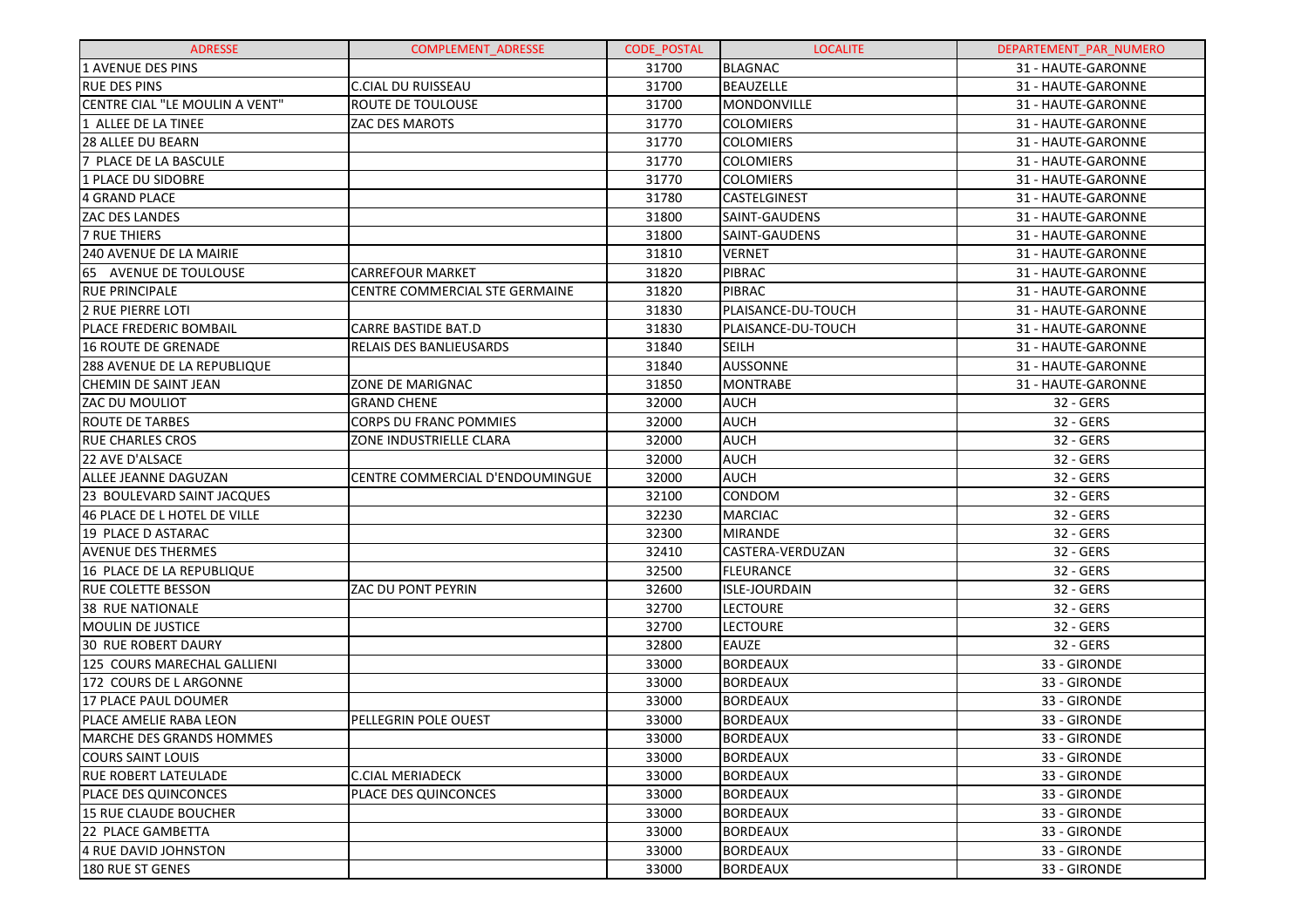| <b>ADRESSE</b>                     | <b>COMPLEMENT ADRESSE</b>   | <b>CODE POSTAL</b> | <b>LOCALITE</b> | DEPARTEMENT PAR NUMERO |
|------------------------------------|-----------------------------|--------------------|-----------------|------------------------|
| PLACE AMELIE RABA LEON             | <b>MATERNITE PELLEGRIN</b>  | 33000              | <b>BORDEAUX</b> | 33 - GIRONDE           |
| 32 COURS DE L'INTENDANCE           |                             | 33000              | <b>BORDEAUX</b> | 33 - GIRONDE           |
| <b>34 COURS ARISTIDE BRIAND</b>    |                             | 33000              | <b>BORDEAUX</b> | 33 - GIRONDE           |
| PLACE AMELIE RABA LEON             | <b>HOPITAL TRIPODE</b>      | 33000              | <b>BORDEAUX</b> | 33 - GIRONDE           |
| <b>GARE SNCF ST JEAN</b>           | <b>QUAI A NIVEAU 0</b>      | 33000              | <b>BORDEAUX</b> | 33 - GIRONDE           |
| <b>AVENUE DES 40 JOURNAUX</b>      | <b>C.CIAL AUCHAN LAC</b>    | 33000              | <b>BORDEAUX</b> | 33 - GIRONDE           |
| <b>RUE BURGET-HOPITAL ST ANDRE</b> |                             | 33000              | <b>BORDEAUX</b> | 33 - GIRONDE           |
| <b>GARE SNCF ST JEAN</b>           | <b>VESTIBULE C NIVEAU 1</b> | 33000              | <b>BORDEAUX</b> | 33 - GIRONDE           |
| 4 PLACE LOUIS BARTHOU              |                             | 33000              | <b>BORDEAUX</b> | 33 - GIRONDE           |
| 54 RUE ERNEST RENAN                |                             | 33000              | <b>BORDEAUX</b> | 33 - GIRONDE           |
| <b>20 RUE CAPDEVILLE</b>           |                             | 33000              | <b>BORDEAUX</b> | 33 - GIRONDE           |
| <b>19 RUE JENNY LEPREUX</b>        |                             | 33000              | <b>BORDEAUX</b> | 33 - GIRONDE           |
| 123 BOULEVARD MARECHAL LECLERC     |                             | 33000              | <b>BORDEAUX</b> | 33 - GIRONDE           |
| 165 RUE CAMILLE GODARD             |                             | 33000              | <b>BORDEAUX</b> | 33 - GIRONDE           |
| 71 RUE CAMILLE GODARD              |                             | 33000              | <b>BORDEAUX</b> | 33 - GIRONDE           |
| <b>69 RUE NOTRE DAME</b>           |                             | 33000              | <b>BORDEAUX</b> | 33 - GIRONDE           |
| 47 RUE LECHAPELIER                 |                             | 33000              | <b>BORDEAUX</b> | 33 - GIRONDE           |
| 97 RUE FONDAUDEGE                  |                             | 33000              | <b>BORDEAUX</b> | 33 - GIRONDE           |
| 32 QUAI DES CHARTRONS              |                             | 33000              | <b>BORDEAUX</b> | 33 - GIRONDE           |
| 32 QUAI DE BACALAN                 |                             | 33000              | <b>BORDEAUX</b> | 33 - GIRONDE           |
| <b>COURS GEORGES CLEMENCEAU</b>    |                             | 33000              | <b>BORDEAUX</b> | 33 - GIRONDE           |
| 85 RUE DU PALAIS GALLIEN           |                             | 33000              | <b>BORDEAUX</b> | 33 - GIRONDE           |
| 190 RUE FONDAUDEGE                 |                             | 33000              | <b>BORDEAUX</b> | 33 - GIRONDE           |
| 44 RUE DU PAS SAINT GEORGES        |                             | 33000              | <b>BORDEAUX</b> | 33 - GIRONDE           |
| 17 COURS V. HUGO                   |                             | 33000              | <b>BORDEAUX</b> | 33 - GIRONDE           |
| 51 RUE DU TONDU                    |                             | 33000              | <b>BORDEAUX</b> | 33 - GIRONDE           |
| 57 QUAI RICHELIEU                  |                             | 33000              | <b>BORDEAUX</b> | 33 - GIRONDE           |
| <b>57B RUE DE LANDIRAS</b>         |                             | 33000              | <b>BORDEAUX</b> | 33 - GIRONDE           |
| 19 RUE DUFFOUR DUBERGIER           |                             | 33000              | <b>BORDEAUX</b> | 33 - GIRONDE           |
| 4 RUE DE CAUDERAN                  |                             | 33000              | <b>BORDEAUX</b> | 33 - GIRONDE           |
| 22 COURS DE LA SOMME               |                             | 33000              | <b>BORDEAUX</b> | 33 - GIRONDE           |
| 40 RUE DR CHARLES NANCEL PENARD    |                             | 33000              | <b>BORDEAUX</b> | 33 - GIRONDE           |
| 19 RUE JUDAIQUE                    |                             | 33000              | <b>BORDEAUX</b> | 33 - GIRONDE           |
| 98 BOULEVARD DU PRESIDENT WILSO    |                             | 33000              | <b>BORDEAUX</b> | 33 - GIRONDE           |
| 161 RUE JUDAIQUE                   |                             | 33000              | <b>BORDEAUX</b> | 33 - GIRONDE           |
| 30 PLACE DE LA VICTOIRE            |                             | 33000              | <b>BORDEAUX</b> | 33 - GIRONDE           |
| 252 COURS DE LYSER                 |                             | 33000              | <b>BORDEAUX</b> | 33 - GIRONDE           |
| 199 RUE DOCTEUR ALBERT BARRAUD     |                             | 33000              | <b>BORDEAUX</b> | 33 - GIRONDE           |
| <b>RUE SERR</b>                    | ZAC COEUR DE BASTIDE        | 33100              | <b>BORDEAUX</b> | 33 - GIRONDE           |
| 41 RUE ALEXANDER FLEMING           | <b>CC LES BASTIDES</b>      | 33100              | <b>BORDEAUX</b> | 33 - GIRONDE           |
| 257 RUE DE LA BENAUGE              |                             | 33100              | <b>BORDEAUX</b> | 33 - GIRONDE           |
| 45 COURS LE ROUZIC                 |                             | 33100              | <b>BORDEAUX</b> | 33 - GIRONDE           |
| <b>8 AVENUE THIERS</b>             |                             | 33100              | <b>BORDEAUX</b> | 33 - GIRONDE           |
| 3 QUAI DE QUEYRIES                 |                             | 33100              | <b>BORDEAUX</b> | 33 - GIRONDE           |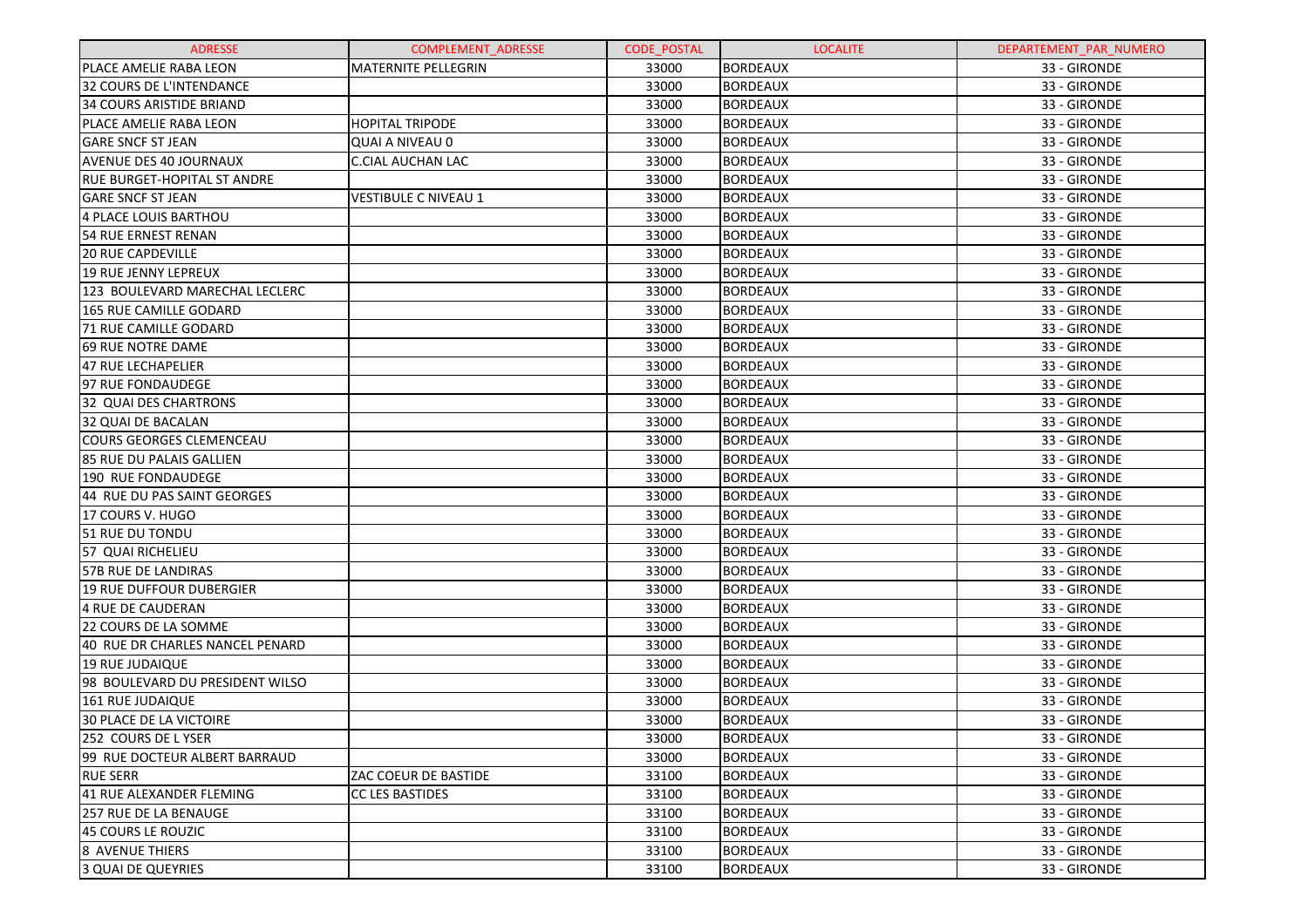| <b>ADRESSE</b>                         | <b>COMPLEMENT ADRESSE</b>     | <b>CODE POSTAL</b> | <b>LOCALITE</b>        | DEPARTEMENT PAR NUMERO |
|----------------------------------------|-------------------------------|--------------------|------------------------|------------------------|
| <b>RUE DES MARRONNIERS</b>             |                               | 33110              | <b>BOUSCAT</b>         | 33 - GIRONDE           |
| 323 AV DE LA LIBERATION                |                               | 33110              | <b>BOUSCAT</b>         | 33 - GIRONDE           |
| <b>20 AVE DE LA LIBERATION</b>         |                               | 33110              | <b>BOUSCAT</b>         | 33 - GIRONDE           |
| 19 PLACE GAMBETTA                      |                               | 33110              | <b>BOUSCAT</b>         | 33 - GIRONDE           |
| <b>3 BOULEVARD PIERRE 1ER</b>          |                               | 33110              | <b>BOUSCAT</b>         | 33 - GIRONDE           |
| 15 RUE DU GENERAL DE GAULLE            |                               | 33112              | SAINT-LAURENT-MEDOC    | 33 - GIRONDE           |
| <b>AVENUE DU MEDOC</b>                 | <b>ZAC EYRIALIS</b>           | 33114              | <b>BARP</b>            | 33 - GIRONDE           |
| 244 BLD DE L'OCEAN                     |                               | 33115              | <b>TESTE</b>           | 33 - GIRONDE           |
| <b>RUE JEHENNE</b>                     | PLACE DES MARQUISES           | 33120              | <b>ARCACHON</b>        | 33 - GIRONDE           |
| <b>RUE GEORGES MERAN</b>               |                               | 33120              | <b>ARCACHON</b>        | 33 - GIRONDE           |
| 224 BOULEVARD DE LA PLAGE              |                               | 33120              | <b>ARCACHON</b>        | 33 - GIRONDE           |
| 314 BOULEVARD DE LA PLAGE              |                               | 33120              | ARCACHON               | 33 - GIRONDE           |
| 34 RUE MAL DE LATTRE DE TASSIGN        |                               | 33120              | <b>ARCACHON</b>        | 33 - GIRONDE           |
| 269 BOULEVARD COTE D ARGENT            |                               | 33120              | <b>ARCACHON</b>        | 33 - GIRONDE           |
| GARE S.N.C.F.                          |                               | 33120              | ARCACHON               | 33 - GIRONDE           |
| 62 AVENUE GUY DE MAUPASSANT            |                               | 33120              | <b>ARCACHON</b>        | 33 - GIRONDE           |
| 16 ROUTE DE BORDEAUX                   |                               | 33121              | <b>CARCANS</b>         | 33 - GIRONDE           |
| <b>6 RUE CAPITAINE HENRI DE BOURNA</b> | CENTRE COMMERCIAL-LE CORDOUAN | 33123              | <b>VERDON-SUR-MER</b>  | 33 - GIRONDE           |
| ALLEE JEAN JACQUES ROUSSEAU            |                               | 33127              | SAINT-JEAN-D'ILLAC     | 33 - GIRONDE           |
| <b>290 AVENUE DU LAS</b>               |                               | 33127              | SAINT-JEAN-D'ILLAC     | 33 - GIRONDE           |
| <b>RUE DES PRES DE TARTIFUME</b>       | <b>C.CIAL RIVES D ARCINS</b>  | 33130              | <b>BEGLES</b>          | 33 - GIRONDE           |
| <b>RUE DENIS PAPIN</b>                 |                               | 33130              | VILLENAVE-D'ORNON      | 33 - GIRONDE           |
| <b>3A RUE LEON GAMBETTA</b>            |                               | 33130              | <b>BEGLES</b>          | 33 - GIRONDE           |
| 17 BIS COURS V. HUGO                   |                               | 33130              | <b>BEGLES</b>          | 33 - GIRONDE           |
| LIEU DIT RIGOLE EST                    |                               | 33133              | <b>GALGON</b>          | 33 - GIRONDE           |
| <b>CHEMIN DU BRAOU</b>                 |                               | 33138              | <b>LANTON</b>          | 33 - GIRONDE           |
| <b>20 RUE GUY CELERIER</b>             |                               | 33138              | <b>LANTON</b>          | 33 - GIRONDE           |
| 14 AVENUE DE LA REPUBLIQUE             |                               | 33138              | <b>LANTON</b>          | 33 - GIRONDE           |
| <b>ROUTE DE TOULOUSE</b>               | <b>C.CIAL GEANT</b>           | 33140              | VILLENAVE-D'ORNON      | 33 - GIRONDE           |
| <b>29 AVE GAL LECLERC</b>              |                               | 33140              | VILLENAVE-D'ORNON      | 33 - GIRONDE           |
| 17 AVENUE JEAN JAURES                  |                               | 33150              | <b>CENON</b>           | 33 - GIRONDE           |
| ROUTE DE LACANAU                       | <b>C.CIAL INTERMARCHE</b>     | 33160              | SAINT-MEDARD-EN-JALLES | 33 - GIRONDE           |
| <b>34 AVENUE RENE DESCARTES</b>        | <b>C.CIAL LECLERC</b>         | 33160              | SAINT-MEDARD-EN-JALLES | 33 - GIRONDE           |
| 63 AVENUE DE MONTESQUIEU               |                               | 33160              | SAINT-MEDARD-EN-JALLES | 33 - GIRONDE           |
| 9 ROUTE DE GERMIGNAN                   |                               | 33160              | SAINT-AUBIN-DE-MEDOC   | 33 - GIRONDE           |
| 116 COURS DU GAL DE GAULLE             |                               | 33170              | <b>GRADIGNAN</b>       | 33 - GIRONDE           |
| AVENUE DU MARECHAL JUIN                | <b>C.CIAL MALARTIC</b>        | 33170              | <b>GRADIGNAN</b>       | 33 - GIRONDE           |
| 58 COURS DU GENERAL DE GAULE           | <b>C.CIAL ST GERY</b>         | 33170              | GRADIGNAN              | 33 - GIRONDE           |
| 4 PLACE GEORGES CHAIGNE                |                               | 33190              | <b>REOLE</b>           | 33 - GIRONDE           |
| 493 AV MAL DE LATTRE DE TASSIGNY       |                               | 33200              | <b>BORDEAUX</b>        | 33 - GIRONDE           |
| PLACE LOUIS BARTHOU                    |                               | 33200              | <b>BORDEAUX</b>        | 33 - GIRONDE           |
| 112 RUE DETROIS                        |                               | 33200              | <b>BORDEAUX</b>        | 33 - GIRONDE           |
| 76 AVE CHARLES DE GAULLE               |                               | 33200              | <b>BORDEAUX</b>        | 33 - GIRONDE           |
| 102 AVENUE GENERAL LECLERC             | CAUDERAN                      | 33200              | <b>BORDEAUX</b>        | 33 - GIRONDE           |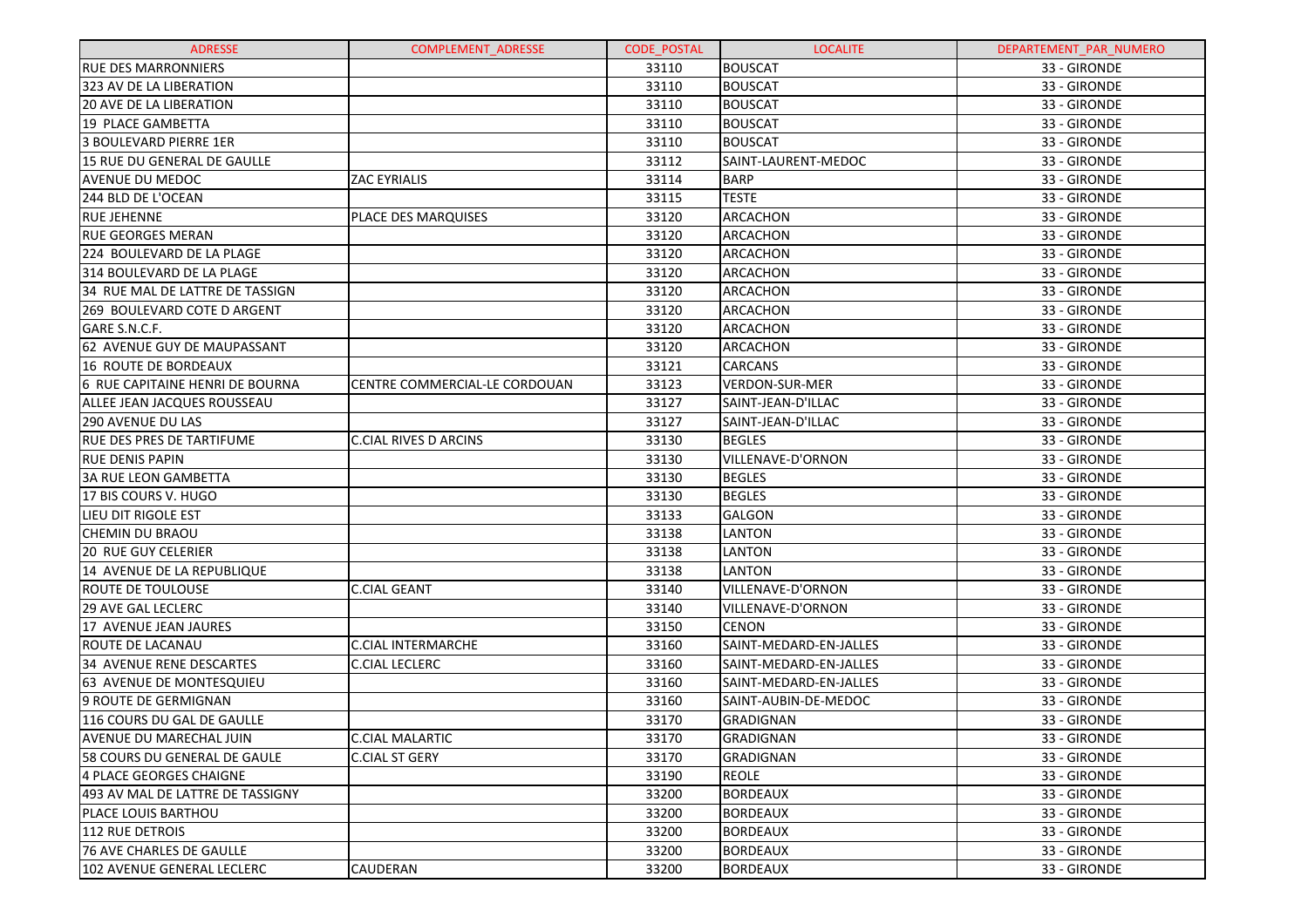| <b>ADRESSE</b>                         | <b>COMPLEMENT ADRESSE</b>      | <b>CODE POSTAL</b> | <b>LOCALITE</b>       | DEPARTEMENT_PAR_NUMERO |
|----------------------------------------|--------------------------------|--------------------|-----------------------|------------------------|
| <b>157 RUE PASTEUR</b>                 |                                | 33200              | <b>BORDEAUX</b>       | 33 - GIRONDE           |
| 44 RUE JULES FERRY                     |                                | 33210              | LANGON                | 33 - GIRONDE           |
| LIEU DIT MOLEON                        |                                | 33210              | LANGON                | 33 - GIRONDE           |
| 17 COURS SADI CARNOT                   |                                | 33210              | LANGON                | 33 - GIRONDE           |
| 15 AVENUE DU MARECHAL JUIN             |                                | 33220              | PINEUILH              | 33 - GIRONDE           |
| 80 AVENUE DE LA RESISTANCE             |                                | 33220              | <b>PINEUILH</b>       | 33 - GIRONDE           |
| CENTRE CIAL. DE MEZIERES               |                                | 33220              | SAINTE-FOY-LA-GRANDE  | 33 - GIRONDE           |
| 1 RUE FRANCOIS MITTERRAND              | <b>C.CIAL LECLERC</b>          | 33230              | <b>COUTRAS</b>        | 33 - GIRONDE           |
| 17 RUE DE LA FONTAINE                  | <b>INTERMARCHE</b>             | 33240              | SAINT-ANDRE-DE-CUBZAC | 33 - GIRONDE           |
| 150 RUE NATIONALE                      |                                | 33240              | SAINT-ANDRE-DE-CUBZAC | 33 - GIRONDE           |
| 29 RUE DU MAQUIS DES VIGNES OUDI       | <b>CHAMPION</b>                | 33250              | PAUILLAC              | 33 - GIRONDE           |
| 310 AVENUE DE L EUROPE                 |                                | 33260              | <b>TESTE</b>          | 33 - GIRONDE           |
| <b>1B RUE DU PORT</b>                  |                                | 33260              | <b>TESTE</b>          | 33 - GIRONDE           |
| <b>RUE LAGRUA</b>                      | C.CIAL CARREFOUR GALERIE INGRE | 33260              | <b>TESTE</b>          | 33 - GIRONDE           |
| RUE DES HALLES                         | LE MARCHE                      | 33260              | <b>TESTE</b>          | 33 - GIRONDE           |
| 37 RUE DU PORT                         |                                | 33260              | <b>TESTE</b>          | 33 - GIRONDE           |
| <b>BOULEVARD DES MIQUELOTS</b>         | <b>C.CIAL MIQUELOTS</b>        | 33260              | <b>TESTE</b>          | 33 - GIRONDE           |
| CENTRE COMMERCIAL AUCHAN               | LIEU DIT BONNEAU               | 33270              | <b>BOULIAC</b>        | 33 - GIRONDE           |
| ROUTE DE PAUILLAC                      | <b>C.CIAL LECLERC</b>          | 33290              | PIAN-MEDOC            | 33 - GIRONDE           |
| 2 PLACE DE L'EGLISE                    |                                | 33290              | BLANQUEFORT           | 33 - GIRONDE           |
| <b>6 AVENUE DURAND DASSIER</b>         |                                | 33290              | PAREMPUYRE            | 33 - GIRONDE           |
| 102 AVENUE DU 11 NOVEMBRE              | <b>C.CIAL LA RENNEY</b>        | 33290              | BLANQUEFORT           | 33 - GIRONDE           |
| 82 COURS BALGUERIE STUTTEMBERG         |                                | 33300              | <b>BORDEAUX</b>       | 33 - GIRONDE           |
| PLACE JEAN CAYROL                      | <b>ECO QUARTIER GINKO</b>      | 33300              | <b>BORDEAUX</b>       | 33 - GIRONDE           |
| <b>217 COURS BALGUERIE STUTTENBERG</b> |                                | 33300              | <b>BORDEAUX</b>       | 33 - GIRONDE           |
| <b>6 COURS BALGUERIE STUTTENBERG</b>   |                                | 33300              | <b>BORDEAUX</b>       | 33 - GIRONDE           |
| 19 PLACE DE L EUROPE                   |                                | 33300              | <b>BORDEAUX</b>       | 33 - GIRONDE           |
| 176B AVENUE DU TAILLAN MEDOC           |                                | 33320              | <b>EYSINES</b>        | 33 - GIRONDE           |
| 1 CHEMIN DE GELES                      |                                | 33320              | TAILLAN-MEDOC         | 33 - GIRONDE           |
| 325 ROUTE DU TAILLAN                   | C.CIAL HYPER U                 | 33320              | <b>EYSINES</b>        | 33 - GIRONDE           |
| PLACE FLORALE                          | AVENUE DE L'HIPPODROME         | 33320              | <b>EYSINES</b>        | 33 - GIRONDE           |
| 1 AVENUE PIERRE MENDES FRANCE          |                                | 33340              | LESPARRE-MEDOC        | 33 - GIRONDE           |
| AVENUE DE BORDEAUX                     | <b>C.CIAL TERRE ROUGE</b>      | 33340              | LESPARRE-MEDOC        | 33 - GIRONDE           |
| 28 RUE VICTOR HUGO                     |                                | 33350              | CASTILLON-LA-BATAILLE | 33 - GIRONDE           |
| 27 AVENUE DE LA LIBERATION             |                                | 33360              | LATRESNE              | 33 - GIRONDE           |
| <b>5 PLACE DE VERDUN</b>               |                                | 33360              | CAMBLANES-ET-MEYNAC   | 33 - GIRONDE           |
| <b>BOIS MENU VAL LAURENCE</b>          | <b>C.CIAL SUPER U</b>          | 33370              | FARGUES-SAINT-HILAIRE | 33 - GIRONDE           |
| <b>ZI DES TABERNOTTES</b>              | <b>C.CIAL INTERMARCHE</b>      | 33370              | <b>YVRAC</b>          | 33 - GIRONDE           |
| 1 PLACE DU MARRONNIER                  |                                | 33370              | <b>TRESSES</b>        | 33 - GIRONDE           |
| 1 RUE JEAN-MARIE PELT                  |                                | 33380              | <b>MIOS</b>           | 33 - GIRONDE           |
| 71 RUE DES FONDERIES                   |                                | 33380              | <b>BIGANOS</b>        | 33 - GIRONDE           |
| 30 AVENUE DE LA LIBERATION             |                                | 33380              | <b>MIOS</b>           | 33 - GIRONDE           |
| 8 COURS DU PORT                        |                                | 33390              | <b>BLAYE</b>          | 33 - GIRONDE           |
| LIEU DIT LA GRUPPE                     | C.CIAL HYPERMARCHE LECLERC     | 33390              | CARS                  | 33 - GIRONDE           |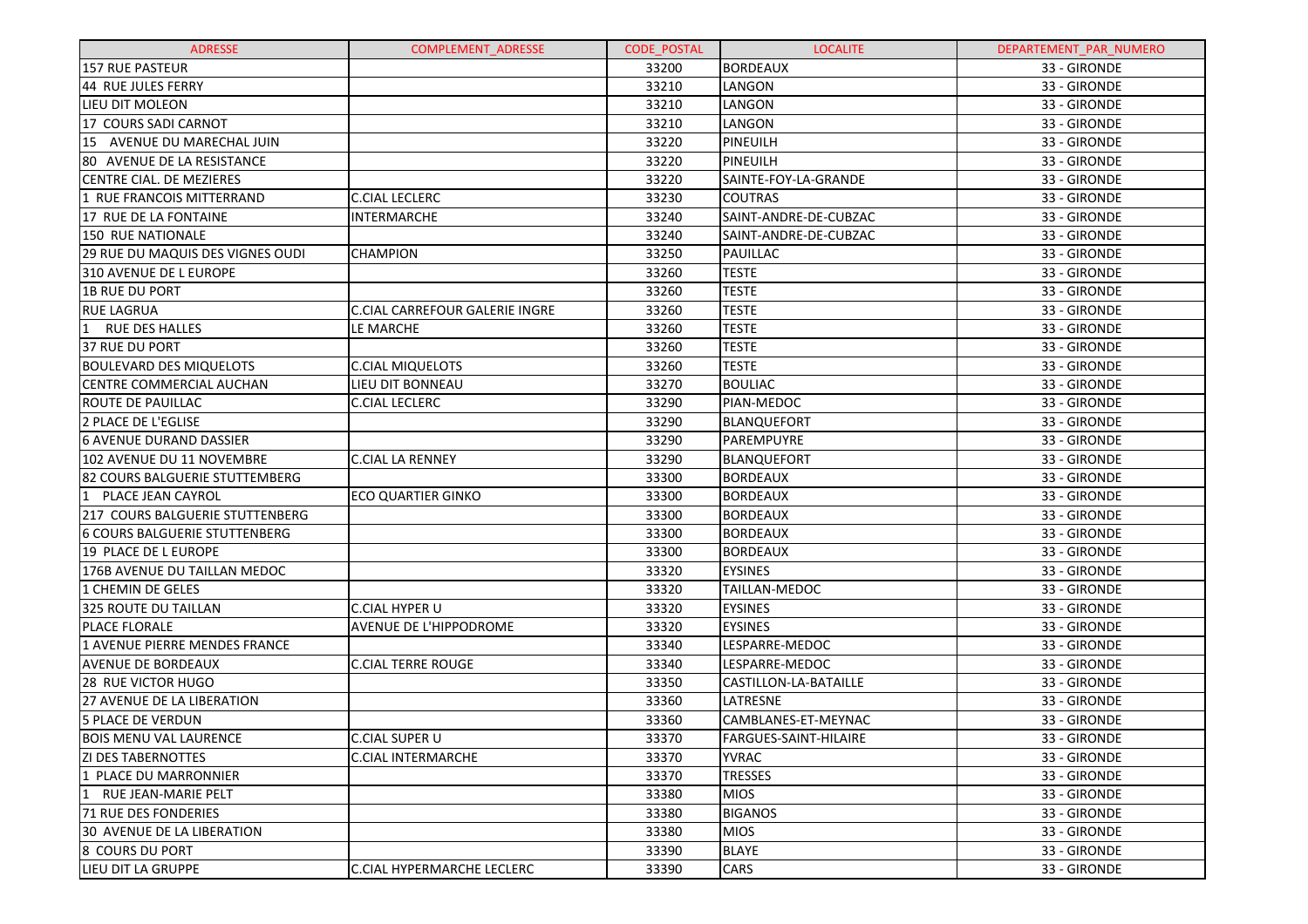| <b>ADRESSE</b>                 | <b>COMPLEMENT ADRESSE</b>       | <b>CODE POSTAL</b> | <b>LOCALITE</b>           | DEPARTEMENT_PAR_NUMERO |
|--------------------------------|---------------------------------|--------------------|---------------------------|------------------------|
| 412 COURS DE LA LIBERATION     |                                 | 33400              | <b>TALENCE</b>            | 33 - GIRONDE           |
| <b>RUE DE PACARIS</b>          | <b>HYPER LECLERC</b>            | 33400              | <b>TALENCE</b>            | 33 - GIRONDE           |
| 2, RUE ROUSTAING               |                                 | 33400              | <b>TALENCE</b>            | 33 - GIRONDE           |
| 238 COURS DU MARECHAL GALLIENI |                                 | 33400              | <b>TALENCE</b>            | 33 - GIRONDE           |
| 234 COURS GAMBETTA             |                                 | 33400              | <b>TALENCE</b>            | 33 - GIRONDE           |
| 256 RUE FREDERIC SEVENE        |                                 | 33400              | <b>TALENCE</b>            | 33 - GIRONDE           |
| 77 RUE EMMANUEL ROY            |                                 | 33420              | <b>BRANNE</b>             | 33 - GIRONDE           |
| 12 AVENUE DE VERDUN            | <b>INTERMARCHE-ZI SERVIERES</b> | 33430              | <b>BAZAS</b>              | 33 - GIRONDE           |
| 12 PLACE PIERRE DE BRACH       |                                 | 33430              | <b>MONTUSSAN</b>          | 33 - GIRONDE           |
| 19 PLACE MAUCAILLOU            |                                 | 33450              | SAINT-SULPICE-ET-CAMEYRAC | 33 - GIRONDE           |
| 7 AVENUE DE CAVERNES           | C.CIAL CASINO                   | 33450              | izon                      | 33 - GIRONDE           |
| 91 AVENUE DE CESAREE           |                                 | 33470              | <b>GUJAN-MESTRAS</b>      | 33 - GIRONDE           |
| <b>AVENUE DE CESAREE</b>       | <b>C.CIAL LE GRAND LARGE</b>    | 33470              | <b>GUJAN-MESTRAS</b>      | 33 - GIRONDE           |
| 63 AVENUE DE LA COTE D ARGENT  |                                 | 33470              | TEICH                     | 33 - GIRONDE           |
| 7 RUE DU MARECHAL JOFFRE       |                                 | 33470              | <b>GUJAN-MESTRAS</b>      | 33 - GIRONDE           |
| 14 PLACE ARISTIDE BRIAND       |                                 | 33480              | CASTELNAU-DE-MEDOC        | 33 - GIRONDE           |
| <b>26 RUE VICTOR HUGO</b>      |                                 | 33480              | CASTELNAU-DE-MEDOC        | 33 - GIRONDE           |
| 52 ALLEES ROBERT BOULIN        |                                 | 33500              | <b>LIBOURNE</b>           | 33 - GIRONDE           |
| 23 AVE DE LA ROUDET            | <b>C.CIAL LECLERC LA ROUDET</b> | 33500              | <b>LIBOURNE</b>           | 33 - GIRONDE           |
| 118 AVE DU GAL DE GAULLE       | <b>C.CIAL LE VERDET</b>         | 33500              | <b>LIBOURNE</b>           | 33 - GIRONDE           |
| 2 PLACE JOFFRE                 |                                 | 33500              | <b>LIBOURNE</b>           | 33 - GIRONDE           |
| <b>52 RUE JULES FERRY</b>      |                                 | 33500              | <b>LIBOURNE</b>           | 33 - GIRONDE           |
| GARE S.N.C.F.                  |                                 | 33500              | <b>LIBOURNE</b>           | 33 - GIRONDE           |
| 270 BOULEVARD DE LA REPUBLIQUE |                                 | 33510              | ANDERNOS-LES-BAINS        | 33 - GIRONDE           |
| 88 BOULEVARD DE LA REPUBLIQUE  |                                 | 33510              | ANDERNOS-LES-BAINS        | 33 - GIRONDE           |
| 427 ROUTE DU MEDOC             | <b>CENTRE LECLERC</b>           | 33520              | <b>BRUGES</b>             | 33 - GIRONDE           |
| 3 RUE THEODORE BELLEMER        | GALERIE MARCHANDE LE MADRIGAL   | 33520              | <b>BRUGES</b>             | 33 - GIRONDE           |
| ROUTE DE LIBOURNE              | <b>SUPER U</b>                  | 33540              | SAUVETERRE-DE-GUYENNE     | 33 - GIRONDE           |
| CD 231 - INTERMARCHE           |                                 | 33550              | LANGOIRAN                 | 33 - GIRONDE           |
| <b>AVENUE D AQUITAINE</b>      |                                 | 33560              | SAINTE-EULALIE            | 33 - GIRONDE           |
| 17 RUE JACQUE NOEL             |                                 | 33590              | SAINT-VIVIEN-DE-MEDOC     | 33 - GIRONDE           |
| 50 AVENUE PASTEUR              |                                 | 33600              | PESSAC                    | 33 - GIRONDE           |
| AVE MAGELLAN                   | HOP. CARDIOLOGIE HAUT L'EVEQUE  | 33600              | PESSAC                    | 33 - GIRONDE           |
| AVENUE GUSTAVE EIFFEL          |                                 | 33600              | PESSAC                    | 33 - GIRONDE           |
| 110 AVENUE JEAN JAURES         |                                 | 33600              | PESSAC                    | 33 - GIRONDE           |
| 13 AVENUE GUSTAVE EIFFEL       |                                 | 33600              | PESSAC                    | 33 - GIRONDE           |
| 50 AVENUE DU GENERAL LECLERC   |                                 | 33600              | PESSAC                    | 33 - GIRONDE           |
| 144 AVENUE DU DR A.SCHWEITZER  |                                 | 33600              | PESSAC                    | 33 - GIRONDE           |
| VILLAGE DE MADRAN              |                                 | 33600              | PESSAC                    | 33 - GIRONDE           |
| <b>BD DU HAUT LIVRAC</b>       |                                 | 33600              | PESSAC                    | 33 - GIRONDE           |
| 4 AVE JEAN JAURES              |                                 | 33600              | PESSAC                    | 33 - GIRONDE           |
| <b>CHEMIN DES BOUTIQUES</b>    | CENTRE COMMERCIAL DU BOURG - BP | 33610              | <b>CESTAS</b>             | 33 - GIRONDE           |
| 43 AVENUE DE LA GARE           |                                 | 33610              | <b>CESTAS</b>             | 33 - GIRONDE           |
| 4 LIEU DIT RILLAC              | CC SUPER U                      | 33620              | <b>CAVIGNAC</b>           | 33 - GIRONDE           |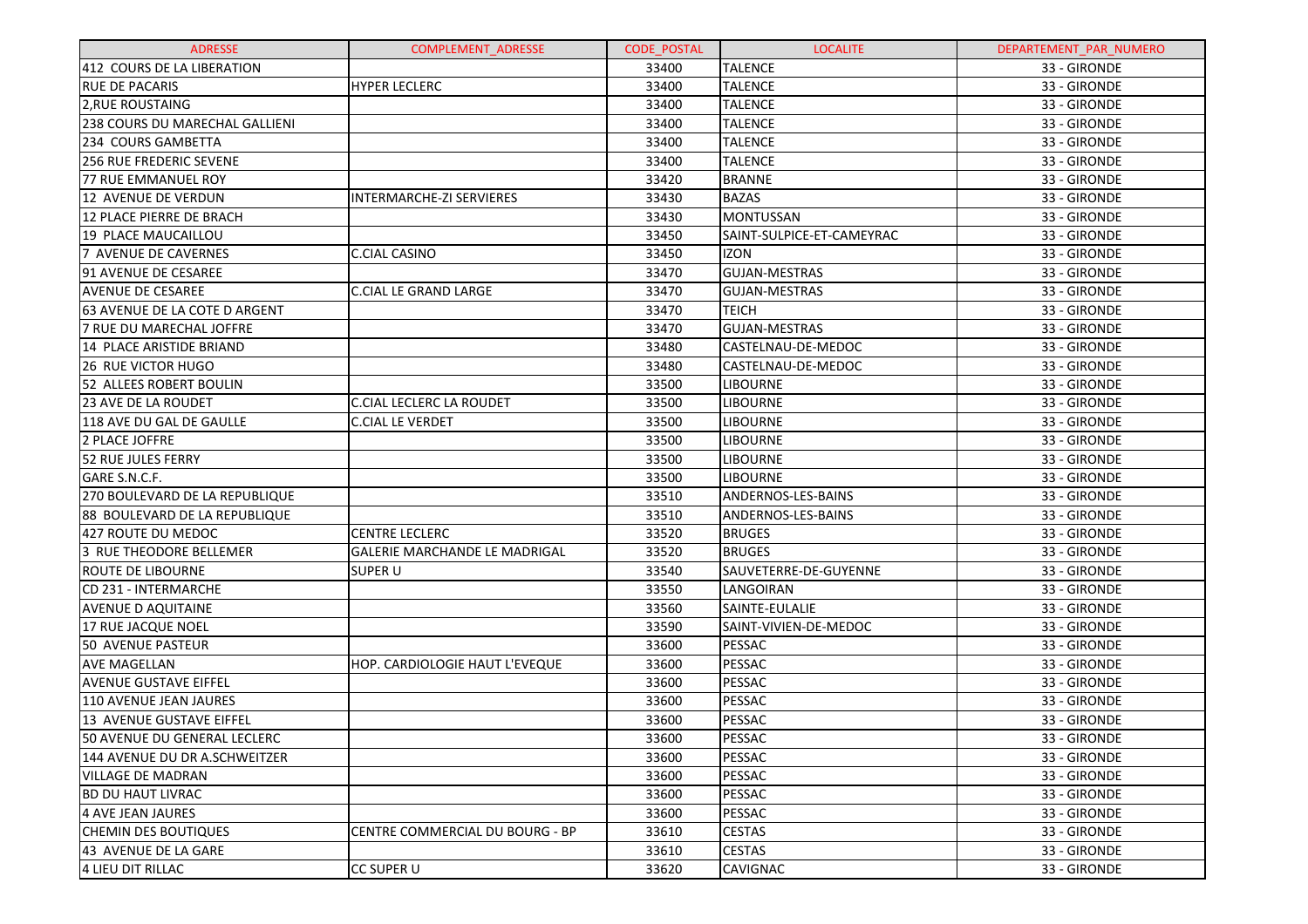| <b>ADRESSE</b>                       | <b>COMPLEMENT ADRESSE</b>        | <b>CODE POSTAL</b> | <b>LOCALITE</b>           | DEPARTEMENT PAR NUMERO |
|--------------------------------------|----------------------------------|--------------------|---------------------------|------------------------|
| <b>ZONE INDUSTRIELLE</b>             | <b>INTERMARCHE DE BEAUTIRAN</b>  | 33640              | <b>BEAUTIRAN</b>          | 33 - GIRONDE           |
| 13 PLACE MONTESQUIEU                 |                                  | 33650              | <b>BREDE</b>              | 33 - GIRONDE           |
| <b>AVENUE DE L ENTRE 2 MERS</b>      | <b>C.CIAL LA FERRIERE</b>        | 33670              | <b>CREON</b>              | 33 - GIRONDE           |
| 3 AVENUE DE L EUROPE                 |                                  | 33680              | LACANAU                   | 33 - GIRONDE           |
| <b>RUE DE L'OCEAN</b>                | <b>CASINO AIROTEL OCEAN</b>      | 33680              | LACANAU                   | 33 - GIRONDE           |
| 9 RUE CHARLES CHAUMET                |                                  | 33680              | LACANAU                   | 33 - GIRONDE           |
| <b>AVENUE DE MERIGNAC</b>            | ZONE RESERVEE AEROPORT           | 33700              | <b>MERIGNAC</b>           | 33 - GIRONDE           |
| 2 AVENUE DE LYSER                    |                                  | 33700              | <b>MERIGNAC</b>           | 33 - GIRONDE           |
| <b>ROUTE DU CAP FERRET</b>           | <b>BP 96</b>                     | 33700              | <b>MERIGNAC</b>           | 33 - GIRONDE           |
| RUE JACQUES ANQUETIL                 |                                  | 33700              | <b>MERIGNAC</b>           | 33 - GIRONDE           |
| 325 AVENUE DE VERDUN                 | CENTRE COMMERCIAL SAPHYR         | 33700              | <b>MERIGNAC</b>           | 33 - GIRONDE           |
| 34 AVENUE DE BELFORT                 |                                  | 33700              | <b>MERIGNAC</b>           | 33 - GIRONDE           |
| <b>AVENUE DE BOURRANVILLE</b>        | <b>C.CIAL CLOS MONTESQUIEU</b>   | 33700              | <b>MERIGNAC</b>           | 33 - GIRONDE           |
| <b>AVENUE DES FRERES ROBINSON</b>    | C.CIAL AUCHAN SUPERMARCHE        | 33700              | <b>MERIGNAC</b>           | 33 - GIRONDE           |
| 9 PLACE CHARLES DE GAULLE            |                                  | 33700              | <b>MERIGNAC</b>           | 33 - GIRONDE           |
| 2 ALLEE DES CONVIVIALES              | <b>C.CIAL HYPER CASINO</b>       | 33700              | <b>MERIGNAC</b>           | 33 - GIRONDE           |
| 1 RUE WINSTON CHURCHILL              |                                  | 33700              | <b>MERIGNAC</b>           | 33 - GIRONDE           |
| 19 AVENUE DU MARECHAL GALLIENI       |                                  | 33700              | <b>MERIGNAC</b>           | 33 - GIRONDE           |
| <b>AEROPORT DE BORDEAUX MERIGNAC</b> | <b>HALL A</b>                    | 33700              | <b>MERIGNAC</b>           | 33 - GIRONDE           |
| <b>AVENUE DE BORDEAUX</b>            | LIEU DIT LA MONTAGNE             | 33740              | ARES                      | 33 - GIRONDE           |
| 7 AVENUE DE LA PLAGE                 |                                  | 33740              | ARES                      | 33 - GIRONDE           |
| 2 ROUTE DU MARTINET                  |                                  | 33770              | <b>SALLES</b>             | 33 - GIRONDE           |
| 6 PLACE DE LA MAIRIE                 |                                  | 33770              | <b>SALLES</b>             | 33 - GIRONDE           |
| 23 RUE DE LA PLAGE                   |                                  | 33780              | SOULAC-SUR-MER            | 33 - GIRONDE           |
| <b>RUE DES TERRES DE BORDE</b>       | <b>GARE SAINT-JEAN</b>           | 33800              | <b>BORDEAUX</b>           | 33 - GIRONDE           |
| 9 ROUTE DE TOULOUSE                  |                                  | 33800              | <b>BORDEAUX</b>           | 33 - GIRONDE           |
| 10 AVENUE PLANTAGENET                |                                  | 33830              | <b>BELIN-BELIET</b>       | 33 - GIRONDE           |
| 11 COURS DU MARECHAL LECLERC         |                                  | 33850              | LEOGNAN                   | 33 - GIRONDE           |
| 46 AVENUE DE L EUROPE                |                                  | 33930              | <b>VENDAYS-MONTALIVET</b> | 33 - GIRONDE           |
| 2 RUE DE NAUJAC                      |                                  | 33930              | <b>VENDAYS-MONTALIVET</b> | 33 - GIRONDE           |
| <b>AVENUE DES HALLES</b>             | LE CLAOUEY - ATTENANT AU SUPER U | 33950              | LEGE-CAP-FERRET           | 33 - GIRONDE           |
| <b>24 ROUTE DE BORDEAUX</b>          |                                  | 33950              | LEGE-CAP-FERRET           | 33 - GIRONDE           |
| 4 ROUTE DE BORDEAUX                  |                                  | 33950              | LEGE-CAP-FERRET           | 33 - GIRONDE           |
| 3 CHEMIN DE LA FORET                 |                                  | 33950              | LEGE-CAP-FERRET           | 33 - GIRONDE           |
| 51 ROUTE DU CAP FERRET               |                                  | 33950              | LEGE-CAP-FERRET           | 33 - GIRONDE           |
| 159 ROUTE DU CAP FERRET              |                                  | 33950              | LEGE-CAP-FERRET           | 33 - GIRONDE           |
| 1 AVENUE LEON LESCA                  | <b>CAMPING LES VIVIERS</b>       | 33950              | LEGE-CAP-FERRET           | 33 - GIRONDE           |
| 27 AVENUE DES GOELANDS               |                                  | 33970              | LEGE-CAP-FERRET           | 33 - GIRONDE           |
| 21 BOULEVARD DE LA PLAGE             |                                  | 33970              | LEGE-CAP-FERRET           | 33 - GIRONDE           |
| 14 ALLEE DE BOISSIERES               |                                  | 33980              | AUDENGE                   | 33 - GIRONDE           |
| 14 PLACE DE L EGLISE                 |                                  | 33990              | <b>HOURTIN</b>            | 33 - GIRONDE           |
| 3 RUE DU CHERCHE MIDI                |                                  | 34000              | MONTPELLIER               | 34 - HERAULT           |
| 748 RUE DE LA VIEILLE POSTE          |                                  | 34000              | MONTPELLIER               | 34 - HERAULT           |
| 412 AVENUE DU PERE SOULAS            |                                  | 34000              | MONTPELLIER               | 34 - HERAULT           |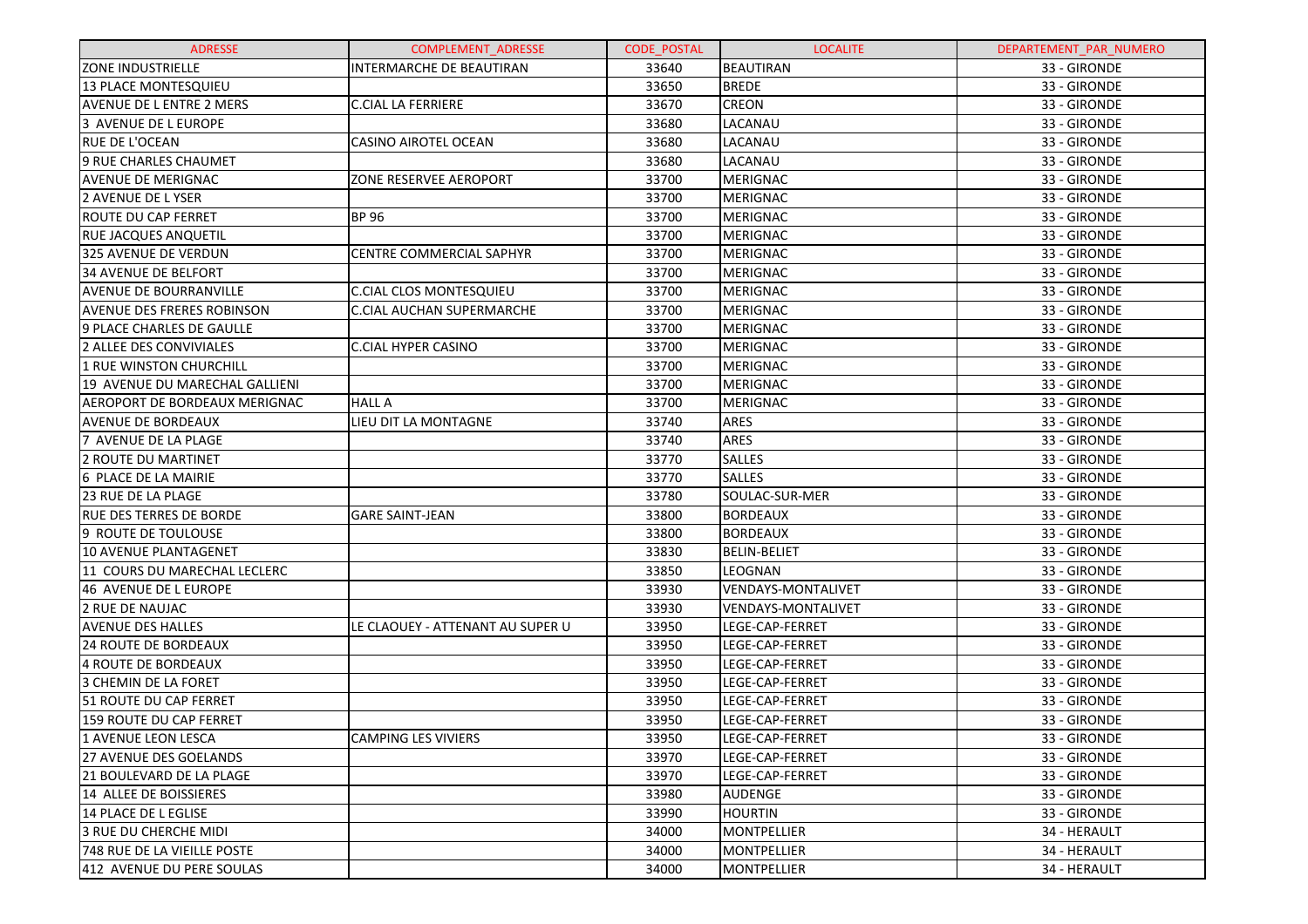| <b>ADRESSE</b>                   | <b>COMPLEMENT ADRESSE</b>       | <b>CODE POSTAL</b> | <b>LOCALITE</b>    | DEPARTEMENT PAR NUMERO |
|----------------------------------|---------------------------------|--------------------|--------------------|------------------------|
| 515 BOULEVARD D ANTIGONE         | <b>HALLES J.COEUR</b>           | 34000              | MONTPELLIER        | 34 - HERAULT           |
| 129 AVE LODEVE                   |                                 | 34000              | <b>MONTPELLIER</b> | 34 - HERAULT           |
| 33 AVE ECOLE DE L'AGRICULTURE    |                                 | 34000              | <b>MONTPELLIER</b> | 34 - HERAULT           |
| 10 PLACE DU NOMBRE D OR          | PLACE DU NOMBRE D'OR ANTIGONE   | 34000              | MONTPELLIER        | 34 - HERAULT           |
| <b>ROUTE DE MENDE</b>            |                                 | 34000              | MONTPELLIER        | 34 - HERAULT           |
| 1 PLACE DE LA COMEDIE            |                                 | 34000              | MONTPELLIER        | 34 - HERAULT           |
| 31B AVENUE SAINT LAZARE          |                                 | 34000              | MONTPELLIER        | 34 - HERAULT           |
| 812 ROUTE DE GANGES              |                                 | 34000              | MONTPELLIER        | 34 - HERAULT           |
| 1 RUE DES PERTUISANES            | CENTRE COMMERCIAL DU POLYGONE   | 34000              | MONTPELLIER        | 34 - HERAULT           |
| BOULEVARD PEDRO DE LUNA          |                                 | 34000              | MONTPELLIER        | 34 - HERAULT           |
| 504 AVENUE DU MAS ARGELLIERS     | <b>AVE DU MAS D'ARGELLIER</b>   | 34000              | MONTPELLIER        | 34 - HERAULT           |
| 4B BOULEVARD PASTEUR             |                                 | 34000              | MONTPELLIER        | 34 - HERAULT           |
| 35 AVENUE DE BOIRARGUES          |                                 | 34000              | MONTPELLIER        | 34 - HERAULT           |
| <b>28 COURS GAMBETTA</b>         |                                 | 34000              | MONTPELLIER        | 34 - HERAULT           |
| 248 RUE JEAN VILAR               |                                 | 34000              | MONTPELLIER        | 34 - HERAULT           |
| 4 PLACE CARNOT                   |                                 | 34000              | MONTPELLIER        | 34 - HERAULT           |
| 32 RUE DE L AIGUILLERIE          |                                 | 34000              | MONTPELLIER        | 34 - HERAULT           |
| 467 RUE DE LA ROQUETURIERE       |                                 | 34000              | MONTPELLIER        | 34 - HERAULT           |
| 68 RUE DU FAUBOURG BOUTONNET     |                                 | 34000              | MONTPELLIER        | 34 - HERAULT           |
| 2 RUE DU PLAN DU PALAIS          |                                 | 34000              | MONTPELLIER        | 34 - HERAULT           |
| 4 RUE MAGUELONE                  |                                 | 34000              | MONTPELLIER        | 34 - HERAULT           |
| <b>24 RUE SAINT GUILHEM</b>      |                                 | 34000              | MONTPELLIER        | 34 - HERAULT           |
| 2 BOULEVARD HENRI IV             |                                 | 34000              | MONTPELLIER        | 34 - HERAULT           |
| <b>PLACE AUGUSTE GIBERT</b>      | <b>GARE SNCF</b>                | 34000              | MONTPELLIER        | 34 - HERAULT           |
| 1 BOULEVARD DU JEU DE PAUME      |                                 | 34000              | MONTPELLIER        | 34 - HERAULT           |
| 17 RUE DU FAUBOURG DE LA SAUNERI |                                 | 34000              | MONTPELLIER        | 34 - HERAULT           |
| 2 PLACE DES BEAUX ARTS           |                                 | 34000              | MONTPELLIER        | 34 - HERAULT           |
| 63 GRAND RUE JEAN MOULIN         |                                 | 34000              | MONTPELLIER        | 34 - HERAULT           |
| <b>32 RUE DE L UNIVERSITE</b>    |                                 | 34000              | MONTPELLIER        | 34 - HERAULT           |
| 11 AVENUE D ASSAS                |                                 | 34000              | MONTPELLIER        | 34 - HERAULT           |
| 371 AVENUE DU DOYEN GASTON GIRA  | LAPEYRONIE                      | 34000              | MONTPELLIER        | 34 - HERAULT           |
| 371 AVENUE DU DOYEN GASTON GIRA  | ARNAUD DE VILLENEUVE            | 34000              | MONTPELLIER        | 34 - HERAULT           |
| 2 PLACE DE LISBONNE              | C CIAL ODYSSEUM                 | 34000              | MONTPELLIER        | 34 - HERAULT           |
| <b>PLACE AUGUSTE GIBERT</b>      | <b>GARE SNCF NIV 0</b>          | 34000              | <b>MONTPELLIER</b> | 34 - HERAULT           |
| AVENUE DU COLONEL ANDRE PAVELET  | 1 ZAC DES GRISETTES RES ALEGRIA | 34000              | MONTPELLIER        | 34 - HERAULT           |
| 8 RUE BOUSSAIROLLES              |                                 | 34000              | MONTPELLIER        | 34 - HERAULT           |
| 150 RUE ELIE WIESEL              | <b>BASSIN JACQUES COEUR</b>     | 34000              | MONTPELLIER        | 34 - HERAULT           |
| 2750 BOULEVARD PAUL VALERY       | <b>CCIAL LE PUECH</b>           | 34070              | <b>MONTPELLIER</b> | 34 - HERAULT           |
| 144 AVE DE TOULOUSE              |                                 | 34070              | <b>MONTPELLIER</b> | 34 - HERAULT           |
| l1 RUE DE L ESCOUTADOU           |                                 | 34070              | <b>MONTPELLIER</b> | 34 - HERAULT           |
| 386 AVENUE DE FES                |                                 | 34080              | <b>MONTPELLIER</b> | 34 - HERAULT           |
| <b>675 RUE MONTASINOS</b>        |                                 | 34090              | <b>MONTPELLIER</b> | 34 - HERAULT           |
| 48 RUE RAOUL FOLLEREAU           |                                 | 34090              | <b>MONTPELLIER</b> | 34 - HERAULT           |
| 120 AVENUE DE LA JUSTICE         |                                 | 34090              | <b>MONTPELLIER</b> | 34 - HERAULT           |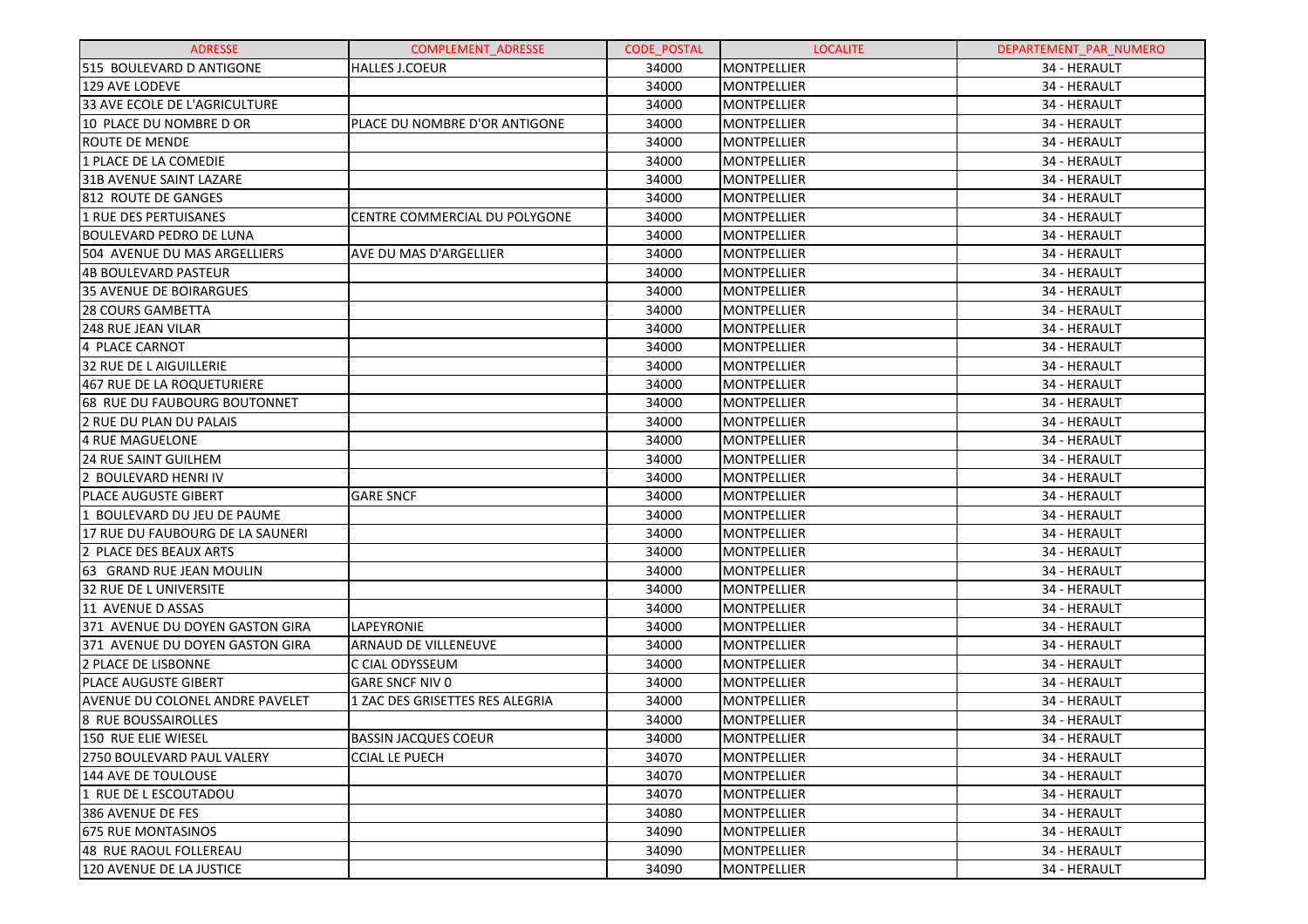| <b>ADRESSE</b>                     | <b>COMPLEMENT ADRESSE</b>       | <b>CODE POSTAL</b> | <b>LOCALITE</b>           | DEPARTEMENT PAR NUMERO |
|------------------------------------|---------------------------------|--------------------|---------------------------|------------------------|
| <b>RUE PUECH VILLA</b>             | <b>EUROMEDECINE</b>             | 34090              | <b>MONTPELLIER</b>        | 34 - HERAULT           |
| 91 AVENUE DU MARECHAL JUIN         |                                 | 34110              | <b>FRONTIGNAN</b>         | 34 - HERAULT           |
| 5 RUE DU PUITS NEUF                |                                 | 34110              | <b>VIC-LA-GARDIOLE</b>    | 34 - HERAULT           |
| 24 PLACE DE L HOTEL DE VILLE       |                                 | 34110              | <b>FRONTIGNAN</b>         | 34 - HERAULT           |
| <b>7 AVENUE DE VERDUN</b>          |                                 | 34110              | MIREVAL                   | 34 - HERAULT           |
| <b>30 AVENUE DE VERDUN</b>         |                                 | 34120              | PEZENAS                   | 34 - HERAULT           |
| 8 RUE SAINT JEAN                   |                                 | 34120              | PEZENAS                   | 34 - HERAULT           |
| 8 PLACE DE LA REPUBLIQUE           |                                 | 34120              | PEZENAS                   | 34 - HERAULT           |
| 311 AVENUE GRASSION CIBRAND        |                                 | 34130              | <b>MAUGUIO</b>            | 34 - HERAULT           |
| ZONE ARTISANALE SAINT ANTOINE      | ROUTE NAT 113 CCIAL LECLERC     | 34130              | <b>SAINT-AUNES</b>        | 34 - HERAULT           |
| 95 AVENUE DE LA MER                |                                 | 34130              | <b>MAUGUIO</b>            | 34 - HERAULT           |
| <b>AVENUE DU PARC</b>              |                                 | 34130              | <b>SAINT-AUNES</b>        | 34 - HERAULT           |
| <b>AEROPORT M MEDITERRANEE</b>     |                                 | 34130              | <b>MAUGUIO</b>            | 34 - HERAULT           |
| 236 AVENUE DE LA CIBOULETTE        | <b>ECOPARC</b>                  | 34130              |                           | 34 - HERAULT           |
| <b>AEROPORT M MEDITERRANEE</b>     | SALLE D'EMBARQUEMENT            | 34130              | <b>MAUGUIO</b>            | 34 - HERAULT           |
| <b>22 AVENUE DE MONTPELLIER</b>    |                                 | 34140              | <b>MEZE</b>               | 34 - HERAULT           |
| 14 RUE PAUL ENTERIC                |                                 | 34140              | <b>MEZE</b>               | 34 - HERAULT           |
| 6<br>ALLEE DE L'ESPLANADE          |                                 | 34150              | <b>GIGNAC</b>             | 34 - HERAULT           |
| <b>AVENUE FOLCO BARRONCELLI</b>    |                                 | 34160              | <b>BOISSERON</b>          | 34 - HERAULT           |
| 16 AVENUE DE MONTPELLIER           |                                 | 34160              | <b>CASTRIES</b>           | 34 - HERAULT           |
| 580 AVENUE DE L AUBE ROUGE         | <b>CLOS DE L'AUBE ROUGE</b>     | 34170              | CASTELNAU-LE-LEZ          | 34 - HERAULT           |
| 753 ROUTE DE LA POMPIGNANE         |                                 | 34170              | CASTELNAU-LE-LEZ          | 34 - HERAULT           |
| 19 AVENUE DU JEU DE MAIL           |                                 | 34170              | CASTELNAU-LE-LEZ          | 34 - HERAULT           |
| 57 CHEMIN DES CENTURIONS           |                                 | 34170              | CASTELNAU-LE-LEZ          | 34 - HERAULT           |
| <b>1 RUE ARMAND BARBES</b>         |                                 | 34170              | CASTELNAU-LE-LEZ          | 34 - HERAULT           |
| 995 AVENUE DU CHEMIN NEUF          |                                 | 34190              | SAINT-BAUZILLE-DE-PUTOIS  | 34 - HERAULT           |
| LOTISSEMENT LE VIGNE               |                                 | 34190              | LAROQUE                   | 34 - HERAULT           |
| 1 RUE JEAN JAURES                  |                                 | 34190              | <b>GANGES</b>             | 34 - HERAULT           |
| <b>RUE GAMBETTA</b>                | <b>HALLES</b>                   | 34200              | <b>SETE</b>               | 34 - HERAULT           |
| 1 BOULEVARD DANIELLE CASANOVA      |                                 | 34200              | <b>SETE</b>               | 34 - HERAULT           |
| <b>BOULEVARD CAMILLE BLANC</b>     | <b>C.CIAL AUCHAN</b>            | 34200              | <b>SETE</b>               | 34 - HERAULT           |
| <b>38 AVENUE VICTOR HUGO</b>       |                                 | 34200              | <b>SETE</b>               | 34 - HERAULT           |
| PCE E.HERRIOT-LA CORNICHE          |                                 | 34200              | <b>SETE</b>               | 34 - HERAULT           |
| <b>8 AVENUE VICTOR HUGO</b>        |                                 | 34200              | <b>SETE</b>               | 34 - HERAULT           |
| 12 RUE PAUL VALERY                 |                                 | 34200              | <b>SETE</b>               | 34 - HERAULT           |
| 1 RUE DU GENERAL DE GAULLE         |                                 | 34200              | <b>SETE</b>               | 34 - HERAULT           |
| <b>5 QUAI MAURICE MERENNA</b>      |                                 | 34200              | <b>SETE</b>               | 34 - HERAULT           |
| 3 PLACE ROGER SALENGRO             |                                 | 34230              | SAINT-PARGOIRE            | 34 - HERAULT           |
| 21 QUAI GEORGES CLEMENCEAU         |                                 | 34250              | PALAVAS-LES-FLOTS         | 34 - HERAULT           |
| <b>204 AVENUE DE SAINT MAURICE</b> |                                 | 34250              | PALAVAS-LES-FLOTS         | 34 - HERAULT           |
| 17 QUAI PAUL CUNQ                  |                                 | 34250              | PALAVAS-LES-FLOTS         | 34 - HERAULT           |
| 130 AVENUE LOUIS CANCEL            |                                 | 34270              | SAINT-MATHIEU-DE-TREVIERS | 34 - HERAULT           |
| <b>AVENUE PLEIN SOLEIL</b>         | LA MOTTE DU COUCHANT- C CIAL LE | 34280              | <b>GRANDE-MOTTE</b>       | 34 - HERAULT           |
| 39 AVENUE GRASSION CIBRAND         |                                 | 34280              | MAUGUIO                   | 34 - HERAULT           |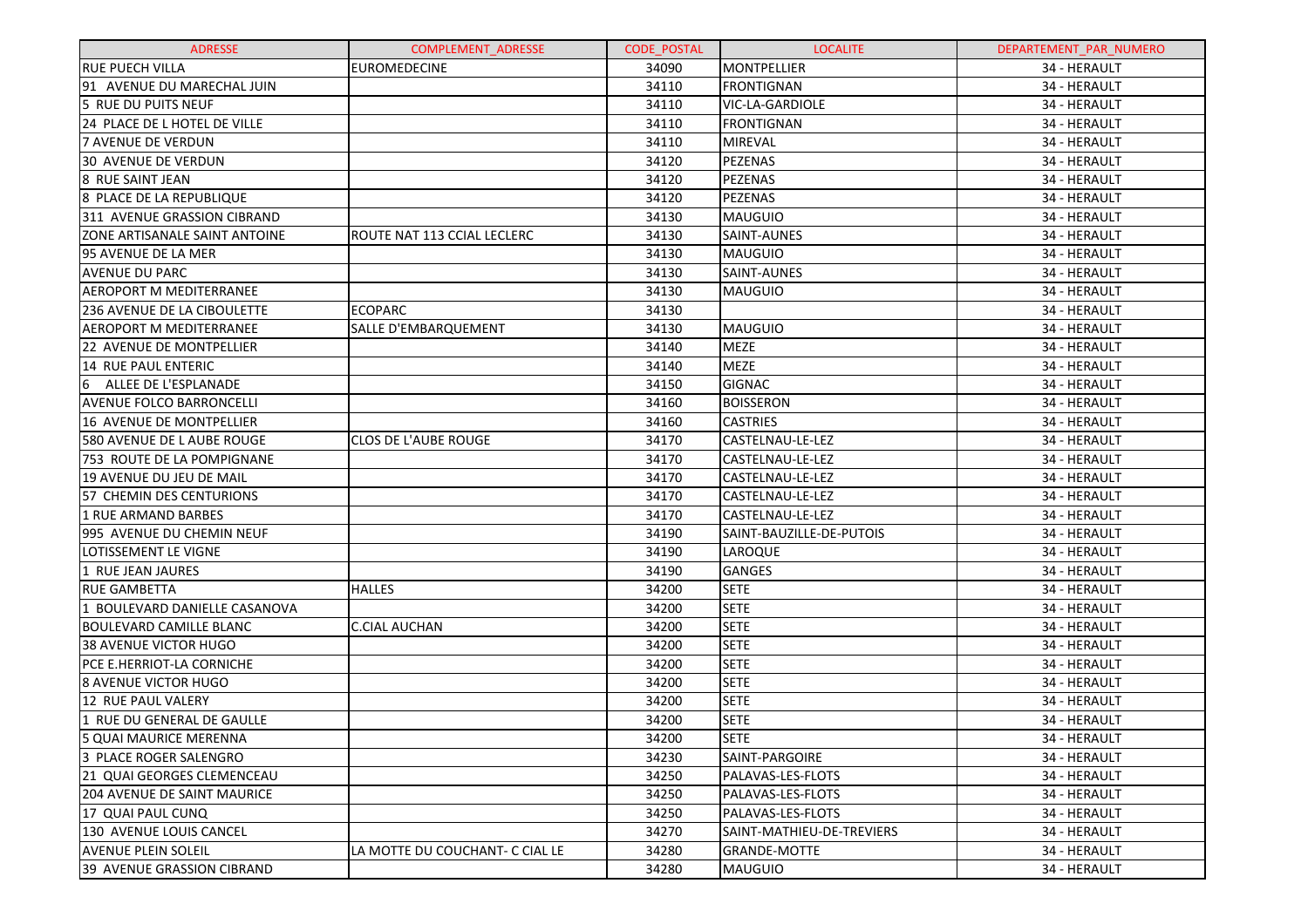| <b>ADRESSE</b>                          | <b>COMPLEMENT ADRESSE</b>          | <b>CODE POSTAL</b> | <b>LOCALITE</b>           | DEPARTEMENT_PAR_NUMERO |
|-----------------------------------------|------------------------------------|--------------------|---------------------------|------------------------|
| 2 RUE DES GOELANDS                      |                                    | 34280              | <b>GRANDE-MOTTE</b>       | 34 - HERAULT           |
| <b>FORUM QUAI D HONNEUR</b>             |                                    | 34280              | <b>GRANDE-MOTTE</b>       | 34 - HERAULT           |
| 58 ALLEE DES JARDINS                    |                                    | 34280              | <b>GRANDE-MOTTE</b>       | 34 - HERAULT           |
| 24 ALLEE DU MARECHAL JUIN               | <b>C.CIAL LA ROSE DES SABLES</b>   | 34280              | <b>GRANDE-MOTTE</b>       | 34 - HERAULT           |
| 78 AVENUE DE BEZIERS                    |                                    | 34290              | <b>VALROS</b>             | 34 - HERAULT           |
| 9 ROUTE DE SETE                         | <b>C.CIAL INTERMARCHE</b>          | 34300              | <b>AGDE</b>               | 34 - HERAULT           |
| $\overline{4}$<br>RUE DU VENT DES DAMES |                                    | 34300              | <b>AGDE</b>               | 34 - HERAULT           |
| RES.ARENA-LE MAIL DE ROCHELONGUE        |                                    | 34300              | <b>AGDE</b>               | 34 - HERAULT           |
| 2 QUAI DE LA TRINQUETTE                 |                                    | 34300              | <b>AGDE</b>               | 34 - HERAULT           |
| 1 BOULEVARD MATELOTS                    |                                    | 34300              | <b>AGDE</b>               | 34 - HERAULT           |
| 1 RUE DU CORPS DE GARDE                 |                                    | 34300              | <b>AGDE</b>               | 34 - HERAULT           |
| 1 BOULEVARD JEAN MONNET                 |                                    | 34300              | <b>AGDE</b>               | 34 - HERAULT           |
| 1 RUE DU PACIFIQUE                      | LES MAISONS DE LA PLAGE            | 34300              | <b>AGDE</b>               | 34 - HERAULT           |
| <b>BOULEVARD MAURICE PACULL</b>         | <b>HYPER U</b>                     | 34300              | <b>AGDE</b>               | 34 - HERAULT           |
| 17 RUE DU COMMANDANT MALET              | LA TAMARISSIERE                    | 34300              | <b>AGDE</b>               | 34 - HERAULT           |
| C.CIAL DU ROUERGUE-PCE ROQUILLE         |                                    | 34300              | <b>AGDE</b>               | 34 - HERAULT           |
| <b>ESPLANADE DES TROUBADOURS</b>        |                                    | 34330              | SALVETAT-SUR-AGOUT        | 34 - HERAULT           |
| ROUTE DE BESSAN                         |                                    | 34340              | MARSEILLAN                | 34 - HERAULT           |
| 2 AVENUE DES ELYSEES                    |                                    | 34350              | VALRAS-PLAGE              | 34 - HERAULT           |
| 31 RUE CHARLES THOMAS                   |                                    | 34350              | VALRAS-PLAGE              | 34 - HERAULT           |
| 3 GRAND RUE                             |                                    | 34360              | SAINT-CHINIAN             | 34 - HERAULT           |
| <b>ROUTE DE NIMES</b>                   | INTERMARCHE - C.CIAL PORTES DE L   | 34400              | LUNEL                     | 34 - HERAULT           |
| AIRE D'AMBRUSSUM NORD AUT. A-9          |                                    | 34400              | <b>VILLETELLE</b>         | 34 - HERAULT           |
| 270 BLD ST FRUCTUEUX                    |                                    | 34400              | LUNEL                     | 34 - HERAULT           |
| <b>ROUTE DE VALRAS</b>                  |                                    | 34410              | SERIGNAN                  | 34 - HERAULT           |
| 25 AVENUE PAUL VIDAL                    |                                    | 34410              | SAUVIAN                   | 34 - HERAULT           |
| 67 ALLEES DE LA REPUBLIQUE              |                                    | 34410              | SERIGNAN                  | 34 - HERAULT           |
| <b>BOULEVARD DE LA TOUR DU GUET</b>     | <b>C.CIAL LA TOUR DU GUET</b>      | 34420              | PORTIRAGNES               | 34 - HERAULT           |
| 13 BOULEVARD PASTEUR                    |                                    | 34420              | VILLENEUVE-LES-BEZIERS    | 34 - HERAULT           |
| CENTRE COMMERCIAL LES SALADELLES        |                                    | 34420              | PORTIRAGNES               | 34 - HERAULT           |
| <b>ZAE POLE MEDITERRANEE</b>            | <b>GALERIE DU CARREFOUR MARKET</b> | 34420              | VILLENEUVE-LES-BEZIERS    | 34 - HERAULT           |
| 1 RUE FON DE L HOSPITAL                 |                                    | 34430              | SAINT-JEAN-DE-VEDAS       | 34 - HERAULT           |
| <b>C.CIAL COLOMBIERS</b>                |                                    | 34440              | <b>COLOMBIERS</b>         | 34 - HERAULT           |
| <b>ZAC CANTEGAL</b>                     | Z.A.E DE CANTEGALS                 | 34440              | <b>COLOMBIERS</b>         | 34 - HERAULT           |
| LE GRAVENAS                             | <b>INTERMARCHE</b>                 | 34450              | <b>VIAS</b>               | 34 - HERAULT           |
| <b>CAMPING DE LA CARABASSE</b>          |                                    | 34450              | <b>VIAS</b>               | 34 - HERAULT           |
| ROUTE DE CARNON                         | <b>AUCHAN</b>                      | 34470              | PEROLS                    | 34 - HERAULT           |
| 5 PLACE FOLCO DE BARONCELLI             |                                    | 34470              | <b>PEROLS</b>             | 34 - HERAULT           |
| <b>ZAE LES MASSELETTES</b>              |                                    | 34490              | <b>THEZAN-LES-BEZIERS</b> | 34 - HERAULT           |
| 4 AVENUE DE LA VOIE DOMITIENNE          |                                    | 34500              | <b>BEZIERS</b>            | 34 - HERAULT           |
| ROUTE DE PEZENAS                        | <b>C.CIAL CASINO</b>               | 34500              | <b>BEZIERS</b>            | 34 - HERAULT           |
| GARE S.N.C.F.                           |                                    | 34500              | <b>BEZIERS</b>            | 34 - HERAULT           |
| 115 AVE JEAN MOULIN                     |                                    | 34500              | <b>BEZIERS</b>            | 34 - HERAULT           |
| 12 AV JEAN MOULIN                       |                                    | 34500              | <b>BEZIERS</b>            | 34 - HERAULT           |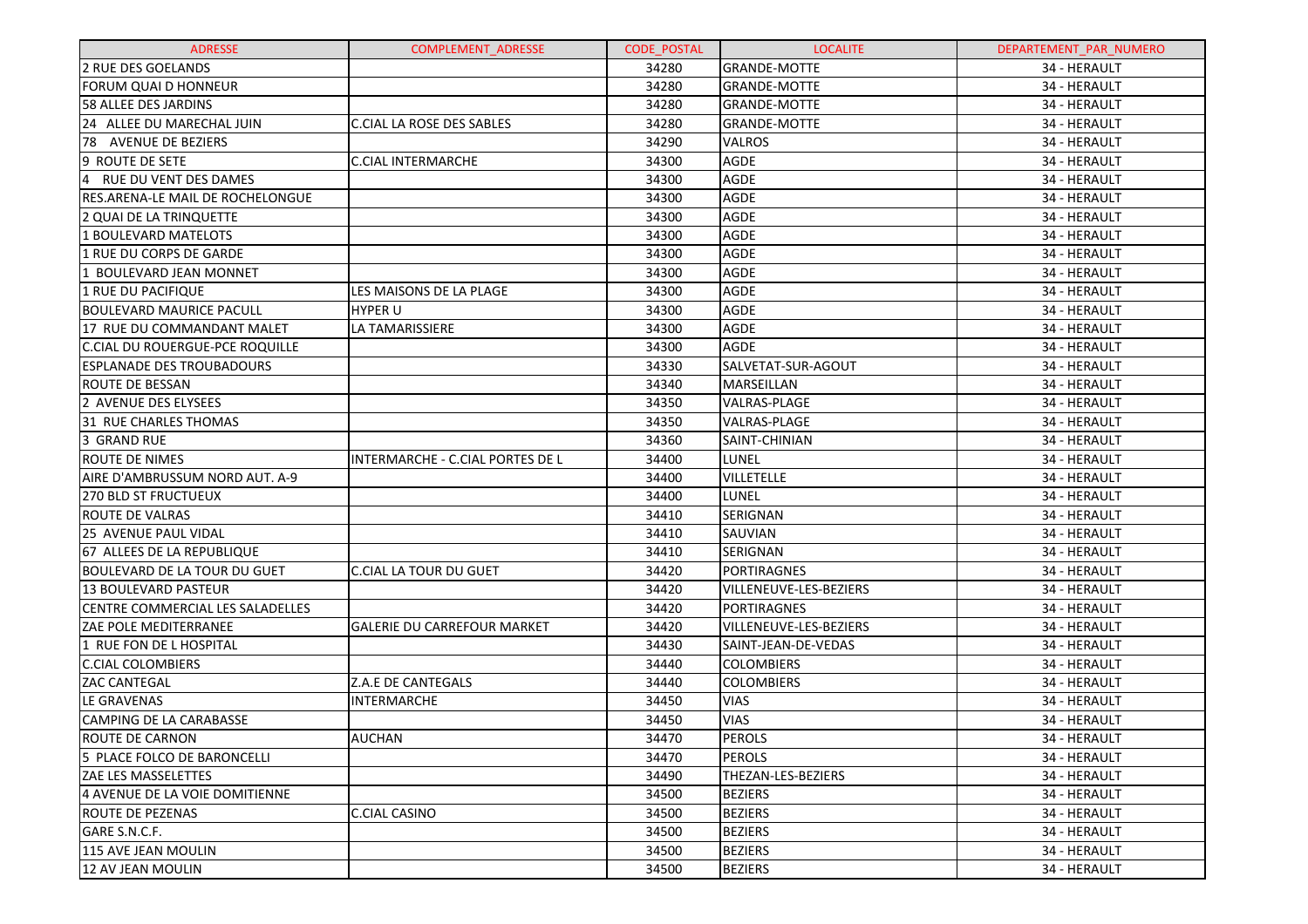| <b>ADRESSE</b>                        | COMPLEMENT_ADRESSE                   | <b>CODE POSTAL</b> | <b>LOCALITE</b>           | DEPARTEMENT_PAR_NUMERO |
|---------------------------------------|--------------------------------------|--------------------|---------------------------|------------------------|
| AV DU DOCTEUR JEAN MARIE FABRE        | <b>GALERIE MARCHANDE INTERMARCHE</b> | 34500              | <b>BEZIERS</b>            | 34 - HERAULT           |
| 1 AV MAL FOCH                         |                                      | 34500              | <b>BEZIERS</b>            | 34 - HERAULT           |
| 87 AV GEORGES CLEMENCEAU              |                                      | 34500              | <b>BEZIERS</b>            | 34 - HERAULT           |
| 61 ALLEES PAUL RIQUET                 |                                      | 34500              | <b>BEZIERS</b>            | 34 - HERAULT           |
| 36 ESPLANADE ROSA-PARK                | <b>CCIAL HLM - ZUP LA DEVEZE</b>     | 34500              | <b>BEZIERS</b>            | 34 - HERAULT           |
| 23 RUE EMILE CLAPAREDE - ARENE        |                                      | 34500              | <b>BEZIERS</b>            | 34 - HERAULT           |
| <b>3 CARREFOUR HOURS</b>              | C CIAL POLYGONE CELLULE 130          | 34500              | <b>BEZIERS</b>            | 34 - HERAULT           |
| <b>RUE GERRY ROUFS</b>                |                                      | 34500              | <b>BEZIERS</b>            | 34 - HERAULT           |
| 002 AVE DES THERMES ROMAINS           |                                      | 34540              | BALARUC-LES-BAINS         | 34 - HERAULT           |
| CENTRE COMMERCIAL CARREFOUR           |                                      | 34540              | <b>BALARUC-LE-VIEUX</b>   | 34 - HERAULT           |
| 12 PLACE DE LA MAIRIE                 |                                      | 34550              | <b>BESSAN</b>             | 34 - HERAULT           |
| 15 BOULEVARD DU RIVERAIN              |                                      | 34560              | POUSSAN                   | 34 - HERAULT           |
| 10 AVENUE SERIVE MATTEI               | C.CIAL LE FORUM BP 13                | 34570              | <b>PIGNAN</b>             | 34 - HERAULT           |
| <b>34 RUE JEAN JAURES</b>             |                                      | 34590              | MARSILLARGUES             | 34 - HERAULT           |
| <b>ROUTE DE SAINT PONS</b>            | <b>ROUTE DE SAINT PONS</b>           | 34600              | VILLEMAGNE-L'ARGENTIERE   | 34 - HERAULT           |
| <b>CC INTERMARCHE</b>                 |                                      | 34660              | <b>COURNONSEC</b>         | 34 - HERAULT           |
| 11 PLACE DU JEU DE BALLON             |                                      | 34670              | BAILLARGUES               | 34 - HERAULT           |
| 10 PLACE DU 8 MAI 1945                |                                      | 34690              | <b>FABREGUES</b>          | 34 - HERAULT           |
| 10 AVENUE DE LA REPUBLIQUE            |                                      | 34700              | LODEVE                    | 34 - HERAULT           |
| <b>2B RUE DES BALANCES</b>            |                                      | 34740              | VENDARGUES                | 34 - HERAULT           |
| <b>PLACE DES HEROS</b>                |                                      | 34750              | VILLENEUVE-LES-MAGUELONNE | 34 - HERAULT           |
| $\overline{4}$<br>RUE DE LA ROSELIERE |                                      | 34750              | VILLENEUVE-LES-MAGUELONNE | 34 - HERAULT           |
| <b>RUE NICOLAS APPERT</b>             | CASINO                               | 34790              | <b>GRABELS</b>            | 34 - HERAULT           |
| <b>30 RUE DU PORTAIL</b>              |                                      | 34790              | <b>GRABELS</b>            | 34 - HERAULT           |
| 2 RUE DU SERVENT                      | <b>INTERMARCHE</b>                   | 34800              | CLERMONT-L'HERAULT        | 34 - HERAULT           |
| 28 RUE DOYEN RENE GOSSE               |                                      | 34800              | CLERMONT-L'HERAULT        | 34 - HERAULT           |
| CENTRE COMMERCIAL GRAND AXE           |                                      | 34800              | CLERMONT-L'HERAULT        | 34 - HERAULT           |
| <b>AVENUE DE VENDARGUES</b>           | C.CIAL LA PLAINE                     | 34830              | <b>JACOU</b>              | 34 - HERAULT           |
| <b>18 RUE FERNAND SOUBEYRAN</b>       |                                      | 34830              | <b>JACOU</b>              | 34 - HERAULT           |
| 12 GRAND RUE MARIE LACROIX            |                                      | 34830              | <b>CLAPIERS</b>           | 34 - HERAULT           |
| <b>112 AVENUE DES CHASSEURS</b>       |                                      | 34920              | <b>CRES</b>               | 34 - HERAULT           |
| <b>ROUTE NATIONALE 113</b>            |                                      | 34920              | <b>CRES</b>               | 34 - HERAULT           |
| 10 AVENUE LEONARD DE VINCI            |                                      | 34970              | LATTES                    | 34 - HERAULT           |
| <b>PLACE ARAGON</b>                   | C.CIAL JACQUES ARAGON                | 34970              | LATTES                    | 34 - HERAULT           |
| <b>AVENUE DE BOIRARGUES</b>           | C CIAL GRAND SUD                     | 34970              | <b>LATTES</b>             | 34 - HERAULT           |
| <b>ROUTE DE GANGES</b>                |                                      | 34980              | SAINT-CLEMENT-DE-RIVIERE  | 34 - HERAULT           |
| <b>BOULEVARD DES SOURCES</b>          | <b>CCAL BOULIDOU</b>                 | 34980              | SAINT-CLEMENT-DE-RIVIERE  | 34 - HERAULT           |
| <b>RUE DES VAUTES</b>                 | CENTRE COMMERCIAL INTERMARCHE        | 34980              | SAINT-GELY-DU-FESC        | 34 - HERAULT           |
| C. CIAL INTERMARCHE                   |                                      | 34990              | <b>JUVIGNAC</b>           | 34 - HERAULT           |
| <b>ZAC LES CONSTELLATIONS</b>         | <b>RUE DE LA VOIE LACTEE</b>         | 34990              | <b>JUVIGNAC</b>           | 34 - HERAULT           |
| GARE S N C F NIVEAU 0                 |                                      | 35000              | <b>RENNES</b>             | 35 - ILLE-ET-VILAINE   |
| 66 BOULEVARD VILLEBOIS MAREUIL        |                                      | 35000              | <b>RENNES</b>             | 35 - ILLE-ET-VILAINE   |
| <b>38B RUE DE CHATEAUGIRON</b>        |                                      | 35000              | <b>RENNES</b>             | 35 - ILLE-ET-VILAINE   |
| 5 RUE DU GUESCLIN                     |                                      | 35000              | <b>RENNES</b>             | 35 - ILLE-ET-VILAINE   |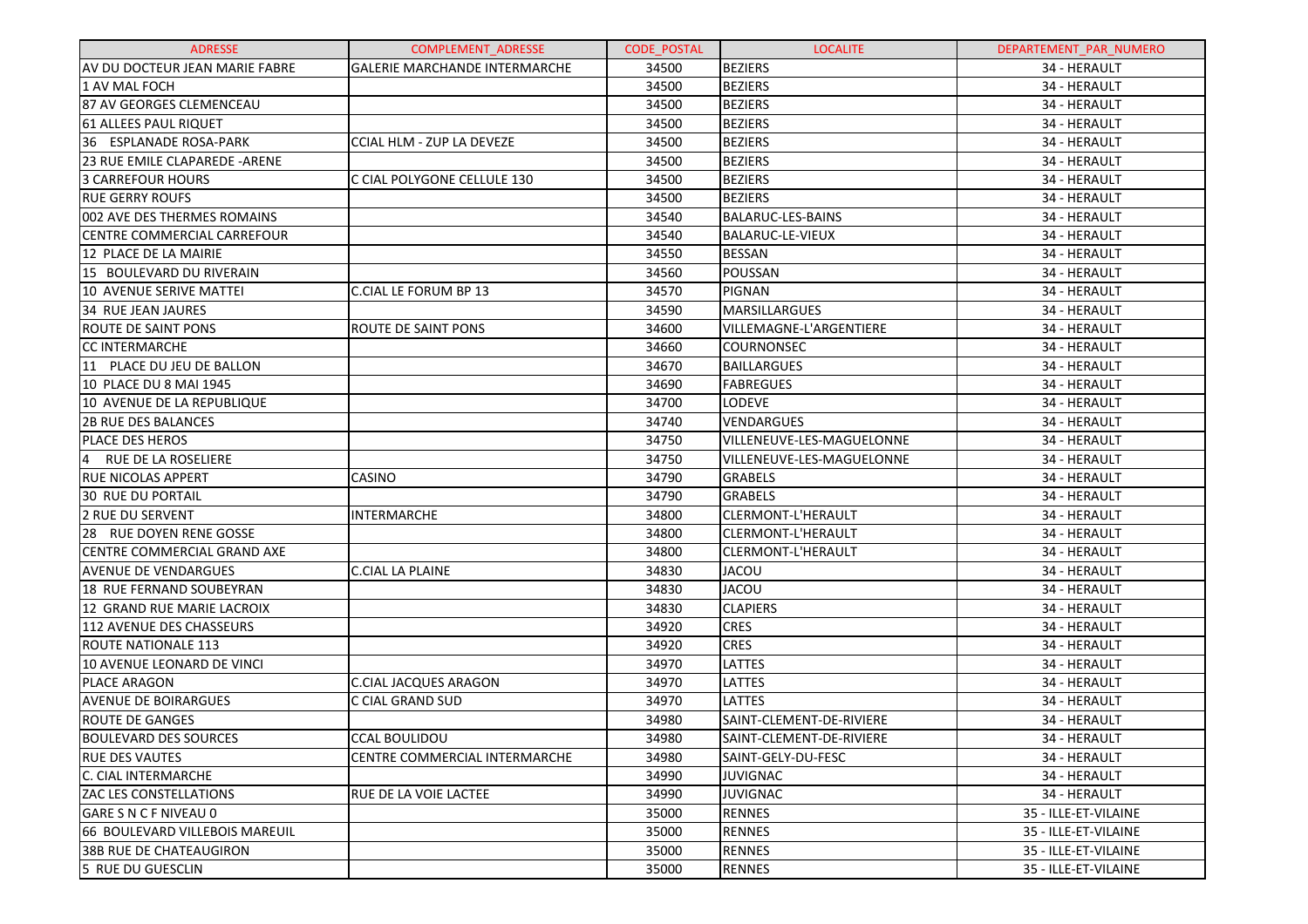| <b>ADRESSE</b>                          | <b>COMPLEMENT ADRESSE</b>     | <b>CODE POSTAL</b> | <b>LOCALITE</b>           | DEPARTEMENT PAR NUMERO |
|-----------------------------------------|-------------------------------|--------------------|---------------------------|------------------------|
| 4 RUE D ESTREES                         |                               | 35000              | <b>RENNES</b>             | 35 - ILLE-ET-VILAINE   |
| 40 PLACE DU COLOMBIER                   |                               | 35000              | <b>RENNES</b>             | 35 - ILLE-ET-VILAINE   |
| 4 RUE DU GAL MAURICE GUILLAUDOT         |                               | 35000              | <b>RENNES</b>             | 35 - ILLE-ET-VILAINE   |
| 4 RUE DE NEMOURS                        |                               | 35000              | <b>RENNES</b>             | 35 - ILLE-ET-VILAINE   |
| 87 RUE JULES VALLES                     | <b>C.CIAL LECLERC CLEUNAY</b> | 35000              | <b>RENNES</b>             | 35 - ILLE-ET-VILAINE   |
| <b>7 PLACE DE BRETAGNE</b>              |                               | 35000              | <b>RENNES</b>             | 35 - ILLE-ET-VILAINE   |
| 6 RUE DE BREST                          |                               | 35000              | <b>RENNES</b>             | 35 - ILLE-ET-VILAINE   |
| 43 BOULEVARD DE VERDUN                  |                               | 35000              | <b>RENNES</b>             | 35 - ILLE-ET-VILAINE   |
| <b>RELAIS H GARE SNCF</b>               |                               | 35000              | <b>RENNES</b>             | 35 - ILLE-ET-VILAINE   |
| 5 RUE DU MORBIHAN                       |                               | 35000              | <b>RENNES</b>             | 35 - ILLE-ET-VILAINE   |
| 14 RUE MARECHAL JOFFRE                  |                               | 35000              | <b>RENNES</b>             | 35 - ILLE-ET-VILAINE   |
| 127 RUE DE PARIS                        |                               | 35000              | <b>RENNES</b>             | 35 - ILLE-ET-VILAINE   |
| 123 RUE DE DINAN                        |                               | 35000              | <b>RENNES</b>             | 35 - ILLE-ET-VILAINE   |
| 1 RUE DE BOURGOGNE                      |                               | 35000              | <b>RENNES</b>             | 35 - ILLE-ET-VILAINE   |
| IRUE DU BOSPHORE                        | <b>C.CIAL ALMA</b>            | 35000              | <b>RENNES</b>             | 35 - ILLE-ET-VILAINE   |
| 44 RUE JULES LALLEMAND                  |                               | 35000              | <b>RENNES</b>             | 35 - ILLE-ET-VILAINE   |
| 10 RUE DE L ARSENAL                     |                               | 35000              | <b>RENNES</b>             | 35 - ILLE-ET-VILAINE   |
| 7 PLACE DU COLOMBIER                    |                               | 35000              | <b>RENNES</b>             | 35 - ILLE-ET-VILAINE   |
| <b>83 RUE SAINT HELIER</b>              |                               | 35000              | <b>RENNES</b>             | 35 - ILLE-ET-VILAINE   |
| 124 BOULEVARD DE LA LIBERTE             |                               | 35000              | <b>RENNES</b>             | 35 - ILLE-ET-VILAINE   |
| 16 PLACE SAINTE ANNE                    |                               | 35000              | <b>RENNES</b>             | 35 - ILLE-ET-VILAINE   |
| 10 RUE DE TOULOUSE                      |                               | 35000              | <b>RENNES</b>             | 35 - ILLE-ET-VILAINE   |
| l3 RUE DU VAU SAINT GERMAIN             |                               | 35000              | <b>RENNES</b>             | 35 - ILLE-ET-VILAINE   |
| <b>24 AVENUE JEAN JANVIER</b>           |                               | 35000              | <b>RENNES</b>             | 35 - ILLE-ET-VILAINE   |
| LIEU DIT LES ROLANDIERES                | <b>ZA DES ROLANDIERES</b>     | 35120              | DOL-DE-BRETAGNE           | 35 - ILLE-ET-VILAINE   |
| 11 RUE DU DOCTEUR GRINGOIRE             | <b>SUPER U</b>                | 35120              | DOL-DE-BRETAGNE           | 35 - ILLE-ET-VILAINE   |
| l9 RUE LEJAMPTEL                        |                               | 35120              | DOL-DE-BRETAGNE           | 35 - ILLE-ET-VILAINE   |
| <b>AVENUE DE LA MARIONNAIS</b>          | <b>C.CIAL LE BRETAGNE</b>     | 35131              | CHARTRES-DE-BRETAGNE      | 35 - ILLE-ET-VILAINE   |
| LA CROIX AUX POTIERS                    |                               | 35131              | CHARTRES-DE-BRETAGNE      | 35 - ILLE-ET-VILAINE   |
| 66 AVENUE ANDRE BONNIN                  |                               | 35135              | <b>CHANTEPIE</b>          | 35 - ILLE-ET-VILAINE   |
| <b>PLACE DES MARELLES</b>               | <b>C.CIAL LES 3 MARELLES</b>  | 35135              | <b>CHANTEPIE</b>          | 35 - ILLE-ET-VILAINE   |
| <b>256 RUE DE NANTES</b>                |                               | 35136              | SAINT-JACQUES-DE-LA-LANDE | 35 - ILLE-ET-VILAINE   |
| <b>AEROPORT DE RENNES ZONE PUBLIQUE</b> | <b>AVENUE JOSEPH LE BRIX</b>  | 35136              | SAINT-JACQUES-DE-LA-LANDE | 35 - ILLE-ET-VILAINE   |
| 2 PLACE ALEXANDRE VEILLARD              |                               | 35140              | SAINT-AUBIN-DU-CORMIER    | 35 - ILLE-ET-VILAINE   |
| LIEU DIT LA HELAUDIERE                  | <b>BD CHARCOT SUPER U</b>     | 35150              | <b>JANZE</b>              | 35 - ILLE-ET-VILAINE   |
| LAUNAY QUERO                            | <b>SUPER U</b>                | 35160              | <b>BRETEIL</b>            | 35 - ILLE-ET-VILAINE   |
| 9 RUE SAINT NICOLAS                     |                               | 35160              | <b>MONTFORT</b>           | 35 - ILLE-ET-VILAINE   |
| PLACE DU VERT BUISSON                   | <b>C.CIAL DU VERT BUISSON</b> | 35170              | <b>BRUZ</b>               | 35 - ILLE-ET-VILAINE   |
| <b>RUE DES PETITES DOUVES</b>           | C.CIAL                        | 35190              | <b>TINTENIAC</b>          | 35 - ILLE-ET-VILAINE   |
| 9 RUE DU GENERAL NICOLET                |                               | 35200              | <b>RENNES</b>             | 35 - ILLE-ET-VILAINE   |
| CENTRE COMMERCIAL ALMA                  |                               | 35200              | <b>RENNES</b>             | 35 - ILLE-ET-VILAINE   |
| 10 PLACE DU RONCERAY                    |                               | 35200              | <b>RENNES</b>             | 35 - ILLE-ET-VILAINE   |
| 2 BOULEVARD EMILE COMBES                |                               | 35200              | <b>RENNES</b>             | 35 - ILLE-ET-VILAINE   |
| JARDIN DE LA BRETONNIERE                | C.CIAL                        | 35220              | <b>CHATEAUBOURG</b>       | 35 - ILLE-ET-VILAINE   |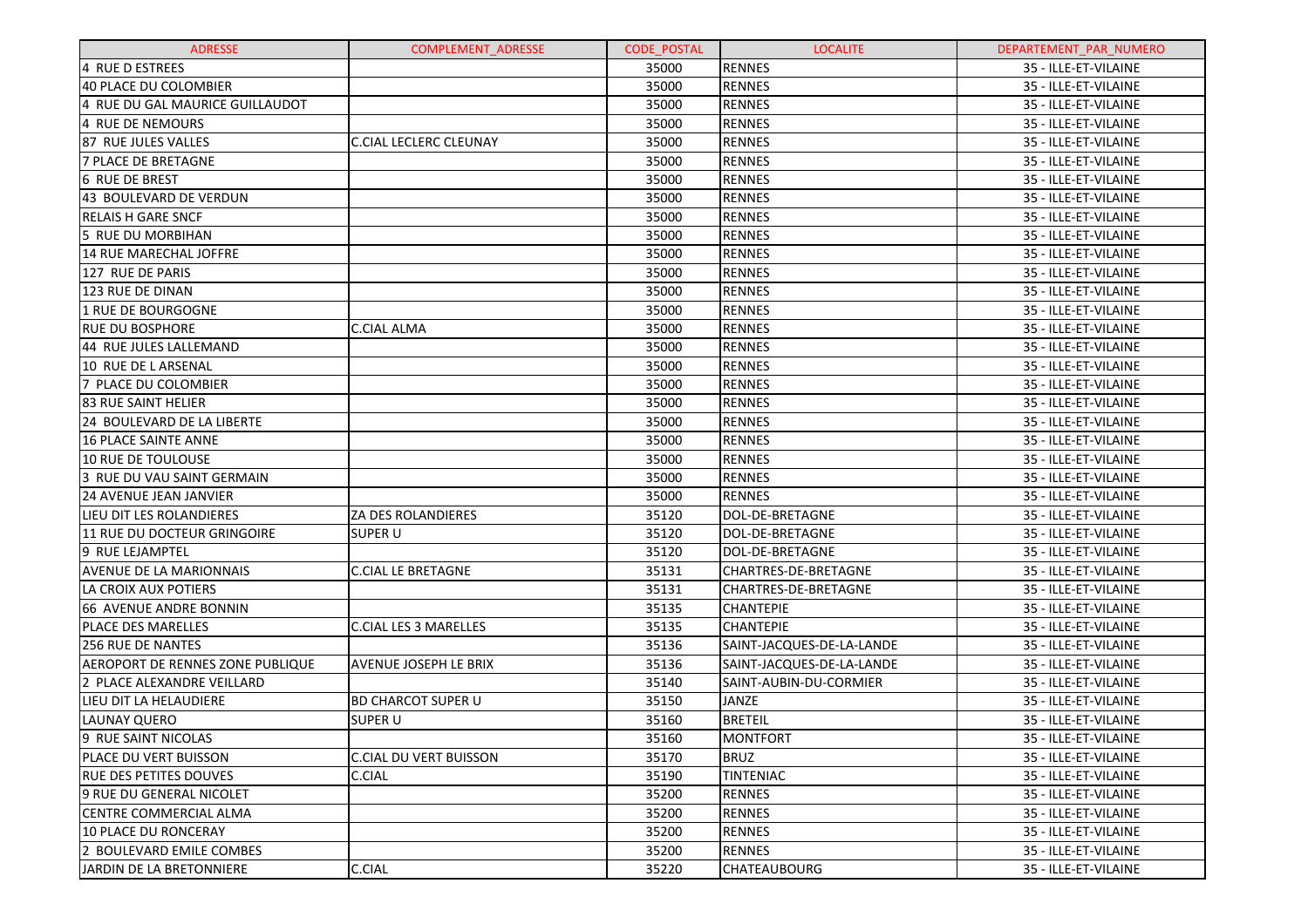| <b>ADRESSE</b>                       | <b>COMPLEMENT ADRESSE</b>             | <b>CODE POSTAL</b> | <b>LOCALITE</b>         | DEPARTEMENT PAR NUMERO |
|--------------------------------------|---------------------------------------|--------------------|-------------------------|------------------------|
| 11 RUE MATHURIN MEHEUT               | <b>SUPER U</b>                        | 35230              | NOYAL-SUR-SEICHE        | 35 - ILLE-ET-VILAINE   |
| <b>RUE DE LA FORET</b>               | CENTRE COMMERCIAL DU BOCAGE           | 35235              | THORIGNE-FOUILLARD      | 35 - ILLE-ET-VILAINE   |
| LA BRETONNIERE                       |                                       | 35260              | CANCALE                 | 35 - ILLE-ET-VILAINE   |
| 40 RUE DU PORT                       |                                       | 35260              | CANCALE                 | 35 - ILLE-ET-VILAINE   |
| 7 AVENUE DES ERABLES                 |                                       | 35270              | <b>COMBOURG</b>         | 35 - ILLE-ET-VILAINE   |
| IROUTE DE SAINT JAMES                | <b>C.CIAL INTERMARCHE</b>             | 35300              | <b>FOUGERES</b>         | 35 - ILLE-ET-VILAINE   |
| 14 PLACE ARISTIDE BRIAND             |                                       | 35300              | <b>FOUGERES</b>         | 35 - ILLE-ET-VILAINE   |
| <b>AVENUE DES PLATANES</b>           | <b>CENTRE COMMERCIAL</b>              | 35310              | <b>MORDELLES</b>        | 35 - ILLE-ET-VILAINE   |
| 98 RUE DE RENNES                     |                                       | 35340              | <b>LIFFRE</b>           | 35 - ILLE-ET-VILAINE   |
| 1 PLACE DE L EGLISE                  |                                       | 35350              | SAINT-COULOMB           | 35 - ILLE-ET-VILAINE   |
| 55 BOULEVARD DES DEPORTES            | CENTRE COMMERCIAL LECLERC             | 35400              | SAINT-MALO              | 35 - ILLE-ET-VILAINE   |
| 73 RUE VILLE PEPIN                   |                                       | 35400              | SAINT-MALO              | 35 - ILLE-ET-VILAINE   |
| <b>29 AVE DES FONTENELLES</b>        |                                       | 35400              | SAINT-MALO              | 35 - ILLE-ET-VILAINE   |
| CENTRE COMMERCIAL LA MADELEINE       |                                       | 35400              | SAINT-MALO              | 35 - ILLE-ET-VILAINE   |
| 2 PL FONTAINE                        |                                       | 35400              | SAINT-MALO              | 35 - ILLE-ET-VILAINE   |
| 5 BD DE LA REPUBLIQUE                |                                       | 35400              | SAINT-MALO              | 35 - ILLE-ET-VILAINE   |
| 6 BOULEVARD DE ROCHEBONNE            |                                       | 35400              | SAINT-MALO              | 35 - ILLE-ET-VILAINE   |
| l05 RUE DES PORTES CARTIER           |                                       | 35400              | SAINT-MALO              | 35 - ILLE-ET-VILAINE   |
| 47 CHAUSSEE DU SILLON                |                                       | 35400              | SAINT-MALO              | 35 - ILLE-ET-VILAINE   |
| l20 AVENUE DU GENERAL DE GAULLE      | <b>C.CIAL LA DECOUVERTE</b>           | 35400              | SAINT-MALO              | 35 - ILLE-ET-VILAINE   |
| <b>8 PL MONSEIGNEUR JUHEL</b>        |                                       | 35400              | SAINT-MALO              | 35 - ILLE-ET-VILAINE   |
| <b>25 RUE VILLE PEPIN</b>            |                                       | 35400              | SAINT-MALO              | 35 - ILLE-ET-VILAINE   |
| <b>BOULEVARD THEODORE BOTREL</b>     | <b>INTERMARCHE</b>                    | 35400              | SAINT-MALO              | 35 - ILLE-ET-VILAINE   |
| 3 BOULEVARD LEONCE DEMALVILAIN       | <b>C.CIAL BELLEVUE</b>                | 35400              | SAINT-MALO              | 35 - ILLE-ET-VILAINE   |
| 4 RUE DE DINAN                       |                                       | 35400              | SAINT-MALO              | 35 - ILLE-ET-VILAINE   |
| 2 PLACE DU CANADA                    |                                       | 35400              | SAINT-MALO              | 35 - ILLE-ET-VILAINE   |
| GARE S.N.C.F.                        |                                       | 35400              | SAINT-MALO              | 35 - ILLE-ET-VILAINE   |
| <b>6 RUE BROUSSAIS</b>               |                                       | 35400              | SAINT-MALO              | 35 - ILLE-ET-VILAINE   |
| 3 AV DU PERE UMBRICHT                |                                       | 35400              | SAINT-MALO              | 35 - ILLE-ET-VILAINE   |
| 2 RUE DE HEDE                        | <b>ZA DES GALAXIES</b>                | 35410              | <b>DOMLOUP</b>          | 35 - ILLE-ET-VILAINE   |
| lle petit launay                     | <b>C.CIAL LES GRANDS CHENES BP 36</b> | 35410              | <b>CHATEAUGIRON</b>     | 35 - ILLE-ET-VILAINE   |
| LE MOULIN DU DOMAINE                 | C.CIAL CORA                           | 35430              | SAINT-JOUAN-DES-GUERETS | 35 - ILLE-ET-VILAINE   |
| LE CHENE VERT                        | <b>C.CIAL INTERMARCHE</b>             | 35470              | BAIN-DE-BRETAGNE        | 35 - ILLE-ET-VILAINE   |
| LE CHATEAU GAILLARD                  | C.COMMERCIAL DES ESTUAIRES LECLE      | 35470              | <b>BAIN-DE-BRETAGNE</b> | 35 - ILLE-ET-VILAINE   |
| 35 AVENUE DU PORT                    |                                       | 35480              | <b>GUIPRY</b>           | 35 - ILLE-ET-VILAINE   |
| 21 ROUTE DE REDON                    | <b>C.CIAL BARATIERE</b>               | 35500              | <b>VITRE</b>            | 35 - ILLE-ET-VILAINE   |
| 5 RUE DU MEE                         | C.CIAL LE MEE                         | 35500              | <b>VITRE</b>            | 35 - ILLE-ET-VILAINE   |
| <b>38 RUE DU MUGUET</b>              | C.CIAL G 20                           | 35510              | <b>CESSON-SEVIGNE</b>   | 35 - ILLE-ET-VILAINE   |
| LIEU DIT LA RIGOURDIERE              | <b>C.CIAL CARREFOUR</b>               | 35510              | <b>CESSON-SEVIGNE</b>   | 35 - ILLE-ET-VILAINE   |
| CENTRE COMMERCIAL BOURGCHEVREUIL     |                                       | 35510              | <b>CESSON-SEVIGNE</b>   | 35 - ILLE-ET-VILAINE   |
| <b>ZONE ARTISANALE METAIRIE</b>      | <b>QUARTIER LIBRE</b>                 | 35520              | <b>MELESSE</b>          | 35 - ILLE-ET-VILAINE   |
| BEAUSEJOUR                           | <b>ZAC BEAUSEJOUR</b>                 | 35520              | <b>MEZIERE</b>          | 35 - ILLE-ET-VILAINE   |
| <b>ZONE ARTISANALE LE CHENE JOLI</b> | BP 33234                              | 35530              | NOYAL-SUR-VILAINE       | 35 - ILLE-ET-VILAINE   |
| 11 RUE LOUIS AMPERE                  | CENTRE COMMERCIAL DE LA PRAIRIE       | 35580              | <b>GUICHEN</b>          | 35 - ILLE-ET-VILAINE   |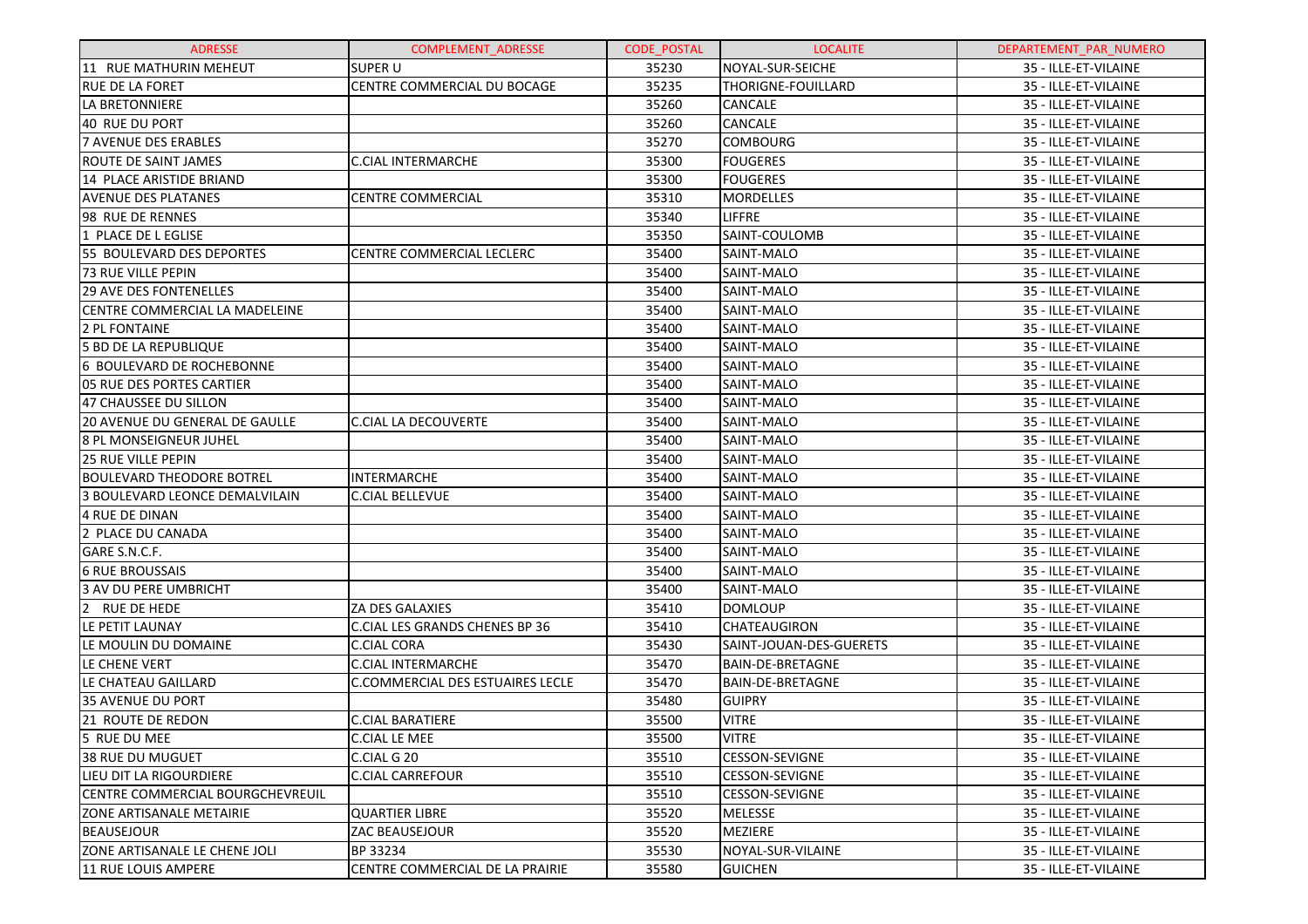| <b>ADRESSE</b>                        | <b>COMPLEMENT ADRESSE</b>        | <b>CODE POSTAL</b> | <b>LOCALITE</b>        | DEPARTEMENT PAR NUMERO |
|---------------------------------------|----------------------------------|--------------------|------------------------|------------------------|
| PLACE MICHEL MACE                     | <b>GARE SNCF</b>                 | 35600              | <b>REDON</b>           | 35 - ILLE-ET-VILAINE   |
| <b>6 RUE LOUIS GUILLOUX</b>           | C.CIAL CAP NORD INTERMARCHE      | 35600              | <b>REDON</b>           | 35 - ILLE-ET-VILAINE   |
| PLACE DE LA REPUBLIQUE                |                                  | 35600              | <b>REDON</b>           | 35 - ILLE-ET-VILAINE   |
| ALLEE MORVAN LEBESQUE                 | C.CIAL LONGSCHAMPS               | 35700              | <b>RENNES</b>          | 35 - ILLE-ET-VILAINE   |
| 12 RUE D ANTRAIN                      |                                  | 35700              | <b>RENNES</b>          | 35 - ILLE-ET-VILAINE   |
| AVENUE DU CAP DE BONNE ESPERANCE      | INTERMARCHE - ZAC DU TERTRE ESNA | 35730              | <b>RICHARDAIS</b>      | 35 - ILLE-ET-VILAINE   |
| <b>21 PLACE SAINT MELAINE</b>         |                                  | 35740              | <b>PACE</b>            | 35 - ILLE-ET-VILAINE   |
| <b>ETANG AU DIABLE</b>                | ZI C.CIAL LECLERC                | 35760              | SAINT-GREGOIRE         | 35 - ILLE-ET-VILAINE   |
| CENTRE COMMERCIAL LA FORGE            |                                  | 35760              | SAINT-GREGOIRE         | 35 - ILLE-ET-VILAINE   |
| ROUTE DE SAINT MALO                   | <b>C.C CIAL GRAND QUARTIER</b>   | 35760              | SAINT-GREGOIRE         | 35 - ILLE-ET-VILAINE   |
| 5 RUE DE CHATEAUBRIANT                |                                  | 35770              | <b>VERN-SUR-SEICHE</b> | 35 - ILLE-ET-VILAINE   |
| 17 PLACE DE LA POSTE                  | C. CIAL                          | 35770              | <b>VERN-SUR-SEICHE</b> | 35 - ILLE-ET-VILAINE   |
| <b>RUE ERNEST RENAN</b>               | <b>CARREFOUR MARKET</b>          | 35800              | <b>DINARD</b>          | 35 - ILLE-ET-VILAINE   |
| 80 RUE DE LA GREVE                    |                                  | 35800              | SAINT-LUNAIRE          | 35 - ILLE-ET-VILAINE   |
| 5 RUE DE LA MAIRIE                    |                                  | 35800              | SAINT-BRIAC-SUR-MER    | 35 - ILLE-ET-VILAINE   |
| 64 BOULEVARD ALBERT LACROIX           |                                  | 35800              | <b>DINARD</b>          | 35 - ILLE-ET-VILAINE   |
| 9 PLACE DE LA GARE                    |                                  | 35800              | <b>DINARD</b>          | 35 - ILLE-ET-VILAINE   |
| 2 BOULEVARD DES MARECHAUX             |                                  | 35800              | <b>DINARD</b>          | 35 - ILLE-ET-VILAINE   |
| 30 RUE DE LA PAIX                     |                                  | 35800              | <b>DINARD</b>          | 35 - ILLE-ET-VILAINE   |
| 3 PLACE DE LA REPUBLIQUE              |                                  | 35800              | <b>DINARD</b>          | 35 - ILLE-ET-VILAINE   |
| <b>RUE DU POINT DU JOUR</b>           |                                  | 35890              | LAILLE                 | 35 - ILLE-ET-VILAINE   |
| AVENUE DE LA CHATRE                   |                                  | 36000              | <b>CHATEAUROUX</b>     | 36 - INDRE             |
| <b>47 RUE PIERRE GAULTIER</b>         |                                  | 36000              | <b>CHATEAUROUX</b>     | 36 - INDRE             |
| GARE S.N.C.F.                         |                                  | 36000              | <b>CHATEAUROUX</b>     | <b>36 - INDRE</b>      |
| <b>RUE DE LA LIMOISE</b>              | C.CIAL LA LIMOISE                | 36100              | ISSOUDUN               | 36 - INDRE             |
| 2 RUE GAMBETTA                        |                                  | 36200              | ARGENTON-SUR-CREUSE    | <b>36 - INDRE</b>      |
| <b>BOULEVARD DU FRANC</b>             | ZONE COMMERCIALE CAP SUD         | 36250              | SAINT-MAUR             | <b>36 - INDRE</b>      |
| 7 PLACE DE LA REPUBLIQUE              |                                  | 36270              | EGUZON-CHANTOME        | 36 - INDRE             |
| 1 PLACE DU MARCHE                     |                                  | 36400              | <b>CHATRE</b>          | <b>36 - INDRE</b>      |
| 115 BIS RUE GIRAUDEAU                 |                                  | 37000              | <b>TOURS</b>           | 37 - INDRE-ET-LOIRE    |
| 10 PCE L. D'ENTRAIGUES                |                                  | 37000              | <b>TOURS</b>           | 37 - INDRE-ET-LOIRE    |
| 24 RUE NATIONALE                      |                                  | 37000              | <b>TOURS</b>           | 37 - INDRE-ET-LOIRE    |
| PLACE DES HALLES                      | <b>KIOSQUE</b>                   | 37000              | <b>TOURS</b>           | 37 - INDRE-ET-LOIRE    |
| <b>72 RUE NATIONALE</b>               |                                  | 37000              | <b>TOURS</b>           | 37 - INDRE-ET-LOIRE    |
| 1 PCE DU GRAND MARCHE                 |                                  | 37000              | <b>TOURS</b>           | 37 - INDRE-ET-LOIRE    |
| <b>GARE SNCF KIOSQUE QUAI</b>         |                                  | 37000              | <b>TOURS</b>           | 37 - INDRE-ET-LOIRE    |
| 25B AVENUE DE GRAMMONT                |                                  | 37000              | <b>TOURS</b>           | 37 - INDRE-ET-LOIRE    |
| CCAL DE LA PETITE ARCHE               | <b>RN 10</b>                     | 37100              | <b>TOURS</b>           | 37 - INDRE-ET-LOIRE    |
| <b>RUE DES BORDIERS</b>               | LECLERC                          | 37100              | <b>TOURS</b>           | 37 - INDRE-ET-LOIRE    |
| PLACE NICOLAS COPERNIC                | <b>ZONE FUSAPARC</b>             | 37100              | <b>TOURS</b>           | 37 - INDRE-ET-LOIRE    |
| ROUTE DE TOURS                        | <b>CARREFOUR MARKET</b>          | 37130              | LANGEAIS               | 37 - INDRE-ET-LOIRE    |
| <b>27 AVENUE DU GENERAL DE GAULLE</b> | <b>HYPER U</b>                   | 37140              | <b>BOURGUEIL</b>       | 37 - INDRE-ET-LOIRE    |
| 23 PLACE DES HALLES                   |                                  | 37140              | <b>BOURGUEIL</b>       | 37 - INDRE-ET-LOIRE    |
| 51 AVENUE DU GRAND SUD                |                                  | 37170              | CHAMBRAY-LES-TOURS     | 37 - INDRE-ET-LOIRE    |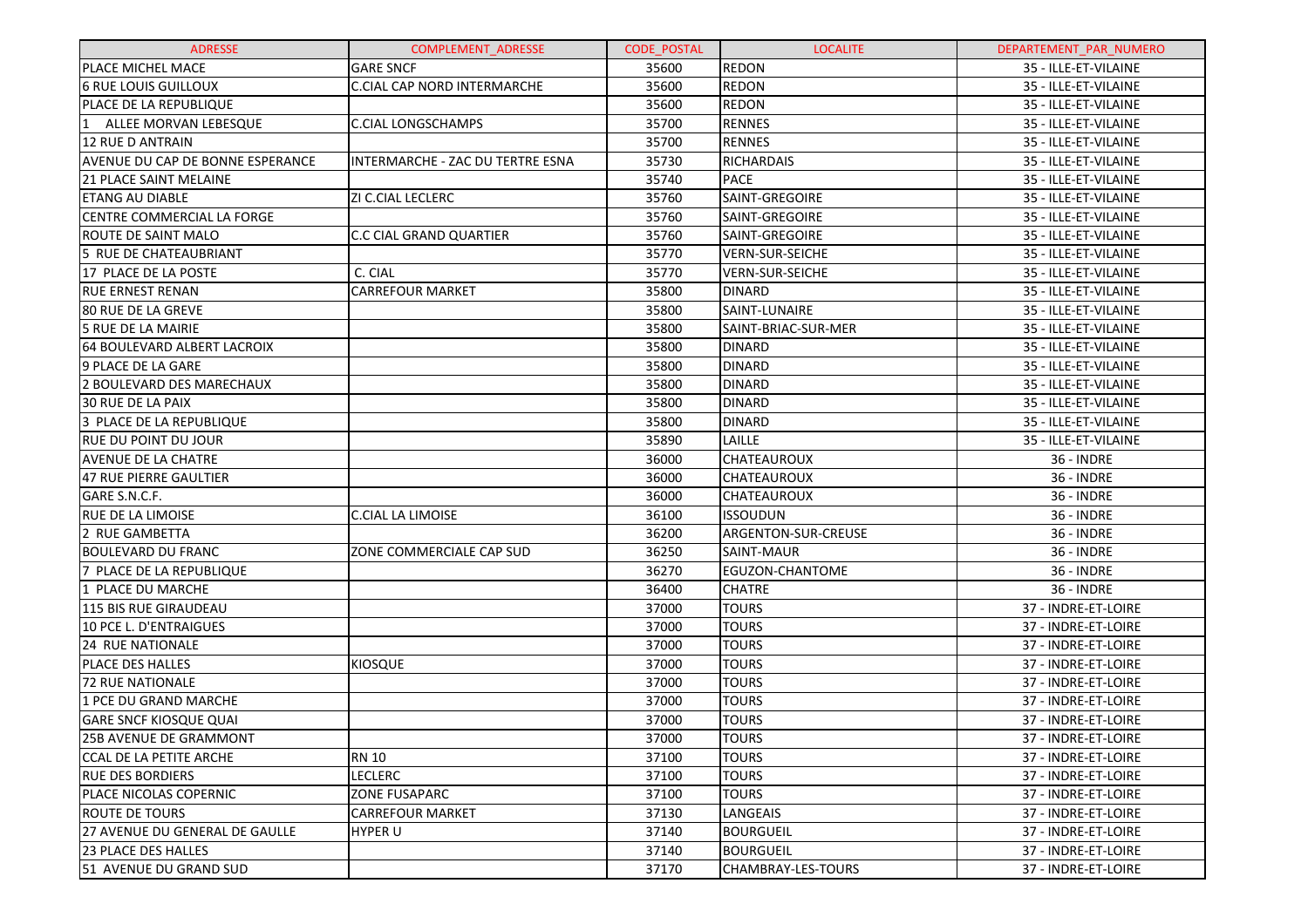| <b>ADRESSE</b>                        | <b>COMPLEMENT ADRESSE</b>   | <b>CODE POSTAL</b> | <b>LOCALITE</b>        | DEPARTEMENT PAR NUMERO |
|---------------------------------------|-----------------------------|--------------------|------------------------|------------------------|
| <b>RUE DE JOUE</b>                    | <b>AUCHAN</b>               | 37170              | CHAMBRAY-LES-TOURS     | 37 - INDRE-ET-LOIRE    |
| <b>5 RUE DU CHATEAU</b>               |                             | 37190              | AZAY-LE-RIDEAU         | 37 - INDRE-ET-LOIRE    |
| 55 RUE DU DOCTEUR LEBLED              |                             | 37210              | <b>ROCHECORBON</b>     | 37 - INDRE-ET-LOIRE    |
| <b>RUE SAINT LAZARE</b>               | LA ROCADE SUPER U           | 37220              | ILE-BOUCHARD           | 37 - INDRE-ET-LOIRE    |
| ZONE INDUSTRIELLE DU CHAPELET         | SUPER U                     | 37230              | LUYNES                 | 37 - INDRE-ET-LOIRE    |
| 4 RUE EUGENE GOUIN                    |                             | 37230              | <b>FONDETTES</b>       | 37 - INDRE-ET-LOIRE    |
| AVENUE VICTOR LALOUX                  | <b>SUPER U</b>              | 37270              | MONTLOUIS-SUR-LOIRE    | 37 - INDRE-ET-LOIRE    |
| <b>BOULEVARD DES BRETONNIERES</b>     | SUPER U                     | 37300              | JOUE-LES-TOURS         | 37 - INDRE-ET-LOIRE    |
| 6 PLACE DU GENERAL LECLERC            |                             | 37300              | JOUE-LES-TOURS         | 37 - INDRE-ET-LOIRE    |
| LA CROIX POELON                       |                             | 37380              | <b>MONNAIE</b>         | 37 - INDRE-ET-LOIRE    |
| <b>60 RUE NATIONALE</b>               | (ANGLE RUE VOLTAIRE)        | 37400              | <b>AMBOISE</b>         | 37 - INDRE-ET-LOIRE    |
| <b>CCAL LEONARD DE VINCI</b>          |                             | 37400              | <b>AMBOISE</b>         | 37 - INDRE-ET-LOIRE    |
| 24 QUAI JEANNE D ARC                  |                             | 37500              | <b>CHINON</b>          | 37 - INDRE-ET-LOIRE    |
| 12 RUE RABELAIS                       |                             | 37500              | <b>CHINON</b>          | 37 - INDRE-ET-LOIRE    |
| 1 RUE DU COMMERCE                     | <b>BAR TABAC</b>            | 37510              | <b>BALLAN-MIRE</b>     | 37 - INDRE-ET-LOIRE    |
| <b>CHEMIN DES MINIMES</b>             |                             | 37520              | <b>RICHE</b>           | 37 - INDRE-ET-LOIRE    |
| LIEU-DIT LA RAMEE                     | <b>BOULEVARD DU SEVRAGE</b> | 37530              | POCE-SUR-CISSE         | 37 - INDRE-ET-LOIRE    |
| 56 AVENUE DE LA REPUBLIQUE            |                             | 37540              | SAINT-CYR-SUR-LOIRE    | 37 - INDRE-ET-LOIRE    |
| 101 BOULEVARD CHARLES DE GAULLE       |                             | 37540              | SAINT-CYR-SUR-LOIRE    | 37 - INDRE-ET-LOIRE    |
| 247 BLD CHARLES DE GAULLE             | CENTRE COMMERCIAL AUCHAN    | 37540              | SAINT-CYR-SUR-LOIRE    | 37 - INDRE-ET-LOIRE    |
| 355 RUE DE CORMERY                    | <b>ATAC</b>                 | 37550              | SAINT-AVERTIN          | 37 - INDRE-ET-LOIRE    |
| AVE GAL DE GAULLE - C.CIAL            |                             | 37550              | SAINT-AVERTIN          | 37 - INDRE-ET-LOIRE    |
| <b>CENTRE COMMERCIAL DES ATLANTES</b> |                             | 37700              | SAINT-PIERRE-DES-CORPS | 37 - INDRE-ET-LOIRE    |
| <b>RUE MARIE DE LORRAINE</b>          | <b>ZAC LES FOUGEROLLES</b>  | 37700              | VILLE-AUX-DAMES        | 37 - INDRE-ET-LOIRE    |
| GARE S.N.C.F. VEST.                   |                             | 37700              | SAINT-PIERRE-DES-CORPS | 37 - INDRE-ET-LOIRE    |
| <b>VESTIBULE GARE SNCF</b>            |                             | 38000              | <b>GRENOBLE</b>        | 38 - ISERE             |
| <b>20 RUE DE STRASBOURG</b>           |                             | 38000              | <b>GRENOBLE</b>        | 38 - ISERE             |
| 1 PLACE DE L'ETOILE                   |                             | 38000              | <b>GRENOBLE</b>        | 38 - ISERE             |
| 162 COURS BERRIAT                     |                             | 38000              | <b>GRENOBLE</b>        | 38 - ISERE             |
| 2 AVENUE JEAN PERROT                  |                             | 38000              | <b>GRENOBLE</b>        | 38 - ISERE             |
| 2 RUE MOLIERE                         |                             | 38000              | <b>GRENOBLE</b>        | 38 - ISERE             |
| <b>5 PLACE CHAMPIONNET</b>            |                             | 38000              | <b>GRENOBLE</b>        | 38 - ISERE             |
| 14 AVE MARECHAL RANDON                |                             | 38000              | <b>GRENOBLE</b>        | 38 - ISERE             |
| 2 RUE CASIMIR PERRIER                 |                             | 38000              | <b>GRENOBLE</b>        | 38 - ISERE             |
| 37 AVE D'ALSACE LORRAINE              |                             | 38000              | <b>GRENOBLE</b>        | 38 - ISERE             |
| <b>5 RUE THIERS</b>                   |                             | 38000              | <b>GRENOBLE</b>        | 38 - ISERE             |
| 97 COURS BERRIAT                      |                             | 38000              | <b>GRENOBLE</b>        | 38 - ISERE             |
| 4 RUE JOSEPH CHANRION                 |                             | 38000              | <b>GRENOBLE</b>        | 38 - ISERE             |
| 4 RUE LA FAYETTE                      |                             | 38000              | <b>GRENOBLE</b>        | 38 - ISERE             |
| 9 RUE RAOUL BLANCHARD                 |                             | 38000              | <b>GRENOBLE</b>        | 38 - ISERE             |
| <b>6 ROUTE DE LYON</b>                |                             | 38000              | <b>GRENOBLE</b>        | 38 - ISERE             |
| <b>14 PLACE STE CLAIRE</b>            |                             | 38000              | <b>GRENOBLE</b>        | 38 - ISERE             |
| 2 RUE ST JACQUES                      |                             | 38000              | <b>GRENOBLE</b>        | 38 - ISERE             |
| <b>RUE DES SAYES</b>                  | <b>C.CIAL CARREFOUR</b>     | 38080              | ISLE-D'ABEAU           | 38 - ISERE             |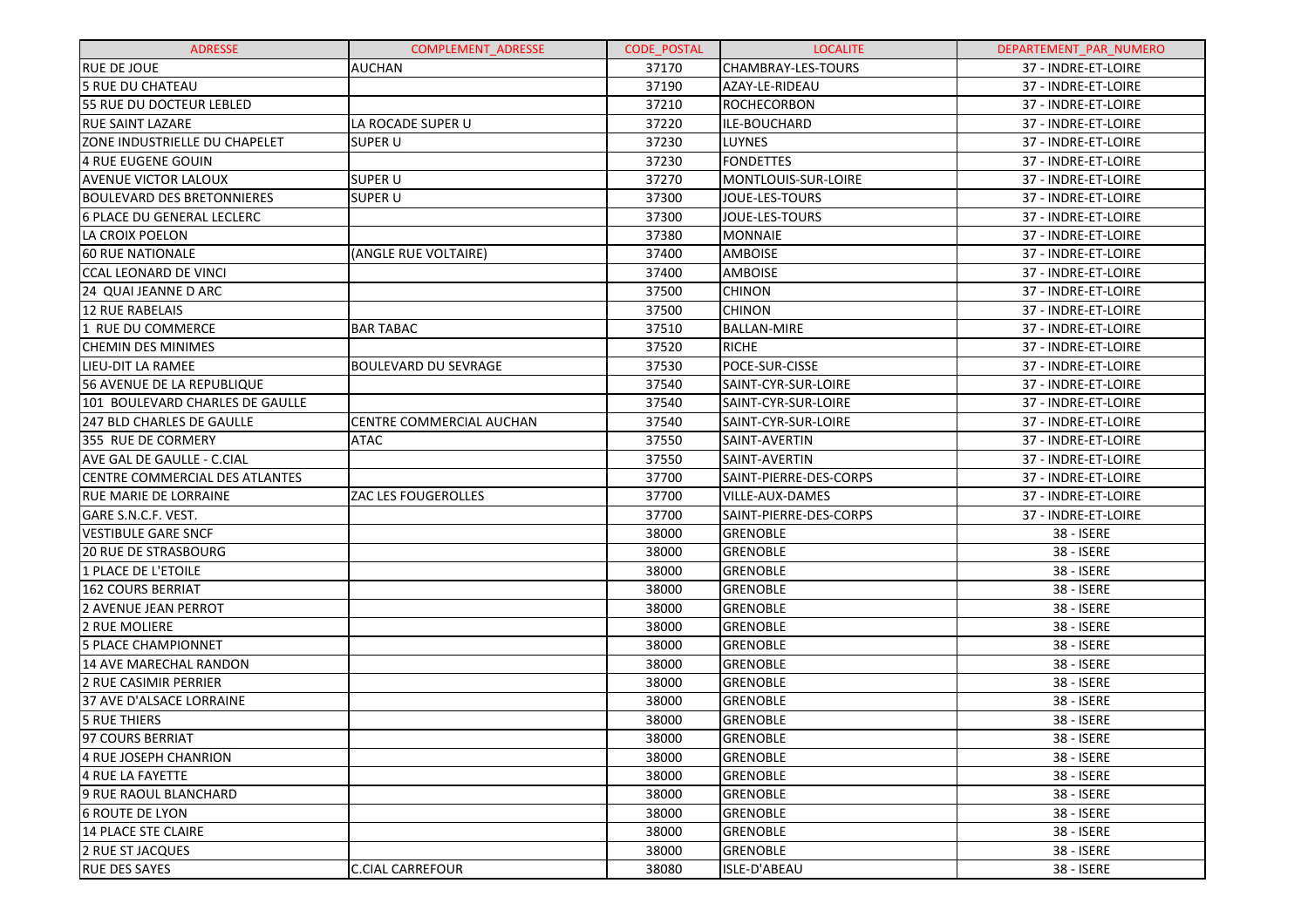| <b>ADRESSE</b>                  | <b>COMPLEMENT ADRESSE</b>  | <b>CODE POSTAL</b> | <b>LOCALITE</b>          | DEPARTEMENT_PAR_NUMERO |
|---------------------------------|----------------------------|--------------------|--------------------------|------------------------|
| <b>PLACE JEAN JAURES</b>        | <b>C.CIAL ST BONNET</b>    | 38090              | <b>VILLEFONTAINE</b>     | 38 - ISERE             |
| 62 AVENUE DE LA VERPILLIERE     |                            | 38090              | <b>VILLEFONTAINE</b>     | 38 - ISERE             |
| 19 BOULEVARD MARECHAL FOCH      |                            | 38100              | <b>GRENOBLE</b>          | 38 - ISERE             |
| <b>63 COURS J.JAURES</b>        |                            | 38100              | <b>GRENOBLE</b>          | 38 - ISERE             |
| <b>22 RUE DES EAUX CLAIRES</b>  |                            | 38100              | <b>GRENOBLE</b>          | 38 - ISERE             |
| 1900 AVENUE DE SAVOIE           |                            | 38110              | SAINT-CLAIR-DE-LA-TOUR   | 38 - ISERE             |
| <b>ROUTE DE LA BOURBRE</b>      |                            | 38110              | SAINT-JEAN-DE-SOUDAIN    | 38 - ISERE             |
| 1 RUE DE LA REPUBLIQUE          |                            | 38110              | TOUR-DU-PIN              | 38 - ISERE             |
| 1 RUE DES ABATTOIRS             |                            | 38120              | SAINT-EGREVE             | 38 - ISERE             |
| <b>26 RUE ST ROBERT</b>         |                            | 38120              | SAINT-EGREVE             | 38 - ISERE             |
| 3 RTE DE GRENOBLE-PONT DE VENCE |                            | 38120              | SAINT-EGREVE             | 38 - ISERE             |
| 8 PLACE SAINT CHRISTOPHE        |                            | 38120              | SAINT-EGREVE             | 38 - ISERE             |
| VOIE 24 VILLENEUVE              |                            | 38130              | <b>ECHIROLLES</b>        | 38 - ISERE             |
| <b>26 RUE ALBERT LONDRES</b>    |                            | 38130              | <b>ECHIROLLES</b>        | 38 - ISERE             |
| <b>ESPACE COMBOIRE</b>          | <b>GALERIE MARCHANDE</b>   | 38130              | <b>ECHIROLLES</b>        | 38 - ISERE             |
| 165 ROUTE NATIONALE 7           | <b>C.CIAL CARREFOUR</b>    | 38150              | SALAISE-SUR-SANNE        | 38 - ISERE             |
| <b>125 ROUTE NATIONALE 7</b>    | C.CIAL CASINO              | 38150              | SALAISE-SUR-SANNE        | 38 - ISERE             |
| 6 RUE G. MONMOUSSEAU            |                            | 38150              | ROUSSILLON               | 38 - ISERE             |
| <b>LES GAMEAUX</b>              |                            | 38160              | <b>CHATTE</b>            | 38 - ISERE             |
| 149 AVENUE DE LA REPUBLIQUE     |                            | 38170              | SEYSSINET-PARISET        | 38 - ISERE             |
| 6 PLACE DU VILLAGE              |                            | 38180              | <b>SEYSSINS</b>          | 38 - ISERE             |
| 2 AVENUE LOUIS ARMAND           |                            | 38180              | <b>SEYSSINS</b>          | 38 - ISERE             |
| C.CIAL DE LA Z.I. CROLLES       |                            | 38190              | <b>CROLLES</b>           | 38 - ISERE             |
| MONTEE DU DR MAURICE CHAPUIS    | <b>HOPITAL DE VIENNE</b>   | 38200              | <b>VIENNE</b>            | 38 - ISERE             |
| <b>PLACE PIERRE SEMARD</b>      | <b>GARE SNCF DE VIENNE</b> | 38200              | <b>VIENNE</b>            | 38 - ISERE             |
| <b>60 RUE MARCHANDE</b>         |                            | 38200              | <b>VIENNE</b>            | 38 - ISERE             |
| 009 COURS ROMESTANG             |                            | 38200              | <b>VIENNE</b>            | 38 - ISERE             |
| 045 COURS ROMESTANG             |                            | 38200              | <b>VIENNE</b>            | 38 - ISERE             |
| 13 PLACE DE LA LIBERATION       |                            | 38220              | <b>VIZILLE</b>           | 38 - ISERE             |
| <b>RUE DES ARDENNES</b>         | <b>CENTRE COMMERCIAL</b>   | 38230              | <b>TIGNIEU-JAMEYZIEU</b> | 38 - ISERE             |
| 1 BLD DES ALPES                 | <b>CARREFOUR MEYLAN</b>    | 38240              | <b>MEYLAN</b>            | 38 - ISERE             |
| 39 RUE DES AYGUINARDS           |                            | 38240              | <b>MEYLAN</b>            | 38 - ISERE             |
| 41 AVENUE DE LA PLAINE FLEURIE  |                            | 38240              | <b>MEYLAN</b>            | 38 - ISERE             |
| 12 PLACE DES TUILEAUX           |                            | 38240              | <b>MEYLAN</b>            | 38 - ISERE             |
| 49 PLACE DE LA LIBERATION       |                            | 38250              | VILLARD-DE-LANS          | 38 - ISERE             |
| 655 AVENUE LEOPOLD FABRE        |                            | 38250              | LANS-EN-VERCORS          | 38 - ISERE             |
| MONTEE DE L EMBRANCHEMENT       | INTERMARCHE                | 38270              | REVEL-TOURDAN            | 38 - ISERE             |
| 250 RUE DE LA REPUBLIQUE        |                            | 38290              | <b>VERPILLIERE</b>       | 38 - ISERE             |
| lc. CIAL LES MUGUETS            |                            | 38290              | SAINT-QUENTIN-FALLAVIER  | 38 - ISERE             |
| LA PLACE                        |                            | 38290              | <b>FRONTONAS</b>         | 38 - ISERE             |
| 73 RUE ISAAC ASIMOV             |                            | 38300              | <b>BOURGOIN-JALLIEU</b>  | 38 - ISERE             |
| 144 ROUTE DE LYON               |                            | 38300              | <b>BOURGOIN-JALLIEU</b>  | 38 - ISERE             |
| 39 RUE DE LA SALIERE            |                            | 38300              | <b>RUY</b>               | 38 - ISERE             |
| 178 ROUTE DE LYON               |                            | 38300              | <b>DOMARIN</b>           | 38 - ISERE             |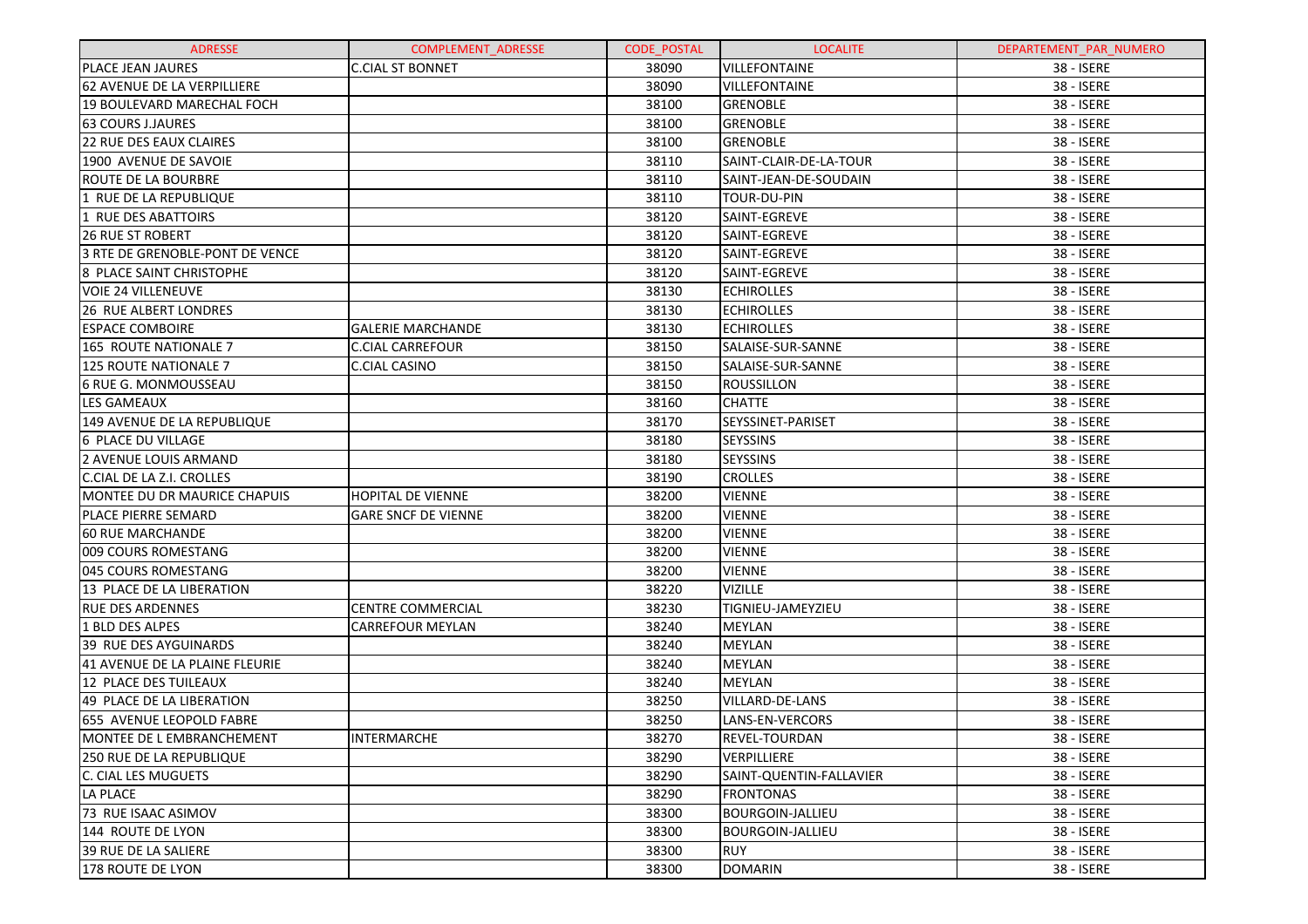| <b>ADRESSE</b>                  | <b>COMPLEMENT ADRESSE</b> | <b>CODE POSTAL</b> | <b>LOCALITE</b>               | DEPARTEMENT PAR NUMERO |
|---------------------------------|---------------------------|--------------------|-------------------------------|------------------------|
| LECLERC BOURGOIN JALLIEU        | 8 RUE DES FRERES LUMIERE  | 38300              | <b>BOURGOIN-JALLIEU</b>       | 38 - ISERE             |
| <b>BOULEVARD DE CHAMPARET</b>   | <b>C.CIAL CHAMPARET</b>   | 38300              | <b>BOURGOIN-JALLIEU</b>       | 38 - ISERE             |
| 005 AVE PR TIXIER               |                           | 38300              | <b>BOURGOIN-JALLIEU</b>       | 38 - ISERE             |
| 015 RUE DE LA REPUBLIQUE        |                           | 38300              | <b>BOURGOIN-JALLIEU</b>       | 38 - ISERE             |
| 061 RUE DE LA REPUBLIQUE        |                           | 38300              | <b>BOURGOIN-JALLIEU</b>       | 38 - ISERE             |
| <b>AVENUE DE LA REPUBLIQUE</b>  | <b>C.CIAL INTERMARCHE</b> | 38320              | <b>BRESSON</b>                | 38 - ISERE             |
| 9 PLACE GEORGES BRASSENS        |                           | 38320              | <b>POISAT</b>                 | 38 - ISERE             |
| LES HAUTS DU MOULIN             |                           | 38320              | <b>BRIE-ET-ANGONNES</b>       | 38 - ISERE             |
| 931 ROUTE NATIONALE 1090        |                           | 38330              | SAINT-NAZAIRE-LES-EYMES       | 38 - ISERE             |
| <b>PLACE DE L EGLISE</b>        |                           | 38330              | SAINT-ISMIER                  | 38 - ISERE             |
| 60 CHEMIN DES EVEQUAUX          |                           | 38330              | <b>BIVIERS</b>                | 38 - ISERE             |
| 293 AVENUE DU GAL DE GAULLE     |                           | 38330              | MONTBONNOT-SAINT-MARTIN       | 38 - ISERE             |
| 42 PLACE DEBELLE                |                           | 38340              | <b>VOREPPE</b>                | 38 - ISERE             |
| 104 RUE JEAN JAURES             |                           | 38350              | <b>MURE</b>                   | 38 - ISERE             |
| PLACE DE LA MAIRIE              |                           | 38380              | SAINT-PIERRE-DE-CHARTREUSE    | 38 - ISERE             |
| 104 GRANDE RUE                  |                           | 38390              | MONTALIEU-VERCIEU             | 38 - ISERE             |
| 11 ROUTE DE CHAMROUSSE          |                           | 38410              | SAINT-MARTIN-D'URIAGE         | 38 - ISERE             |
| 158 AVENUE DES THERMES          |                           | 38410              | SAINT-MARTIN-D'URIAGE         | 38 - ISERE             |
| <b>C.CIAL ROCHE BERANGER</b>    |                           | 38410              | <b>CHAMROUSSE</b>             | 38 - ISERE             |
| <b>BAT. LES JONQUILLES</b>      | LE RECOIN                 | 38410              | <b>CHAMROUSSE</b>             | 38 - ISERE             |
| 5 CHEMIN DE MONTEUIL            |                           | 38430              | SAINT-JEAN-DE-MOIRANS         | 38 - ISERE             |
| <b>RUE DE LA BARRE</b>          | 401 QUARTIER DEPOT        | 38440              | SAINT-JEAN-DE-BOURNAY         | 38 - ISERE             |
| 2 PLACE CHARLES DE GAULLE       |                           | 38440              | SAINT-JEAN-DE-BOURNAY         | 38 - ISERE             |
| AVENUE DU 8 MAI 1945            |                           | 38450              | VIF                           | 38 - ISERE             |
| ROUTE DE LYON-LA VRAIE CROIX    |                           | 38460              | <b>CREMIEU</b>                | 38 - ISERE             |
| 1 RUE DU GARNIER                |                           | 38460              | <b>TREPT</b>                  | 38 - ISERE             |
| 42 RUE DU LIEUTENANT COLONEL BE |                           | 38460              | <b>CREMIEU</b>                | 38 - ISERE             |
| 7 PLACE FLANDRIN                |                           | 38480              | PONT-DE-BEAUVOISIN            | 38 - ISERE             |
| <b>BOULEVARD EDGARD KOFLER</b>  |                           | 38500              | <b>VOIRON</b>                 | 38 - ISERE             |
| 14 COURS SENOZAIN               |                           | 38500              | <b>VOIRON</b>                 | 38 - ISERE             |
| 4 RUE DES QUATRE CHEMINS        |                           | 38500              | <b>VOIRON</b>                 | 38 - ISERE             |
| 18 RUE DES QUATRE CHEMINS       |                           | 38500              | <b>VOIRON</b>                 | 38 - ISERE             |
| 11 RUE ADOLPHE PERONNET         |                           | 38500              | <b>VOIRON</b>                 | 38 - ISERE             |
| ZONE ARTISANALE DE LANTEY       |                           | 38510              | <b>PASSINS</b>                | 38 - ISERE             |
| 254 GRANDE RUE                  |                           | 38510              | <b>MORESTEL</b>               | 38 - ISERE             |
| 55 GRANDE RUE                   |                           | 38510              | <b>MORESTEL</b>               | 38 - ISERE             |
| 19 AVENUE DE LA REPUBLIQUE      |                           | 38520              | <b>BOURG-D'OISANS</b>         | 38 - ISERE             |
| AVENUE DE LA GARE               | <b>SUPER U</b>            | 38530              | PONTCHARRA                    | 38 - ISERE             |
| 49 AVENUE DU GENERAL LECLERC    |                           | 38540              | <b>HEYRIEUX</b>               | 38 - ISERE             |
| <b>6 RUE GENERAL VINOY</b>      |                           | 38590              | SAINT-ETIENNE-DE-SAINT-GEOIRS | 38 - ISERE             |
| 120 BOULEVARD PAUL LANGEVIN     |                           | 38600              | <b>FONTAINE</b>               | 38 - ISERE             |
| 2 RUE BAYLE STENDHAL            |                           | 38640              | <b>CHEYSSIEU</b>              | 38 - ISERE             |
| 9 PLACE JEAN MONNET             |                           | 38640              | <b>CHEYSSIEU</b>              | 38 - ISERE             |
| ROUTE NATIONALE 90              | <b>LES ROTYS</b>          | 38660              | <b>TOUVET</b>                 | 38 - ISERE             |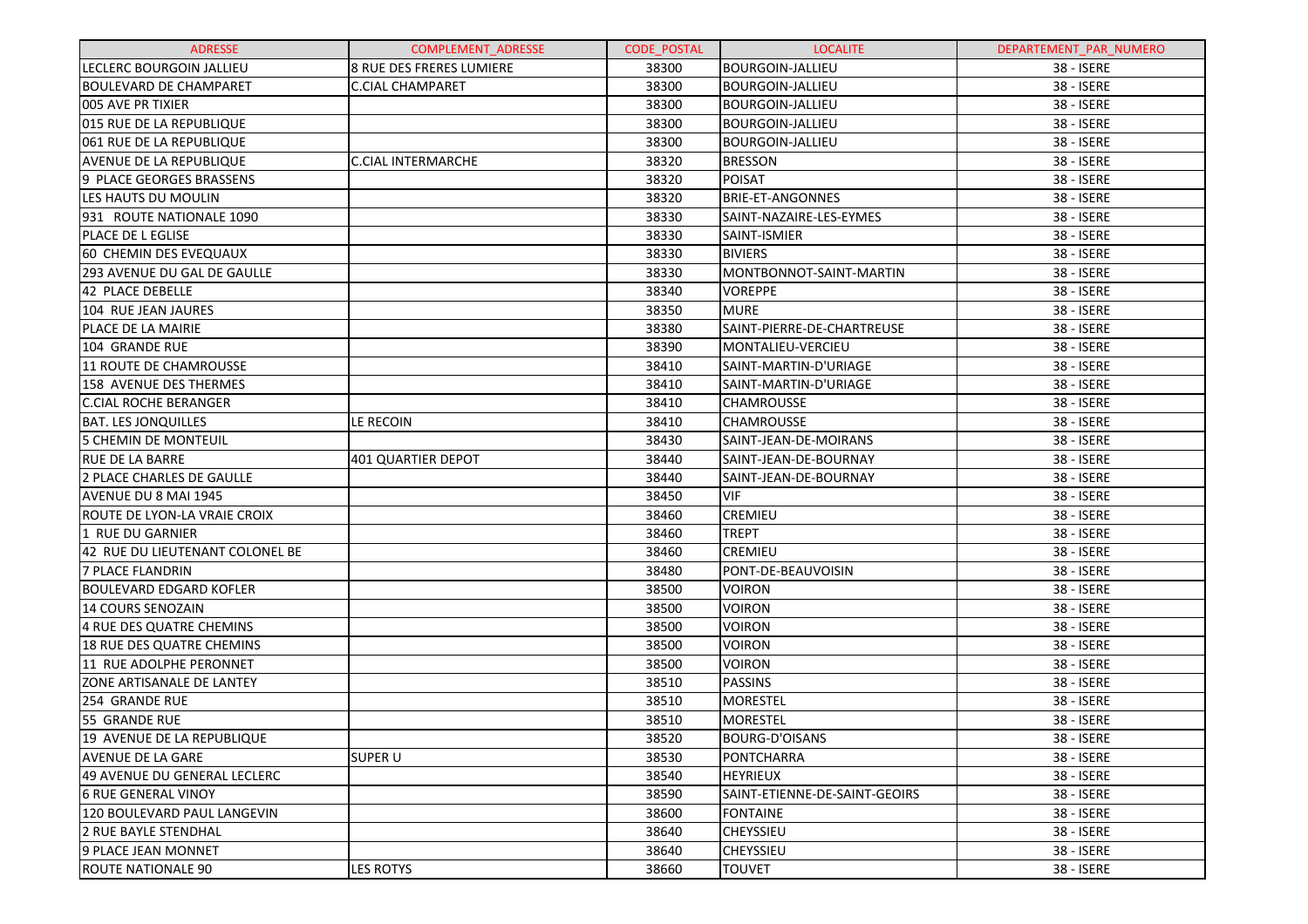| <b>ADRESSE</b>                   | <b>COMPLEMENT ADRESSE</b>             | <b>CODE POSTAL</b> | <b>LOCALITE</b>            | DEPARTEMENT_PAR_NUMERO |
|----------------------------------|---------------------------------------|--------------------|----------------------------|------------------------|
| 760 GRANDE RUE                   |                                       | 38660              | <b>TOUVET</b>              | 38 - ISERE             |
| <b>PLACE JEAN JAURES</b>         |                                       | 38670              | CHASSE-SUR-RHONE           | 38 - ISERE             |
| <b>6 RUE JEAN DE LA FONTAINE</b> |                                       | 38700              | <b>TRONCHE</b>             | 38 - ISERE             |
| <b>RUE DU BREUIL</b>             |                                       | 38710              | <b>MENS</b>                | 38 - ISERE             |
| PLACE JOSEPH PAGANON             |                                       | 38750              | <b>HUEZ</b>                | 38 - ISERE             |
| IMMEUBLE LE DOME                 | PLACE DU COGNET                       | 38750              | <b>HUEZ</b>                | 38 - ISERE             |
| 9 AV JOLIOT CURIE                |                                       | 38760              | VARCES-ALLIERES-ET-RISSET  | 38 - ISERE             |
| <b>RUE DES BAINS</b>             |                                       | 38850              | <b>CHARAVINES</b>          | 38 - ISERE             |
| 96 AVENUE DE LA MUZELLE          | IMMEUBLE LE CHAMPAGNE                 | 38860              | MONT-DE-LANS               | 38 - ISERE             |
| <b>PLACE JULIEN BERTRAND</b>     |                                       | 38880              | <b>AUTRANS</b>             | 38 - ISERE             |
| <b>AVENUE DE BELLEDONNE</b>      | <b>C.CIAL BELLEDONNE</b>              | 38920              | <b>CROLLES</b>             | 38 - ISERE             |
| 99 AVENUE JOLIOT CURIE           |                                       | 38920              | <b>CROLLES</b>             | 38 - ISERE             |
| <b>25 RUE JEAN-JAURES</b>        |                                       | 39000              | LONS-LE-SAUNIER            | 39 - JURA              |
| 76 RUE DES SALINES               | <b>GALERIE MARCHANDE GEANT CASINO</b> | 39000              | LONS-LE-SAUNIER            | 39 - JURA              |
| 17 PLACE DE LA LIBERTE           |                                       | 39000              | LONS-LE-SAUNIER            | 39 - JURA              |
| 001 RUE DE BESANCON              |                                       | 39100              | DOLE                       | 39 - JURA              |
| 013 AVENUE EISENHOVER            |                                       | 39100              | <b>DOLE</b>                | 39 - JURA              |
| 3 PLACE DU 1ER MAI               |                                       | 39100              | <b>CHAMPVANS</b>           | 39 - JURA              |
| 27 RUE DE GENEVE                 |                                       | 39150              | SAINT-LAURENT-EN-GRANDVAUX | 39 - JURA              |
| 6 PLACE DE L ABBAYE              |                                       | 39200              | SAINT-CLAUDE               | 39 - JURA              |
| ROUTE BLANCHE                    | <b>RN 5</b>                           | 39220              | <b>ROUSSES</b>             | 39 - JURA              |
| 070 AVENUE DE LA REPUBLIQUE      |                                       | 39300              | CHAMPAGNOLE                | 39 - JURA              |
| ZONE D ACTIVITE CHANTRANS        |                                       | 39570              | MONTMOROT                  | 39 - JURA              |
| 1 PLACE JEAN JAURES              |                                       | 40000              | MONT-DE-MARSAN             | 40 - LANDES            |
| 760 AVE MAL JUIN                 |                                       | 40000              | MONT-DE-MARSAN             | 40 - LANDES            |
| 1534 AVENUE DE VILLENEUVE        |                                       | 40000              | MONT-DE-MARSAN             | 40 - LANDES            |
| 25 PLACE SAINT ROCH              |                                       | 40000              | MONT-DE-MARSAN             | 40 - LANDES            |
| 1 AVENUE DE DAGAS                |                                       | 40000              | MONT-DE-MARSAN             | 40 - LANDES            |
| ROUTE DE LA PARCELLE             |                                       | 40100              | <b>DAX</b>                 | 40 - LANDES            |
| 026 RUE ST PIERRE                |                                       | 40100              | <b>DAX</b>                 | 40 - LANDES            |
| <b>40 BOULEVARD DES SPORTS</b>   | CENTRE COMMERCIAL CARREFOUR           | 40100              | <b>DAX</b>                 | 40 - LANDES            |
| 053 RUE GAMBETTA                 |                                       | 40100              | <b>DAX</b>                 | 40 - LANDES            |
| GARE S.N.C.F.                    |                                       | 40100              | <b>DAX</b>                 | 40 - LANDES            |
| <b>RUE GAMBETTA</b>              |                                       | 40120              | <b>ROQUEFORT</b>           | 40 - LANDES            |
| <b>BOULEVARD DES CIGALES</b>     |                                       | 40130              | <b>CAPBRETON</b>           | 40 - LANDES            |
| 85 AVENUE GEORGES POMPIDOU       |                                       | 40130              | <b>CAPBRETON</b>           | 40 - LANDES            |
| <b>RUE DES ECUREUILS</b>         |                                       | 40130              | <b>CAPBRETON</b>           | 40 - LANDES            |
| 55 RUE DU GENERAL DE GAULLE      |                                       | 40130              | <b>CAPBRETON</b>           | 40 - LANDES            |
| ROUTE DE TOSSE                   |                                       | 40140              | <b>SOUSTONS</b>            | 40 - LANDES            |
| <b>AVENUE DE LA MAIRIE</b>       |                                       | 40150              | ANGRESSE                   | 40 - LANDES            |
| <b>39 ROUTE DE SEIGNOSSE</b>     |                                       | 40150              | SOORTS-HOSSEGOR            | 40 - LANDES            |
| 230 AVENUE DU TOURING CLUB DE F  |                                       | 40150              | SOORTS-HOSSEGOR            | 40 - LANDES            |
| <b>AVENUE PAUL LAHARY</b>        |                                       | 40150              | SOORTS-HOSSEGOR            | 40 - LANDES            |
| 71 ROUTE DE PONTENX              | <b>C.CIAL INTERMARCHE</b>             | 40160              | PARENTIS-EN-BORN           | 40 - LANDES            |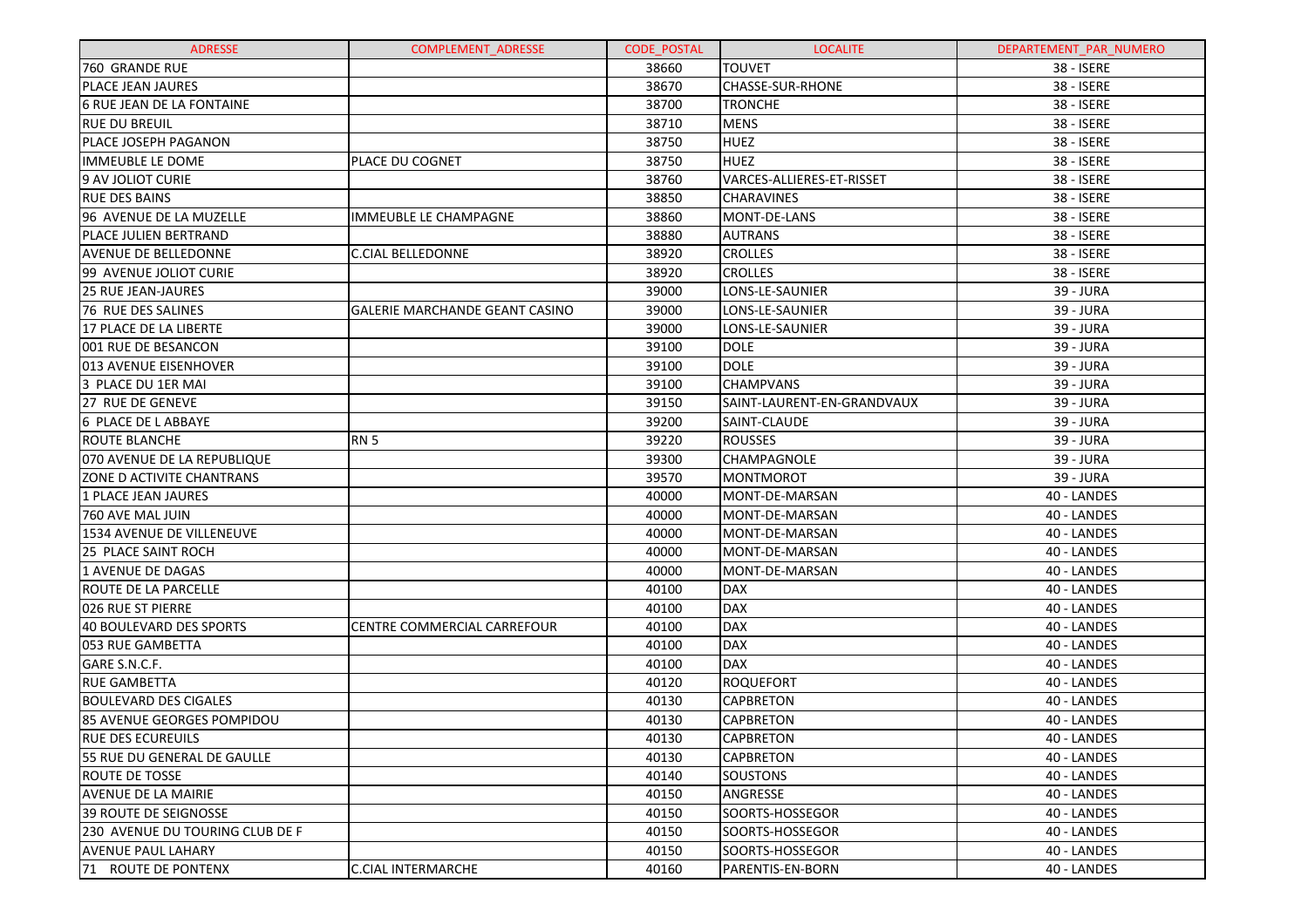| <b>ADRESSE</b>                     | <b>COMPLEMENT ADRESSE</b>        | <b>CODE POSTAL</b> | <b>LOCALITE</b>        | DEPARTEMENT PAR NUMERO |
|------------------------------------|----------------------------------|--------------------|------------------------|------------------------|
| <b>RUE DES HUITRIERS</b>           | <b>CONTIS PLAGE</b>              | 40170              | SAINT-JULIEN-EN-BORN   | 40 - LANDES            |
| IROUTE D UZA                       |                                  | 40170              | SAINT-JULIEN-EN-BORN   | 40 - LANDES            |
| <b>ROUTE DE MONTFORT</b>           | <b>C.CIAL INTERMARCHE</b>        | 40180              | <b>YZOSSE</b>          | 40 - LANDES            |
| <b>PCE CHARLES DE GAULLE</b>       |                                  | 40200              | PONTENX-LES-FORGES     | 40 - LANDES            |
| <b>8 RUE DES LACS</b>              |                                  | 40200              | <b>MIMIZAN</b>         | 40 - LANDES            |
| 21 AVENUE MAURICE MARTIN           |                                  | 40200              | MIMIZAN                | 40 - LANDES            |
| 7 AVENUE DE BORDEAUX               |                                  | 40200              | <b>MIMIZAN</b>         | 40 - LANDES            |
| <b>C.CIAL CARREFOUR</b>            |                                  | 40220              | <b>TARNOS</b>          | 40 - LANDES            |
| 27 AVENUE JULIAN GRIMAU            |                                  | 40220              | <b>TARNOS</b>          | 40 - LANDES            |
| <b>49 RUE DES TILLEULS</b>         |                                  | 40270              | GRENADE-SUR-L'ADOUR    | 40 - LANDES            |
| L LE GRAND MOUN ZA LE LUBET        | C.CIAL LE GRAND MOUN Z.A LE LUBE | 40280              | MONT-DE-MARSAN         | 40 - LANDES            |
| <b>AVENUE CAMILLE BRETTES</b>      |                                  | 40280              | SAINT-PIERRE-DU-MONT   | 40 - LANDES            |
| <b>ROUTE DE BAYONNE</b>            |                                  | 40300              | PEYREHORADE            | 40 - LANDES            |
| <b>ROUTE DE BAYONNE</b>            |                                  | 40300              | PEYREHORADE            | 40 - LANDES            |
| <b>116 ROUTE D'EUGENIE</b>         |                                  | 40320              | SAINT-LOUBOUER         | 40 - LANDES            |
| STATION SERVICE-200 RUE R. VIELLE  |                                  | 40320              | EUGENIE-LES-BAINS      | 40 - LANDES            |
| <b>20 PROMENADE DU MAIL</b>        |                                  | 40480              | VIEUX-BOUCAU-LES-BAINS | 40 - LANDES            |
| ROUTE DE PAU                       |                                  | 40500              | SAINT-SEVER            | 40 - LANDES            |
| <b>AVENUE CHARLES DE GAULLE</b>    |                                  | 40510              | <b>SEIGNOSSE</b>       | 40 - LANDES            |
| 52 AVENUE DU PENON                 | <b>C.CIAL DES ESTAGNOTS</b>      | 40510              | <b>SEIGNOSSE</b>       | 40 - LANDES            |
| 5 PLACE DE CASTILLE                |                                  | 40510              | <b>SEIGNOSSE</b>       | 40 - LANDES            |
| AVENUE GENERAL DE GAULLE           | <b>RN 10</b>                     | 40530              | LABENNE                | 40 - LANDES            |
| <b>AVENUE DU MARENSIN</b>          |                                  | 40550              | <b>LEON</b>            | 40 - LANDES            |
| 84 AVENUE GEORGES CLEMENCEAU       |                                  | 40600              | <b>BISCARROSSE</b>     | 40 - LANDES            |
| IROUTE DE PARENTIS                 | C.CIAL SUPER U                   | 40600              | <b>BISCARROSSE</b>     | 40 - LANDES            |
| 702 AVENUE DE LA PLAGE             |                                  | 40600              | <b>BISCARROSSE</b>     | 40 - LANDES            |
| <b>AVENUE DE LA PLAGE</b>          | CENTRE COMMERCIAL DE LAOUADIE    | 40600              | <b>BISCARROSSE</b>     | 40 - LANDES            |
| <b>ROUTE DES LACS</b>              |                                  | 40660              | MOLIETS-ET-MAA         | 40 - LANDES            |
| <b>234 RUE BREMONTIER</b>          | COTE LAC                         | 40990              | SAINT-PAUL-LES-DAX     | 40 - LANDES            |
| <b>234 RUE MAURICE MENTON</b>      |                                  | 40990              | SAINT-PAUL-LES-DAX     | 40 - LANDES            |
| 16 AVENUE GAMBETTA                 |                                  | 41000              | <b>BLOIS</b>           | 41 - LOIR-ET-CHER      |
| 16 PLACE DE LA REPUBLIQUE          |                                  | 41000              | <b>BLOIS</b>           | 41 - LOIR-ET-CHER      |
| 1 RUE DENIS PAPIN                  |                                  | 41000              | <b>BLOIS</b>           | 41 - LOIR-ET-CHER      |
| GARE S.N.C.F.                      |                                  | 41000              | <b>BLOIS</b>           | 41 - LOIR-ET-CHER      |
| CENTRE COMMERCIAL LA SALAMANDRE    | <b>15 RUE DU BOUT DES HAIES</b>  | 41000              | <b>BLOIS</b>           | 41 - LOIR-ET-CHER      |
| <b>ROUTE DE PARIS</b>              |                                  | 41100              | SAINT-OUEN             | 41 - LOIR-ET-CHER      |
| <b>74B RUE DE COURTIRAS</b>        | CENTRE LECLERC                   | 41100              | VENDOME                | 41 - LOIR-ET-CHER      |
| l15 RUE AUGUSTE COMTE              |                                  | 41100              | SAINT-OUEN             | 41 - LOIR-ET-CHER      |
| LES GRANDS PANTALONS               | AVENUE CHER SOLOGNE              | 41130              | SELLES-SUR-CHER        | 41 - LOIR-ET-CHER      |
| 4 Rue de Sion                      |                                  | 41130              | SELLES-SUR-CHER        | 41 - LOIR-ET-CHER      |
| 81 AVENUE DE PARIS                 |                                  | 41200              | ROMORANTIN-LANTHENAY   | 41 - LOIR-ET-CHER      |
| <b>ZONE D ACTIVITE LES MORINES</b> | C.CIAL INTERMARCHE               | 41250              | MONT-PRES-CHAMBORD     | 41 - LOIR-ET-CHER      |
| 16 ROUTE NATIONALE                 |                                  | 41260              | CHAUSSEE-SAINT-VICTOR  | 41 - LOIR-ET-CHER      |
| 8 AVENUE DE LA RESISTANCE          |                                  | 41300              | <b>SALBRIS</b>         | 41 - LOIR-ET-CHER      |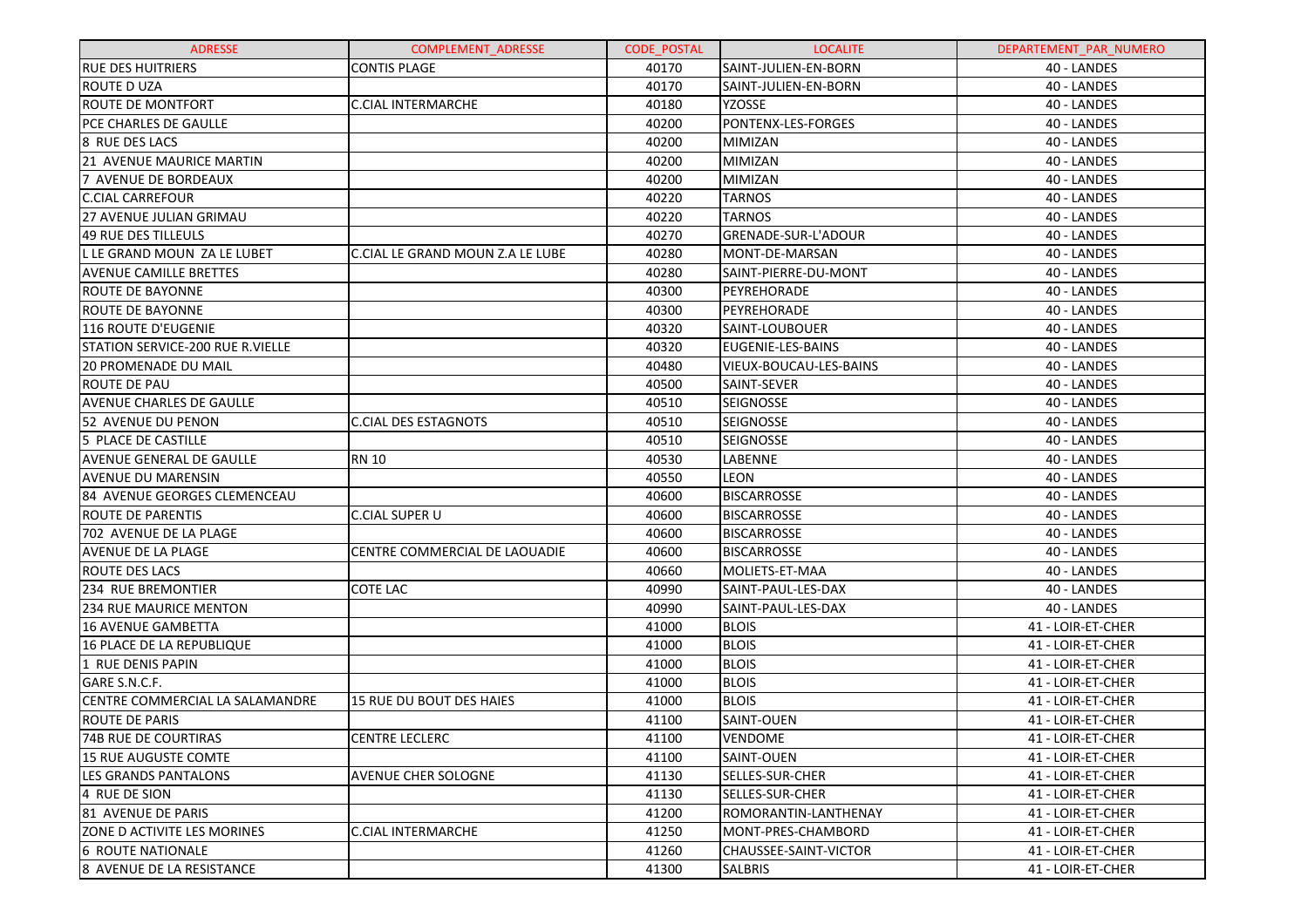| <b>ADRESSE</b>                  | <b>COMPLEMENT ADRESSE</b>            | <b>CODE POSTAL</b> | <b>LOCALITE</b>          | DEPARTEMENT_PAR_NUMERO |
|---------------------------------|--------------------------------------|--------------------|--------------------------|------------------------|
| 4 PCE JULES VERNES              |                                      | 41350              | <b>VINEUIL</b>           | 41 - LOIR-ET-CHER      |
| CENTRE COMMERCIAL GATS DE COEUR | <b>ROUTE DE VIERZON</b>              | 41350              | <b>VINEUIL</b>           | 41 - LOIR-ET-CHER      |
| 9 BIS RUE DE LA REPUBLIQUE      |                                      | 41350              | <b>VINEUIL</b>           | 41 - LOIR-ET-CHER      |
| 69 RUE DE CHEVERNY              |                                      | 41700              | <b>CONTRES</b>           | 41 - LOIR-ET-CHER      |
| <b>8 PLACE JACQUARD</b>         |                                      | 42000              | SAINT-ETIENNE            | 42 - LOIRE             |
| <b>7 RUE GAMBETTA</b>           |                                      | 42000              | SAINT-ETIENNE            | 42 - LOIRE             |
| <b>ST-ETIENNE CHATEAUCREUX</b>  | <b>BB GARE VEST</b>                  | 42000              | SAINT-ETIENNE            | 42 - LOIRE             |
| 006 RUE MICHEL RONDET           |                                      | 42000              | SAINT-ETIENNE            | 42 - LOIRE             |
| 6 PLACE DE L HOTEL DE VILLE     |                                      | 42000              | SAINT-ETIENNE            | 42 - LOIRE             |
| 050 RUE GAMBETTA                |                                      | 42000              | SAINT-ETIENNE            | 42 - LOIRE             |
| 017 AVE DE LA LIBERATION        |                                      | 42000              | SAINT-ETIENNE            | 42 - LOIRE             |
| 027 RUE PIERRE BERARD           |                                      | 42000              | SAINT-ETIENNE            | 42 - LOIRE             |
| 001 PCE DORIAN                  |                                      | 42000              | SAINT-ETIENNE            | 42 - LOIRE             |
| 033 PCE CHAVANELLE              |                                      | 42000              | SAINT-ETIENNE            | 42 - LOIRE             |
| CENTRE COMMERCIAL MONTHIEU      |                                      | 42000              | SAINT-ETIENNE            | 42 - LOIRE             |
| C.CIAL CHRU HOPITAL NORD        | <b>RELAISH</b>                       | 42055              | SAINT-ETIENNE            | 42 - LOIRE             |
| 116 RUE CROZET BOUSSINGAULT     |                                      | 42100              | SAINT-ETIENNE            | 42 - LOIRE             |
| 2 RUE ALEXANDRE POURCEL         | <b>C.CIAL AUCHAN</b>                 | 42100              | SAINT-ETIENNE            | 42 - LOIRE             |
| 111 BIS COURS FAURIEL           |                                      | 42100              | SAINT-ETIENNE            | 42 - LOIRE             |
| 18 RUE DE LA REPUBLIQUE         |                                      | 42110              | <b>FEURS</b>             | 42 - LOIRE             |
| <b>20 RUE DE VERDUN</b>         |                                      | 42110              | <b>FEURS</b>             | 42 - LOIRE             |
| 132 AVENUE DE LA LIBERATION     |                                      | 42120              | <b>COTEAU</b>            | 42 - LOIRE             |
| 26 PLACE DE LA REPUBLIQUE       |                                      | 42130              | <b>BOEN</b>              | 42 - LOIRE             |
| <b>48 RUE MAX FLECHET</b>       |                                      | 42140              | CHAZELLES-SUR-LYON       | 42 - LOIRE             |
| <b>CCAL DE LA BERAUDIERE</b>    | <b>GEANT KIOSQUE GALERIE</b>         | 42150              | RICAMARIE                | 42 - LOIRE             |
| <b>AVENUE LOUIS PASTEUR</b>     | <b>SUPER U</b>                       | 42152              | <b>HORME</b>             | 42 - LOIRE             |
| 53 RUE JULES FARON              |                                      | 42153              | <b>RIORGES</b>           | 42 - LOIRE             |
| 274 AVENUE GALIENI              |                                      | 42153              | <b>RIORGES</b>           | 42 - LOIRE             |
| 005 RUE COLOMBET SOLLE          |                                      | 42170              | SAINT-JUST-SAINT-RAMBERT | 42 - LOIRE             |
| 87 BOULEVARD JEAN JAURES        |                                      | 42170              | SAINT-JUST-SAINT-RAMBERT | 42 - LOIRE             |
| <b>RUE CHARLES DE GAULLE</b>    |                                      | 42190              | <b>CHARLIEU</b>          | 42 - LOIRE             |
| <b>RUE DE RATARIEUX</b>         | <b>C.CIAL RATARIEUX GEANT CASINO</b> | 42270              | SAINT-PRIEST-EN-JAREZ    | 42 - LOIRE             |
| 1 RUE JEAN DE LA FONTAINE       | CENTRE COMMERCIAL MABLY              | 42300              | <b>MABLY</b>             | 42 - LOIRE             |
| 001 RUE F. ROCHARD              |                                      | 42300              | <b>ROANNE</b>            | 42 - LOIRE             |
| 035 RUE CHARLES DE GAULLE       |                                      | 42300              | <b>ROANNE</b>            | 42 - LOIRE             |
| 17 PLACE DE LA DEVISE           |                                      | 42330              | SAINT-GALMIER            | 42 - LOIRE             |
| LA RICHELANDE                   | SUPERMARCHE CASINO                   | 42330              | SAINT-GALMIER            | 42 - LOIRE             |
| <b>RUE DE GRUYERES</b>          | <b>RESIDENCE DES VIGNES</b>          | 42370              | <b>RENAISON</b>          | 42 - LOIRE             |
| <b>CHEMIN DE MONTRAVEL</b>      | <b>AUCHAN VILLARS</b>                | 42390              | <b>VILLARS</b>           | 42 - LOIRE             |
| <b>ZA DE VERLIEU</b>            | C.E.LECLERC                          | 42410              | <b>CHAVANAY</b>          | 42 - LOIRE             |
| 1 RUE DE VERDUN                 |                                      | 42580              | <b>ETRAT</b>             | 42 - LOIRE             |
| <b>RUE DE LYON</b>              | <b>CHANTEMERLE SUPER U</b>           | 42600              | SAVIGNEUX                | 42 - LOIRE             |
| 14 PLACE GRENETTE               |                                      | 42600              | <b>MONTBRISON</b>        | 42 - LOIRE             |
| <b>6 RUE DU FEUILLAGE</b>       |                                      | 42660              | SAINT-GENEST-MALIFAUX    | 42 - LOIRE             |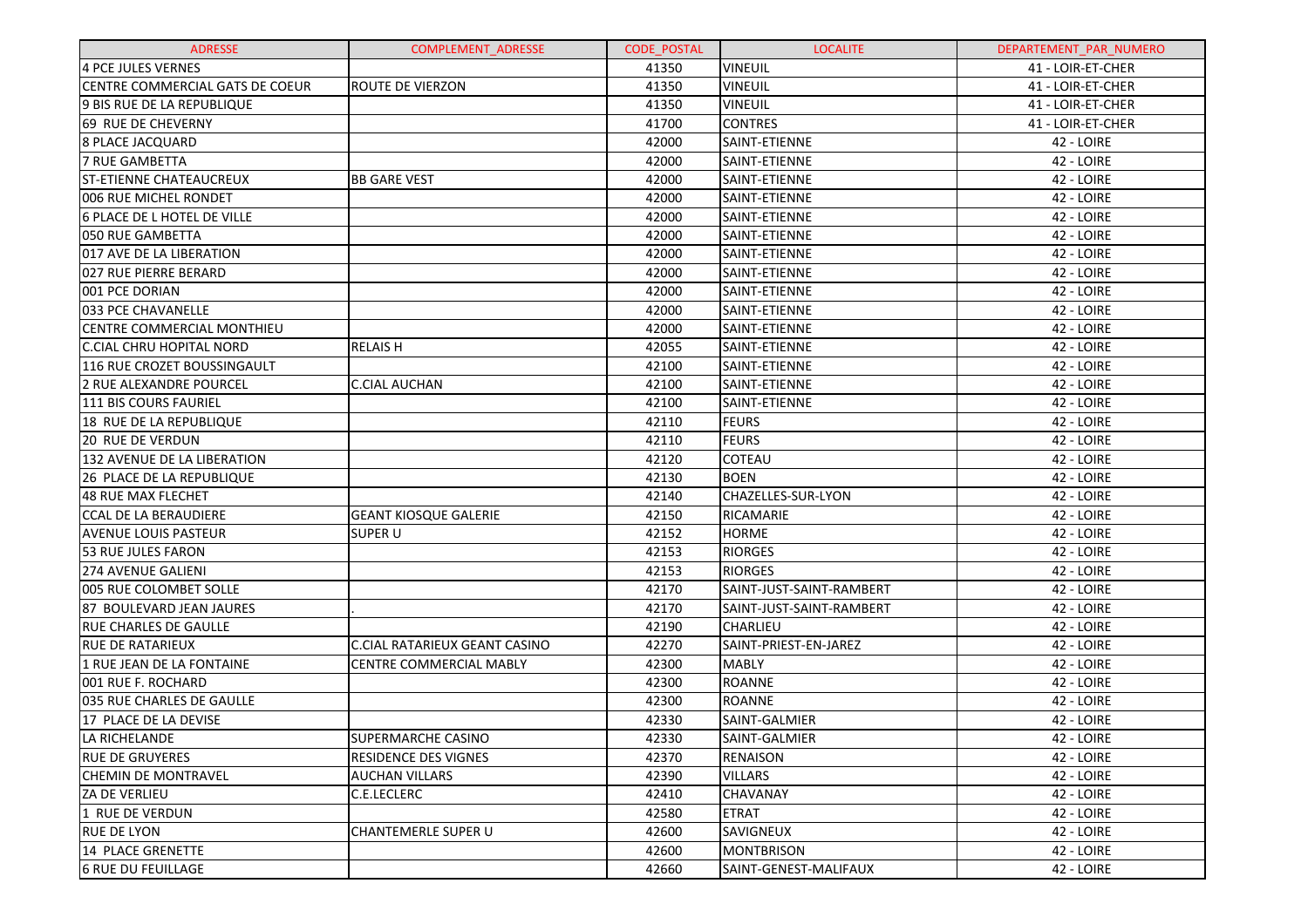| <b>ADRESSE</b>                   | <b>COMPLEMENT ADRESSE</b>        | <b>CODE POSTAL</b> | <b>LOCALITE</b>         | DEPARTEMENT PAR NUMERO |
|----------------------------------|----------------------------------|--------------------|-------------------------|------------------------|
| <b>RUE JEAN BAPTISTE BERLIER</b> |                                  | 42800              | <b>RIVE-DE-GIER</b>     | 42 - LOIRE             |
| 1 CHEMIN DE JALAVOUX - SUPER U   |                                  | 43000              | <b>AIGUILHE</b>         | 43 - HAUTE-LOIRE       |
| <b>24 RUE PORTE AIGUIERE</b>     |                                  | 43000              | PUY-EN-VELAY            | 43 - HAUTE-LOIRE       |
| 5 BOULEVARD SAINT LOUIS          |                                  | 43000              | <b>PUY-EN-VELAY</b>     | 43 - HAUTE-LOIRE       |
| 16 PLACE DU MAZEL                |                                  | 43100              | <b>BRIOUDE</b>          | 43 - HAUTE-LOIRE       |
| 35 RUE DE LA CHAUSSADE           |                                  | 43120              | MONISTROL-SUR-LOIRE     | 43 - HAUTE-LOIRE       |
| PLACE DE L ABBAYE                |                                  | 43160              | <b>CHAISE-DIEU</b>      | 43 - HAUTE-LOIRE       |
| 2 RUE SAINT LOUIS                |                                  | 43170              | <b>SAUGUES</b>          | 43 - HAUTE-LOIRE       |
| 30 RUE D ANNONAY                 |                                  | 43190              | <b>TENCE</b>            | 43 - HAUTE-LOIRE       |
| ROUTE DE RETOURNAC               | <b>SUPER U</b>                   | 43200              | YSSINGEAUX              | 43 - HAUTE-LOIRE       |
| 35 RUE DU PONT                   |                                  | 43300              | LANGEAC                 | 43 - HAUTE-LOIRE       |
| 2 ROUTE DE SAINT AGREVE          |                                  | 43400              | CHAMBON-SUR-LIGNON      | 43 - HAUTE-LOIRE       |
| 2 PLACE JEAN SALQUE              |                                  | 43600              | SAINTE-SIGOLENE         | 43 - HAUTE-LOIRE       |
| <b>AVENUE DE COUBON</b>          | <b>C.CIAL AUCHAN</b>             | 43700              | <b>BRIVES-CHARENSAC</b> | 43 - HAUTE-LOIRE       |
| AVENUE JEANNE D ARC              | <b>C.CIAL GEANT CASINO</b>       | 43750              | VALS-PRES-LE-PUY        | 43 - HAUTE-LOIRE       |
| 2 PLACE DU PILORI                |                                  | 44000              | <b>NANTES</b>           | 44 - LOIRE-ATLANTIQUE  |
| 1 PLACE ALEXIS RICORDEAU         | CHU HOTEL DIEU-SERVICE MATERNITE | 44000              | <b>NANTES</b>           | 44 - LOIRE-ATLANTIQUE  |
| 144 BLD DE LA FRATERNITE         |                                  | 44000              | <b>NANTES</b>           | 44 - LOIRE-ATLANTIQUE  |
| 25 RUE DES CARMES                |                                  | 44000              | <b>NANTES</b>           | 44 - LOIRE-ATLANTIQUE  |
| <b>RUE DE L'OURMEL</b>           | <b>BB GARE SUD</b>               | 44000              | <b>NANTES</b>           | 44 - LOIRE-ATLANTIQUE  |
| GARE S.N.C.F.VESTIBULE           |                                  | 44000              | <b>NANTES</b>           | 44 - LOIRE-ATLANTIQUE  |
| <b>3 RUE PAUL BELLAMY</b>        |                                  | 44000              | <b>NANTES</b>           | 44 - LOIRE-ATLANTIQUE  |
| 1 PLACE DE L ECLUSE              |                                  | 44000              | <b>NANTES</b>           | 44 - LOIRE-ATLANTIQUE  |
| 3 PLACE EMILE SARRADIN           |                                  | 44000              | <b>NANTES</b>           | 44 - LOIRE-ATLANTIQUE  |
| 20, RUE FRANKLIN                 |                                  | 44000              | <b>NANTES</b>           | 44 - LOIRE-ATLANTIQUE  |
| <b>24 RUE COPERNIC</b>           |                                  | 44000              | <b>NANTES</b>           | 44 - LOIRE-ATLANTIQUE  |
| 22 RUE CONTRESCARPE              |                                  | 44000              | <b>NANTES</b>           | 44 - LOIRE-ATLANTIQUE  |
| 1, QUAI DE LA FOSSE              |                                  | 44000              | <b>NANTES</b>           | 44 - LOIRE-ATLANTIQUE  |
| 1 RUE LITTRE                     |                                  | 44000              | <b>NANTES</b>           | 44 - LOIRE-ATLANTIQUE  |
| <b>5 PLACE RENE BOUHIER</b>      |                                  | 44000              | <b>NANTES</b>           | 44 - LOIRE-ATLANTIQUE  |
| 9 RUE DE BUDAPEST                |                                  | 44000              | <b>NANTES</b>           | 44 - LOIRE-ATLANTIQUE  |
| 02, BD AMIRAL COURBET            |                                  | 44000              | <b>NANTES</b>           | 44 - LOIRE-ATLANTIQUE  |
| 221, RUE PAUL BELLAMY            |                                  | 44000              | <b>NANTES</b>           | 44 - LOIRE-ATLANTIQUE  |
| 01, BOULEVARD DES ANGLAIS        |                                  | 44000              | <b>NANTES</b>           | 44 - LOIRE-ATLANTIQUE  |
| MARCHE DE TALENSAC               |                                  | 44000              | <b>NANTES</b>           | 44 - LOIRE-ATLANTIQUE  |
| 16 QUAI DE VERSAILLES            |                                  | 44000              | <b>NANTES</b>           | 44 - LOIRE-ATLANTIQUE  |
| 1 RUE ALPHONSE GAUTTE            |                                  | 44000              | <b>NANTES</b>           | 44 - LOIRE-ATLANTIQUE  |
| 125 RUE VOLTAIRE                 |                                  | 44000              | <b>NANTES</b>           | 44 - LOIRE-ATLANTIQUE  |
| 15 RUE DE LA BASTILLE            |                                  | 44000              | <b>NANTES</b>           | 44 - LOIRE-ATLANTIQUE  |
| 13 ALLEE PORT MAILLARD           |                                  | 44000              | <b>NANTES</b>           | 44 - LOIRE-ATLANTIQUE  |
| 140, RUE DU GENERAL BUAT         |                                  | 44000              | <b>NANTES</b>           | 44 - LOIRE-ATLANTIQUE  |
| 2 RUE DE L EVECHE                |                                  | 44000              | <b>NANTES</b>           | 44 - LOIRE-ATLANTIQUE  |
| 1 RUE DE VERDUN                  |                                  | 44000              | <b>NANTES</b>           | 44 - LOIRE-ATLANTIQUE  |
| 06, RUE DES HAUTS PAVES          |                                  | 44000              | <b>NANTES</b>           | 44 - LOIRE-ATLANTIQUE  |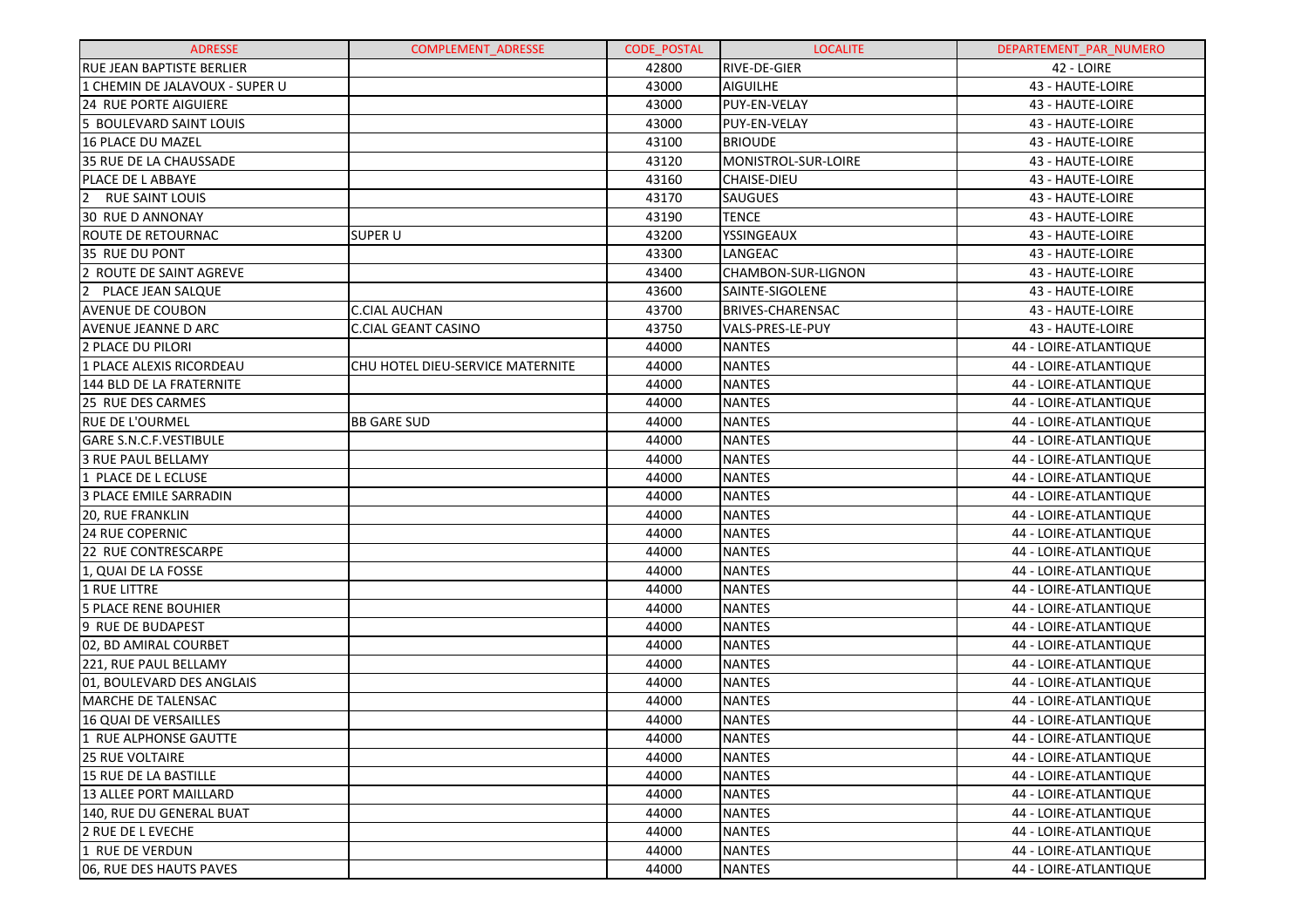| <b>ADRESSE</b>                        | <b>COMPLEMENT ADRESSE</b>      | <b>CODE POSTAL</b> | <b>LOCALITE</b>              | DEPARTEMENT PAR NUMERO |
|---------------------------------------|--------------------------------|--------------------|------------------------------|------------------------|
| <b>66 BOULEVARD DALBY</b>             |                                | 44000              | <b>NANTES</b>                | 44 - LOIRE-ATLANTIQUE  |
| 1, RUE BOILEAU                        |                                | 44000              | <b>NANTES</b>                | 44 - LOIRE-ATLANTIQUE  |
| 1 RUE GRESSET                         |                                | 44000              | <b>NANTES</b>                | 44 - LOIRE-ATLANTIQUE  |
| <b>73 ROUTE DE VANNES</b>             |                                | 44100              | <b>NANTES</b>                | 44 - LOIRE-ATLANTIQUE  |
| 64 BD DES ANGLAIS                     |                                | 44100              | <b>NANTES</b>                | 44 - LOIRE-ATLANTIQUE  |
| <b>59 BOULEVARD PASTEUR</b>           |                                | 44100              | <b>NANTES</b>                | 44 - LOIRE-ATLANTIQUE  |
| 150, BD DE LA LIBERTE                 |                                | 44100              | <b>NANTES</b>                | 44 - LOIRE-ATLANTIQUE  |
| 8 AVENUE SAINTE ANNE                  |                                | 44100              | <b>NANTES</b>                | 44 - LOIRE-ATLANTIQUE  |
| <b>46B RUE DE GIGANT</b>              |                                | 44100              | <b>NANTES</b>                | 44 - LOIRE-ATLANTIQUE  |
| <b>ROUTE DE CLISSON</b>               | C.CIAL LECLERC                 | 44115              | <b>BASSE-GOULAINE</b>        | 44 - LOIRE-ATLANTIQUE  |
| 2 RUE DE LA CHAPELLE                  |                                | 44117              | SAINT-ANDRE-DES-EAUX         | 44 - LOIRE-ATLANTIQUE  |
| <b>BOULEVARD DE L EUROPE</b>          | <b>HYPERMARCHES</b>            | 44120              | <b>VERTOU</b>                | 44 - LOIRE-ATLANTIQUE  |
| 14 PLACE DU BEAU VERGER               |                                | 44120              | <b>VERTOU</b>                | 44 - LOIRE-ATLANTIQUE  |
| 35 RUE DES HALLES                     |                                | 44150              | <b>ANCENIS</b>               | 44 - LOIRE-ATLANTIQUE  |
| 14 LE BARILLET                        | AVENUE XAVIER RINEAU           | 44190              | <b>GETIGNE</b>               | 44 - LOIRE-ATLANTIQUE  |
| <b>18 RUE DES HALLES</b>              |                                | 44190              | <b>CLISSON</b>               | 44 - LOIRE-ATLANTIQUE  |
| <b>ROUTE DE NANTES</b>                |                                | 44190              | <b>CLISSON</b>               | 44 - LOIRE-ATLANTIQUE  |
| 2 RUE GAETAN RONDEAU                  | <b>CARREFOUR BEAULIEU</b>      | 44200              | <b>NANTES</b>                | 44 - LOIRE-ATLANTIQUE  |
| <b>BOULEVARD JOLIOT CURIE</b>         |                                | 44200              | <b>NANTES</b>                | 44 - LOIRE-ATLANTIQUE  |
| 60 RUE DU GENERAL DE GAULLE           |                                | 44210              | <b>PORNIC</b>                | 44 - LOIRE-ATLANTIQUE  |
| 13 BOULEVARD DE LINZ                  | <b>C.CIAL PORNIC OUEST</b>     | 44210              | <b>PORNIC</b>                | 44 - LOIRE-ATLANTIQUE  |
| 1 PLACE DU MARCHIX                    |                                | 44210              | <b>PORNIC</b>                | 44 - LOIRE-ATLANTIQUE  |
| 11 PLACE DE LA GARE                   |                                | 44210              | <b>PORNIC</b>                | 44 - LOIRE-ATLANTIQUE  |
| 2 RUE DU MARECHAL LECLERC             |                                | 44210              | <b>PORNIC</b>                | 44 - LOIRE-ATLANTIQUE  |
| <b>2 RUE MENDES FRANCE</b>            | AUCHAN                         | 44230              | SAINT-SEBASTIEN-SUR-LOIRE    | 44 - LOIRE-ATLANTIQUE  |
| <b>80 BOULEVARD DES PAS ENCHANTES</b> |                                | 44230              | SAINT-SEBASTIEN-SUR-LOIRE    | 44 - LOIRE-ATLANTIQUE  |
| <b>20 RUE MAURICE DANIEL</b>          |                                | 44230              | SAINT-SEBASTIEN-SUR-LOIRE    | 44 - LOIRE-ATLANTIQUE  |
| 34 RUE OLIVIER DE SESMAISONS          |                                | 44240              | CHAPELLE-SUR-ERDRE           | 44 - LOIRE-ATLANTIQUE  |
| CENTRE COMMERCIAL VIV ERDRE           | ZAC DE LA BERANGERAIS          | 44240              | CHAPELLE-SUR-ERDRE           | 44 - LOIRE-ATLANTIQUE  |
| 40 PLACE CHARLES DE GAULLE            |                                | 44240              | <b>SUCE-SUR-ERDRE</b>        | 44 - LOIRE-ATLANTIQUE  |
| 5 RUE DU GENERAL DE GAULLE            |                                | 44250              | SAINT-BREVIN-LES-PINS        | 44 - LOIRE-ATLANTIQUE  |
| 058, AVENUE PRESIDENT ROOSEVELT       | <b>BP08</b>                    | 44250              | SAINT-BREVIN-LES-PINS        | 44 - LOIRE-ATLANTIQUE  |
| LA COLLERAYE                          | <b>PARC COMMERCIAL</b>         | 44260              | SAVENAY                      | 44 - LOIRE-ATLANTIQUE  |
| <b>ROUTE DE PARIS</b>                 | <b>CCIAL PARIDIS</b>           | 44300              | <b>NANTES</b>                | 44 - LOIRE-ATLANTIQUE  |
| 173 ROUTE DE ST JOSEPH                | <b>C.CIAL DE L'ERAUDIERE</b>   | 44300              | <b>NANTES</b>                | 44 - LOIRE-ATLANTIQUE  |
| 105, BD YVERNOGEAU                    |                                | 44300              | <b>NANTES</b>                | 44 - LOIRE-ATLANTIQUE  |
| 46 BOULEVARD JULES VERNE              |                                | 44300              | <b>NANTES</b>                | 44 - LOIRE-ATLANTIQUE  |
| 92 RUE DE LA BOURGEONNIERE            | <b>C.CIAL LA BOURGEONNIERE</b> | 44300              | <b>NANTES</b>                | 44 - LOIRE-ATLANTIQUE  |
| 102 BOULEVARD JULES VERNE             |                                | 44300              | <b>NANTES</b>                | 44 - LOIRE-ATLANTIQUE  |
| 04, PLACE DU VIEUX DOULON             |                                | 44300              | <b>NANTES</b>                | 44 - LOIRE-ATLANTIQUE  |
| LA CHAUSSEE                           | ZONE C.CIAL                    | 44310              | SAINT-PHILBERT-DE-GRAND-LIEU | 44 - LOIRE-ATLANTIQUE  |
| 6 RUE D ANJOU                         |                                | 44330              | <b>VALLET</b>                | 44 - LOIRE-ATLANTIQUE  |
| AEROGARE NANTES ATLANTIQUE            |                                | 44340              | <b>BOUGUENAIS</b>            | 44 - LOIRE-ATLANTIQUE  |
| <b>AEROGARE NANTES ATLANTIQUE</b>     |                                | 44340              | <b>BOUGUENAIS</b>            | 44 - LOIRE-ATLANTIQUE  |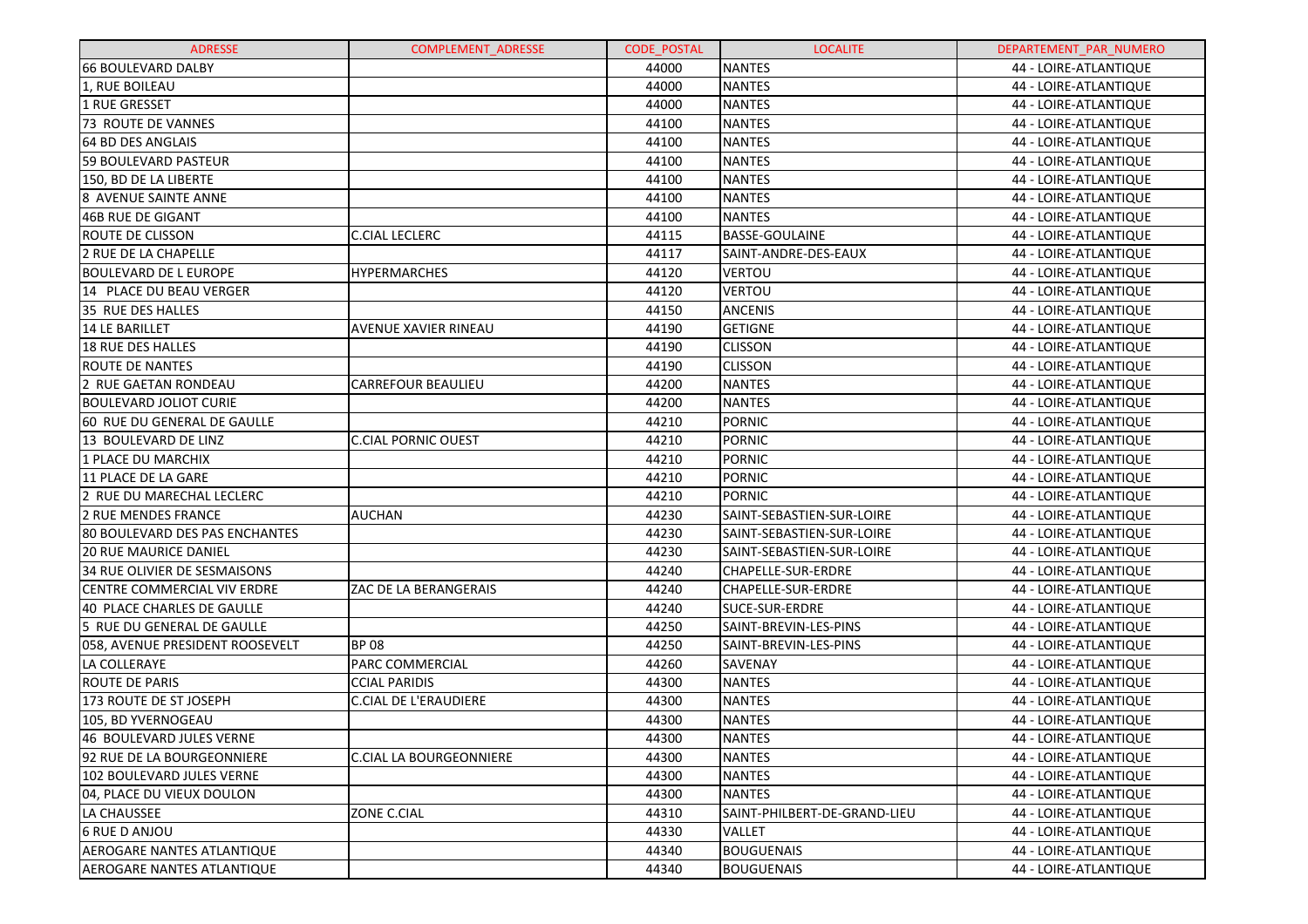| <b>ADRESSE</b>                      | COMPLEMENT_ADRESSE               | <b>CODE POSTAL</b> | <b>LOCALITE</b>          | DEPARTEMENT PAR NUMERO |
|-------------------------------------|----------------------------------|--------------------|--------------------------|------------------------|
| <b>RUE DES PATIS</b>                | ZAC DE VILLEJAMES C.CIAL LECLERC | 44350              | <b>GUERANDE</b>          | 44 - LOIRE-ATLANTIQUE  |
| <b>13 BOULEVARD EMILE POURRIEUX</b> |                                  | 44350              | <b>GUERANDE</b>          | 44 - LOIRE-ATLANTIQUE  |
| <b>29 RUE SAINT MICHEL</b>          |                                  | 44350              | <b>GUERANDE</b>          | 44 - LOIRE-ATLANTIQUE  |
| <b>ROUTE DE LA BAULE</b>            | C.CIAL                           | 44350              | <b>GUERANDE</b>          | 44 - LOIRE-ATLANTIQUE  |
| <b>24 ROUTE DE COUERON</b>          |                                  | 44360              | SAINT-ETIENNE-DE-MONTLUC | 44 - LOIRE-ATLANTIQUE  |
| 24 BOULEVARD DE LA REPUBLIQUE       |                                  | 44380              | <b>PORNICHET</b>         | 44 - LOIRE-ATLANTIQUE  |
| 129 AVENUE DE MAZY                  |                                  | 44380              | <b>PORNICHET</b>         | 44 - LOIRE-ATLANTIQUE  |
| 3 AVENUE GAMBETTA                   |                                  | 44380              | <b>PORNICHET</b>         | 44 - LOIRE-ATLANTIQUE  |
| 21 AVENUE DU LITTORAL               |                                  | 44380              | <b>PORNICHET</b>         | 44 - LOIRE-ATLANTIQUE  |
| 10 ROND POINT DE LA CORBINERIE      | CENTRE COMMERCIAL L'OCEANE       | 44400              | <b>REZE</b>              | 44 - LOIRE-ATLANTIQUE  |
| 22 RUE DE LA GALARNIERE             |                                  | 44400              | <b>REZE</b>              | 44 - LOIRE-ATLANTIQUE  |
| <b>ROUTE DE PORNIC</b>              | <b>C.CIAL LECLERC</b>            | 44400              | <b>REZE</b>              | 44 - LOIRE-ATLANTIQUE  |
| 101, RUE JEAN JAURES                |                                  | 44400              | <b>REZE</b>              | 44 - LOIRE-ATLANTIQUE  |
| 7 AVENUE DE LA MONNERAYE            | <b>LECLERC</b>                   | 44410              | <b>HERBIGNAC</b>         | 44 - LOIRE-ATLANTIQUE  |
| <b>RUE DES ARTISANS</b>             | ZAC DE KERGOULINET               | 44420              | <b>MESQUER</b>           | 44 - LOIRE-ATLANTIQUE  |
| <b>18 RUE DU FOUR</b>               |                                  | 44420              | <b>TURBALLE</b>          | 44 - LOIRE-ATLANTIQUE  |
| PLACE DE L OREE DU BOIS             |                                  | 44420              | <b>MESQUER</b>           | 44 - LOIRE-ATLANTIQUE  |
| <b>PLACE DE L EGLISE</b>            |                                  | 44420              | PIRIAC-SUR-MER           | 44 - LOIRE-ATLANTIQUE  |
| <b>RUE DE LA MALNOUE</b>            |                                  | 44470              | THOUARE-SUR-LOIRE        | 44 - LOIRE-ATLANTIQUE  |
| 7 PLACE DE LA REPUBLIQUE            |                                  | 44470              | THOUARE-SUR-LOIRE        | 44 - LOIRE-ATLANTIQUE  |
| <b>ROUTE DE SUCE</b>                | LA FLEURIAYE                     | 44470              | CARQUEFOU                | 44 - LOIRE-ATLANTIQUE  |
| 11 RUE DU 9 AOUT 1944               |                                  | 44470              | CARQUEFOU                | 44 - LOIRE-ATLANTIQUE  |
| 13 QUAI D AIGUILLON                 |                                  | 44490              | <b>CROISIC</b>           | 44 - LOIRE-ATLANTIQUE  |
| 16 RUE DE LA MARINE                 |                                  | 44490              | <b>CROISIC</b>           | 44 - LOIRE-ATLANTIQUE  |
| 72 AVENUE DE LYON                   |                                  | 44500              | <b>BAULE-ESCOUBLAC</b>   | 44 - LOIRE-ATLANTIQUE  |
| <b>AVENUE DU GENERAL DE GAULLE</b>  |                                  | 44500              | <b>BAULE-ESCOUBLAC</b>   | 44 - LOIRE-ATLANTIQUE  |
| 106 AV DU MAL DE LATTRE DE TASS     |                                  | 44500              | <b>BAULE-ESCOUBLAC</b>   | 44 - LOIRE-ATLANTIQUE  |
| <b>39 AVENUE LAJARRIGE</b>          |                                  | 44500              | <b>BAULE-ESCOUBLAC</b>   | 44 - LOIRE-ATLANTIQUE  |
| 232 AVE DE LATTRE DE TASSIGNY       |                                  | 44500              | <b>BAULE-ESCOUBLAC</b>   | 44 - LOIRE-ATLANTIQUE  |
| PLACE RHIN ET DANUBE                | GARE S.N.C.F                     | 44500              | <b>BAULE-ESCOUBLAC</b>   | 44 - LOIRE-ATLANTIQUE  |
| <b>26 AVENUE HENRI BERTHO</b>       |                                  | 44500              | <b>BAULE-ESCOUBLAC</b>   | 44 - LOIRE-ATLANTIQUE  |
| 20 QUAI JULES SANDEAU               |                                  | 44510              | POULIGUEN                | 44 - LOIRE-ATLANTIQUE  |
| 022 RUE DU GENERAL LECLERC          |                                  | 44510              | POULIGUEN                | 44 - LOIRE-ATLANTIQUE  |
| <b>RUE DE CORNEN</b>                | <b>INTERMARCHE</b>               | 44510              | <b>POULIGUEN</b>         | 44 - LOIRE-ATLANTIQUE  |
| <b>AVENUE FRANCOIS MITTERRAND</b>   | <b>C.CIAL SUPER U</b>            | 44550              | MONTOIR-DE-BRETAGNE      | 44 - LOIRE-ATLANTIQUE  |
| ZA DE LA FONTAINE AU BRUN           |                                  | 44570              | TRIGNAC                  | 44 - LOIRE-ATLANTIQUE  |
| <b>6 RUE FRANCOIS MARCEAU</b>       | C/CIAL LE RUBAN BLEU             | 44600              | SAINT-NAZAIRE            | 44 - LOIRE-ATLANTIQUE  |
| 332 ROUTE DE LA COTE D'AMOUR        |                                  | 44600              | SAINT-NAZAIRE            | 44 - LOIRE-ATLANTIQUE  |
| CENTRE COMMERCIAL KERLEDE           |                                  | 44600              | SAINT-NAZAIRE            | 44 - LOIRE-ATLANTIQUE  |
| 8 PLACE ATHANASE LABORDE            | (ANGLE RUE JEAN MACE)            | 44600              | SAINT-NAZAIRE            | 44 - LOIRE-ATLANTIQUE  |
| 47 RUE ALBERT DE MUN                |                                  | 44600              | SAINT-NAZAIRE            | 44 - LOIRE-ATLANTIQUE  |
| <b>25 RUE DU MAINE</b>              |                                  | 44600              | SAINT-NAZAIRE            | 44 - LOIRE-ATLANTIQUE  |
| 60 RUE DE LA PAIX                   |                                  | 44600              | SAINT-NAZAIRE            | 44 - LOIRE-ATLANTIQUE  |
| 81 AVENUE ALBERT DE MUN             |                                  | 44600              | SAINT-NAZAIRE            | 44 - LOIRE-ATLANTIQUE  |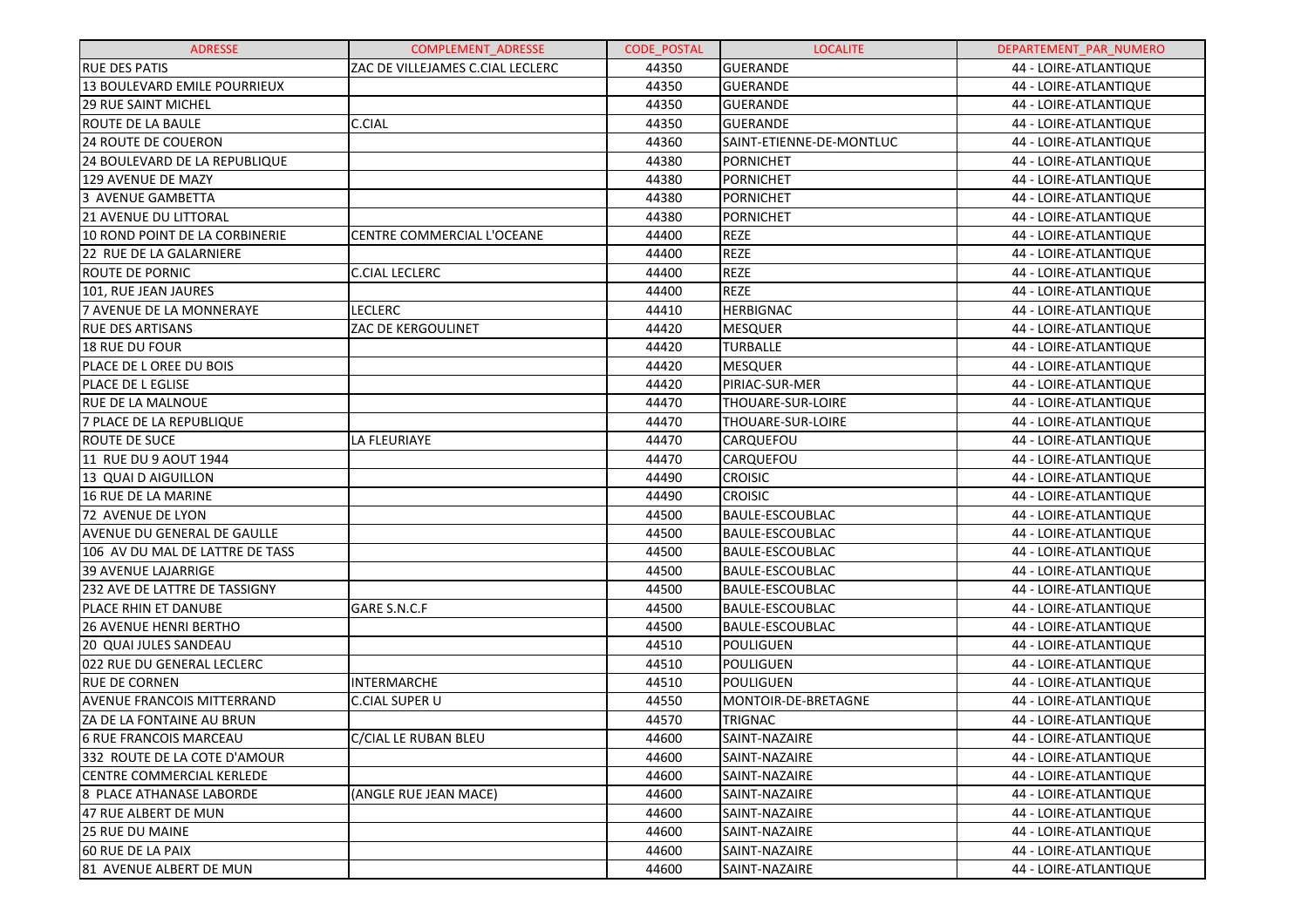| <b>ADRESSE</b>                     | <b>COMPLEMENT ADRESSE</b>     | <b>CODE POSTAL</b> | <b>LOCALITE</b>         | DEPARTEMENT_PAR_NUMERO |
|------------------------------------|-------------------------------|--------------------|-------------------------|------------------------|
| 29 DU COMMANDANT CHARCOT           |                               | 44600              | SAINT-NAZAIRE           | 44 - LOIRE-ATLANTIQUE  |
| <b>PLACE PIERRE SEMARD</b>         | <b>GARE SNCF</b>              | 44600              | SAINT-NAZAIRE           | 44 - LOIRE-ATLANTIQUE  |
| <b>8 AVENUE DE LA LIBERATION</b>   | ZAC MONTAGNE PLUS HYPERMARCHE | 44620              | <b>MONTAGNE</b>         | 44 - LOIRE-ATLANTIQUE  |
| 69 AVENUE DE LA FERRIERE           |                               | 44700              | ORVAULT                 | 44 - LOIRE-ATLANTIQUE  |
| 1 RUE DE LA CONRAIE                | C.CIAL LE GRAND VAL LECLERC   | 44700              | <b>ORVAULT</b>          | 44 - LOIRE-ATLANTIQUE  |
| 49, AVENUE DE LA CONVENTION        |                               | 44730              | SAINT-MICHEL-CHEF-CHEF  | 44 - LOIRE-ATLANTIQUE  |
| <b>2B RUE DE LA MER</b>            |                               | 44760              | BERNERIE-EN-RETZ        | 44 - LOIRE-ATLANTIQUE  |
| 9 PLACE DE L EGLISE MADAME         |                               | 44760              | MOUTIERS-EN-RETZ        | 44 - LOIRE-ATLANTIQUE  |
| 9 GRANDE RUE                       |                               | 44770              | PREFAILLES              | 44 - LOIRE-ATLANTIQUE  |
| 01 RUE JOSEPH ROUSSE               |                               | 44770              | PLAINE-SUR-MER          | 44 - LOIRE-ATLANTIQUE  |
| 3 BOULEVARD SALVADOR ALLENDE       | CENTRE COMMERCIAL ATLANTIS    | 44800              | SAINT-HERBLAIN          | 44 - LOIRE-ATLANTIQUE  |
| 5 PLACE DE LA PAIX                 |                               | 44800              | SAINT-HERBLAIN          | 44 - LOIRE-ATLANTIQUE  |
| 4 PLACE DES ECHOPPES               |                               | 44830              | <b>BOUAYE</b>           | 44 - LOIRE-ATLANTIQUE  |
| 53 RUE DE NANTES                   | <b>SUPER U</b>                | 44830              | <b>BOUAYE</b>           | 44 - LOIRE-ATLANTIQUE  |
| 14 RUE DE NANTES                   |                               | 44840              | <b>SORINIERES</b>       | 44 - LOIRE-ATLANTIQUE  |
| 89 RUE DU SOUVENIR                 |                               | 44850              | <b>LIGNE</b>            | 44 - LOIRE-ATLANTIQUE  |
| <b>RUE DES VIGNES</b>              |                               | 44860              | PONT-SAINT-MARTIN       | 44 - LOIRE-ATLANTIQUE  |
| 16 RUE DE BRETAGNE                 | <b>C.CIAL VAL DU CENS</b>     | 44880              | SAUTRON                 | 44 - LOIRE-ATLANTIQUE  |
| 3 RUE JEAN MOULIN                  |                               | 44980              | SAINTE-LUCE-SUR-LOIRE   | 44 - LOIRE-ATLANTIQUE  |
| 27 RUE DE LA REPUBLIQUE            |                               | 45000              | ORLEANS                 | 45 - LOIRET            |
| 039 FBG BANNIER                    |                               | 45000              | ORLEANS                 | 45 - LOIRET            |
| 5 RUE ROYALE                       |                               | 45000              | ORLEANS                 | 45 - LOIRET            |
| 36 RUE ROYALE                      |                               | 45000              | ORLEANS                 | 45 - LOIRET            |
| GARE S.N.C.F.                      |                               | 45000              | ORLEANS                 | 45 - LOIRET            |
| 207 RUE DE BOURGOGNE               |                               | 45000              | ORLEANS                 | 45 - LOIRET            |
| <b>279 RUE DE BOURGOGNE</b>        |                               | 45000              | ORLEANS                 | 45 - LOIRET            |
| 43 AVENUE DE SAINT MESMIN          |                               | 45100              | ORLEANS                 | 45 - LOIRET            |
| 112 AVENUE DAUPHINE                |                               | 45100              | ORLEANS                 | 45 - LOIRET            |
| <b>ROUTE NATIONALE</b>             | RN 152 ZI LES COUTURES        | 45130              | <b>BAULE</b>            | 45 - LOIRET            |
| <b>AVENUE PIERRE MENDES FRANCE</b> |                               | 45140              | SAINT-JEAN-DE-LA-RUELLE | 45 - LOIRET            |
| 39 AVENUE DU LOIRET                |                               | 45160              | <b>OLIVET</b>           | 45 - LOIRET            |
| 181 RUE D ARTOIS                   |                               | 45160              | <b>OLIVET</b>           | 45 - LOIRET            |
| 404 RUE MARCEL BELOT               |                               | 45160              | <b>OLIVET</b>           | 45 - LOIRET            |
| <b>AVENUE DE VERDUN</b>            | HYPERMARCHE AUCHAN            | 45160              | <b>OLIVET</b>           | 45 - LOIRET            |
| <b>ROUTE NATIONALE 152</b>         | <b>C.CIAL LECLERC</b>         | 45190              | <b>TAVERS</b>           | 45 - LOIRET            |
| 091 RUE DOREE                      |                               | 45200              | <b>MONTARGIS</b>        | 45 - LOIRET            |
| GARE S.N.C.F.                      |                               | 45200              | <b>MONTARGIS</b>        | 45 - LOIRET            |
| 1094 AVENUE D ANTIBES              |                               | 45200              | <b>AMILLY</b>           | 45 - LOIRET            |
| IRUE DES PORTES DU GATINAIS        |                               | 45300              | <b>PITHIVIERS</b>       | 45 - LOIRET            |
| <b>ROUTE DE SENS</b>               |                               | 45320              | <b>COURTENAY</b>        | 45 - LOIRET            |
| 35 AVENUE DU GENERAL PATTON        |                               | 45330              | <b>MALESHERBES</b>      | 45 - LOIRET            |
| RUE DE BOISCOMMUN                  |                               | 45340              | BEAUNE-LA-ROLANDE       | 45 - LOIRET            |
| CENTRE COMMERCIAL DE LAMBALLE      |                               | 45400              | FLEURY-LES-AUBRAIS      | 45 - LOIRET            |
| GARE S.N.C.F.                      |                               | 45400              | FLEURY-LES-AUBRAIS      | 45 - LOIRET            |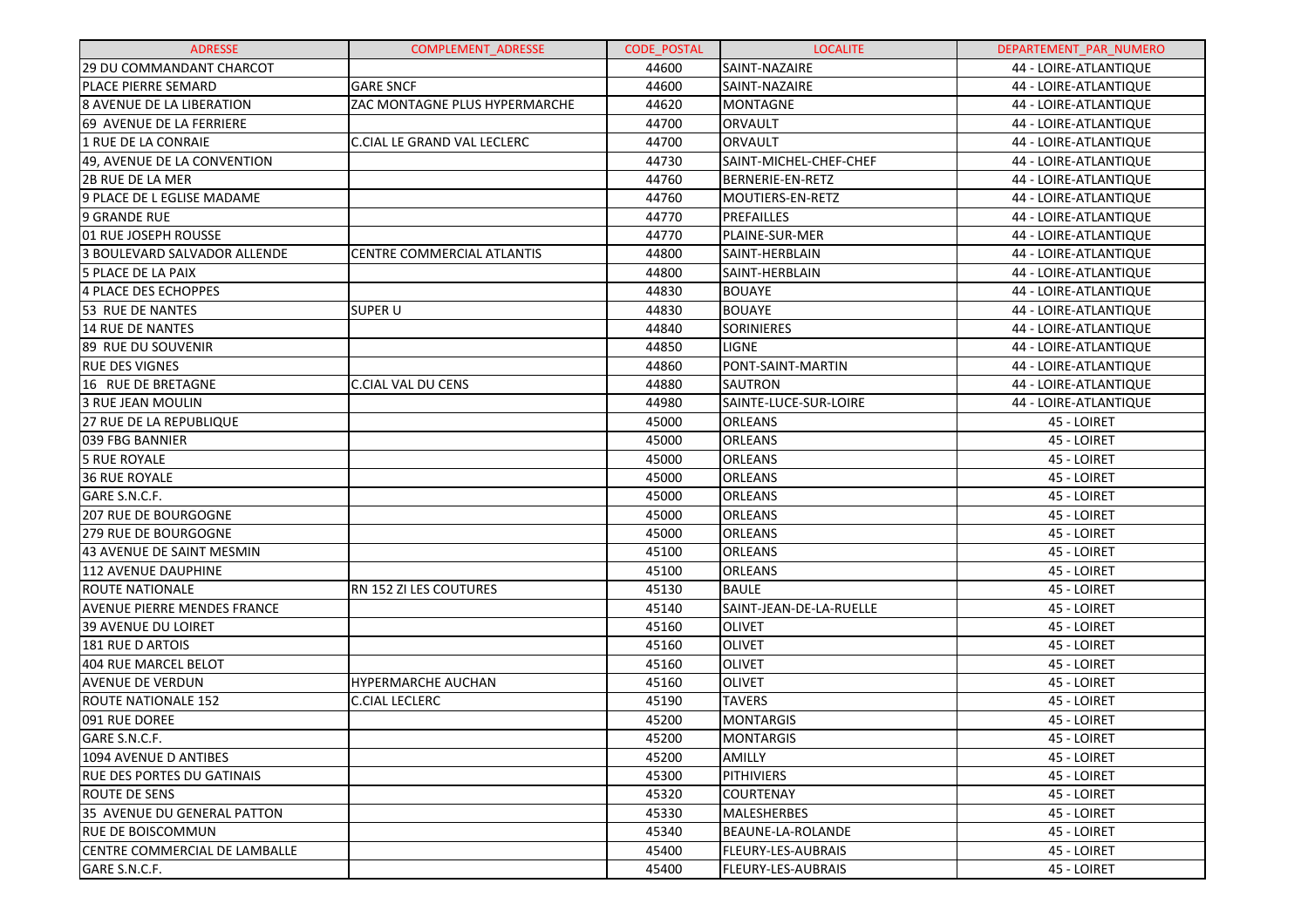| <b>ADRESSE</b>                   | <b>COMPLEMENT ADRESSE</b>        | <b>CODE POSTAL</b> | <b>LOCALITE</b>           | DEPARTEMENT_PAR_NUMERO |
|----------------------------------|----------------------------------|--------------------|---------------------------|------------------------|
| <b>RUE DE MONTARAN</b>           | C.CIAL                           | 45400              | <b>FLEURY-LES-AUBRAIS</b> | 45 - LOIRET            |
| ZONE D ACTIVITE LA CHAMPAGNE     |                                  | 45420              | <b>BONNY-SUR-LOIRE</b>    | 45 - LOIRET            |
| ROUTE NATIONALE 60               | C.CIAL LA GUIGNARDIERE INTERMARC | 45430              | <b>CHECY</b>              | 45 - LOIRET            |
| 1 RUE DE LA FABRIQUE             |                                  | 45500              | <b>GIEN</b>               | 45 - LOIRET            |
| 002 RUE GAMBETTA                 |                                  | 45500              | <b>GIEN</b>               | 45 - LOIRET            |
| 034 RUE DES ECOLES               |                                  | 45560              | SAINT-DENIS-EN-VAL        | 45 - LOIRET            |
| <b>RUE DE SAVOIE</b>             | <b>SUPER U</b>                   | 45600              | SAINT-PERE-SUR-LOIRE      | 45 - LOIRET            |
| <b>RUE DU MOULIN</b>             | SUPERMARCHE INTERMARCHE          | 45650              | SAINT-JEAN-LE-BLANC       | 45 - LOIRET            |
| LOTISSEMENT MUNETVILLE 1         |                                  | 45750              | SAINT-PRYVE-SAINT-MESMIN  | 45 - LOIRET            |
| 2601 ROUTE NATIONALE 20          |                                  | 45770              | SARAN                     | 45 - LOIRET            |
| 022 RUE PLANCHE DE PIERRE        |                                  | 45800              | SAINT-JEAN-DE-BRAYE       | 45 - LOIRET            |
| PLACE JOUINOT GAMBETTA           |                                  | 46000              | <b>CAHORS</b>             | 46 - LOT               |
| <b>ROUTE DE TOULOUSE</b>         | <b>C.CIAL CARREFOUR</b>          | 46000              | <b>CAHORS</b>             | 46 - LOT               |
| 073 BLD GAMBETTA                 |                                  | 46000              | <b>CAHORS</b>             | 46 - LOT               |
| LIEU DIT LE COUQUET              |                                  | 46100              | <b>CAPDENAC</b>           | 46 - LOT               |
| <b>25 PLACE CARNOT</b>           |                                  | 46100              | <b>FIGEAC</b>             | 46 - LOT               |
| 2 RUE GAMBETTA                   |                                  | 46100              | <b>FIGEAC</b>             | 46 - LOT               |
| <b>AVENUE DU DOCTEUR MONMONT</b> |                                  | 46110              | <b>QUATRE-ROUTES</b>      | 46 - LOT               |
| <b>AVENUE DE LA LIBERATION</b>   |                                  | 46130              | <b>BRETENOUX</b>          | 46 - LOT               |
| 90 PLACE DU CANAL                |                                  | 46140              | LUZECH                    | 46 - LOT               |
| <b>AVENUE DE VERDUN</b>          | <b>C.CIAL LECLERC</b>            | 46200              | SOUILLAC                  | 46 - LOT               |
| 4 PLACE D ISTRIE                 |                                  | 46220              | PRAYSSAC                  | 46 - LOT               |
| 67 RUE DE LUGAGNAC               |                                  | 46260              | LIMOGNE-EN-QUERCY         | 46 - LOT               |
| LIEU DIT LA PEYRUGUE             | <b>ROUTE DE FUMEL</b>            | 46300              | <b>GOURDON</b>            | 46 - LOT               |
| 56 BOULEVARD ARISTIDE BRIAND     |                                  | 46300              | <b>GOURDON</b>            | 46 - LOT               |
| <b>AVENUE GENERAL DE GAULLE</b>  | <b>C.CIAL LECLERC</b>            | 46400              | SAINT-LAURENT-LES-TOURS   | 46 - LOT               |
| 10 PLACE DE LA REPUBLIQUE        |                                  | 46400              | SAINT-CERE                | 46 - LOT               |
| <b>PLACE GAMBETTA</b>            |                                  | 46600              | <b>MARTEL</b>             | 46 - LOT               |
| <b>ZAC AGEN SUD</b>              | <b>C.CIAL INTERMARCHE</b>        | 47000              | AGEN                      | 47 - LOT-ET-GARONNE    |
| 99 BLD CARNOT                    |                                  | 47000              | <b>AGEN</b>               | 47 - LOT-ET-GARONNE    |
| 82 AVE MICHELET                  |                                  | 47000              | <b>AGEN</b>               | 47 - LOT-ET-GARONNE    |
| AVENUE D ITALIE                  |                                  | 47000              | <b>AGEN</b>               | 47 - LOT-ET-GARONNE    |
| 3 PCE JASMIN                     |                                  | 47000              | <b>AGEN</b>               | 47 - LOT-ET-GARONNE    |
| 16 BOULEVARD DE LA REPUBLIQUE    |                                  | 47000              | <b>AGEN</b>               | 47 - LOT-ET-GARONNE    |
| GARE S.N.C.F.                    |                                  | 47000              | <b>AGEN</b>               | 47 - LOT-ET-GARONNE    |
| 67 BOULEVARD DE LA REPUBLIQUE    |                                  | 47000              | <b>AGEN</b>               | 47 - LOT-ET-GARONNE    |
| <b>BEYLARD</b>                   |                                  | 47180              | SAINTE-BAZEILLE           | 47 - LOT-ET-GARONNE    |
| <b>RUE HUBERT RUFFE</b>          | <b>HYPER CHAMPION</b>            | 47200              | MARMANDE                  | 47 - LOT-ET-GARONNE    |
| GARE S.N.C.F.                    |                                  | 47200              | MARMANDE                  | 47 - LOT-ET-GARONNE    |
| ROUTE NATIONALE 113              |                                  | 47200              | MARMANDE                  | 47 - LOT-ET-GARONNE    |
| 23 PLACE GEORGES CLEMENCEAU      |                                  | 47200              | MARMANDE                  | 47 - LOT-ET-GARONNE    |
| <b>AVENUE DE LA GARE</b>         |                                  | 47230              | LAVARDAC                  | 47 - LOT-ET-GARONNE    |
| <b>RTE NATIONALE 113</b>         |                                  | 47240              | <b>BON-ENCONTRE</b>       | 47 - LOT-ET-GARONNE    |
| 12 AVE JACQUES BORDENEUVE        |                                  | 47300              | VILLENEUVE-SUR-LOT        | 47 - LOT-ET-GARONNE    |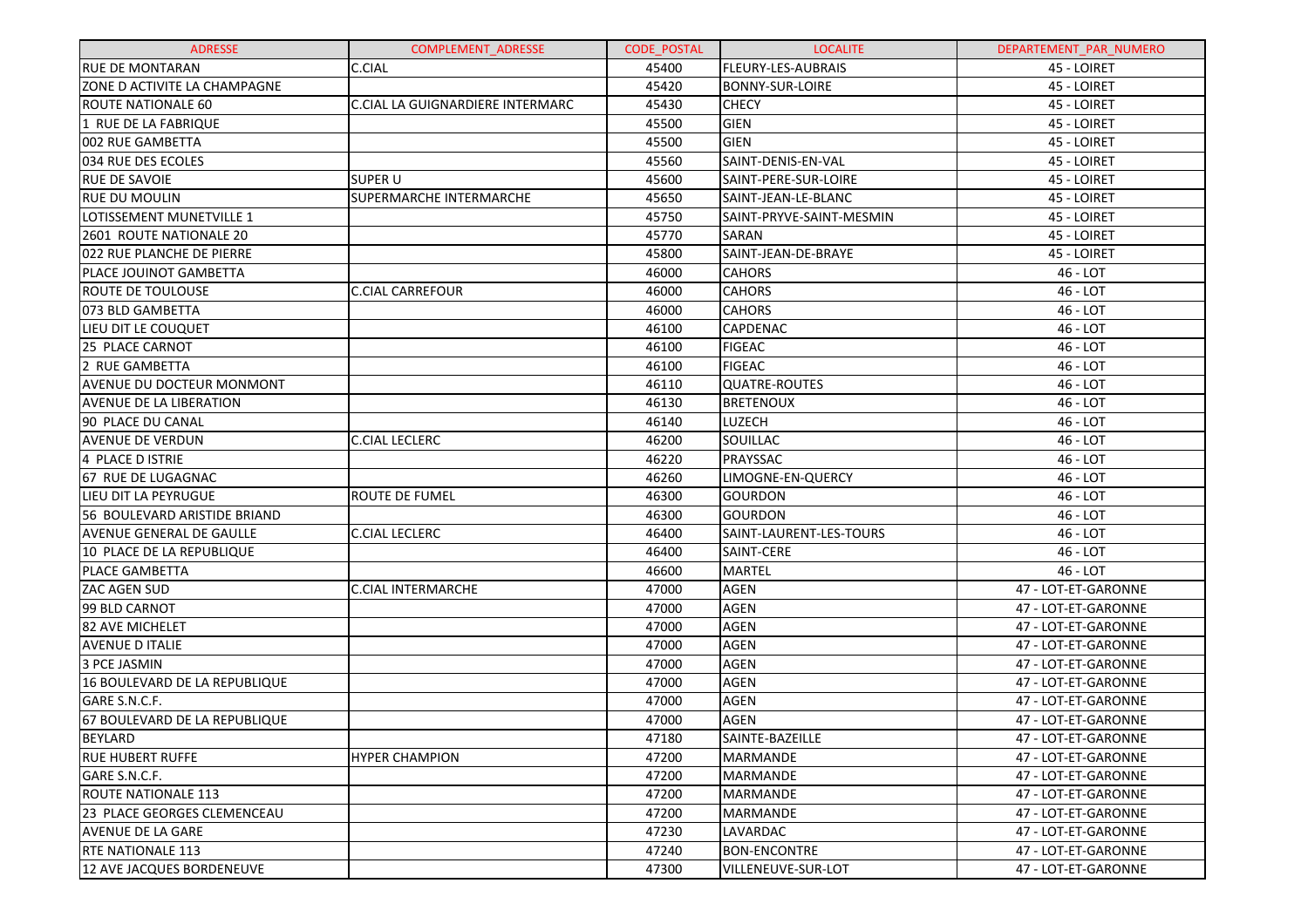| <b>ADRESSE</b>                      | <b>COMPLEMENT ADRESSE</b>        | <b>CODE POSTAL</b> | <b>LOCALITE</b>          | DEPARTEMENT PAR NUMERO |
|-------------------------------------|----------------------------------|--------------------|--------------------------|------------------------|
| <b>ROUTE DE FUMEL</b>               | LIEU DIT LA JUSTICE              | 47300              | VILLENEUVE-SUR-LOT       | 47 - LOT-ET-GARONNE    |
| <b>17 BOULEVARD BERNARD PALISSY</b> |                                  | 47300              | VILLENEUVE-SUR-LOT       | 47 - LOT-ET-GARONNE    |
| <b>ROUSSEL</b>                      | <b>C.CIAL LECLERC</b>            | 47500              | <b>MONTAYRAL</b>         | 47 - LOT-ET-GARONNE    |
| <b>AVENUE DE VERDUN</b>             |                                  | 47520              | PASSAGE                  | 47 - LOT-ET-GARONNE    |
| <b>AVENUE DE BIGORRE</b>            |                                  | 47550              | <b>BOE</b>               | 47 - LOT-ET-GARONNE    |
| 67 ALLEES D ALBRET                  |                                  | 47600              | <b>NERAC</b>             | 47 - LOT-ET-GARONNE    |
| <b>PLACE JEAN JAURES</b>            |                                  | 47700              | CASTELJALOUX             | 47 - LOT-ET-GARONNE    |
| <b>CHEMIN DE RAMILLE</b>            | ZAC DE RAMILLE                   | 48000              | <b>MENDE</b>             | 48 - LOZERE            |
| 9 RUE DU SOUBEYRAN                  | <b>TABAC LOTO PRESSE</b>         | 48000              | <b>MENDE</b>             | 48 - LOZERE            |
| 2 RUE D ANGIRAN                     |                                  | 48000              | <b>MENDE</b>             | 48 - LOZERE            |
| <b>3 AVENUE THEOPHILE ROUSSEL</b>   |                                  | 48100              | <b>MARVEJOLS</b>         | 48 - LOZERE            |
| 2 RUE JEAN ROUJON                   |                                  | 48100              | <b>MARVEJOLS</b>         | 48 - LOZERE            |
| <b>ROUTE NATIONALE 9</b>            |                                  | 48130              | AUMONT-AUBRAC            | 48 - LOZERE            |
| 4 AVENUE DU MARECHAL FOCH           |                                  | 48300              | LANGOGNE                 | 48 - LOZERE            |
| <b>PLACE LOUIS DIDES</b>            |                                  | 48400              | <b>FLORAC</b>            | 48 - LOZERE            |
| <b>AVENUE DU LOT</b>                |                                  | 48500              | CANOURGUE                | 48 - LOZERE            |
| <b>RUE MICHEL SEURAT</b>            | <b>ZAC MOLLIERE</b>              | 49000              | ANGERS                   | 49 - MAINE-ET-LOIRE    |
| <b>AVENUE MONTAIGNE</b>             |                                  | 49000              | ANGERS                   | 49 - MAINE-ET-LOIRE    |
| 3 BOULEVARD GASTON RAMON            |                                  | 49000              | ANGERS                   | 49 - MAINE-ET-LOIRE    |
| <b>6 RUE CHAPERONNIERE</b>          |                                  | 49000              | ANGERS                   | 49 - MAINE-ET-LOIRE    |
| <b>RUE DU GRAND LAUNAY</b>          | <b>C.CIAL.GRAND MAINE</b>        | 49000              | ANGERS                   | 49 - MAINE-ET-LOIRE    |
| PLACE DU CHAPEAU DE GENDARME        | CENTRE COMMERCIAL L ESPLANADE    | 49000              | ANGERS                   | 49 - MAINE-ET-LOIRE    |
| <b>10 RUE SAUMUROISE</b>            |                                  | 49000              | ANGERS                   | 49 - MAINE-ET-LOIRE    |
| 017 RUE DE LETANDUERE               |                                  | 49000              | ANGERS                   | 49 - MAINE-ET-LOIRE    |
| GARE S.N.C.F.                       |                                  | 49000              | <b>ANGERS</b>            | 49 - MAINE-ET-LOIRE    |
| 1 RUE DU PETIT VIVIER               |                                  | 49080              | <b>BOUCHEMAINE</b>       | 49 - MAINE-ET-LOIRE    |
| 4 RUE CHAUSSEE SAINT PIERRE         |                                  | 49100              | <b>ANGERS</b>            | 49 - MAINE-ET-LOIRE    |
| <b>16 RUE ALSACE</b>                |                                  | 49100              | ANGERS                   | 49 - MAINE-ET-LOIRE    |
| IRUE BAUDRIERE                      | <b>C.CIAL FLEURS D'EAU</b>       | 49100              | ANGERS                   | 49 - MAINE-ET-LOIRE    |
| <b>BD ALBERT CAMUS CC E LECLERC</b> |                                  | 49100              | ANGERS                   | 49 - MAINE-ET-LOIRE    |
| l20 PLACE DU DOCTEUR BICHON         |                                  | 49100              | ANGERS                   | 49 - MAINE-ET-LOIRE    |
| 093 BLD ST MICHEL                   |                                  | 49100              | ANGERS                   | 49 - MAINE-ET-LOIRE    |
| 9 RUE SAINT ETIENNE                 |                                  | 49100              | <b>ANGERS</b>            | 49 - MAINE-ET-LOIRE    |
| 021 RUE ST AUBIN                    |                                  | 49100              | ANGERS                   | 49 - MAINE-ET-LOIRE    |
| 017 BLD FOCH                        |                                  | 49100              | ANGERS                   | 49 - MAINE-ET-LOIRE    |
| 008 RUE DE LA GARE                  |                                  | 49100              | <b>ANGERS</b>            | 49 - MAINE-ET-LOIRE    |
| ZONE INDUSTRIELLE LES 3 ROUTES      | <b>CENTRE COMMERCIAL LECLERC</b> | 49120              | <b>CHEMILLE</b>          | 49 - MAINE-ET-LOIRE    |
| 360 RUE HAUTE DES BANCHAIS          |                                  | 49124              | SAINT-BARTHELEMY-D'ANJOU | 49 - MAINE-ET-LOIRE    |
| 13 PLACE SALVADOR ALLENDE           | <b>C.CIAL.COEUR DE VILLE</b>     | 49124              | SAINT-BARTHELEMY-D'ANJOU | 49 - MAINE-ET-LOIRE    |
| 16 PLACE COUBERTIN                  |                                  | 49125              | <b>TIERCE</b>            | 49 - MAINE-ET-LOIRE    |
| <b>ZAC LES FOUGERES</b>             |                                  | 49170              | SAINT-GEORGES-SUR-LOIRE  | 49 - MAINE-ET-LOIRE    |
| 11 RUE DU GENERAL LECLERC           |                                  | 49220              | LION-D'ANGERS            | 49 - MAINE-ET-LOIRE    |
| CENTRE COMMERCIAL CROIX CADEAU      | <b>AUCHAN</b>                    | 49240              | <b>AVRILLE</b>           | 49 - MAINE-ET-LOIRE    |
| 21 PLACE DU MARECHAL JUIN           | C.CIAL.DU VAL D' OR              | 49240              | <b>AVRILLE</b>           | 49 - MAINE-ET-LOIRE    |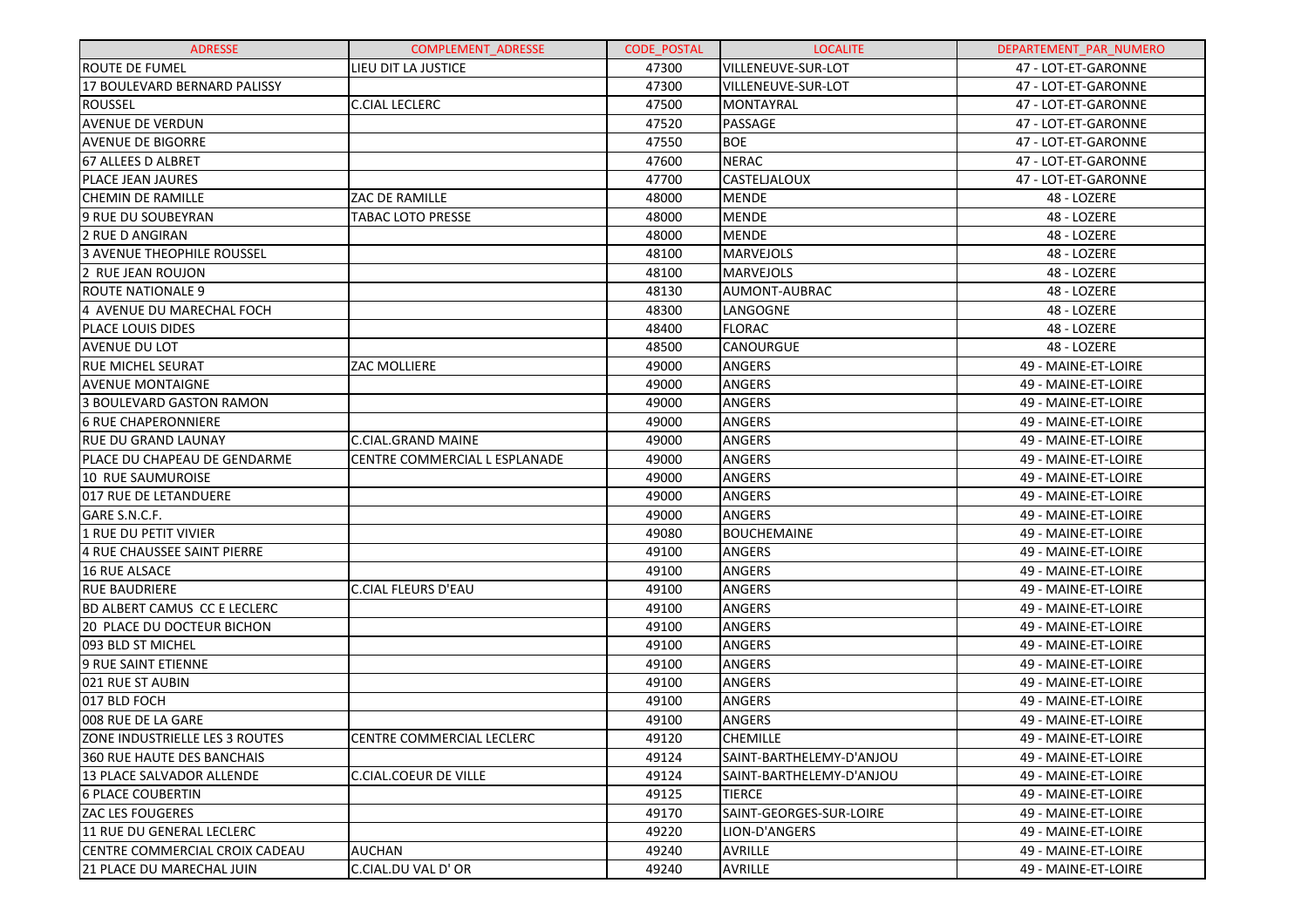| <b>ADRESSE</b>                      | <b>COMPLEMENT ADRESSE</b>    | <b>CODE POSTAL</b> | <b>LOCALITE</b>            | DEPARTEMENT_PAR_NUMERO |
|-------------------------------------|------------------------------|--------------------|----------------------------|------------------------|
| 65 BOULEVARD DELHUMEAU PLESSIS      |                              | 49300              | <b>CHOLET</b>              | 49 - MAINE-ET-LOIRE    |
| 10 AVENUE DE LA MARNE               |                              | 49300              | <b>CHOLET</b>              | 49 - MAINE-ET-LOIRE    |
| <b>AVENUE DES SABLES</b>            | <b>CENTRE COMMERCIAL PK3</b> | 49300              | <b>CHOLET</b>              | 49 - MAINE-ET-LOIRE    |
| 003 BLD G. CHOUTEAU                 |                              | 49300              | <b>CHOLET</b>              | 49 - MAINE-ET-LOIRE    |
| <b>131 RUE NATIONALE</b>            |                              | 49300              | <b>CHOLET</b>              | 49 - MAINE-ET-LOIRE    |
| 82 RUE NATIONALE                    |                              | 49300              | <b>CHOLET</b>              | 49 - MAINE-ET-LOIRE    |
| 23 PLACE TRAVOT                     |                              | 49300              | <b>CHOLET</b>              | 49 - MAINE-ET-LOIRE    |
| 23 PLACE CLEMENCEAU                 |                              | 49320              | <b>BRISSAC-QUINCE</b>      | 49 - MAINE-ET-LOIRE    |
| <b>RUE DE L'EUROPE</b>              | ZAC DU CHAMP BLANCHARD       | 49400              | <b>DISTRE</b>              | 49 - MAINE-ET-LOIRE    |
| <b>BOULEVARD BENJAMIN DELESSERT</b> |                              | 49400              | SAUMUR                     | 49 - MAINE-ET-LOIRE    |
| <b>ZI SAINT LAMBERT DES LEVEES</b>  | <b>C.CIAL SAUMUR SOLEIL</b>  | 49400              | SAUMUR                     | 49 - MAINE-ET-LOIRE    |
| 38 RUE ST NICOLAS                   |                              | 49400              | SAUMUR                     | 49 - MAINE-ET-LOIRE    |
| GARE S.N.C.F.                       |                              | 49400              | <b>SAUMUR</b>              | 49 - MAINE-ET-LOIRE    |
| 2 AVENUE DE LA MILLARDIERE          | LA MAISON BLANCHE            | 49480              | SAINT-SYLVAIN-D'ANJOU      | 49 - MAINE-ET-LOIRE    |
| RUE DE LA PEPINIERE                 | SUPER 'U'                    | 49600              | BEAUPREAU                  | 49 - MAINE-ET-LOIRE    |
| <b>RUE VALENTIN DES ORMEAUX</b>     | C.CIAL.RIVE SUD              | 49610              | MURS-ERIGNE                | 49 - MAINE-ET-LOIRE    |
| 13 PLACE JEAN BEGAULT               |                              | 49700              | DOUE-LA-FONTAINE           | 49 - MAINE-ET-LOIRE    |
| 4 RUE MARECHAL LECLERC              |                              | 50000              | SAINT-LO                   | 50 - MANCHE            |
| 71 RUE DU NEUFBOURG                 |                              | 50000              | SAINT-LO                   | 50 - MANCHE            |
| <b>27 RUE GAMBETTA</b>              |                              | 50100              | <b>CHERBOURG</b>           | 50 - MANCHE            |
| <b>QUAI DE L ENTREPOT</b>           | <b>C.CIAL CARREFOUR</b>      | 50100              | <b>CHERBOURG</b>           | 50 - MANCHE            |
| 2 RUE DES FOSSES                    |                              | 50100              | <b>CHERBOURG</b>           | 50 - MANCHE            |
| 450 RUE PIERRE BROSSOLETTE          | <b>C.C LECLERC</b>           | 50110              | <b>TOURLAVILLE</b>         | 50 - MANCHE            |
| <b>QUARTIER PONT MARAIS</b>         |                              | 50110              | <b>TOURLAVILLE</b>         | 50 - MANCHE            |
| 25 RUE DE LA REPUBLIQUE             |                              | 50160              | TORIGNI-SUR-VIRE           | 50 - MANCHE            |
| 2 ROUTE DU MONT SAINT MICHEL        |                              | 50170              | <b>PONTORSON</b>           | 50 - MANCHE            |
| LA TREMBLAYE                        | ZAC DE LA TREMBLAYE          | 50180              | AGNEAUX                    | 50 - MANCHE            |
| <b>ROUTE DE CARENTAN</b>            |                              | 50200              | <b>COUTANCES</b>           | 50 - MANCHE            |
| RUE DE LA PLANCHE MAURICE           | <b>CHAMPION</b>              | 50200              | <b>COUTANCES</b>           | 50 - MANCHE            |
| 31 RUE SAINT NICOLAS                |                              | 50200              | <b>COUTANCES</b>           | 50 - MANCHE            |
| 13 RUE DE L AMIRAL TOURVILLE        |                              | 50230              | AGON-COUTAINVILLE          | 50 - MANCHE            |
| <b>AVENUE DU PASSOUS</b>            | LE PASSOUS                   | 50230              | AGON-COUTAINVILLE          | 50 - MANCHE            |
| 27 PLACE DU GENERAL DE GAULLE       |                              | 50250              | HAYE-DU-PUITS              | 50 - MANCHE            |
| 14 RUE DE PARIS                     |                              | 50270              | <b>BARNEVILLE-CARTERET</b> | 50 - MANCHE            |
| 4 PLACE DU DOCTEUR AUVRET           |                              | 50270              | BARNEVILLE-CARTERET        | 50 - MANCHE            |
| <b>RUE DE LA POSTE</b>              |                              | 50290              | <b>BREHAL</b>              | 50 - MANCHE            |
| AVENUE DU ROCHER                    |                              | 50300              | SAINT-MARTIN-DES-CHAMPS    | 50 - MANCHE            |
| <b>7 PLACE LITTRE</b>               |                              | 50300              | <b>AVRANCHES</b>           | 50 - MANCHE            |
| PLACE DE L HOTEL DE VILLE           |                              | 50370              | <b>BRECEY</b>              | 50 - MANCHE            |
| 2 RUE DE LA PLAGE                   |                              | 50380              | SAINT-PAIR-SUR-MER         | 50 - MANCHE            |
| ROUTE DE VILLEDIEU                  |                              | 50400              | YQUELON                    | 50 - MANCHE            |
| 26 RUE DU DOCTEUR LETOURNEUR        |                              | 50400              | GRANVILLE                  | 50 - MANCHE            |
| <b>13 RUE COURAYE</b>               |                              | 50400              | <b>GRANVILLE</b>           | 50 - MANCHE            |
| 11 RUE GEORGES CLEMENCEAU           |                              | 50400              | <b>GRANVILLE</b>           | 50 - MANCHE            |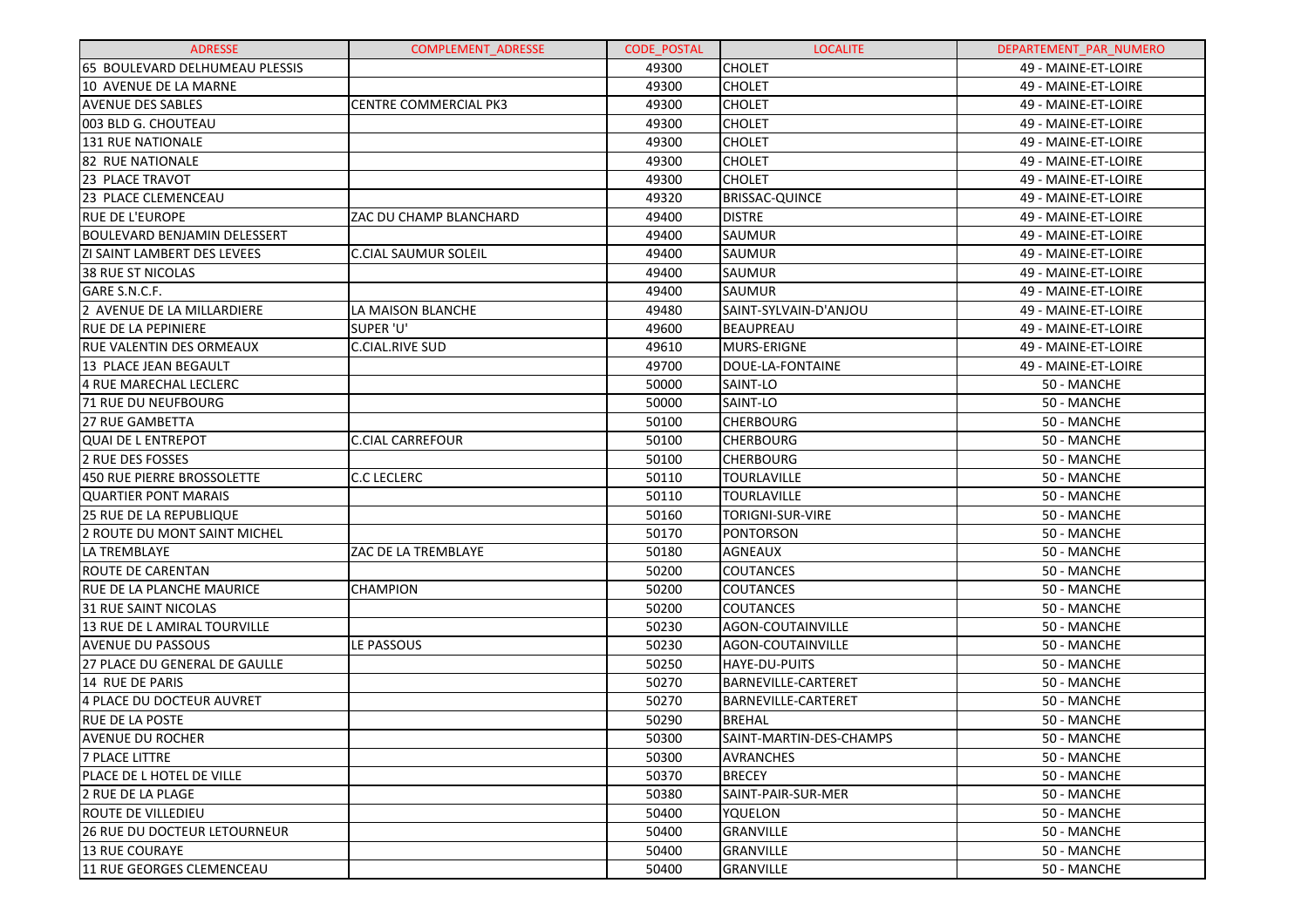| <b>ADRESSE</b>                  | <b>COMPLEMENT ADRESSE</b>     | <b>CODE POSTAL</b> | <b>LOCALITE</b>           | DEPARTEMENT_PAR_NUMERO |
|---------------------------------|-------------------------------|--------------------|---------------------------|------------------------|
| 2 PLACE CAMBERNON               |                               | 50400              | GRANVILLE                 | 50 - MANCHE            |
| 3 AVENUE DU GENERAL BRADLEY     |                               | 50410              | <b>PERCY</b>              | 50 - MANCHE            |
| CENTRE COMMERCIAL DU COTENTIN   |                               | 50470              | <b>GLACERIE</b>           | 50 - MANCHE            |
| 21 RUE DE VERRUE                |                               | 50550              | SAINT-VAAST-LA-HOUGUE     | 50 - MANCHE            |
| 45 RUE HELLOUIN                 |                               | 50580              | PORTBAIL                  | 50 - MANCHE            |
| 5A RUE DU CLOS                  |                               | 50590              | MONTMARTIN-SUR-MER        | 50 - MANCHE            |
| <b>ROUTE DE PARIS</b>           |                               | 50600              | SAINT-HILAIRE-DU-HARCOUET | 50 - MANCHE            |
| 31 AVENUE DE LA LIBERATION      |                               | 50610              | <b>JULLOUVILLE</b>        | 50 - MANCHE            |
| 1 PLACE DES CHEVALIERS DE MALTE |                               | 50800              | VILLEDIEU-LES-POELES      | 50 - MANCHE            |
| <b>CCAL CROIX DAMPIERRE</b>     |                               | 51000              | CHALONS-SUR-MARNE         | 51 - MARNE             |
| 034 RUE D'ORFEUIL               |                               | 51000              | CHALONS-SUR-MARNE         | 51 - MARNE             |
| 88 RUE GAMBETTA                 |                               | 51100              | <b>REIMS</b>              | 51 - MARNE             |
| 3 PLACE ROYALE                  |                               | 51100              |                           | 51 - MARNE             |
| 11 RUE DE L'ETAPE               |                               | 51100              | <b>REIMS</b>              | 51 - MARNE             |
| 22 RUE DE MARS                  |                               | 51100              | <b>REIMS</b>              | 51 - MARNE             |
| 50 AVENUE JEAN JAURES           |                               | 51100              | <b>REIMS</b>              | 51 - MARNE             |
| 47 RUE GOSSET                   |                               | 51100              | <b>REIMS</b>              | 51 - MARNE             |
| <b>BOULEVARD LOUIS ROEDERER</b> |                               | 51100              | <b>REIMS</b>              | 51 - MARNE             |
| 137 AVENUE JEAN JAURES          |                               | 51100              | <b>REIMS</b>              | 51 - MARNE             |
| 9 RUE PONSARDIN                 |                               | 51100              | <b>REIMS</b>              | 51 - MARNE             |
| 188 AVENUE D EPERNAY            |                               | 51100              | <b>REIMS</b>              | 51 - MARNE             |
| 40 ESPLANADE FLECHAMBAULT       |                               | 51100              | <b>REIMS</b>              | 51 - MARNE             |
| 38 PLACE DROUET D ERLON         |                               | 51100              | <b>REIMS</b>              | 51 - MARNE             |
| 66 RUE DE VESLE                 |                               | 51100              | <b>REIMS</b>              | 51 - MARNE             |
| 127 ROUTE NATIONALE             |                               | 51140              | JONCHERY-SUR-VESLE        | 51 - MARNE             |
| 1 PLACE DU COMMERCE             |                               | 51140              | MUIZON                    | 51 - MARNE             |
| 12 RUE DE TOURS SUR MARNE       |                               | 51150              | <b>BOUZY</b>              | 51 - MARNE             |
| 1 RUE D ARDRE                   |                               | 51170              | <b>FISMES</b>             | 51 - MARNE             |
| 13 QUAI DE MARNE                |                               | 51200              | EPERNAY                   | 51 - MARNE             |
| 1 PLACE DE LA REPUBLIQUE        |                               | 51200              | EPERNAY                   | 51 - MARNE             |
| 011 RUE DU GENERAL LECLERC      |                               | 51200              | EPERNAY                   | 51 - MARNE             |
| GARE S.N.C.F.                   |                               | 51200              | EPERNAY                   | 51 - MARNE             |
| 3 RUE DOCTEUR PHILIPPE AMELIN   |                               | 51210              | MONTMIRAIL                | 51 - MARNE             |
| <b>57 RUE ARISTIDE BRIAND</b>   |                               | 51300              | <b>VITRY-LE-FRANCOIS</b>  | 51 - MARNE             |
| ROUTE DE LOUVOIS                |                               | 51350              | <b>CORMONTREUIL</b>       | 51 - MARNE             |
| RUE DE LA CROIX MAURENCIENNE    |                               | 51370              | SAINT-BRICE-COURCELLES    | 51 - MARNE             |
| <b>RUE FREDERIC PASSY</b>       |                               | 51430              | <b>REIMS</b>              | 51 - MARNE             |
| ROUTE DE SOISSONS               | <b>C.CIAL CARREFOUR</b>       | 51430              | <b>TINQUEUX</b>           | 51 - MARNE             |
| <b>ROUTE NATIONALE</b>          | <b>C.CIAL LECLERC</b>         | 51500              | <b>CHAMPFLEURY</b>        | 51 - MARNE             |
| <b>ROUTE D EPERNAY</b>          | <b>C.CIAL LECLERC</b>         | 51510              | <b>FAGNIERES</b>          | 51 - MARNE             |
| <b>RUE DE CUMIERES</b>          | <b>C.CIAL LECLERC</b>         | 51530              | <b>DIZY</b>               | 51 - MARNE             |
| FAUBOURG DU MOULIN NEUF         |                               | 52000              | <b>CHAUMONT</b>           | 52 - HAUTE-MARNE       |
| 7 AVE DE LA REPUBLIQUE          | HYPERMARCHE GEANT CASINO      | 52000              | <b>CHAUMONT</b>           | 52 - HAUTE-MARNE       |
| 48/50 AVENUE DE LA REPUBLIQUE   | CENTRE COMMERCIAL INTERMARCHE | 52000              | <b>CHAUMONT</b>           | 52 - HAUTE-MARNE       |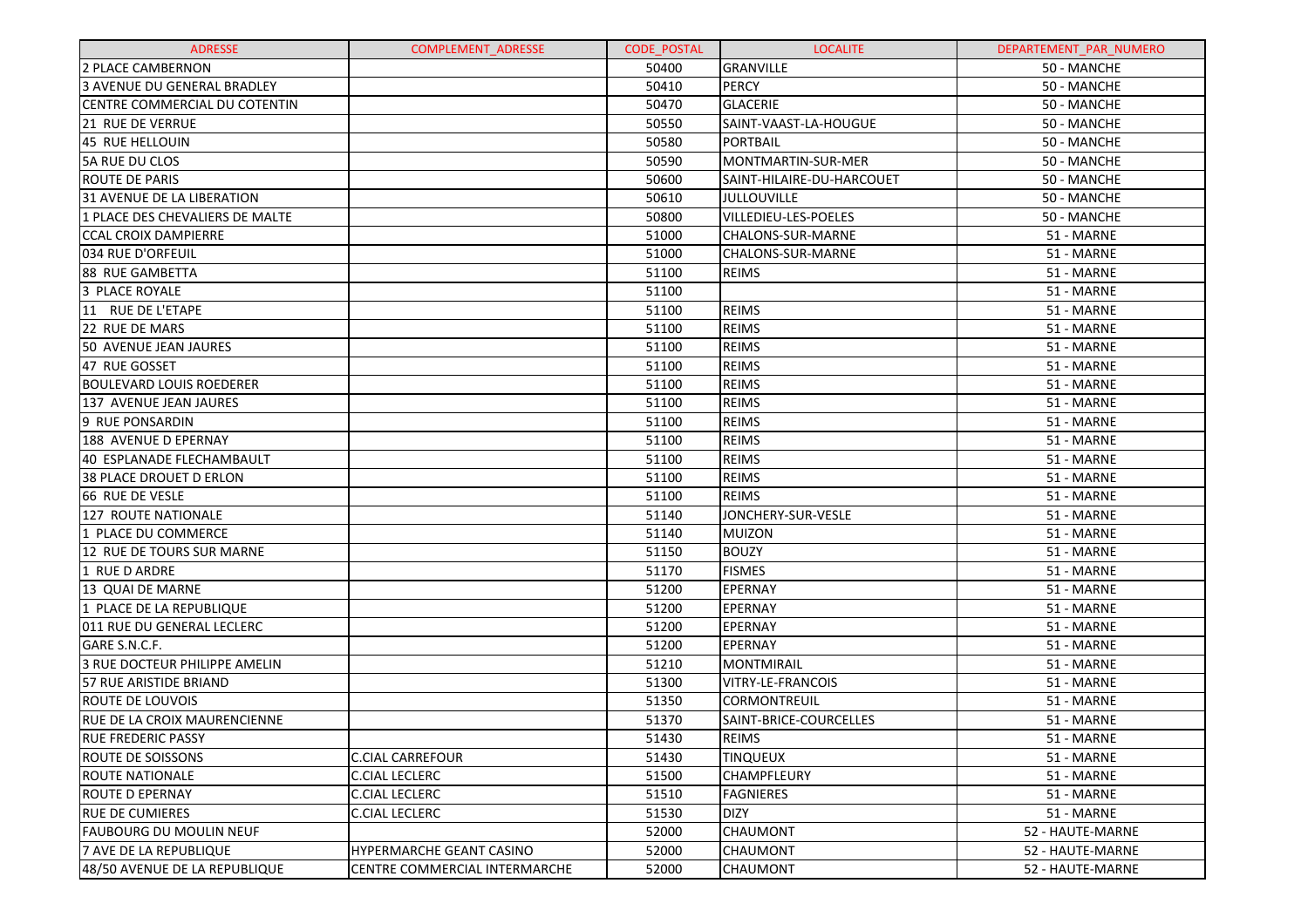| <b>ADRESSE</b>                  | <b>COMPLEMENT ADRESSE</b>     | <b>CODE POSTAL</b> | <b>LOCALITE</b>       | DEPARTEMENT PAR NUMERO  |
|---------------------------------|-------------------------------|--------------------|-----------------------|-------------------------|
| 65 RUE VICTOIRE DE LA MARNE     |                               | 52000              | <b>CHAUMONT</b>       | 52 - HAUTE-MARNE        |
| GARE S.N.C.F                    |                               | 52000              | <b>CHAUMONT</b>       | 52 - HAUTE-MARNE        |
| 1 RUE GAMBETTA                  |                               | 52100              | SAINT-DIZIER          | 52 - HAUTE-MARNE        |
| ROUTE DE BAR LE DUC             | HYPERMARCHE CORA              | 52100              | BETTANCOURT-LA-FERREE | 52 - HAUTE-MARNE        |
| <b>43 RUE EMILE GIROS</b>       |                               | 52100              | SAINT-DIZIER          | 52 - HAUTE-MARNE        |
| AIRE DE CHATEAUVILLAIN-A5       | <b>CAFE ROUTE</b>             | 52120              | CHATEAUVILLAIN        | 52 - HAUTE-MARNE        |
| 13 RUE DE L AVENIR              | PARC D'ACTIVITES AVENIR       | 52200              | SAINTS-GEOSMES        | 52 - HAUTE-MARNE        |
| 28 GRANDE RUE                   |                               | 52400              | BOURBONNE-LES-BAINS   | 52 - HAUTE-MARNE        |
| <b>RUE DE VESOUL</b>            |                               | 52500              | FAYL-LA-FORET         | 52 - HAUTE-MARNE        |
| 46 AVENUE DE LATTRE DE TASSIGNY |                               | 53000              | LAVAL                 | 53 - MAYENNE            |
| 60 AV DE LA COMMUNAUTE EUROPEEN | <b>C.CIAL LE PEGASE</b>       | 53000              | LAVAL                 | 53 - MAYENNE            |
| 61 BOULEVARD FELIX GRAT         |                               | 53000              | LAVAL                 | 53 - MAYENNE            |
| 2 ALLEE DE CAMBRAI              |                               | 53000              | LAVAL                 | 53 - MAYENNE            |
| <b>69 AVENUE ROBERT BURON</b>   |                               | 53000              | LAVAL                 | 53 - MAYENNE            |
| 2 PLACE DE LA TREMOILLE         |                               | 53000              | LAVAL                 | 53 - MAYENNE            |
| <b>GALERIE MARCHANDE C.H.U.</b> | <b>33 RUE DU HAUT ROCHER</b>  | 53015              | LAVAL                 | 53 - MAYENNE            |
| 550 BOULEVARD JEAN MONNET       | <b>HYPER U</b>                | 53100              | <b>MAYENNE</b>        | 53 - MAYENNE            |
| ZONE ARTISANALE LA FOUGETTERIE  |                               | 53200              | AZE                   | 53 - MAYENNE            |
| <b>32 RUE DE NANTES</b>         |                               | 53230              | COSSE-LE-VIVIEN       | 53 - MAYENNE            |
| ROUTE DE LAVAL                  | <b>C.CIAL LES SEMONDIERES</b> | 53500              | <b>ERNEE</b>          | 53 - MAYENNE            |
| <b>RUE DE LAVAL</b>             | <b>SUPER U</b>                | 53600              | <b>EVRON</b>          | 53 - MAYENNE            |
| 62 BOULEVARD LOUIS ARMAND       |                               | 53940              | SAINT-BERTHEVIN       | 53 - MAYENNE            |
| 84 RUE JEANNE D ARC             |                               | 54000              | <b>NANCY</b>          | 54 - MEURTHE-ET-MOSELLE |
| 38 RUE ST DIZIER                |                               | 54000              | <b>NANCY</b>          | 54 - MEURTHE-ET-MOSELLE |
| 060 RUE DE LA COMMANDERIE       |                               | 54000              | <b>NANCY</b>          | 54 - MEURTHE-ET-MOSELLE |
| 49 RUE DE LAXOU                 |                               | 54000              | <b>NANCY</b>          | 54 - MEURTHE-ET-MOSELLE |
| PLACE ANDRE MAGINOT             |                               | 54000              | <b>NANCY</b>          | 54 - MEURTHE-ET-MOSELLE |
| <b>244 AVE DU GAL LECLREC</b>   |                               | 54000              | <b>NANCY</b>          | 54 - MEURTHE-ET-MOSELLE |
| 37 BOULEVARD D HAUSSONVILLE     |                               | 54000              | <b>NANCY</b>          | 54 - MEURTHE-ET-MOSELLE |
| 46 AV DU MAL DE LATTRE DE TASSI |                               | 54000              | <b>NANCY</b>          | 54 - MEURTHE-ET-MOSELLE |
| 19 RUE SAINT NICOLAS            |                               | 54000              | <b>NANCY</b>          | 54 - MEURTHE-ET-MOSELLE |
| <b>19 RUE DES PONTS</b>         |                               | 54000              | <b>NANCY</b>          | 54 - MEURTHE-ET-MOSELLE |
| 111 GRAND'RUE                   |                               | 54000              | <b>NANCY</b>          | 54 - MEURTHE-ET-MOSELLE |
| 1 RUE DE SERRE                  |                               | 54000              | <b>NANCY</b>          | 54 - MEURTHE-ET-MOSELLE |
| 16 RUE HERE                     |                               | 54000              | <b>NANCY</b>          | 54 - MEURTHE-ET-MOSELLE |
| 11 RUE SAINT DIZIER             |                               | 54000              | <b>NANCY</b>          | 54 - MEURTHE-ET-MOSELLE |
| GARE S.N.C.F.                   |                               | 54000              | <b>NANCY</b>          | 54 - MEURTHE-ET-MOSELLE |
| GARE S.N.C.F.                   |                               | 54000              | <b>NANCY</b>          | 54 - MEURTHE-ET-MOSELLE |
| 31 RUE RAYMOND POINCARE         |                               | 54000              | <b>NANCY</b>          | 54 - MEURTHE-ET-MOSELLE |
| 005 ALLEE MORVAN                |                               | 54100              | VANDOEUVRE-LES-NANCY  | 54 - MEURTHE-ET-MOSELLE |
| 104 AVE CARNOT                  |                               | 54130              | SAINT-MAX             | 54 - MEURTHE-ET-MOSELLE |
| 37 AVE DU GAL LECLERC           |                               | 54130              | SAINT-MAX             | 54 - MEURTHE-ET-MOSELLE |
| <b>ROUTE NATIONALE 57</b>       | C.C CORA                      | 54180              | <b>HOUDEMONT</b>      | 54 - MEURTHE-ET-MOSELLE |
| 016 PCE JEANNE D'ARC            |                               | 54190              | <b>VILLERUPT</b>      | 54 - MEURTHE-ET-MOSELLE |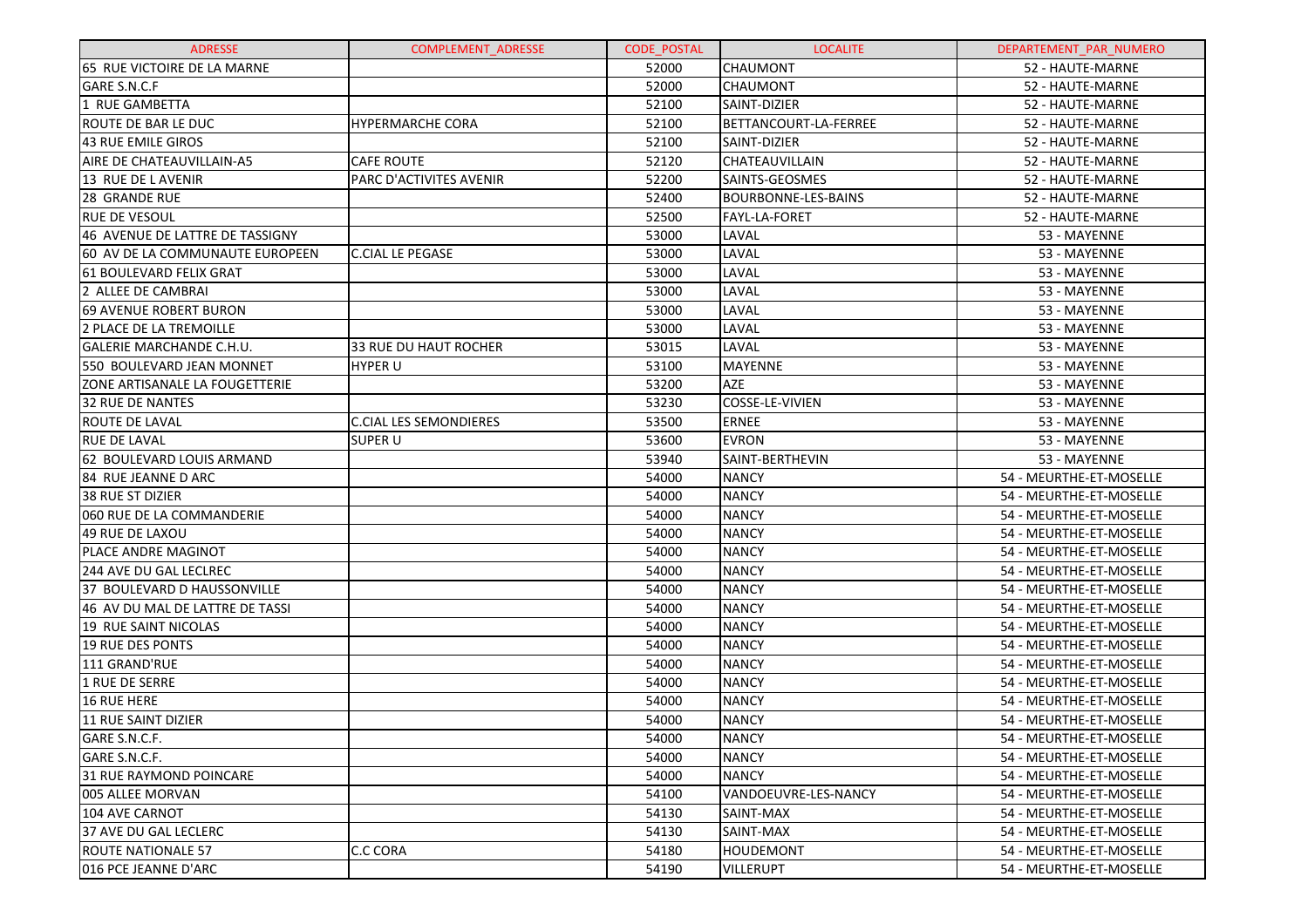| <b>ADRESSE</b>                        | <b>COMPLEMENT ADRESSE</b>               | <b>CODE POSTAL</b> | <b>LOCALITE</b>        | DEPARTEMENT_PAR_NUMERO  |
|---------------------------------------|-----------------------------------------|--------------------|------------------------|-------------------------|
| 11 PLACE DES 3 EVECHES                |                                         | 54200              | <b>TOUL</b>            | 54 - MEURTHE-ET-MOSELLE |
| <b>AVENUE DE SAULXURES</b>            |                                         | 54270              | <b>ESSEY-LES-NANCY</b> | 54 - MEURTHE-ET-MOSELLE |
| 40 AVE FOCH                           |                                         | 54270              | ESSEY-LES-NANCY        | 54 - MEURTHE-ET-MOSELLE |
| <b>CD N.31</b>                        |                                         | 54300              | MONCEL-LES-LUNEVILLE   | 54 - MEURTHE-ET-MOSELLE |
| 005 RUE BANAUDON                      |                                         | 54300              | LUNEVILLE              | 54 - MEURTHE-ET-MOSELLE |
| <b>AVENUE DE LA MEURTHE</b>           |                                         | 54320              | MAXEVILLE              | 54 - MEURTHE-ET-MOSELLE |
| 29 ROUTE DE METZ                      |                                         | 54320              | <b>MAXEVILLE</b>       | 54 - MEURTHE-ET-MOSELLE |
| <b>RUE DU FAISCEAU</b>                | <b>C.CIAL AUCHAN</b>                    | 54350              | MONT-SAINT-MARTIN      | 54 - MEURTHE-ET-MOSELLE |
| 2 RUE DU BOIS                         | <b>C.CIAL LECLERC</b>                   | 54390              | <b>FROUARD</b>         | 54 - MEURTHE-ET-MOSELLE |
| 13 RUE MARGAINE                       |                                         | 54400              | LONGWY                 | 54 - MEURTHE-ET-MOSELLE |
| <b>C.CIAL LECLERC</b>                 | 2 RUE PALISSY                           | 54500              | VANDOEUVRE-LES-NANCY   | 54 - MEURTHE-ET-MOSELLE |
| <b>CENTRE HOSPITALIER BRABOIS</b>     | <b>RUE MORVAN</b>                       | 54500              | VANDOEUVRE-LES-NANCY   | 54 - MEURTHE-ET-MOSELLE |
| <b>AVENUE EUGENE POTTIER</b>          | <b>CC AUCHAN</b>                        | 54510              | <b>TOMBLAINE</b>       | 54 - MEURTHE-ET-MOSELLE |
| 14 RUE ARISTIDE BRIANT                |                                         | 54520              | LAXOU                  | 54 - MEURTHE-ET-MOSELLE |
| <b>RUE DE LA SAPINIERE</b>            | <b>C.CIAL LA SAPINIERE</b>              | 54520              | LAXOU                  | 54 - MEURTHE-ET-MOSELLE |
| 049 AVE DE LA LIBERATION              |                                         | 54520              | LAXOU                  | 54 - MEURTHE-ET-MOSELLE |
| 33 PLACE DUROC                        |                                         | 54700              | PONT-A-MOUSSON         | 54 - MEURTHE-ET-MOSELLE |
| <b>AVENUE DE CHAUDEAU</b>             | <b>CENTRE COMMERCIAL</b>                | 54710              | <b>LUDRES</b>          | 54 - MEURTHE-ET-MOSELLE |
| <b>RUE DE LONGWY</b>                  |                                         | 54720              | LEXY                   | 54 - MEURTHE-ET-MOSELLE |
| <b>26 BD DE LA ROCHELLE</b>           |                                         | 55000              | <b>BAR-LE-DUC</b>      | 55 - MEUSE              |
| <b>AVENUE DE LA GRANDE TERRE</b>      | ZAC DE LA GRANDE TERRE                  | 55000              | <b>BAR-LE-DUC</b>      | 55 - MEUSE              |
| <b>ROUTE NATIONALE 135</b>            | <b>C.CIAL AUCHAN</b>                    | 55000              | <b>BAR-LE-DUC</b>      | 55 - MEUSE              |
| 1 RUE BAR LA VILLE                    |                                         | 55000              | <b>BAR-LE-DUC</b>      | 55 - MEUSE              |
| GARE S.N.C.F                          |                                         | 55000              | <b>BAR-LE-DUC</b>      | 55 - MEUSE              |
| PLACE MAURICE GENEVOIX                | <b>C.CIAL LECLERC FORUM PRESSE LASE</b> | 55100              | <b>VERDUN</b>          | 55 - MEUSE              |
| 7 PLACE CHEVERT                       |                                         | 55100              | <b>VERDUN</b>          | 55 - MEUSE              |
| 3 RUE SAINT PIERRE                    |                                         | 55100              | <b>VERDUN</b>          | 55 - MEUSE              |
| 3 RUE JACQUES DE THEZAC               |                                         | 56000              | VANNES                 | 56 - MORBIHAN           |
| 13 PLACE FARENHEIM - CLISCOUET        | CENTRE CIAL DU GOLFE                    | 56000              | VANNES                 | 56 - MORBIHAN           |
| <b>LIEU DIT KERTHOMAS</b>             | ECHANGEUR DE KERTHOMAS CENTRE LE        | 56000              | VANNES                 | 56 - MORBIHAN           |
| 10 AVENUE GEORGES POMPIDOU            |                                         | 56000              | VANNES                 | 56 - MORBIHAN           |
| AVE DU GENERAL GUILLAUDOT             |                                         | 56000              | VANNES                 | 56 - MORBIHAN           |
| <b>GALERIE MARCHANDE LE FOURCHENE</b> |                                         | 56000              | VANNES                 | 56 - MORBIHAN           |
| 36 RUE DU MENE                        |                                         | 56000              | VANNES                 | 56 - MORBIHAN           |
| 2 PLACE GAMBETTA                      |                                         | 56000              | VANNES                 | 56 - MORBIHAN           |
| 5 PLACE DES LICES                     |                                         | 56000              | <b>VANNES</b>          | 56 - MORBIHAN           |
| 2 PLACE HENRI IV                      |                                         | 56000              | <b>VANNES</b>          | 56 - MORBIHAN           |
| 10 RUE JOSEPH LE BRIX                 |                                         | 56000              | <b>VANNES</b>          | 56 - MORBIHAN           |
| GARE S.N.C.F.                         |                                         | 56000              | <b>VANNES</b>          | 56 - MORBIHAN           |
| 1 RUE DU COLONEL MULLER               |                                         | 56100              | LORIENT                | 56 - MORBIHAN           |
| <b>RUE GENERAL DE LA BOLLARDIERE</b>  | <b>INTERMARCHE</b>                      | 56100              | LORIENT                | 56 - MORBIHAN           |
| 75 RUE DE LARMOR                      |                                         | 56100              | LORIENT                | 56 - MORBIHAN           |
| <b>RUE MONISTROL</b>                  | <b>GEANT CASINO</b>                     | 56100              | LORIENT                | 56 - MORBIHAN           |
| 003 RUE DU TER                        |                                         | 56100              | LORIENT                | 56 - MORBIHAN           |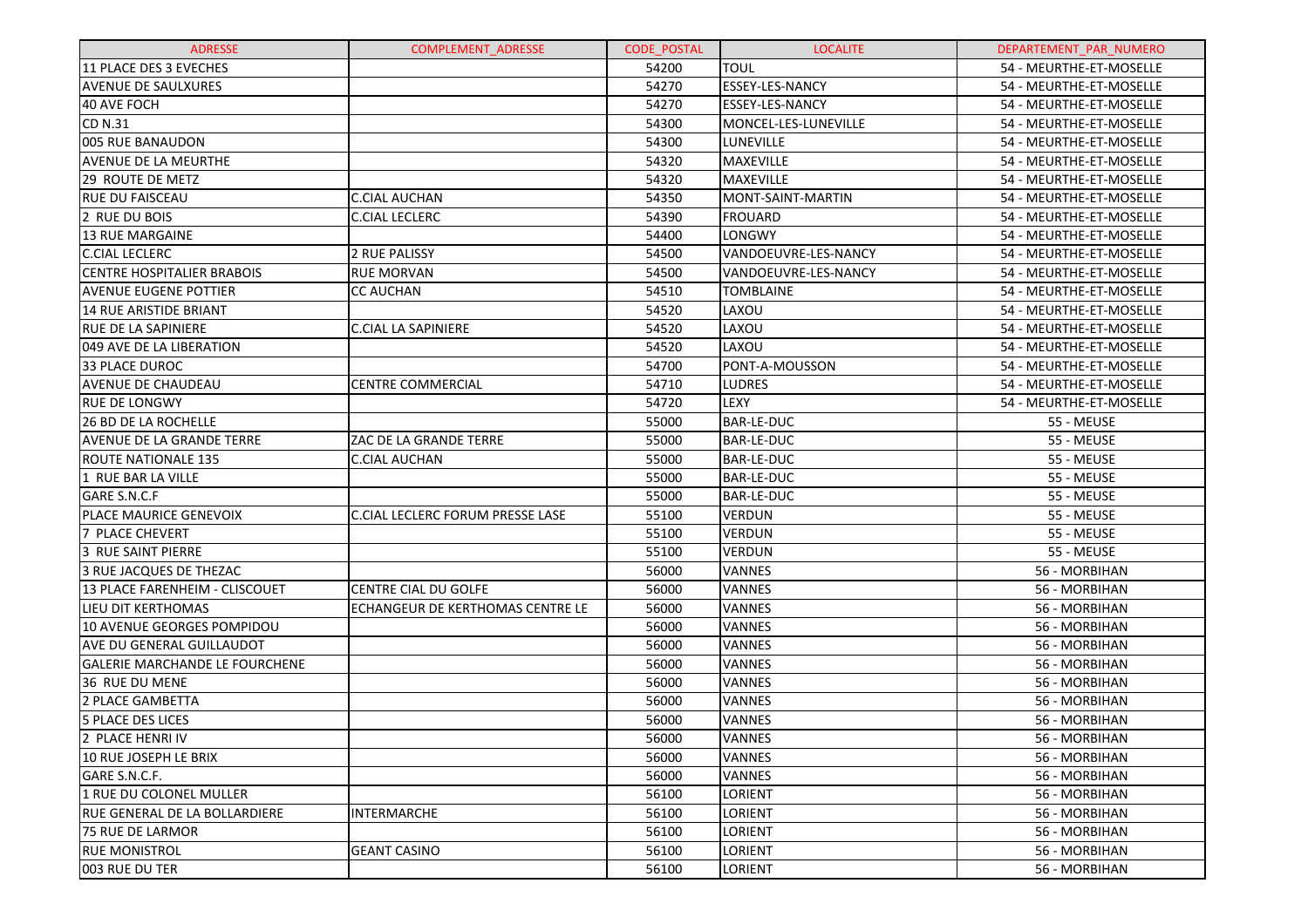| <b>ADRESSE</b>                          | COMPLEMENT_ADRESSE              | <b>CODE POSTAL</b> | <b>LOCALITE</b>       | DEPARTEMENT_PAR_NUMERO |
|-----------------------------------------|---------------------------------|--------------------|-----------------------|------------------------|
| <b>HALLES MERVILLE</b>                  | <b>25 AVENUE ANATOLE FRANCE</b> | 56100              | <b>LORIENT</b>        | 56 - MORBIHAN          |
| <b>BOULEVARD EUGENE COSMAO DUMANOIR</b> | <b>L'ORIENTIS</b>               | 56100              | LORIENT               | 56 - MORBIHAN          |
| 060 RUE DU PORT                         |                                 | 56100              | LORIENT               | 56 - MORBIHAN          |
| 033 RUE PAUL BERT                       |                                 | 56100              | LORIENT               | 56 - MORBIHAN          |
| 121 RUE DE BELGIQUE                     |                                 | 56100              | LORIENT               | 56 - MORBIHAN          |
| GARE S.N.C.F.                           |                                 | 56100              | LORIENT               | 56 - MORBIHAN          |
| 24 RUE DE PORT MARIA                    |                                 | 56170              | QUIBERON              | 56 - MORBIHAN          |
| <b>42 RUE DE VERDUN</b>                 |                                 | 56170              | QUIBERON              | 56 - MORBIHAN          |
| <b>ESPACE LITTORAL</b>                  |                                 | 56190              | <b>MUZILLAC</b>       | 56 - MORBIHAN          |
| <b>TOULAN</b>                           | ZAC DE TOULAN                   | 56190              | AMBON                 | 56 - MORBIHAN          |
| 24 PLACE DU REQUERIO                    |                                 | 56190              | AMBON                 | 56 - MORBIHAN          |
| 4 PLACE DE L HOTEL DE VILLE             |                                 | 56190              | <b>MUZILLAC</b>       | 56 - MORBIHAN          |
| LA CHAUSSEE                             |                                 | 56220              | <b>MALANSAC</b>       | 56 - MORBIHAN          |
| 4 PLACE DE LA LIBERATION                |                                 | 56230              | QUESTEMBERT           | 56 - MORBIHAN          |
| CENTRE COMMERCIAL DE QUELISOYE          | 1 RUE CHAPELLE ST YVES          | 56260              | LARMOR-PLAGE          | 56 - MORBIHAN          |
| 4 AVENUE DE LA PLAGE                    |                                 | 56260              | LARMOR-PLAGE          | 56 - MORBIHAN          |
| 077 AVENUE JULES LE GUEN                |                                 | 56260              | LARMOR-PLAGE          | 56 - MORBIHAN          |
| 1 PLACE DE L EGLISE                     |                                 | 56270              | PLOEMEUR              | 56 - MORBIHAN          |
| 4 PLACE GUSTAVE LE FLOCH                |                                 | 56270              | PLOEMEUR              | 56 - MORBIHAN          |
| 011 BOULEVARD DE L'OCEAN                |                                 | 56270              | PLOEMEUR              | 56 - MORBIHAN          |
| <b>12 PLACE DU MARTRAY</b>              |                                 | 56300              | <b>PONTIVY</b>        | 56 - MORBIHAN          |
| 1 RUE VICTOR ROBIC                      |                                 | 56320              | <b>FAOUET</b>         | 56 - MORBIHAN          |
| 11 AVENUE DE L OCEAN                    |                                 | 56340              | PLOUHARNEL            | 56 - MORBIHAN          |
| 9 AVENUE MILN                           |                                 | 56340              | CARNAC                | 56 - MORBIHAN          |
| 2 PLACE DE LA CHAPELLE                  |                                 | 56340              | CARNAC                | 56 - MORBIHAN          |
| <b>RUE DU CHEMIN NEUF</b>               |                                 | 56360              | SAUZON                | 56 - MORBIHAN          |
| <b>RUE DE LA CITADELLE</b>              |                                 | 56360              | <b>PALAIS</b>         | 56 - MORBIHAN          |
| 61 RUE DU PERE JEAN MARIE COUDR         | RESIDENCE LES GRANDS CARDINAUX  | 56370              | SARZEAU               | 56 - MORBIHAN          |
| <b>1 ROUTE DU MENEZ</b>                 |                                 | 56370              | SARZEAU               | 56 - MORBIHAN          |
| 11 PLACE DUCHESSE ANNE                  |                                 | 56370              | SARZEAU               | 56 - MORBIHAN          |
| 2 RUE DU FOUR                           | TABAC JEUX MAROQUINERIE         | 56380              | <b>GUER</b>           | 56 - MORBIHAN          |
| CENTRE COMMERCIAL DE KERFONTAINE        |                                 | 56400              | PLUNERET              | 56 - MORBIHAN          |
| <b>5 RUE ABRAHAM DUQUESNE</b>           |                                 | 56400              | <b>AURAY</b>          | 56 - MORBIHAN          |
| 36 AV DE L'OCEAN                        |                                 | 56400              | <b>AURAY</b>          | 56 - MORBIHAN          |
| 10 PLACE JOFFRE                         |                                 | 56400              | <b>AURAY</b>          | 56 - MORBIHAN          |
| GARE S.N.C.F.                           |                                 | 56400              | <b>AURAY</b>          | 56 - MORBIHAN          |
| 17 RUE DES MENHIRS                      |                                 | 56410              | <b>ERDEVEN</b>        | 56 - MORBIHAN          |
| <b>RUE NATIONALE</b>                    | <b>PARC PENHOUET</b>            | 56410              | <b>ERDEVEN</b>        | 56 - MORBIHAN          |
| <b>ZAC DU LOBREONT</b>                  |                                 | 56450              | <b>SURZUR</b>         | 56 - MORBIHAN          |
| 1 RUE DE LA CHAPELLE                    |                                 | 56450              | <b>THEIX</b>          | 56 - MORBIHAN          |
| 27 COURS DES QUAIS                      |                                 | 56470              | TRINITE-SUR-MER       | 56 - MORBIHAN          |
| 15 RUE DU FIL                           |                                 | 56500              | <b>LOCMINE</b>        | 56 - MORBIHAN          |
| 67 RUE GENERAL DE GAULLE                |                                 | 56510              | SAINT-PIERRE-QUIBERON | 56 - MORBIHAN          |
| 4 PLACE POLIGNAC                        |                                 | 56520              | <b>GUIDEL</b>         | 56 - MORBIHAN          |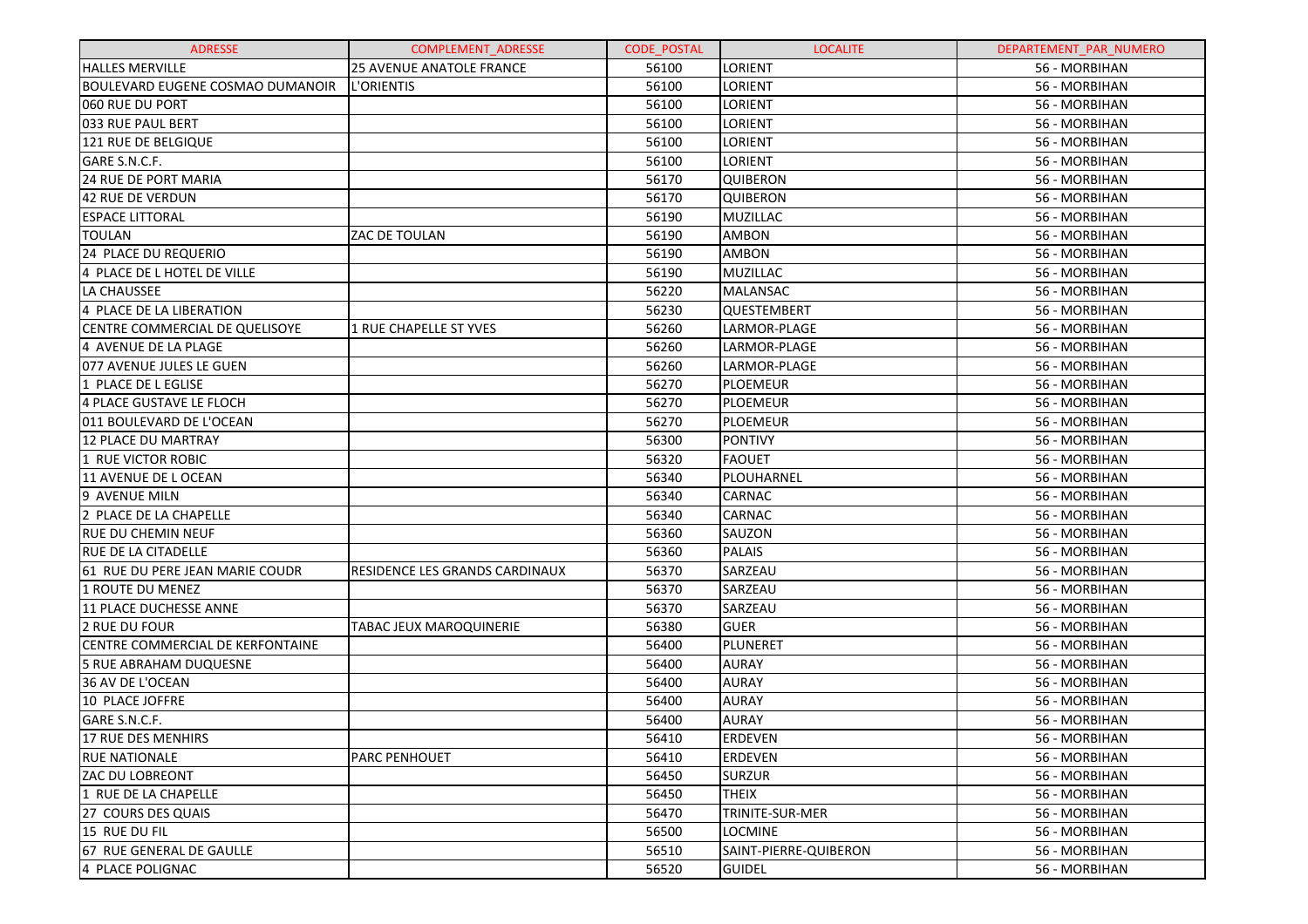| <b>ADRESSE</b>                    | <b>COMPLEMENT ADRESSE</b>        | <b>CODE POSTAL</b> | <b>LOCALITE</b>         | DEPARTEMENT_PAR_NUMERO |
|-----------------------------------|----------------------------------|--------------------|-------------------------|------------------------|
| <b>RUE JOSEPH LENA</b>            |                                  | 56520              | <b>GUIDEL</b>           | 56 - MORBIHAN          |
| 3 RUE DE LA GARE                  |                                  | 56530              | <b>QUEVEN</b>           | 56 - MORBIHAN          |
| 17 RUE GENERAL DE GAULLE          |                                  | 56550              | <b>BELZ</b>             | 56 - MORBIHAN          |
| ROUTE DES PLAGES                  |                                  | 56590              | <b>GROIX</b>            | 56 - MORBIHAN          |
| 9 RUE GENERAL DE GAULLE           |                                  | 56590              | <b>GROIX</b>            | 56 - MORBIHAN          |
| <b>AVENUE AMBROISE CROIZAT</b>    | CENTRE COMMERCIAL LES 2 RIVIERES | 56600              | LANESTER                | 56 - MORBIHAN          |
| 11 RUE FRANCOIS MAURIAC           |                                  | 56600              | LANESTER                | 56 - MORBIHAN          |
| LIEU DIT LA BRECHE                | <b>C.CIAL LA BRECHE</b>          | 56610              | ARRADON                 | 56 - MORBIHAN          |
| <b>ROUTE DE LORIENT</b>           |                                  | 56620              | PONT-SCORFF             | 56 - MORBIHAN          |
| PORT DU CROUESTY                  | <b>QUARTIER DES HUNIERS</b>      | 56640              | ARZON                   | 56 - MORBIHAN          |
| 14 PLACE DU COMMERCE              | PORT NAVALO                      | 56640              | ARZON                   | 56 - MORBIHAN          |
| LA CROIZETIERE                    |                                  | 56670              | <b>RIANTEC</b>          | 56 - MORBIHAN          |
| 11 AV DU PDT FRANCOIS MITTERRAN   |                                  | 56700              | <b>HENNEBONT</b>        | 56 - MORBIHAN          |
| CENTRE COMMERCIAL LECLERC         | <b>GARDELOUPE</b>                | 56700              | <b>HENNEBONT</b>        | 56 - MORBIHAN          |
| <b>12 RUE PUITS FERRE</b>         |                                  | 56700              | <b>HENNEBONT</b>        | 56 - MORBIHAN          |
| <b>RUE DES VENETES</b>            |                                  | 56730              | SAINT-GILDAS-DE-RHUYS   | 56 - MORBIHAN          |
| <b>29 RUE DE L EGLISE</b>         |                                  | 56760              | PENESTIN                | 56 - MORBIHAN          |
| 15 PLACE LAMENNAIS                |                                  | 56800              | PLOERMEL                | 56 - MORBIHAN          |
| 26 AVENUE GEORGES POMPIDOU        | ZA DE SAINT DENIS                | 56800              | PLOERMEL                | 56 - MORBIHAN          |
| <b>RUE DU LAC</b>                 | C.CIAL LECLERC SOLASDIS          | 56800              | PLOERMEL                | 56 - MORBIHAN          |
| <b>ZAC DU POULFANC</b>            |                                  | 56860              | <b>SENE</b>             | 56 - MORBIHAN          |
| 1 RUE DE LA FONTAINE              |                                  | 56860              | <b>SENE</b>             | 56 - MORBIHAN          |
| <b>RUE DES FRERES LE GUENEDAL</b> |                                  | 56870              | <b>BADEN</b>            | 56 - MORBIHAN          |
| 2 RUE DU PRESBYTERE               |                                  | 56870              | <b>BADEN</b>            | 56 - MORBIHAN          |
| PARC D ACTIVITES DES 2 MOULINS    |                                  | 56880              | PLOEREN                 | 56 - MORBIHAN          |
| <b>ROUTE DE PONTIVY</b>           |                                  | 56890              | SAINT-AVE               | 56 - MORBIHAN          |
| 6 RUE DU PALAIS                   |                                  | 57000              | <b>METZ</b>             | 57 - MOSELLE           |
| 45 AVENUE ANDRE MALRAUX           |                                  | 57000              | <b>METZ</b>             | 57 - MOSELLE           |
| 36 RUE TETE D'OR                  |                                  | 57000              | <b>METZ</b>             | 57 - MOSELLE           |
| 19-21 RUE DU CHANGE               |                                  | 57000              | <b>METZ</b>             | 57 - MOSELLE           |
| 35 PCE DU QUARTEAU                |                                  | 57000              | <b>METZ</b>             | 57 - MOSELLE           |
| <b>63 BIS PCE ST LOUIS</b>        |                                  | 57000              | <b>METZ</b>             | 57 - MOSELLE           |
| 1 BIS AVE DE LATTRE TASSIGNY      |                                  | 57000              | <b>METZ</b>             | 57 - MOSELLE           |
| GARE S.N.C.F.                     |                                  | 57000              | <b>METZ</b>             | 57 - MOSELLE           |
| <b>66 ROUTE DE WOIPPY</b>         |                                  | 57050              | <b>METZ</b>             | 57 - MOSELLE           |
| 36 ROUTE DE LORRY                 |                                  | 57050              | <b>METZ</b>             | 57 - MOSELLE           |
| 118 ROUTE DE PLAPPEVILLE          |                                  | 57050              | <b>BAN-SAINT-MARTIN</b> | 57 - MOSELLE           |
| 8 RUE LAURENT CHARLES MARECHAL    |                                  | 57070              | METZ                    | 57 - MOSELLE           |
| RUE FRANCOIS SIMON                | C.CIAL LA TANNERIE               | 57070              | SAINT-JULIEN-LES-METZ   | 57 - MOSELLE           |
| 10 AVE DE PLANTIERES              |                                  | 57070              | METZ                    | 57 - MOSELLE           |
| BOULEVARD SOLIDARITE              | <b>C.CIAL CORA</b>               | 57070              | <b>METZ</b>             | 57 - MOSELLE           |
| <b>RUE DU MAILLET</b>             | ZONE DU LINKLING GERIC           | 57100              | <b>THIONVILLE</b>       | 57 - MOSELLE           |
| 15 ROUTE DES ROMAINS              |                                  | 57100              | THIONVILLE              | 57 - MOSELLE           |
| 001 PCE AU BOIS                   |                                  | 57100              | <b>THIONVILLE</b>       | 57 - MOSELLE           |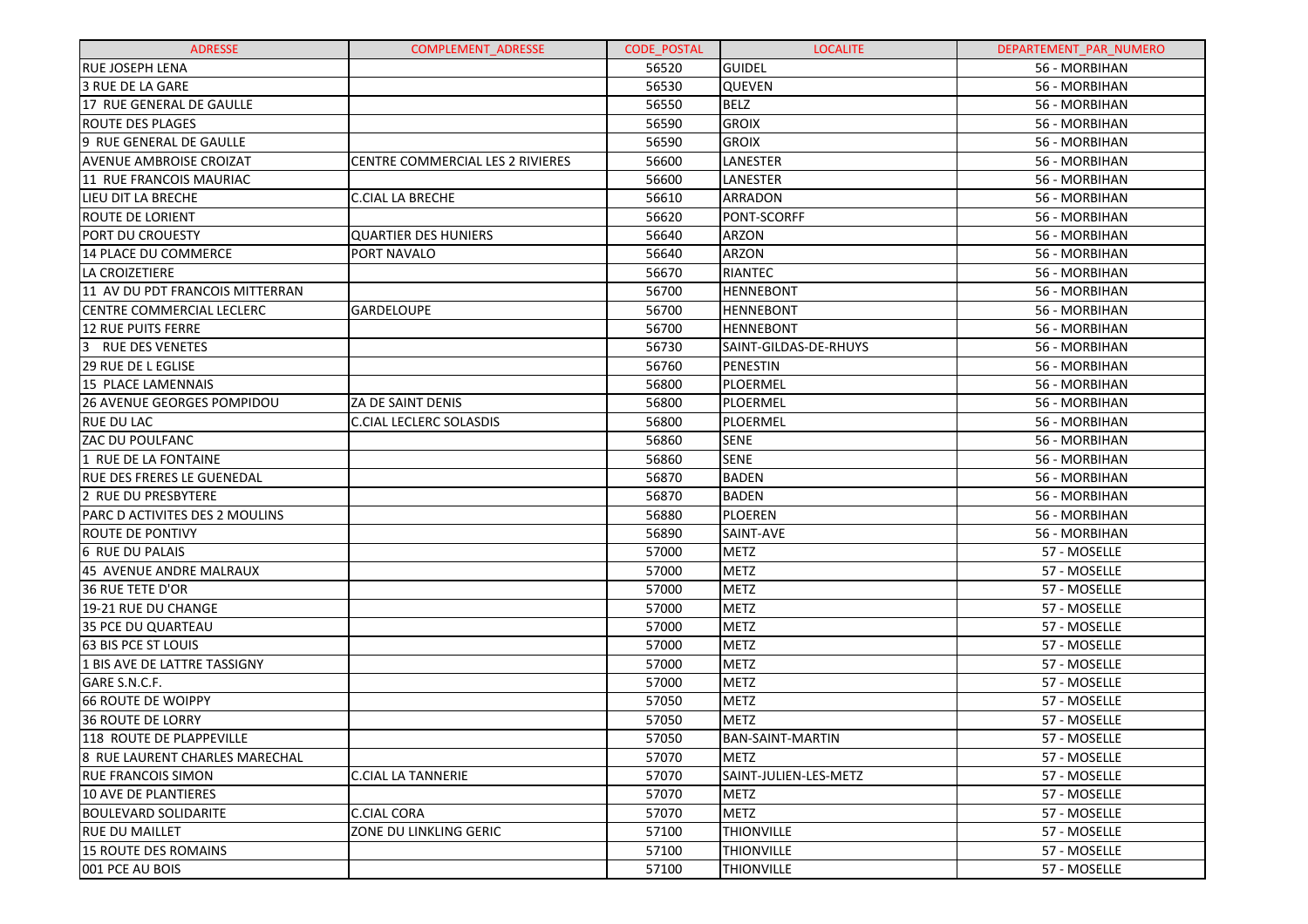| <b>ADRESSE</b>                    | <b>COMPLEMENT ADRESSE</b>        | <b>CODE POSTAL</b> | <b>LOCALITE</b>         | DEPARTEMENT_PAR_NUMERO |
|-----------------------------------|----------------------------------|--------------------|-------------------------|------------------------|
| <b>ROUTE D'ARLON</b>              |                                  | 57100              | <b>THIONVILLE</b>       | 57 - MOSELLE           |
| 077 BOUCLE DE LA MILLIAIRE        |                                  | 57100              | <b>THIONVILLE</b>       | 57 - MOSELLE           |
| PLACE DE LA GARE                  | <b>GARE SNCF</b>                 | 57100              | <b>THIONVILLE</b>       | 57 - MOSELLE           |
| 3 RUE PASTEUR                     |                                  | 57130              | ARS-SUR-MOSELLE         | 57 - MOSELLE           |
| <b>ZONE ARTISANALE</b>            |                                  | 57150              | CREUTZWALD              | 57 - MOSELLE           |
| ZAC LA BELLE FONTAINE             | MAG PRESSE DU CENTRE CIAL LECLER | 57155              | <b>MARLY</b>            | 57 - MOSELLE           |
| <b>13 ROUTE DE PARIS</b>          |                                  | 57160              | ROZERIEULLES            | 57 - MOSELLE           |
| <b>ROUTE NATIONALE 57</b>         | C.CIAL CORA                      | 57160              | MOULINS-LES-METZ        | 57 - MOSELLE           |
| <b>RUE DE BITCHE</b>              |                                  | 57200              | SARREGUEMINES           | 57 - MOSELLE           |
| 5 RUE DE L'EGLISE                 |                                  | 57200              | SARREGUEMINES           | 57 - MOSELLE           |
| <b>RUE DE BRIEY</b>               | RN 43 - C.CIAL                   | 57255              | SAINTE-MARIE-AUX-CHENES | 57 - MOSELLE           |
| 1 ROUTE DE MAIZIERES              | A31 SORTIE MAIZIERES LES METZ    | 57280              | <b>HAUCONCOURT</b>      | 57 - MOSELLE           |
| <b>VOIE ROMAINE</b>               |                                  | 57280              | <b>SEMECOURT</b>        | 57 - MOSELLE           |
| <b>AVENUE FRANCOIS MITTERRAND</b> | <b>C.CIAL LECLERC</b>            | 57290              | <b>FAMECK</b>           | 57 - MOSELLE           |
| 67 RUE DE LA GARE                 |                                  | 57300              | HAGONDANGE              | 57 - MOSELLE           |
| 49 RUE DE LA REPUBLIQUE           |                                  | 57320              | BOUZONVILLE             | 57 - MOSELLE           |
| 11 RUE DE LA REPUBLIQUE           |                                  | 57320              | <b>BOUZONVILLE</b>      | 57 - MOSELLE           |
| 007 RUE DU GAL PATTON             |                                  | 57330              | HETTANGE-GRANDE         | 57 - MOSELLE           |
| 3 & 5 RUE MAL FOCH                |                                  | 57390              | AUDUN-LE-TICHE          | 57 - MOSELLE           |
| 19 RUE DE LUNEVILLE               | <b>CENTRE E LECLERC</b>          | 57400              | <b>SARREBOURG</b>       | 57 - MOSELLE           |
| <b>ROUTE DE PHALSBOURG</b>        | <b>CORA</b>                      | 57400              | <b>SARREBOURG</b>       | 57 - MOSELLE           |
| 49 GRAND'RUE                      |                                  | 57400              | SARREBOURG              | 57 - MOSELLE           |
| <b>GARE LORRAINE TGV</b>          |                                  | 57420              | LOUVIGNY                | 57 - MOSELLE           |
| <b>ROUTE DE SARREGUEMINES</b>     |                                  | 57430              | SARRALBE                | 57 - MOSELLE           |
| MEGA ZONE PARC D ACTIVITES        | <b>CENTRE COMMERCIAL B'EST</b>   | 57450              | FAREBERSVILLER          | 57 - MOSELLE           |
| <b>23 RUE DU MARECHAL FOCH</b>    |                                  | 57490              | <b>HOPITAL</b>          | 57 - MOSELLE           |
| 44 RUE POINCARE                   |                                  | 57500              | SAINT-AVOLD             | 57 - MOSELLE           |
| <b>18 RUE HIRSCHAUER</b>          |                                  | 57500              | SAINT-AVOLD             | 57 - MOSELLE           |
| ZONE COMMERCIALE GUNGLING         | <b>RECORD</b>                    | 57520              | GROSBLIEDERSTROFF       | 57 - MOSELLE           |
| <b>RUE DE SARREGUEMINES</b>       |                                  | 57600              | <b>OETING</b>           | 57 - MOSELLE           |
| <b>AVENUE DE L EUROPE</b>         |                                  | 57600              | FORBACH                 | 57 - MOSELLE           |
| 32 RUE ST FRANCOIS                |                                  | 57600              | STIRING-WENDEL          | 57 - MOSELLE           |
| GARE S.N.C.F.                     |                                  | 57600              | FORBACH                 | 57 - MOSELLE           |
| 4 RUE GENERAL DE GAULLE           |                                  | 57700              | <b>HAYANGE</b>          | 57 - MOSELLE           |
| ZONE COMMERCIALE DU HECKENWALD    | RD 603                           | 57740              | SAINT-AVOLD             | 57 - MOSELLE           |
| <b>ZONE ARTISANALE</b>            | <b>C.CIAL LECLERC</b>            | 57800              | BETTING-LES-SAINT-AVOLD | 57 - MOSELLE           |
| 1 RUE DE NOMENY                   |                                  | 57950              | MONTIGNY-LES-METZ       | 57 - MOSELLE           |
| 13 RUE DE PONT A MOUSSON          |                                  | 57950              | MONTIGNY-LES-METZ       | 57 - MOSELLE           |
| 11 RUE GAL FRANIATTE              |                                  | 57950              | MONTIGNY-LES-METZ       | 57 - MOSELLE           |
| 56 RUE DU GENERAL FRANIATTE       |                                  | 57950              | MONTIGNY-LES-METZ       | 57 - MOSELLE           |
| 241 RUE DE PONT A MOUSSON         |                                  | 57950              | MONTIGNY-LES-METZ       | 57 - MOSELLE           |
| 19 PLACE JOSEPH SCHAFF            |                                  | 57950              | MONTIGNY-LES-METZ       | 57 - MOSELLE           |
| <b>ZAC UNICOM</b>                 |                                  | 57970              | <b>BASSE-HAM</b>        | 57 - MOSELLE           |
| 019 AVE COLBERT                   |                                  | 58000              | <b>NEVERS</b>           | 58 - NIEVRE            |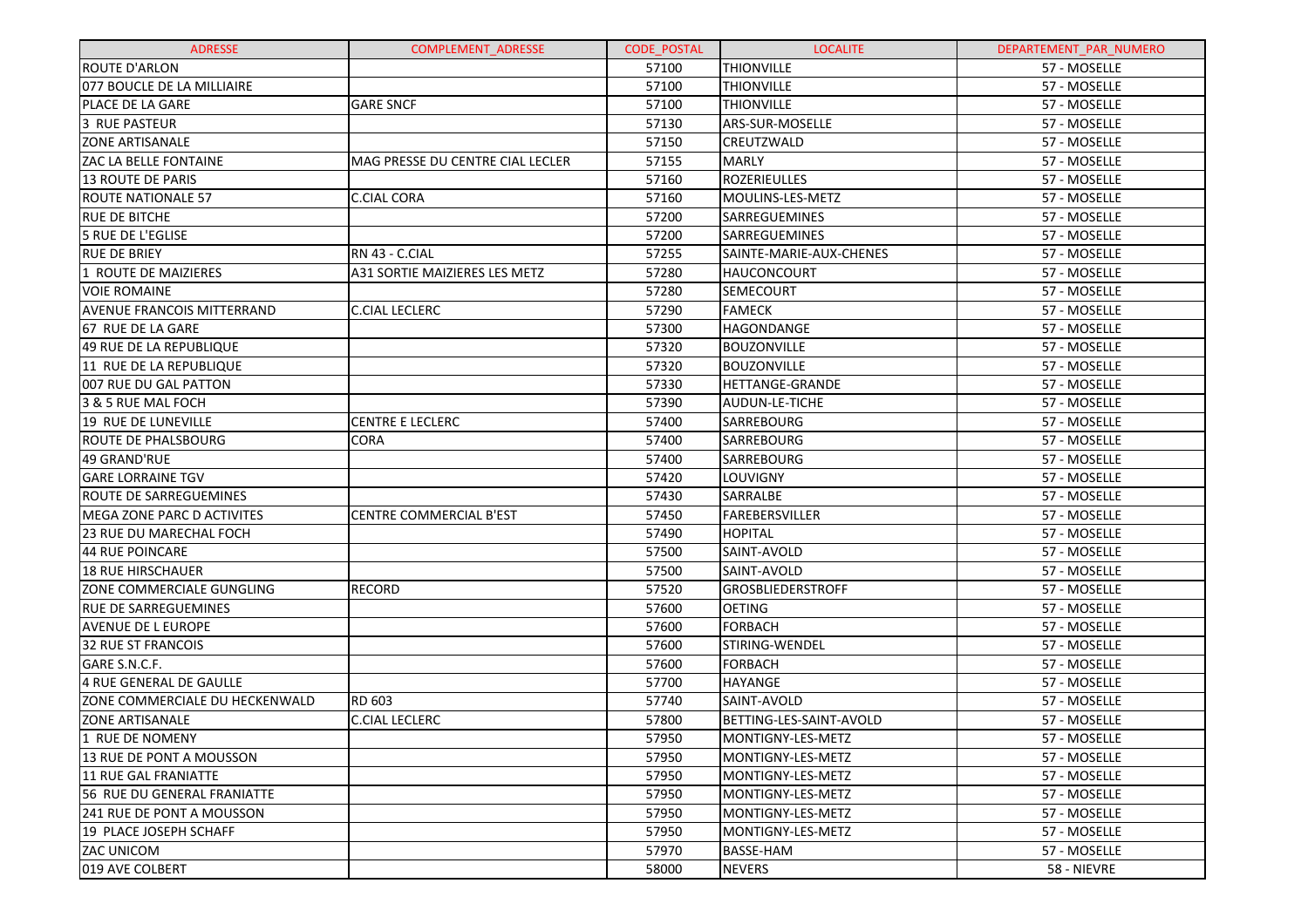| <b>ADRESSE</b>                      | <b>COMPLEMENT ADRESSE</b>               | <b>CODE POSTAL</b> | <b>LOCALITE</b>        | DEPARTEMENT PAR NUMERO |
|-------------------------------------|-----------------------------------------|--------------------|------------------------|------------------------|
| 5 PLACE MAURICE RAVEL               |                                         | 58000              | <b>NEVERS</b>          | 58 - NIEVRE            |
| 28 AVENUE DU GENERAL DE GAULLE      |                                         | 58000              | <b>NEVERS</b>          | 58 - NIEVRE            |
| 3 BOULEVARD DE LA REPUBLIQUE        |                                         | 58120              | CHATEAU-CHINON(VILLE)  | 58 - NIEVRE            |
| 13 PCE FRANCOIS MITTERRAND          |                                         | 58140              | LORMES                 | 58 - NIEVRE            |
| 10 RUE DE LA REPUBLIQUE             |                                         | 58170              | LUZY                   | 58 - NIEVRE            |
| CENTRE COMMERCIAL CARREFOUR         | ROUTE DE FOURCHAMBAULT                  | 58180              | <b>MARZY</b>           | 58 - NIEVRE            |
| 21 GRANDE RUE                       |                                         | 58190              | <b>TANNAY</b>          | 58 - NIEVRE            |
| <b>ALLEE DES GRANDS CHAMPS</b>      |                                         | 58200              | COSNE-COURS-SUR-LOIRE  | 58 - NIEVRE            |
| 19 BOULEVARD DE LA REPUBLIQUE       |                                         | 58200              | COSNE-COURS-SUR-LOIRE  | 58 - NIEVRE            |
| ROUTE DE CHAMPVERT                  |                                         | 58300              | <b>DECIZE</b>          | 58 - NIEVRE            |
| 47 GRANDE RUE                       |                                         | 58310              | SAINT-AMAND-EN-PUISAYE | 58 - NIEVRE            |
| 136 AVENUE DU MARECHAL LECLERC      |                                         | 58400              | CHARITE-SUR-LOIRE      | 58 - NIEVRE            |
| ALLEE LOUIS BLERIOT                 | ΖI                                      | 58500              | <b>CLAMECY</b>         | 58 - NIEVRE            |
| 5 AVENUE DU CHAMP DE FOIRE          |                                         | 58800              | <b>CORBIGNY</b>        | 58 - NIEVRE            |
| RUE MICHEL POLONOVSKI               | HOPITAL CLAUDE HURIEZ                   | 59000              | LILLE                  | 59 - NORD              |
| <b>AVENUE OSCAR LAMBRET</b>         | HOPITAL JEANNE DE FLANDRE               | 59000              | LILLE                  | 59 - NORD              |
| <b>20 RUE SAINT NICOLAS</b>         |                                         | 59000              | <b>LILLE</b>           | 59 - NORD              |
| 281 RUE GAMBETTA                    |                                         | 59000              | LILLE                  | 59 - NORD              |
| <b>GARE SNCF LILLE EUROPE TGV 2</b> |                                         | 59000              | LILLE                  | 59 - NORD              |
| 41 BOULEVARD DE LA MOSELLE          |                                         | 59000              | LILLE                  | 59 - NORD              |
| <b>SNCF PLACE DES BUISSES</b>       |                                         | 59000              | LILLE                  | 59 - NORD              |
| <b>GARE SNCF LILLE FLANDRES</b>     |                                         | 59000              | LILLE                  | 59 - NORD              |
| 15 PLACE CHARLES DE GAULLE          |                                         | 59000              | LILLE                  | 59 - NORD              |
| 4 PLACE DE BETHUNE                  |                                         | 59000              | LILLE                  | 59 - NORD              |
| 331 RUE LEON GAMBETTA               |                                         | 59000              | LILLE                  | 59 - NORD              |
| 51 RUE DE LA MONNAIE                |                                         | 59000              | LILLE                  | 59 - NORD              |
| 155 RUE DU FAUBOURG DE ROUBAIX      |                                         | 59000              | LILLE                  | 59 - NORD              |
| 25 GRANDE RUE                       |                                         | 59100              | <b>ROUBAIX</b>         | 59 - NORD              |
| 118 BOULEVARD DU GENERAL DE GAU     |                                         | 59100              | <b>ROUBAIX</b>         | 59 - NORD              |
| <b>RUE DU PRE CATELAN</b>           |                                         | 59110              | <b>MADELEINE</b>       | 59 - NORD              |
| 269 AVE DE LA REPUBLIQUE            |                                         | 59110              | <b>MADELEINE</b>       | 59 - NORD              |
| <b>AVENUE DE L EPINETTE</b>         |                                         | 59113              | <b>SECLIN</b>          | 59 - NORD              |
| <b>AVENUE DE L EUROPE</b>           |                                         | 59115              | <b>LEERS</b>           | 59 - NORD              |
| <b>RUE DE QUESNOY</b>               |                                         | 59118              | <b>WAMBRECHIES</b>     | 59 - NORD              |
| 2 PLACE DE LA VICTOIRE              |                                         | 59126              | <b>LINSELLES</b>       | 59 - NORD              |
| <b>9 RUE GUSTAVE EIFFEL</b>         | <b>INTERMARCHE</b>                      | 59130              | LAMBERSART             | 59 - NORD              |
| 276 RUE DE LILLE                    |                                         | 59130              | LAMBERSART             | 59 - NORD              |
| 9 PLACE DE LA REPUBLIQUE            |                                         | 59140              | <b>DUNKERQUE</b>       | 59 - NORD              |
| 11 PCE JEAN BART                    |                                         | 59140              | <b>DUNKERQUE</b>       | 59 - NORD              |
| 45 BOULEVARD SAINTE BARBE           |                                         | 59140              | <b>DUNKERQUE</b>       | 59 - NORD              |
| <b>GALERIE CENTRE COMMERCIAL</b>    | AUCHAN (MDP)                            | 59155              | FACHES-THUMESNIL       | 59 - NORD              |
| <b>RUE DU GRAND BUT</b>             |                                         | 59160              | LILLE                  | 59 - NORD              |
| 130 RUE DU GRAND BUT                | <b>GAL MARCHANDE C.CIAL CARREFOUR L</b> | 59160              | LOMME                  | 59 - NORD              |
| 66 AVENUE DE LA REPUBLIQUE          | LOMME                                   | 59160              | LOMME                  | 59 - NORD              |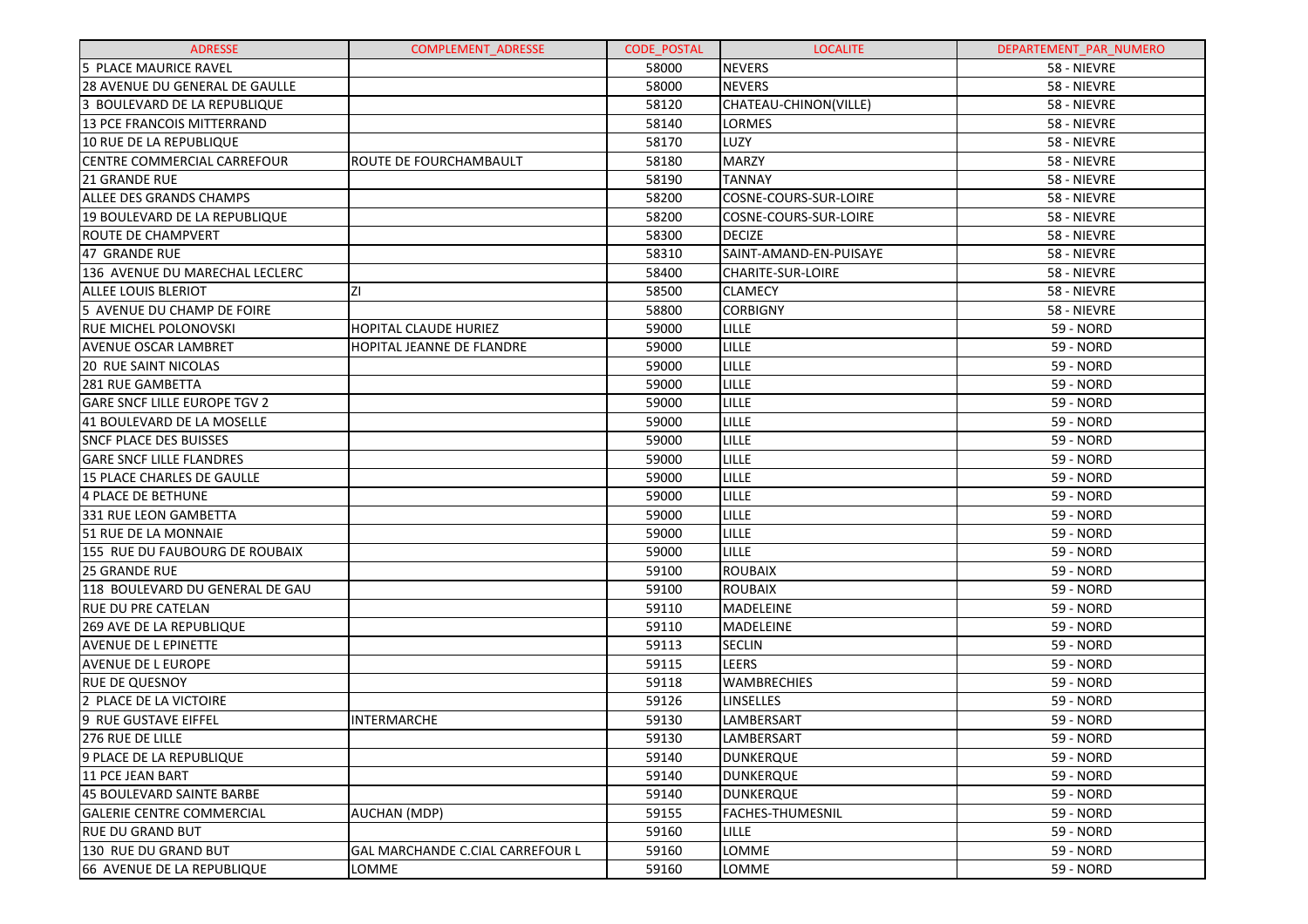| <b>ADRESSE</b>                    | <b>COMPLEMENT ADRESSE</b>            | <b>CODE POSTAL</b> | <b>LOCALITE</b>         | DEPARTEMENT_PAR_NUMERO |
|-----------------------------------|--------------------------------------|--------------------|-------------------------|------------------------|
| 267 AVENUE DE DUNKERQUE           | LOMME                                | 59160              | LOMME                   | 59 - NORD              |
| 2 RUE JEAN JAURES                 |                                      | 59161              | <b>ESCAUDOEUVRES</b>    | 59 - NORD              |
| <b>RUE AUGER</b>                  |                                      | 59166              | <b>BOUSBECQUE</b>       | 59 - NORD              |
| <b>3 RUE JEAN JAURES</b>          |                                      | 59170              | <b>CROIX</b>            | 59 - NORD              |
| PARC ACTIVITE DE LA CREULE        |                                      | 59190              | <b>HAZEBROUCK</b>       | 59 - NORD              |
| 1 RUE DU CANAL                    |                                      | 59200              | <b>TOURCOING</b>        | 59 - NORD              |
| <b>20 GRAND PLACE</b>             |                                      | 59200              | <b>TOURCOING</b>        | 59 - NORD              |
| <b>BOULEVARD D HALLUIN</b>        |                                      | 59223              | <b>RONCQ</b>            | 59 - NORD              |
| PLACE DU MONT DES BRUYERES        | <b>ROCADE NORD</b>                   | 59230              | SAINT-AMAND-LES-EAUX    | 59 - NORD              |
| <b>7 RUE THIERS</b>               |                                      | 59230              | SAINT-AMAND-LES-EAUX    | 59 - NORD              |
| 536 AV DE ROSENDAEL               | <b>IMPASSE BUFFON</b>                | 59240              | DUNKERQUE               | 59 - NORD              |
| 125 RUE DE DOUAI                  | <b>C.CIAL MERIDIEN</b>               | 59240              | DUNKERQUE               | 59 - NORD              |
| <b>24 AVE FAIDHERBE</b>           |                                      | 59240              | <b>DUNKERQUE</b>        | 59 - NORD              |
| 29 RUE DU MARESQUEL               |                                      | 59242              | <b>TEMPLEUVE</b>        | 59 - NORD              |
| <b>BOULEVARD DE TOURNAI</b>       | CENTRE COMMERCIAL HERON PARC         | 59260              | LEZENNES                | 59 - NORD              |
| <b>RUE NICOLAS LEBLANC</b>        | A L'ANGLE                            | 59280              | ARMENTIERES             | 59 - NORD              |
| AVENUE DU GRAND COTTIGNIES        |                                      | 59290              | WASQUEHAL               | 59 - NORD              |
| 22 PLACE DE LA REPUBLIQUE         |                                      | 59290              | WASQUEHAL               | 59 - NORD              |
| <b>1 AVENUE HENRI MATISSE</b>     | ZAC DE LA BRIQUETTE                  | 59300              | AULNOY-LEZ-VALENCIENNES | 59 - NORD              |
| 21 RUE DU QUESNOY                 |                                      | 59300              | VALENCIENNES            | 59 - NORD              |
| 59 AVENUE DE VERDUN               |                                      | 59300              | VALENCIENNES            | 59 - NORD              |
| AVENUE DU GENERAL HORNE           | C.CIAL AUCHAN VAL SUD                | 59300              | VALENCIENNES            | 59 - NORD              |
| GARE S.N.C.F.                     |                                      | 59300              | VALENCIENNES            | 59 - NORD              |
| ZONE INDUSTRIELLE DE L EUROPE     | <b>NUMERO 5</b>                      | 59310              | <b>ORCHIES</b>          | 59 - NORD              |
| RUE CLAUDE JEAN                   | <b>SUPER U</b>                       | 59310              | <b>ORCHIES</b>          | 59 - NORD              |
| <b>ROUTE NATIONALE 352</b>        |                                      | 59320              | <b>ENGLOS</b>           | 59 - NORD              |
| <b>GALERIE MARCHANDE D AUCHAN</b> |                                      | 59320              | <b>ENGLOS</b>           | 59 - NORD              |
| 37 AV DU MAL DE LATTRE DE TASSI   |                                      | 59360              | CATEAU-CAMBRESIS        | 59 - NORD              |
| 25 RUE FRANKLIN                   | <b>GALERIE INTERMARCHE</b>           | 59370              | MONS-EN-BAROEUL         | 59 - NORD              |
| AVENUE GEORGES NUTTIN             |                                      | 59400              | <b>CAMBRAI</b>          | 59 - NORD              |
| 187 RUE SAINT LADRE               |                                      | 59400              | <b>CAMBRAI</b>          | 59 - NORD              |
| 1 RUE DU GENERAL DE GAULLE        |                                      | 59400              | <b>CAMBRAI</b>          | 59 - NORD              |
| 19 RUE LEO PASCAL                 |                                      | 59440              | AVESNES-SUR-HELPE       | 59 - NORD              |
| <b>LES EPIS</b>                   | <b>GAL MARCHANDE AUCHAN LES EPIS</b> | 59450              | SIN-LE-NOBLE            | 59 - NORD              |
| 022 RUE DE VERDUN                 |                                      | 59450              | SIN-LE-NOBLE            | 59 - NORD              |
| <b>6 BIS RUE DE LENS</b>          |                                      | 59480              | <b>BASSEE</b>           | 59 - NORD              |
| 1 CENTRE COMMERCIAL AUCHAN        |                                      | 59494              | PETITE-FORET            | 59 - NORD              |
| PLACE DE LA GARE                  |                                      | 59500              | <b>DOUAI</b>            | 59 - NORD              |
| 345 BLD BREGUET                   |                                      | 59500              | <b>DOUAI</b>            | 59 - NORD              |
| <b>188 RUE ST JACQUES</b>         |                                      | 59500              | <b>DOUAI</b>            | 59 - NORD              |
| ROUTE DE VALENCIENNES             | <b>INTERMARCHE</b>                   | 59530              | <b>QUESNOY</b>          | 59 - NORD              |
| <b>10 RUE THIERS</b>              |                                      | 59530              | <b>QUESNOY</b>          | <b>59 - NORD</b>       |
| <b>BOULEVARD DU 8 MAI</b>         |                                      | 59540              | <b>CAUDRY</b>           | 59 - NORD              |
| 4 RUE ROGER SALENGRO              |                                      | 59540              | <b>CAUDRY</b>           | 59 - NORD              |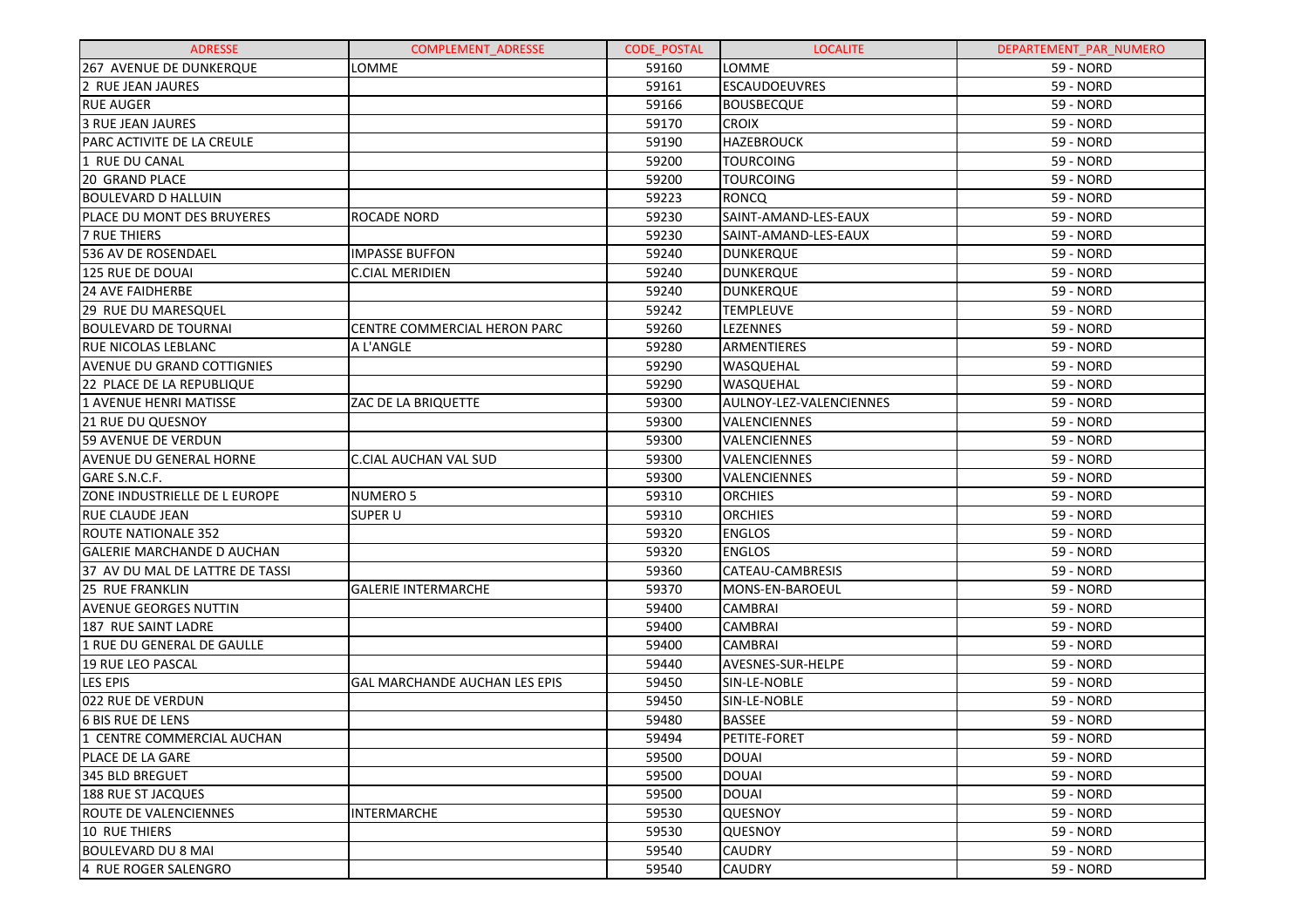| <b>ADRESSE</b>                   | <b>COMPLEMENT ADRESSE</b>       | <b>CODE POSTAL</b> | <b>LOCALITE</b>     | DEPARTEMENT_PAR_NUMERO |
|----------------------------------|---------------------------------|--------------------|---------------------|------------------------|
| 030 AVE JEAN MABUSE              |                                 | 59600              | <b>MAUBEUGE</b>     | 59 - NORD              |
| <b>26 AVE DE FRANCE</b>          |                                 | 59600              | <b>MAUBEUGE</b>     | 59 - NORD              |
| CHAUSSEE DE L HOTEL DE VILLE     | CENTRE COMMERCIAL V 2           | 59650              | VILLENEUVE-D'ASCQ   | 59 - NORD              |
| 140 RUE JEAN JAURES              |                                 | 59650              | VILLENEUVE-D'ASCQ   | 59 - NORD              |
| 18 RUE JULES GUESDE              | <b>CORA</b>                     | 59650              | VILLENEUVE-D'ASCQ   | 59 - NORD              |
| 10 PLACE DE LA REPUBLIQUE        | <b>CARREFOUR MARKET</b>         | 59650              | VILLENEUVE-D'ASCQ   | 59 - NORD              |
| 2 PLACE JEAN MOULIN              | CENTRE CIAL LA COUSINERIE       | 59650              | VILLENEUVE-D'ASCQ   | 59 - NORD              |
| 151 RUE JEAN JAURES              |                                 | 59650              | VILLENEUVE-D'ASCQ   | <b>59 - NORD</b>       |
| <b>21 RUE VICTOR HUGO</b>        |                                 | 59680              | FERRIERE-LA-GRANDE  | 59 - NORD              |
| 27 RUE NATIONALE                 | <b>C.CIAL MATCH</b>             | 59700              | MARCQ-EN-BAROEUL    | 59 - NORD              |
| 1002 AVENUE DE LA REPUBLIQUE     |                                 | 59700              | MARCQ-EN-BAROEUL    | <b>59 - NORD</b>       |
| 800 AVENUE DE LA REPUBLIQUE      |                                 | 59700              | MARCQ-EN-BAROEUL    | 59 - NORD              |
| 184 BOULEVARD CLEMENCEAU         |                                 | 59700              | MARCQ-EN-BAROEUL    | 59 - NORD              |
| <b>RUE NATIONALE</b>             | CD 917 ROUTE D'ENNEVELIN        | 59710              | PONT-A-MARCQ        | <b>59 - NORD</b>       |
| ROUTE DEPARTEMENTALE 121         |                                 | 59720              | LOUVROIL            | 59 - NORD              |
| AVENUE DE L ANCIEN VILLAGE       | <b>C.CIAL AUCHAN</b>            | 59760              | GRANDE-SYNTHE       | 59 - NORD              |
| 1 CENTRE COMMERCIAL              | <b>EURALILLE</b>                | 59777              | LILLE               | 59 - NORD              |
| SUPERMARCHE MATCH                | 13 RUE LAVOISIER                | 59790              | <b>RONCHIN</b>      | 59 - NORD              |
| <b>302 RUE NATIONALE</b>         |                                 | 59800              | LILLE               | 59 - NORD              |
| AEROPORT DE LILLE LESQUIN        |                                 | 59810              | <b>LILLE</b>        | 59 - NORD              |
| 3 RUE MAURICE MOLHANT            |                                 | 59830              | <b>BOURGHELLES</b>  | 59 - NORD              |
| <b>9B RUE SALENGRO</b>           |                                 | 59830              | <b>CYSOING</b>      | 59 - NORD              |
| AVENUE DU GENERAL DE GAULLE      |                                 | 59910              | <b>BONDUES</b>      | 59 - NORD              |
| ROUTE DE RONCQ                   |                                 | 59960              | NEUVILLE-EN-FERRAIN | 59 - NORD              |
| <b>RUE PIERRE ET MARIE CURIE</b> | <b>GALERIE MARCHANDE AUCHAN</b> | 60000              | <b>BEAUVAIS</b>     | 60 - OISE              |
| 9 AVENUE MONTAIGNE               |                                 | 60000              | <b>BEAUVAIS</b>     | 60 - OISE              |
| 17 RUE CARNOT                    |                                 | 60000              | <b>BEAUVAIS</b>     | 60 - OISE              |
| <b>RUE MARCEL COQUET</b>         | <b>C.CIAL AUCHAN</b>            | 60110              | <b>MERU</b>         | 60 - OISE              |
| LOTISSEMENT MUNETVILLE 1         | LIEU DIT LA SECHERIE CD 155     | 60190              | MOYVILLERS          | 60 - OISE              |
| GARE S.N.C.F.                    |                                 | 60200              | <b>COMPIEGNE</b>    | 60 - OISE              |
| 35 RUE SOLFERINO                 |                                 | 60200              | <b>COMPIEGNE</b>    | 60 - OISE              |
| <b>RUE FRANCOIS TRUFFAUT</b>     | C.CIAL LECLERC                  | 60230              | <b>CHAMBLY</b>      | 60 - OISE              |
| 30 RUE DE LA LIBERATION          |                                 | 60240              | CHAUMONT-EN-VEXIN   | 60 - OISE              |
| <b>RUE DE BEAUVAIS</b>           | <b>INTERMARCHE - ANGY</b>       | 60250              | ANGY                | 60 - OISE              |
| 60 RUE MICHEL BLERET             |                                 | 60260              | LAMORLAYE           | 60 - OISE              |
| <b>RUE BLANCHE</b>               |                                 | 60270              | <b>GOUVIEUX</b>     | 60 - OISE              |
| 6 AVENUE DE L EUROPE             | ZAC DE VENETTE HYPERMARCHE      | 60280              | <b>VENETTE</b>      | 60 - OISE              |
| 17 ROUTE DE COMPIEGNE            |                                 | 60300              | <b>CHAMANT</b>      | 60 - OISE              |
| ROUTE DE PARIS                   |                                 | 60330              | PLESSIS-BELLEVILLE  | 60 - OISE              |
| 185 PLACE ANDRE LEGER            |                                 | 60490              | RESSONS-SUR-MATZ    | 60 - OISE              |
| 47 RUE DU CONNETABLE             |                                 | 60500              | <b>CHANTILLY</b>    | 60 - OISE              |
| GARE S.N.C.F.                    |                                 | 60500              | <b>CHANTILLY</b>    | 60 - OISE              |
| <b>AEROPORT</b>                  |                                 | 60510              | NIVILLERS           | 60 - OISE              |
| <b>AEROPORT</b>                  |                                 | 60510              | NIVILLERS           | 60 - OISE              |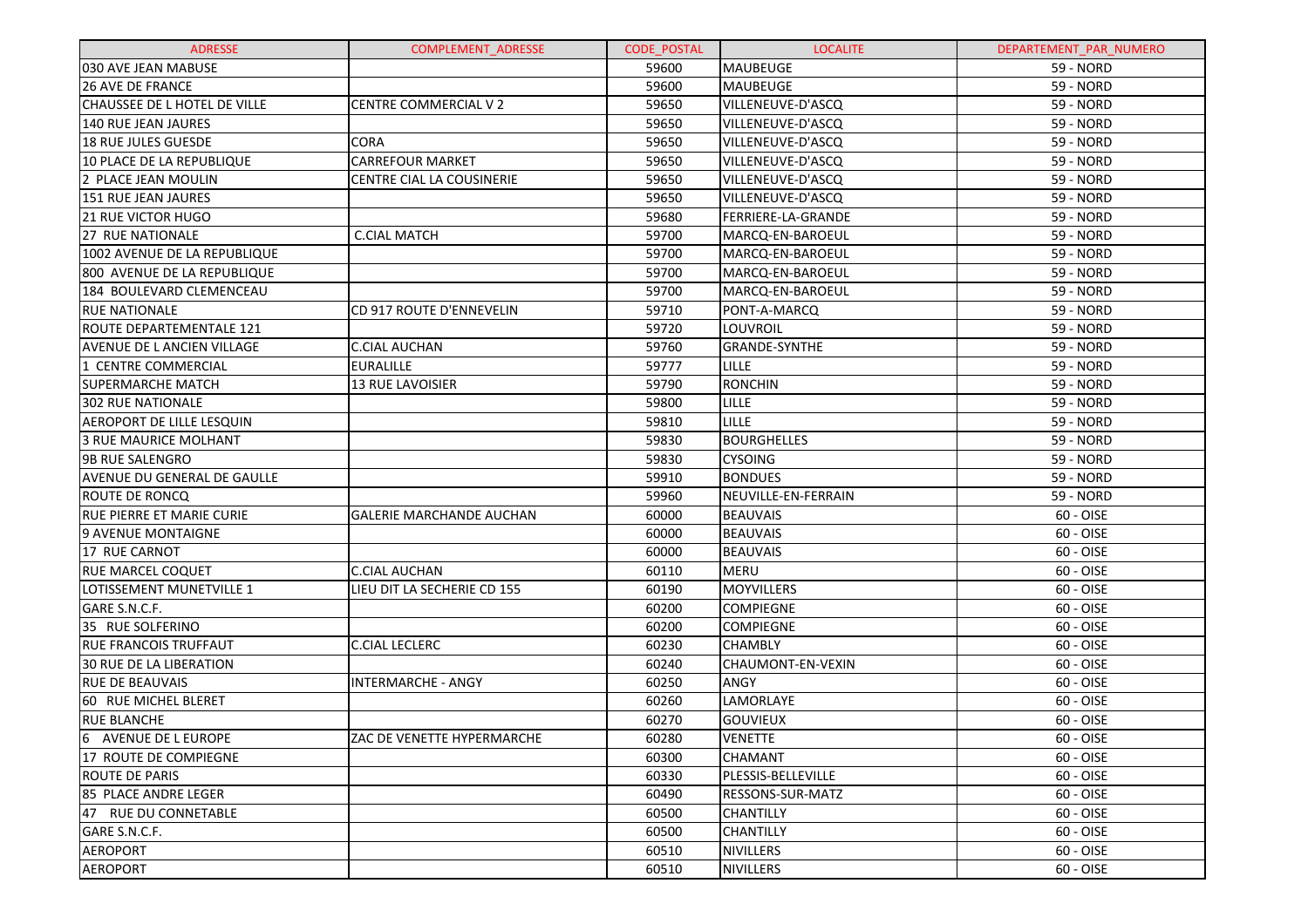| <b>ADRESSE</b>                        | <b>COMPLEMENT ADRESSE</b>        | <b>CODE POSTAL</b> | <b>LOCALITE</b>               | DEPARTEMENT PAR NUMERO |
|---------------------------------------|----------------------------------|--------------------|-------------------------------|------------------------|
| <b>ROUTE DEPARTEMENTALE 922</b>       | <b>C.CIAL LECLERC</b>            | 60520              | CHAPELLE-EN-SERVAL            | 60 - OISE              |
| <b>3B PLACE ABBE CLIN</b>             |                                  | 60560              | ORRY-LA-VILLE                 | 60 - OISE              |
| <b>ROUTE NATIONALE 181</b>            |                                  | 60590              | <b>TRIE-CHATEAU</b>           | 60 - OISE              |
| <b>234 ROUTE DE PARIS</b>             |                                  | 60600              | <b>BREUIL-LE-VERT</b>         | 60 - OISE              |
| <b>RUE GERARD DE NERVAL</b>           | <b>C.CIAL INTERMARCHE</b>        | 60600              | <b>CLERMONT</b>               | 60 - OISE              |
| 63 RUE DE LA REPUBLIQUE               |                                  | 60600              | <b>CLERMONT</b>               | 60 - OISE              |
| <b>ZAC LES JARDINS</b>                | CC. LE PRIEURE - HYPERMARCHE AUC | 60610              | LACROIX-SAINT-OUEN            | 60 - OISE              |
| <b>AVENUE D AUVELAIS</b>              | CENTRE COMMERCIAL VAL D'HALATTE  | 60700              | <b>AGEUX</b>                  | 60 - OISE              |
| <b>RUE DE L EGALITE</b>               | ZAC DU BOIS DES FENETRES         | 60740              | SAINT-MAXIMIN                 | 60 - OISE              |
| BOULEVARD VICTOR HUGO                 |                                  | 60800              | <b>CREPY-EN-VALOIS</b>        | 60 - OISE              |
| 28 RUE NATIONALE                      |                                  | 60800              | CREPY-EN-VALOIS               | 60 - OISE              |
| 46 GRANDE RUE                         |                                  | 61000              | ALENCON                       | 61 - ORNE              |
| 93 RUE DE LA CHAUSSEE                 |                                  | 61100              | <b>FLERS</b>                  | 61 - ORNE              |
| LIEU DIT LE TREMBLAY                  | CENTRE COMMERCIAL CARREFOUR      | 61100              | SAINT-GEORGES-DES-GROSEILLERS | 61 - ORNE              |
| <b>CARREFOUR SAINT MARC</b>           | <b>ZI SAINT MARC</b>             | 61110              | DORCEAU                       | 61 - ORNE              |
| 2 RUE DES MOULINS                     |                                  | 61110              | REMALARD                      | 61 - ORNE              |
| 2 RUE DU PERRE                        |                                  | 61120              | <b>VIMOUTIERS</b>             | 61 - ORNE              |
| <b>28 PLACE DE LA LIBERTE</b>         |                                  | 61130              | <b>BELLEME</b>                | 61 - ORNE              |
| PLACE DU MARCHE                       |                                  | 61170              | MELE-SUR-SARTHE               | 61 - ORNE              |
| 21 RUE PIERRE BEREGOVOY               | <b>CENTRE LECLERC</b>            | 61200              | ARGENTAN                      | 61 - ORNE              |
| <b>RUE D ALENCON</b>                  | <b>C.CIAL CARREFOUR</b>          | 61250              | CONDE-SUR-SARTHE              | 61 - ORNE              |
| 5 PLACE DE L HOTEL DE VILLE           |                                  | 61290              | LONGNY-AU-PERCHE              | 61 - ORNE              |
| <b>ROUTE DE PARIS</b>                 |                                  | 61300              | SAINT-SULPICE-SUR-RISLE       | 61 - ORNE              |
| 3 AVENUE COMTESSE DE SEGUR            |                                  | 61300              | <b>AIGLE</b>                  | 61 - ORNE              |
| 17 RUE SAINT JEAN                     |                                  | 61300              | <b>AIGLE</b>                  | 61 - ORNE              |
| 15 PLACE DE LA MAIRIE                 |                                  | 61380              | MOULINS-LA-MARCHE             | 61 - ORNE              |
| 27 RUE DES 15 FUSILLES                |                                  | 61400              | MORTAGNE-AU-PERCHE            | 61 - ORNE              |
| <b>ROUTE D ALENCON</b>                | C.CIAL SUPER U                   | 61400              | SAINT-LANGIS-LES-MORTAGNE     | 61 - ORNE              |
| 11 GRANDE RUE                         |                                  | 61550              | <b>FERTE-FRENEL</b>           | 61 - ORNE              |
| <b>ZONE INDUSTRIELLE DU PARC</b>      |                                  | 61600              | <b>FERTE-MACE</b>             | 61 - ORNE              |
| 64 RUE DU MARECHAL FOCH               | <b>ROUTE D'ALENCON</b>           | 61700              | DOMFRONT                      | 61 - ORNE              |
| 6 RUE CLAUDE BERNARD                  |                                  | 62000              | <b>ARRAS</b>                  | 62 - PAS-DE-CALAIS     |
| 30 RUE LEON GAMBETTA                  |                                  | 62000              | <b>ARRAS</b>                  | 62 - PAS-DE-CALAIS     |
| 004 RUE DES HORTENSIAS                |                                  | 62000              | <b>ARRAS</b>                  | 62 - PAS-DE-CALAIS     |
| 4 RUE DE LA BRADERIE                  |                                  | 62000              | <b>ARRAS</b>                  | 62 - PAS-DE-CALAIS     |
| 002 RUE ST AUBERT                     |                                  | 62000              | <b>ARRAS</b>                  | 62 - PAS-DE-CALAIS     |
| GARE S.N.C.F.                         |                                  | 62000              | <b>ARRAS</b>                  | 62 - PAS-DE-CALAIS     |
| <b>76 AVENUE DELATTRE DE TASSIGNY</b> |                                  | 62100              | <b>CALAIS</b>                 | 62 - PAS-DE-CALAIS     |
| 57 BOULEVARD JACQUARD                 |                                  | 62100              | <b>CALAIS</b>                 | 62 - PAS-DE-CALAIS     |
| <b>AVENUE DU BORD DES EAUX</b>        | <b>ZAC NOYELLES GODAULT</b>      | 62110              | <b>HENIN-BEAUMONT</b>         | 62 - PAS-DE-CALAIS     |
| <b>20 RUE DANIEL LEREUIL</b>          |                                  | 62140              | <b>HESDIN</b>                 | 62 - PAS-DE-CALAIS     |
| RUE DE BOULOGNE                       |                                  | 62152              | <b>NESLES</b>                 | 62 - PAS-DE-CALAIS     |
| 1B AVENUE DE LA CONCORDE              |                                  | 62152              | NEUFCHATEL-HARDELOT           | 62 - PAS-DE-CALAIS     |
| 268, RUE AUGUSTE BIBLOCQ              |                                  | 62155              | <b>MERLIMONT</b>              | 62 - PAS-DE-CALAIS     |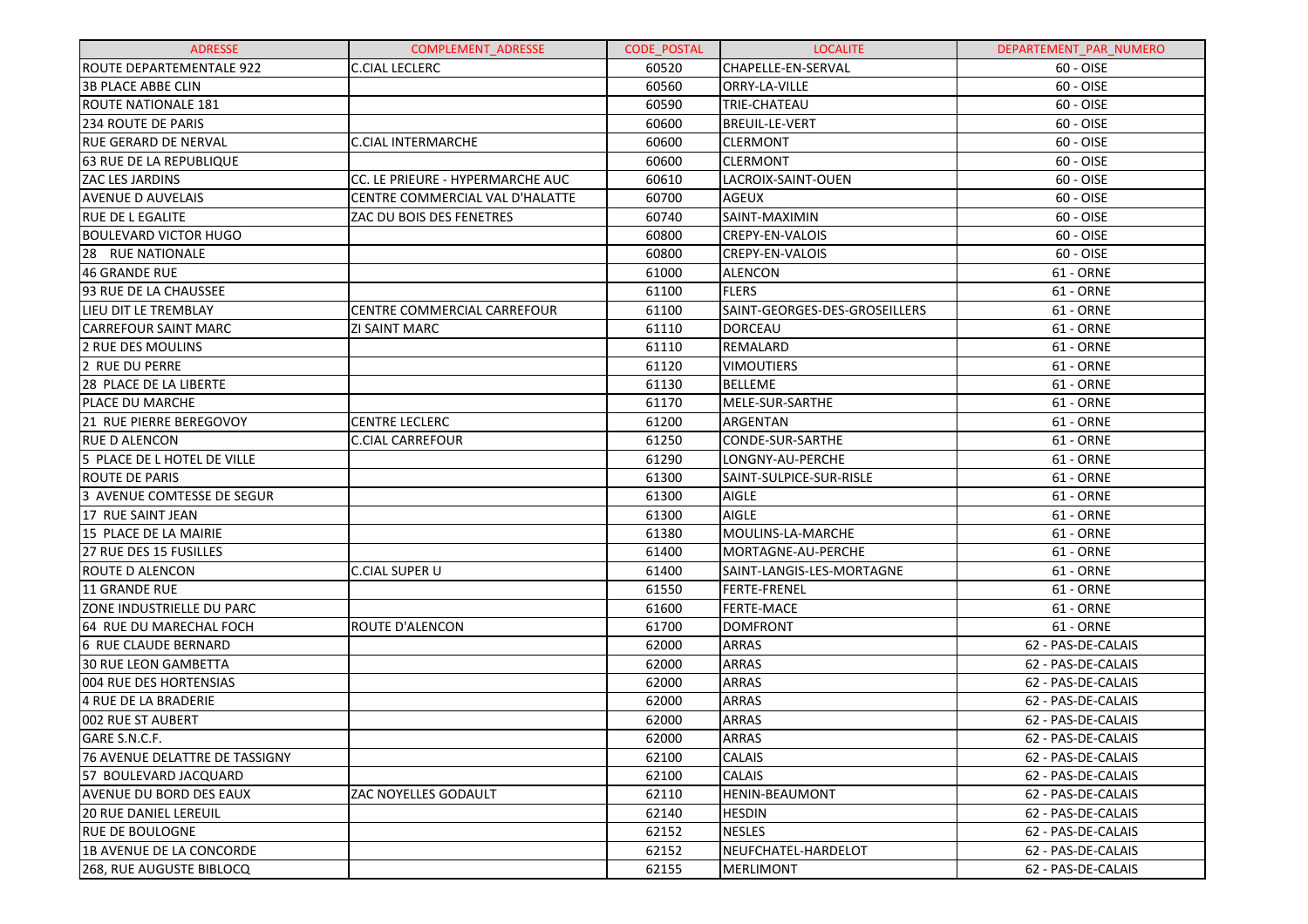| <b>ADRESSE</b>                  | <b>COMPLEMENT ADRESSE</b>      | <b>CODE POSTAL</b> | <b>LOCALITE</b>            | DEPARTEMENT PAR NUMERO |
|---------------------------------|--------------------------------|--------------------|----------------------------|------------------------|
| 53 AVE DE LA PLAGE              |                                | 62155              | <b>MERLIMONT</b>           | 62 - PAS-DE-CALAIS     |
| <b>ROUTE NATIONALE 1</b>        | LA PAIX FAITE - C.CIAL LECLERC | 62170              | <b>ATTIN</b>               | 62 - PAS-DE-CALAIS     |
| <b>13 RUE D HERAMBAULT</b>      |                                | 62170              | MONTREUIL                  | 62 - PAS-DE-CALAIS     |
| <b>27 RUE PORTE NEUVE</b>       |                                | 62200              | <b>BOULOGNE-SUR-MER</b>    | 62 - PAS-DE-CALAIS     |
| <b>37 GRANDE RUE</b>            |                                | 62200              | <b>BOULOGNE-SUR-MER</b>    | 62 - PAS-DE-CALAIS     |
| <b>ZI DU FORT MAILLEBOIS</b>    | C.CIAL                         | 62219              | LONGUENESSE                | 62 - PAS-DE-CALAIS     |
| <b>84 ROUTE NATIONALE</b>       |                                | 62223              | SAINTE-CATHERINE           | 62 - PAS-DE-CALAIS     |
| <b>BOULEVARD INDUSTRIEL</b>     |                                | 62230              | OUTREAU                    | 62 - PAS-DE-CALAIS     |
| TERMINAL EUROTUNNEL             | <b>BATIMENT B22</b>            | 62231              | <b>COQUELLES</b>           | 62 - PAS-DE-CALAIS     |
| 1001 BOULEVARD DU KENT          |                                | 62231              | <b>COQUELLES</b>           | 62 - PAS-DE-CALAIS     |
| CENTRE COMMERCIAL AUCHAN        |                                | 62280              | CALAIS                     | 62 - PAS-DE-CALAIS     |
| LA ROTONDE 1                    | <b>C.CIAL AUCHAN</b>           | 62400              | <b>BETHUNE</b>             | 62 - PAS-DE-CALAIS     |
| <b>16 RUE DES TREILLES</b>      |                                | 62400              | <b>BETHUNE</b>             | 62 - PAS-DE-CALAIS     |
| GARE S.N.C.F.                   |                                | 62400              | <b>BETHUNE</b>             | 62 - PAS-DE-CALAIS     |
| <b>12 RUE ANATOLE FRANCE</b>    |                                | 62410              | <b>WINGLES</b>             | 62 - PAS-DE-CALAIS     |
| 31 PLACE VICTOR HUGO            |                                | 62500              | SAINT-OMER                 | 62 - PAS-DE-CALAIS     |
| 128 RUE DE METZ                 |                                | 62520              | TOUQUET-PARIS-PLAGE        | 62 - PAS-DE-CALAIS     |
| <b>AVENUE GEORGES BESSE</b>     | <b>C.CIAL CHAMPION</b>         | 62520              | TOUQUET-PARIS-PLAGE        | 62 - PAS-DE-CALAIS     |
| PLACE DE L'HERMITAGE            |                                | 62520              | TOUQUET-PARIS-PLAGE        | 62 - PAS-DE-CALAIS     |
| 58 RUE DE PARIS                 |                                | 62520              | TOUQUET-PARIS-PLAGE        | 62 - PAS-DE-CALAIS     |
| 940 AVENUE DE VERDUN            |                                | 62600              | <b>BERCK</b>               | 62 - PAS-DE-CALAIS     |
| <b>434 RUE DE L'IMPERATRICE</b> |                                | 62600              | <b>BERCK</b>               | 62 - PAS-DE-CALAIS     |
| 33 RUE CARNOT                   |                                | 62600              | <b>BERCK</b>               | 62 - PAS-DE-CALAIS     |
| <b>6 RUE DU PORT - SHOPI</b>    |                                | 62630              | <b>ETAPLES</b>             | 62 - PAS-DE-CALAIS     |
| <b>1 RUE DE MONTREUIL</b>       |                                | 62630              | <b>ETAPLES</b>             | 62 - PAS-DE-CALAIS     |
| 1115 AVENUE DE LA LIBERATION    | C.CIAL CORA                    | 62700              | <b>BRUAY-LA-BUISSIERE</b>  | 62 - PAS-DE-CALAIS     |
| <b>CENTRE COMMERCIAL CORA</b>   |                                | 62710              | <b>COURRIERES</b>          | 62 - PAS-DE-CALAIS     |
| <b>11 RUE LOUIS PASTEUR</b>     |                                | 62740              | <b>FOUQUIERES-LES-LENS</b> | 62 - PAS-DE-CALAIS     |
| <b>AVENUE FRANCOIS GODIN</b>    |                                | 62780              | <b>CUCQ</b>                | 62 - PAS-DE-CALAIS     |
| 1349 PLACE JEAN SAPIN           |                                | 62780              | <b>CUCQ</b>                | 62 - PAS-DE-CALAIS     |
| <b>RUE DE LA SCIERIE</b>        | <b>SUPERMARCHE MATCH</b>       | 62780              | <b>CUCQ</b>                | 62 - PAS-DE-CALAIS     |
| <b>GALERIE CARREFOUR</b>        | <b>C.CIAL CARREFOUR</b>        | 62800              | LIEVIN                     | 62 - PAS-DE-CALAIS     |
| <b>CENTRE COMMERCIAL CORA</b>   | LENS <sub>2</sub>              | 62880              | VENDIN-LE-VIEIL            | 62 - PAS-DE-CALAIS     |
| 124 RUE CARNOT                  |                                | 62930              | <b>WIMEREUX</b>            | 62 - PAS-DE-CALAIS     |
| 24 RUE CARNOT                   |                                | 62930              | <b>WIMEREUX</b>            | 62 - PAS-DE-CALAIS     |
| <b>ZONE COMMERCIALE</b>         | <b>ROUTE NATIONALE 43</b>      | 62950              | NOYELLES-GODAULT           | 62 - PAS-DE-CALAIS     |
| 57 BD COTE BLATIN               |                                | 63000              | <b>CLERMONT-FERRAND</b>    | 63 - PUY-DE-DOME       |
| <b>98 RUE FONTGIEVE</b>         |                                | 63000              | <b>CLERMONT-FERRAND</b>    | 63 - PUY-DE-DOME       |
| 003 RUE DE BELLEVUE             |                                | 63000              | <b>CLERMONT-FERRAND</b>    | 63 - PUY-DE-DOME       |
| 175 BOULEVARD GUSTAVE FLAUBERT  |                                | 63000              | <b>CLERMONT-FERRAND</b>    | 63 - PUY-DE-DOME       |
| 010 RUE BLATIN                  |                                | 63000              | <b>CLERMONT-FERRAND</b>    | 63 - PUY-DE-DOME       |
| 002 BLD LEON MALFREYT           |                                | 63000              | <b>CLERMONT-FERRAND</b>    | 63 - PUY-DE-DOME       |
| <b>12 RUE BALLAINVILLIERS</b>   |                                | 63000              | <b>CLERMONT-FERRAND</b>    | 63 - PUY-DE-DOME       |
| <b>25 PLACE SAINT PIERRE</b>    |                                | 63000              | <b>CLERMONT-FERRAND</b>    | 63 - PUY-DE-DOME       |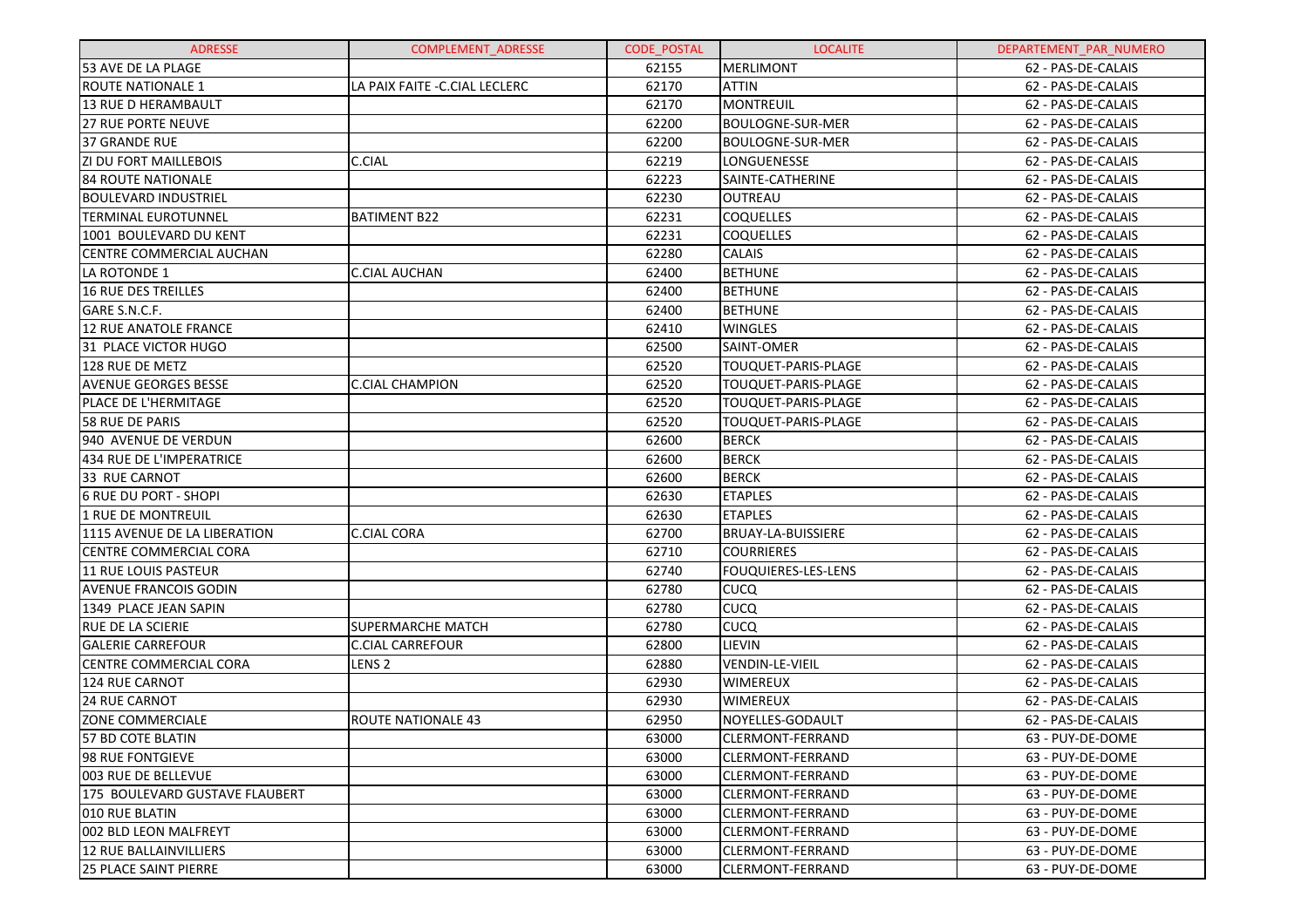| <b>ADRESSE</b>                     | <b>COMPLEMENT ADRESSE</b>            | <b>CODE POSTAL</b> | <b>LOCALITE</b>          | DEPARTEMENT PAR NUMERO   |
|------------------------------------|--------------------------------------|--------------------|--------------------------|--------------------------|
| 1006 RUE ST GENES                  |                                      | 63000              | <b>CLERMONT-FERRAND</b>  | 63 - PUY-DE-DOME         |
| GARE S.N.C.F.                      |                                      | 63000              | <b>CLERMONT-FERRAND</b>  | 63 - PUY-DE-DOME         |
| <b>BOULEVARD ETIENNE CLEMENTEL</b> | <b>AUCHAN NORD</b>                   | 63100              | <b>CLERMONT-FERRAND</b>  | 63 - PUY-DE-DOME         |
| 31 AVENUE DU BREZET                |                                      | 63100              | <b>CLERMONT-FERRAND</b>  | 63 - PUY-DE-DOME         |
| <b>BOULEVARD SAINT JEAN</b>        | <b>GEANT CASINO</b>                  | 63100              | <b>CLERMONT-FERRAND</b>  | 63 - PUY-DE-DOME         |
| 148 AVE DE LA REPUBLIQUE           |                                      | 63100              | ICLERMONT-FERRAND        | 63 - PUY-DE-DOME         |
| 9 RUE DE L HOTEL DE VILLE          |                                      | 63110              | <b>BEAUMONT</b>          | 63 - PUY-DE-DOME         |
| IRUE NICEPHORE NIEPCE              |                                      | 63110              | <b>BEAUMONT</b>          | 63 - PUY-DE-DOME         |
| 7 AVENUE DU 8 MAI                  |                                      | 63118              | <b>CEBAZAT</b>           | 63 - PUY-DE-DOME         |
| 10 AVENUE DE ROYAT                 |                                      | 63122              | <b>CEYRAT</b>            | 63 - PUY-DE-DOME         |
| 4 PLACE ALLARD                     |                                      | 63130              | <b>ROYAT</b>             | 63 - PUY-DE-DOME         |
| <b>13 AVENUE BARADUC</b>           |                                      | 63140              | <b>CHATELGUYON</b>       | 63 - PUY-DE-DOME         |
| 117 BOULEVARD GEORGES CLEMENCEA    |                                      | 63150              | <b>BOURBOULE</b>         | 63 - PUY-DE-DOME         |
| <b>AVENUE JEAN MOULIN</b>          | <b>ZI PLEIN SUD ROUTE D'ISSOIRE</b>  | 63170              | <b>AUBIERE</b>           | 63 - PUY-DE-DOME         |
| <b>AVENUE JEAN MOULIN</b>          | <b>C.CIAL PLEIN SUD</b>              | 63170              | <b>AUBIERE</b>           | 63 - PUY-DE-DOME         |
| 54 RUE DU MARTHURET                |                                      | 63200              | <b>RIOM</b>              | 63 - PUY-DE-DOME         |
| 15 RUE DE L'HOTEL DE VILLE         |                                      | 63200              | <b>RIOM</b>              | 63 - PUY-DE-DOME         |
| <b>AVENUE DE CLERMONT</b>          | <b>CARREFOUR</b>                     | 63200              | <b>MENETROL</b>          | 63 - PUY-DE-DOME         |
| 41 PLACE DE LA REPUBLIQUE          |                                      | 63240              | MONT-DORE                | 63 - PUY-DE-DOME         |
| 133 BD DU JEU DE PAUME             |                                      | 63270              | <b>VIC-LE-COMTE</b>      | 63 - PUY-DE-DOME         |
| <b>ZAC LA VARENNE</b>              | <b>GALERIE COMMERCIALE CARREFOUR</b> | 63300              | <b>THIERS</b>            | 63 - PUY-DE-DOME         |
| <b>AVENUE DE THIERS</b>            | HYPERMARCHE CORA - RN 89             | 63370              | <b>LEMPDES</b>           | 63 - PUY-DE-DOME         |
| 093 BIS AVE DE ROYAT               |                                      | 63400              | <b>CHAMALIERES</b>       | 63 - PUY-DE-DOME         |
| 30 AVENUE DE ROYAT                 |                                      | 63400              | <b>CHAMALIERES</b>       | 63 - PUY-DE-DOME         |
| <b>RUE JEAN BIGOT</b>              | <b>C.CARREFOUR - ZAC DES PRES</b>    | 63500              | <b>ISSOIRE</b>           | 63 - PUY-DE-DOME         |
| 1033 BLD BUISSON                   |                                      | 63500              | <b>ISSOIRE</b>           | 63 - PUY-DE-DOME         |
| 001 BLD DE LA MANLIERE             |                                      | 63500              | <b>ISSOIRE</b>           | 63 - PUY-DE-DOME         |
| AEROGARE                           |                                      | 63510              | AULNAT                   | 63 - PUY-DE-DOME         |
| <b>ROUTE DE VOLVIC</b>             | <b>GALERIE C.CIAL LECLERC</b>        | 63530              | <b>ENVAL</b>             | 63 - PUY-DE-DOME         |
| 18 BOULEVARD SULLY                 |                                      | 63600              | <b>AMBERT</b>            | 63 - PUY-DE-DOME         |
| 14 PLACE DE LA POTERNE             |                                      | 63610              | BESSE-ET-SAINT-ANASTAISE | 63 - PUY-DE-DOME         |
| 043 AVE DE LA LIBERATION           |                                      | 63800              | <b>BONGHEAT</b>          | 63 - PUY-DE-DOME         |
| <b>4 BOULEVARD HAUTERIVE</b>       |                                      | 64000              | PAU                      | 64 - PYRENEES-ATLANTIQUE |
| <b>81 AVENUE TRESPOEY</b>          |                                      | 64000              | PAU                      | 64 - PYRENEES-ATLANTIQUE |
| 002 RUE CAMOU                      |                                      | 64000              | PAU                      | 64 - PYRENEES-ATLANTIQUE |
| <b>AVENUE LOUIS SALLENAVE</b>      | <b>ZAC NORD</b>                      | 64000              | PAU                      | 64 - PYRENEES-ATLANTIQUE |
| 26 RUE DU MARECHAL JOFFRE          |                                      | 64000              | PAU                      | 64 - PYRENEES-ATLANTIQUE |
| lAVENUE DU GENERAL LECLERC         | HYPERMARCHE AUCHAN                   | 64000              | PAU                      | 64 - PYRENEES-ATLANTIQUE |
| 1004 RUE MONTPENSIER               |                                      | 64000              | PAU                      | 64 - PYRENEES-ATLANTIQUE |
| 1004 AVE PEBOUE                    |                                      | 64000              | PAU                      | 64 - PYRENEES-ATLANTIQUE |
| 1010 RUE DES FRERES CAMOR          |                                      | 64000              | PAU                      | 64 - PYRENEES-ATLANTIQUE |
| 071 RUE DU GAL LECLERC             |                                      | 64000              | PAU                      | 64 - PYRENEES-ATLANTIQUE |
| 14 COURS BOSQUET                   | <b>SUPER U</b>                       | 64000              | PAU                      | 64 - PYRENEES-ATLANTIQUE |
| <b>PLACE GEORGES CLEMENCEAU</b>    |                                      | 64000              | PAU                      | 64 - PYRENEES-ATLANTIQUE |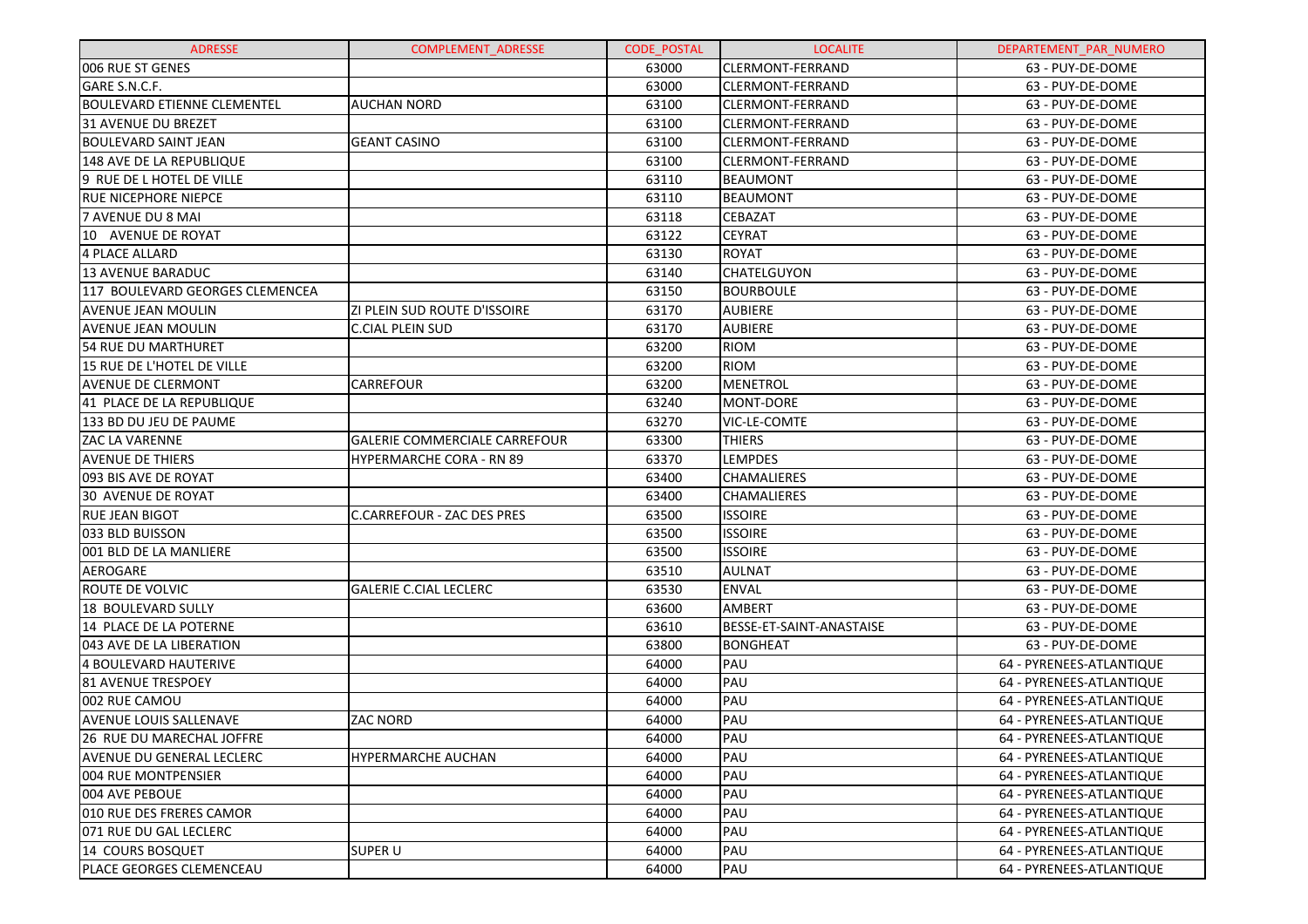| <b>ADRESSE</b>                     | <b>COMPLEMENT ADRESSE</b>            | <b>CODE POSTAL</b> | <b>LOCALITE</b>      | DEPARTEMENT PAR NUMERO   |
|------------------------------------|--------------------------------------|--------------------|----------------------|--------------------------|
| GARE S.N.C.F.                      |                                      | 64000              | PAU                  | 64 - PYRENEES-ATLANTIQUE |
| 171 BLD DE LA PAIX.                |                                      | 64000              | PAU                  | 64 - PYRENEES-ATLANTIQUE |
| <b>ROUTE D'URT</b>                 |                                      | 64100              | <b>BAYONNE</b>       | 64 - PYRENEES-ATLANTIQUE |
| <b>CHEMIN D ARANCETTE</b>          | <b>QUARTIER MARRACQ</b>              | 64100              | <b>BAYONNE</b>       | 64 - PYRENEES-ATLANTIQUE |
| <b>HOPITAL AVENUE JACQUES LOEB</b> |                                      | 64100              | <b>BAYONNE</b>       | 64 - PYRENEES-ATLANTIQUE |
| LE FRONTON                         |                                      | 64100              | SAINT-PIERRE-D'IRUBE | 64 - PYRENEES-ATLANTIQUE |
| 1, AVENUE DU 8 MAI 1945            |                                      | 64100              | <b>BAYONNE</b>       | 64 - PYRENEES-ATLANTIQUE |
| 044 RUE PANNECAU                   |                                      | 64100              | <b>BAYONNE</b>       | 64 - PYRENEES-ATLANTIQUE |
| 006 AVE FOCH                       |                                      | 64100              | <b>BAYONNE</b>       | 64 - PYRENEES-ATLANTIQUE |
| 019 PLACE DES BASQUES              |                                      | 64100              | <b>BAYONNE</b>       | 64 - PYRENEES-ATLANTIQUE |
| 28 RUE DE LA SALIE                 |                                      | 64100              | <b>BAYONNE</b>       | 64 - PYRENEES-ATLANTIQUE |
| GARE S.N.C.F.                      |                                      | 64100              | <b>BAYONNE</b>       | 64 - PYRENEES-ATLANTIQUE |
| AVENUE DU GENERAL DE GAULLE        | <b>C.CIAL LECLERC</b>                | 64110              | MAZERES-LEZONS       | 64 - PYRENEES-ATLANTIQUE |
| <b>15 AVENUE DES VALLEES</b>       |                                      | 64110              | <b>JURANCON</b>      | 64 - PYRENEES-ATLANTIQUE |
| 14 AVENUE ERNEST CAZENAVE          |                                      | 64110              | <b>JURANCON</b>      | 64 - PYRENEES-ATLANTIQUE |
| ROUTE D UZEIN                      | <b>INTERMARCHE</b>                   | 64121              | SERRES-CASTET        | 64 - PYRENEES-ATLANTIQUE |
| ROUTE DE SOUHARA                   | GALERIE MARCHANDE LECLERC-C.CIAL     | 64122              | <b>URRUGNE</b>       | 64 - PYRENEES-ATLANTIQUE |
| <b>ROUTE NATIONALE 10</b>          |                                      | 64122              | <b>CIBOURE</b>       | 64 - PYRENEES-ATLANTIQUE |
| <b>ROUTE NATIONALE 10</b>          |                                      | 64122              | <b>URRUGNE</b>       | 64 - PYRENEES-ATLANTIQUE |
| 9 RUE DE LA NAVARRE                |                                      | 64130              | MAULEON-LICHARRE     | 64 - PYRENEES-ATLANTIQUE |
| ZAC DU PESQUE                      |                                      | 64140              | LONS                 | 64 - PYRENEES-ATLANTIQUE |
| 177 AVE JEAN MERMOZ                |                                      | 64140              | <b>LONS</b>          | 64 - PYRENEES-ATLANTIQUE |
| <b>AVENUE CHARLES MOUREU</b>       | <b>C.CIAL LECLERC</b>                | 64150              | <b>MOURENX</b>       | 64 - PYRENEES-ATLANTIQUE |
| <b>31 RUE BOURG MAYOU</b>          |                                      | 64160              | <b>MORLAAS</b>       | 64 - PYRENEES-ATLANTIQUE |
| <b>RUE BARATNAU</b>                | <b>INTERMARCHE</b>                   | 64160              | <b>MORLAAS</b>       | 64 - PYRENEES-ATLANTIQUE |
| 106 PLACE DU GENERAL DE GAULLE     |                                      | 64170              | <b>ARTIX</b>         | 64 - PYRENEES-ATLANTIQUE |
| <b>ALLEE DU MOURA</b>              | <b>GARE SNCF</b>                     | 64200              | <b>BIARRITZ</b>      | 64 - PYRENEES-ATLANTIQUE |
| <b>RUE DE LA NEGRESSE</b>          | LECLERC-ZA IRATY                     | 64200              | <b>BIARRITZ</b>      | 64 - PYRENEES-ATLANTIQUE |
| AEROGARE                           |                                      | 64200              | <b>BIARRITZ</b>      | 64 - PYRENEES-ATLANTIQUE |
| <b>C.CIAL AVE MARECHAL JUIN</b>    |                                      | 64200              | <b>BIARRITZ</b>      | 64 - PYRENEES-ATLANTIQUE |
| 108 AVE DE VERDUN                  |                                      | 64200              | <b>BIARRITZ</b>      | 64 - PYRENEES-ATLANTIQUE |
| 021 AVE EDOUARD VII                |                                      | 64200              | <b>BIARRITZ</b>      | 64 - PYRENEES-ATLANTIQUE |
| 3 CARREFOUR DE LA LA NEGRESSE      |                                      | 64200              | <b>BIARRITZ</b>      | 64 - PYRENEES-ATLANTIQUE |
| 033 RUE GAMBETTA                   |                                      | 64200              | <b>BIARRITZ</b>      | 64 - PYRENEES-ATLANTIQUE |
| 9 AVENUE VICTOR HUGO               |                                      | 64200              | <b>BIARRITZ</b>      | 64 - PYRENEES-ATLANTIQUE |
| <b>6 RUE DE LA BERGERIE</b>        |                                      | 64200              | <b>BIARRITZ</b>      | 64 - PYRENEES-ATLANTIQUE |
| 20 PLACE GEORGES CLEMENCEAU        |                                      | 64200              | <b>BIARRITZ</b>      | 64 - PYRENEES-ATLANTIQUE |
| 028 AVE KENNEDY                    |                                      | 64200              | <b>BIARRITZ</b>      | 64 - PYRENEES-ATLANTIQUE |
| 004 AVE JAULERY                    |                                      | 64200              | <b>BIARRITZ</b>      | 64 - PYRENEES-ATLANTIQUE |
| <b>QUARTIER DU CHAPELET</b>        |                                      | 64200              | ARCANGUES            | 64 - PYRENEES-ATLANTIQUE |
| 2 RUE GARDERES                     | ESPLANADE DU CASINO                  | 64200              | <b>BIARRITZ</b>      | 64 - PYRENEES-ATLANTIQUE |
| <b>BOULANGERIE</b>                 |                                      | 64210              | <b>ARBONNE</b>       | 64 - PYRENEES-ATLANTIQUE |
| <b>AVENUE DE BAYONNE</b>           | <b>GALERIE MARCHANDE INTERMARCHE</b> | 64210              | <b>BIDART</b>        | 64 - PYRENEES-ATLANTIQUE |
| <b>RUE ERRETEGIA</b>               |                                      | 64210              | <b>BIDART</b>        | 64 - PYRENEES-ATLANTIQUE |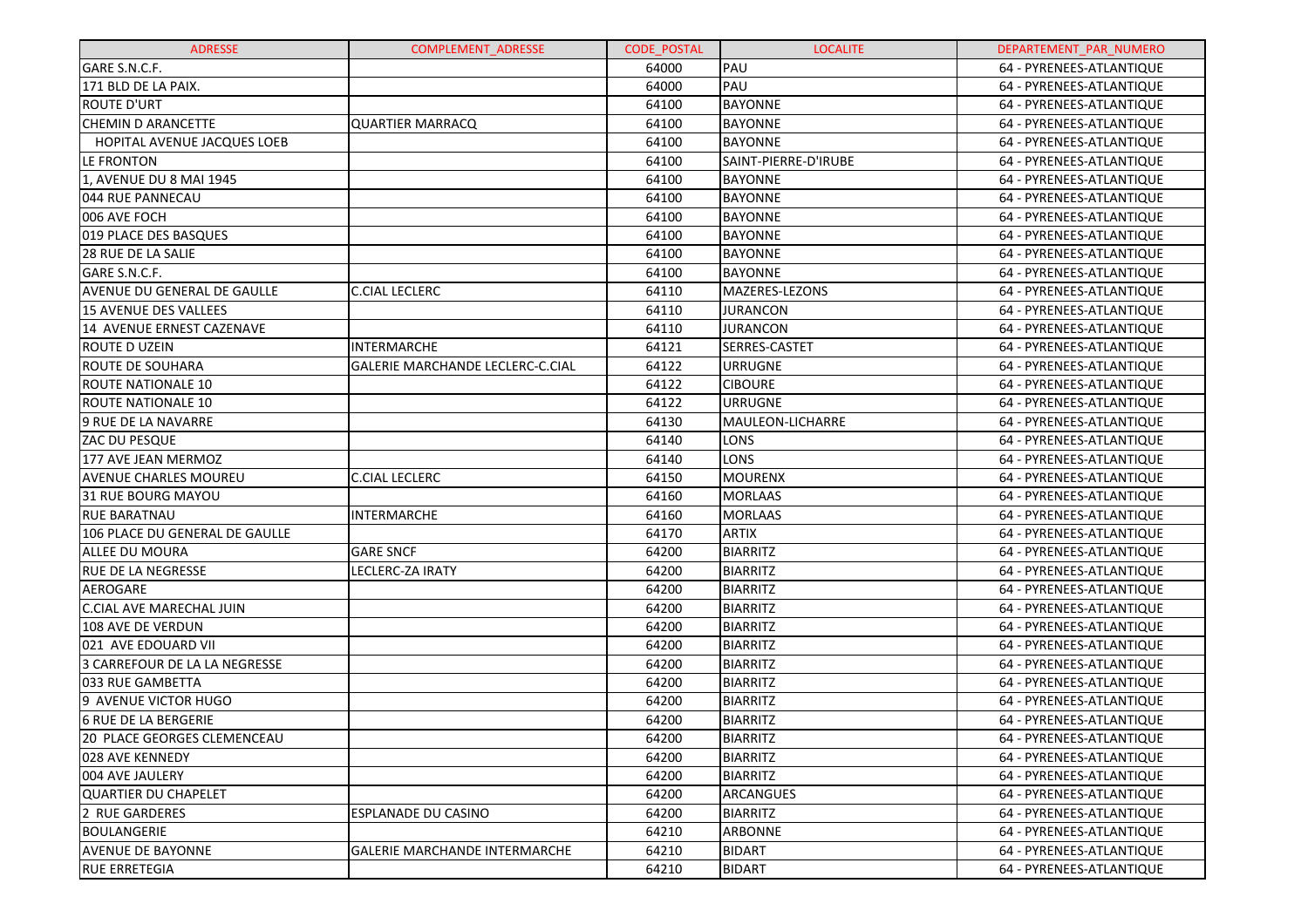| <b>ADRESSE</b>                     | <b>COMPLEMENT ADRESSE</b>             | <b>CODE POSTAL</b> | <b>LOCALITE</b>            | DEPARTEMENT PAR NUMERO   |
|------------------------------------|---------------------------------------|--------------------|----------------------------|--------------------------|
| 180 BOULEVARD DE L EUROPE          |                                       | 64230              | LESCAR                     | 64 - PYRENEES-ATLANTIQUE |
| 170. BLD DE L'EUROPE               |                                       | 64230              | LESCAR                     | 64 - PYRENEES-ATLANTIQUE |
| <b>BOULEVARD DE L EUROPE</b>       | 119 ROUTE DE BAYONNE RN117            | 64230              | LESCAR                     | 64 - PYRENEES-ATLANTIQUE |
| <b>RUE DE GASCOGNE</b>             |                                       | 64240              | <b>URT</b>                 | 64 - PYRENEES-ATLANTIQUE |
| 4 RUE PIERRE BROUSSAIN             |                                       | 64240              | HASPARREN                  | 64 - PYRENEES-ATLANTIQUE |
| <b>ALLEE EDMOND ROSTAND</b>        |                                       | 64250              | CAMBO-LES-BAINS            | 64 - PYRENEES-ATLANTIQUE |
| <b>ROUTE D ORTHEZ</b>              | <b>ROUTE D'ORTHEZ</b>                 | 64270              | SALIES-DE-BEARN            | 64 - PYRENEES-ATLANTIQUE |
| 5 PLACE DU BAYAA                   |                                       | 64270              | SALIES-DE-BEARN            | 64 - PYRENEES-ATLANTIQUE |
| <b>ROUTE DE BAYONNE</b>            | <b>C.CIAL LECLERC</b>                 | 64300              | ORTHEZ                     | 64 - PYRENEES-ATLANTIQUE |
| 44 RUE ARISTIDE BRIAND             |                                       | 64300              | ORTHEZ                     | 64 - PYRENEES-ATLANTIQUE |
| <b>QUARTIER DU BOURG</b>           |                                       | 64310              | SARE                       | 64 - PYRENEES-ATLANTIQUE |
| <b>RUE ERNEST FOURNEAU</b>         |                                       | 64310              | <b>ASCAIN</b>              | 64 - PYRENEES-ATLANTIQUE |
| PLACE DE L'EGLISE                  |                                       | 64310              | SAINT-PEE-SUR-NIVELLE      | 64 - PYRENEES-ATLANTIQUE |
| <b>CHEMIN CAMMARTY</b>             |                                       | 64320              | <b>IDRON-OUSSE-SENDETS</b> | 64 - PYRENEES-ATLANTIQUE |
| <b>32 ROUTE DE TARBES</b>          |                                       | 64320              | <b>IDRON-OUSSE-SENDETS</b> | 64 - PYRENEES-ATLANTIQUE |
| 010 RUE GEORGES CLEMENCEAU         |                                       | 64320              | <b>BIZANOS</b>             | 64 - PYRENEES-ATLANTIQUE |
| <b>PCE DE LA LIBERTE</b>           |                                       | 64330              | <b>GARLIN</b>              | 64 - PYRENEES-ATLANTIQUE |
| 9 PLACE PIERRE SEMARD              |                                       | 64340              | <b>BOUCAU</b>              | 64 - PYRENEES-ATLANTIQUE |
| <b>AVENUE ALEXANDER FLEMING</b>    | <b>C.CIAL LECLERC</b>                 | 64400              | OLORON-SAINTE-MARIE        | 64 - PYRENEES-ATLANTIQUE |
| <b>RUE DES OUSTALOTS PROLONGEE</b> | <b>INTERMARCHE</b>                    | 64400              | OLORON-SAINTE-MARIE        | 64 - PYRENEES-ATLANTIQUE |
| 41 AVENUE LASBORDES                |                                       | 64420              | SOUMOULOU                  | 64 - PYRENEES-ATLANTIQUE |
| <b>RUE DU BOURGUET</b>             |                                       | 64440              | <b>LARUNS</b>              | 64 - PYRENEES-ATLANTIQUE |
| <b>ZONE INDUSTRIELLE DE JALDAY</b> |                                       | 64500              | SAINT-JEAN-DE-LUZ          | 64 - PYRENEES-ATLANTIQUE |
| 7 RUE PAUL GELOS                   |                                       | 64500              | SAINT-JEAN-DE-LUZ          | 64 - PYRENEES-ATLANTIQUE |
| 40 AVENUE ANDRE ITHURRALDE         |                                       | 64500              | SAINT-JEAN-DE-LUZ          | 64 - PYRENEES-ATLANTIQUE |
| 13 BOULEVARD THIERS                |                                       | 64500              | SAINT-JEAN-DE-LUZ          | 64 - PYRENEES-ATLANTIQUE |
| 21 RUE FRANCOIS TURNACO            | <b>QUARTIER MARINELA</b>              | 64500              | <b>CIBOURE</b>             | 64 - PYRENEES-ATLANTIQUE |
| 5 QUAI MAURICE RAVEL               |                                       | 64500              | <b>CIBOURE</b>             | 64 - PYRENEES-ATLANTIQUE |
| GARE S.N.C.F.                      |                                       | 64500              | SAINT-JEAN-DE-LUZ          | 64 - PYRENEES-ATLANTIQUE |
| 3 PLACE LAMOTHE                    | LA ROYALE                             | 64600              | ANGLET                     | 64 - PYRENEES-ATLANTIQUE |
| <b>AVENUE DE BAYONNE</b>           |                                       | 64600              | ANGLET                     | 64 - PYRENEES-ATLANTIQUE |
| CENTRE COMMERCIAL DU BAB 2         | AVE JEAN LEON LAPORTE ZAC DES PO      | 64600              | ANGLET                     | 64 - PYRENEES-ATLANTIQUE |
| 5 PLACE DU GENERAL LECLERC         |                                       | 64600              | ANGLET                     | 64 - PYRENEES-ATLANTIQUE |
| 012 AVE DE BIARRITZ                |                                       | 64600              | ANGLET                     | 64 - PYRENEES-ATLANTIQUE |
| 043 RUE DU BOISBELIN               |                                       | 64600              | ANGLET                     | 64 - PYRENEES-ATLANTIQUE |
| 032 AVENUE DE L'ADOUR              |                                       | 64600              | ANGLET                     | 64 - PYRENEES-ATLANTIQUE |
| 061 RUE RENERIC                    |                                       | 64600              | ANGLET                     | 64 - PYRENEES-ATLANTIQUE |
| 011 AVE DES ALLEES                 |                                       | 64700              | HENDAYE                    | 64 - PYRENEES-ATLANTIQUE |
| 018 RUE DU PORT                    |                                       | 64700              | <b>HENDAYE</b>             | 64 - PYRENEES-ATLANTIQUE |
| GARE S.N.C.F.                      |                                       | 64700              | <b>HENDAYE</b>             | 64 - PYRENEES-ATLANTIQUE |
| <b>8 ALLEES CHANZY</b>             |                                       | 64800              | NAY-BOURDETTES             | 64 - PYRENEES-ATLANTIQUE |
| $\overline{2}$<br>AVENUE DU PORTOU | <b>GALERIE MARCHANDE IKEA BAYONNE</b> | 64990              | SAINT-PIERRE-D'IRUBE       | 64 - PYRENEES-ATLANTIQUE |
| <b>CHEMIN DE JUPITER</b>           |                                       | 64990              | SAINT-PIERRE-D'IRUBE       | 64 - PYRENEES-ATLANTIQUE |
| <b>PORT DE MOUGUERRE</b>           |                                       | 64990              | <b>MOUGUERRE</b>           | 64 - PYRENEES-ATLANTIQUE |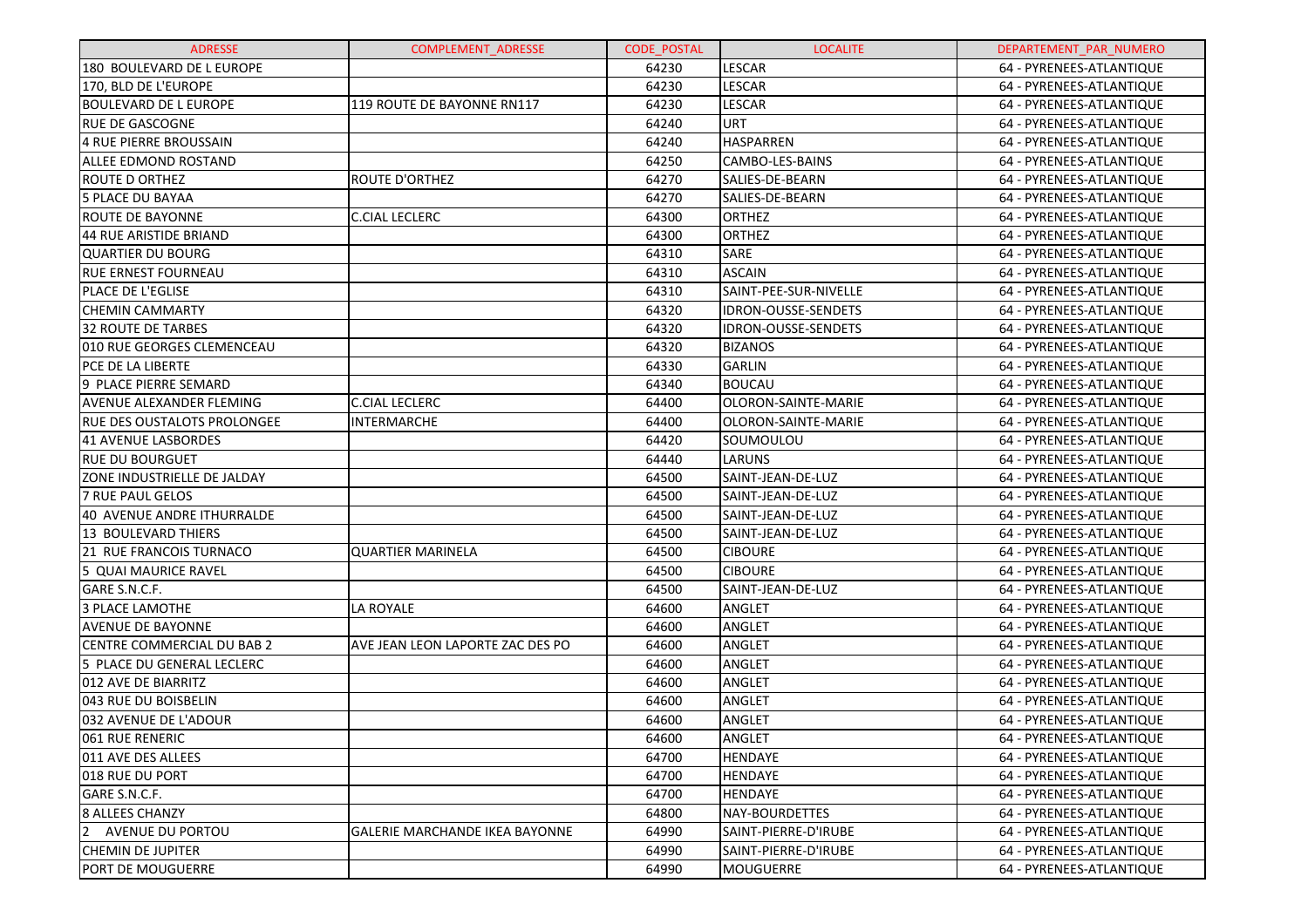| <b>ADRESSE</b>                      | <b>COMPLEMENT ADRESSE</b>        | <b>CODE POSTAL</b> | <b>LOCALITE</b>            | DEPARTEMENT PAR NUMERO   |
|-------------------------------------|----------------------------------|--------------------|----------------------------|--------------------------|
| <b>BD MAL DE LATTRE DE TASSIGNY</b> |                                  | 65000              | <b>TARBES</b>              | 65 - HAUTES-PYRENEES     |
| <b>CENTRE COMMERCIAL ORMEAU</b>     |                                  | 65000              | <b>TARBES</b>              | 65 - HAUTES-PYRENEES     |
| PLACE GERMAIN CLAVERIE              | <b>CHAMPION</b>                  | 65000              | <b>TARBES</b>              | 65 - HAUTES-PYRENEES     |
| <b>BOULEVARD HENRI IV</b>           | <b>CHAMPION</b>                  | 65000              | <b>TARBES</b>              | 65 - HAUTES-PYRENEES     |
| 11 BD DU MAL DE LATTRE DE TASSI     |                                  | 65000              | <b>TARBES</b>              | 65 - HAUTES-PYRENEES     |
| 004 COURS GAMBETTA                  |                                  | 65000              | <b>TARBES</b>              | 65 - HAUTES-PYRENEES     |
| 25 BOULEVARD CLAUDE DEBUSSY         |                                  | 65000              | <b>TARBES</b>              | 65 - HAUTES-PYRENEES     |
| 42 RUE LARREY                       |                                  | 65000              | <b>TARBES</b>              | 65 - HAUTES-PYRENEES     |
| GARE S.N.C.F.                       |                                  | 65000              | <b>TARBES</b>              | 65 - HAUTES-PYRENEES     |
| 5 AVENUE FRANCOIS ABADIE            |                                  | 65100              | <b>LOURDES</b>             | 65 - HAUTES-PYRENEES     |
| <b>6 RUE LAFFITTE</b>               |                                  | 65100              | <b>LOURDES</b>             | 65 - HAUTES-PYRENEES     |
| GARE S.N.C.F.                       |                                  | 65100              | <b>LOURDES</b>             | 65 - HAUTES-PYRENEES     |
| 8 PLACE DU MARECHAL FOCH            |                                  | 65110              | <b>CAUTERETS</b>           | 65 - HAUTES-PYRENEES     |
| 1 PLACE MONTBLANC                   |                                  | 65120              | <b>ESQUIEZE-SERE</b>       | 65 - HAUTES-PYRENEES     |
| 3150 CHEMIN DEPARTEMENTAL 817       |                                  | 65130              | <b>CAPVERN</b>             | 65 - HAUTES-PYRENEES     |
| ROUTE DE LA VIELLE AURE             |                                  | 65170              | <b>VIELLE-AURE</b>         | 65 - HAUTES-PYRENEES     |
| 1 ROUTE DU CAP DE LONG              |                                  | 65170              | SAINT-LARY-SOULAN          | 65 - HAUTES-PYRENEES     |
| 26 AVENUE GERUZET                   |                                  | 65200              | <b>BAGNERES-DE-BIGORRE</b> | 65 - HAUTES-PYRENEES     |
| 001 BOULEVARD CARNOT                |                                  | 65200              | <b>BAGNERES-DE-BIGORRE</b> | 65 - HAUTES-PYRENEES     |
| 33 PLACE DE LA MAIRIE               |                                  | 65220              | TRIE-SUR-BAISE             | 65 - HAUTES-PYRENEES     |
| <b>AEROGARE TARBES OSSUN</b>        |                                  | 65290              | <b>JUILLAN</b>             | 65 - HAUTES-PYRENEES     |
| 15 RUE ALSACE LORRAINE              |                                  | 65300              | LANNEMEZAN                 | 65 - HAUTES-PYRENEES     |
| <b>ROUTE DE BAGNERES</b>            |                                  | 65310              | <b>LALOUBERE</b>           | 65 - HAUTES-PYRENEES     |
| <b>ROUTE DU STADE</b>               |                                  | 65400              | AYZAC-OST                  | 65 - HAUTES-PYRENEES     |
| ROUTE DE PAU                        | <b>C.CIAL LECLERC</b>            | 65420              | <b>IBOS</b>                | 65 - HAUTES-PYRENEES     |
| 11 AVENUE DES SPORTS                |                                  | 65600              | <b>SEMEAC</b>              | 65 - HAUTES-PYRENEES     |
| <b>AVENUE MAURICE BELLONTE</b>      | <b>AEROPORT DE PERPIGNAN</b>     | 66000              | PERPIGNAN                  | 66 - PYRENEES-ORIENTALES |
| <b>AVENUE D ESPAGNE</b>             | <b>HYPERMARCHE AUCHAN</b>        | 66000              | PERPIGNAN                  | 66 - PYRENEES-ORIENTALES |
| <b>BOULEVARD SAINT ASSISCLE</b>     | <b>GARE S.N.C.F HALL OUEST</b>   | 66000              | PERPIGNAN                  | 66 - PYRENEES-ORIENTALES |
| 70 AVENUE VICTOR DALBIEZ            | BP 20543                         | 66000              | PERPIGNAN                  | 66 - PYRENEES-ORIENTALES |
| 2130 AVENUE DU LANGUEDOC            | BP 19917                         | 66000              | PERPIGNAN                  | 66 - PYRENEES-ORIENTALES |
| <b>20 AVENUE DU LANGUEDOC</b>       | <b>HOPITAL DE PERPIGNAN</b>      | 66000              | PERPIGNAN                  | 66 - PYRENEES-ORIENTALES |
| 62 AVENUE JEAN MERMOZ               |                                  | 66000              | PERPIGNAN                  | 66 - PYRENEES-ORIENTALES |
| 015 RAMBLA DU VALLESPIR             |                                  | 66000              | PERPIGNAN                  | 66 - PYRENEES-ORIENTALES |
| 011 RUE HECTOR GUIMARD              |                                  | 66000              | PERPIGNAN                  | 66 - PYRENEES-ORIENTALES |
| 084 AVE DU LANGUEDOC                |                                  | 66000              | PERPIGNAN                  | 66 - PYRENEES-ORIENTALES |
| ROUTE DE CANET                      | <b>C.CIAL CHATEAU ROUSSILLON</b> | 66000              | PERPIGNAN                  | 66 - PYRENEES-ORIENTALES |
| 009 PCE DE LA SARDANE               |                                  | 66000              | PERPIGNAN                  | 66 - PYRENEES-ORIENTALES |
| 1058 BLD H. POINCARE                |                                  | 66000              | PERPIGNAN                  | 66 - PYRENEES-ORIENTALES |
| l9 PLACE DE LA REPUBLIQUE           |                                  | 66000              | PERPIGNAN                  | 66 - PYRENEES-ORIENTALES |
| 17 PLACE JEAN PAYRA                 |                                  | 66000              | PERPIGNAN                  | 66 - PYRENEES-ORIENTALES |
| 010 COURS PALMAROLLE                |                                  | 66000              | PERPIGNAN                  | 66 - PYRENEES-ORIENTALES |
| 048 AVE MARCELLIN ALBERT            |                                  | 66000              | PERPIGNAN                  | 66 - PYRENEES-ORIENTALES |
| 011 RUE DES 3 JOURNEES              |                                  | 66000              | PERPIGNAN                  | 66 - PYRENEES-ORIENTALES |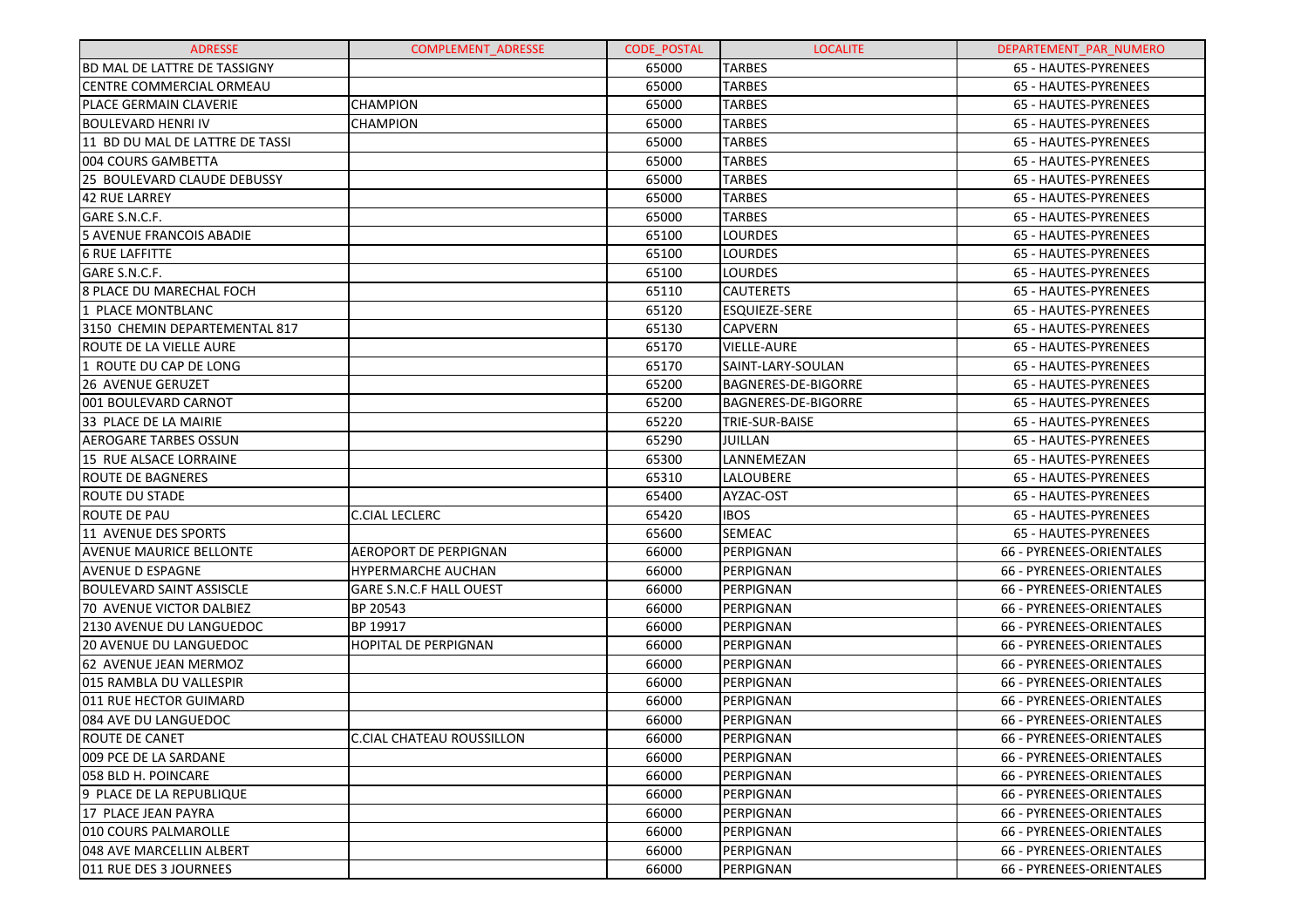| <b>ADRESSE</b>                                | <b>COMPLEMENT ADRESSE</b>        | <b>CODE POSTAL</b> | <b>LOCALITE</b>              | DEPARTEMENT PAR NUMERO   |
|-----------------------------------------------|----------------------------------|--------------------|------------------------------|--------------------------|
| 72 AVE MARECHAL FOCH                          |                                  | 66000              | PERPIGNAN                    | 66 - PYRENEES-ORIENTALES |
| 026 BLD CLEMENCEAU                            |                                  | 66000              | PERPIGNAN                    | 66 - PYRENEES-ORIENTALES |
| 106 RUE PAUL RUBENS                           |                                  | 66000              | PERPIGNAN                    | 66 - PYRENEES-ORIENTALES |
| PLACE DE LA CATALOGNE                         |                                  | 66000              | PERPIGNAN                    | 66 - PYRENEES-ORIENTALES |
| GARE S.N.C.F.                                 |                                  | 66000              | PERPIGNAN                    | 66 - PYRENEES-ORIENTALES |
| <b>2B PLACE DES POILUS</b>                    |                                  | 66000              | PERPIGNAN                    | 66 - PYRENEES-ORIENTALES |
| 10 BOULEVARD ANATOLE FRANCE                   |                                  | 66000              | PERPIGNAN                    | 66 - PYRENEES-ORIENTALES |
| 10 RUE DOCTEUR POUS                           | CS 60005                         | 66025              | PERPIGNAN                    | 66 - PYRENEES-ORIENTALES |
| <b>2 RUE DES THERMES</b>                      |                                  | 66110              | AMELIE-LES-BAINS-PALALDA     | 66 - PYRENEES-ORIENTALES |
| <b>ROND POINT D EGAT</b>                      | C.CIAL                           | 66120              | <b>EGAT</b>                  | 66 - PYRENEES-ORIENTALES |
| 23 AVENUE EMMANUEL BROUSSE                    |                                  | 66120              | FONT-ROMEU-ODEILLO-VIA       | 66 - PYRENEES-ORIENTALES |
| <b>82 AVENUE PASTEUR</b>                      |                                  | 66130              | ILLE-SUR-TET                 | 66 - PYRENEES-ORIENTALES |
| 6 AVENUE JOSEPH SAUVY                         |                                  | 66140              | CANET-EN-ROUSSILLON          | 66 - PYRENEES-ORIENTALES |
| ROND POINT DE L ESPARROU                      | QUARTIER DU GOLFE DU LION        | 66140              | CANET-EN-ROUSSILLON          | 66 - PYRENEES-ORIENTALES |
| 002 AVENUE DE TOULOUSE                        |                                  | 66140              | CANET-EN-ROUSSILLON          | 66 - PYRENEES-ORIENTALES |
| $\overline{2}$<br>AVENUE DES ANNEAUX DU ROUSS | CAMPING LE BRASILLIA PRESSE PLAG | 66140              | CANET-EN-ROUSSILLON          | 66 - PYRENEES-ORIENTALES |
| 60 PROMENADE DE LA COTE VERMEIL               |                                  | 66140              | CANET-EN-ROUSSILLON          | 66 - PYRENEES-ORIENTALES |
| $\overline{4}$<br>AVENUE DE LA MEDITERRANEE   |                                  | 66140              | CANET-EN-ROUSSILLON          | 66 - PYRENEES-ORIENTALES |
| ROUTE DEPARTEMENTALE 900                      | C.CIAL GALERIE MARCHANDE LECLERC | 66160              | <b>BOULOU</b>                | 66 - PYRENEES-ORIENTALES |
| 12 RUE DE LA REPUBLIQUE                       |                                  | 66190              | <b>COLLIOURE</b>             | 66 - PYRENEES-ORIENTALES |
| 17 PLACE JEAN JAURES                          |                                  | 66190              | <b>COLLIOURE</b>             | 66 - PYRENEES-ORIENTALES |
| 4 AVENUE DE SAINT CYPRIEN                     |                                  | 66200              | LATOUR-BAS-ELNE              | 66 - PYRENEES-ORIENTALES |
| 10 BOULEVARD JACQUES ALBERT                   | <b>ZI MARCHE DE GROS</b>         | 66200              | <b>ELNE</b>                  | 66 - PYRENEES-ORIENTALES |
| 4 AVENUE DE MONT LOUIS                        | <b>RESIDENCE LES JASSETTES</b>   | 66210              | <b>ANGLES</b>                | 66 - PYRENEES-ORIENTALES |
| ROUTE DEPARTEMENTALE 618                      | <b>CENTRE COMMERCIAL CASINO</b>  | 66210              | <b>BOLQUERE</b>              | 66 - PYRENEES-ORIENTALES |
| 12 RUE PORTE DE FRANCE                        |                                  | 66230              | PRATS-DE-MOLLO-LA-PRESTE     | 66 - PYRENEES-ORIENTALES |
| 025 AVE DE LA MIRANDE                         |                                  | 66240              | SAINT-ESTEVE                 | 66 - PYRENEES-ORIENTALES |
| CENTRE COMMERCIAL LE CANIGOU                  |                                  | 66240              | SAINT-ESTEVE                 | 66 - PYRENEES-ORIENTALES |
| 011 BIS AVE DE LA COTE VERMEILLE              |                                  | 66250              | SAINT-LAURENT-DE-LA-SALANQUE | 66 - PYRENEES-ORIENTALES |
| 3<br>PLACE GAMBETTA                           |                                  | 66250              | SAINT-LAURENT-DE-LA-SALANQUE | 66 - PYRENEES-ORIENTALES |
| LIEU DIT SAINTE EUGENIE                       | <b>RN 116</b>                    | 66270              | <b>SOLER</b>                 | 66 - PYRENEES-ORIENTALES |
| <b>46 RUE DES ORANGERS</b>                    |                                  | 66270              | <b>SOLER</b>                 | 66 - PYRENEES-ORIENTALES |
| <b>34 AVENUE DE PERPIGNAN</b>                 |                                  | 66280              | <b>SALEILLES</b>             | 66 - PYRENEES-ORIENTALES |
| 18 BOULEVARD LEON JEAN GREGORY                |                                  | 66300              | <b>THUIR</b>                 | 66 - PYRENEES-ORIENTALES |
| LE MOULINAS                                   | 8 A HUIT ZA DU MOULINAS          | 66330              | CABESTANY                    | 66 - PYRENEES-ORIENTALES |
| <b>34 RUE GAMBETTA</b>                        |                                  | 66330              | CABESTANY                    | 66 - PYRENEES-ORIENTALES |
| 2 RUE JULES FERRY                             |                                  | 66350              | <b>TOULOUGES</b>             | 66 - PYRENEES-ORIENTALES |
| ZONE INDUSTRIELLE OULRICH                     | <b>ROUTE NATIONALE 115</b>       | 66400              | <b>CERET</b>                 | 66 - PYRENEES-ORIENTALES |
| 5 PLACE DE LA RESISTANCE                      |                                  | 66400              | <b>CERET</b>                 | 66 - PYRENEES-ORIENTALES |
| 14 BOULEVARD MARECHAL JOFFRE                  |                                  | 66400              | <b>CERET</b>                 | 66 - PYRENEES-ORIENTALES |
| 1 BOULEVARD DU 14 JUILLET                     |                                  | 66420              | <b>BARCARES</b>              | 66 - PYRENEES-ORIENTALES |
| 5 PLACE DE LA MARTINIQUE                      |                                  | 66420              | <b>BARCARES</b>              | 66 - PYRENEES-ORIENTALES |
| <b>C.CIAL PLAYA</b>                           |                                  | 66440              | <b>TORREILLES</b>            | 66 - PYRENEES-ORIENTALES |
| LIEU DIT LE DEVEZE                            | <b>INTERMARCHE</b>               | 66450              | POLLESTRES                   | 66 - PYRENEES-ORIENTALES |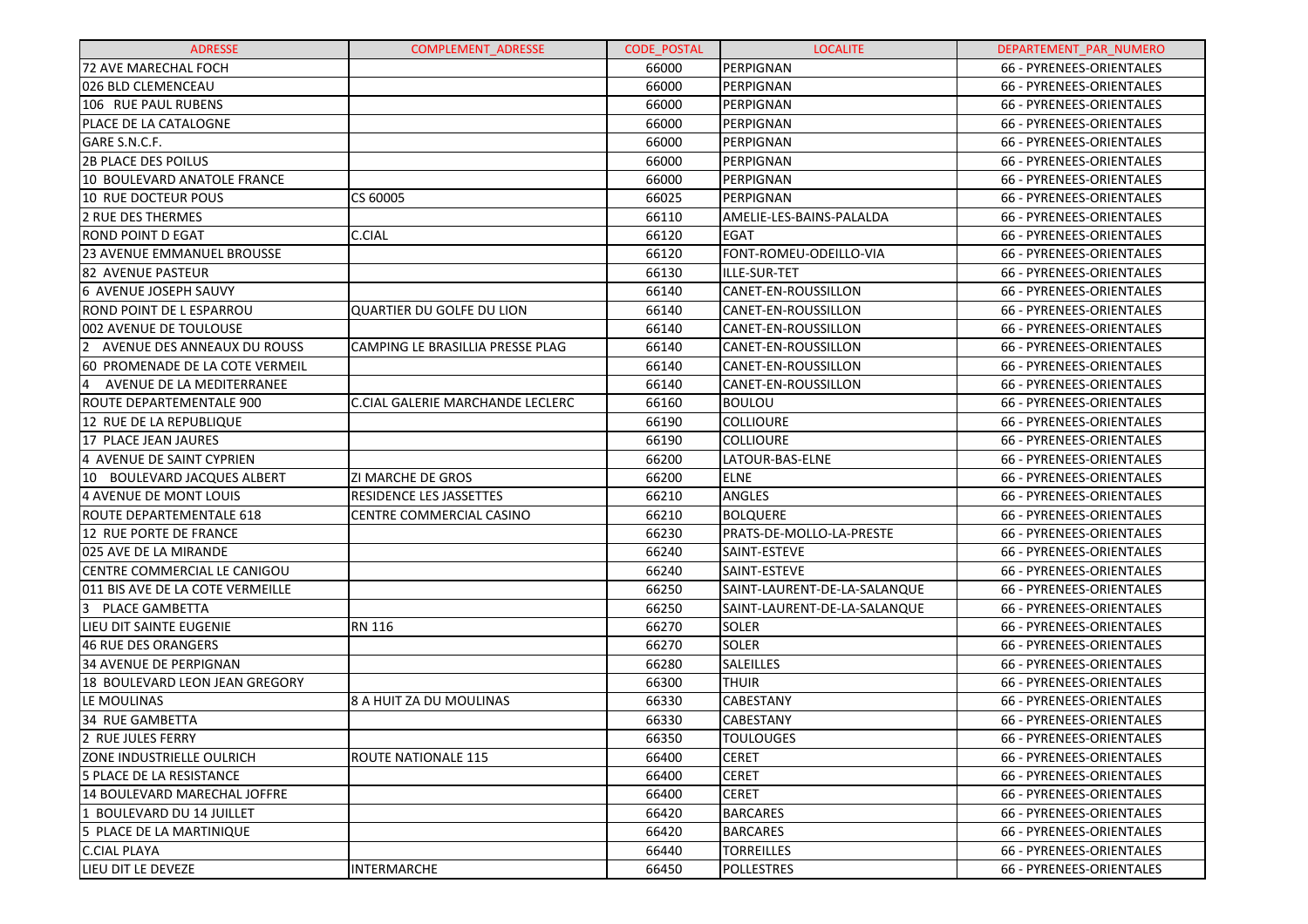| <b>ADRESSE</b>                      | <b>COMPLEMENT ADRESSE</b>        | <b>CODE POSTAL</b> | <b>LOCALITE</b>        | DEPARTEMENT PAR NUMERO   |
|-------------------------------------|----------------------------------|--------------------|------------------------|--------------------------|
| 46 AVENUE DU LITTORAL               |                                  | 66470              | SAINTE-MARIE           | 66 - PYRENEES-ORIENTALES |
| <b>6 RUE ARAGO</b>                  |                                  | 66500              | <b>PRADES</b>          | 66 - PYRENEES-ORIENTALES |
| 155 AVENUE GENERAL DE GAULLE        |                                  | 66500              | <b>PRADES</b>          | 66 - PYRENEES-ORIENTALES |
| <b>ROUTE DU BARCARES</b>            |                                  | 66530              | <b>CLAIRA</b>          | 66 - PYRENEES-ORIENTALES |
| 22 AVENUE DE LA SALANQUE            |                                  | 66530              | <b>CLAIRA</b>          | 66 - PYRENEES-ORIENTALES |
| MAS DE LA GARRIGUE                  | <b>CENTRE COM CAP ROUSSILLON</b> | 66600              | <b>RIVESALTES</b>      | 66 - PYRENEES-ORIENTALES |
| 1 AVENUE LOUIS BLANC                |                                  | 66600              | <b>RIVESALTES</b>      | 66 - PYRENEES-ORIENTALES |
| AVENUE DE LA REPUBLIQUE             | TABAC DE LA PLAGE                | 66650              | <b>BANYULS-SUR-MER</b> | 66 - PYRENEES-ORIENTALES |
| 11B RUE SAINT PIERRE                |                                  | 66650              | <b>BANYULS-SUR-MER</b> | 66 - PYRENEES-ORIENTALES |
| 15 QUAI PIERRE FORGAS               |                                  | 66660              | <b>PORT-VENDRES</b>    | 66 - PYRENEES-ORIENTALES |
| 1 RUE VICTOR HUGO                   |                                  | 66660              | <b>PORT-VENDRES</b>    | 66 - PYRENEES-ORIENTALES |
| <b>ZONE ACTIPOLE DU MAS GAFFARD</b> | CC 7 INTERMARCHE                 | 66680              | <b>CANOHES</b>         | 66 - PYRENEES-ORIENTALES |
| <b>RUE DES COLVERTS</b>             | <b>C.CIAL INTERMARCHE</b>        | 66700              | ARGELES-SUR-MER        | 66 - PYRENEES-ORIENTALES |
| <b>CAMPING LA SIRENE</b>            |                                  | 66700              | ARGELES-SUR-MER        | 66 - PYRENEES-ORIENTALES |
| 3 AVENUE DE LA LIBERATION           |                                  | 66700              | ARGELES-SUR-MER        | 66 - PYRENEES-ORIENTALES |
| <b>19 ALLEE JULES AROLES</b>        |                                  | 66700              | ARGELES-SUR-MER        | 66 - PYRENEES-ORIENTALES |
| LOTISSEMENT MUNETVILLE 1            | ROUTE D ARGELES D-618            | 66740              | LAROQUE-DES-ALBERES    | 66 - PYRENEES-ORIENTALES |
| <b>AVENUE MARECHAL LECLERC</b>      | C.CIAL LE PAS DE LA PRADE        | 66750              | SAINT-CYPRIEN          | 66 - PYRENEES-ORIENTALES |
| <b>PLACE ERIK SATIE</b>             | <b>AVENUE DESNOYER</b>           | 66750              | SAINT-CYPRIEN          | 66 - PYRENEES-ORIENTALES |
| 20 PLACE DE LA GARE                 | <b>GARE SNCF DE STRASBOURG</b>   | 67000              | <b>STRASBOURG</b>      | 67 - BAS-RHIN            |
| 24 PLACE DES HALLES                 | <b>C.CIAL DES HALLES</b>         | 67000              | <b>STRASBOURG</b>      | 67 - BAS-RHIN            |
| 5 RUE DES GRANDES ARCADES           |                                  | 67000              | <b>STRASBOURG</b>      | 67 - BAS-RHIN            |
| <b>8 RUE DE LA BREME</b>            |                                  | 67000              | <b>STRASBOURG</b>      | 67 - BAS-RHIN            |
| 67 RUE DE ZURICH                    |                                  | 67000              | <b>STRASBOURG</b>      | 67 - BAS-RHIN            |
| 8 RUE DU TRAVAIL                    |                                  | 67000              | <b>STRASBOURG</b>      | 67 - BAS-RHIN            |
| 8 PLACE SAINT PIERRE LE VIEUX       |                                  | 67000              | <b>STRASBOURG</b>      | 67 - BAS-RHIN            |
| 46 AV DE LA ROBERTSAU               |                                  | 67000              | <b>STRASBOURG</b>      | 67 - BAS-RHIN            |
| 4 RUE DU FAUBOURG DE PIERRE         |                                  | 67000              | <b>STRASBOURG</b>      | 67 - BAS-RHIN            |
| 1 QUAI DES PECHEURS                 |                                  | 67000              | <b>STRASBOURG</b>      | 67 - BAS-RHIN            |
| 34 RUE DE LA 1ERE ARMEE             |                                  | 67000              | <b>STRASBOURG</b>      | 67 - BAS-RHIN            |
| 18 RUE DU VIEUX MARCHE AUX VINS     |                                  | 67000              | <b>STRASBOURG</b>      | 67 - BAS-RHIN            |
| 24 RUE DU 22 NOVEMBRE               |                                  | 67000              | <b>STRASBOURG</b>      | 67 - BAS-RHIN            |
| <b>PLACE KLEBER</b>                 |                                  | 67000              | <b>STRASBOURG</b>      | 67 - BAS-RHIN            |
| <b>6 RUE DU NOYER</b>               |                                  | 67000              | <b>STRASBOURG</b>      | 67 - BAS-RHIN            |
| 37 RUE DE ZURICH                    |                                  | 67000              | <b>STRASBOURG</b>      | 67 - BAS-RHIN            |
| 1 AVENUE DU GENERAL DE GAULLE       |                                  | 67000              | <b>STRASBOURG</b>      | 67 - BAS-RHIN            |
| 26 BLD D'ANVERS                     |                                  | 67000              | <b>STRASBOURG</b>      | 67 - BAS-RHIN            |
| 81 BLD D'ANVERS                     |                                  | 67000              | <b>STRASBOURG</b>      | 67 - BAS-RHIN            |
| 8 AVE DE LA MARSEILLAISE            |                                  | 67000              | <b>STRASBOURG</b>      | 67 - BAS-RHIN            |
| l8 RUE DU PARCHEMIN                 |                                  | 67000              | <b>STRASBOURG</b>      | 67 - BAS-RHIN            |
| <b>GARE SNCF VESTIBULE</b>          |                                  | 67000              | <b>STRASBOURG</b>      | 67 - BAS-RHIN            |
| 94 RUE BOECKLIN                     | ROBERTSAU                        | 67000              | <b>STRASBOURG</b>      | 67 - BAS-RHIN            |
| 72 RUE BOECKLIN                     | ROBERTSAU                        | 67000              | <b>STRASBOURG</b>      | 67 - BAS-RHIN            |
| 27 RUE THOMANN                      | <b>TABAC SOFITEL</b>             | 67000              | <b>STRASBOURG</b>      | 67 - BAS-RHIN            |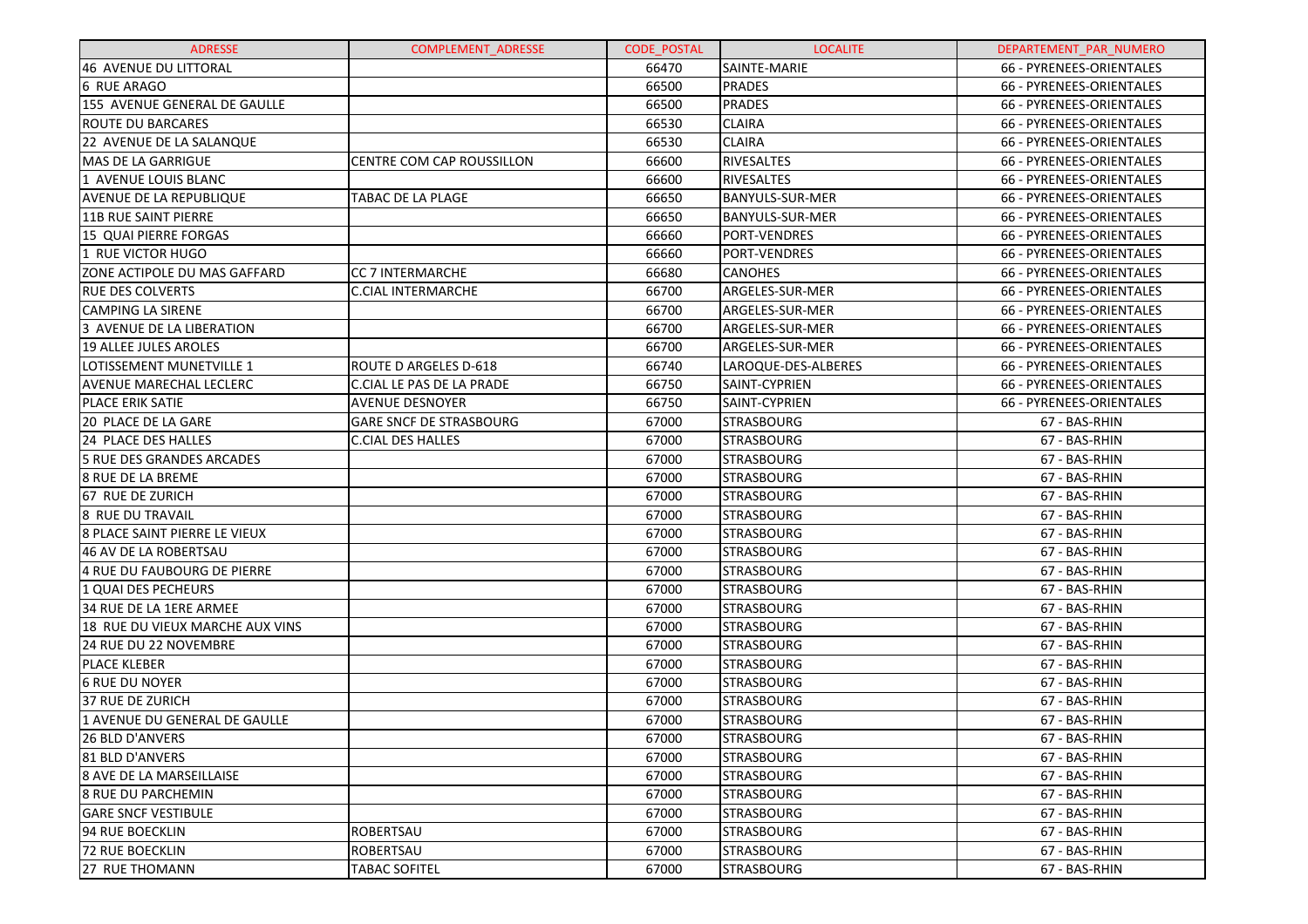| <b>ADRESSE</b>                 | <b>COMPLEMENT ADRESSE</b>    | <b>CODE POSTAL</b> | <b>LOCALITE</b>          | DEPARTEMENT_PAR_NUMERO |
|--------------------------------|------------------------------|--------------------|--------------------------|------------------------|
| <b>PLACE ANDRE MAUROIS</b>     | <b>C.CIAL AUCHAN</b>         | 67000              | <b>STRASBOURG</b>        | 67 - BAS-RHIN          |
| 4 RUE RATHSAMHAUSEN            | <b>NEUDORF</b>               | 67100              | <b>STRASBOURG</b>        | 67 - BAS-RHIN          |
| <b>29 RTE DU POLYGONE</b>      | <b>NEUDORF</b>               | 67100              | <b>STRASBOURG</b>        | 67 - BAS-RHIN          |
| 79 RTE DU POLYGONE             | <b>NEUDORF</b>               | 67100              | <b>STRASBOURG</b>        | 67 - BAS-RHIN          |
| 134 RTE DU POLYGONE            | <b>NEUDORF</b>               | 67100              | <b>STRASBOURG</b>        | 67 - BAS-RHIN          |
| 25 RUE DU TRAMWAY              |                              | 67114              | <b>ESCHAU</b>            | 67 - BAS-RHIN          |
| <b>7 RUE DU FORT</b>           |                              | 67118              | <b>GEISPOLSHEIM</b>      | 67 - BAS-RHIN          |
| 2 RUE DU FORT                  |                              | 67118              | <b>GEISPOLSHEIM</b>      | 67 - BAS-RHIN          |
| 37 RUE NOTRE DAME              |                              | 67120              | <b>MOLSHEIM</b>          | 67 - BAS-RHIN          |
| 1 RUE MERCURE                  |                              | 67120              | <b>DORLISHEIM</b>        | 67 - BAS-RHIN          |
| 133 GRAND RUE                  |                              | 67130              | <b>SCHIRMECK</b>         | 67 - BAS-RHIN          |
| 2 ROUTE DE BOURGHEIM           |                              | 67140              | <b>GERTWILLER</b>        | 67 - BAS-RHIN          |
| 118 RUE DE LA GARE             |                              | 67150              | <b>HINDISHEIM</b>        | 67 - BAS-RHIN          |
| 33 RUE DU PRINTEMPS            |                              | 67150              | <b>ERSTEIN</b>           | 67 - BAS-RHIN          |
| 3 RUE DU CAPITAINE DA          |                              | 67150              | <b>ERSTEIN</b>           | 67 - BAS-RHIN          |
| 186 AVENUE DE STRASBOURG       |                              | 67170              | <b>BRUMATH</b>           | 67 - BAS-RHIN          |
| <b>ROUTE DE BRUMATH</b>        | <b>BRUMATHER WEG</b>         | 67170              | BERNOLSHEIM              | 67 - BAS-RHIN          |
| PLACE ANDRE MAUROIS            | CENTRE COMMERCIAL HAUTPIERRE | 67200              | <b>STRASBOURG</b>        | 67 - BAS-RHIN          |
| <b>AVE MOLIERE HAUTEPIERRE</b> | <b>KIOSQUE</b>               | 67200              | <b>STRASBOURG</b>        | 67 - BAS-RHIN          |
| 145 RTE D'OBERHAUSBERGEN       |                              | 67200              | <b>STRASBOURG</b>        | 67 - BAS-RHIN          |
| 89 ROUTE DE MITTELHAUSBERGEN   |                              | 67200              | <b>STRASBOURG</b>        | 67 - BAS-RHIN          |
| <b>RUE HANS ARP</b>            |                              | 67202              | <b>WOLFISHEIM</b>        | 67 - BAS-RHIN          |
| 98A ROUTE DE SAVERNE           |                              | 67205              | OBERHAUSBERGEN           | 67 - BAS-RHIN          |
| 67 BOULEVARD DE L EUROPE       |                              | 67210              | <b>OBERNAI</b>           | 67 - BAS-RHIN          |
| 107 RUE DU GAL GOURAUD         |                              | 67210              | <b>OBERNAI</b>           | 67 - BAS-RHIN          |
| 014 RUE DU GAL LECLREC         |                              | 67210              | <b>OBERNAI</b>           | 67 - BAS-RHIN          |
| 7 RUE CHANOINE GYSS            |                              | 67210              | <b>OBERNAI</b>           | 67 - BAS-RHIN          |
| 47 RUE PRINCIPALE              |                              | 67300              | <b>SCHILTIGHEIM</b>      | 67 - BAS-RHIN          |
| 90 ROUTE DU GENERAL DE GAULLE  |                              | 67300              | <b>SCHILTIGHEIM</b>      | 67 - BAS-RHIN          |
| <b>20 RUE DES POMPIERS</b>     |                              | 67300              | <b>SCHILTIGHEIM</b>      | 67 - BAS-RHIN          |
| Z.I. RUE DU WITTHOLZ           |                              | 67340              | <b>INGWILLER</b>         | 67 - BAS-RHIN          |
| 8 RUE DES SPORTS               |                              | 67380              | LINGOLSHEIM              | 67 - BAS-RHIN          |
| <b>65 AVENUE DE STRASBOURG</b> |                              | 67400              | ILLKIRCH-GRAFFENSTADEN   | 67 - BAS-RHIN          |
| <b>6 AVENUE DE STRASBOURG</b>  | AUCHAN ILLKIRCH BP 60320     | 67400              | ILLKIRCH-GRAFFENSTADEN   | 67 - BAS-RHIN          |
| 25 RUE VINCENT SCOTTO          |                              | 67400              | ILLKIRCH-GRAFFENSTADEN   | 67 - BAS-RHIN          |
| 253 RTE DE LYON                |                              | 67400              | ILLKIRCH-GRAFFENSTADEN   | 67 - BAS-RHIN          |
| 154 ROUTE DE LYON              |                              | 67400              | ILLKIRCH-GRAFFENSTADEN   | 67 - BAS-RHIN          |
| <b>RUE DE SAVERNE</b>          | ZI HYPERMARCHE E.LECLERC     | 67440              | MARMOUTIER               | 67 - BAS-RHIN          |
| ROUTE NATIONALE 63             |                              | 67450              | <b>MUNDOLSHEIM</b>       | 67 - BAS-RHIN          |
| 4 RUE ROBERT BELTZ             | <b>SUPERMARCHE MATCH</b>     | 67460              | <b>SOUFFELWEYERSHEIM</b> | 67 - BAS-RHIN          |
| ROUTE DE HATTEN                | <b>SUPER U</b>               | 67470              | <b>STRASBOURG</b>        | 67 - BAS-RHIN          |
| ROUTE DU RHIN                  | <b>HYPERMARCHE CORA</b>      | 67500              | HAGUENAU                 | 67 - BAS-RHIN          |
| 163 GRAND RUE                  |                              | 67500              | HAGUENAU                 | 67 - BAS-RHIN          |
| 027 GRANDE RUE                 |                              | 67500              | HAGUENAU                 | 67 - BAS-RHIN          |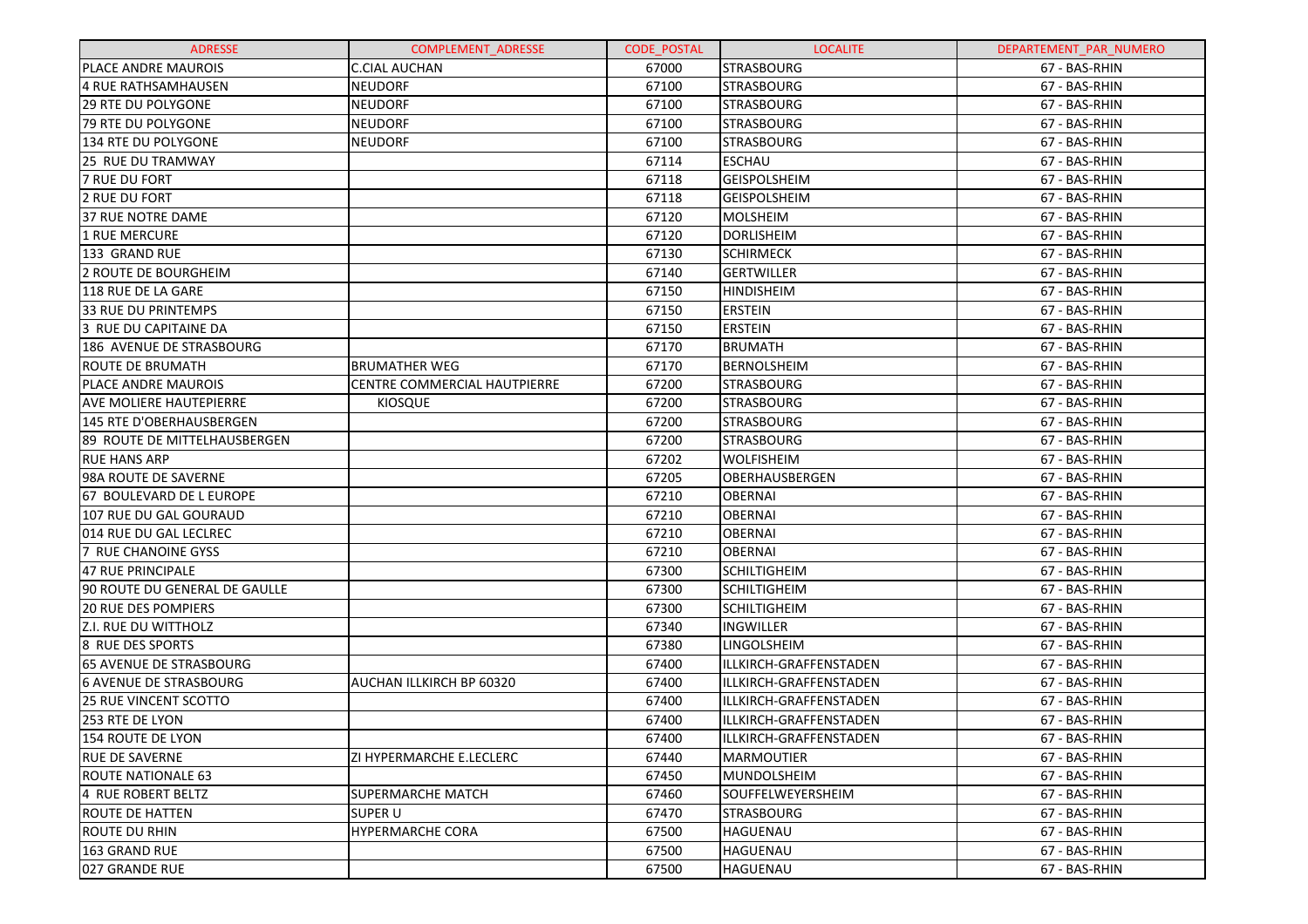| <b>ADRESSE</b>                  | <b>COMPLEMENT ADRESSE</b>       | <b>CODE POSTAL</b> | <b>LOCALITE</b>        | DEPARTEMENT PAR NUMERO |
|---------------------------------|---------------------------------|--------------------|------------------------|------------------------|
| <b>20 ROUTE DE STRASBOURG</b>   |                                 | 67550              | <b>VENDENHEIM</b>      | 67 - BAS-RHIN          |
| 70 RUE DU GENERAL DE GAULLE     |                                 | 67560              | <b>ROSHEIM</b>         | 67 - BAS-RHIN          |
| <b>ZONE INDUSTRIELLE ZINSEL</b> | <b>ROUTE NATIONALE 62</b>       | 67590              | SCHWEIGHOUSE-SUR-MODER | 67 - BAS-RHIN          |
| ALLEE DE LA LOHMUHLE            | <b>QUARTIER OUEST DU HEYDEN</b> | 67600              | <b>SELESTAT</b>        | 67 - BAS-RHIN          |
| <b>38 ROUTE DE COLMAR</b>       |                                 | 67600              | SELESTAT               | 67 - BAS-RHIN          |
| 3 ALLEE WESTRICH                | HYPERMARCHE LECLERC-ZI NORD     | 67600              | <b>SELESTAT</b>        | 67 - BAS-RHIN          |
| 3 RUE DES CLEFS                 |                                 | 67600              | <b>SELESTAT</b>        | 67 - BAS-RHIN          |
| 1 PLACE DE LA GARE              | <b>GARE SNCF</b>                | 67600              | <b>SELESTAT</b>        | 67 - BAS-RHIN          |
| 21 RUE DES HEROS                |                                 | 67610              | WANTZENAU              | 67 - BAS-RHIN          |
| 5 RUE DE LA 1ERE ARMEE          |                                 | 67630              | LAUTERBOURG            | 67 - BAS-RHIN          |
| 110 GRANDE RUE                  |                                 | 67700              | SAVERNE                | 67 - BAS-RHIN          |
| GARE S.N.C.F.                   |                                 | 67700              | SAVERNE                | 67 - BAS-RHIN          |
| 47 RUE DE LA REPUBLIQUE         |                                 | 67720              | <b>HOERDT</b>          | 67 - BAS-RHIN          |
| 120A ROUTE NATIONALE            |                                 | 67760              | <b>GAMBSHEIM</b>       | 67 - BAS-RHIN          |
| 13 ROUTE DE LA WANTZENAU        |                                 | 67800              | <b>HOENHEIM</b>        | 67 - BAS-RHIN          |
| 31 AVE DE PERIGUEUX             |                                 | 67800              | <b>BISCHHEIM</b>       | 67 - BAS-RHIN          |
| 11 RUE DE LA VILLE              |                                 | 67800              | <b>HOENHEIM</b>        | 67 - BAS-RHIN          |
| <b>AEROPORT ENTZHEIM</b>        |                                 | 67960              | <b>ENTZHEIM</b>        | 67 - BAS-RHIN          |
| <b>AVENUE D ALSACE</b>          |                                 | 68000              | <b>COLMAR</b>          | 68 - HAUT-RHIN         |
| 111 ROUTE DE ROUFFACH           |                                 | 68000              | COLMAR                 | 68 - HAUT-RHIN         |
| 6 PLACE DE LA CATHEDRALE        |                                 | 68000              | COLMAR                 | 68 - HAUT-RHIN         |
| 13 RUE VAUBAN                   |                                 | 68000              | COLMAR                 | 68 - HAUT-RHIN         |
| <b>15 RUE TURENNE</b>           |                                 | 68000              | COLMAR                 | 68 - HAUT-RHIN         |
| 62 GRAND RUE                    |                                 | 68000              | COLMAR                 | 68 - HAUT-RHIN         |
| PLACE DE LA CATHEDRALE          |                                 | 68000              | COLMAR                 | 68 - HAUT-RHIN         |
| <b>GARE SNCF</b>                |                                 | 68000              | COLMAR                 | 68 - HAUT-RHIN         |
| 52 RUE DE LA REPUBLIQUE         |                                 | 68040              | INGERSHEIM             | 68 - HAUT-RHIN         |
| <b>24 RUE HENRIETTE</b>         |                                 | 68100              | <b>MULHOUSE</b>        | 68 - HAUT-RHIN         |
| 25 PLACE DE LA REUNION          |                                 | 68100              | <b>MULHOUSE</b>        | 68 - HAUT-RHIN         |
| <b>258 RUE DE BELFORT</b>       |                                 | 68100              | <b>MULHOUSE</b>        | 68 - HAUT-RHIN         |
| 64 RUE DU NORDFELD              |                                 | 68100              | <b>MULHOUSE</b>        | 68 - HAUT-RHIN         |
| 11 RUE DU SAUVAGE               |                                 | 68100              | <b>MULHOUSE</b>        | 68 - HAUT-RHIN         |
| 41 RUE DE L ILLBERG             |                                 | 68100              | <b>MULHOUSE</b>        | 68 - HAUT-RHIN         |
| <b>GARE SNCF</b>                |                                 | 68100              | <b>MULHOUSE</b>        | 68 - HAUT-RHIN         |
| 14 RUE DE BERNE                 |                                 | 68110              | ILLZACH                | 68 - HAUT-RHIN         |
| ZONE COMMERCIALE DU BUHLFELD    |                                 | 68125              | <b>HOUSSEN</b>         | 68 - HAUT-RHIN         |
| <b>7 RUE DE GIVET</b>           |                                 | 68130              | ALTKIRCH               | 68 - HAUT-RHIN         |
| ROUTE DE MULHOUSE               | <b>CENTRE LECLERC</b>           | 68130              | ALTKIRCH               | 68 - HAUT-RHIN         |
| <b>18 RUE MARTIN HILTI</b>      | ΖI                              | 68140              | <b>MUNSTER</b>         | 68 - HAUT-RHIN         |
| 56 GRAND RUE                    |                                 | 68140              | <b>MUNSTER</b>         | 68 - HAUT-RHIN         |
| 25 GRAND RUE                    |                                 | 68170              | RIXHEIM                | 68 - HAUT-RHIN         |
| 6 RUE DU GENERAL DE GAULLE      |                                 | 68220              | <b>HESINGUE</b>        | 68 - HAUT-RHIN         |
| <b>RUE DES MINES ANNA</b>       |                                 | 68270              | KINGERSHEIM            | 68 - HAUT-RHIN         |
| 130 RUE DE SOULTZ               |                                 | 68270              | <b>WITTENHEIM</b>      | 68 - HAUT-RHIN         |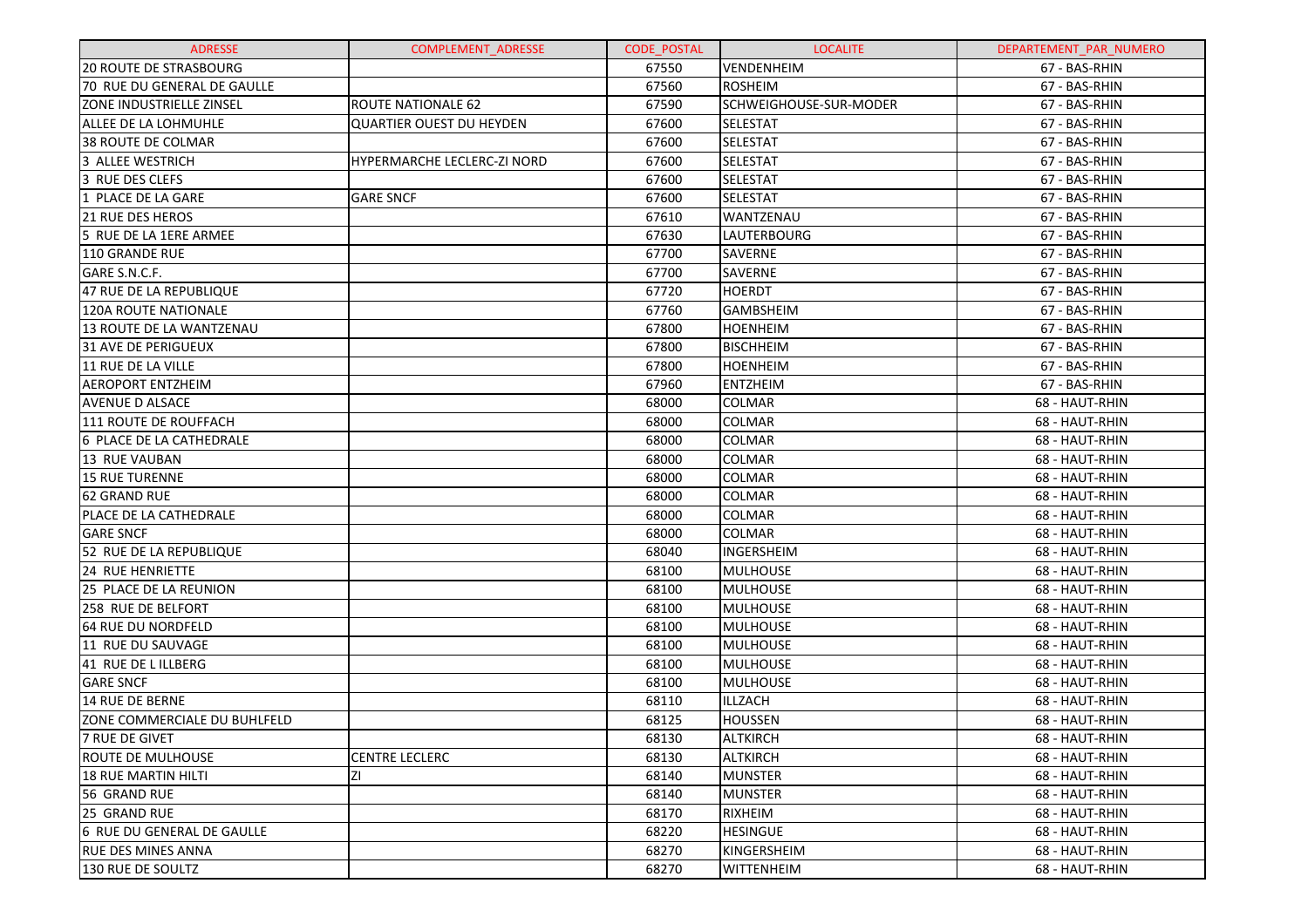| <b>ADRESSE</b>                      | <b>COMPLEMENT ADRESSE</b>        | <b>CODE POSTAL</b> | <b>LOCALITE</b>   | DEPARTEMENT PAR NUMERO |
|-------------------------------------|----------------------------------|--------------------|-------------------|------------------------|
| 45 AVENUE DU GENERAL DE GAULLE      |                                  | 68300              | SAINT-LOUIS       | 68 - HAUT-RHIN         |
| 1 RUE DE SEVILLE                    |                                  | 68300              | SAINT-LOUIS       | 68 - HAUT-RHIN         |
| 5 AVENUE DU GENERAL DE GAULLE       |                                  | 68300              | SAINT-LOUIS       | 68 - HAUT-RHIN         |
| 17 RUE DE SAINT LOUIS               |                                  | 68330              | <b>HUNINGUE</b>   | 68 - HAUT-RHIN         |
| 18 RUE ABBATUCCI                    |                                  | 68330              | <b>HUNINGUE</b>   | 68 - HAUT-RHIN         |
| 320 AVENUE D ALTKIRCH               |                                  | 68350              | <b>BRUNSTATT</b>  | 68 - HAUT-RHIN         |
| 398 AVENUE D ALTKIRCH               |                                  | 68350              | <b>BRUNSTATT</b>  | 68 - HAUT-RHIN         |
| 31 RUE CHARLES DE GAULLE            |                                  | 68370              | ORBEY             | 68 - HAUT-RHIN         |
| <b>RUE DU STADE</b>                 |                                  | 68400              | RIEDISHEIM        | 68 - HAUT-RHIN         |
| 2 RUE DE MULHOUSE                   |                                  | 68400              | RIEDISHEIM        | 68 - HAUT-RHIN         |
| 93 RUE DU GENERAL DE GAULLE         |                                  | 68440              | <b>HABSHEIM</b>   | 68 - HAUT-RHIN         |
| 10 RUE THEODORE DECK                |                                  | 68500              | <b>GUEBWILLER</b> | 68 - HAUT-RHIN         |
| <b>RUE DE GUEBWILLER</b>            |                                  | 68500              | <b>ISSENHEIM</b>  | 68 - HAUT-RHIN         |
| <b>ZONE ARTISANALE</b>              | <b>HYPERMARCHE U HOEL</b>        | 68510              | <b>SIERENTZ</b>   | 68 - HAUT-RHIN         |
| 4 RUE DU PONT D ASPACH              |                                  | 68520              | BURNHAUPT-LE-HAUT | 68 - HAUT-RHIN         |
| 7 RUE DE BETTENDORF                 |                                  | 68560              | <b>HIRSINGUE</b>  | 68 - HAUT-RHIN         |
| 4 AVENUE D ALSACE                   | <b>CCIAL LECLERC</b>             | 68700              | <b>CERNAY</b>     | 68 - HAUT-RHIN         |
| 52 RUE DE LA 1ERE ARMEE             |                                  | 68800              | <b>THANN</b>      | 68 - HAUT-RHIN         |
| 1 FAUBOURG DES VOSGES               |                                  | 68920              | WINTZENHEIM       | 68 - HAUT-RHIN         |
| <b>13 RUE CHAVANNE</b>              |                                  | 69001              | LYON ARR1         | 69 - RHONE             |
| 023 RUE P. CHENAVARD                |                                  | 69001              | LYON ARR1         | 69 - RHONE             |
| 010 QUAI DE LA PECHERIE             |                                  | 69001              | LYON ARR1         | 69 - RHONE             |
| <b>20 RUE ROMARIN</b>               |                                  | 69001              | LYON ARR1         | 69 - RHONE             |
| 24 RUE DES PIERRES PLANTEES         |                                  | 69001              | LYON ARR1         | 69 - RHONE             |
| 4 PLACE DES TERREAUX                |                                  | 69001              | LYON ARR1         | 69 - RHONE             |
| <b>QUAI ANTOINE RIBOUD</b>          | <b>25 QUAI ANTOINE RIBOUD</b>    | 69002              | <b>LYON ARR2</b>  | 69 - RHONE             |
| 006 RUE VAUBECOUR                   |                                  | 69002              | <b>LYON ARR2</b>  | 69 - RHONE             |
| <b>GARE PERRACHE VEST. NIVEAU 1</b> |                                  | 69002              | <b>LYON ARR2</b>  | 69 - RHONE             |
| 057 PCE DE LA REPUBLIQUE            |                                  | 69002              | <b>LYON ARR2</b>  | 69 - RHONE             |
| <b>COURS DE VERDUN</b>              | <b>CENTRE D'ECHANGE PERRACHE</b> | 69002              | <b>LYON ARR2</b>  | 69 - RHONE             |
| 023 RUE MERCIERE                    |                                  | 69002              | <b>LYON ARR2</b>  | 69 - RHONE             |
| 002 RUE DES ARCHERS                 |                                  | 69002              | <b>LYON ARR2</b>  | 69 - RHONE             |
| <b>PLACE ANTONIN PONCET</b>         | <b>KIOSQUE</b>                   | 69002              | <b>LYON ARR2</b>  | 69 - RHONE             |
| PLACE LE VISTE                      | <b>KIOSQUE</b>                   | 69002              | <b>LYON ARR2</b>  | 69 - RHONE             |
| 009 RUE DE LA CHARITE               |                                  | 69002              | <b>LYON ARR2</b>  | 69 - RHONE             |
| 037 RUE AUGUSTE COMTE               |                                  | 69002              | <b>LYON ARR2</b>  | 69 - RHONE             |
| 014 PCE CARNOT                      |                                  | 69002              | <b>LYON ARR2</b>  | 69 - RHONE             |
| 1018 COURS CHARLEMAGNE              |                                  | 69002              | <b>LYON ARR2</b>  | 69 - RHONE             |
| 060 COURS CHARLEMAGNE               |                                  | 69002              | <b>LYON ARR2</b>  | 69 - RHONE             |
| 033 RUE DE LA CHARITE               |                                  | 69002              | <b>LYON ARR2</b>  | 69 - RHONE             |
| 40 COURS DE LA LIBERTE              |                                  | 69003              | LYON ARR3         | 69 - RHONE             |
| 169 RUE VENDOME                     | <b>MARCHE U</b>                  | 69003              | LYON ARR3         | 69 - RHONE             |
| 087 COURS DR LONG                   |                                  | 69003              | LYON ARR3         | 69 - RHONE             |
| <b>SQUARE JUSSIEU</b>               | <b>KIOSQUE</b>                   | 69003              | LYON ARR3         | 69 - RHONE             |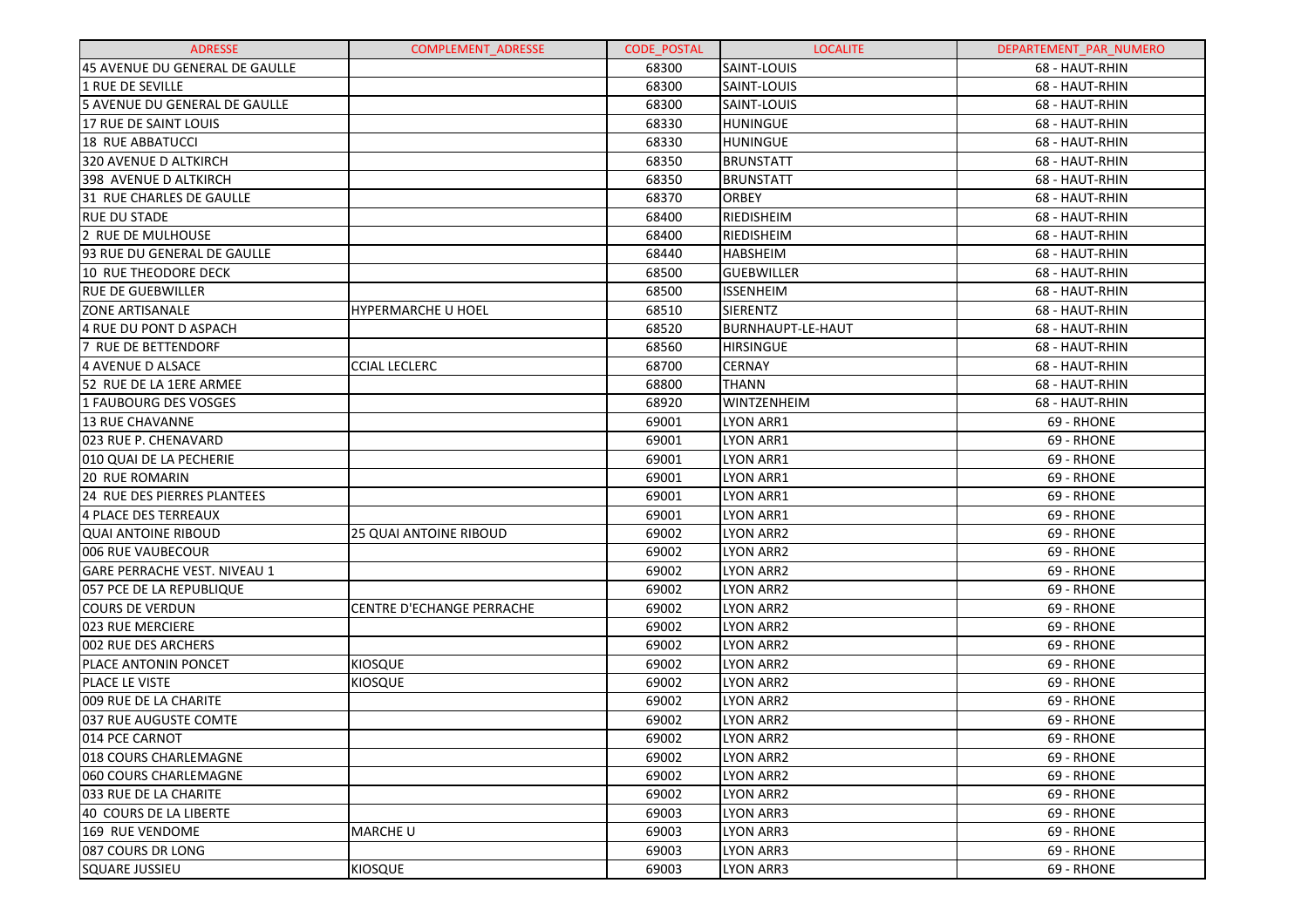| <b>ADRESSE</b>                          | <b>COMPLEMENT ADRESSE</b> | <b>CODE POSTAL</b> | <b>LOCALITE</b>  | DEPARTEMENT PAR NUMERO |
|-----------------------------------------|---------------------------|--------------------|------------------|------------------------|
| 14 RUE F.MISTRAL & A.CHARRIAL           | <b>SUPER U</b>            | 69003              | LYON ARR3        | 69 - RHONE             |
| <b>GARE PART DIEU - COTE BILLETERIE</b> |                           | 69003              | <b>LYON ARR3</b> | 69 - RHONE             |
| <b>GARE PART DIEU - COTE VILLETTE</b>   |                           | 69003              | <b>LYON ARR3</b> | 69 - RHONE             |
| 54 RUE MONCEY                           |                           | 69003              | <b>LYON ARR3</b> | 69 - RHONE             |
| 75 COURS DOCTEUR LONG                   |                           | 69003              | <b>LYON ARR3</b> | 69 - RHONE             |
| 049 COURS R. VITTON                     |                           | 69003              | <b>LYON ARR3</b> | 69 - RHONE             |
| 5 RUE DU MAIL                           |                           | 69004              | <b>LYON ARR4</b> | 69 - RHONE             |
| HOPITAL LA CROIX ROUSSE                 |                           | 69004              | <b>LYON ARR4</b> | 69 - RHONE             |
| 18 GRANDE RUE DE LA CROIX ROUSS         |                           | 69004              | <b>LYON ARR4</b> | 69 - RHONE             |
| 037 COURS D'HERBOUVILLE                 |                           | 69004              | <b>LYON ARR4</b> | 69 - RHONE             |
| 043 RUE DE BELFORT                      |                           | 69004              | <b>LYON ARR4</b> | 69 - RHONE             |
| 005 PCE DE LA CROIX ROUSSE              |                           | 69004              | <b>LYON ARR4</b> | 69 - RHONE             |
| 022 PCE DE LA CROIX ROUSSE              |                           | 69004              | <b>LYON ARR4</b> | 69 - RHONE             |
| 147 BD DE LA CROIX ROUSSE               |                           | 69004              | <b>LYON ARR4</b> | 69 - RHONE             |
| 83 BOULEVARD DE LA CROIX ROUSSE         |                           | 69004              | <b>LYON ARR4</b> | 69 - RHONE             |
| 002 RUE DANGON                          |                           | 69004              | <b>LYON ARR4</b> | 69 - RHONE             |
| 057 RUE CHAZIERE                        |                           | 69004              | <b>LYON ARR4</b> | 69 - RHONE             |
| 3 RUE ADOLPHE MAX                       |                           | 69005              | <b>LYON ARR5</b> | 69 - RHONE             |
| 52 AVENUE DU POINT DU JOUR              |                           | 69005              | <b>LYON ARR5</b> | 69 - RHONE             |
| 012 PCE ST PAUL                         |                           | 69005              | <b>LYON ARR5</b> | 69 - RHONE             |
| 027 RUE TRAMASSAC                       |                           | 69005              | <b>LYON ARR5</b> | 69 - RHONE             |
| 157 AVENUE BARTHELEMY BUYER             | C.CIAL                    | 69005              | <b>LYON ARR5</b> | 69 - RHONE             |
| 022 RUE DE TRION                        |                           | 69005              | <b>LYON ARR5</b> | 69 - RHONE             |
| 031 AVE MENIVAL                         |                           | 69005              | <b>LYON ARR5</b> | 69 - RHONE             |
| 9 RUE BARREME                           |                           | 69006              | <b>LYON ARR6</b> | 69 - RHONE             |
| 57 COURS VITTON                         |                           | 69006              | <b>LYON ARR6</b> | 69 - RHONE             |
| 002 PLACE JULES FERRY                   |                           | 69006              | <b>LYON ARR6</b> | 69 - RHONE             |
| 21 COURS LA FAYETTE                     |                           | 69006              | <b>LYON ARR6</b> | 69 - RHONE             |
| 094 RUE GARIBALDI                       |                           | 69006              | <b>LYON ARR6</b> | 69 - RHONE             |
| 076 COURS VITTON                        |                           | 69006              | <b>LYON ARR6</b> | 69 - RHONE             |
| 67 RUE DUQUESNE                         |                           | 69006              | <b>LYON ARR6</b> | 69 - RHONE             |
| 097 RUE DUGUESCLIN                      |                           | 69006              | <b>LYON ARR6</b> | 69 - RHONE             |
| 41 COURS FRANKLIN ROOSEVELT             |                           | 69006              | <b>LYON ARR6</b> | 69 - RHONE             |
| 013 COURS VITTON-AU CAID                |                           | 69006              | <b>LYON ARR6</b> | 69 - RHONE             |
| 020 COURS F. ROOSEVELT                  |                           | 69006              | <b>LYON ARR6</b> | 69 - RHONE             |
| 010 QUAI GAL SARRAIL                    |                           | 69006              | <b>LYON ARR6</b> | 69 - RHONE             |
| 116 RUE VENDOME                         |                           | 69006              | LYON ARR6        | 69 - RHONE             |
| 32 RUE J.RECAMIER - LE JULIETTE         |                           | 69006              | <b>LYON ARR6</b> | 69 - RHONE             |
| 014 PCE JEAN MACE                       |                           | 69007              | <b>LYON ARR7</b> | 69 - RHONE             |
| 204 AVENUE JEAN JAURES                  |                           | 69007              | <b>LYON ARR7</b> | 69 - RHONE             |
| <b>206 GRANDE RUE DE LA GUILLOTIERE</b> |                           | 69007              | <b>LYON ARR7</b> | 69 - RHONE             |
| 164 GRANDE RUE DE LA GUILLOTIER         |                           | 69007              | <b>LYON ARR7</b> | 69 - RHONE             |
| 52 COURS GAMBETTA                       |                           | 69007              | <b>LYON ARR7</b> | 69 - RHONE             |
| 178 RUE DE GERLAND                      |                           | 69007              | <b>LYON ARR7</b> | 69 - RHONE             |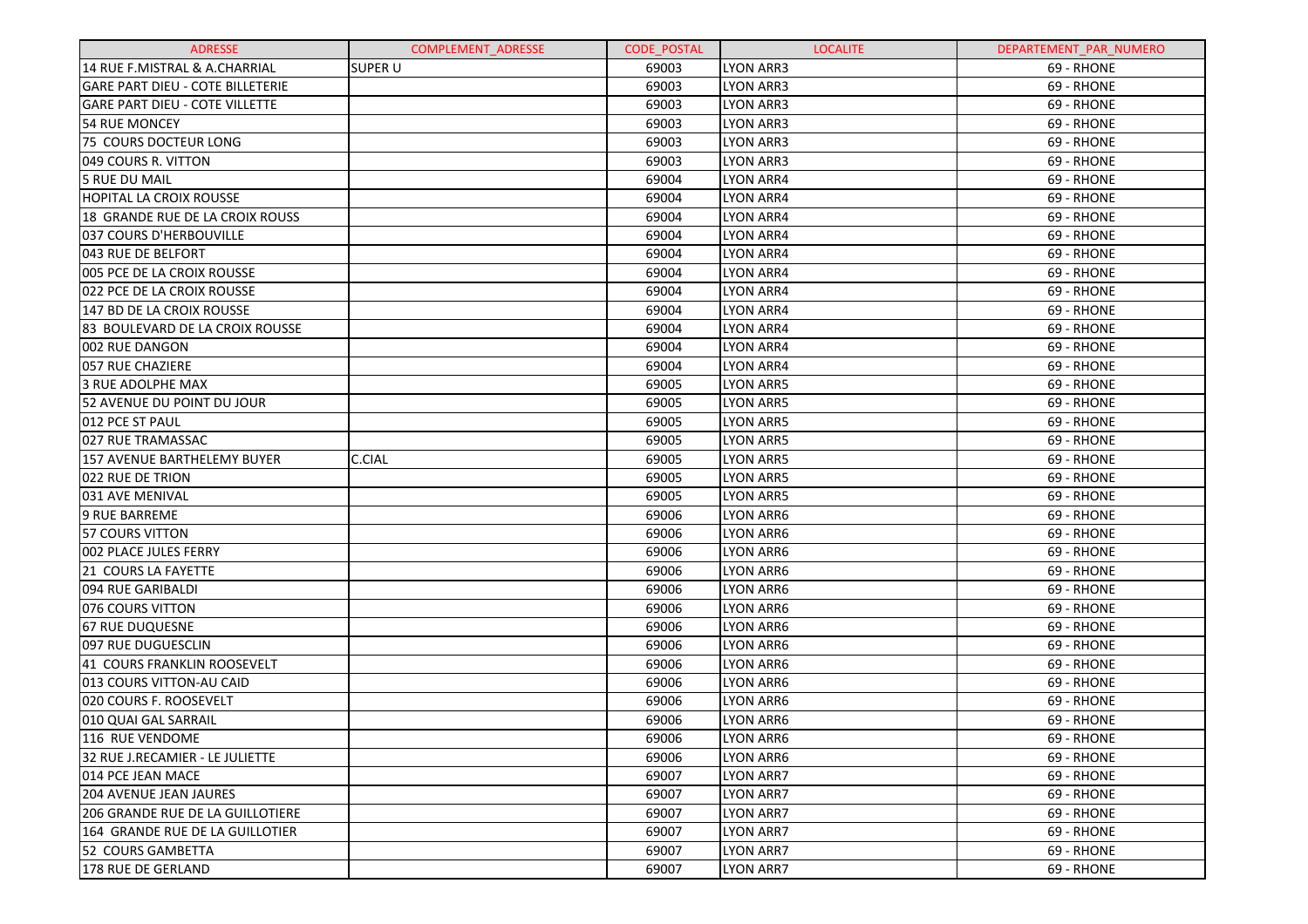| <b>ADRESSE</b>                  | <b>COMPLEMENT ADRESSE</b>    | <b>CODE POSTAL</b> | <b>LOCALITE</b>      | DEPARTEMENT_PAR_NUMERO |
|---------------------------------|------------------------------|--------------------|----------------------|------------------------|
| 060 AVE DEBOURG                 |                              | 69007              | LYON ARR7            | 69 - RHONE             |
| 017 RUE DE LA MADELEINE         |                              | 69007              | LYON ARR7            | 69 - RHONE             |
| 90 GRANDE RUE DE LA GUILLOTIERE |                              | 69007              | <b>LYON ARR7</b>     | 69 - RHONE             |
| <b>HOPITAL LEON BERARD</b>      |                              | 69008              | <b>LYON ARR8</b>     | 69 - RHONE             |
| 7 PLACE DU 11 NOVEMBRE 1918     |                              | 69008              | <b>LYON ARR8</b>     | 69 - RHONE             |
| <b>133 AVE FRERES LUMIERE</b>   |                              | 69008              | <b>LYON ARR8</b>     | 69 - RHONE             |
| 079 AVE FRERES LUMIERE          |                              | 69008              | <b>LYON ARR8</b>     | 69 - RHONE             |
| <b>AVENUE DE LA SAUVEGARDE</b>  |                              | 69009              | <b>LYON ARR9</b>     | 69 - RHONE             |
| 90 AVENUE BARTHELEMY BUYER      | <b>CENTRE LECLERC</b>        | 69009              | <b>LYON ARR9</b>     | 69 - RHONE             |
| <b>GRANDE RUE DE VAISE</b>      | <b>GARE DE VAISE</b>         | 69009              | <b>LYON ARR9</b>     | 69 - RHONE             |
| <b>RUE HECTOR BERLIOZ</b>       |                              | 69009              | <b>LYON ARR9</b>     | 69 - RHONE             |
| 005 PCE HENRI BARBUSSE          |                              | 69009              | <b>LYON ARR9</b>     | 69 - RHONE             |
| 040 RUE ST PIERRE DE VAISE      |                              | 69009              | <b>LYON ARR9</b>     | 69 - RHONE             |
| 407 COURS EMILE ZOLA            |                              | 69100              | VILLEURBANNE         | 69 - RHONE             |
| <b>RUE ANATOLE FRANCE</b>       |                              | 69100              | VILLEURBANNE         | 69 - RHONE             |
| 5 PLACE DES MAISONS NEUVES      |                              | 69100              | VILLEURBANNE         | 69 - RHONE             |
| 004 RUE LEON BLUM               |                              | 69100              | VILLEURBANNE         | 69 - RHONE             |
| 025 RUE DES CHARMETTES          |                              | 69100              | VILLEURBANNE         | 69 - RHONE             |
| 109 COURS EMILE ZOLA            |                              | 69100              | VILLEURBANNE         | 69 - RHONE             |
| 006 RUE DES BIENVENUS           |                              | 69100              | VILLEURBANNE         | 69 - RHONE             |
| 012 RUE GREUZE                  |                              | 69100              | VILLEURBANNE         | 69 - RHONE             |
| 33 AVENUE HENRI BARBUSSE        |                              | 69100              | VILLEURBANNE         | 69 - RHONE             |
| 5 PLACE SAINT LUC               |                              | 69110              | SAINTE-FOY-LES-LYON  | 69 - RHONE             |
| 2 PLACE XAVIER RICARD           |                              | 69110              | SAINTE-FOY-LES-LYON  | 69 - RHONE             |
| 48 GRANDE RUE                   |                              | 69110              | SAINTE-FOY-LES-LYON  | 69 - RHONE             |
| 058 RUE DE LA REPUBLIQUE        |                              | 69120              | VAULX-EN-VELIN       | 69 - RHONE             |
| <b>25 RUE EMILE ZOLA</b>        |                              | 69120              | VAULX-EN-VELIN       | 69 - RHONE             |
| ROUTE DE LYON                   |                              | 69125              | SAINT-BONNET-DE-MURE | 69 - RHONE             |
| <b>AEROPORT LYON ST EXUPERY</b> | <b>TERMINAL 2 S.E</b>        | 69125              | <b>LYON ARR1</b>     | 69 - RHONE             |
| KIOSQUE 1 INTERNATIONAL         | <b>SATOLAS</b>               | 69125              | SAINT-BONNET-DE-MURE | 69 - RHONE             |
| 014 PLACE DE VERDUN             |                              | 69126              | <b>BRINDAS</b>       | 69 - RHONE             |
| CHEMIN JEAN MARIE VIANNEY       | <b>C.CIAL LE PEROLIER</b>    | 69130              | <b>ECULLY</b>        | 69 - RHONE             |
| 39 CHEMIN DE LA VERNIQUE        | CLINIQUE DU VAL D'OUEST      | 69130              | <b>ECULLY</b>        | 69 - RHONE             |
| CCAL PEROLLIER ECULLY GD OUEST  | <b>AVENUE DU BON PASTEUR</b> | 69130              | <b>ECULLY</b>        | 69 - RHONE             |
| 12 PLACE CHARLES DE GAULLE      |                              | 69130              | <b>ECULLY</b>        | 69 - RHONE             |
| 2968 ROUTE DE STRASBOURG        |                              | 69140              | RILLIEUX-LA-PAPE     | 69 - RHONE             |
| 56 AVENUE DE L EUROPE           |                              | 69140              | RILLIEUX-LA-PAPE     | 69 - RHONE             |
| <b>AVENUE CHARLES DE GAULLE</b> | <b>SUPERMARCHE CASINO</b>    | 69160              | TASSIN-LA-DEMI-LUNE  | 69 - RHONE             |
| AVENUE GENERAL BROSSET          | ATAC - CHEMIN DE LA POMME    | 69160              | TASSIN-LA-DEMI-LUNE  | 69 - RHONE             |
| 060 AVE VICTOR HUGO             |                              | 69160              | TASSIN-LA-DEMI-LUNE  | 69 - RHONE             |
| 035 RUE DE LA REPUBLIQUE        |                              | 69160              | TASSIN-LA-DEMI-LUNE  | 69 - RHONE             |
| 017 PLACE DES TROIS RENARDS     |                              | 69160              | TASSIN-LA-DEMI-LUNE  | 69 - RHONE             |
| 005 RUE A.BIBERT                |                              | 69170              | <b>TARARE</b>        | 69 - RHONE             |
| 002 PCE A. CROIZAT              |                              | 69170              | <b>TARARE</b>        | 69 - RHONE             |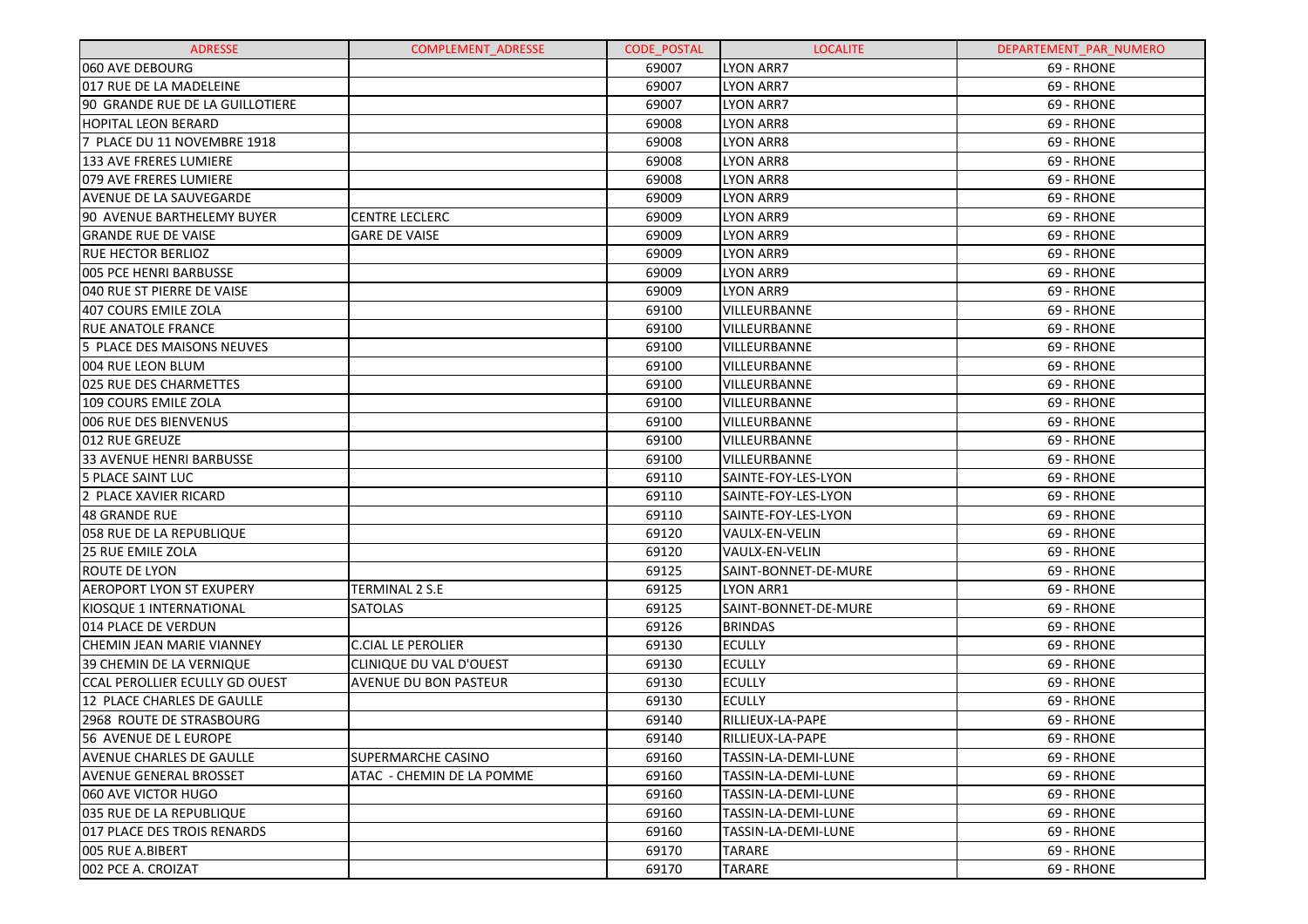| <b>ADRESSE</b>                         | <b>COMPLEMENT ADRESSE</b>     | <b>CODE POSTAL</b> | <b>LOCALITE</b>                | DEPARTEMENT_PAR_NUMERO |
|----------------------------------------|-------------------------------|--------------------|--------------------------------|------------------------|
| 136 BD I ET FREDERIC JOLIOT CUR        | <b>CARREFOUR</b>              | 69200              | <b>VENISSIEUX</b>              | 69 - RHONE             |
| <b>ROUTE DE SAIN BEL</b>               | <b>Z.I.LE MARTINET BP 29</b>  | 69210              | ARBRESLE                       | 69 - RHONE             |
| 3 RUE DE LA MAIRIE                     |                               | 69210              | LENTILLY                       | 69 - RHONE             |
| <b>RUE GABRIEL PERI</b>                |                               | 69210              | ARBRESLE                       | 69 - RHONE             |
| <b>28 RUE CHARLES DE GAULLE</b>        |                               | 69210              | <b>ARBRESLE</b>                | 69 - RHONE             |
| 2 AVENUE DE VERDUN                     | PRE DE LA CHOCLE              | 69220              | <b>BELLEVILLE</b>              | 69 - RHONE             |
| 1 AVENUE DE VERDUN                     |                               | 69220              | <b>BELLEVILLE</b>              | 69 - RHONE             |
| 40 RUE DE LA REPUBLIQUE                |                               | 69220              | <b>BELLEVILLE</b>              | 69 - RHONE             |
| <b>CENTRE COMMERCIAL SAINT GENIS 2</b> | <b>AUCHAN</b>                 | 69230              | SAINT-GENIS-LAVAL              | 69 - RHONE             |
| 107 AVENUE GEORGES CLEMENCEAU          |                               | 69230              | SAINT-GENIS-LAVAL              | 69 - RHONE             |
| 13 RUE VICTOR HUGO                     |                               | 69250              | NEUVILLE-SUR-SAONE             | 69 - RHONE             |
| 24 AVENUE DU GENERAL DE GAULLE         |                               | 69260              | <b>CHARBONNIERES-LES-BAINS</b> | 69 - RHONE             |
| 50 AVENUE DES MARRONNIERS              |                               | 69270              | <b>FONTAINES-SUR-SAONE</b>     | 69 - RHONE             |
| 006 RUE PIERRE CARBON                  |                               | 69270              | FONTAINES-SUR-SAONE            | 69 - RHONE             |
| <b>ZAC DES VERCHERES</b>               |                               | 69280              | <b>MARCY-L'ETOILE</b>          | 69 - RHONE             |
| 005 RUE BENOIT LAUNAY                  |                               | 69290              | GREZIEU-LA-VARENNE             | 69 - RHONE             |
| 29 AVENUE EDOUARD MILLAUD              |                               | 69290              | <b>CRAPONNE</b>                | 69 - RHONE             |
| 115 AVE PIERRE DUMONT                  |                               | 69290              | <b>CRAPONNE</b>                | 69 - RHONE             |
| <b>64 RUE PASTEUR</b>                  |                               | 69300              | <b>CALUIRE-ET-CUIRE</b>        | 69 - RHONE             |
| 5 RUE DE MARGNOLLES                    |                               | 69300              | <b>CALUIRE-ET-CUIRE</b>        | 69 - RHONE             |
| 015 RUE F. PEISSEL                     |                               | 69300              | <b>CALUIRE-ET-CUIRE</b>        | 69 - RHONE             |
| 017 QUAI CLEMENCEAU                    |                               | 69300              | <b>CALUIRE-ET-CUIRE</b>        | 69 - RHONE             |
| <b>AUCHAN CALUIRE</b>                  | <b>10 CHEMIN JEAN PETIT</b>   | 69300              | <b>CALUIRE-ET-CUIRE</b>        | 69 - RHONE             |
| 073 AVE CH. DE GAULLE                  |                               | 69300              | <b>CALUIRE-ET-CUIRE</b>        | 69 - RHONE             |
| HOPITAL JULES COURMONT                 |                               | 69310              | PIERRE-BENITE                  | 69 - RHONE             |
| 8 RUE DE LA REPUBLIQUE                 | CD517                         | 69330              | MEYZIEU                        | 69 - RHONE             |
| 078 AVENUE DE VERDUN                   |                               | 69330              | MEYZIEU                        | 69 - RHONE             |
| <b>RUE CLAUDE MONET</b>                | ZONE ARTISANALE DE PEYSSILIEU | 69330              | MEYZIEU                        | 69 - RHONE             |
| <b>88 AVENUE DU CHATER</b>             | C.CIAL CARREFOUR - CD 75      | 69340              | FRANCHEVILLE                   | 69 - RHONE             |
| 033 GDE RUE                            |                               | 69340              | FRANCHEVILLE                   | 69 - RHONE             |
| <b>260 CHEMIN DE FONTANIERES</b>       | C.CIAL                        | 69350              | MULATIERE                      | 69 - RHONE             |
| 10 CHEMIN DE NAVARRE                   |                               | 69350              | <b>MULATIERE</b>               | 69 - RHONE             |
| <b>59 RUE CENTRALE</b>                 |                               | 69360              | SAINT-SYMPHORIEN-D'OZON        | 69 - RHONE             |
| <b>ROUTE DU PILON</b>                  |                               | 69360              | SOLAIZE                        | 69 - RHONE             |
| <b>RUE CENTRALE</b>                    |                               | 69360              | <b>COMMUNAY</b>                | 69 - RHONE             |
| 47 AVE DE LA REPUBLIQUE                |                               | 69370              | SAINT-DIDIER-AU-MONT-D'OR      | 69 - RHONE             |
| 48 ROUTE DE LYON                       |                               | 69380              | LOZANNE                        | 69 - RHONE             |
| 17 GRANDE RUE                          |                               | 69380              | CHAZAY-D'AZERGUES              | 69 - RHONE             |
| <b>25 PLACE DE LA MAIRIE</b>           |                               | 69380              | <b>CHATILLON</b>               | 69 - RHONE             |
| 22 AVENUE DU SENTIER                   | LE SENTIER                    | 69390              | <b>MILLERY</b>                 | 69 - RHONE             |
| PLACE DU 11 NOVEMBRE 1918              |                               | 69390              | <b>VERNAISON</b>               | 69 - RHONE             |
| 113 PLACE DE LA GARE                   |                               | 69400              | VILLEFRANCHE-SUR-SAONE         | 69 - RHONE             |
| <b>ROUTE DE FRANS</b>                  | 1820                          | 69400              | VILLEFRANCHE-SUR-SAONE         | 69 - RHONE             |
| <b>164 RUE PHILIPPE HERON</b>          |                               | 69400              | VILLEFRANCHE-SUR-SAONE         | 69 - RHONE             |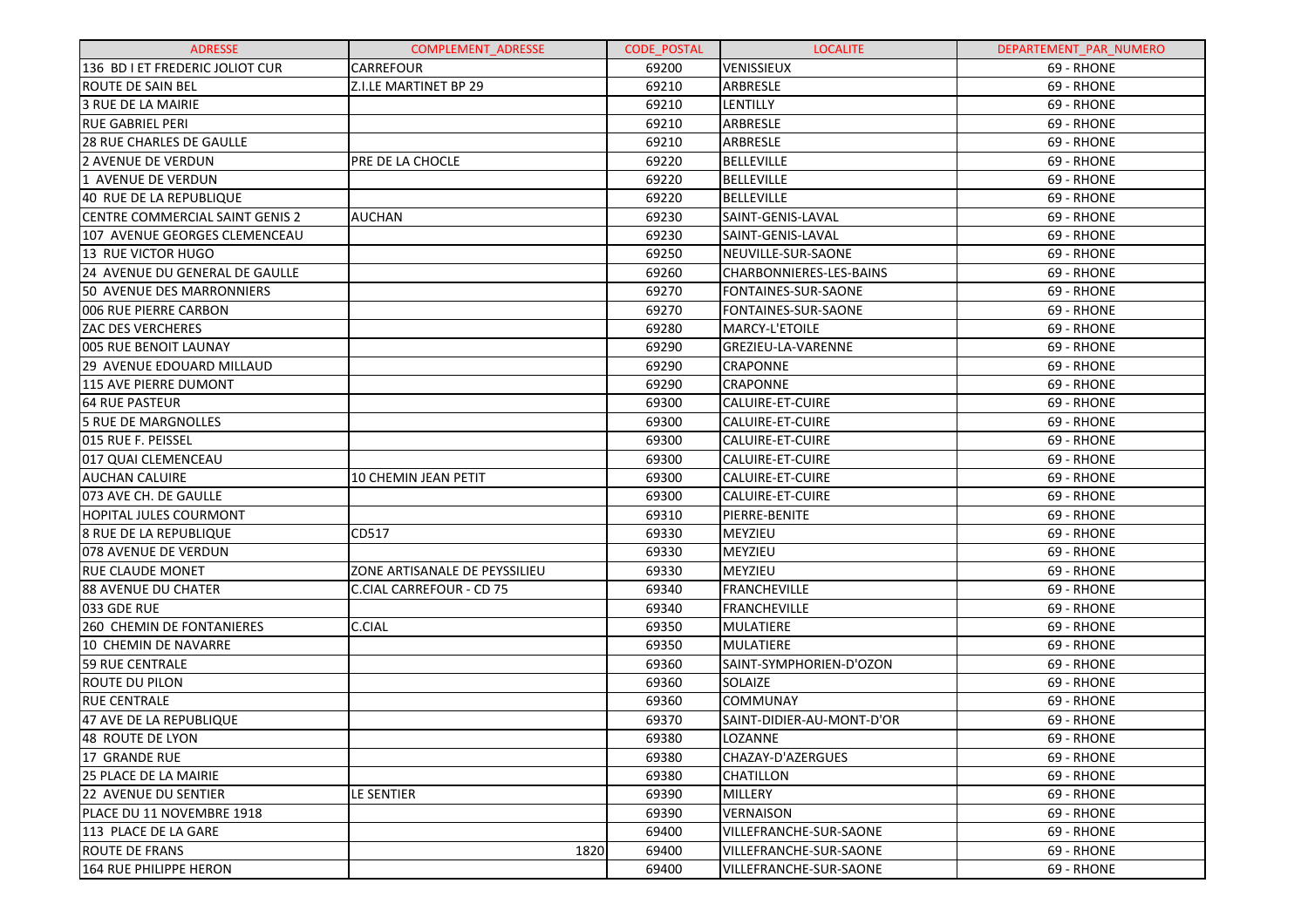| <b>ADRESSE</b>                  | <b>COMPLEMENT ADRESSE</b>     | <b>CODE POSTAL</b> | <b>LOCALITE</b>             | DEPARTEMENT_PAR_NUMERO |
|---------------------------------|-------------------------------|--------------------|-----------------------------|------------------------|
| IZAC DU GARET                   |                               | 69400              | VILLEFRANCHE-SUR-SAONE      | 69 - RHONE             |
| 620 RUE J.M. SAVIGNY            |                               | 69400              | VILLEFRANCHE-SUR-SAONE      | 69 - RHONE             |
| <b>283 RUE NATIONALE</b>        |                               | 69400              | VILLEFRANCHE-SUR-SAONE      | 69 - RHONE             |
| <b>210 RUE PAUL BERT</b>        |                               | 69400              | VILLEFRANCHE-SUR-SAONE      | 69 - RHONE             |
| <b>029 RUE DES FAYETTES</b>     |                               | 69400              | VILLEFRANCHE-SUR-SAONE      | 69 - RHONE             |
| 1041 RUE NATIONALE              |                               | 69400              | VILLEFRANCHE-SUR-SAONE      | 69 - RHONE             |
| 056 PCE CARNOT                  |                               | 69400              | VILLEFRANCHE-SUR-SAONE      | 69 - RHONE             |
| HOPITAL DE VILLEFRANCHE         | PLATEAU D'OUILLY              | 69400              | <b>GLEIZE</b>               | 69 - RHONE             |
| <b>RUE MARIE CARTILLER</b>      |                               | 69400              | VILLEFRANCHE-SUR-SAONE      | 69 - RHONE             |
| 40 AVENUE LANESSAN              |                               | 69410              | CHAMPAGNE-AU-MONT-D'OR      | 69 - RHONE             |
| 38 BOULEVARD DES ALLEES         |                               | 69420              | <b>AMPUIS</b>               | 69 - RHONE             |
| 21 PLACE DE LA LIBERTE          |                               | 69440              | <b>MORNANT</b>              | 69 - RHONE             |
| <b>PLACE GENERAL DE GAULLE</b>  |                               | 69450              | SAINT-CYR-AU-MONT-D'OR      | 69 - RHONE             |
| 361, RUE DU BEAUJOLAIS          |                               | 69460              | SAINT-ETIENNE-DES-OULLIERES | 69 - RHONE             |
| 022 RUE DU 3 SEPTEMBRE 44       |                               | 69480              | ANSE                        | 69 - RHONE             |
| 12 RUE PIERRE MOREL             |                               | 69490              | PONTCHARRA-SUR-TURDINE      | 69 - RHONE             |
| ROUTE NATIONALE 7               | <b>BP19</b>                   | 69490              | SAINT-LOUP                  | 69 - RHONE             |
| 59 BOULEVARD PINEL              | CAFETERIA/HOPITAL HFME        | 69500              | <b>BRON</b>                 | 69 - RHONE             |
| 030 AVE DU 8 MAI 1945           |                               | 69500              | <b>BRON</b>                 | 69 - RHONE             |
| 150 AVE F. ROOSEVELT            |                               | 69500              | <b>BRON</b>                 | 69 - RHONE             |
| <b>PLACE BAPTISTE CURIAL</b>    | C.CIAL                        | 69500              | <b>BRON</b>                 | 69 - RHONE             |
| 72 RUE MARCEL BRAMET            |                               | 69500              | <b>BRON</b>                 | 69 - RHONE             |
| 211 BD PINEL                    |                               | 69500              | <b>BRON</b>                 | 69 - RHONE             |
| 9 PLACE DUGAS                   |                               | 69510              | <b>THURINS</b>              | 69 - RHONE             |
| 001 PCE GAMBONI                 |                               | 69530              | <b>BRIGNAIS</b>             | 69 - RHONE             |
| <b>RUE DU CHATEAU D YVOURS</b>  | LIEU DIT: LE CHATEAU D'YVOURS | 69540              | <b>IRIGNY</b>               | 69 - RHONE             |
| 002 PCE DE LA CROIX JAUNE       |                               | 69540              | <b>IRIGNY</b>               | 69 - RHONE             |
| 9 AVENUE DE LA GARE             |                               | 69560              | SAINT-ROMAIN-EN-GAL         | 69 - RHONE             |
| 25 CHEMIN DE PIERRE BLANCHE     |                               | 69570              | <b>DARDILLY</b>             | 69 - RHONE             |
| 48 RUE DE LYON                  |                               | 69590              | SAINT-SYMPHORIEN-SUR-COISE  | 69 - RHONE             |
| 078 RUE CHARTON                 |                               | 69600              | <b>OULLINS</b>              | 69 - RHONE             |
| 019 RUE F. JOMARD               |                               | 69600              | <b>OULLINS</b>              | 69 - RHONE             |
| 28 RUE RENE CHAPARD             |                               | 69630              | <b>CHAPONOST</b>            | 69 - RHONE             |
| 008 RUE TREVES PAQUES           |                               | 69660              | COLLONGES-AU-MONT-D'OR      | 69 - RHONE             |
| 059 AVE DOCTEUR SERULLAZ        |                               | 69670              | VAUGNERAY                   | 69 - RHONE             |
| CENTRE COMMERCIAL DU GIER       | <b>GIVORS 2 VALLEE</b>        | 69700              | <b>GIVORS</b>               | 69 - RHONE             |
| 94 AVENUE JEAN MOULIN           |                               | 69720              | SAINT-LAURENT-DE-MURE       | 69 - RHONE             |
| LYON ST.EXUPERY AEROPORT        | AEROPORT NATIONAL             | 69720              | <b>LYON ARR5</b>            | 69 - RHONE             |
| 1001 PLACE DE VERDUN            |                               | 69730              | <b>GENAY</b>                | 69 - RHONE             |
| <b>CENTRE LECLERC</b>           | 10 RUE AMPERE                 | 69730              | <b>GENAY</b>                | 69 - RHONE             |
| 7 PLACE DE LA REPUBLIQUE        |                               | 69740              | <b>GENAS</b>                | 69 - RHONE             |
| 335 AVENUE DU GENERAL DE GAULLE |                               | 69760              | <b>LIMONEST</b>             | 69 - RHONE             |
| ROUTE D HEYRIEUX                |                               | 69780              | SAINT-PIERRE-DE-CHANDIEU    | 69 - RHONE             |
| l048 GRANDE RUE                 | PLACE DE LA MAIRIE            | 69780              | <b>TOUSSIEU</b>             | 69 - RHONE             |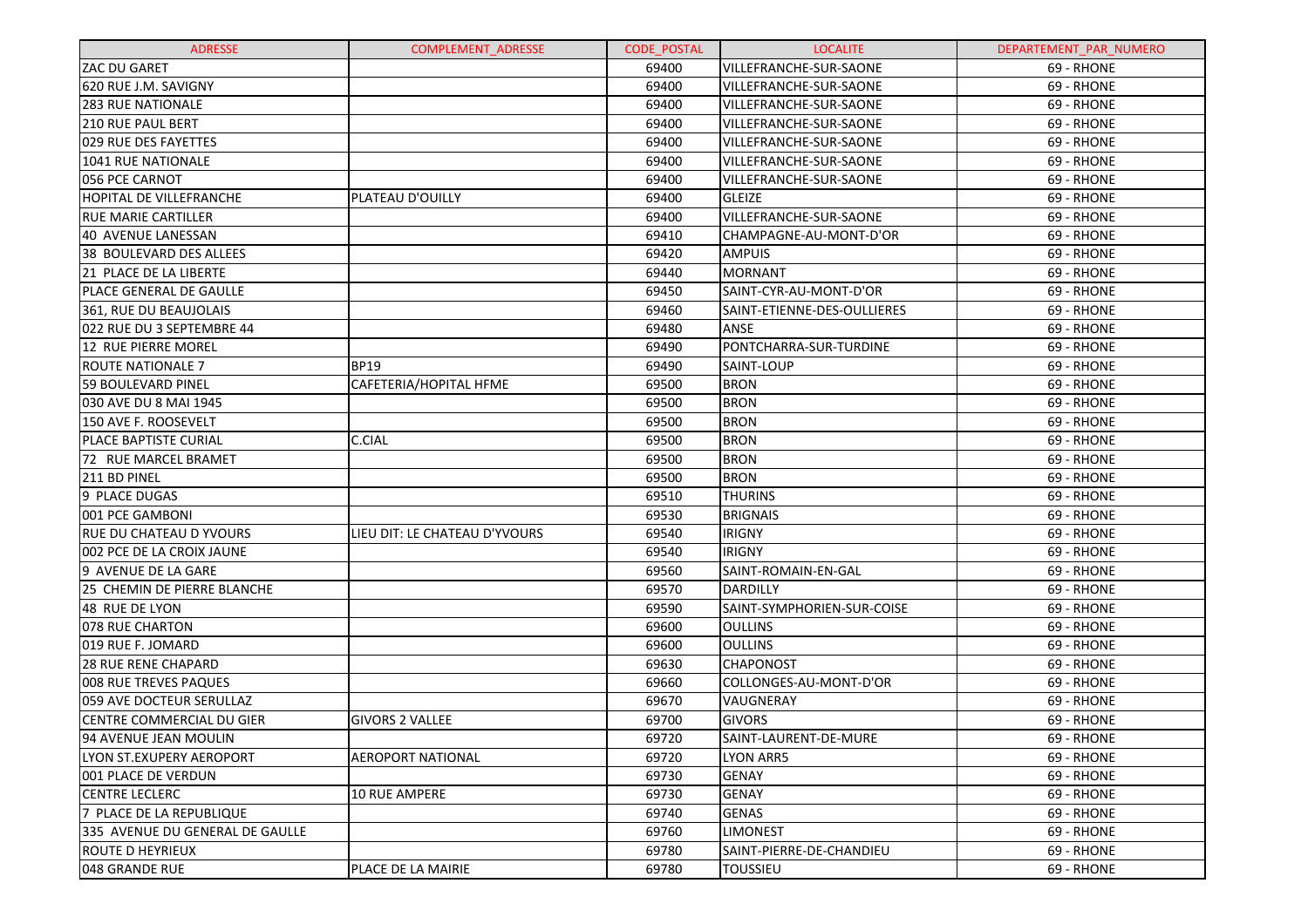| <b>ADRESSE</b>                        | <b>COMPLEMENT ADRESSE</b>         | <b>CODE POSTAL</b> | <b>LOCALITE</b>    | DEPARTEMENT_PAR_NUMERO |
|---------------------------------------|-----------------------------------|--------------------|--------------------|------------------------|
| 011 RUE DU 11 NOVEMBRE                |                                   | 69780              | <b>MIONS</b>       | 69 - RHONE             |
| <b>BOULEVARD ANDRE BOULLOCHE</b>      | <b>C.CIAL PORTES DES ALPES</b>    | 69800              | SAINT-PRIEST       | 69 - RHONE             |
| 9 RUE HENRI ALAIN FOURNIER            | <b>C.COMMERCIAL BEL AIR 3</b>     | 69800              | SAINT-PRIEST       | 69 - RHONE             |
| <b>18 GRANDE RUE</b>                  |                                   | 69800              | SAINT-PRIEST       | 69 - RHONE             |
| <b>RUE BURDEAU</b>                    |                                   | 69840              | <b>JULIENAS</b>    | 69 - RHONE             |
| CENTRE COMMERCIAL DES BALMES          |                                   | 69960              | <b>CORBAS</b>      | 69 - RHONE             |
| 46 PLACE DU COSTEL                    | <b>C.CIAL LE COSTEL</b>           | 69960              | <b>CORBAS</b>      | 69 - RHONE             |
| PLACE CHARLES DE GAULLE               |                                   | 69970              | <b>CHAPONNAY</b>   | 69 - RHONE             |
| CENTRE COMMERCIAL DE L OASIS          | <b>C.CIAL LECLERC</b>             | 70000              | <b>PUSEY</b>       | 70 - HAUTE-SAONE       |
| <b>BOULEVARD KENNEDY</b>              |                                   | 70000              | <b>VESOUL</b>      | 70 - HAUTE-SAONE       |
| 15 RUE PAUL MOREL                     |                                   | 70000              | VESOUL             | 70 - HAUTE-SAONE       |
| <b>46 RUE PAUL MOREL</b>              |                                   | 70000              | VESOUL             | 70 - HAUTE-SAONE       |
| GARE S.N.C.F.                         |                                   | 70000              | <b>VESOUL</b>      | 70 - HAUTE-SAONE       |
| 34-37 AVE CHARLES COUYBA              |                                   | 70100              | ARC-LES-GRAY       | 70 - HAUTE-SAONE       |
| <b>CENTRE COMMERCIAL DES CLOYES</b>   | <b>C.CIAL LECLERC</b>             | 70200              | <b>LURE</b>        | 70 - HAUTE-SAONE       |
| 23 RUE CARNOT                         |                                   | 70200              | <b>LURE</b>        | 70 - HAUTE-SAONE       |
| RUE DE L ETANG DE LA POCHE            | C.CIAL AUCHAN                     | 70300              | LUXEUIL-LES-BAINS  | 70 - HAUTE-SAONE       |
| 17 RUE VICTOR GENOUX                  |                                   | 70300              | LUXEUIL-LES-BAINS  | 70 - HAUTE-SAONE       |
| 12 RUE GAMBETTA                       |                                   | 70500              | <b>JUSSEY</b>      | 70 - HAUTE-SAONE       |
| <b>ROUTE NATIONALE 6</b>              |                                   | 71000              | <b>MACON</b>       | 71 - SAONE-ET-LOIRE    |
| 302 BOULEVARD HENRI DUNANT            |                                   | 71000              | <b>MACON</b>       | 71 - SAONE-ET-LOIRE    |
| 015 RUE LACRETELLE                    |                                   | 71000              | <b>MACON</b>       | 71 - SAONE-ET-LOIRE    |
| GARE S.N.C.F.                         |                                   | 71000              | <b>MACON</b>       | 71 - SAONE-ET-LOIRE    |
| <b>RUE THOMAS DUMOREY</b>             | C CIAL CARREFOUR CHALON SUD       | 71100              | CHALON-SUR-SAONE   | 71 - SAONE-ET-LOIRE    |
| <b>RUE DES POILUS D ORIENT</b>        | <b>C.CIAL LA THALIE</b>           | 71100              | CHALON-SUR-SAONE   | 71 - SAONE-ET-LOIRE    |
| 93 RUE DES LIEUTENANTS CHAUVE         | <b>CENTRE HOSPITALIER GENERAL</b> | 71100              | CHALON-SUR-SAONE   | 71 - SAONE-ET-LOIRE    |
| 6 RUE PAUL SABATIER                   |                                   | 71100              | CHALON-SUR-SAONE   | 71 - SAONE-ET-LOIRE    |
| <b>5 PLACE DE BEAUNE</b>              |                                   | 71100              | CHALON-SUR-SAONE   | 71 - SAONE-ET-LOIRE    |
| 005 PLACE ST VINCENT                  |                                   | 71100              | CHALON-SUR-SAONE   | 71 - SAONE-ET-LOIRE    |
| 1 PLACE DU GAL DE GAULLE              |                                   | 71100              | CHALON-SUR-SAONE   | 71 - SAONE-ET-LOIRE    |
| GARE S.N.C.F                          |                                   | 71100              | CHALON-SUR-SAONE   | 71 - SAONE-ET-LOIRE    |
| <b>13B RUE GENERAL LECLERC</b>        |                                   | 71120              | <b>CHAROLLES</b>   | 71 - SAONE-ET-LOIRE    |
| <b>GARE S.N.C.F.</b>                  |                                   | 71210              | <b>MONTCHANIN</b>  | 71 - SAONE-ET-LOIRE    |
| <b>CHEMIN DES CHENEVRIERES</b>        |                                   | 71250              | <b>CLUNY</b>       | 71 - SAONE-ET-LOIRE    |
| 9 RUE FILATERIE                       |                                   | 71250              | <b>CLUNY</b>       | 71 - SAONE-ET-LOIRE    |
| AVENUE CHARLES DE GAULLE              |                                   | 71250              | <b>CLUNY</b>       | 71 - SAONE-ET-LOIRE    |
| AVENUE MARECHAL LECLERC               | <b>C.CIAL LECLERC</b>             | 71300              | MONTCEAU-LES-MINES | 71 - SAONE-ET-LOIRE    |
| 36 RUE DE LA CROIX BLANCHE            |                                   | 71400              | <b>AUTUN</b>       | 71 - SAONE-ET-LOIRE    |
| 1 GDE RUE                             |                                   | 71500              | <b>LOUHANS</b>     | 71 - SAONE-ET-LOIRE    |
| <b>ZONE D ACTIVITE DU CHAMP BOSSU</b> |                                   | 71600              | PARAY-LE-MONIAL    | 71 - SAONE-ET-LOIRE    |
| <b>ZAC DES BOUCHARDES</b>             | CRECHES SUR SAONE FRA 030         | 71680              | CRECHES-SUR-SAONE  | 71 - SAONE-ET-LOIRE    |
| 2 RUE DE LA REPUBLIQUE                |                                   | 71700              | <b>TOURNUS</b>     | 71 - SAONE-ET-LOIRE    |
| <b>AVENUE DE LA RESISTANCE</b>        | <b>C.CIAL CHAMPION</b>            | 71700              | <b>TOURNUS</b>     | 71 - SAONE-ET-LOIRE    |
| <b>18 RUE CENTRALE</b>                |                                   | 71800              | <b>CLAYETTE</b>    | 71 - SAONE-ET-LOIRE    |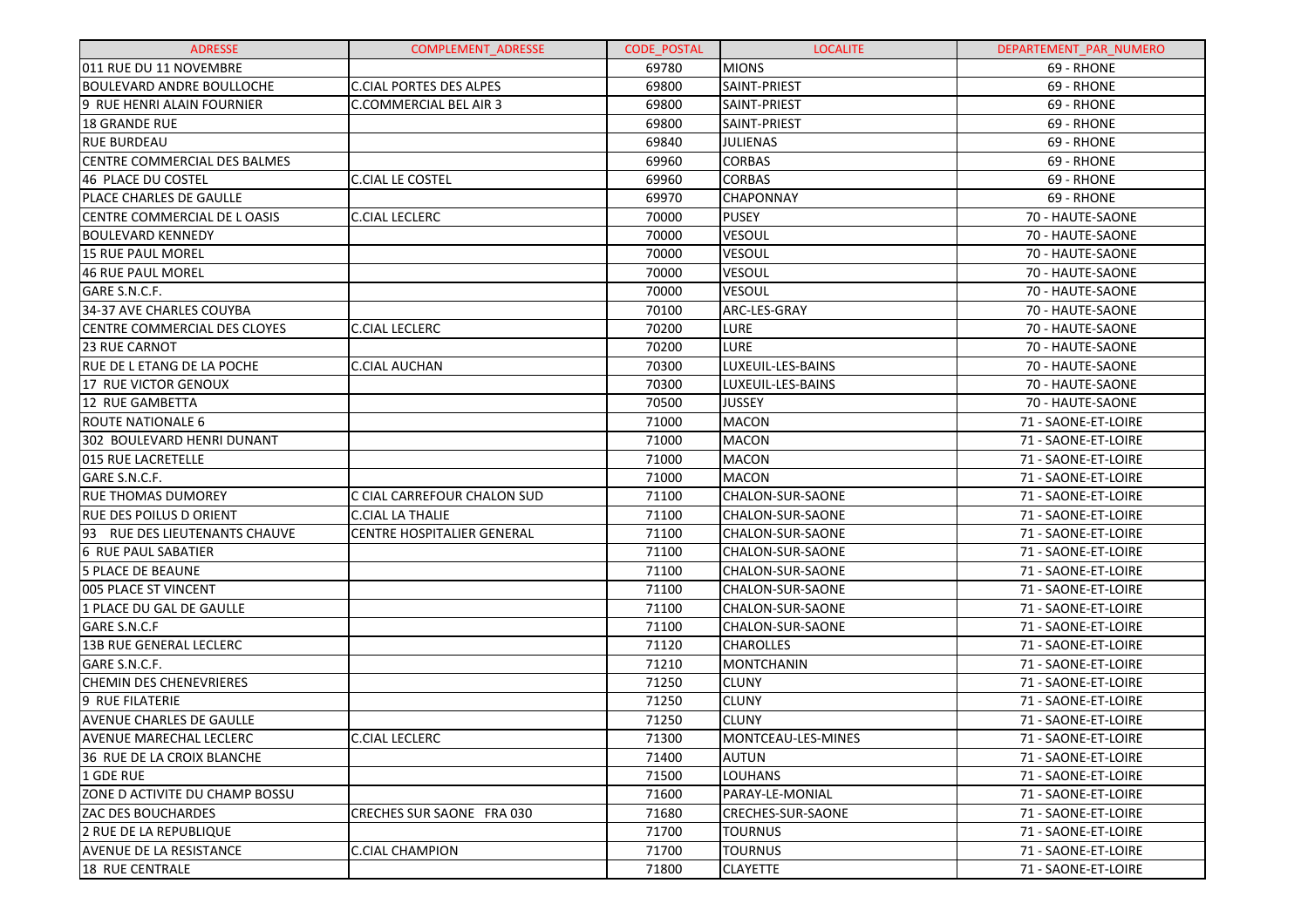| <b>ADRESSE</b>                       | <b>COMPLEMENT ADRESSE</b>        | <b>CODE POSTAL</b> | <b>LOCALITE</b>      | DEPARTEMENT_PAR_NUMERO |
|--------------------------------------|----------------------------------|--------------------|----------------------|------------------------|
| <b>RUE DE LA CHAPELLE</b>            |                                  | 71850              | CHARNAY-LES-MACON    | 71 - SAONE-ET-LOIRE    |
| 089 BIS RUE DE LA COUPEE             |                                  | 71850              | CHARNAY-LES-MACON    | 71 - SAONE-ET-LOIRE    |
| <b>RUE DU PARC</b>                   | <b>PARC MANCEAU</b>              | 72000              | <b>MANS</b>          | 72 - SARTHE            |
| <b>BOULEVARD MUTUEL</b>              |                                  | 72000              | <b>MANS</b>          | 72 - SARTHE            |
| 186 AVENUE DE LA LIBERATION          | <b>SUPERMARCHE U</b>             | 72000              | <b>MANS</b>          | 72 - SARTHE            |
| 66 AVENUE DU GENERAL DE GAULLE       |                                  | 72000              | <b>MANS</b>          | 72 - SARTHE            |
| 284 AVENUE LEON BOLLEE               | <b>INTERMARCHE</b>               | 72000              | <b>MANS</b>          | 72 - SARTHE            |
| 68 AVENUE DU GAL LECLERC             |                                  | 72000              | <b>MANS</b>          | 72 - SARTHE            |
| <b>RUE DE BONNETABLE</b>             | CENTRE LECLERC - C CIAL FONTENEL | 72000              | <b>MANS</b>          | 72 - SARTHE            |
| <b>RUE DE BONNETABLE</b>             | <b>CHAMPION DES MAILLETS</b>     | 72000              | <b>MANS</b>          | 72 - SARTHE            |
| 97 AVENUE BOLLEE                     | 97-99 AVENUE BOLLEE              | 72000              | <b>MANS</b>          | 72 - SARTHE            |
| GARE S.N.C.F. SUD                    |                                  | 72000              | <b>MANS</b>          | 72 - SARTHE            |
| 15 RUE CLAUDE BLONDEAU               |                                  | 72000              | <b>MANS</b>          | 72 - SARTHE            |
| 4 PCE ST NICOLAS                     |                                  | 72000              | <b>MANS</b>          | 72 - SARTHE            |
| 44 PCE DE LA REPUBLIQUE              |                                  | 72000              | <b>MANS</b>          | 72 - SARTHE            |
| GARE S.N.C.F.                        | <b>GARE VEST.</b>                | 72000              | <b>MANS</b>          | 72 - SARTHE            |
| 309 AVENUE GEORGES DURAND            | <b>RECORD PRESSE</b>             | 72100              | <b>MANS</b>          | 72 - SARTHE            |
| <b>RUE HENRI DUNANT</b>              | <b>LECLERC</b>                   | 72200              | <b>FLECHE</b>        | 72 - SARTHE            |
| <b>ROUTE DU MANS</b>                 | CENTRE LECLERC - C.CIAL LA TUILE | 72300              | SABLE-SUR-SARTHE     | 72 - SARTHE            |
| 8 PLACE SADI CARNOT                  |                                  | 72400              | <b>FERTE-BERNARD</b> | 72 - SARTHE            |
| LIEU DIT LA VOIE                     | LECLERC - RD 1 - BP 159          | 72400              | <b>CHERRE</b>        | 72 - SARTHE            |
| 15 RUE DENFERT ROCHEREAU             |                                  | 72400              | FERTE-BERNARD        | 72 - SARTHE            |
| <b>RUE DU PIN VERT</b>               | ZONE D'ACTIVITE DU CHENE VERT    | 72500              | VOUVRAY-SUR-LOIR     | 72 - SARTHE            |
| 12 PLACE CARNOT                      |                                  | 72600              | <b>MAMERS</b>        | 72 - SARTHE            |
| <b>ROUTE DU MANS</b>                 | <b>C.CIAL LECLERC</b>            | 72610              | ARCONNAY             | 72 - SARTHE            |
| LIEU DIT LE MOULIN AUX MOINES        | Z.A.C.DU MOULIN AUX MOINES       | 72650              | CHAPELLE-SAINT-AUBIN | 72 - SARTHE            |
| LIEU DIT LA RATERIE                  |                                  | 72700              | <b>ALLONNES</b>      | 72 - SARTHE            |
| 1097 AVENUE DES LANDIERS             |                                  | 73000              | <b>CHAMBERY</b>      | 73 - SAVOIE            |
| 45 RUE J.P. VEYRAT                   |                                  | 73000              | CHAMBERY             | 73 - SAVOIE            |
| <b>6 PCE DE GENEVE</b>               |                                  | 73000              | <b>CHAMBERY</b>      | 73 - SAVOIE            |
| <b>1 RUE ST ANTOINE</b>              |                                  | 73000              | <b>CHAMBERY</b>      | 73 - SAVOIE            |
| <b>6 AVENUE DE MERANDE</b>           |                                  | 73000              | CHAMBERY             | 73 - SAVOIE            |
| <b>568 FG DE MONTMELIAN</b>          |                                  | 73000              | <b>CHAMBERY</b>      | 73 - SAVOIE            |
| 9 RUE DE BOIGNE                      |                                  | 73000              | <b>CHAMBERY</b>      | 73 - SAVOIE            |
| 49 AVE DU CONTE VERT                 |                                  | 73000              | CHAMBERY             | 73 - SAVOIE            |
| 21 RUE CENTRALE                      |                                  | 73000              | <b>BASSENS</b>       | 73 - SAVOIE            |
| <b>BOULEVARD DU PRESIDENT WILSON</b> | <b>GARE SNCF</b>                 | 73100              | AIX-LES-BAINS        | 73 - SAVOIE            |
| <b>RUE CLEMENT ADER</b>              |                                  | 73100              | AIX-LES-BAINS        | 73 - SAVOIE            |
| <b>ESPLANADE LEON GROSSE</b>         | <b>AVENUE D'ANNECY</b>           | 73100              | AIX-LES-BAINS        | 73 - SAVOIE            |
| 85 CHEMIN DU MOULIN                  | LA CASCADE 2                     | 73100              | GRESY-SUR-AIX        | 73 - SAVOIE            |
| 136 RUE DES ALLOBROGES               |                                  | 73100              | <b>GRESY-SUR-AIX</b> | 73 - SAVOIE            |
| AV MAL DE LATTRE DE TASSIGNY         |                                  | 73100              | AIX-LES-BAINS        | 73 - SAVOIE            |
| <b>8 PLACE GEORGES CLEMENCEAU</b>    |                                  | 73100              | AIX-LES-BAINS        | 73 - SAVOIE            |
| 123 RUE DE GENEVE                    | <b>MAISON DE LA PRESSE</b>       | 73100              | AIX-LES-BAINS        | 73 - SAVOIE            |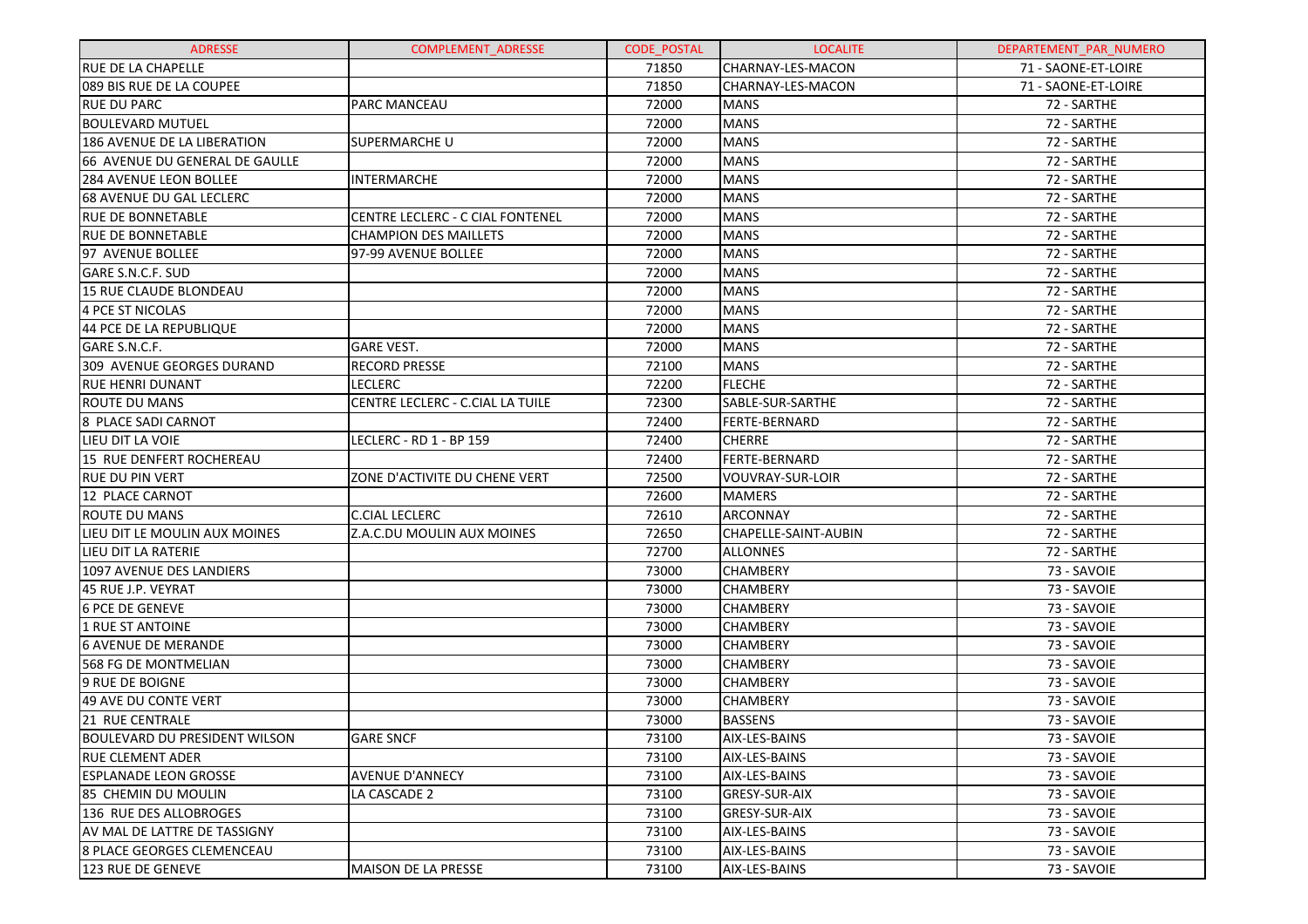| <b>ADRESSE</b>                    | <b>COMPLEMENT ADRESSE</b>        | <b>CODE POSTAL</b> | <b>LOCALITE</b>            | DEPARTEMENT_PAR_NUMERO |
|-----------------------------------|----------------------------------|--------------------|----------------------------|------------------------|
| <b>RUE DE LA COUR</b>             | LE PRAZ                          | 73120              | SAINT-BON-TARENTAISE       | 73 - SAVOIE            |
| <b>QUARTIER LILLAZ</b>            |                                  | 73150              | VAL-D'ISERE                | 73 - SAVOIE            |
| <b>LA DAILLE</b>                  | <b>IMMEUBLE LE BELLECOTE</b>     | 73150              | VAL-D'ISERE                | 73 - SAVOIE            |
| PLACE JACQUES MOUFLIER            | <b>VAL STORE</b>                 | 73150              | VAL-D'ISERE                | 73 - SAVOIE            |
| <b>24 ROUTE DE LYON</b>           |                                  | 73160              | <b>COGNIN</b>              | 73 - SAVOIE            |
| 4 PLACE CHARLES DULLIN            |                                  | 73170              | <b>YENNE</b>               | 73 - SAVOIE            |
| 70 ROUTE NATIONALE 6              | <b>CHAMPION GROUPE PROVENCIA</b> | 73190              | SAINT-JEOIRE-PRIEURE       | 73 - SAVOIE            |
| 288 CHEMIN DU VERGER              |                                  | 73190              | SAINT-BALDOPH              | 73 - SAVOIE            |
| 1369 AVENUE DE CHAMBERY           |                                  | 73190              | CHALLES-LES-EAUX           | 73 - SAVOIE            |
| 2 CHEMIN DE LA CASSINE            |                                  | 73200              | <b>ALBERTVILLE</b>         | 73 - SAVOIE            |
| 28 CHEMIN DE LA PIERRE DU ROY     |                                  | 73200              | <b>ALBERTVILLE</b>         | 73 - SAVOIE            |
| 106 RUE DE LA REPUBLIQUE          |                                  | 73200              | <b>ALBERTVILLE</b>         | 73 - SAVOIE            |
| <b>IMPASSE PRE ROUX</b>           | CASINO                           | 73210              | <b>AIME</b>                | 73 - SAVOIE            |
| <b>BELLE PLAGNE</b>               |                                  | 73210              | MACOT-LA-PLAGNE            | 73 - SAVOIE            |
| <b>RUE DE LA PETITE PRAIRIE</b>   |                                  | 73260              | <b>AIGUEBLANCHE</b>        | 73 - SAVOIE            |
| <b>PLACE DE L'EGLISE</b>          |                                  | 73270              | <b>BEAUFORT</b>            | 73 - SAVOIE            |
| <b>75 RUE LAVOISIER</b>           |                                  | 73290              | MOTTE-SERVOLEX             | 73 - SAVOIE            |
| 351 AVE COSTA DE BEAUREGARD       |                                  | 73290              | MOTTE-SERVOLEX             | 73 - SAVOIE            |
| CHEMIN DE COMBE PAILLARDE         |                                  | 73300              | SAINT-JEAN-DE-MAURIENNE    | 73 - SAVOIE            |
| 434 RUE JEAN MOULIN               |                                  | 73300              | SAINT-JEAN-DE-MAURIENNE    | 73 - SAVOIE            |
| LA MUSARDIERE                     |                                  | 73320              | <b>TIGNES</b>              | 73 - SAVOIE            |
| MONTEE DU ROSSET                  |                                  | 73320              | <b>TIGNES</b>              | 73 - SAVOIE            |
| ZONE INDUSTRIELLE LA BARONNIE     |                                  | 73330              | PONT-DE-BEAUVOISIN         | 73 - SAVOIE            |
| <b>RUE EMILE MACHET</b>           | <b>LES SOLDANELLES</b>           | 73350              | <b>BOZEL</b>               | 73 - SAVOIE            |
| PLACE GENERAL BUISSON             |                                  | 73370              | <b>BOURGET-DU-LAC</b>      | 73 - SAVOIE            |
| <b>CTRE LECLERC - BOISSIERE</b>   |                                  | 73420              | DRUMETTAZ-CLARAFOND        | 73 - SAVOIE            |
| CENTRE COMMERCIAL DU CARON        |                                  | 73440              | SAINT-MARTIN-DE-BELLEVILLE | 73 - SAVOIE            |
| <b>RUE SAINT FRANCOIS</b>         |                                  | 73440              | SAINT-MARTIN-DE-BELLEVILLE | 73 - SAVOIE            |
| <b>GRANDE RUE</b>                 | PRESSE SPORT                     | 73450              | VALLOIRE                   | 73 - SAVOIE            |
| AVENUE DU PRE RENAUD              |                                  | 73490              | <b>RAVOIRE</b>             | 73 - SAVOIE            |
| LE GENEPI- GRANDE RUE             | PRESSE TABAC SOUVENIR            | 73500              | <b>MODANE</b>              | 73 - SAVOIE            |
| 24 PLACE SOMMEILLER               | <b>MAISON DE LA PRESSE</b>       | 73500              | <b>MODANE</b>              | 73 - SAVOIE            |
| LE BOURG                          |                                  | 73530              | SAINT-SORLIN-D'ARVES       | 73 - SAVOIE            |
| ROUTE DE LA CHAUDANNE             | <b>IMM LE TREMPLIN</b>           | 73550              | <b>ALLUES</b>              | 73 - SAVOIE            |
| <b>RUE EMILE MACHET</b>           |                                  | 73570              | <b>BRIDES-LES-BAINS</b>    | 73 - SAVOIE            |
| <b>CENTRE STATION</b>             |                                  | 73590              | NOTRE-DAME-DE-BELLECOMBE   | 73 - SAVOIE            |
| ZONE DES MOULINS                  | SUPER U SALINS LES THERMES       | 73600              | SALINS-LES-THERMES         | 73 - SAVOIE            |
| <b>AVENUE DES SALINES ROYALES</b> | <b>CCIAL HYPER CHAMPION</b>      | 73600              | <b>MOUTIERS</b>            | 73 - SAVOIE            |
| 40 SQUARE DE LA LIBERTE           |                                  | 73600              | <b>MOUTIERS</b>            | 73 - SAVOIE            |
| GARE S.N.C.F.                     |                                  | 73600              | <b>MOUTIERS</b>            | 73 - SAVOIE            |
| PCE DE LA GARE                    |                                  | 73610              | LEPIN-LE-LAC               | 73 - SAVOIE            |
| 75 GRANDE RUE                     |                                  | 73700              | <b>BOURG-SAINT-MAURICE</b> | 73 - SAVOIE            |
| LE MOLLARD                        | <b>SUPER U</b>                   | 73700              | <b>BOURG-SAINT-MAURICE</b> | 73 - SAVOIE            |
| <b>LES VILLARDS</b>               |                                  | 73700              | <b>BOURG-SAINT-MAURICE</b> | 73 - SAVOIE            |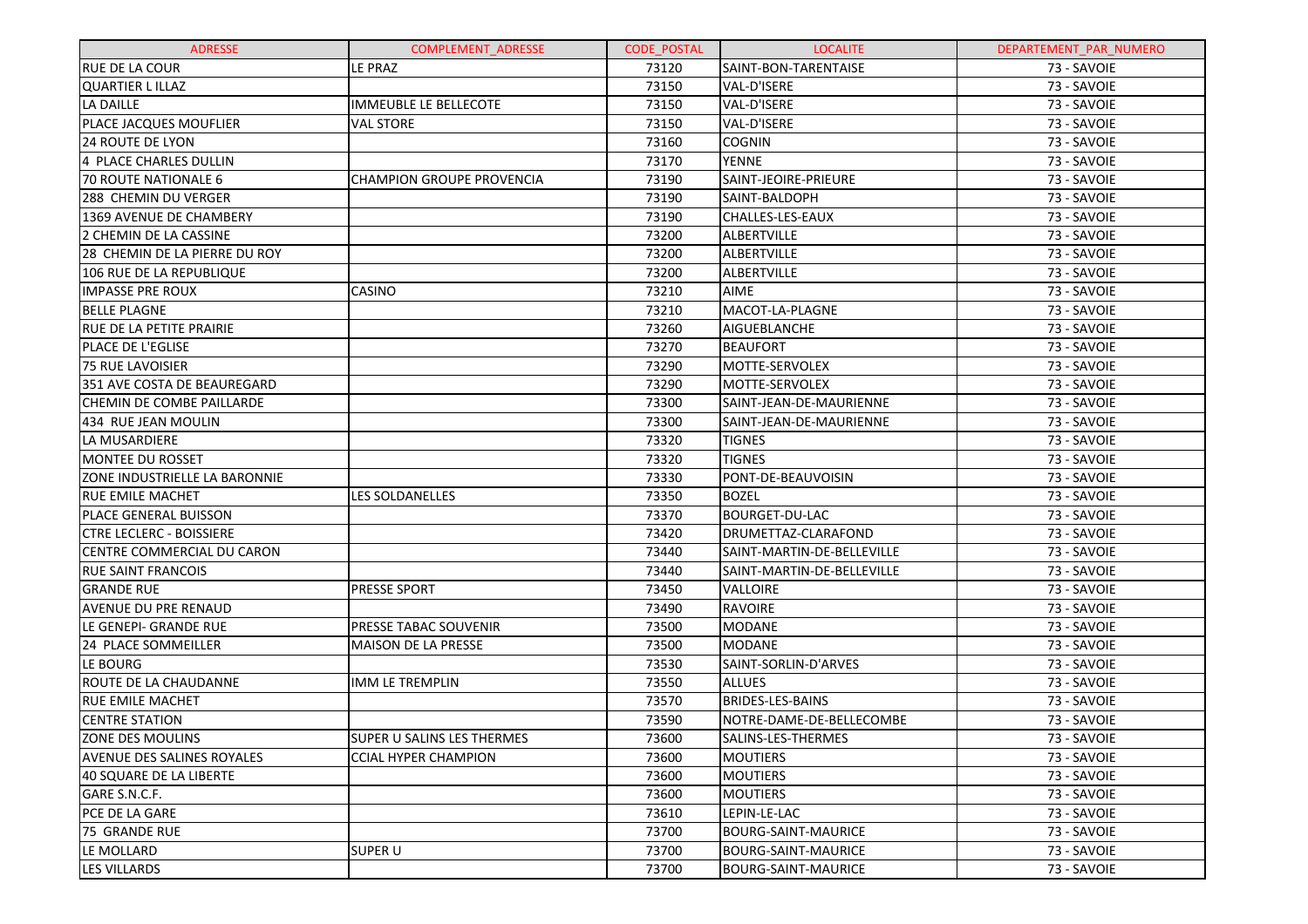| <b>ADRESSE</b>                          | <b>COMPLEMENT ADRESSE</b>  | <b>CODE POSTAL</b> | <b>LOCALITE</b>            | DEPARTEMENT PAR NUMERO |
|-----------------------------------------|----------------------------|--------------------|----------------------------|------------------------|
| C CIAL ARCS 1800                        |                            | 73700              | <b>BOURG-SAINT-MAURICE</b> | 73 - SAVOIE            |
| GARE S.N.C.F.                           |                            | 73700              | <b>BOURG-SAINT-MAURICE</b> | 73 - SAVOIE            |
| AIRE DU GRANIER-A41-STAT.SCE BP         |                            | 73800              | <b>MYANS</b>               | 73 - SAVOIE            |
| <b>STATION LES KARELLIS</b>             |                            | 73870              | MONTRICHER-ALBANNE         | 73 - SAVOIE            |
| 134 AVENUE DE GENEVE                    |                            | 74000              | <b>ANNECY</b>              | 74 - HAUTE-SAVOIE      |
| 65 RUE CARNOT                           |                            | 74000              | <b>ANNECY</b>              | 74 - HAUTE-SAVOIE      |
| 002 RUE GEORGES MARTIN                  |                            | 74000              | <b>ANNECY</b>              | 74 - HAUTE-SAVOIE      |
| 022 AVE DE FRANCE                       |                            | 74000              | <b>ANNECY</b>              | 74 - HAUTE-SAVOIE      |
| 037 AVE DU PARMELAN                     |                            | 74000              | <b>ANNECY</b>              | 74 - HAUTE-SAVOIE      |
| 4 RUE REVON                             |                            | 74000              | <b>ANNECY</b>              | 74 - HAUTE-SAVOIE      |
| 012 RUE DES GLIERES                     |                            | 74000              | <b>ANNECY</b>              | 74 - HAUTE-SAVOIE      |
| <b>34 RUE CARNOT</b>                    |                            | 74000              | <b>ANNECY</b>              | 74 - HAUTE-SAVOIE      |
| <b>9 TER RUE ROYALE</b>                 |                            | 74000              | <b>ANNECY</b>              | 74 - HAUTE-SAVOIE      |
| <b>25 AVENUE DE CHAMBERY</b>            |                            | 74000              | <b>ANNECY</b>              | 74 - HAUTE-SAVOIE      |
| GARE S.N.C.F.                           |                            | 74000              | <b>ANNECY</b>              | 74 - HAUTE-SAVOIE      |
| PLACE DES RHODODENDRONS                 |                            | 74000              | <b>ANNECY</b>              | 74 - HAUTE-SAVOIE      |
| <b>RUE DE MONTREAL</b>                  | <b>CAP BERNARD</b>         | 74100              | VILLE-LA-GRAND             | 74 - HAUTE-SAVOIE      |
| <b>CHEMIN DES ERABLES</b>               | ZAC DES ERABLES            | 74100              | <b>VETRAZ-MONTHOUX</b>     | 74 - HAUTE-SAVOIE      |
| 25 AVENUE FLORISSANT                    |                            | 74100              | ANNEMASSE                  | 74 - HAUTE-SAVOIE      |
| 5 RUE DES AMOUREUX                      |                            | 74100              | ANNEMASSE                  | 74 - HAUTE-SAVOIE      |
| 039 RUE DES VOIRONS                     |                            | 74100              | VILLE-LA-GRAND             | 74 - HAUTE-SAVOIE      |
| $\overline{7}$<br>PLACE JOSEPH PHILIPPE |                            | 74100              | VILLE-LA-GRAND             | 74 - HAUTE-SAVOIE      |
| 14 RUE DE LA RESISTANCE                 |                            | 74100              | ANNEMASSE                  | 74 - HAUTE-SAVOIE      |
| 2 PLACE DE L HOTEL DE VILLE             |                            | 74100              | ANNEMASSE                  | 74 - HAUTE-SAVOIE      |
| 041 RUE DU JURA                         |                            | 74100              | AMBILLY                    | 74 - HAUTE-SAVOIE      |
| <b>ROUTE DE THONON</b>                  |                            | 74110              | <b>MORZINE</b>             | 74 - HAUTE-SAVOIE      |
| ROUTE DE LA COMBE A ZORE                |                            | 74110              | <b>MORZINE</b>             | 74 - HAUTE-SAVOIE      |
| 24 PLACE DE LA RESISTANCE               |                            | 74120              | <b>MEGEVE</b>              | 74 - HAUTE-SAVOIE      |
| 219 ROUTE DU VAL D ARLY                 | <b>CHALET LES AUBRINES</b> | 74120              | PRAZ-SUR-ARLY              | 74 - HAUTE-SAVOIE      |
| <b>270 ROUTE DE SALLANCHES</b>          | <b>ETRAZ D EN HAUT</b>     | 74120              | <b>DEMI-QUARTIER</b>       | 74 - HAUTE-SAVOIE      |
| ROUTE DE FINDROL                        |                            | 74130              | CONTAMINE-SUR-ARVE         | 74 - HAUTE-SAVOIE      |
| 18 RUE DU PONT                          |                            | 74130              | <b>BONNEVILLE</b>          | 74 - HAUTE-SAVOIE      |
| ROUTE DEPARTEMENTALE 1205               | <b>LES BORDETS</b>         | 74130              | <b>BONNEVILLE</b>          | 74 - HAUTE-SAVOIE      |
| 144 AVE DES GLIERES                     |                            | 74130              | <b>BONNEVILLE</b>          | 74 - HAUTE-SAVOIE      |
| 204 PLACE DE L HOTEL DE VILLE           |                            | 74130              | <b>BONNEVILLE</b>          | 74 - HAUTE-SAVOIE      |
| CHEMIN DU CRET A L ANE                  | ROUTE DE THONON BP 5       | 74140              | <b>SCIEZ</b>               | 74 - HAUTE-SAVOIE      |
| <b>AVENUE DE THONON</b>                 |                            | 74140              | <b>DOUVAINE</b>            | 74 - HAUTE-SAVOIE      |
| <b>CHEMIN DES HUTINS</b>                | RN 206 - C.CIAL SUPER U    | 74140              | LOISIN                     | 74 - HAUTE-SAVOIE      |
| <b>ROUTE DES VOIRONS</b>                | <b>C.CIAL ATAC</b>         | 74140              | <b>VEIGY-FONCENEX</b>      | 74 - HAUTE-SAVOIE      |
| 7 PLACE DE L HOTEL DE VILLE             |                            | 74140              | DOUVAINE                   | 74 - HAUTE-SAVOIE      |
| <b>BOULEVARD DE L EUROPE</b>            | <b>HYPER U</b>             | 74150              | RUMILLY                    | 74 - HAUTE-SAVOIE      |
| 013 PCE CROISOLLET                      |                            | 74150              | <b>RUMILLY</b>             | 74 - HAUTE-SAVOIE      |
| 4 RUE FERNAND DAVID                     |                            | 74160              | SAINT-JULIEN-EN-GENEVOIS   | 74 - HAUTE-SAVOIE      |
| <b>ROUTE D ANNECY</b>                   | ZAC DES ENVIGNES           | 74160              | <b>NEYDENS</b>             | 74 - HAUTE-SAVOIE      |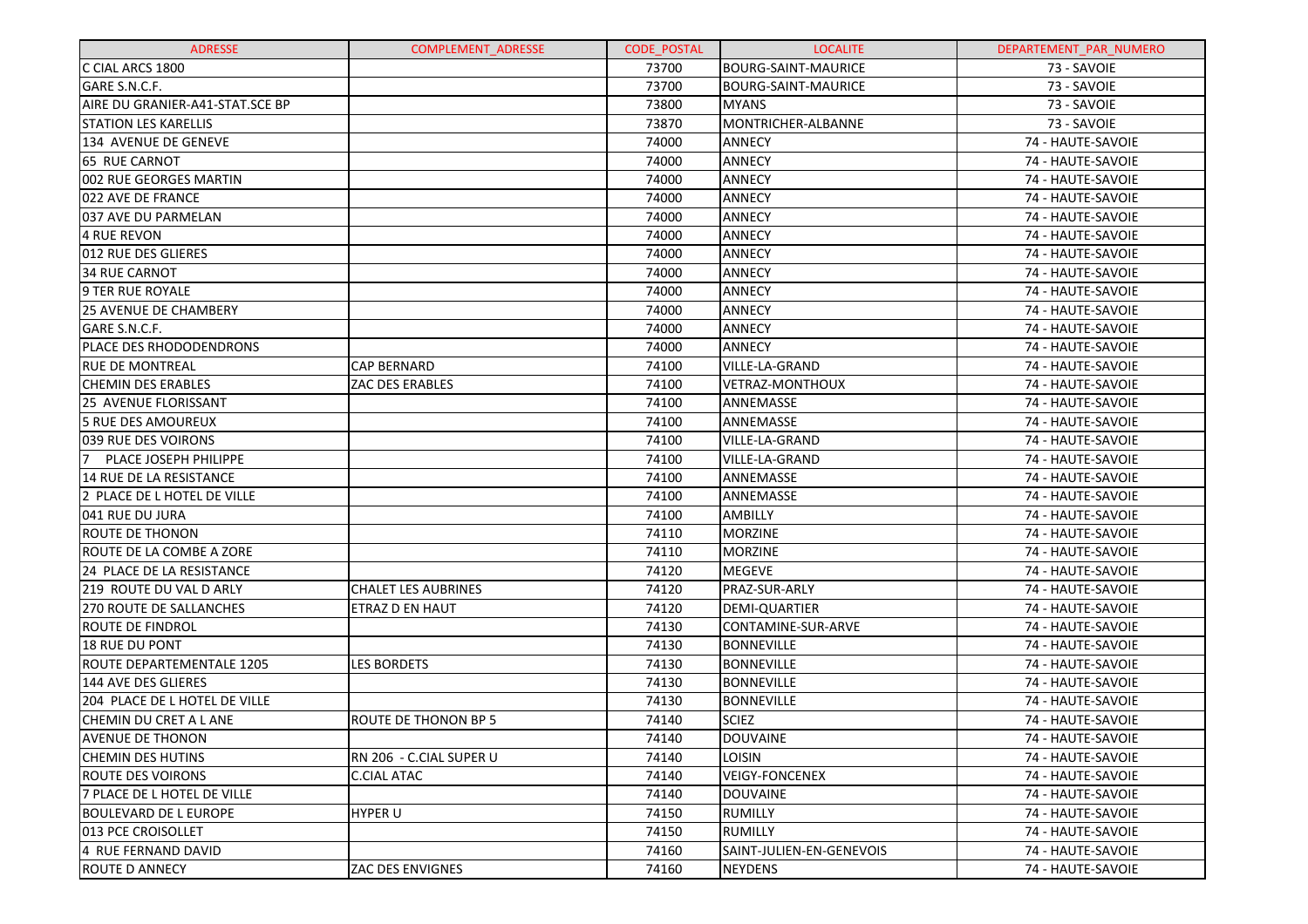| <b>ADRESSE</b>                   | <b>COMPLEMENT ADRESSE</b>             | <b>CODE POSTAL</b> | <b>LOCALITE</b>          | DEPARTEMENT PAR NUMERO |
|----------------------------------|---------------------------------------|--------------------|--------------------------|------------------------|
| 210 ROUTE DE ROZON               |                                       | 74160              | COLLONGES-SOUS-SALEVE    | 74 - HAUTE-SAVOIE      |
| 2 AVENUE DE MOSSINGEN            |                                       | 74160              | SAINT-JULIEN-EN-GENEVOIS | 74 - HAUTE-SAVOIE      |
| LE BOURG                         |                                       | 74160              | BEAUMONT                 | 74 - HAUTE-SAVOIE      |
| 24 PLACE DE SAVOIE               |                                       | 74160              | COLLONGES-SOUS-SALEVE    | 74 - HAUTE-SAVOIE      |
| 9 RUE AMEDEE VIII DE SAVOIE      |                                       | 74160              | SAINT-JULIEN-EN-GENEVOIS | 74 - HAUTE-SAVOIE      |
| 4119 ROUTE DU BETTEX             |                                       | 74170              | SAINT-GERVAIS-LES-BAINS  | 74 - HAUTE-SAVOIE      |
| 4044, ROUTE DE ST NICOLAS        |                                       | 74170              | SAINT-GERVAIS-LES-BAINS  | 74 - HAUTE-SAVOIE      |
| 57 AVENUE DU MONT D ARBOIS       |                                       | 74170              | SAINT-GERVAIS-LES-BAINS  | 74 - HAUTE-SAVOIE      |
| 17, ROUTE NOTRE DAME DE LA GORGE | <b>CHEF-LIEU</b>                      | 74190              | CONTAMINES-MONTJOIE      | 74 - HAUTE-SAVOIE      |
| 91 AVE DE MARLIOZ                |                                       | 74190              | <b>PASSY</b>             | 74 - HAUTE-SAVOIE      |
| 13 AVENUE JULES FERRY            |                                       | 74200              | <b>THONON-LES-BAINS</b>  | 74 - HAUTE-SAVOIE      |
| <b>CHEMIN DE MORCY</b>           | <b>CHAMPION</b>                       | 74200              | <b>THONON-LES-BAINS</b>  | 74 - HAUTE-SAVOIE      |
| 1200 ROUTE DE NOYER              | LE NOYER                              | 74200              | <b>ALLINGES</b>          | 74 - HAUTE-SAVOIE      |
| <b>RUE AMEDEE DE FORAS</b>       | <b>C.CIAL HYPERMARCHE INTERMARCHE</b> | 74200              | <b>THONON-LES-BAINS</b>  | 74 - HAUTE-SAVOIE      |
| 51 AVENUE D'EVIAN                |                                       | 74200              | THONON-LES-BAINS         | 74 - HAUTE-SAVOIE      |
| 23 GRANDE RUE                    |                                       | 74200              | THONON-LES-BAINS         | 74 - HAUTE-SAVOIE      |
| 1 PLACE DES ARTS                 |                                       | 74200              | <b>THONON-LES-BAINS</b>  | 74 - HAUTE-SAVOIE      |
| 51 GRANDE RUE                    |                                       | 74200              | <b>THONON-LES-BAINS</b>  | 74 - HAUTE-SAVOIE      |
| <b>ROUTE DE LA COMBE</b>         | <b>C.CIAL CARREFOUR</b>               | 74200              | MARGENCEL                | 74 - HAUTE-SAVOIE      |
| 35 GDE RUE                       |                                       | 74200              | <b>THONON-LES-BAINS</b>  | 74 - HAUTE-SAVOIE      |
| 4 AVENUE DU GENERAL DE GAULLE    |                                       | 74200              | THONON-LES-BAINS         | 74 - HAUTE-SAVOIE      |
| 171 RUE DE LA REPUBLIQUE         |                                       | 74210              | <b>FAVERGES</b>          | 74 - HAUTE-SAVOIE      |
| 33 RUE DE MACHERINE              |                                       | 74210              | DOUSSARD                 | 74 - HAUTE-SAVOIE      |
| 195 ROUTE DES GRANDES ALPES      |                                       | 74220              | <b>CLUSAZ</b>            | 74 - HAUTE-SAVOIE      |
| <b>CHEF LIEU</b>                 |                                       | 74220              | <b>CLUSAZ</b>            | 74 - HAUTE-SAVOIE      |
| DOMAINE DE L'ETALE               |                                       | 74230              | <b>MANIGOD</b>           | 74 - HAUTE-SAVOIE      |
| 136 RUE DE GENEVE                |                                       | 74240              | GAILLARD                 | 74 - HAUTE-SAVOIE      |
| 5 RUE RENE CASSIN                | PARC D'ACTIVITE DE LA CHATELAINE      | 74240              | GAILLARD                 | 74 - HAUTE-SAVOIE      |
| 097 RTE DE GENEVE                |                                       | 74240              | GAILLARD                 | 74 - HAUTE-SAVOIE      |
| <b>56 RUE DE LA LIBERATION</b>   |                                       | 74240              | GAILLARD                 | 74 - HAUTE-SAVOIE      |
| ALLEE DU COMMERCE                |                                       | 74250              | VIUZ-EN-SALLAZ           | 74 - HAUTE-SAVOIE      |
| ROUTE DE LA VALLEE DU GIFFRE     | PONT DE FILLINGES                     | 74250              | <b>FILLINGES</b>         | 74 - HAUTE-SAVOIE      |
| 68 RUE DU GRAND PONT             |                                       | 74270              | FRANGY                   | 74 - HAUTE-SAVOIE      |
| <b>RUE DE LA TOURNETTE</b>       |                                       | 74290              | VEYRIER-DU-LAC           | 74 - HAUTE-SAVOIE      |
| <b>RUE NOBLEMAIRE</b>            |                                       | 74290              | <b>TALLOIRES</b>         | 74 - HAUTE-SAVOIE      |
| <b>FLAINE FORUM</b>              |                                       | 74300              | <b>ARACHES</b>           | 74 - HAUTE-SAVOIE      |
| 2 RTE DU SERVERAY                | <b>LES ARRAVIS</b>                    | 74300              | <b>ARACHES</b>           | 74 - HAUTE-SAVOIE      |
| 14 GRANDE RUE                    |                                       | 74300              | <b>CLUSES</b>            | 74 - HAUTE-SAVOIE      |
| PLACE DU TELEPHERIQUE            |                                       | 74310              | <b>HOUCHES</b>           | 74 - HAUTE-SAVOIE      |
| 75 ROUTE DES PONTETS             |                                       | 74320              | <b>SEVRIER</b>           | 74 - HAUTE-SAVOIE      |
| <b>ROUTE D'ALBERTVILLE</b>       |                                       | 74320              | <b>SEVRIER</b>           | 74 - HAUTE-SAVOIE      |
| 120 RUE DES PEUPLIERS            |                                       | 74330              | <b>EPAGNY</b>            | 74 - HAUTE-SAVOIE      |
| 38 ROUTE DE PARIS                |                                       | 74330              | <b>BALME-DE-SILLINGY</b> | 74 - HAUTE-SAVOIE      |
| LIEU DIT LE GRAND EPAGNY         | ZAC DE LA MANDALLAZ-GD EPAGNY         | 74330              | <b>EPAGNY</b>            | 74 - HAUTE-SAVOIE      |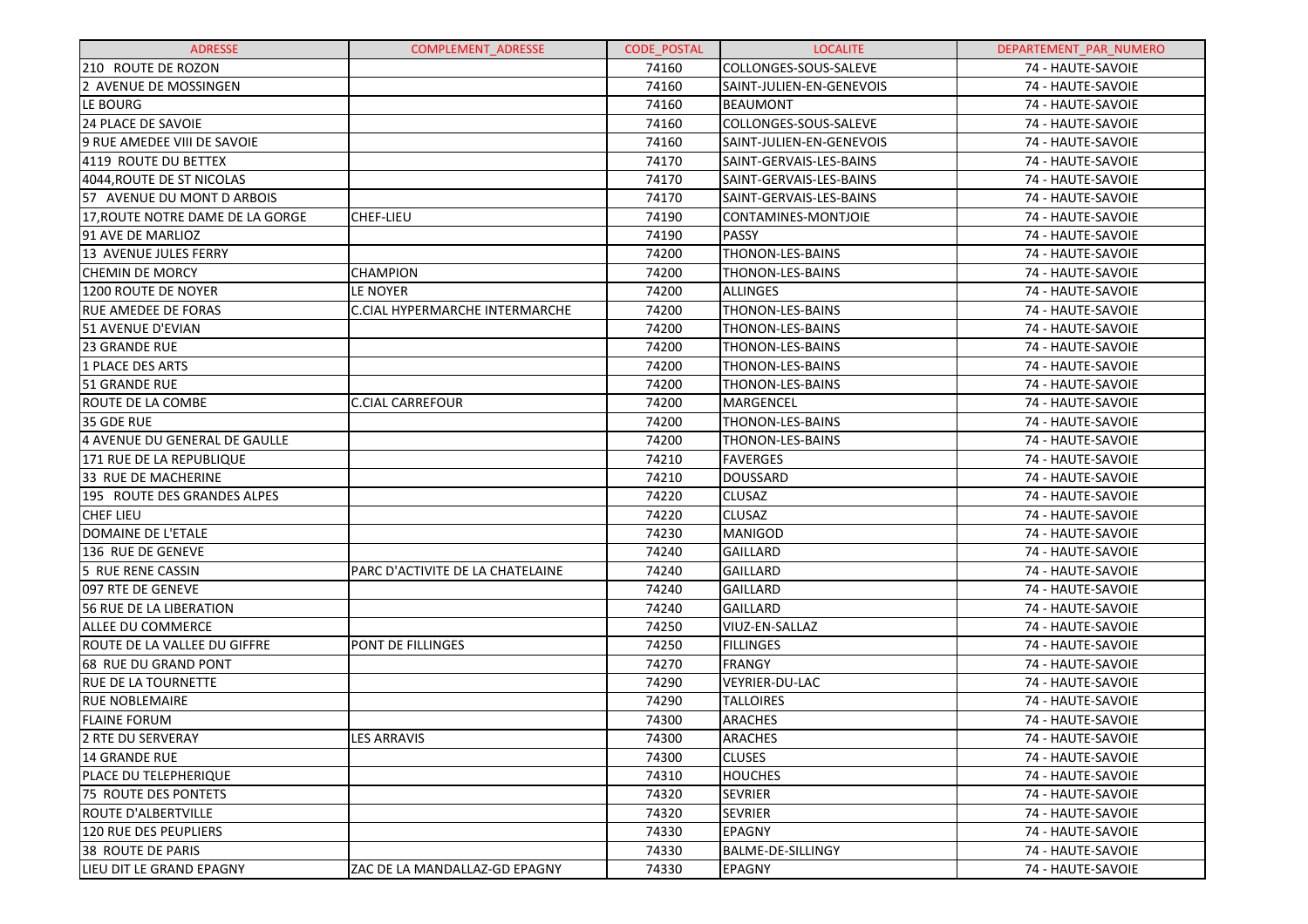| <b>ADRESSE</b>                   | <b>COMPLEMENT ADRESSE</b>         | <b>CODE POSTAL</b> | <b>LOCALITE</b>         | DEPARTEMENT_PAR_NUMERO |
|----------------------------------|-----------------------------------|--------------------|-------------------------|------------------------|
| <b>CHEF LIEU</b>                 |                                   | 74340              | <b>SAMOENS</b>          | 74 - HAUTE-SAVOIE      |
| 179 GRAND RUE                    |                                   | 74350              | <b>CRUSEILLES</b>       | 74 - HAUTE-SAVOIE      |
| <b>CHEF LIEU</b>                 |                                   | 74360              | CHAPELLE-D'ABONDANCE    | 74 - HAUTE-SAVOIE      |
| <b>CHEF LIEU</b>                 |                                   | 74360              | <b>ABONDANCE</b>        | 74 - HAUTE-SAVOIE      |
| <b>20 ROUTE DES DIACQUENODS</b>  | <b>CENTRE BOURG LES POMMIERS</b>  | 74370              | SAINT-MARTIN-BELLEVUE   | 74 - HAUTE-SAVOIE      |
| <b>135 ROUTE D'ANNECY</b>        |                                   | 74370              | PRINGY                  | 74 - HAUTE-SAVOIE      |
| 11<br>AVENUE DE L'HOPITAL METZ-T | <b>CENTRE HOSPITALIER BP90074</b> | 74370              | PRINGY                  | 74 - HAUTE-SAVOIE      |
| 93 ROUTE DE FRANGY               |                                   | 74370              | PRINGY                  | 74 - HAUTE-SAVOIE      |
| 100, AVENUE DU FER A CHEVAL      |                                   | 74380              | <b>BONNE</b>            | 74 - HAUTE-SAVOIE      |
| <b>CHEF LIEU</b>                 | TABAC                             | 74390              | <b>CHATEL</b>           | 74 - HAUTE-SAVOIE      |
| 1480 ROUTE DES PRAZ              |                                   | 74400              | CHAMONIX-MONT-BLANC     | 74 - HAUTE-SAVOIE      |
| LES PELERINS-73 PLACE DES SERACS |                                   | 74400              | CHAMONIX-MONT-BLANC     | 74 - HAUTE-SAVOIE      |
| <b>96 RUE RACCARD</b>            |                                   | 74400              | CHAMONIX-MONT-BLANC     | 74 - HAUTE-SAVOIE      |
| <b>259 ROUTE D'ANNECY</b>        |                                   | 74410              | <b>DUINGT</b>           | 74 - HAUTE-SAVOIE      |
| LIEU DIT FLERIER                 |                                   | 74440              | <b>TANINGES</b>         | 74 - HAUTE-SAVOIE      |
| RES.LA FORCLAZ PCE DE L'EGLISE   |                                   | 74450              | <b>GRAND-BORNAND</b>    | 74 - HAUTE-SAVOIE      |
| <b>CHEF LIEU</b>                 |                                   | 74450              | SAINT-JEAN-DE-SIXT      | 74 - HAUTE-SAVOIE      |
| <b>RUE DU CARTHERAY</b>          |                                   | 74500              | <b>PUBLIER</b>          | 74 - HAUTE-SAVOIE      |
| <b>CHEF LIEU</b>                 |                                   | 74500              | SAINT-PAUL-EN-CHABLAIS  | 74 - HAUTE-SAVOIE      |
| <b>65 RUE NATIONALE</b>          |                                   | 74500              | <b>EVIAN-LES-BAINS</b>  | 74 - HAUTE-SAVOIE      |
| 3 RUE NATIONALE                  |                                   | 74500              | <b>SAINT-GINGOLPH</b>   | 74 - HAUTE-SAVOIE      |
| <b>AVENUE DE THONON</b>          |                                   | 74500              | <b>PUBLIER</b>          | 74 - HAUTE-SAVOIE      |
| <b>AVENUE DU STADE</b>           | <b>C.CIAL INTERMARCHE</b>         | 74500              | <b>LUGRIN</b>           | 74 - HAUTE-SAVOIE      |
| 11 QUAI DE BLONAY                |                                   | 74500              | EVIAN-LES-BAINS         | 74 - HAUTE-SAVOIE      |
| 50 CHEMIN DES GRANDS CHAVANNOUX  |                                   | 74520              | <b>VULBENS</b>          | 74 - HAUTE-SAVOIE      |
| <b>60 RUE DES MARRONNIERS</b>    |                                   | 74580              | <b>VIRY</b>             | 74 - HAUTE-SAVOIE      |
| LOTISSEMENT MUNETVILLE 1         | <b>AIRE DES FONTANELLES</b>       | 74600              |                         | 74 - HAUTE-SAVOIE      |
| <b>AVENUE D AIX LES BAINS</b>    |                                   | 74600              | <b>SEYNOD</b>           | 74 - HAUTE-SAVOIE      |
| 1751 AVENUE DE GENEVE            | C CIAL MONT BLANC                 | 74700              | <b>SALLANCHES</b>       | 74 - HAUTE-SAVOIE      |
| ZONE COMMERCIALE DE LA PALLUD    | <b>INTERMARCHE</b>                | 74700              | <b>DOMANCY</b>          | 74 - HAUTE-SAVOIE      |
| 146 PCE CHARLES ALBERT           |                                   | 74700              | <b>SALLANCHES</b>       | 74 - HAUTE-SAVOIE      |
| <b>174 RUE PERRINE</b>           |                                   | 74800              | <b>ROCHE-SUR-FORON</b>  | 74 - HAUTE-SAVOIE      |
| 71 FAUBOURG SAINT BERNARD        |                                   | 74800              | ROCHE-SUR-FORON         | 74 - HAUTE-SAVOIE      |
| 39 PLACE DES ALLOBROGES          |                                   | 74890              | <b>BONS-EN-CHABLAIS</b> | 74 - HAUTE-SAVOIE      |
| 20 GRANDE RUE                    |                                   | 74910              | SEYSSEL                 | 74 - HAUTE-SAVOIE      |
| 34 ROUTE DE SALLANCHES           |                                   | 74920              | <b>COMBLOUX</b>         | 74 - HAUTE-SAVOIE      |
| 7 PLACE DU 18 JUIN 1940          |                                   | 74940              | ANNECY-LE-VIEUX         | 74 - HAUTE-SAVOIE      |
| 1012 ALLES DES TILLEULS          |                                   | 74940              | ANNECY-LE-VIEUX         | 74 - HAUTE-SAVOIE      |
| 012 RUE DES POMMARIES            |                                   | 74940              | ANNECY-LE-VIEUX         | 74 - HAUTE-SAVOIE      |
| 1007 RUE CENTRALE                |                                   | 74940              | ANNECY-LE-VIEUX         | 74 - HAUTE-SAVOIE      |
| 15 AVE DE LA REPUBLIQUE          |                                   | 74960              | <b>CRAN-GEVRIER</b>     | 74 - HAUTE-SAVOIE      |
| RUE LES CLUS                     |                                   | 74970              | <b>MARIGNIER</b>        | 74 - HAUTE-SAVOIE      |
| <b>METRO PALAIS ROYAL</b>        | PLACE DU PALAIS ROYAL             | 75001              | PARIS ARR1              | 75 - VILLE-DE-PARIS    |
| <b>284 RUE ST HONORE</b>         |                                   | 75001              | PARIS ARR1              | 75 - VILLE-DE-PARIS    |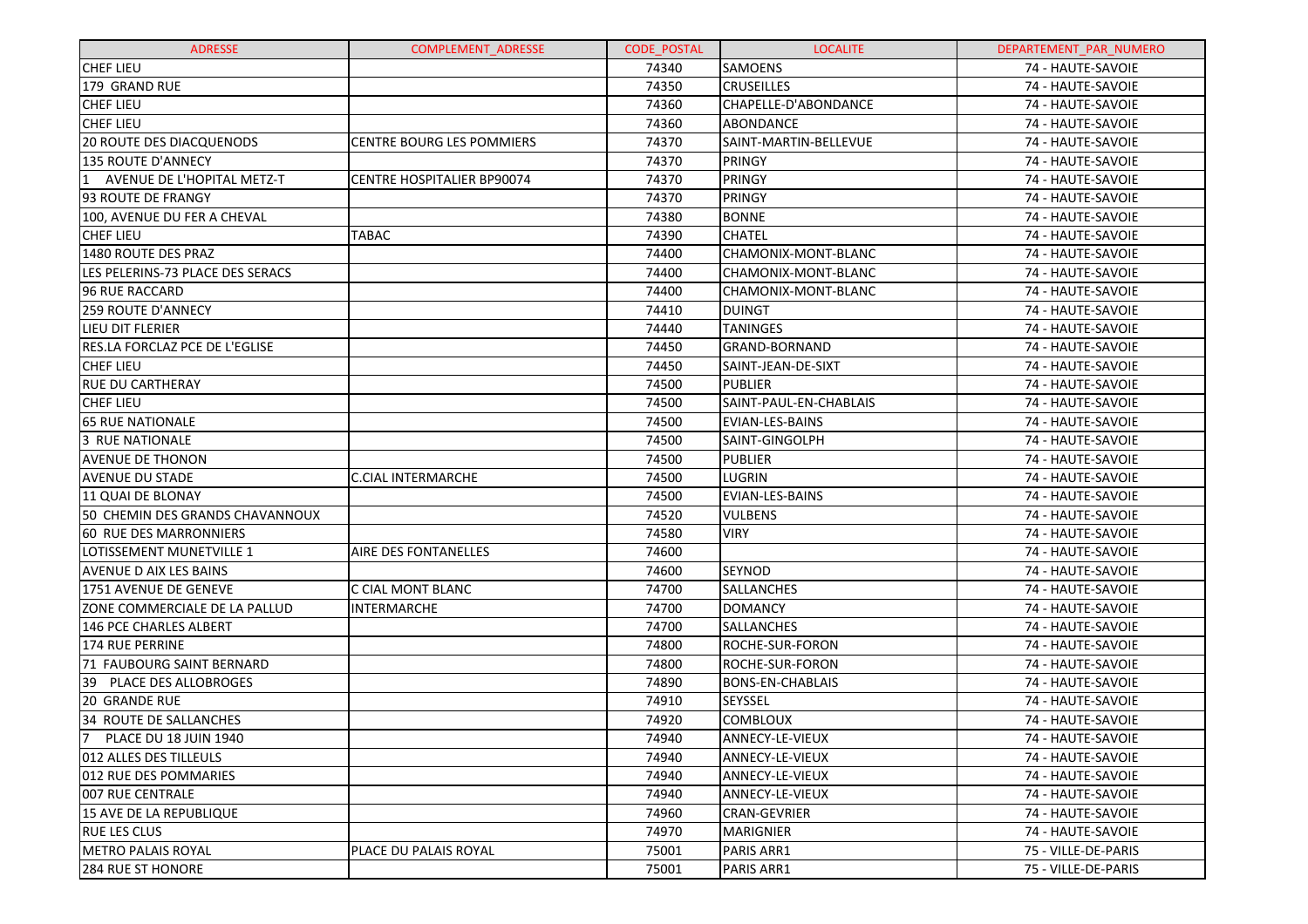| <b>ADRESSE</b>                 | <b>COMPLEMENT ADRESSE</b> | <b>CODE POSTAL</b> | <b>LOCALITE</b>   | DEPARTEMENT PAR NUMERO |
|--------------------------------|---------------------------|--------------------|-------------------|------------------------|
| <b>67 RUE SAINT HONORE</b>     |                           | 75001              | <b>PARIS ARR1</b> | 75 - VILLE-DE-PARIS    |
| IPLACE DES 2 ECUS              |                           | 75001              | PARIS ARR1        | 75 - VILLE-DE-PARIS    |
| 2 BOULEVARD DU PALAIS          |                           | 75001              | <b>PARIS ARR1</b> | 75 - VILLE-DE-PARIS    |
| <b>METEOR PYRAMIDES</b>        |                           | 75001              | <b>PARIS ARR1</b> | 75 - VILLE-DE-PARIS    |
| 1 PLACE PALAIS ROYAL-ST HONORE |                           | 75001              | <b>PARIS ARR1</b> | 75 - VILLE-DE-PARIS    |
| <b>PLACE COLETTE</b>           |                           | 75001              | <b>PARIS ARR1</b> | 75 - VILLE-DE-PARIS    |
| 43 RUE DES PETITS CHAMPS       |                           | 75001              | <b>PARIS ARR1</b> | 75 - VILLE-DE-PARIS    |
| 104 RUE DE RIVOLI              |                           | 75001              | <b>PARIS ARR1</b> | 75 - VILLE-DE-PARIS    |
| <b>248 RUE DE RIVOLI</b>       |                           | 75001              | <b>PARIS ARR1</b> | 75 - VILLE-DE-PARIS    |
| 1 BOULEVARD DE LA MADELEINE    |                           | 75001              | <b>PARIS ARR1</b> | 75 - VILLE-DE-PARIS    |
| 100 RUE MONTMARTRE             |                           | 75002              | <b>PARIS ARR2</b> | 75 - VILLE-DE-PARIS    |
| <b>27 RUE VIVIENNE</b>         | <b>PCE DE LA BOURSE</b>   | 75002              | <b>PARIS ARR2</b> | 75 - VILLE-DE-PARIS    |
| <b>19 RUE MONSIGNY</b>         |                           | 75002              | <b>PARIS ARR2</b> | 75 - VILLE-DE-PARIS    |
| 13 BLD ST DENIS                |                           | 75002              | <b>PARIS ARR2</b> | 75 - VILLE-DE-PARIS    |
| <b>5 BLD POISSONNIERE</b>      |                           | 75002              | <b>PARIS ARR2</b> | 75 - VILLE-DE-PARIS    |
| <b>29 BLD POISSONNIERE</b>     |                           | 75002              | <b>PARIS ARR2</b> | 75 - VILLE-DE-PARIS    |
| 1 BLD DES CAPUCINES            | ANGLE RUE L.LEGRAND       | 75002              | <b>PARIS ARR2</b> | 75 - VILLE-DE-PARIS    |
| 123 BLD MONTMARTRE             |                           | 75002              | <b>PARIS ARR2</b> | 75 - VILLE-DE-PARIS    |
| 11 BLD DES CAPUCINES           |                           | 75002              | <b>PARIS ARR2</b> | 75 - VILLE-DE-PARIS    |
| 17 BLD DES CAPUCINES           |                           | 75002              | <b>PARIS ARR2</b> | 75 - VILLE-DE-PARIS    |
| 46 RUE DES FRANCS BOURGEOIS    |                           | 75003              | <b>PARIS ARR3</b> | 75 - VILLE-DE-PARIS    |
| 107 RUE DE TURENNE             |                           | 75003              | <b>PARIS ARR3</b> | 75 - VILLE-DE-PARIS    |
| 79 BLD BEAUMARCHAIS            |                           | 75003              | <b>PARIS ARR3</b> | 75 - VILLE-DE-PARIS    |
| 38 RUE RAMBUTEAU               | <b>METRO RAMBUTEAU</b>    | 75003              | <b>PARIS ARR3</b> | 75 - VILLE-DE-PARIS    |
| 9 BLD ST DENIS                 |                           | 75003              | <b>PARIS ARR3</b> | 75 - VILLE-DE-PARIS    |
| 15 PCE DE LA REPUBLIQUE        |                           | 75003              | <b>PARIS ARR3</b> | 75 - VILLE-DE-PARIS    |
| l11 PLACE DE LA REPUBLIQUE     |                           | 75003              | <b>PARIS ARR3</b> | 75 - VILLE-DE-PARIS    |
| PLACE ELISABETH DMITRIEFF      |                           | 75003              | <b>PARIS ARR3</b> | 75 - VILLE-DE-PARIS    |
| <b>22 RUE DES ARCHIVES</b>     |                           | 75004              | <b>PARIS ARR4</b> | 75 - VILLE-DE-PARIS    |
| 37 RUE DES DEUX PONTS          |                           | 75004              | <b>PARIS ARR4</b> | 75 - VILLE-DE-PARIS    |
| 10 RUE DE RIVOLI               |                           | 75004              | <b>PARIS ARR4</b> | 75 - VILLE-DE-PARIS    |
| 1 PCE LOUIS LEPINE             |                           | 75004              | <b>PARIS ARR4</b> | 75 - VILLE-DE-PARIS    |
| 1 BLD BEAUMARCHAIS             |                           | 75004              | <b>PARIS ARR4</b> | 75 - VILLE-DE-PARIS    |
| 5 PLACE DE LA BASTILLE         |                           | 75004              | <b>PARIS ARR4</b> | 75 - VILLE-DE-PARIS    |
| IPLACE EDMOND MICHELET         |                           | 75004              | <b>PARIS ARR4</b> | 75 - VILLE-DE-PARIS    |
| 56 RUE RAMBUTEAU               |                           | 75004              | <b>PARIS ARR4</b> | 75 - VILLE-DE-PARIS    |
| 98 RUE MONGE                   | METRO CENSIER/DAUBENTON   | 75005              | PARIS ARR5        | 75 - VILLE-DE-PARIS    |
| 9 RUE DE BLAINVILLE            |                           | 75005              | <b>PARIS ARR5</b> | 75 - VILLE-DE-PARIS    |
| 137 BOULEVARD SAINT MICHEL     |                           | 75005              | <b>PARIS ARR5</b> | 75 - VILLE-DE-PARIS    |
| 47 TER BLD ST GERMAIN          |                           | 75005              | <b>PARIS ARR5</b> | 75 - VILLE-DE-PARIS    |
| 31 RUE MONGE                   |                           | 75005              | <b>PARIS ARR5</b> | 75 - VILLE-DE-PARIS    |
| RH PONT ST MICHEL SNCF         |                           | 75005              | <b>PARIS ARR5</b> | 75 - VILLE-DE-PARIS    |
| 7 BOULEVARD SAINT MICHEL       |                           | 75005              | <b>PARIS ARR5</b> | 75 - VILLE-DE-PARIS    |
| 82 BOULEVARD SAINT GERMAIN     |                           | 75005              | <b>PARIS ARR5</b> | 75 - VILLE-DE-PARIS    |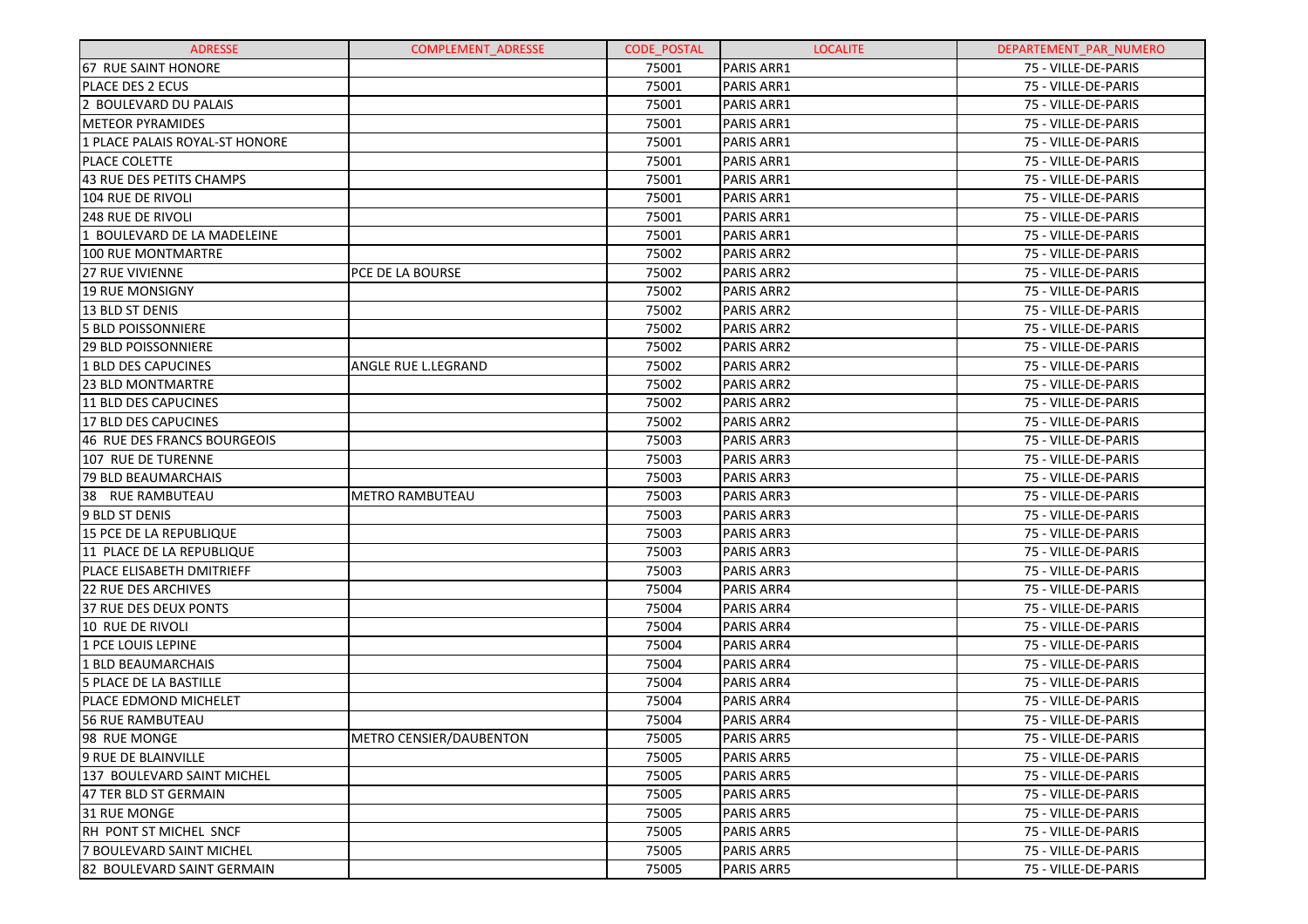| <b>ADRESSE</b>                       | COMPLEMENT_ADRESSE           | <b>CODE POSTAL</b> | <b>LOCALITE</b>   | DEPARTEMENT PAR NUMERO |
|--------------------------------------|------------------------------|--------------------|-------------------|------------------------|
| <b>3 PLACE SAINT MICHEL</b>          |                              | 75005              | <b>PARIS ARR5</b> | 75 - VILLE-DE-PARIS    |
| 15 BOULEVARD SAINT MICHEL            |                              | 75005              | <b>PARIS ARR5</b> | 75 - VILLE-DE-PARIS    |
| 63 BLD ST MICHEL                     |                              | 75005              | <b>PARIS ARR5</b> | 75 - VILLE-DE-PARIS    |
| 86 BOULEVARD DE PORT ROYAL           |                              | 75005              | <b>PARIS ARR5</b> | 75 - VILLE-DE-PARIS    |
| <b>7 AVE DES GOBELINS</b>            |                              | 75005              | <b>PARIS ARR5</b> | 75 - VILLE-DE-PARIS    |
| 88 BLD ST MARCEL                     |                              | 75005              | <b>PARIS ARR5</b> | 75 - VILLE-DE-PARIS    |
| 1 PLACE MONGE                        | <b>METRO MONGE</b>           | 75005              | <b>PARIS ARR5</b> | 75 - VILLE-DE-PARIS    |
| 14 BLD ST GERMAIN                    |                              | 75005              | <b>PARIS ARR5</b> | 75 - VILLE-DE-PARIS    |
| 58 BLD ST GERMAIN                    |                              | 75005              | <b>PARIS ARR5</b> | 75 - VILLE-DE-PARIS    |
| 86 BOULEVARD SAINT MICHEL            | <b>MAGASIN PROXI</b>         | 75006              | PARIS ARR6        | 75 - VILLE-DE-PARIS    |
| <b>111 RUE DE RENNES</b>             |                              | 75006              | PARIS ARR6        | 75 - VILLE-DE-PARIS    |
| <b>4 RUE GREGOIRE DE TOURS</b>       |                              | 75006              | PARIS ARR6        | 75 - VILLE-DE-PARIS    |
| 105 BOULEVARD DU MONTPARNASSE        | <b>METRO VAVIN</b>           | 75006              | PARIS ARR6        | 75 - VILLE-DE-PARIS    |
| 95 BLD ST GERMAIN                    | <b>METRO ODEON</b>           | 75006              | PARIS ARR6        | 75 - VILLE-DE-PARIS    |
| 52 RUE DU CHERCHE MIDI               |                              | 75006              | PARIS ARR6        | 75 - VILLE-DE-PARIS    |
| 125 RUE DE RENNES                    |                              | 75006              | PARIS ARR6        | 75 - VILLE-DE-PARIS    |
| 6 PLACE DU 18 JUIN 1940              |                              | 75006              | PARIS ARR6        | 75 - VILLE-DE-PARIS    |
| <b>12 PLACE ST SULPICE</b>           |                              | 75006              | PARIS ARR6        | 75 - VILLE-DE-PARIS    |
| 186 BLD ST GERMAIN                   |                              | 75006              | PARIS ARR6        | 75 - VILLE-DE-PARIS    |
| 145 BLD ST GERMAIN                   |                              | 75006              | PARIS ARR6        | 75 - VILLE-DE-PARIS    |
| 132 BLD ST GERMAIN                   |                              | 75006              | PARIS ARR6        | 75 - VILLE-DE-PARIS    |
| <b>6 PLACE SAINT MICHEL</b>          |                              | 75006              | PARIS ARR6        | 75 - VILLE-DE-PARIS    |
| 22 BLD ST MICHEL                     |                              | 75006              | PARIS ARR6        | 75 - VILLE-DE-PARIS    |
| 31 RUE DE CONDE                      |                              | 75006              | PARIS ARR6        | 75 - VILLE-DE-PARIS    |
| 78 RUE DE SEINE                      |                              | 75006              | PARIS ARR6        | 75 - VILLE-DE-PARIS    |
| 170 BLD ST GERMAIN                   |                              | 75006              | PARIS ARR6        | 75 - VILLE-DE-PARIS    |
| 43 RUE VANEAU                        |                              | 75007              | <b>PARIS ARR7</b> | 75 - VILLE-DE-PARIS    |
| 22 AVENUE DE LA BOURDONNAIS          |                              | 75007              | <b>PARIS ARR7</b> | 75 - VILLE-DE-PARIS    |
| AVENUE DE LA MOTTE PICQUET           | <b>METRO ECOLE MILITAIRE</b> | 75007              | <b>PARIS ARR7</b> | 75 - VILLE-DE-PARIS    |
| MUSEE D'ORSAY SNCF                   |                              | 75007              | <b>PARIS ARR7</b> | 75 - VILLE-DE-PARIS    |
| <b>6 AVENUE DU DOCTEUR BROUARDEL</b> |                              | 75007              | <b>PARIS ARR7</b> | 75 - VILLE-DE-PARIS    |
| <b>ESPLANADE DES INVALIDES</b>       | <b>METRO INVALIDES</b>       | 75007              | <b>PARIS ARR7</b> | 75 - VILLE-DE-PARIS    |
| <b>50 RUE DE SEVRES</b>              |                              | 75007              | <b>PARIS ARR7</b> | 75 - VILLE-DE-PARIS    |
| 237 BLD ST GERMAIN                   |                              | 75007              | <b>PARIS ARR7</b> | 75 - VILLE-DE-PARIS    |
| 26 RUE DE SEVRES                     |                              | 75007              | <b>PARIS ARR7</b> | 75 - VILLE-DE-PARIS    |
| <b>18 RUE PERIGNON</b>               |                              | 75007              | <b>PARIS ARR7</b> | 75 - VILLE-DE-PARIS    |
| 41 AVENUE DE LA MOTTE PICQUET        |                              | 75007              | PARIS ARR7        | 75 - VILLE-DE-PARIS    |
| 53 AVENUE DE SEGUR                   |                              | 75007              | <b>PARIS ARR7</b> | 75 - VILLE-DE-PARIS    |
| <b>204 RUE DE GRENELLE</b>           |                              | 75007              | <b>PARIS ARR7</b> | 75 - VILLE-DE-PARIS    |
| 176 RUE DE GRENELLE                  |                              | 75007              | <b>PARIS ARR7</b> | 75 - VILLE-DE-PARIS    |
| <b>2 BLD RASPAIL</b>                 |                              | 75007              | <b>PARIS ARR7</b> | 75 - VILLE-DE-PARIS    |
| 79 RUE DE LILLE                      | MUSEE D'ORSAY                | 75007              | <b>PARIS ARR7</b> | 75 - VILLE-DE-PARIS    |
| <b>20 RUE DE SEVRES</b>              | <b>METRO SEVRES BABYLONE</b> | 75007              | <b>PARIS ARR7</b> | 75 - VILLE-DE-PARIS    |
| 258 BLD ST GERMAIN                   |                              | 75007              | PARIS ARR7        | 75 - VILLE-DE-PARIS    |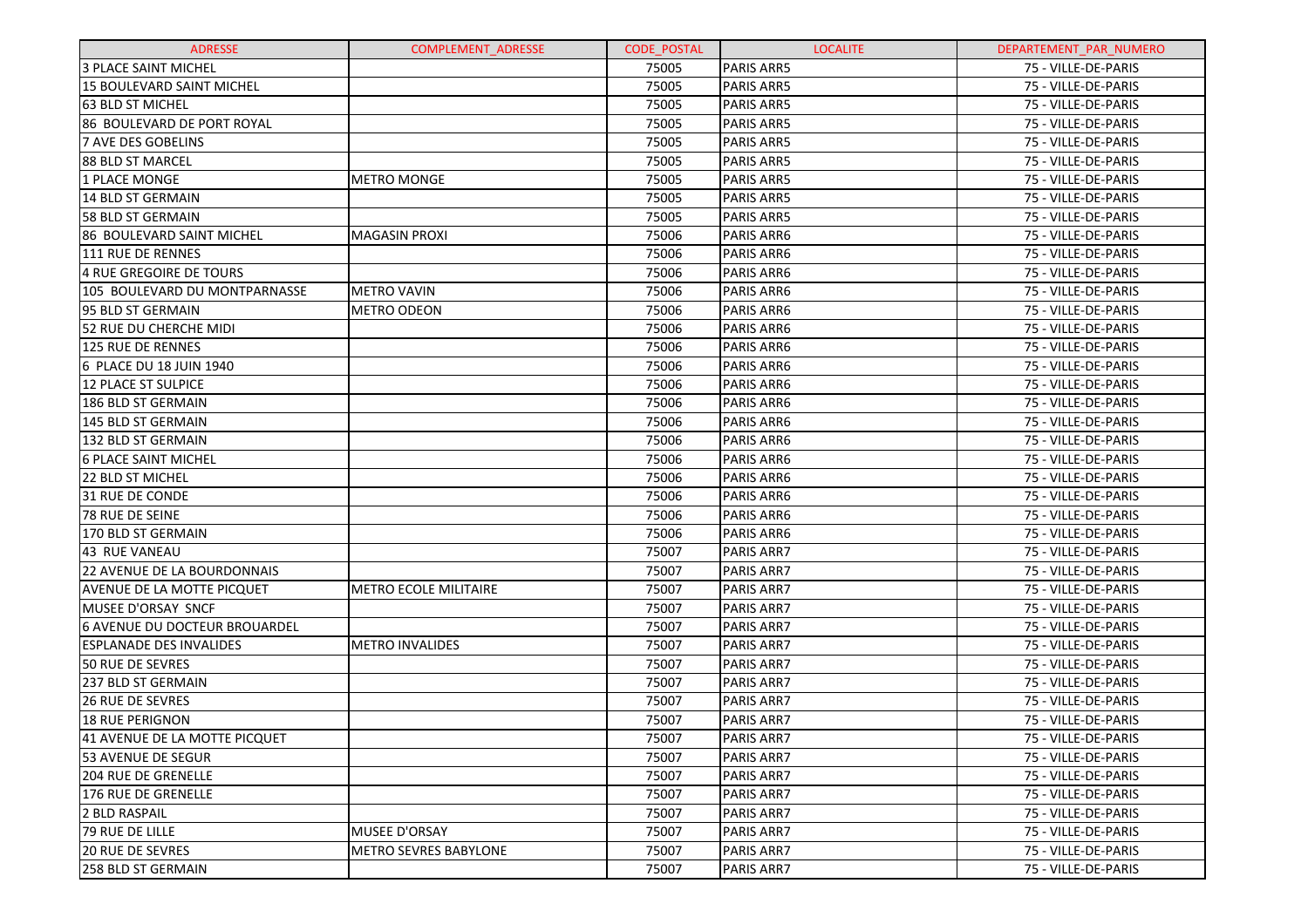| <b>ADRESSE</b>                         | <b>COMPLEMENT ADRESSE</b>               | <b>CODE POSTAL</b> | <b>LOCALITE</b>   | DEPARTEMENT_PAR_NUMERO |
|----------------------------------------|-----------------------------------------|--------------------|-------------------|------------------------|
| 16-18 RUE DE SEVRES                    |                                         | 75007              | <b>PARIS ARR7</b> | 75 - VILLE-DE-PARIS    |
| <b>15 AVENUE RAPP</b>                  |                                         | 75007              | <b>PARIS ARR7</b> | 75 - VILLE-DE-PARIS    |
| 31 RUE TRONCHET                        |                                         | 75008              | PARIS ARR8        | 75 - VILLE-DE-PARIS    |
| 73 AVENUE DES CHAMPS ELYSEES           |                                         | 75008              | PARIS ARR8        | 75 - VILLE-DE-PARIS    |
| 13 RUE D AMSTERDAM                     | PARIS ST LAZARE PAYOT VOIE 27           | 75008              | PARIS ARR8        | 75 - VILLE-DE-PARIS    |
| 13 RUE D AMSTERDAM                     | GARE SAINT LAZARE BILLETERIE GL         | 75008              | PARIS ARR8        | 75 - VILLE-DE-PARIS    |
| 13 RUE D AMSTERDAM                     | GARE SAINT LAZARE VOIE 7                | 75008              | PARIS ARR8        | 75 - VILLE-DE-PARIS    |
| <b>METRO METEOR ST LAZARE</b>          | METRO LIGNE 14 GARE ST LAZARE           | 75008              | PARIS ARR8        | 75 - VILLE-DE-PARIS    |
| 133 AVE DES CHAMPS ELYSEES             |                                         | 75008              | PARIS ARR8        | 75 - VILLE-DE-PARIS    |
| <b>METEOR MADELEINE</b>                |                                         | 75008              | PARIS ARR8        | 75 - VILLE-DE-PARIS    |
| 91 RUE DE LA BOETIE                    |                                         | 75008              | PARIS ARR8        | 75 - VILLE-DE-PARIS    |
| <b>G.ST LAZARE - ECOLE SORTIE ROME</b> |                                         | 75008              | PARIS ARR8        | 75 - VILLE-DE-PARIS    |
| GARE ST LAZARE QUAI PORTE 4            | VOIE 1 SNCF                             | 75008              | PARIS ARR8        | 75 - VILLE-DE-PARIS    |
| RER CDG - QUAI DEFENSE A               |                                         | 75008              | PARIS ARR8        | 75 - VILLE-DE-PARIS    |
| <b>METRO MIROMESNIL</b>                | <b>RUE BOETIE</b>                       | 75008              | PARIS ARR8        | 75 - VILLE-DE-PARIS    |
| 2 PCE DES TERNES                       |                                         | 75008              | PARIS ARR8        | 75 - VILLE-DE-PARIS    |
| 87 BOULEVARD MALESHERBES               |                                         | 75008              | PARIS ARR8        | 75 - VILLE-DE-PARIS    |
| 112 BLD HAUSSMANN                      |                                         | 75008              | PARIS ARR8        | 75 - VILLE-DE-PARIS    |
| 110 RUE ST LAZARE                      |                                         | 75008              | PARIS ARR8        | 75 - VILLE-DE-PARIS    |
| <b>5 PCE DE DUBLIN</b>                 |                                         | 75008              | PARIS ARR8        | 75 - VILLE-DE-PARIS    |
| 90 RUE DU ROCHER                       |                                         | 75008              | PARIS ARR8        | 75 - VILLE-DE-PARIS    |
| 43 BOULEVARD DES BATIGNOLLES           |                                         | 75008              | PARIS ARR8        | 75 - VILLE-DE-PARIS    |
| <b>44 AVENUE FRIEDLAND</b>             | PLACE CHARLES DE GAULLE                 | 75008              | PARIS ARR8        | 75 - VILLE-DE-PARIS    |
| 27 AVE HOCHE                           |                                         | 75008              | PARIS ARR8        | 75 - VILLE-DE-PARIS    |
| 101 AVE DES CHAMPS ELYSEES             |                                         | 75008              | PARIS ARR8        | 75 - VILLE-DE-PARIS    |
| 99 AVE DES CHAMPS ELYSEES              |                                         | 75008              | PARIS ARR8        | 75 - VILLE-DE-PARIS    |
| 33 AVE DES CHAMPS ELYSEES              |                                         | 75008              | PARIS ARR8        | 75 - VILLE-DE-PARIS    |
| 15 AVE DES CHAMPS ELYSEES              |                                         | 75008              | PARIS ARR8        | 75 - VILLE-DE-PARIS    |
| <b>29 AVE MARIGNY</b>                  |                                         | 75008              | PARIS ARR8        | 75 - VILLE-DE-PARIS    |
| 69 AVE FRANKLIN ROOSEVELT              |                                         | 75008              | PARIS ARR8        | 75 - VILLE-DE-PARIS    |
| <b>52 AVE DES CHAMPS ELYSEES</b>       |                                         | 75008              | PARIS ARR8        | 75 - VILLE-DE-PARIS    |
| 46 AVE DES CHAMPS ELYSEES              |                                         | 75008              | <b>PARIS ARR8</b> | 75 - VILLE-DE-PARIS    |
| 138 AVE DES CHAMPS ELYSEES             |                                         | 75008              | PARIS ARR8        | 75 - VILLE-DE-PARIS    |
| 114 AVE DES CHAMPS ELYSEES             |                                         | 75008              | <b>PARIS ARR8</b> | 75 - VILLE-DE-PARIS    |
| 5 PCE DE L'ALMA                        |                                         | 75008              | PARIS ARR8        | 75 - VILLE-DE-PARIS    |
| 13 RUE D AMSTERDAM                     | <b>GARE SAINT LAZARE - S PAS PERDUS</b> | 75008              | <b>PARIS ARR8</b> | 75 - VILLE-DE-PARIS    |
| 10 BOULEVARD DE LA MADELEINE           |                                         | 75008              | PARIS ARR8        | 75 - VILLE-DE-PARIS    |
| 16 BOULEVARD DE LA MADELEINE           |                                         | 75008              | <b>PARIS ARR8</b> | 75 - VILLE-DE-PARIS    |
| 4 BLD MALESHERBES                      |                                         | 75008              | <b>PARIS ARR8</b> | 75 - VILLE-DE-PARIS    |
| <b>16 RUE ROYALE</b>                   |                                         | 75008              | <b>PARIS ARR8</b> | 75 - VILLE-DE-PARIS    |
| 47 BLD MALESHERBES                     |                                         | 75008              | <b>PARIS ARR8</b> | 75 - VILLE-DE-PARIS    |
| 62 RUE DES MARTYRS                     |                                         | 75009              | <b>PARIS ARR9</b> | 75 - VILLE-DE-PARIS    |
| <b>PLACE GUSTAVE TOUDOUZE</b>          |                                         | 75009              | <b>PARIS ARR9</b> | 75 - VILLE-DE-PARIS    |
| 2 BLD MONTMARTRE                       |                                         | 75009              | PARIS ARR9        | 75 - VILLE-DE-PARIS    |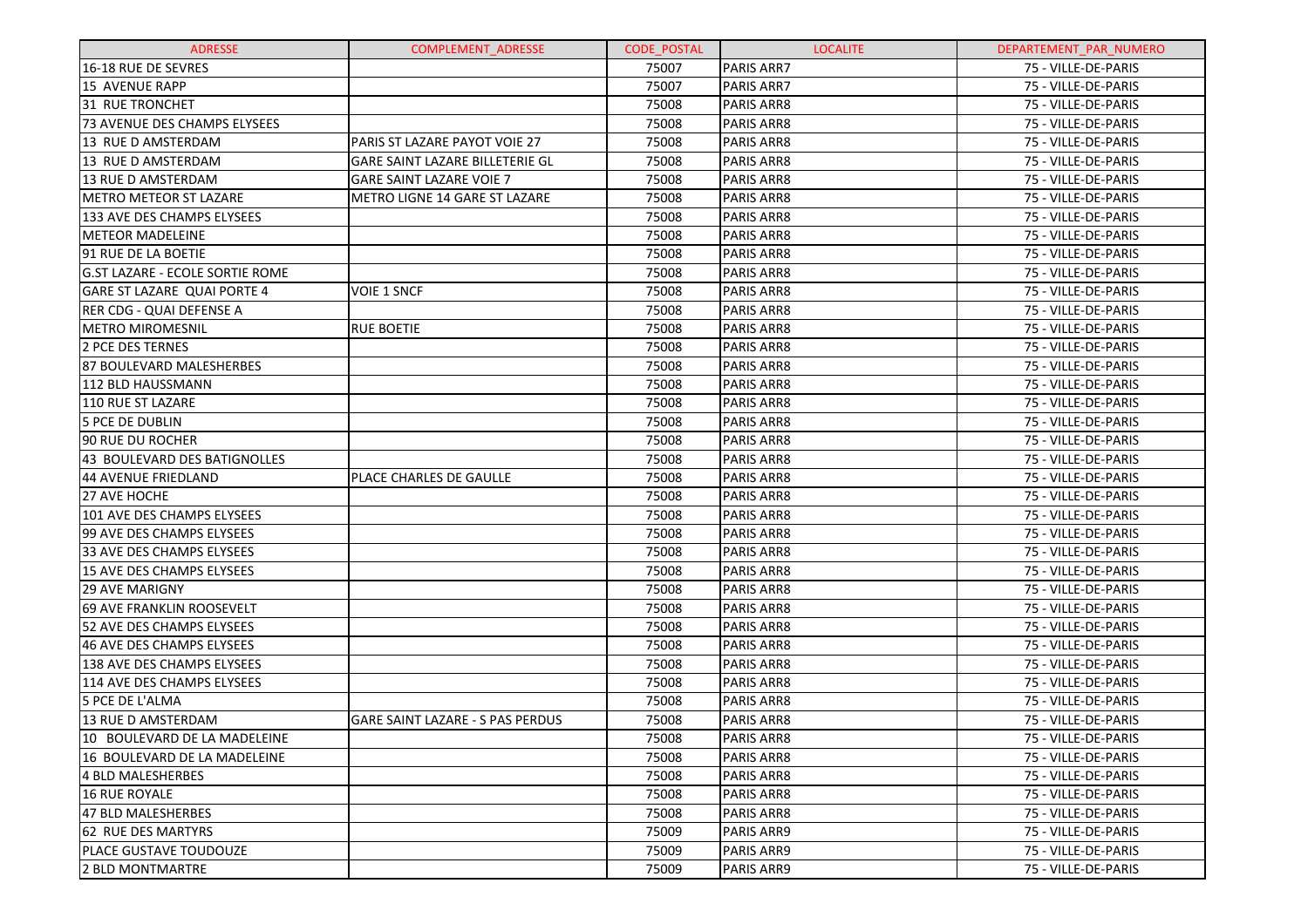| <b>ADRESSE</b>                    | <b>COMPLEMENT ADRESSE</b>         | <b>CODE POSTAL</b> | <b>LOCALITE</b>   | DEPARTEMENT PAR NUMERO |
|-----------------------------------|-----------------------------------|--------------------|-------------------|------------------------|
| HAUSSMA/ST LAZARE 22 RUE JOUBERT  | EOLE PASSERELLE INTERMEDIAIRE     | 75009              | <b>PARIS ARR9</b> | 75 - VILLE-DE-PARIS    |
| EOLE HAUSSMANN 22 RUE JOUBERT     | <b>PASSERELLE SUPERIEURE</b>      | 75009              | <b>PARIS ARR9</b> | 75 - VILLE-DE-PARIS    |
| 6 PLACE DE CLICHY/METRO CENTRAL   |                                   | 75009              | <b>PARIS ARR9</b> | 75 - VILLE-DE-PARIS    |
| 2 BLD HAUSSMANN                   | <b>METRO RICHELIEU DROUOT</b>     | 75009              | <b>PARIS ARR9</b> | 75 - VILLE-DE-PARIS    |
| <b>METRO HAVRE CAUMARTIN A</b>    |                                   | 75009              | <b>PARIS ARR9</b> | 75 - VILLE-DE-PARIS    |
| <b>METRO OPERA B</b>              |                                   | 75009              | <b>PARIS ARR9</b> | 75 - VILLE-DE-PARIS    |
| HAUSSMA/ST LAZARE 22 RUE JOUBERT  | <b>EOLE PASSERELLE SUPERIEURE</b> | 75009              | <b>PARIS ARR9</b> | 75 - VILLE-DE-PARIS    |
| 16 PLACE DU HAVRE                 | COTE FNAC - RUE SAINT LAZARE      | 75009              | <b>PARIS ARR9</b> | 75 - VILLE-DE-PARIS    |
| 2 PLACE D'ESTIENNE D'ORVES        | TRINITE - ST LAZARRE              | 75009              | <b>PARIS ARR9</b> | 75 - VILLE-DE-PARIS    |
| 55 RUE DE DOUAI                   |                                   | 75009              | <b>PARIS ARR9</b> | 75 - VILLE-DE-PARIS    |
| 62 BLD HAUSSMANN                  |                                   | 75009              | <b>PARIS ARR9</b> | 75 - VILLE-DE-PARIS    |
| 46 BOULEVARD HAUSSMANN            |                                   | 75009              | <b>PARIS ARR9</b> | 75 - VILLE-DE-PARIS    |
| <b>6 RUE NOTRE DAME LORETTE</b>   |                                   | 75009              | <b>PARIS ARR9</b> | 75 - VILLE-DE-PARIS    |
| 2 RUE LA FAYETTE                  |                                   | 75009              | <b>PARIS ARR9</b> | 75 - VILLE-DE-PARIS    |
| 2 BLD POISSONNIERE                |                                   | 75009              | <b>PARIS ARR9</b> | 75 - VILLE-DE-PARIS    |
| 91 RUE DU FBG POISSONNIERE        |                                   | 75009              | <b>PARIS ARR9</b> | 75 - VILLE-DE-PARIS    |
| <b>65 RUE LA FAYETTE</b>          |                                   | 75009              | <b>PARIS ARR9</b> | 75 - VILLE-DE-PARIS    |
| 2 AVE TRUDAINE                    |                                   | 75009              | <b>PARIS ARR9</b> | 75 - VILLE-DE-PARIS    |
| <b>30 BLD DES ITALIENS</b>        |                                   | 75009              | <b>PARIS ARR9</b> | 75 - VILLE-DE-PARIS    |
| <b>36 RUE TRONCHET</b>            |                                   | 75009              | <b>PARIS ARR9</b> | 75 - VILLE-DE-PARIS    |
| 179 RUE DU FAUBOURG SAINT MART    |                                   | 75010              | PARIS ARR10       | 75 - VILLE-DE-PARIS    |
| 85B BOULEVARD DE MAGENTA          |                                   | 75010              | PARIS ARR10       | 75 - VILLE-DE-PARIS    |
| 19 RUE CAIL                       |                                   | 75010              | PARIS ARR10       | 75 - VILLE-DE-PARIS    |
| PAYOT-COEUR DE LA GARE DE L'EST   | PLACE DU 11 NOVEMBRE 1918         | 75010              | PARIS ARR10       | 75 - VILLE-DE-PARIS    |
| PARIS NORD GALERIE MARCHANDE      | NIVEAU -2 SUD                     | 75010              | PARIS ARR10       | 75 - VILLE-DE-PARIS    |
| PARIS NORD GALERIE MARCHANDE      | NIVEAU -2 NORD                    | 75010              | PARIS ARR10       | 75 - VILLE-DE-PARIS    |
| PARIS NORD ZONE ECHANGE NIVEAU-1  | <b>18 RUE DE DUNKERQUE</b>        | 75010              | PARIS ARR10       | 75 - VILLE-DE-PARIS    |
| RH SALLE LONDRES NIVEAU 1         | ZONE S/S DOUANE-GARE DU NORD      | 75010              | PARIS ARR10       | 75 - VILLE-DE-PARIS    |
| <b>PLACE JACQUES BONSERGENT</b>   |                                   | 75010              | PARIS ARR10       | 75 - VILLE-DE-PARIS    |
| RH ZONE INTERMEDIAIRE             | <b>GARE DU NORD</b>               | 75010              | PARIS ARR10       | 75 - VILLE-DE-PARIS    |
| <b>1 AVENUE CLAUDE VELLEFAUX</b>  | <b>HOPITAL SAINT-LOUIS</b>        | 75010              | PARIS ARR10       | 75 - VILLE-DE-PARIS    |
| RH QUAI E - COTE RUE D'ALSACE     | <b>GARE DE L'EST</b>              | 75010              | PARIS ARR10       | 75 - VILLE-DE-PARIS    |
| VOIES 25/26 QUAI B                | <b>GARE DE L'EST</b>              | 75010              | PARIS ARR10       | 75 - VILLE-DE-PARIS    |
| RH CENTRAL VOIE 13                | <b>GARE DU NORD</b>               | 75010              | PARIS ARR10       | 75 - VILLE-DE-PARIS    |
| RH VOIE 3 SNCF PARIS NORD         | <b>GARE DU NORD</b>               | 75010              | PARIS ARR10       | 75 - VILLE-DE-PARIS    |
| RH SALLE ECHANGE NIVEAU 1         | <b>GARE DU NORD</b>               | 75010              | PARIS ARR10       | 75 - VILLE-DE-PARIS    |
| <b>CAFET HOPITAL LARIBOISIERE</b> |                                   | 75010              | PARIS ARR10       | 75 - VILLE-DE-PARIS    |
| 12 PCE DE LA REPUBLIQUE           |                                   | 75010              | PARIS ARR10       | 75 - VILLE-DE-PARIS    |
| 217 RUE ST MAUR                   |                                   | 75010              | PARIS ARR10       | 75 - VILLE-DE-PARIS    |
| 8 BLD ST DENIS                    |                                   | 75010              | PARIS ARR10       | 75 - VILLE-DE-PARIS    |
| 76 RUE DU CHATEAU D'EAU           |                                   | 75010              | PARIS ARR10       | 75 - VILLE-DE-PARIS    |
| 127 BOULEVARD DE MAGENTA          |                                   | 75010              | PARIS ARR10       | 75 - VILLE-DE-PARIS    |
| 16 PLACE DE LA REPUBLIQUE         | ANGLE RUE RENE BOULANGER          | 75010              | PARIS ARR10       | 75 - VILLE-DE-PARIS    |
| 226 RUE DU FBG ST MARTIN          |                                   | 75010              | PARIS ARR10       | 75 - VILLE-DE-PARIS    |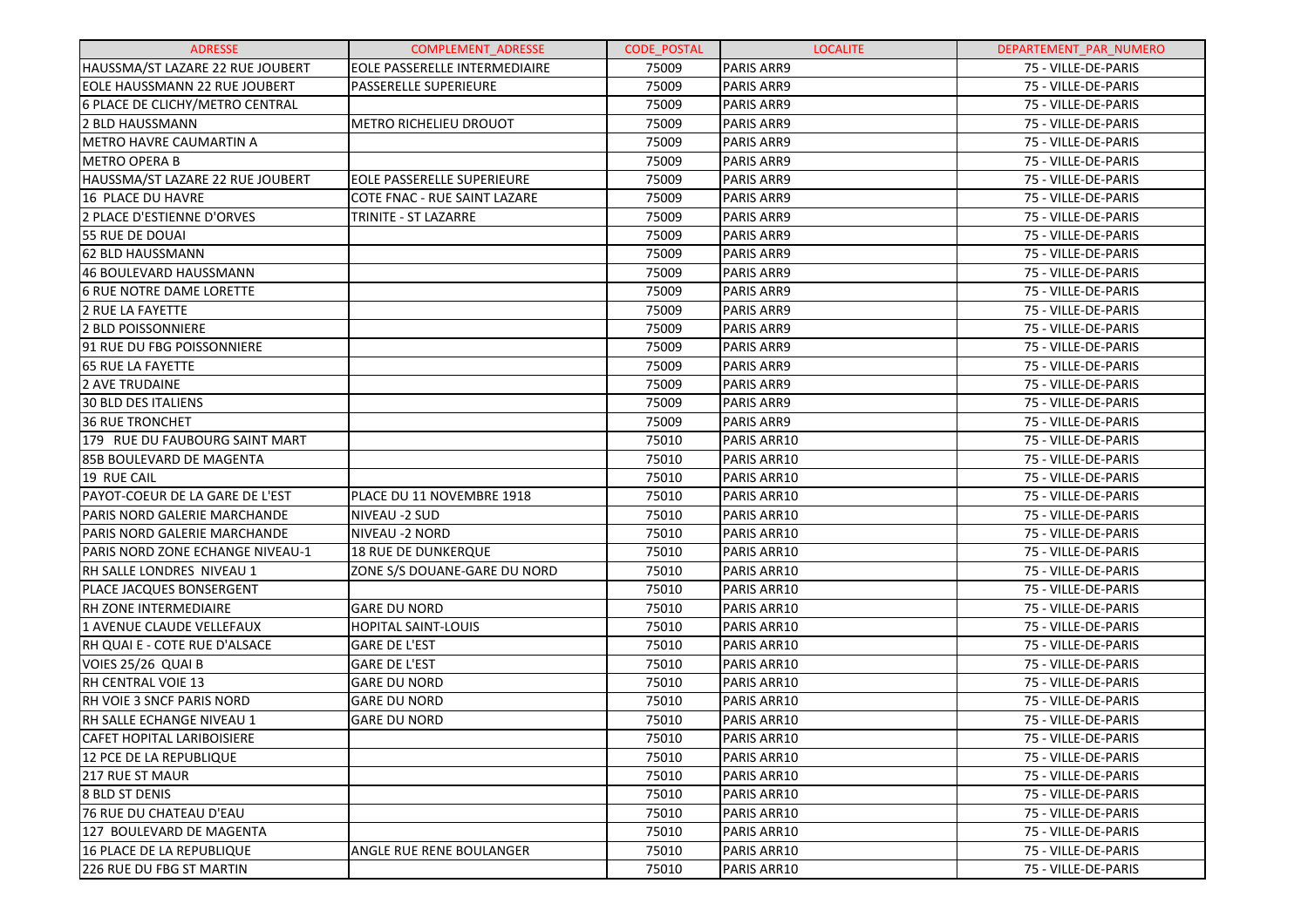| <b>ADRESSE</b>                     | <b>COMPLEMENT ADRESSE</b>          | <b>CODE POSTAL</b> | <b>LOCALITE</b> | DEPARTEMENT PAR NUMERO |
|------------------------------------|------------------------------------|--------------------|-----------------|------------------------|
| <b>26 BLD BONNE NOUVELLE</b>       |                                    | 75010              | PARIS ARR10     | 75 - VILLE-DE-PARIS    |
| 98 RUE SAINT MAUR                  |                                    | 75011              | PARIS ARR11     | 75 - VILLE-DE-PARIS    |
| 99 RUE DU FBG SAINT ANTOINE        |                                    | 75011              | PARIS ARR11     | 75 - VILLE-DE-PARIS    |
| <b>128 RUE DE CHARONNE</b>         |                                    | 75011              | PARIS ARR11     | 75 - VILLE-DE-PARIS    |
| 109 BLD VOLTAIRE                   |                                    | 75011              | PARIS ARR11     | 75 - VILLE-DE-PARIS    |
| <b>88 BIS AVE PARMENTIER</b>       |                                    | 75011              | PARIS ARR11     | 75 - VILLE-DE-PARIS    |
| <b>RER NATION SALLE INFERIEURE</b> |                                    | 75011              | PARIS ARR11     | 75 - VILLE-DE-PARIS    |
| <b>RER NATION SALLE SUPERIEURE</b> |                                    | 75011              | PARIS ARR11     | 75 - VILLE-DE-PARIS    |
| PLACE MIREILLE HAVET               | <b>METRO FAIDHERBE CHALIGNY</b>    | 75011              | PARIS ARR11     | 75 - VILLE-DE-PARIS    |
| <b>6 RUE BOULLE</b>                |                                    | 75011              | PARIS ARR11     | 75 - VILLE-DE-PARIS    |
| 10 PLACE DE LA BASTILLE            |                                    | 75011              | PARIS ARR11     | 75 - VILLE-DE-PARIS    |
| 132 BLD VOLTAIRE                   |                                    | 75011              | PARIS ARR11     | 75 - VILLE-DE-PARIS    |
| 172 RUE DE LA ROQUETTE             |                                    | 75011              | PARIS ARR11     | 75 - VILLE-DE-PARIS    |
| <b>71 BLD VOLTAIRE</b>             | <b>METRO ST AMBROISE</b>           | 75011              | PARIS ARR11     | 75 - VILLE-DE-PARIS    |
| 113 BOULEVARD DE CHARONNE          |                                    | 75011              | PARIS ARR11     | 75 - VILLE-DE-PARIS    |
| 11 AVENUE DE NOGENT                |                                    | 75012              | PARIS ARR12     | 75 - VILLE-DE-PARIS    |
| 33 BOULEVARD DE PICPUS             | ROTHSCHILD AP - HP                 | 75012              | PARIS ARR12     | 75 - VILLE-DE-PARIS    |
| 276 RUE DE CHARENTON               |                                    | 75012              | PARIS ARR12     | 75 - VILLE-DE-PARIS    |
| 56 RUE JACQUES HILLAIRET           |                                    | 75012              | PARIS ARR12     | 75 - VILLE-DE-PARIS    |
| 26 AVENUE DU DOCTEUR ARNOLD NETT   | HOPITAL TROUSSEAU - CAFETERIA      | 75012              | PARIS ARR12     | 75 - VILLE-DE-PARIS    |
| <b>BOULEVARD DE BERCY</b>          | <b>GARE PARIS BERCY</b>            | 75012              | PARIS ARR12     | 75 - VILLE-DE-PARIS    |
| 246 AVENUE DAUMESNIL               |                                    | 75012              | PARIS ARR12     | 75 - VILLE-DE-PARIS    |
| <b>RER LYON ECHANGES COTE EST</b>  | <b>GARE DE LYON SALLE ECHANGES</b> | 75012              | PARIS ARR12     | 75 - VILLE-DE-PARIS    |
| <b>RELAY SALLE DIDEROT SNCF</b>    | <b>20 BLD DIDEROT</b>              | 75012              | PARIS ARR12     | 75 - VILLE-DE-PARIS    |
| <b>METEOR GARE DE LYON</b>         | <b>CORRESPONDANCE RER</b>          | 75012              | PARIS ARR12     | 75 - VILLE-DE-PARIS    |
| <b>RER GARE DE LYON</b>            | <b>QUAI BOISSY 2</b>               | 75012              | PARIS ARR12     | 75 - VILLE-DE-PARIS    |
| 116 BLD DIDEROT                    | <b>METRO REUILLY DIDEROT</b>       | 75012              | PARIS ARR12     | 75 - VILLE-DE-PARIS    |
| 120 RUE DE LYON                    |                                    | 75012              | PARIS ARR12     | 75 - VILLE-DE-PARIS    |
| <b>6 PCE DE LA NATION</b>          |                                    | 75012              | PARIS ARR12     | 75 - VILLE-DE-PARIS    |
| 116 RUE DU FBG ST ANTOINE          |                                    | 75012              | PARIS ARR12     | 75 - VILLE-DE-PARIS    |
| POINT RENCONTRE SAL.TGV            | <b>GARE DE LYON</b>                | 75012              | PARIS ARR12     | 75 - VILLE-DE-PARIS    |
| RH SALLE TGV-RUE DE BERCY          | <b>GARE DE LYON</b>                | 75012              | PARIS ARR12     | 75 - VILLE-DE-PARIS    |
| RH SALLE TGV-RUE DE CHALON         | <b>GARE DE LYON</b>                | 75012              | PARIS ARR12     | 75 - VILLE-DE-PARIS    |
| GARE LYON -QUAI C -VOIE N          |                                    | 75012              | PARIS ARR12     | 75 - VILLE-DE-PARIS    |
| BB GARE LYON - QUAI A              |                                    | 75012              | PARIS ARR12     | 75 - VILLE-DE-PARIS    |
| <b>RER GARE DE LYON SALLE DES</b>  | <b>ECHANGES NIVEAU FNAC</b>        | 75012              | PARIS ARR12     | 75 - VILLE-DE-PARIS    |
| <b>RER GARE DE LYON QUAI B</b>     | <b>BOISSY 1</b>                    | 75012              | PARIS ARR12     | 75 - VILLE-DE-PARIS    |
| GARE LYON - QUAI D                 |                                    | 75012              | PARIS ARR12     | 75 - VILLE-DE-PARIS    |
| 193 RUE DE BERCY                   |                                    | 75012              | PARIS ARR12     | 75 - VILLE-DE-PARIS    |
| <b>23 TER BLD DIDEROT</b>          |                                    | 75012              | PARIS ARR12     | 75 - VILLE-DE-PARIS    |
| 2 PCE EDOUARD RENARD               |                                    | 75012              | PARIS ARR12     | 75 - VILLE-DE-PARIS    |
| <b>280 AVE DAUMESNIL</b>           |                                    | 75012              | PARIS ARR12     | 75 - VILLE-DE-PARIS    |
| <b>257 AVE DAUMESNIL</b>           |                                    | 75012              | PARIS ARR12     | 75 - VILLE-DE-PARIS    |
| <b>22 RUE DE WATTIGNIES</b>        |                                    | 75012              | PARIS ARR12     | 75 - VILLE-DE-PARIS    |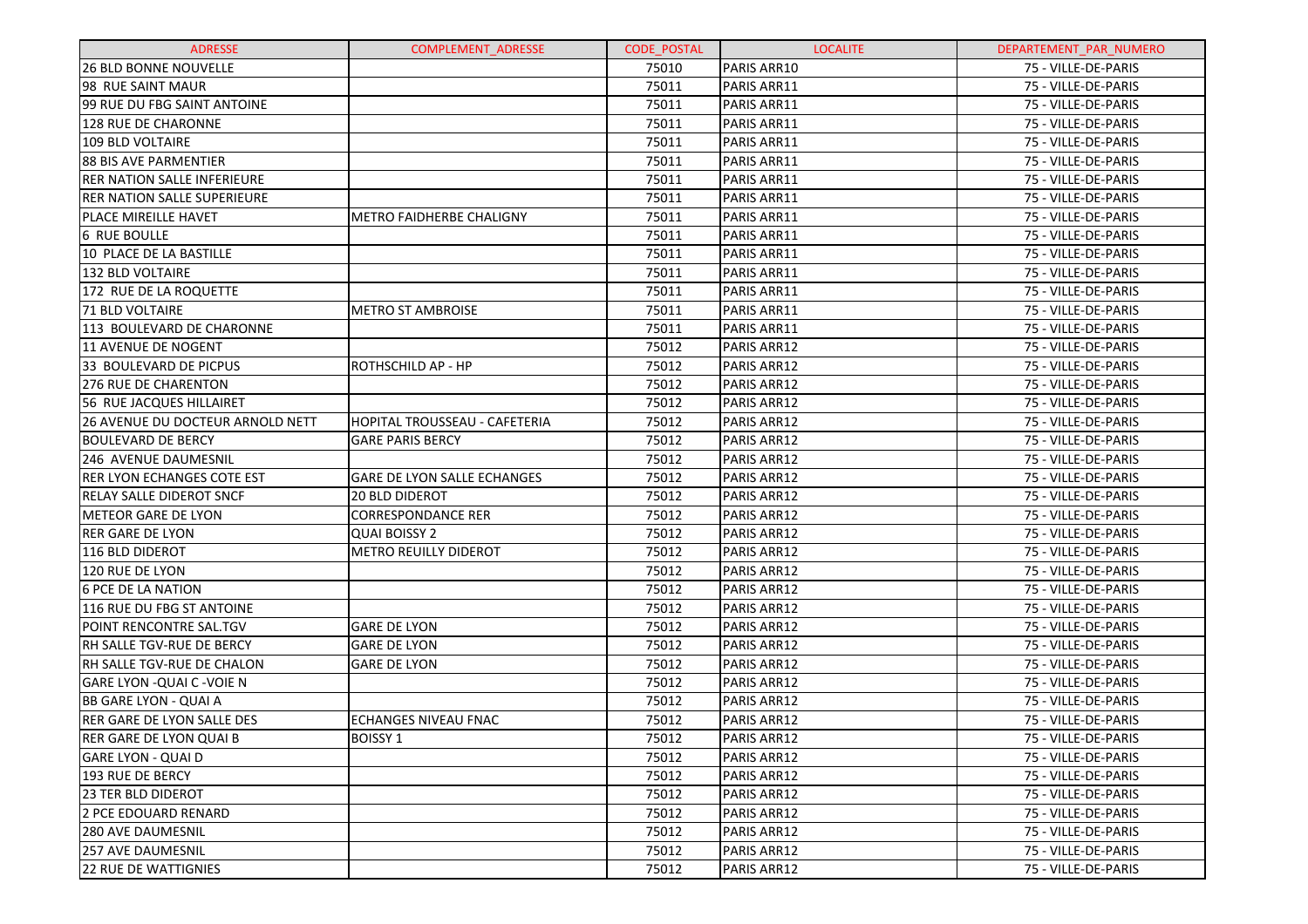| <b>ADRESSE</b>                        | COMPLEMENT_ADRESSE               | <b>CODE POSTAL</b> | <b>LOCALITE</b> | DEPARTEMENT PAR NUMERO |
|---------------------------------------|----------------------------------|--------------------|-----------------|------------------------|
| 101 RUE CLAUDE DECAEN                 |                                  | 75012              | PARIS ARR12     | 75 - VILLE-DE-PARIS    |
| <b>157 RUE DE CHARENTON</b>           |                                  | 75012              | PARIS ARR12     | 75 - VILLE-DE-PARIS    |
| <b>37 BLD DIDEROT</b>                 |                                  | 75012              | PARIS ARR12     | 75 - VILLE-DE-PARIS    |
| 88 BLD DIDEROT                        |                                  | 75012              | PARIS ARR12     | 75 - VILLE-DE-PARIS    |
| <b>19 PLACE FELIX EBOUE</b>           |                                  | 75012              | PARIS ARR12     | 75 - VILLE-DE-PARIS    |
| 82 AVE DE ST MANDE                    |                                  | 75012              | PARIS ARR12     | 75 - VILLE-DE-PARIS    |
| <b>12 AVENUE DU TRONE</b>             |                                  | 75012              | PARIS ARR12     | 75 - VILLE-DE-PARIS    |
| <b>30 PCE DE LA NATION</b>            |                                  | 75012              | PARIS ARR12     | 75 - VILLE-DE-PARIS    |
| <b>RUE ELSA MORANTE</b>               |                                  | 75013              | PARIS ARR13     | 75 - VILLE-DE-PARIS    |
| LOTISSEMENT MUNETVILLE 1              | HOPITAL LA PITIE/BABINSKI        | 75013              | PARIS ARR13     | 75 - VILLE-DE-PARIS    |
| <b>30 AVE D'ITALIE</b>                |                                  | 75013              | PARIS ARR13     | 75 - VILLE-DE-PARIS    |
| <b>215 RUE DE TOLBIAC</b>             |                                  | 75013              | PARIS ARR13     | 75 - VILLE-DE-PARIS    |
| 75 RUE DE PATAY                       |                                  | 75013              | PARIS ARR13     | 75 - VILLE-DE-PARIS    |
| <b>BIBLIOTHEQUE F.MITTERRAND SNCF</b> | 28 RUE DU CHEVALERET             | 75013              | PARIS ARR13     | 75 - VILLE-DE-PARIS    |
| 47 AVE D'ITALIE                       |                                  | 75013              | PARIS ARR13     | 75 - VILLE-DE-PARIS    |
| 98 BOULEVARD MASSENA                  |                                  | 75013              | PARIS ARR13     | 75 - VILLE-DE-PARIS    |
| <b>25 AVE DES GOBELINS</b>            |                                  | 75013              | PARIS ARR13     | 75 - VILLE-DE-PARIS    |
| <b>147 BLD AUGUSTE BLANQUI</b>        | <b>METRO GLACIERE</b>            | 75013              | PARIS ARR13     | 75 - VILLE-DE-PARIS    |
| HOPITAL SALPETRIERE - CAFETARIA       |                                  | 75013              | PARIS ARR13     | 75 - VILLE-DE-PARIS    |
| RH VEST B - HALL PRES                 | <b>GARE AUSTERLITZ</b>           | 75013              | PARIS ARR13     | 75 - VILLE-DE-PARIS    |
| RH QUAI SORTIE GDES LIGNES V.21       | <b>GARE AUSTERLITZ</b>           | 75013              | PARIS ARR13     | 75 - VILLE-DE-PARIS    |
| METEOR BIBLIOTHEQ.CORRESPONDANCE      | METRO BIBLIO./ RUE DU CHEVALERET | 75013              | PARIS ARR13     | 75 - VILLE-DE-PARIS    |
| 17 PLACE DE L ABBE GEORGES HENO       |                                  | 75013              | PARIS ARR13     | 75 - VILLE-DE-PARIS    |
| 85 BLD AUGUSTE BLANQUI                |                                  | 75013              | PARIS ARR13     | 75 - VILLE-DE-PARIS    |
| 89 RUE DE LA GLACIERE                 |                                  | 75013              | PARIS ARR13     | 75 - VILLE-DE-PARIS    |
| <b>156 RUE DE TOLBIAC</b>             |                                  | 75013              | PARIS ARR13     | 75 - VILLE-DE-PARIS    |
| 1 BLD AUGUSTE BLANQUI                 |                                  | 75013              | PARIS ARR13     | 75 - VILLE-DE-PARIS    |
| <b>213 BLD VINCENT AURIOL</b>         |                                  | 75013              | PARIS ARR13     | 75 - VILLE-DE-PARIS    |
| 130 BLD VINCENT AURIOL                |                                  | 75013              | PARIS ARR13     | 75 - VILLE-DE-PARIS    |
| 10 PCE PINEL                          |                                  | 75013              | PARIS ARR13     | 75 - VILLE-DE-PARIS    |
| <b>34 RUE DE TOLBIAC</b>              |                                  | 75013              | PARIS ARR13     | 75 - VILLE-DE-PARIS    |
| <b>76 RUE DE TOLBIAC</b>              |                                  | 75013              | PARIS ARR13     | 75 - VILLE-DE-PARIS    |
| 83 AVE D'ITALIE                       |                                  | 75013              | PARIS ARR13     | 75 - VILLE-DE-PARIS    |
| 82 AVE D'ITALIE                       |                                  | 75013              | PARIS ARR13     | 75 - VILLE-DE-PARIS    |
| 119 RUE L.M. NORDMANN                 |                                  | 75013              | PARIS ARR13     | 75 - VILLE-DE-PARIS    |
| 51 BLD ARAGO                          |                                  | 75013              | PARIS ARR13     | 75 - VILLE-DE-PARIS    |
| 42 BOULEVARD JOURDAN                  |                                  | 75014              | PARIS ARR14     | 75 - VILLE-DE-PARIS    |
| 46 BOULEVARD SAINT JACQUES            |                                  | 75014              | PARIS ARR14     | 75 - VILLE-DE-PARIS    |
| 185 RUE RAYMOND LOSSERAND             | <b>HOPITAL SAINT JOSEPH</b>      | 75014              | PARIS ARR14     | 75 - VILLE-DE-PARIS    |
| 31 RUE DU DEPART                      |                                  | 75014              | PARIS ARR14     | 75 - VILLE-DE-PARIS    |
| 129 RUE D ALESIA                      |                                  | 75014              | PARIS ARR14     | 75 - VILLE-DE-PARIS    |
| 2 AVENUE REILLE                       |                                  | 75014              | PARIS ARR14     | 75 - VILLE-DE-PARIS    |
| <b>66 RUE DAGUERRE</b>                |                                  | 75014              | PARIS ARR14     | 75 - VILLE-DE-PARIS    |
| MATERNITE PORT ROYAL NIV RDC          | 123 BD PORT ROYAL                | 75014              | PARIS ARR14     | 75 - VILLE-DE-PARIS    |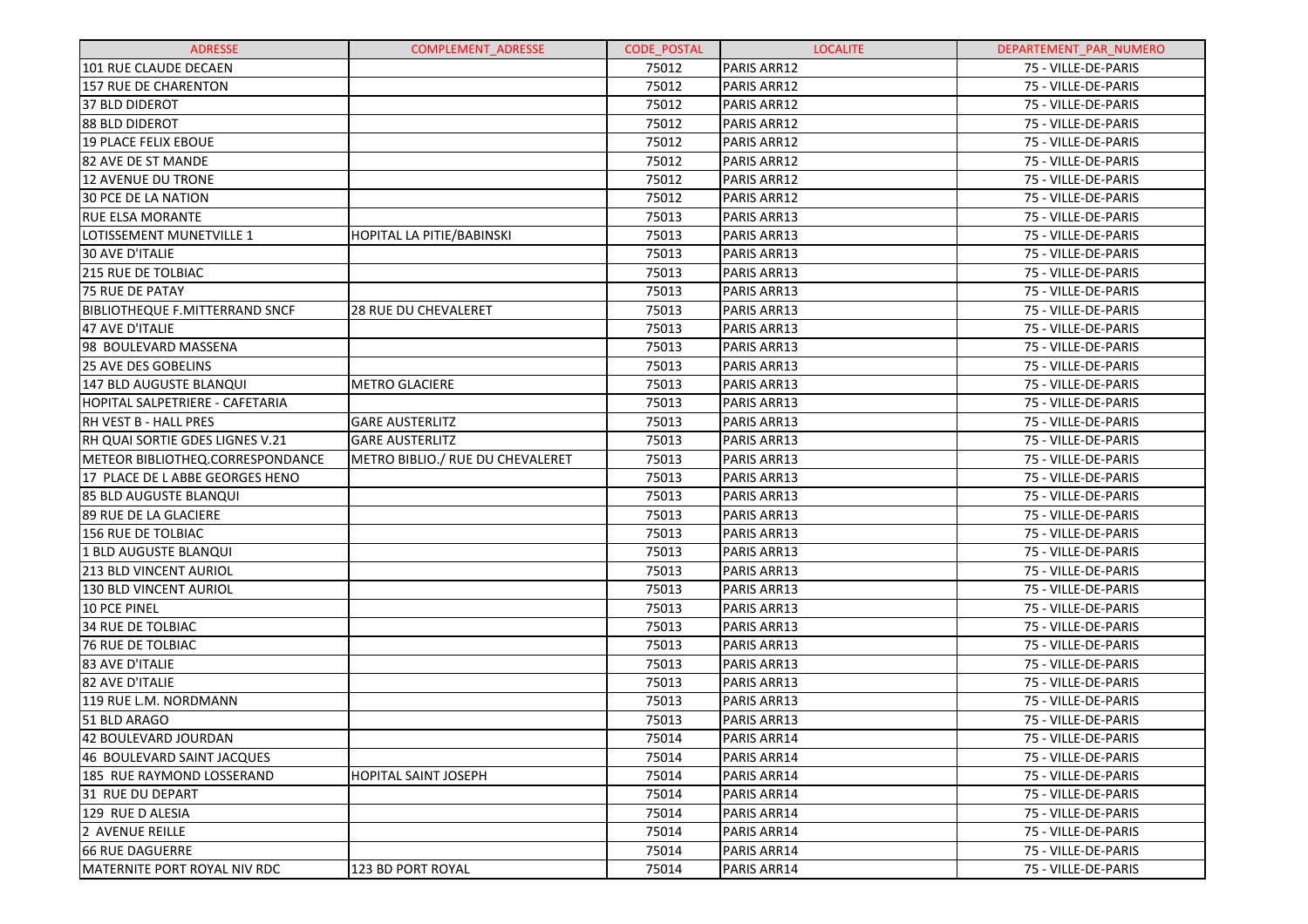| <b>ADRESSE</b>                       | <b>COMPLEMENT ADRESSE</b>      | <b>CODE POSTAL</b> | <b>LOCALITE</b>    | DEPARTEMENT PAR NUMERO |
|--------------------------------------|--------------------------------|--------------------|--------------------|------------------------|
| <b>80 AVE DU MAINE</b>               |                                | 75014              | PARIS ARR14        | 75 - VILLE-DE-PARIS    |
| 75 BLD DU GENERAL LECLERC            | METRO ALESIA (BOUQUET)         | 75014              | PARIS ARR14        | 75 - VILLE-DE-PARIS    |
| 72 RUE RAYMOND LOSSERAND             | <b>METRO PERNETY</b>           | 75014              | PARIS ARR14        | 75 - VILLE-DE-PARIS    |
| 33 RUE BREZIN                        |                                | 75014              | PARIS ARR14        | 75 - VILLE-DE-PARIS    |
| <b>HOPITAL ST ANNE</b>               |                                | 75014              | PARIS ARR14        | 75 - VILLE-DE-PARIS    |
| RER DENFERT ROCHER.D -MASSY TETE     |                                | 75014              | PARIS ARR14        | 75 - VILLE-DE-PARIS    |
| <b>202 BOULEVARD RASPAIL</b>         |                                | 75014              | PARIS ARR14        | 75 - VILLE-DE-PARIS    |
| 1 RUE DU DEPART                      |                                | 75014              | PARIS ARR14        | 75 - VILLE-DE-PARIS    |
| 165 AVE DU MAINE                     |                                | 75014              | PARIS ARR14        | 75 - VILLE-DE-PARIS    |
| 179 RUE D'ALESIA                     |                                | 75014              | PARIS ARR14        | 75 - VILLE-DE-PARIS    |
| 2 AVE DE LA PORTE DIDOT              |                                | 75014              | PARIS ARR14        | 75 - VILLE-DE-PARIS    |
| 16 AVE DU PDT RENE COTY              |                                | 75014              | PARIS ARR14        | 75 - VILLE-DE-PARIS    |
| 2 AVENUE RENE COTY                   | <b>RER DENFERT ROCHEREAU</b>   | 75014              | PARIS ARR14        | 75 - VILLE-DE-PARIS    |
| 44 AVE DU GENERAL LECLERC            |                                | 75014              | PARIS ARR14        | 75 - VILLE-DE-PARIS    |
| 91 RUE DE LA TOMBE ISSOIRE           |                                | 75014              | PARIS ARR14        | 75 - VILLE-DE-PARIS    |
| 106 BLD JOURDAN                      |                                | 75014              | PARIS ARR14        | 75 - VILLE-DE-PARIS    |
| 1 PLACE DU 25 AOUT 1944              |                                | 75014              | PARIS ARR14        | 75 - VILLE-DE-PARIS    |
| 134 BLD BRUNE                        |                                | 75014              | PARIS ARR14        | 75 - VILLE-DE-PARIS    |
| 201 BLD BRUNE                        |                                | 75014              | PARIS ARR14        | 75 - VILLE-DE-PARIS    |
| 12 AVE JEAN MOULIN                   |                                | 75014              | PARIS ARR14        | 75 - VILLE-DE-PARIS    |
| 90 AVE DU GENERAL LECLERC            | ANGLE AVE JEAN MOULIN          | 75014              | PARIS ARR14        | 75 - VILLE-DE-PARIS    |
| 22 RUE DE L AMIRAL MOUCHEZ           |                                | 75014              | PARIS ARR14        | 75 - VILLE-DE-PARIS    |
| 149 RUE DE SEVRES                    | <b>HOPITAL NECKER</b>          | 75015              | PARIS ARR15        | 75 - VILLE-DE-PARIS    |
| 283 PLACE ADOLPHE CHERIOUX           | PLACE ADOLPHE CHERIOUX         | 75015              | PARIS ARR15        | 75 - VILLE-DE-PARIS    |
| QUAI DEPART FACE VOIE 18             | <b>GARE MONTPARNASSE</b>       | 75015              | <b>PARIS ARR15</b> | 75 - VILLE-DE-PARIS    |
| <b>63 RUE DE BRANCION</b>            |                                | 75015              | PARIS ARR15        | 75 - VILLE-DE-PARIS    |
| 14 RUE LINOIS                        |                                | 75015              | <b>PARIS ARR15</b> | 75 - VILLE-DE-PARIS    |
| 9 RUE DUPLEIX                        |                                | 75015              | <b>PARIS ARR15</b> | 75 - VILLE-DE-PARIS    |
| HOPITAL EUROPEEN G.POMPIDOU          | 20-40 RUE LEBLANC / P.CEDEX 15 | 75015              | PARIS ARR15        | 75 - VILLE-DE-PARIS    |
| 7 ESPLANADE HENRI DE FRANCE          | PARIS FRANCE TELEVISION        | 75015              | <b>PARIS ARR15</b> | 75 - VILLE-DE-PARIS    |
| 18 RUE GEORGE BERNARD SHAW           |                                | 75015              | PARIS ARR15        | 75 - VILLE-DE-PARIS    |
| <b>PORTE OCEANE SNCF</b>             | <b>GARE MONTPARNASSE</b>       | 75015              | PARIS ARR15        | 75 - VILLE-DE-PARIS    |
| 1 BLD LEFEBVRE                       | METRO PTE DE VERSAILLES        | 75015              | PARIS ARR15        | 75 - VILLE-DE-PARIS    |
| 84 RUE DE CAMBRONNE                  |                                | 75015              | PARIS ARR15        | 75 - VILLE-DE-PARIS    |
| 11 PLACE CHARLES MICHELS             | <b>METRO CHARLES MICHELS</b>   | 75015              | PARIS ARR15        | 75 - VILLE-DE-PARIS    |
| <b>RELAIS H CENTRAL PASTEUR SNCF</b> | <b>GARE MONTPARNASSE</b>       | 75015              | <b>PARIS ARR15</b> | 75 - VILLE-DE-PARIS    |
| 20 RUE CAUCHY                        |                                | 75015              | PARIS ARR15        | 75 - VILLE-DE-PARIS    |
| <b>18 RUE OLIVIER DE SERRES</b>      |                                | 75015              | PARIS ARR15        | 75 - VILLE-DE-PARIS    |
| QUAI CENTRAL - VOIE 11               | <b>GARE MONTPARNASSE</b>       | 75015              | PARIS ARR15        | 75 - VILLE-DE-PARIS    |
| <b>282 RUE DE VAUGIRARD</b>          |                                | 75015              | <b>PARIS ARR15</b> | 75 - VILLE-DE-PARIS    |
| lQUAI PTE VAUGIRARD -QUAI 24         | <b>GARE MONTPARNASSE</b>       | 75015              | <b>PARIS ARR15</b> | 75 - VILLE-DE-PARIS    |
| HALL VAUGIRARD                       | <b>GARE MONTPARNASSE</b>       | 75015              | PARIS ARR15        | 75 - VILLE-DE-PARIS    |
| 95 RUE BLOMET                        |                                | 75015              | <b>PARIS ARR15</b> | 75 - VILLE-DE-PARIS    |
| 318 RUE DE VAUGIRARD                 |                                | 75015              | PARIS ARR15        | 75 - VILLE-DE-PARIS    |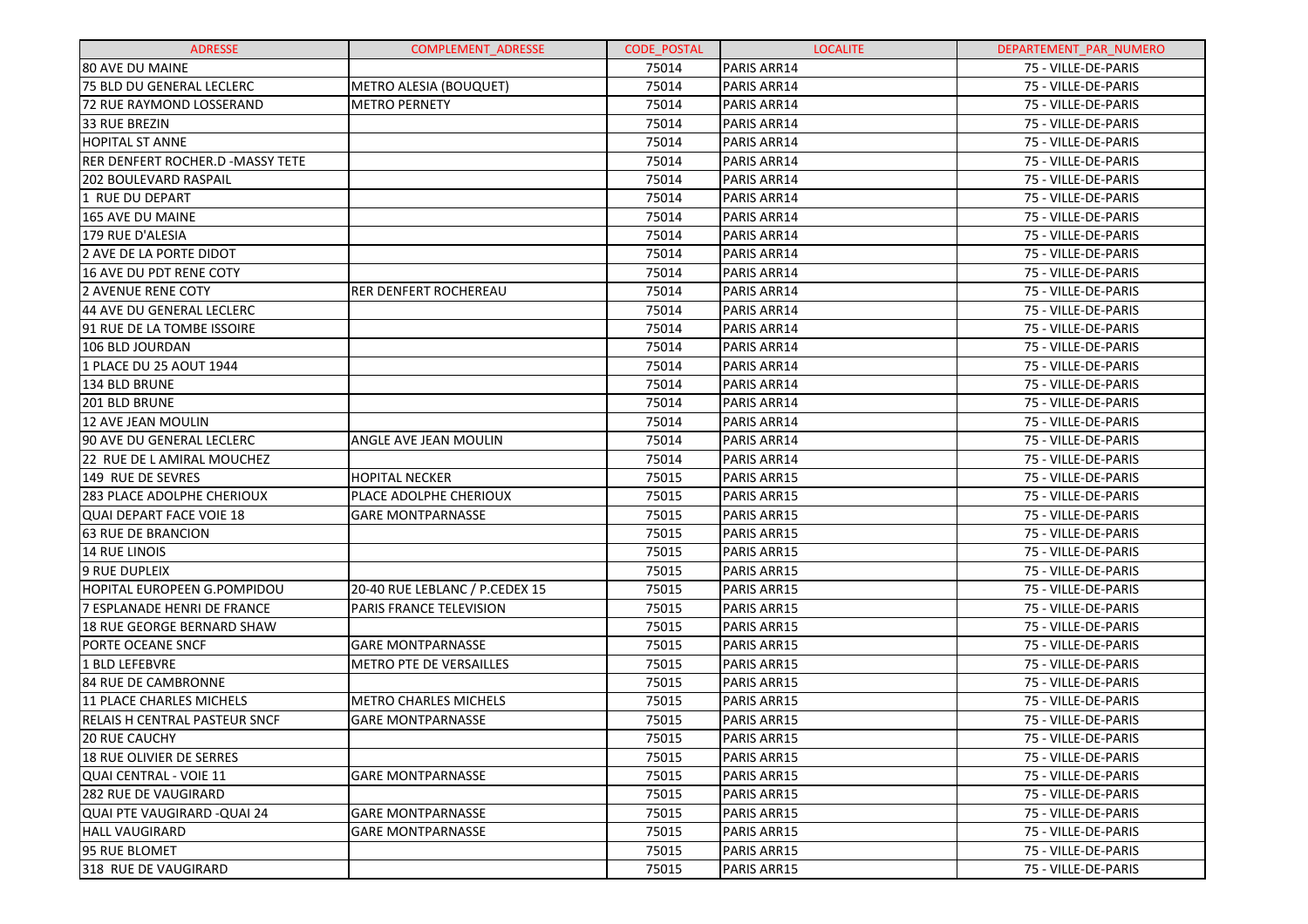| <b>ADRESSE</b>                 | <b>COMPLEMENT ADRESSE</b> | <b>CODE POSTAL</b> | <b>LOCALITE</b>    | DEPARTEMENT PAR NUMERO |
|--------------------------------|---------------------------|--------------------|--------------------|------------------------|
| 22 BOULEVARD PASTEUR           |                           | 75015              | <b>PARIS ARR15</b> | 75 - VILLE-DE-PARIS    |
| <b>2 RUE LABROUSTE</b>         |                           | 75015              | PARIS ARR15        | 75 - VILLE-DE-PARIS    |
| 52 RUE DES VOLONTAIRES         |                           | 75015              | PARIS ARR15        | 75 - VILLE-DE-PARIS    |
| 45 BIS RUE DE VOUILLE          |                           | 75015              | PARIS ARR15        | 75 - VILLE-DE-PARIS    |
| <b>86 BLD LEFEBVRE</b>         |                           | 75015              | PARIS ARR15        | 75 - VILLE-DE-PARIS    |
| 334-336 RUE DE VAUGIRARD       |                           | 75015              | PARIS ARR15        | 75 - VILLE-DE-PARIS    |
| <b>5 RUE DESNOUETTES</b>       |                           | 75015              | PARIS ARR15        | 75 - VILLE-DE-PARIS    |
| 17 RUE DU HAMEAU               |                           | 75015              | PARIS ARR15        | 75 - VILLE-DE-PARIS    |
| 119 AVE FELIX FAURE            |                           | 75015              | PARIS ARR15        | 75 - VILLE-DE-PARIS    |
| 48 AVE DE LA MOTTE PIQUET      |                           | 75015              | PARIS ARR15        | 75 - VILLE-DE-PARIS    |
| <b>73 RUE DE LA CONVENTION</b> |                           | 75015              | PARIS ARR15        | 75 - VILLE-DE-PARIS    |
| 101 RUE DE LA CONVENTION       |                           | 75015              | PARIS ARR15        | 75 - VILLE-DE-PARIS    |
| <b>PCE DU COMMERCE</b>         | 82 RUE DU COMMERCE        | 75015              | PARIS ARR15        | 75 - VILLE-DE-PARIS    |
| 132 BLD DE GRENELLE            |                           | 75015              | PARIS ARR15        | 75 - VILLE-DE-PARIS    |
| 111 BLD DE GRENELLE            |                           | 75015              | PARIS ARR15        | 75 - VILLE-DE-PARIS    |
| <b>16 RUE VALENTIN HAUY</b>    |                           | 75015              | PARIS ARR15        | 75 - VILLE-DE-PARIS    |
| 2-4 PCE RAOUL DAUTRY           |                           | 75015              | PARIS ARR15        | 75 - VILLE-DE-PARIS    |
| 19 RUE DE PASSY                |                           | 75016              | PARIS ARR16        | 75 - VILLE-DE-PARIS    |
| <b>37 RUE MOLITOR</b>          |                           | 75016              | PARIS ARR16        | 75 - VILLE-DE-PARIS    |
| 1 AVENUE DU GENERAL SARRAIL    |                           | 75016              | PARIS ARR16        | 75 - VILLE-DE-PARIS    |
| 16 RUE DES BELLES FEUILLES     |                           | 75016              | PARIS ARR16        | 75 - VILLE-DE-PARIS    |
| 37 RUE CHANEZ                  |                           | 75016              | PARIS ARR16        | 75 - VILLE-DE-PARIS    |
| 16 AVE DU PRESIDENT KENNEDY    |                           | 75016              | PARIS ARR16        | 75 - VILLE-DE-PARIS    |
| 2 AVE D'EYLAU                  |                           | 75016              | PARIS ARR16        | 75 - VILLE-DE-PARIS    |
| <b>BB METRO TROCADERO</b>      |                           | 75016              | PARIS ARR16        | 75 - VILLE-DE-PARIS    |
| <b>5 PCE VICTOR HUGO</b>       |                           | 75016              | PARIS ARR16        | 75 - VILLE-DE-PARIS    |
| 1 BIS PCE DE L'ALMA            |                           | 75016              | PARIS ARR16        | 75 - VILLE-DE-PARIS    |
| 2 RUE DUFRENOY                 |                           | 75016              | PARIS ARR16        | 75 - VILLE-DE-PARIS    |
| 127 AVE VICTOR HUGO            |                           | 75016              | PARIS ARR16        | 75 - VILLE-DE-PARIS    |
| 174 RUE DE LA POMPE            |                           | 75016              | PARIS ARR16        | 75 - VILLE-DE-PARIS    |
| 50 AVE BUGEAUD                 |                           | 75016              | PARIS ARR16        | 75 - VILLE-DE-PARIS    |
| 2 PCE VICTOR HUGO              |                           | 75016              | PARIS ARR16        | 75 - VILLE-DE-PARIS    |
| 4 PCE DU TROCADERO             |                           | 75016              | PARIS ARR16        | 75 - VILLE-DE-PARIS    |
| 37 AVE MARCEAU                 |                           | 75016              | PARIS ARR16        | 75 - VILLE-DE-PARIS    |
| 7 AVE PIERRE 1ER DE SERBIE     |                           | 75016              | PARIS ARR16        | 75 - VILLE-DE-PARIS    |
| 100 RUE BOILEAU                |                           | 75016              | PARIS ARR16        | 75 - VILLE-DE-PARIS    |
| 219 AVE DE VERSAILLES          |                           | 75016              | PARIS ARR16        | 75 - VILLE-DE-PARIS    |
| 226 AVENUE DE VERSAILLES       |                           | 75016              | PARIS ARR16        | 75 - VILLE-DE-PARIS    |
| <b>156 AVE DE VERSAILLES</b>   |                           | 75016              | PARIS ARR16        | 75 - VILLE-DE-PARIS    |
| 69 BLD EXELMANS                |                           | 75016              | PARIS ARR16        | 75 - VILLE-DE-PARIS    |
| 139 BIS AVE DE VERSAILLES      |                           | 75016              | PARIS ARR16        | 75 - VILLE-DE-PARIS    |
| 11 AVE DE VERSAILLES           |                           | 75016              | PARIS ARR16        | 75 - VILLE-DE-PARIS    |
| <b>14 RUE REMUSAT</b>          |                           | 75016              | PARIS ARR16        | 75 - VILLE-DE-PARIS    |
| 51 RUE D AUTEUIL               |                           | 75016              | PARIS ARR16        | 75 - VILLE-DE-PARIS    |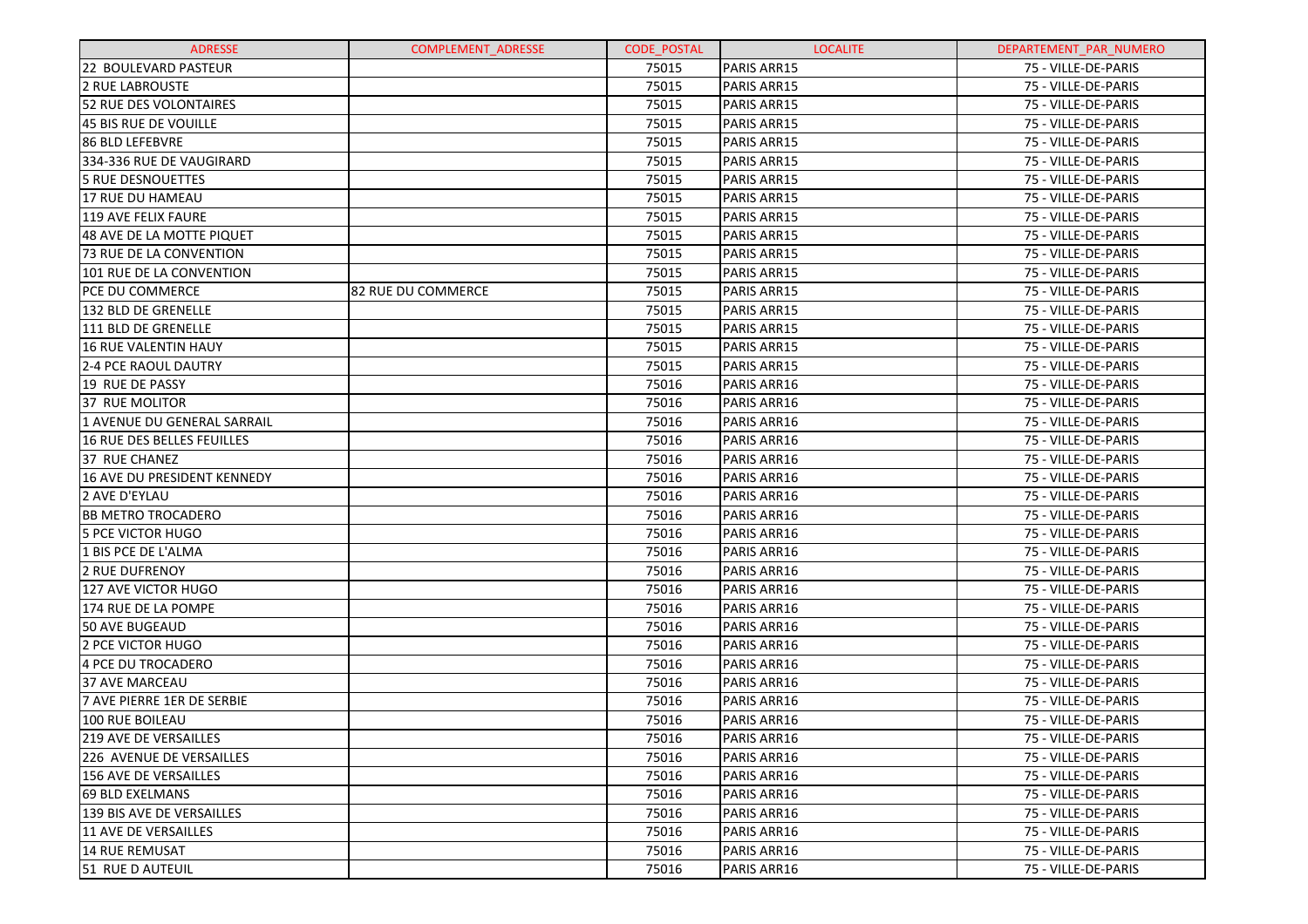| <b>ADRESSE</b>                 | <b>COMPLEMENT ADRESSE</b>            | <b>CODE POSTAL</b> | <b>LOCALITE</b>    | DEPARTEMENT PAR NUMERO |
|--------------------------------|--------------------------------------|--------------------|--------------------|------------------------|
| 77 RUE D AUTEUIL               |                                      | 75016              | PARIS ARR16        | 75 - VILLE-DE-PARIS    |
| 64 AVE DE VERSAILLES           | <b>METRO MIRABEAU</b>                | 75016              | PARIS ARR16        | 75 - VILLE-DE-PARIS    |
| 30 RUE LA FONTAINE             |                                      | 75016              | PARIS ARR16        | 75 - VILLE-DE-PARIS    |
| 2 AVE MOZART                   |                                      | 75016              | PARIS ARR16        | 75 - VILLE-DE-PARIS    |
| 80 AVE MOZART                  |                                      | 75016              | PARIS ARR16        | 75 - VILLE-DE-PARIS    |
| 48 AVE MOZART                  |                                      | 75016              | PARIS ARR16        | 75 - VILLE-DE-PARIS    |
| 56 AVE G.MANDEL METRO POMPE    |                                      | 75016              | PARIS ARR16        | 75 - VILLE-DE-PARIS    |
| 62 RUE DE LA POMPE             |                                      | 75016              | PARIS ARR16        | 75 - VILLE-DE-PARIS    |
| 57-61 RUE DE PASSY             |                                      | 75016              | PARIS ARR16        | 75 - VILLE-DE-PARIS    |
| 14 RUE GILBERT CESBRON         | 14 RUE GILBERT CESBRON               | 75017              | PARIS ARR17        | 75 - VILLE-DE-PARIS    |
| <b>21 RUE DES MOINES</b>       |                                      | 75017              |                    | 75 - VILLE-DE-PARIS    |
| 2 PLACE DU GENERAL KOENIG      |                                      | 75017              | <b>PARIS ARR17</b> | 75 - VILLE-DE-PARIS    |
| 3 PLACE DE LEVIS               |                                      | 75017              | PARIS ARR17        | 75 - VILLE-DE-PARIS    |
| 88 RUE DES DAMES               |                                      | 75017              | PARIS ARR17        | 75 - VILLE-DE-PARIS    |
| 1 AVE DE VILLIERS              | <b>METRO VILLIERS</b>                | 75017              | PARIS ARR17        | 75 - VILLE-DE-PARIS    |
| PLACE DU MARECHAL JUIN         | <b>METRO PEREIRE</b>                 | 75017              | PARIS ARR17        | 75 - VILLE-DE-PARIS    |
| 82 AVE DE LA GRANDE ARMEE      | GARE SNCF RER C NEUIL/PT MAILLOT     | 75017              | PARIS ARR17        | 75 - VILLE-DE-PARIS    |
| 9 AVE DE ST OUEN               |                                      | 75017              | PARIS ARR17        | 75 - VILLE-DE-PARIS    |
| 1 RUE DE LA JONQUIERE          |                                      | 75017              | PARIS ARR17        | 75 - VILLE-DE-PARIS    |
| 10 AVE DES TERNES              |                                      | 75017              | PARIS ARR17        | 75 - VILLE-DE-PARIS    |
| <b>64 AVE DES TERNES</b>       |                                      | 75017              | PARIS ARR17        | 75 - VILLE-DE-PARIS    |
| 22 BLD GOUVION ST CYR          |                                      | 75017              | <b>PARIS ARR17</b> | 75 - VILLE-DE-PARIS    |
| 118 BLD BERTHIER               |                                      | 75017              | PARIS ARR17        | 75 - VILLE-DE-PARIS    |
| <b>PLACE AIME MAILLART</b>     |                                      | 75017              | PARIS ARR17        | 75 - VILLE-DE-PARIS    |
| 89 AVE DE WAGRAM               |                                      | 75017              | <b>PARIS ARR17</b> | 75 - VILLE-DE-PARIS    |
| 15 PCE DU GENERAL CATROUX      |                                      | 75017              | PARIS ARR17        | 75 - VILLE-DE-PARIS    |
| <b>33 RUE CARDINET</b>         |                                      | 75017              | PARIS ARR17        | 75 - VILLE-DE-PARIS    |
| 1 RUE DE CHAZELLES             |                                      | 75017              | <b>PARIS ARR17</b> | 75 - VILLE-DE-PARIS    |
| <b>8 AVE DE VILLIERS</b>       |                                      | 75017              | PARIS ARR17        | 75 - VILLE-DE-PARIS    |
| <b>7 PLACE DE CLICHY</b>       |                                      | 75017              | PARIS ARR17        | 75 - VILLE-DE-PARIS    |
| <b>54 RUE DES BATIGNOLLES</b>  |                                      | 75017              | PARIS ARR17        | 75 - VILLE-DE-PARIS    |
| 24 AVE MAC MAHON               |                                      | 75017              | PARIS ARR17        | 75 - VILLE-DE-PARIS    |
| PCE CHARLES DE GAULLE / WAGRAM | <b>AVENUE DE WAGRAM</b>              | 75017              | PARIS ARR17        | 75 - VILLE-DE-PARIS    |
| 36 AVE DE LA GRANDE ARMEE      |                                      | 75017              | PARIS ARR17        | 75 - VILLE-DE-PARIS    |
| 80 AVE DE LA GRANDE ARMEE      |                                      | 75017              | PARIS ARR17        | 75 - VILLE-DE-PARIS    |
| 46 RUE HENRI HUCHARD           | <b>HOPITAL BICHAT CLAUDE BERNARD</b> | 75018              | PARIS ARR18        | 75 - VILLE-DE-PARIS    |
| PLACE DES ABBESSES             |                                      | 75018              | PARIS ARR18        | 75 - VILLE-DE-PARIS    |
| 13 RUE BURCQ                   |                                      | 75018              | PARIS ARR18        | 75 - VILLE-DE-PARIS    |
| 2 BOULEVARD ORNANO             |                                      | 75018              | PARIS ARR18        | 75 - VILLE-DE-PARIS    |
| 1 RUE JOSEPH DIJON             |                                      | 75018              | PARIS ARR18        | 75 - VILLE-DE-PARIS    |
| 182 RUE ORDENER                |                                      | 75018              | PARIS ARR18        | 75 - VILLE-DE-PARIS    |
| 2 PCE CHARLES BERNARD          |                                      | 75018              | PARIS ARR18        | 75 - VILLE-DE-PARIS    |
| <b>77 BLD ORNANO</b>           |                                      | 75018              | PARIS ARR18        | 75 - VILLE-DE-PARIS    |
| <b>26 BLD DE CLICHY</b>        |                                      | 75018              | PARIS ARR18        | 75 - VILLE-DE-PARIS    |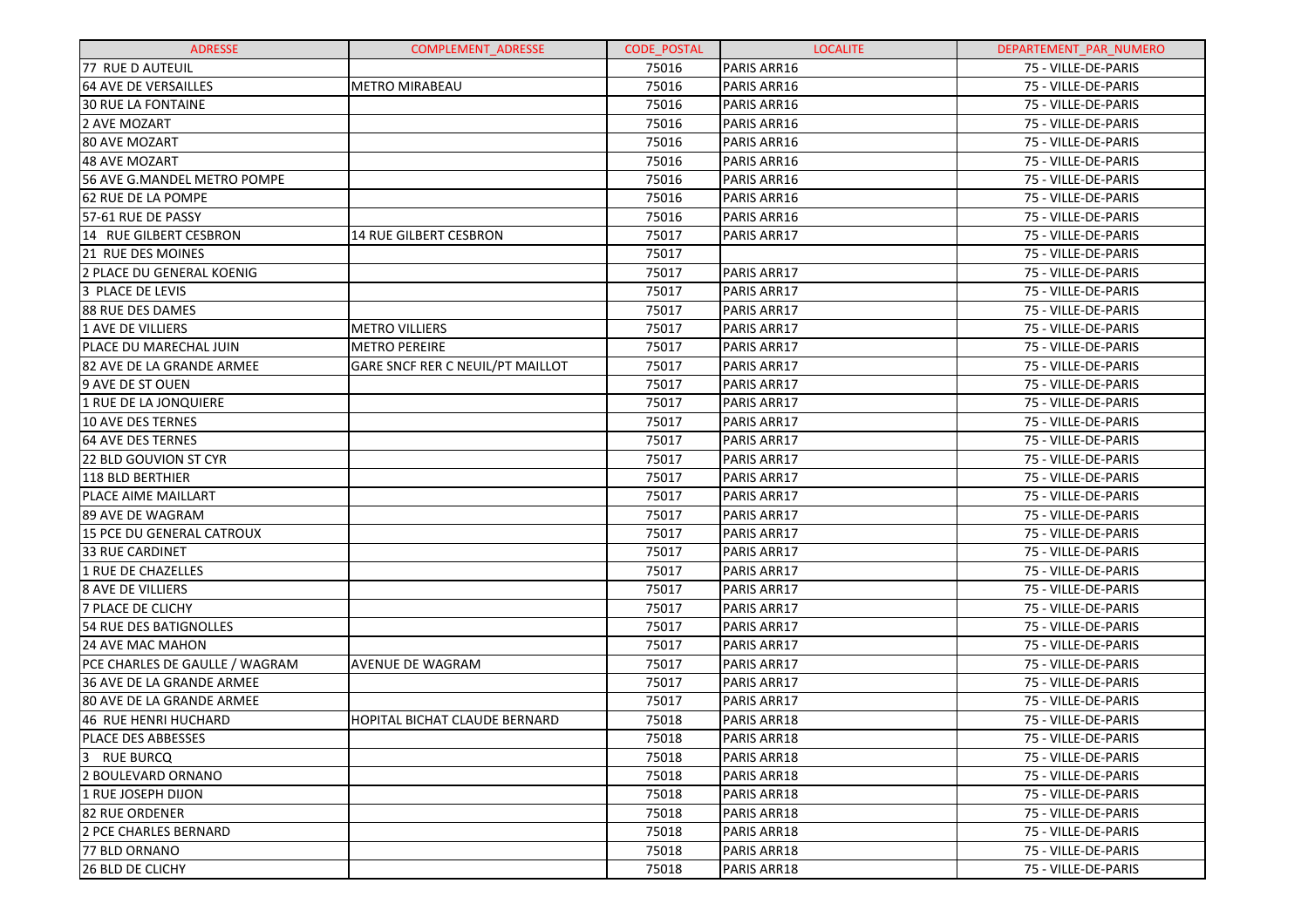| <b>ADRESSE</b>               | <b>COMPLEMENT ADRESSE</b> | <b>CODE POSTAL</b> | <b>LOCALITE</b>    | DEPARTEMENT PAR NUMERO |
|------------------------------|---------------------------|--------------------|--------------------|------------------------|
| 16 BLD DE CLICHY             |                           | 75018              | PARIS ARR18        | 75 - VILLE-DE-PARIS    |
| <b>62 RUE DAMREMONT</b>      |                           | 75018              | PARIS ARR18        | 75 - VILLE-DE-PARIS    |
| 132 BLD DE CLICHY            |                           | 75018              | PARIS ARR18        | 75 - VILLE-DE-PARIS    |
| 102 AVE DE ST OUEN           |                           | 75018              | PARIS ARR18        | 75 - VILLE-DE-PARIS    |
| 152 AVENUE DE SAINT OUEN     |                           | 75018              | PARIS ARR18        | 75 - VILLE-DE-PARIS    |
| <b>39 RUE DE TORCY</b>       |                           | 75018              | PARIS ARR18        | 75 - VILLE-DE-PARIS    |
| 4 RUE DE LA CHAPELLE         |                           | 75018              | PARIS ARR18        | 75 - VILLE-DE-PARIS    |
| 2 PLACE JULES JOFFRIN        |                           | 75018              | PARIS ARR18        | 75 - VILLE-DE-PARIS    |
| 16 RUE ANDRE DELSARTE        |                           | 75018              | PARIS ARR18        | 75 - VILLE-DE-PARIS    |
| 129 RUE LAMBERT              |                           | 75018              | PARIS ARR18        | 75 - VILLE-DE-PARIS    |
| <b>58 RUE CUSTINE</b>        |                           | 75018              | PARIS ARR18        | 75 - VILLE-DE-PARIS    |
| 44 BOULEVARD DE ROCHECHOUART |                           | 75018              | PARIS ARR18        | 75 - VILLE-DE-PARIS    |
| 70 BLD ROCHECHOUART          |                           | 75018              | PARIS ARR18        | 75 - VILLE-DE-PARIS    |
| 30 AVENUE CORENTIN CARIOU    |                           | 75019              | PARIS ARR19        | 75 - VILLE-DE-PARIS    |
| <b>48 BOULEVARD SERURIER</b> |                           | 75019              | PARIS ARR19        | 75 - VILLE-DE-PARIS    |
| <b>RUE GASTON TESSIER</b>    |                           | 75019              | <b>PARIS ARR19</b> | 75 - VILLE-DE-PARIS    |
| 121 AVENUE DE FLANDRE        |                           | 75019              | PARIS ARR19        | 75 - VILLE-DE-PARIS    |
| <b>208 AVE JEAN JAURES</b>   |                           | 75019              | PARIS ARR19        | 75 - VILLE-DE-PARIS    |
| 114 RUE PETIT                |                           | 75019              | <b>PARIS ARR19</b> | 75 - VILLE-DE-PARIS    |
| 1 RUE DE BELLEVILLE          |                           | 75019              | PARIS ARR19        | 75 - VILLE-DE-PARIS    |
| <b>21 RUE DES FETES</b>      |                           | 75019              | <b>PARIS ARR19</b> | 75 - VILLE-DE-PARIS    |
| <b>56 RUE COMPANS</b>        |                           | 75019              | PARIS ARR19        | 75 - VILLE-DE-PARIS    |
| 6 PCE DU COLONEL FABIEN      |                           | 75019              | PARIS ARR19        | 75 - VILLE-DE-PARIS    |
| <b>36 AVE SIMON BOLIVAR</b>  |                           | 75019              | <b>PARIS ARR19</b> | 75 - VILLE-DE-PARIS    |
| 63-65 RUE FESSART            |                           | 75019              | PARIS ARR19        | 75 - VILLE-DE-PARIS    |
| <b>64 RUE DE FLANDRE</b>     |                           | 75019              | PARIS ARR19        | 75 - VILLE-DE-PARIS    |
| 107 AVENUE DE FLANDRE        |                           | 75019              | <b>PARIS ARR19</b> | 75 - VILLE-DE-PARIS    |
| <b>32 AVE LAUMIERE</b>       |                           | 75019              | PARIS ARR19        | 75 - VILLE-DE-PARIS    |
| 189 AVENUE GAMBETTA          |                           | 75020              | PARIS ARR20        | 75 - VILLE-DE-PARIS    |
| <b>20 BLD DE CHARONNE</b>    |                           | 75020              | PARIS ARR20        | 75 - VILLE-DE-PARIS    |
| 45 B RUE SAINT BLAISE        |                           | 75020              | PARIS ARR20        | 75 - VILLE-DE-PARIS    |
| <b>AVENUE GAMBETTA</b>       | <b>METRO ST FARGEAU</b>   | 75020              | PARIS ARR20        | 75 - VILLE-DE-PARIS    |
| 37 RUE D'AVRON               | <b>METRO BUZENVAL</b>     | 75020              | PARIS ARR20        | 75 - VILLE-DE-PARIS    |
| 35 BOULEVARD DE CHARONNE     |                           | 75020              | PARIS ARR11        | 75 - VILLE-DE-PARIS    |
| 2 BLD DAVOUT                 |                           | 75020              | PARIS ARR20        | 75 - VILLE-DE-PARIS    |
| 122 RUE DE MENILMONTANT      |                           | 75020              | PARIS ARR20        | 75 - VILLE-DE-PARIS    |
| 120 RUE ORFILA               |                           | 75020              | PARIS ARR20        | 75 - VILLE-DE-PARIS    |
| 10 PCE GAMBETTA              |                           | 75020              | <b>PARIS ARR20</b> | 75 - VILLE-DE-PARIS    |
| <b>35 RUE DES MARONITES</b>  |                           | 75020              | PARIS ARR20        | 75 - VILLE-DE-PARIS    |
| <b>60 BLD DE BELLEVILLE</b>  |                           | 75020              | PARIS ARR20        | 75 - VILLE-DE-PARIS    |
| 76 RUE BELGRAND              |                           | 75020              | PARIS ARR20        | 75 - VILLE-DE-PARIS    |
| GARE S.N.C.F.                |                           | 76000              | <b>ROUEN</b>       | 76 - SEINE-MARITIME    |
| 66 RUE JEANNE D ARC          |                           | 76000              | <b>ROUEN</b>       | 76 - SEINE-MARITIME    |
| 10 PLACE SAINT MARC          |                           | 76000              | <b>ROUEN</b>       | 76 - SEINE-MARITIME    |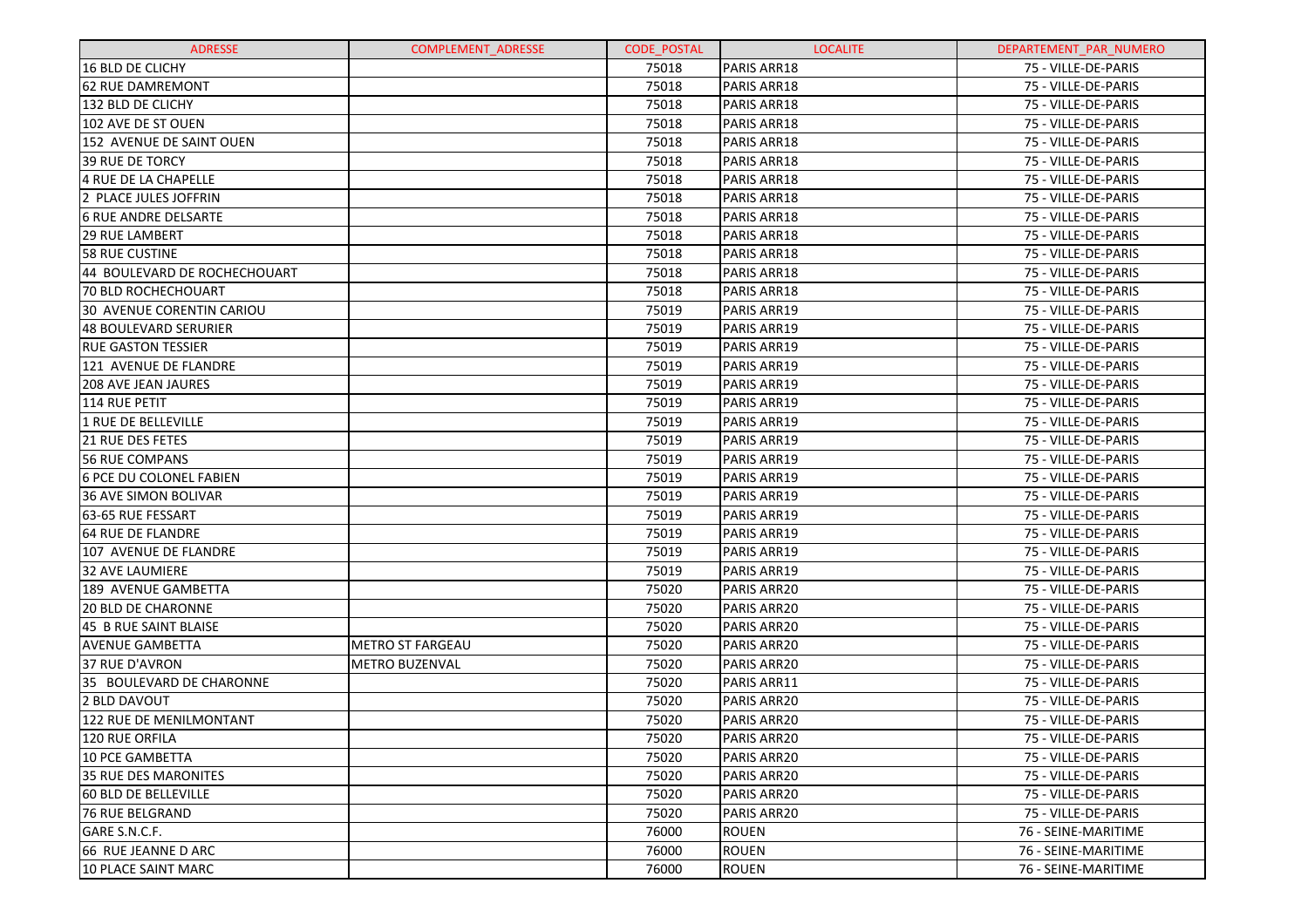| <b>ADRESSE</b>                        | <b>COMPLEMENT ADRESSE</b>        | <b>CODE POSTAL</b> | <b>LOCALITE</b>         | DEPARTEMENT PAR NUMERO |
|---------------------------------------|----------------------------------|--------------------|-------------------------|------------------------|
| 186 RUE CONSTANTINE-INTERMARCHE       |                                  | 76000              | <b>ROUEN</b>            | 76 - SEINE-MARITIME    |
| 1 RUE GERMONT                         |                                  | 76000              | <b>ROUEN</b>            | 76 - SEINE-MARITIME    |
| <b>59 RUE DE BIHOREL</b>              |                                  | 76000              | <b>ROUEN</b>            | 76 - SEINE-MARITIME    |
| 9 PCE DU VIEUX MARCHE                 |                                  | 76000              | <b>ROUEN</b>            | 76 - SEINE-MARITIME    |
| 2 RUE BEAUVOISINE                     |                                  | 76000              | <b>ROUEN</b>            | 76 - SEINE-MARITIME    |
| <b>RUE SAINT SEVER</b>                | <b>C.CIAL SAINT SEVER</b>        | 76100              | <b>ROUEN</b>            | 76 - SEINE-MARITIME    |
| 59 RUE ST SEVER                       |                                  | 76100              | <b>ROUEN</b>            | 76 - SEINE-MARITIME    |
| <b>74 ROUTE DE DIEPPE</b>             |                                  | 76119              | VARENGEVILLE-SUR-MER    | 76 - SEINE-MARITIME    |
| <b>RUE DU BOIS CANY</b>               | <b>C.CIAL DU BOIS CANY</b>       | 76120              | <b>GRAND-QUEVILLY</b>   | 76 - SEINE-MARITIME    |
| <b>67 AVE DES PROVINCES</b>           |                                  | 76120              | <b>GRAND-QUEVILLY</b>   | 76 - SEINE-MARITIME    |
| CENTRE COMMERCIAL DE LA VATINE        |                                  | 76130              | MONT-SAINT-AIGNAN       | 76 - SEINE-MARITIME    |
| <b>PLACE DES COQUETS</b>              | <b>C.CIAL DES COQUETS</b>        | 76130              | MONT-SAINT-AIGNAN       | 76 - SEINE-MARITIME    |
| 1 PLACE COLBERT                       |                                  | 76130              | MONT-SAINT-AIGNAN       | 76 - SEINE-MARITIME    |
| 4 BD DE LATTRE DE TASSIGNY            |                                  | 76170              | LILLEBONNE              | 76 - SEINE-MARITIME    |
| <b>RUE JEAN MOULIN</b>                | <b>C.CIAL LECLERC</b>            | 76190              | <b>YVETOT</b>           | 76 - SEINE-MARITIME    |
| <b>AVENUE RENE COTY</b>               | <b>HYPER INTERMARCHE</b>         | 76190              | <b>YVETOT</b>           | 76 - SEINE-MARITIME    |
| 20 LE MAIL                            |                                  | 76190              | <b>YVETOT</b>           | 76 - SEINE-MARITIME    |
| CENTRE COMMERCIAL DU BELVEDERE        |                                  | 76200              | <b>DIEPPE</b>           | 76 - SEINE-MARITIME    |
| <b>AVENUE DE BREAUTE</b>              | ROUXMESNIL LES BOUTEILLES-INTERM | 76200              | ROUXMESNIL-BOUTEILLES   | 76 - SEINE-MARITIME    |
| CENTRE COMMERCIAL DU BELVEDERE        |                                  | 76200              | <b>DIEPPE</b>           | 76 - SEINE-MARITIME    |
| 102 GRANDE RUE                        |                                  | 76200              | <b>DIEPPE</b>           | 76 - SEINE-MARITIME    |
| <b>ZONE ARTISANALE DU GROS CHENE</b>  | <b>C.CIAL INTERMARCHE</b>        | 76230              | ISNEAUVILLE             | 76 - SEINE-MARITIME    |
| 6 PLACE DU MARCHE                     |                                  | 76230              | <b>ISNEAUVILLE</b>      | 76 - SEINE-MARITIME    |
| <b>CENTRE COMMERCIAL DES BOCQUETS</b> |                                  | 76230              | <b>BOIS-GUILLAUME</b>   | 76 - SEINE-MARITIME    |
| <b>RUE DE LA HAIE</b>                 |                                  | 76230              | <b>BOIS-GUILLAUME</b>   | 76 - SEINE-MARITIME    |
| <b>ROUTE DE PARIS</b>                 |                                  | 76240              | MESNIL-ESNARD           | 76 - SEINE-MARITIME    |
| 78 BIS RTE DE PARIS                   |                                  | 76240              | MESNIL-ESNARD           | 76 - SEINE-MARITIME    |
| <b>60 ROUTE DE PARIS</b>              |                                  | 76240              | <b>BONSECOURS</b>       | 76 - SEINE-MARITIME    |
| <b>RUE DE LA VIERGE</b>               | ROUTE DEPARTEMENTALE 925         | 76260              | <b>ETALONDES</b>        | 76 - SEINE-MARITIME    |
| 8 RUE PAUL BIGNON                     |                                  | 76260              | EU                      | 76 - SEINE-MARITIME    |
| <b>12 RUE DE FLANDRE</b>              |                                  | 76270              | NEUFCHATEL-EN-BRAY      | 76 - SEINE-MARITIME    |
| <b>GALERIE MARCHANDE LA LEZARDE</b>   |                                  | 76290              |                         | 76 - SEINE-MARITIME    |
| <b>CENTRE COMMERCIAL GRAND HAVRE</b>  | <b>LA LEZARDE</b>                | 76290              | <b>MONTIVILLIERS</b>    | 76 - SEINE-MARITIME    |
| 1 1 BIS RUE DE TRIANON                |                                  | 76300              | SOTTEVILLE-LES-ROUEN    | 76 - SEINE-MARITIME    |
| 33 PLACE DE L HOTEL DE VILLE          | <b>METRO</b>                     | 76300              | SOTTEVILLE-LES-ROUEN    | 76 - SEINE-MARITIME    |
| 34 RUE DE VITANVAL                    |                                  | 76310              | SAINTE-ADRESSE          | 76 - SEINE-MARITIME    |
| 002 RTE D'OCTEVILLE                   |                                  | 76310              | SAINTE-ADRESSE          | 76 - SEINE-MARITIME    |
| ROUTE DE PONT DE LARCHE               | <b>HYPERMARCHE LECLERC</b>       | 76320              | SAINT-PIERRE-LES-ELBEUF | 76 - SEINE-MARITIME    |
| 3 RUE MAURICE REVERT                  |                                  | 76350              | <b>OISSEL</b>           | 76 - SEINE-MARITIME    |
| <b>BOULEVARD DE WESPHALIE</b>         | <b>C.CIAL DU MESNIL-ROUX</b>     | 76360              | <b>BARENTIN</b>         | 76 - SEINE-MARITIME    |
| <b>BOULEVARD DE WESPHALIE</b>         | CENTRE CIAL DU MESNIL-ROUX       | 76360              | <b>BARENTIN</b>         | 76 - SEINE-MARITIME    |
| <b>ETRAN</b>                          | <b>C.CIAL LECLERC</b>            | 76370              | <b>MARTIN-EGLISE</b>    | 76 - SEINE-MARITIME    |
| 40 RUE DU CANAL                       |                                  | 76380              | CANTELEU                | 76 - SEINE-MARITIME    |
| 11 PLACE SAINT ETIENNE                |                                  | 76400              | <b>FECAMP</b>           | 76 - SEINE-MARITIME    |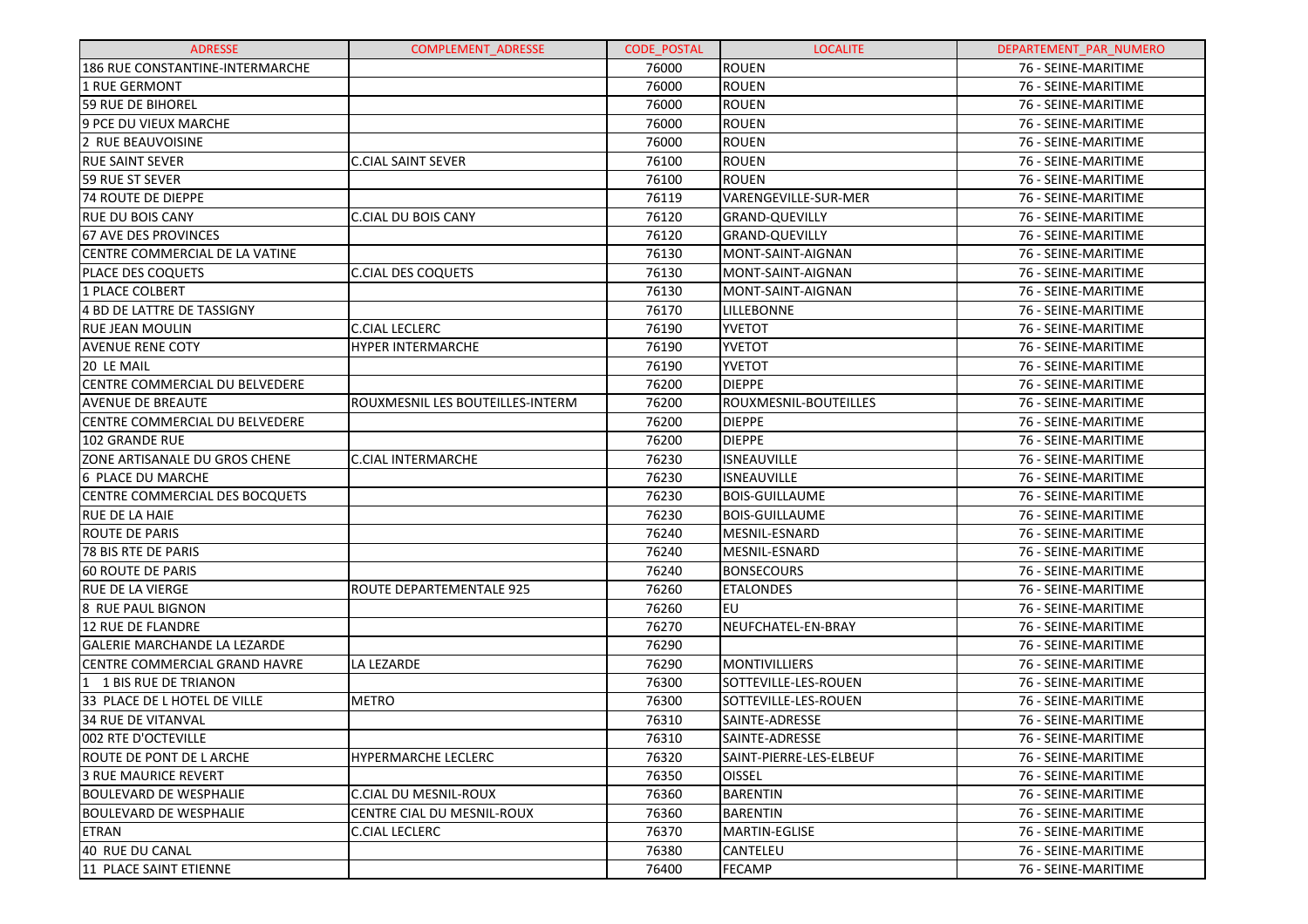| <b>ADRESSE</b>                    | <b>COMPLEMENT ADRESSE</b>       | <b>CODE POSTAL</b> | <b>LOCALITE</b>             | DEPARTEMENT_PAR_NUMERO |
|-----------------------------------|---------------------------------|--------------------|-----------------------------|------------------------|
| 29 RUE JACQUES HUET               |                                 | 76400              | <b>FECAMP</b>               | 76 - SEINE-MARITIME    |
| <b>2 AVENUE GUSTAVE PICARD</b>    |                                 | 76410              | TOURVILLE-LA-RIVIERE        | 76 - SEINE-MARITIME    |
| 6 AVENUE DU MARECHAL JUIN         |                                 | 76420              | <b>BIHOREL</b>              | 76 - SEINE-MARITIME    |
| 184 ROUTE DE NEUFCHATEL           | <b>STATION TOTAL ACCESS</b>     | 76420              | <b>BIHOREL</b>              | 76 - SEINE-MARITIME    |
| <b>C.CIAL DOMAINE DU CHAPITRE</b> |                                 | 76420              | <b>BIHOREL</b>              | 76 - SEINE-MARITIME    |
| 85 RUE DU GENERAL DE GAULLE       |                                 | 76450              | CANY-BARVILLE               | 76 - SEINE-MARITIME    |
| 60 ROUTE DU HAVRE                 | <b>CENTRE LECLERC</b>           | 76460              | SAINT-VALERY-EN-CAUX        | 76 - SEINE-MARITIME    |
| 11 PLACE DU MARCHE                |                                 | 76460              | SAINT-VALERY-EN-CAUX        | 76 - SEINE-MARITIME    |
| <b>20 QUAI DU HAVRE</b>           |                                 | 76460              | SAINT-VALERY-EN-CAUX        | 76 - SEINE-MARITIME    |
| 87 RUE DES MARTYRS                |                                 | 76500              | <b>ELBEUF</b>               | 76 - SEINE-MARITIME    |
| <b>ROUTE DE PARIS</b>             |                                 | 76520              | FRANQUEVILLE-SAINT-PIERRE   | 76 - SEINE-MARITIME    |
| 26 GRANDE RUE                     |                                 | 76540              | SASSETOT-LE-MAUCONDUIT      | 76 - SEINE-MARITIME    |
| 24-26 RUE ADOLPHE LASNE           |                                 | 76570              | PAVILLY                     | 76 - SEINE-MARITIME    |
| 12 RUE MAGELLAN                   |                                 | 76600              | <b>HAVRE</b>                | 76 - SEINE-MARITIME    |
| <b>IMPASSE COTY</b>               | <b>22 RUE CASIMIR PERRIER</b>   | 76600              | <b>HAVRE</b>                | 76 - SEINE-MARITIME    |
| 157 RUE DE VERDUN                 |                                 | 76600              | <b>HAVRE</b>                | 76 - SEINE-MARITIME    |
| 22 RUE CASIMIR PERIER             |                                 | 76600              | <b>HAVRE</b>                | 76 - SEINE-MARITIME    |
| <b>QUAI FRISSARD</b>              | <b>CENTRE COMMERCIAL VAUBAN</b> | 76600              | <b>HAVRE</b>                | 76 - SEINE-MARITIME    |
| PLACE DE L HOTEL DE VILLE         |                                 | 76600              | <b>HAVRE</b>                | 76 - SEINE-MARITIME    |
| 163 RUE AUGUSTIN NORMAND          |                                 | 76600              | <b>HAVRE</b>                | 76 - SEINE-MARITIME    |
| 27 PLACE DES HALLES CENTRALES     |                                 | 76600              | <b>HAVRE</b>                | 76 - SEINE-MARITIME    |
| 042 RUE B. DE ST PIERRE           |                                 | 76600              | <b>HAVRE</b>                | 76 - SEINE-MARITIME    |
| 026 PCE DU GAL DE GAULLE          |                                 | 76600              | <b>HAVRE</b>                | 76 - SEINE-MARITIME    |
| 175 RUE DU 8 MAI 1945             |                                 | 76600              | <b>HAVRE</b>                | 76 - SEINE-MARITIME    |
| AVENUE DU BOIS AU COQ             | CENTRE COMMERCIAL GRAND CAP     | 76620              | <b>HAVRE</b>                | 76 - SEINE-MARITIME    |
| 047 RUE ROMAIN ROLLAND            |                                 | 76620              | <b>HAVRE</b>                | 76 - SEINE-MARITIME    |
| PARC DE L ESTUAIRE                | CENTRE COMMERCIAL OCEANE        | 76700              | <b>GONFREVILLE-L'ORCHER</b> | 76 - SEINE-MARITIME    |
| <b>SENTE DES JUMELLES</b>         | <b>INTERMARCHE</b>              | 76710              | <b>MONTVILLE</b>            | 76 - SEINE-MARITIME    |
| LE BUQUET                         | CASINO CS715                    | 76740              | GAILLARDE                   | 76 - SEINE-MARITIME    |
| 109 GRANDE RUE                    |                                 | 76750              | <b>BUCHY</b>                | 76 - SEINE-MARITIME    |
| 13 AVENUE GEORGE V                |                                 | 76790              | <b>ETRETAT</b>              | 76 - SEINE-MARITIME    |
| AVENUE DE LA MARE AUX DAIMS       |                                 | 76803              | SAINT-ETIENNE-DU-ROUVRAY    | 76 - SEINE-MARITIME    |
| AVENUE DU GENERAL DE GAULLE       | <b>C.CIAL DES MOUTIERS</b>      | 77000              | VAUX-LE-PENIL               | 77 - SEINE-ET-MARNE    |
| <b>8 RUE CARNOT</b>               |                                 | 77000              | <b>MELUN</b>                | 77 - SEINE-ET-MARNE    |
| 33 RUE RENE POUTEAU               |                                 | 77000              | <b>MELUN</b>                | 77 - SEINE-ET-MARNE    |
| GARE S.N.C.F.                     |                                 | 77000              | <b>MELUN</b>                | 77 - SEINE-ET-MARNE    |
| CC BAY 2                          |                                 | 77090              | <b>COLLEGIEN</b>            | 77 - SEINE-ET-MARNE    |
| 3 AVENUE ROLAND MORENO            | <b>CHAUCONIN NEUFMONTIERS</b>   | 77100              | <b>MEAUX</b>                | 77 - SEINE-ET-MARNE    |
| PLACE DE LA GARE                  |                                 | 77100              | <b>MEAUX</b>                | 77 - SEINE-ET-MARNE    |
| 3 RUE GEORGES CLAUDE              |                                 | 77100              | <b>MEAUX</b>                | 77 - SEINE-ET-MARNE    |
| 17 RUE DU GRAND CERF              |                                 | 77100              | <b>MEAUX</b>                | 77 - SEINE-ET-MARNE    |
| <b>AVENUE DE LA FOULEE</b>        | C.CIAL CARREFOUR MARKET         | 77100              | NANTEUIL-LES-MEAUX          | 77 - SEINE-ET-MARNE    |
| <b>25 RUE LOUIS BRAILLE</b>       |                                 | 77100              | <b>MEAUX</b>                | 77 - SEINE-ET-MARNE    |
| MAIL DES BRIARDS                  |                                 | 77100              | MAREUIL-LES-MEAUX           | 77 - SEINE-ET-MARNE    |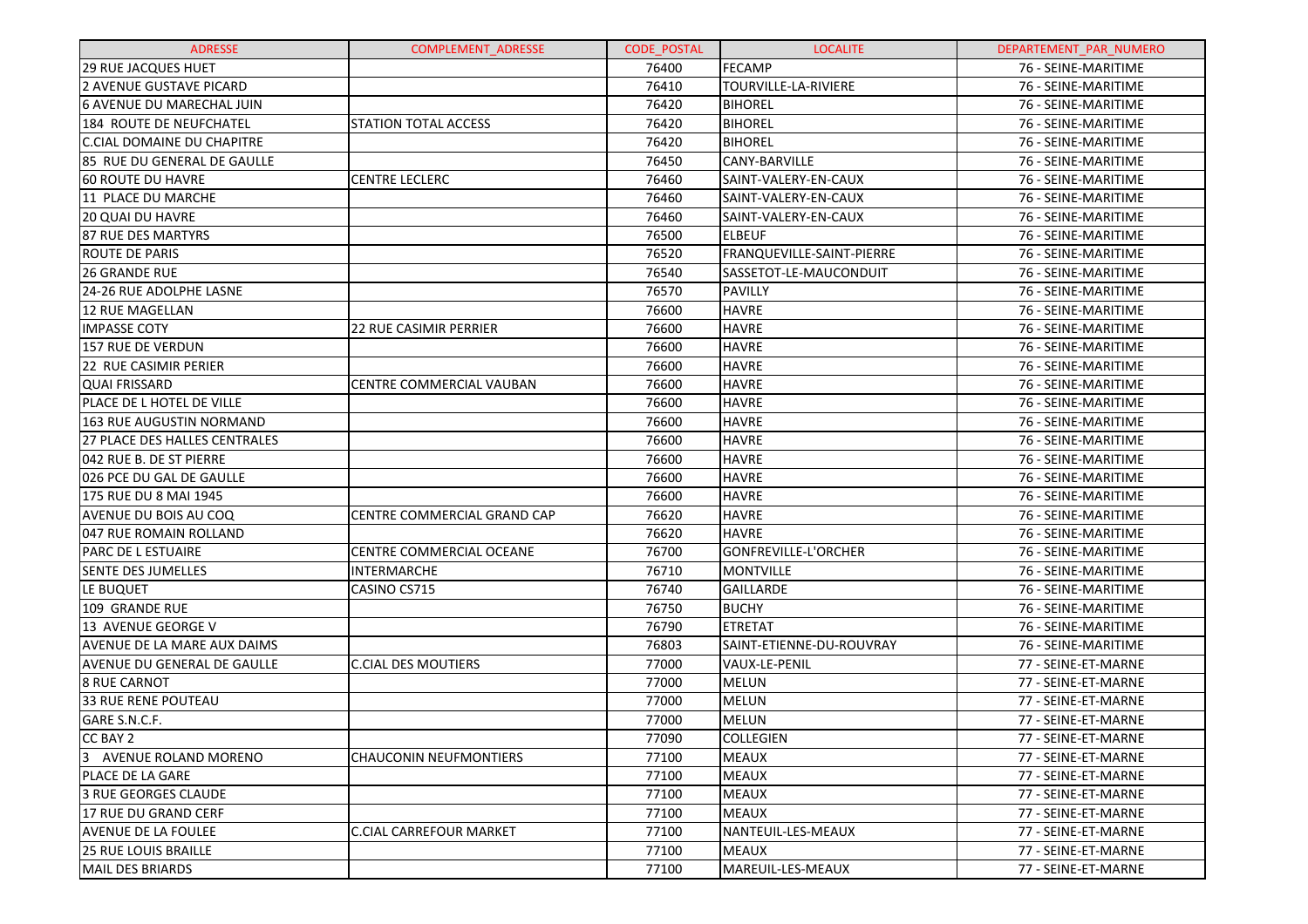| <b>ADRESSE</b>                    | <b>COMPLEMENT ADRESSE</b>       | <b>CODE POSTAL</b> | <b>LOCALITE</b>            | DEPARTEMENT PAR NUMERO |
|-----------------------------------|---------------------------------|--------------------|----------------------------|------------------------|
| 126 RUE JEAN MONNET               |                                 | 77120              | MOUROUX                    | 77 - SEINE-ET-MARNE    |
| <b>BOULEVARD DE LA MARNE</b>      | ZI - C.CIAL LECLERC             | 77120              | <b>COULOMMIERS</b>         | 77 - SEINE-ET-MARNE    |
| 18 PLACE DU MARCHE                |                                 | 77120              | <b>COULOMMIERS</b>         | 77 - SEINE-ET-MARNE    |
| <b>TRAIT D UNION</b>              | ZAC DU CARRE SENART             | 77127              | LIEUSAINT                  | 77 - SEINE-ET-MARNE    |
| <b>CCAL CARRE DE SENART</b>       | ALLEE DU PREAMBULE              | 77127              | LIEUSAINT                  | 77 - SEINE-ET-MARNE    |
| ROUTE NATIONALE 105               | C. CIAL DU BREAUD, ROUTE DE BRE | 77130              | VARENNES-SUR-SEINE         | 77 - SEINE-ET-MARNE    |
| 4 C.CIAL LE CLOS SAINT JEAN       |                                 | 77140              | SAINT-PIERRE-LES-NEMOURS   | 77 - SEINE-ET-MARNE    |
| <b>25 RUE GAUTHIER 1ER</b>        |                                 | 77140              | <b>NEMOURS</b>             | 77 - SEINE-ET-MARNE    |
| Z.A.C DE VILLARCEAU               |                                 | 77150              | LESIGNY                    | 77 - SEINE-ET-MARNE    |
| 4 PLACE ST AYOUL                  |                                 | 77160              | <b>PROVINS</b>             | 77 - SEINE-ET-MARNE    |
| <b>26 RUE DU VAL</b>              |                                 | 77160              | <b>PROVINS</b>             | 77 - SEINE-ET-MARNE    |
| <b>AVENUE JAMES DE ROTHSCHILD</b> | PARC DES MERLETTES - CASINO     | 77164              | <b>FERRIERES</b>           | 77 - SEINE-ET-MARNE    |
| <b>25 RUE PASTEUR</b>             |                                 | 77170              | <b>BRIE-COMTE-ROBERT</b>   | 77 - SEINE-ET-MARNE    |
| <b>ROUTE NATIONALE 7</b>          | <b>C.CIAL CARREFOUR</b>         | 77190              | VILLIERS-EN-BIERE          | 77 - SEINE-ET-MARNE    |
| GARE S.N.C.F.                     | FONTAINEBLEAU - AVON            | 77210              | <b>FONTAINEBLEAU</b>       | 77 - SEINE-ET-MARNE    |
| 1 AVENUE DE LA ZIBELINE           | C.CIAL DE CESSON LA FORET       | 77240              | <b>CESSON</b>              | 77 - SEINE-ET-MARNE    |
| RN <sub>6</sub>                   | AUCHAN                          | 77240              | <b>CESSON</b>              | 77 - SEINE-ET-MARNE    |
| 57 RUE GRANDE                     |                                 | 77250              | MORET-SUR-LOING            | 77 - SEINE-ET-MARNE    |
| 1 PLACE DU MARCHE                 |                                 | 77270              | <b>VILLEPARISIS</b>        | 77 - SEINE-ET-MARNE    |
| <b>20 AVENUE ROGER SALENGRO</b>   |                                 | 77270              | <b>VILLEPARISIS</b>        | 77 - SEINE-ET-MARNE    |
| 35 BLD GAL LECLERC                |                                 | 77300              | <b>FONTAINEBLEAU</b>       | 77 - SEINE-ET-MARNE    |
| <b>101 RUE GRANDE</b>             |                                 | 77300              | <b>FONTAINEBLEAU</b>       | 77 - SEINE-ET-MARNE    |
| 100 AVENUE DE FONTAINEBLEAU       | <b>C.CIAL DE L'ORME</b>         | 77310              | <b>PRINGY</b>              | 77 - SEINE-ET-MARNE    |
| 19 RUE F.DE TESSAN                |                                 | 77330              | OZOIR-LA-FERRIERE          | 77 - SEINE-ET-MARNE    |
| <b>ROUTE NATIONALE 4</b>          |                                 | 77340              | PONTAULT-COMBAULT          | 77 - SEINE-ET-MARNE    |
| <b>AVENUE DE LA REPUBLIQUE</b>    | <b>C.CIAL PONTAULT 2000</b>     | 77340              | PONTAULT-COMBAULT          | 77 - SEINE-ET-MARNE    |
| 004 AVE JEAN JAURES               |                                 | 77360              | VAIRES-SUR-MARNE           | 77 - SEINE-ET-MARNE    |
| <b>25 RUE DU GAL LECLERC</b>      |                                 | 77370              | <b>NANGIS</b>              | 77 - SEINE-ET-MARNE    |
| 4 RUE LAMARTINE                   | C.CIAL DE LA COURTILLIERE       | 77400              | SAINT-THIBAULT-DES-VIGNES  | 77 - SEINE-ET-MARNE    |
| <b>ROUTE NATIONALE 3</b>          | 77413 CLAYE SOUILLY BP 70       | 77410              | <b>CLAYE-SOUILLY</b>       | 77 - SEINE-ET-MARNE    |
| <b>COURS DES ROCHES</b>           | C.CIAL DU LUZARD                | 77420              | <b>NOISIEL</b>             | 77 - SEINE-ET-MARNE    |
| <b>AVENUE DES PYRAMIDES</b>       |                                 | 77420              | CHAMPS-SUR-MARNE           | 77 - SEINE-ET-MARNE    |
| <b>AVENUE JOFFRE</b>              |                                 | 77450              | <b>ESBLY</b>               | 77 - SEINE-ET-MARNE    |
| 51 GRANDE RUE                     |                                 | 77480              | <b>BRAY-SUR-SEINE</b>      | 77 - SEINE-ET-MARNE    |
| 64 AVENUE DE LA RESISTANCE        |                                 | 77500              | <b>CHELLES</b>             | 77 - SEINE-ET-MARNE    |
| <b>28 RUE GAMBETTA</b>            |                                 | 77500              | <b>CHELLES</b>             | 77 - SEINE-ET-MARNE    |
| <b>AVENUE DE VILLIERS</b>         |                                 | 77580              | CRECY-LA-CHAPELLE          | 77 - SEINE-ET-MARNE    |
| 43 AVENUE GALLIENI                |                                 | 77590              | <b>CHARTRETTES</b>         | 77 - SEINE-ET-MARNE    |
| <b>C.CIAL GRAND PLACE</b>         |                                 | 77600              | <b>BUSSY-SAINT-GEORGES</b> | 77 - SEINE-ET-MARNE    |
| 48 GRANDE RUE                     |                                 | 77630              | <b>BARBIZON</b>            | 77 - SEINE-ET-MARNE    |
| 8 RUE DU LOING                    |                                 | 77690              | MONTIGNY-SUR-LOING         | 77 - SEINE-ET-MARNE    |
| 14 COURS DU DANUBE                | DU VAL D'EUROPE NIVEAU 1        | 77700              | <b>SERRIS</b>              | 77 - SEINE-ET-MARNE    |
| 49 RUE D ESBLY                    | ZONE DE L AULNOYE               | 77700              | <b>COUPVRAY</b>            | 77 - SEINE-ET-MARNE    |
| GARE S.N.C.F. TGV CHESSY PARC     |                                 | 77700              | <b>CHESSY</b>              | 77 - SEINE-ET-MARNE    |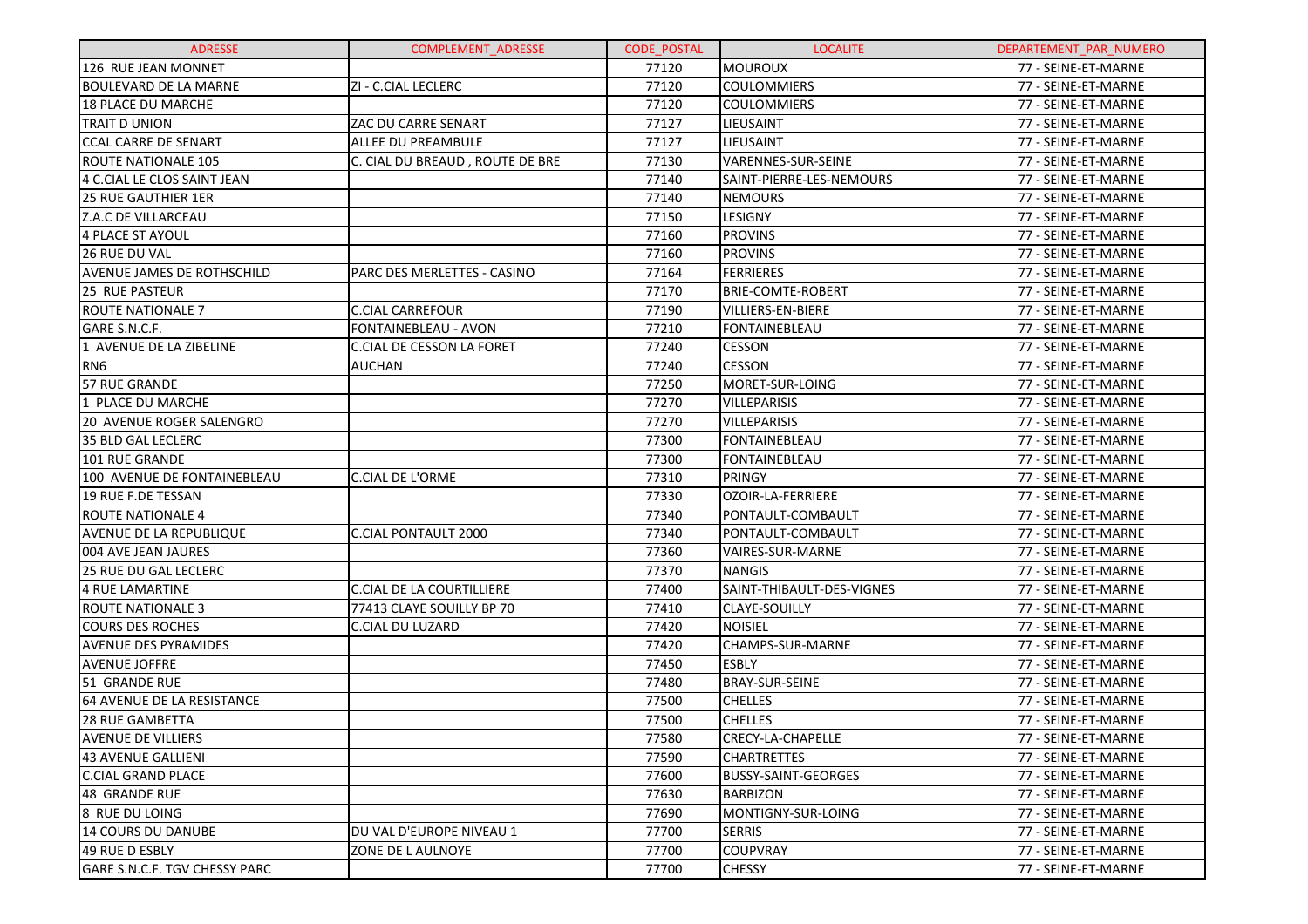| <b>ADRESSE</b>                    | <b>COMPLEMENT ADRESSE</b>       | <b>CODE POSTAL</b> | <b>LOCALITE</b>              | DEPARTEMENT PAR NUMERO |
|-----------------------------------|---------------------------------|--------------------|------------------------------|------------------------|
| <b>27 PLACE DE L EUROPE</b>       |                                 | 77700              | <b>BAILLY-ROMAINVILLIERS</b> | 77 - SEINE-ET-MARNE    |
| 1 PLACE DU PILORI                 |                                 | 77850              | <b>HERICY</b>                | 77 - SEINE-ET-MARNE    |
| 61 AVENUE DE L'ENSOLEILLEE        |                                 | 77860              | COUILLY-PONT-AUX-DAMES       | 77 - SEINE-ET-MARNE    |
| 17 RUE CYPRIEN BORGNON            |                                 | 77860              | COUILLY-PONT-AUX-DAMES       | 77 - SEINE-ET-MARNE    |
| 44 ROUTE D HERICY                 | <b>CASINO</b>                   | 77870              | VULAINES-SUR-SEINE           | 77 - SEINE-ET-MARNE    |
| 11 GRANDE RUE                     |                                 | 77940              | <b>VOULX</b>                 | 77 - SEINE-ET-MARNE    |
| 4 RUE DU PERRE                    | CENTRE ACTIVITE SAINT NICOLAS   | 77950              | <b>RUBELLES</b>              | 77 - SEINE-ET-MARNE    |
| <b>RUE ROYALE</b>                 |                                 | 78000              | VERSAILLES                   | 78 - YVELINES          |
| <b>25 RUE DE MONTREUIL</b>        |                                 | 78000              | VERSAILLES                   | 78 - YVELINES          |
| 5 RUE GEORGES CLEMENCEAU          |                                 | 78000              | VERSAILLES                   | 78 - YVELINES          |
| <b>IRUE DE LA PAROISSE</b>        | <b>RAMEAU</b>                   | 78000              | VERSAILLES                   | 78 - YVELINES          |
| 83 RUE DU MARECHAL FOCH           |                                 | 78000              | VERSAILLES                   | 78 - YVELINES          |
| <b>PLACE RAYMOND POINCARE</b>     |                                 | 78000              | VERSAILLES                   | 78 - YVELINES          |
| IRIVE GAUCHE AILE NORD            |                                 | 78000              | VERSAILLES                   | 78 - YVELINES          |
| <b>GARE S.N.C.F. RIVE DROITE</b>  |                                 | 78000              | VERSAILLES                   | 78 - YVELINES          |
| <b>GARE S.N.C.F. CHANTIERS</b>    |                                 | 78000              | VERSAILLES                   | 78 - YVELINES          |
| 12 RUE DE L AURORE                |                                 | 78100              | SAINT-GERMAIN-EN-LAYE        | 78 - YVELINES          |
| 49 RUE DE POLOGNE                 |                                 | 78100              | SAINT-GERMAIN-EN-LAYE        | 78 - YVELINES          |
| <b>GARE R.E.R.</b>                |                                 | 78100              | SAINT-GERMAIN-EN-LAYE        | 78 - YVELINES          |
| 15 RTE DE MONTESSON- CHARMETTES   |                                 | 78110              | <b>VESINET</b>               | 78 - YVELINES          |
| 028 BIS RUE DU MARECHAL FOCH      |                                 | 78110              | <b>VESINET</b>               | 78 - YVELINES          |
| IPLACE DE L EUROPE                | C.CIAL LA CLAIRIERE INTERMARCHE | 78120              | RAMBOUILLET                  | 78 - YVELINES          |
| CENTRE COMMERCIAL DU BEL AIR      | <b>RN 10 CARREFOUR</b>          | 78120              | RAMBOUILLET                  | 78 - YVELINES          |
| GARE S.N.C.F.                     |                                 | 78120              | RAMBOUILLET                  | 78 - YVELINES          |
| 6 PLACE DU VIEUX PRESSOIR         | <b>C.CIAL INTERMARCHE</b>       | 78124              | MAREIL-SUR-MAULDRE           | 78 - YVELINES          |
| 35 AVENUE DE SAVOIE               |                                 | 78140              | VELIZY-VILLACOUBLAY          | 78 - YVELINES          |
| 28 AVENUE DU GENERAL DE GAULLE    |                                 | 78140              | <b>VELIZY-VILLACOUBLAY</b>   | 78 - YVELINES          |
| 177 RUE DE VERSAILLES             | <b>HOPITAL MIGNOT</b>           | 78150              | <b>CHESNAY</b>               | 78 - YVELINES          |
| <b>CENTRE COMMERCIAL PARLY 2</b>  | NIVEAU BAS PORTE NOTRE DAME     | 78150              | <b>CHESNAY</b>               | 78 - YVELINES          |
| <b>25 RUE DES ERABLES</b>         |                                 | 78150              | <b>CHESNAY</b>               | 78 - YVELINES          |
| 1054 RUE POTTIER                  |                                 | 78150              | <b>CHESNAY</b>               | 78 - YVELINES          |
| AVENUE DE L AMIRAL LEMONNIER      | CENTRE CCIAL DES GRANDES TERRES | 78160              | MARLY-LE-ROI                 | 78 - YVELINES          |
| 002 PLACE DU MARECHAL LECLERC     |                                 | 78170              | CELLE-SAINT-CLOUD            | 78 - YVELINES          |
| <b>CENTRE COMMERCIAL ELYSEE 2</b> |                                 | 78170              | CELLE-SAINT-CLOUD            | 78 - YVELINES          |
| PLACE CHARLES DE GAULLE           | GARE SNCF ST QUANTENTIN EN YVE  | 78180              | MONTIGNY-LE-BRETONNEUX       | 78 - YVELINES          |
| <b>5 PLACE COLBERT</b>            |                                 | 78180              | MONTIGNY-LE-BRETONNEUX       | 78 - YVELINES          |
| 1 PASSAGE DES LOMBARDS            |                                 | 78180              | MONTIGNY-LE-BRETONNEUX       | 78 - YVELINES          |
| 1002 RUE JEAN GOUGEON             |                                 | 78180              | MONTIGNY-LE-BRETONNEUX       | 78 - YVELINES          |
| 1028 AVE ERIK SATIE               |                                 | 78180              | MONTIGNY-LE-BRETONNEUX       | 78 - YVELINES          |
| <b>23 RUE GAMBETTA</b>            |                                 | 78200              | MANTES-LA-JOLIE              | 78 - YVELINES          |
| ROUTE DE MANTES                   | C.CIAL AUCHAN                   | 78200              | <b>BUCHELAY</b>              | 78 - YVELINES          |
| 131 RUE PORTE AUX SAINTS          |                                 | 78200              | MANTES-LA-JOLIE              | 78 - YVELINES          |
| GARE S.N.C.F.                     |                                 | 78200              | MANTES-LA-JOLIE              | 78 - YVELINES          |
| 3 PLACE DE VERDUN                 |                                 | 78220              | <b>VIROFLAY</b>              | 78 - YVELINES          |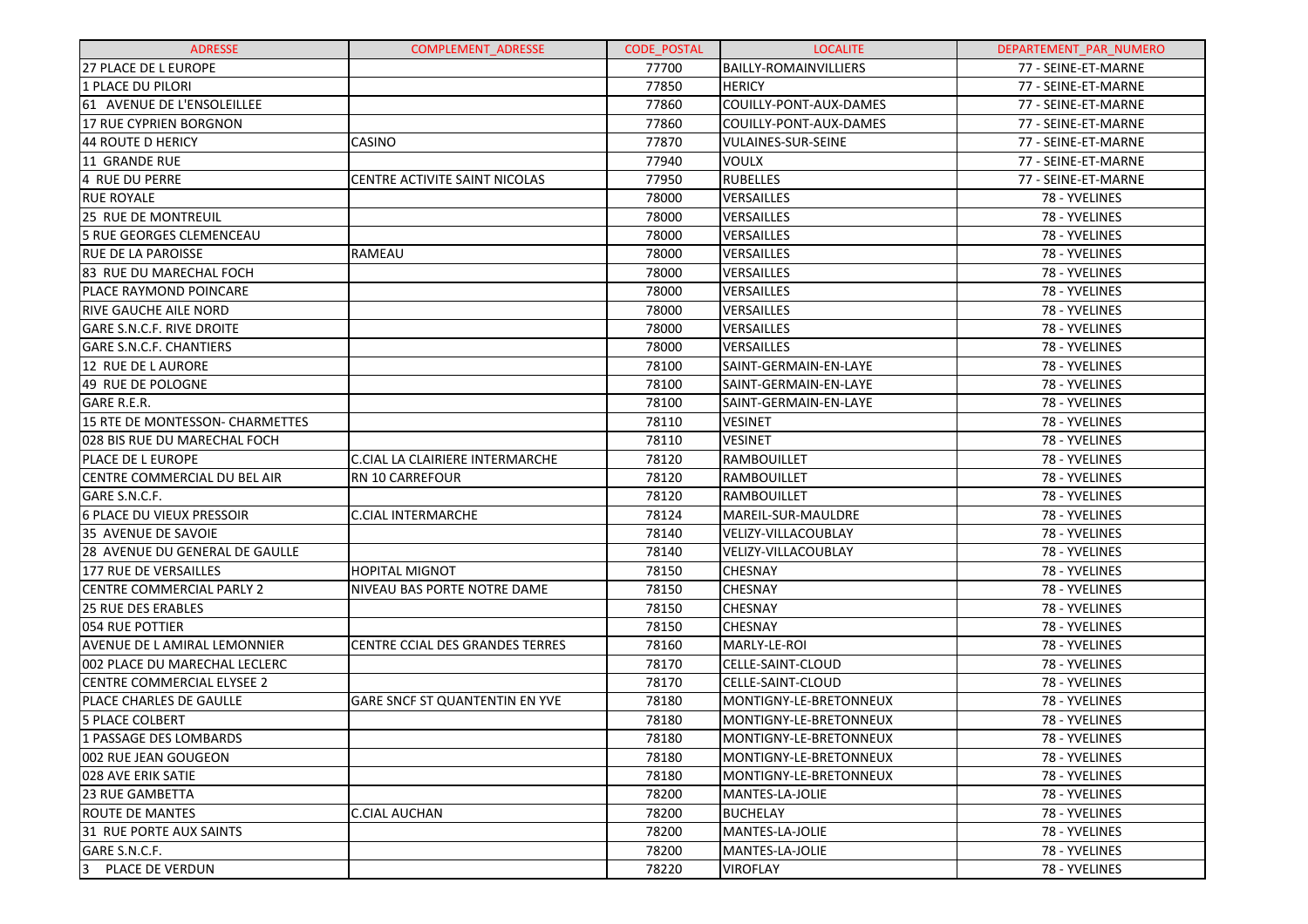| <b>ADRESSE</b>                    | <b>COMPLEMENT ADRESSE</b>        | <b>CODE POSTAL</b> | <b>LOCALITE</b>                | DEPARTEMENT_PAR_NUMERO |
|-----------------------------------|----------------------------------|--------------------|--------------------------------|------------------------|
| 94 AVENUE DU GENERAL LECLERC      |                                  | 78220              | <b>VIROFLAY</b>                | 78 - YVELINES          |
| <b>ROUTE NATIONALE 13</b>         |                                  | 78240              | <b>CHAMBOURCY</b>              | 78 - YVELINES          |
| 1 PLACE DE LA MAIRIE              |                                  | 78240              | <b>CHAMBOURCY</b>              | 78 - YVELINES          |
| 060 RUE DU VEXIN                  |                                  | 78250              | <b>HARDRICOURT</b>             | 78 - YVELINES          |
| 45 BOULEVARD FERNAND HOSTACHY     |                                  | 78290              | <b>CROISSY-SUR-SEINE</b>       | 78 - YVELINES          |
| 64 RUE DU GENERAL DE GAULLE       |                                  | 78300              | <b>POISSY</b>                  | 78 - YVELINES          |
| 017 AVE DU CEP                    |                                  | 78300              | <b>POISSY</b>                  | 78 - YVELINES          |
| GARE S.N.C.F.                     |                                  | 78300              | <b>POISSY</b>                  | 78 - YVELINES          |
| <b>AVENUE GUTENBERG</b>           | <b>C.CIAL AUCHAN</b>             | 78310              | <b>MAUREPAS</b>                | 78 - YVELINES          |
| RUE DE LA DEMENERIE               | <b>SUPER U</b>                   | 78330              | FONTENAY-LE-FLEURY             | 78 - YVELINES          |
| 013 AVE VOLTAIRE                  |                                  | 78330              | FONTENAY-LE-FLEURY             | 78 - YVELINES          |
| PLACE PAUL DEMANGE                | <b>NUMERO 9 FRANPRIX</b>         | 78360              |                                | 78 - YVELINES          |
| 280 AVENUE GABRIEL PERI           |                                  | 78360              | <b>MONTESSON</b>               | 78 - YVELINES          |
| AVENUE DE SAINT GERMAIN           | <b>C.CIAL AUCHAN</b>             | 78370              | <b>PLAISIR</b>                 | 78 - YVELINES          |
| <b>CENTRE COMMERCIAL BRIGITTE</b> |                                  | 78370              | <b>PLAISIR</b>                 | 78 - YVELINES          |
| 11 AVENUE JEAN JAURES             |                                  | 78390              | <b>BOIS-D'ARCY</b>             | 78 - YVELINES          |
| 012 AV. DE MAUPASSANT             |                                  | 78400              | <b>CHATOU</b>                  | 78 - YVELINES          |
| <b>ROUTE DEPARTEMENTALE 14</b>    | <b>ROUTE RENAULT</b>             | 78410              | FLINS-SUR-SEINE                | 78 - YVELINES          |
| 57 BOULEVARD CARNOT               |                                  | 78420              | <b>CARRIERES-SUR-SEINE</b>     | 78 - YVELINES          |
| <b>ALLEE DES SOUDANES</b>         |                                  | 78430              | LOUVECIENNES                   | 78 - YVELINES          |
| 5 SQUARE DES FETES                |                                  | 78450              | VILLEPREUX                     | 78 - YVELINES          |
| AVENUE DU VAL JOYEUX              | <b>CHAMPION</b>                  | 78450              | VILLEPREUX                     | 78 - YVELINES          |
| <b>17 RUE ROGER VANNIER</b>       | CASINO                           | 78490              |                                | 78 - YVELINES          |
| PLACE DES FUSILLES                | <b>GARE DE SARTROUVILLE</b>      | 78500              | SARTROUVILLE                   | 78 - YVELINES          |
| 1 RUE TURGOT                      |                                  | 78500              | SARTROUVILLE                   | 78 - YVELINES          |
| <b>C.CIAL LIMAY RN190</b>         |                                  | 78520              | LIMAY                          | 78 - YVELINES          |
| 13 PCE DU GAL DE GAULLE           |                                  | 78530              | <b>MAULE</b>                   | 78 - YVELINES          |
| <b>ROUTE DE GAMBAIS</b>           | <b>C.CIAL INTERMARCHE</b>        | 78550              | <b>MAULETTE</b>                | 78 - YVELINES          |
| <b>4 ROUTE DE TRIEL</b>           |                                  | 78570              | <b>ANDRESY</b>                 | 78 - YVELINES          |
| 004 RUE LEBOURBLANC               |                                  | 78590              | NOISY-LE-ROI                   | 78 - YVELINES          |
| 44 AVE DE LONGUEIL                |                                  | 78600              | <b>MAISONS-LAFFITTE</b>        | 78 - YVELINES          |
| GARE S.N.C.F. VEST                |                                  | 78600              | <b>MAISONS-LAFFITTE</b>        | 78 - YVELINES          |
| <b>80 RUE DE PARIS</b>            |                                  | 78610              | PERRAY-EN-YVELINES             | 78 - YVELINES          |
| 015 RUE JEAN MERMOZ               |                                  | 78620              | ETANG-LA-VILLE                 | 78 - YVELINES          |
| <b>ROUTE NATIONALE 13</b>         | C.CIAL DES 16 ARPENTS INTERMARCH | 78630              | ORGEVAL                        | 78 - YVELINES          |
| 2 PCE DU PONTEL                   |                                  | 78640              | <b>VILLIERS-SAINT-FREDERIC</b> | 78 - YVELINES          |
| CCAL DE LA PETITE MAULDRE         | C.CIAL G20                       | 78650              | <b>BEYNES</b>                  | 78 - YVELINES          |
| <b>ROUTE NATIONALE 13</b>         |                                  | 78670              | VILLENNES-SUR-SEINE            | 78 - YVELINES          |
| <b>20 RUE MAUBERT</b>             | LIEU DIT LE VILLAGE              | 78690              | <b>ESSARTS-LE-ROI</b>          | 78 - YVELINES          |
| ROUTE NATIONALE 184               | RUE DES BELLES HATES BP 128      | 78700              | CONFLANS-SAINTE-HONORINE       | 78 - YVELINES          |
| <b>12 RUE NATIONALE</b>           |                                  | 78710              | ROSNY-SUR-SEINE                | 78 - YVELINES          |
| 19 RUE DE LA PORTE SAINT MARTIN   |                                  | 78770              | <b>THOIRY</b>                  | 78 - YVELINES          |
| 9 RUE GABRIEL PERI                |                                  | 78800              | <b>HOUILLES</b>                | 78 - YVELINES          |
| 37 GRANDE RUE                     |                                  | 78810              | <b>FEUCHEROLLES</b>            | 78 - YVELINES          |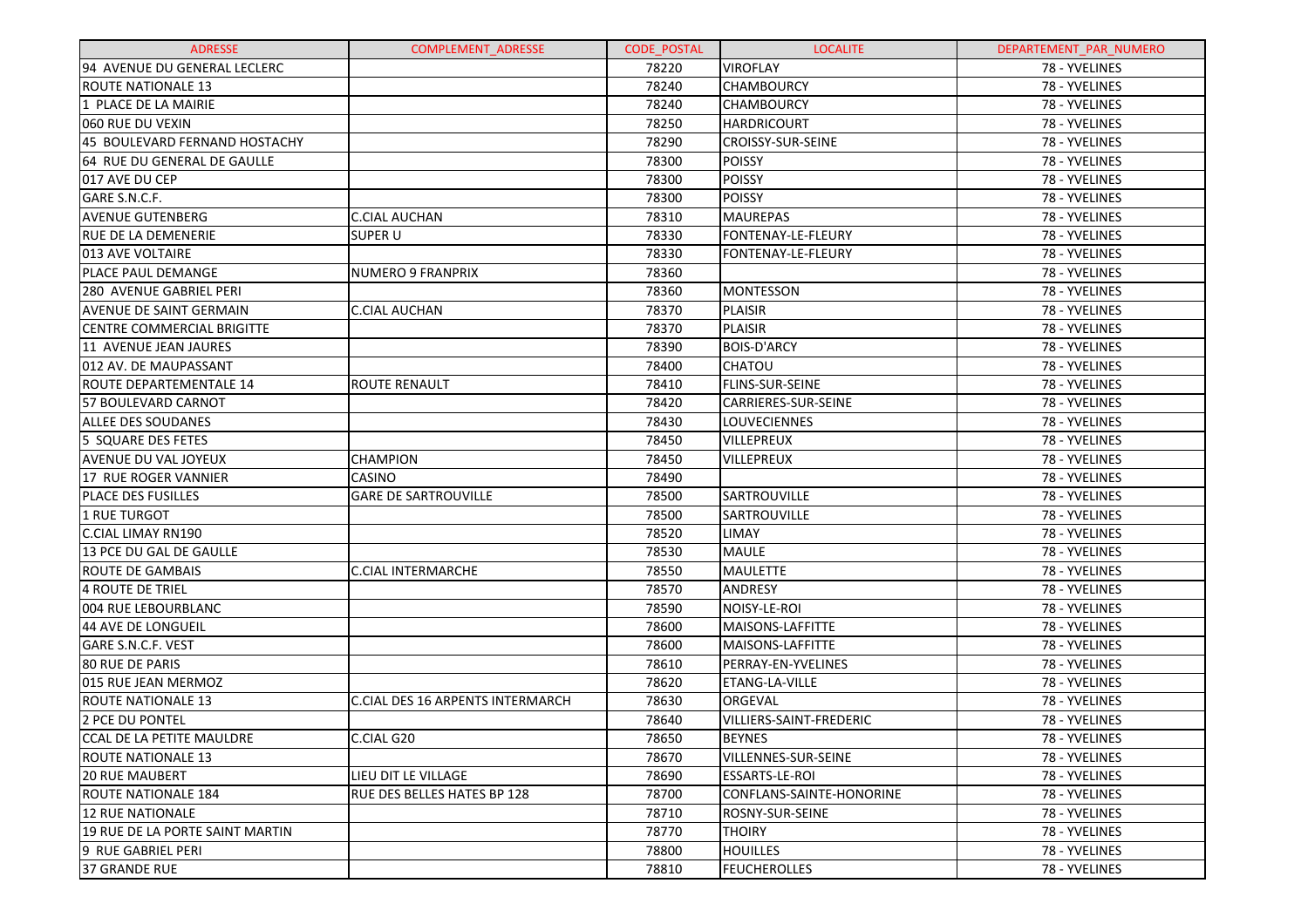| <b>ADRESSE</b>                      | <b>COMPLEMENT ADRESSE</b>   | <b>CODE POSTAL</b> | <b>LOCALITE</b>       | DEPARTEMENT_PAR_NUMERO |
|-------------------------------------|-----------------------------|--------------------|-----------------------|------------------------|
| 59 AVENUE DES PLATANES              |                             | 78860              | SAINT-NOM-LA-BRETECHE | 78 - YVELINES          |
| 001 RUE DU SEQUOIA                  |                             | 78870              | <b>BAILLY</b>         | 78 - YVELINES          |
| 22 RUE NATIONALE                    |                             | 78940              | QUEUE-LES-YVELINES    | 78 - YVELINES          |
| <b>RUE AUX FLEURS</b>               | <b>CARREFOUR MARKET</b>     | 78960              | VOISINS-LE-BRETONNEUX | 78 - YVELINES          |
| 15 RUE DU CHEMIN AUX BOEUFS         | C.CIAL LES 7 MARES          | 78990              | <b>ELANCOURT</b>      | 78 - YVELINES          |
| <b>BOULEVARD DE L ATLANTIQUE</b>    | <b>CARREFOUR NIORT</b>      | 79000              | <b>NIORT</b>          | 79 - DEUX-SEVRES       |
| <b>222 AVENUE DE PARIS</b>          |                             | 79000              | <b>NIORT</b>          | 79 - DEUX-SEVRES       |
| <b>68 RUE DE FONTENAY</b>           |                             | 79000              | <b>NIORT</b>          | 79 - DEUX-SEVRES       |
| 580 AVENUE DE PARIS                 | C.CIAL HYPERMARCHE          | 79000              | <b>NIORT</b>          | 79 - DEUX-SEVRES       |
| <b>RUE MAZAGRAN</b>                 | <b>GARE SNCF NIORT</b>      | 79000              | <b>NIORT</b>          | 79 - DEUX-SEVRES       |
| 11 AVENUE DE PARIS                  |                             | 79000              | <b>NIORT</b>          | 79 - DEUX-SEVRES       |
| 35 RUE VICTOR HUGO                  |                             | 79000              | <b>NIORT</b>          | 79 - DEUX-SEVRES       |
| 37 RUE BRISSON                      |                             | 79000              | <b>NIORT</b>          | 79 - DEUX-SEVRES       |
| 31 RUE RICARD                       |                             | 79000              | <b>NIORT</b>          | 79 - DEUX-SEVRES       |
| 8 RUE VICTOR HUGO                   |                             | 79000              | <b>NIORT</b>          | 79 - DEUX-SEVRES       |
| <b>BOULEVARD DE DIEPHOLZ</b>        | <b>HYPER U</b>              | 79100              | <b>THOUARS</b>        | 79 - DEUX-SEVRES       |
| <b>ROUTE DE PARIS</b>               | LE CHIQUITO C.CIAL NORD EST | 79180              | <b>CHAURAY</b>        | 79 - DEUX-SEVRES       |
| 1 AVENUE FRANCOIS MITTERRAND        | C.CIAL HYPER U              | 79200              | <b>PARTHENAY</b>      | 79 - DEUX-SEVRES       |
| <b>BOULEVARD DE L EUROPE</b>        | <b>C.CIAL LECLERC</b>       | 79200              | PARTHENAY             | 79 - DEUX-SEVRES       |
| 1 PLACE RENE GROUSSARD              |                             | 79500              | MELLE                 | 79 - DEUX-SEVRES       |
| AVENUE DE L EUROPE                  |                             | 80000              | <b>AMIENS</b>         | 80 - SOMME             |
| 22 BIS RUE DU GENERAL LECLERC       |                             | 80000              | <b>AMIENS</b>         | 80 - SOMME             |
| 115 RUE A.DUMAS - INTERMARCHE       |                             | 80000              | <b>AMIENS</b>         | 80 - SOMME             |
| <b>19 RUE DE LA REPUBLIQUE</b>      | <b>GALERIE DES JACOBINS</b> | 80000              | <b>AMIENS</b>         | 80 - SOMME             |
| 69 RUE DE LA REPUBLIQUE             |                             | 80000              | <b>AMIENS</b>         | 80 - SOMME             |
| 2 RUE DELAMBRE                      |                             | 80000              | <b>AMIENS</b>         | 80 - SOMME             |
| 001 RUE DES 3 CAILLOUX              |                             | 80000              | <b>AMIENS</b>         | 80 - SOMME             |
| GARE S.N.C.F.                       |                             | 80000              | <b>AMIENS</b>         | 80 - SOMME             |
| AV DU PRESIDENT VINCENT AURIOL      |                             | 80100              | ABBEVILLE             | 80 - SOMME             |
| 14 RUE DU MARECHAL FOCH             |                             | 80100              | ABBEVILLE             | 80 - SOMME             |
| <b>20 ROUTE DE VAUVILLERS</b>       |                             | 80170              | ROSIERES-EN-SANTERRE  | 80 - SOMME             |
| ASSEVILLERS OUEST AUT. A1           |                             | 80200              | <b>PERONNE</b>        | 80 - SOMME             |
| 11 PLACE DU DOCTEUR BINANT          |                             | 80250              | AILLY-SUR-NOYE        | 80 - SOMME             |
| 2-4 RUE DU VIADUC                   |                             | 80290              | <b>GAUVILLE</b>       | 80 - SOMME             |
| 8 PLACE D ARMES                     |                             | 80300              | <b>ALBERT</b>         | 80 - SOMME             |
| <b>AVENUE PIERRE ET MARIE CURIE</b> | <b>GALERIE AUCHAN</b>       | 80350              | MERS-LES-BAINS        | 80 - SOMME             |
| 15 RUE MARCEL HOLLEVILLE            |                             | 80350              | MERS-LES-BAINS        | 80 - SOMME             |
| 7 PLACE CLEMENCEAU                  |                             | 80410              | CAYEUX-SUR-MER        | 80 - SOMME             |
| ROUTE DE SAINT QUENTIN              | <b>GEANT</b>                | 80440              | <b>GLISY</b>          | 80 - SOMME             |
| <b>ROUTE DE PARIS</b>               |                             | 80480              | <b>DURY</b>           | 80 - SOMME             |
| <b>RUE ALBERT CAMUS</b>             | C.CIAL LECLERC              | 80480              | SALOUEL               | 80 - SOMME             |
| 4 RUE GAMBETTA                      |                             | 80500              | <b>MONTDIDIER</b>     | 80 - SOMME             |
| RUE JEAN MOULIN                     |                             | 80580              | PONT-REMY             | 80 - SOMME             |
| 64 RUE DU BOURG                     |                             | 80600              | <b>DOULLENS</b>       | 80 - SOMME             |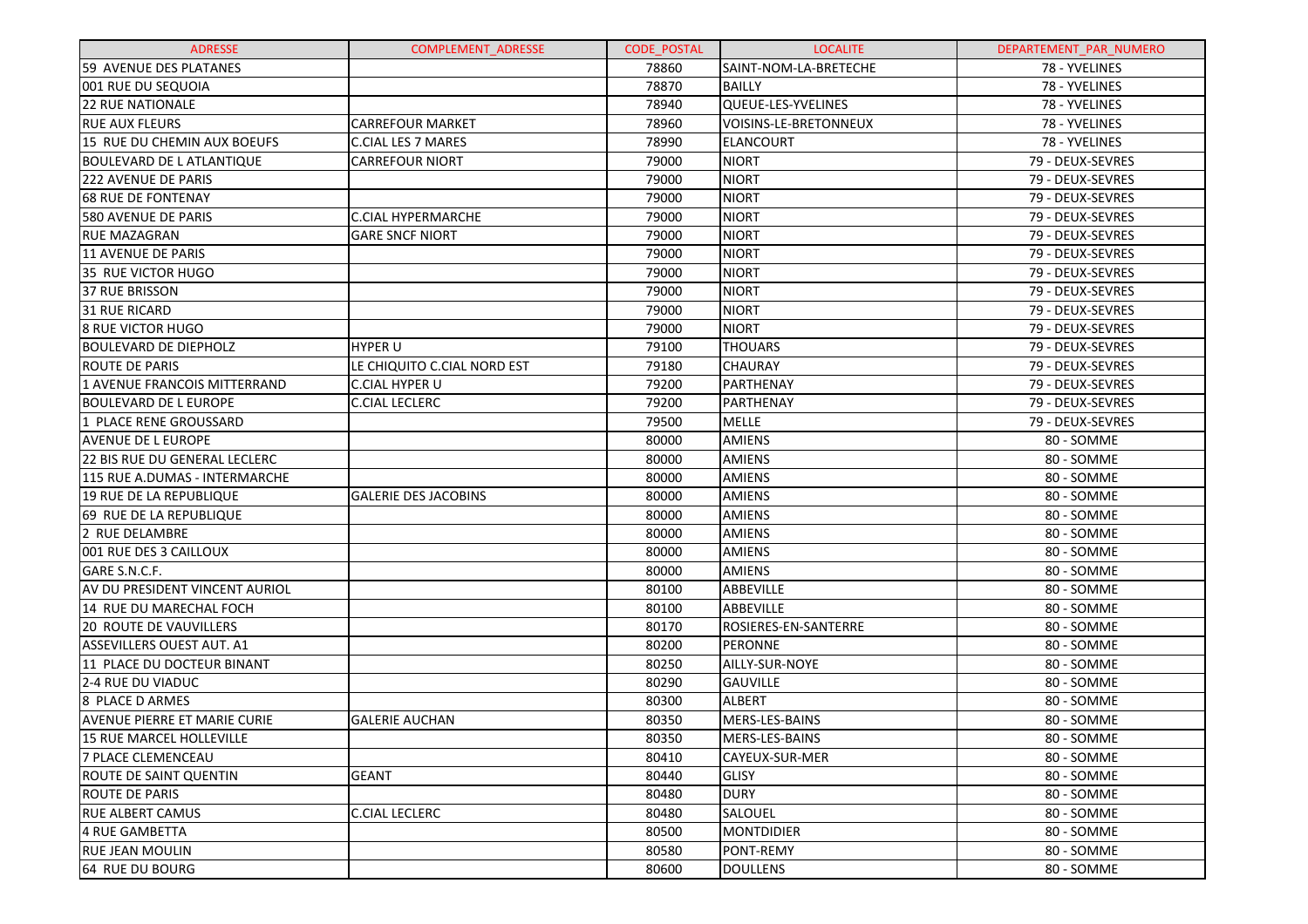| <b>ADRESSE</b>                      | <b>COMPLEMENT ADRESSE</b>        | <b>CODE POSTAL</b> | <b>LOCALITE</b>      | DEPARTEMENT PAR NUMERO |
|-------------------------------------|----------------------------------|--------------------|----------------------|------------------------|
| LIEU DIT FONLABOUR                  | C.CIAL LECLERC LES PORTES D'ALBI | 81000              | <b>SEQUESTRE</b>     | <b>81 - TARN</b>       |
| <b>RUE DU GENERAL BERTHIER</b>      | ZAC DE CATEPAU                   | 81000              | <b>ALBI</b>          | <b>81 - TARN</b>       |
| 16 RUE MARIES                       |                                  | 81000              | <b>ALBI</b>          | <b>81 - TARN</b>       |
| <b>255 AVENUE COLONEL TEYSSIER</b>  |                                  | 81000              | <b>ALBI</b>          | <b>81 - TARN</b>       |
| <b>12 RUE DE TERSSAC</b>            |                                  | 81000              | <b>ALBI</b>          | 81 - TARN              |
| 22 RUE FR. MISTRAL                  |                                  | 81000              | <b>ALBI</b>          | <b>81 - TARN</b>       |
| 77 AVE DE GAULLE                    |                                  | 81000              | <b>ALBI</b>          | <b>81 - TARN</b>       |
| 11 RUE DE VERDUSSE                  |                                  | 81000              | <b>ALBI</b>          | 81 - TARN              |
| 4 PLACE LAPEROUSE                   |                                  | 81000              | <b>ALBI</b>          | <b>81 - TARN</b>       |
| 11 PCE ST JULIEN                    |                                  | 81000              | <b>ALBI</b>          | <b>81 - TARN</b>       |
| 191B AVENUE DEMBOURG                |                                  | 81000              | <b>ALBI</b>          | 81 - TARN              |
| 30 BOULEVARD DE STRASBOURG          |                                  | 81000              | <b>ALBI</b>          | <b>81 - TARN</b>       |
| l12 PCE DU VIGAN                    |                                  | 81000              | <b>ALBI</b>          | <b>81 - TARN</b>       |
| 10 RUE ALBERT CALMETTE              | ZONE COMMERCIALE CHARTREUSE      | 81100              | <b>CASTRES</b>       | 81 - TARN              |
| <b>21 RUE SABATERIE</b>             |                                  | 81100              | <b>CASTRES</b>       | <b>81 - TARN</b>       |
| <b>ZAC MARTINET</b>                 |                                  | 81100              | <b>CASTRES</b>       | <b>81 - TARN</b>       |
| 3 RUE DU COMMERCE                   |                                  | 81100              | <b>CASTRES</b>       | 81 - TARN              |
| 007 RUE VILLEGOUDOU                 |                                  | 81100              | <b>CASTRES</b>       | <b>81 - TARN</b>       |
| 014 RUE R. VITOZ                    |                                  | 81100              | <b>CASTRES</b>       | <b>81 - TARN</b>       |
| 034 PCE DE L'ALBINQUE               |                                  | 81100              | <b>CASTRES</b>       | 81 - TARN              |
| <b>23 BOULEVARD DOCTEURS ARIBAT</b> |                                  | 81100              | <b>CASTRES</b>       | <b>81 - TARN</b>       |
| 001 RUE GAMBETTA                    |                                  | 81100              | <b>CASTRES</b>       | 81 - TARN              |
| 36 PLACE LOUISA PAULIN              |                                  | 81120              | <b>REALMONT</b>      | 81 - TARN              |
| 5 AVENUE DE TOULOUSE                |                                  | 81150              | MARSSAC-SUR-TARN     | <b>81 - TARN</b>       |
| 2 RUE VICTOR AVEROUS                |                                  | 81290              | LABRUGUIERE          | 81 - TARN              |
| <b>AVENUE RHIN ET DANUBE</b>        | ROND POINT RHIN ET DANUBE        | 81300              | <b>GRAULHET</b>      | 81 - TARN              |
| 10 PLACE DU MERCADIAL               |                                  | 81300              | <b>GRAULHET</b>      | <b>81 - TARN</b>       |
| 1 RUE DE REIMS                      |                                  | 81370              | SAINT-SULPICE        | 81 - TARN              |
| <b>ROUTE DE CARMAUX</b>             | <b>CENTRE LECLERC</b>            | 81380              | LESCURE-D'ALBIGEOIS  | <b>81 - TARN</b>       |
| <b>24 AVENUE JEAN JAURES</b>        |                                  | 81400              | <b>CARMAUX</b>       | <b>81 - TARN</b>       |
| LIEU DIT LE ROUCH                   | MAC PRESSE C.CIAL SUPER U        | 81500              | LAVAUR               | 81 - TARN              |
| <b>AVENUE JACQUES BESSE</b>         | <b>INTERMARCHE</b>               | 81500              | LAVAUR               | <b>81 - TARN</b>       |
| 4 AVE GENERAL DE GAULLE             |                                  | 81500              | LAVAUR               | <b>81 - TARN</b>       |
| <b>ROUTE DE TOULOUSE</b>            | <b>C.CIAL LECLERC</b>            | 81600              | <b>GAILLAC</b>       | 81 - TARN              |
| 012 PCE DE LA LIBERATION            |                                  | 81600              | <b>GAILLAC</b>       | <b>81 - TARN</b>       |
| <b>ROUTE DE TOULOUSE A AGDE</b>     |                                  | 81660              | BOUT-DU-PONT-DE-LARN | <b>81 - TARN</b>       |
| 17 QUAI DES ESCOUCIERES             |                                  | 81800              | <b>RABASTENS</b>     | 81 - TARN              |
| 1230 RUE DE LABBAYE                 |                                  | 82000              | <b>MONTAUBAN</b>     | 82 - TARN-ET-GARONNE   |
| <b>ROUTE DU NORD</b>                | <b>ZAC FUTUROPOLE</b>            | 82000              | <b>MONTAUBAN</b>     | 82 - TARN-ET-GARONNE   |
| 110 RUE FRANCOIS MAURIAC            |                                  | 82000              | <b>MONTAUBAN</b>     | 82 - TARN-ET-GARONNE   |
| 1993 RUE DE L'ABBAYE                |                                  | 82000              | <b>MONTAUBAN</b>     | 82 - TARN-ET-GARONNE   |
| 11 RUE DU 1ER BATAILLON DE CHOC     |                                  | 82000              | <b>MONTAUBAN</b>     | 82 - TARN-ET-GARONNE   |
| 495 ROUTE DE PARIS                  |                                  | 82000              | <b>MONTAUBAN</b>     | 82 - TARN-ET-GARONNE   |
| 445 ROUTE DU NORD                   | <b>CENTRE LECLERC</b>            | 82000              | <b>MONTAUBAN</b>     | 82 - TARN-ET-GARONNE   |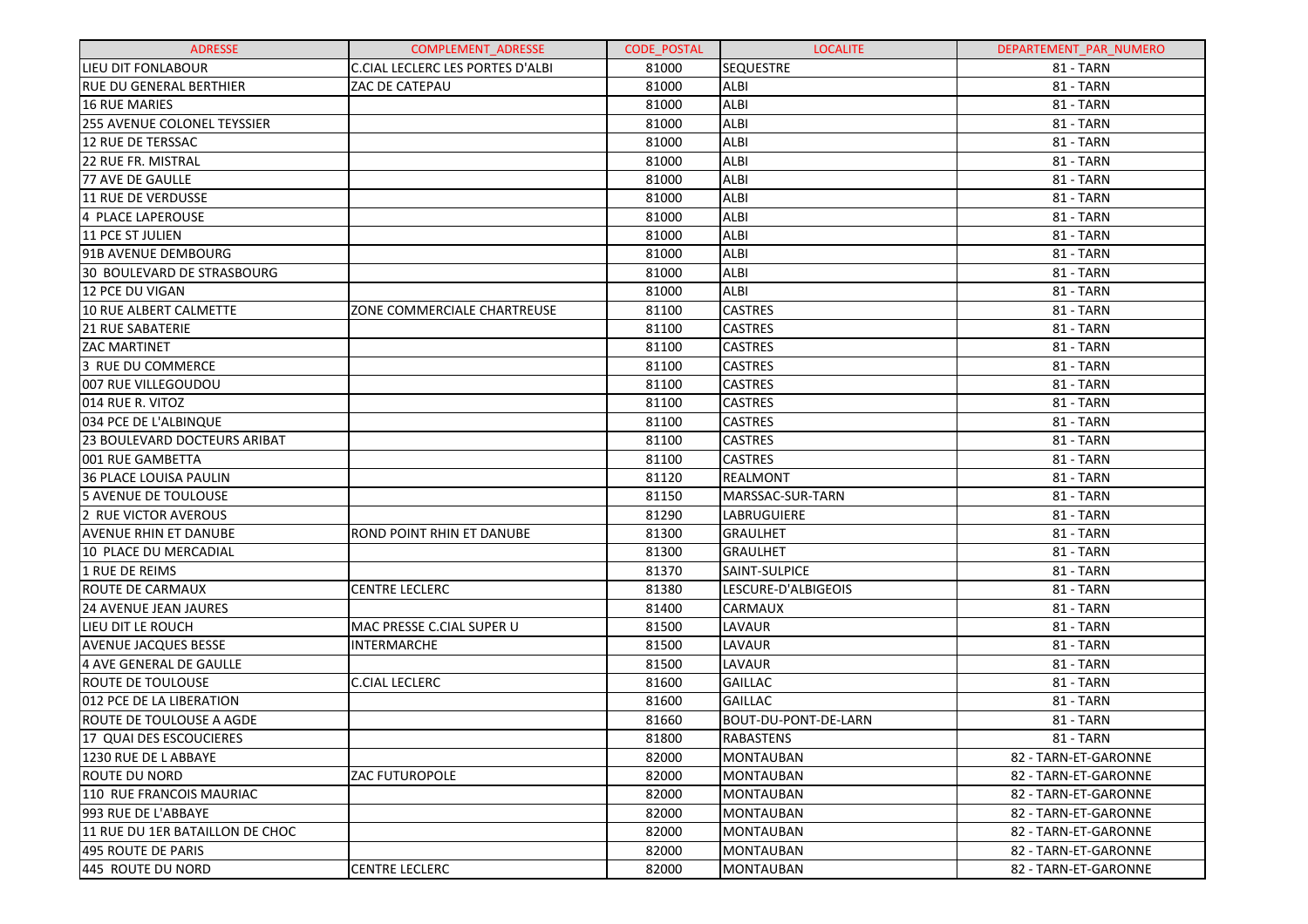| <b>ADRESSE</b>                     | <b>COMPLEMENT ADRESSE</b>           | <b>CODE POSTAL</b> | <b>LOCALITE</b>           | DEPARTEMENT PAR NUMERO |
|------------------------------------|-------------------------------------|--------------------|---------------------------|------------------------|
| 971 RUE EDOUARD FORESTIE           |                                     | 82000              | MONTAUBAN                 | 82 - TARN-ET-GARONNE   |
| <b>52 AVENUE CHARLES DE GAULLE</b> |                                     | 82000              | <b>MONTAUBAN</b>          | 82 - TARN-ET-GARONNE   |
| 006 PLACE NATIONALE                |                                     | 82000              | <b>MONTAUBAN</b>          | 82 - TARN-ET-GARONNE   |
| 1 AVENUE DU 19 AOUT 1944           |                                     | 82000              | MONTAUBAN                 | 82 - TARN-ET-GARONNE   |
| 113 AVENUE ARISTIDE BRIAND         |                                     | 82000              | MONTAUBAN                 | 82 - TARN-ET-GARONNE   |
| <b>28 RUE BESSIERES</b>            |                                     | 82000              | MONTAUBAN                 | 82 - TARN-ET-GARONNE   |
| LIEU DIT ARTEL EST                 | LECLERC                             | 82100              | CASTELSARRASIN            | 82 - TARN-ET-GARONNE   |
| ROUTE DE LAFRANCAISE               | <b>GALERIE MARCHANDE CARREFOUR</b>  | 82200              | <b>MOISSAC</b>            | 82 - TARN-ET-GARONNE   |
| <b>165 ROUTE DE MONTAUBAN</b>      |                                     | 82290              | <b>MONTBETON</b>          | 82 - TARN-ET-GARONNE   |
| 10 AVENUE DU GENERAL LECLERC       |                                     | 82300              | <b>CAUSSADE</b>           | 82 - TARN-ET-GARONNE   |
| 1 BOULEVARD DIDIER REY             |                                     | 82300              | <b>CAUSSADE</b>           | 82 - TARN-ET-GARONNE   |
| <b>ALLEE DU 4 SEPTEMBRE</b>        |                                     | 82400              | <b>VALENCE</b>            | 82 - TARN-ET-GARONNE   |
| <b>8 PLACE DE L'EPERON</b>         |                                     | 82600              | <b>VERDUN-SUR-GARONNE</b> | 82 - TARN-ET-GARONNE   |
| 13 RUE DE LA MOUSCANE              | <b>INTERMARCHE</b>                  | 82700              | <b>MONTECH</b>            | 82 - TARN-ET-GARONNE   |
| 1000 BOULEVARD JEAN BAPTISTE AB    | TABAC PRESSE LE PELICAN             | 83000              | <b>TOULON</b>             | 83 - VAR               |
| RUE COMMISSAIRE GENERAL FAYAL      |                                     | 83000              | <b>TOULON</b>             | 83 - VAR               |
| <b>RUE DU MURIER</b>               | C.CIAL CARREFOUR                    | 83000              | <b>TOULON</b>             | 83 - VAR               |
| <b>RUE LAMALGUE</b>                | ANGLE BOULEVARD BAZEILLES           | 83000              | <b>TOULON</b>             | 83 - VAR               |
| 518 AVE PIERRE LOTI                |                                     | 83000              | <b>TOULON</b>             | 83 - VAR               |
| 101 RUE EMILE VINCENT              |                                     | 83000              | <b>TOULON</b>             | 83 - VAR               |
| PLACE NOEL BLACHE                  |                                     | 83000              | <b>TOULON</b>             | 83 - VAR               |
| PLACE HUBAC                        |                                     | 83000              | <b>TOULON</b>             | 83 - VAR               |
| 925 AV DE LA VICTOIRE DU 8 MAI     |                                     | 83000              | <b>TOULON</b>             | 83 - VAR               |
| <b>RUE ANDRE BLONDEL</b>           |                                     | 83100              | <b>TOULON</b>             | 83 - VAR               |
| <b>BD DE TESSE GARE VESTIBULE</b>  |                                     | 83100              | <b>TOULON</b>             | 83 - VAR               |
| 21 PLACE ADOLPHE BEGUIN            |                                     | 83100              | <b>TOULON</b>             | 83 - VAR               |
| 717 BOULEVARD MARECHAL JOFFRE      |                                     | 83100              | <b>TOULON</b>             | 83 - VAR               |
| <b>150 ROUTE DE BANDOL</b>         |                                     | 83110              | SANARY-SUR-MER            | 83 - VAR               |
| <b>ROUTE DE LA GARE</b>            |                                     | 83110              | SANARY-SUR-MER            | 83 - VAR               |
| 108 ALLEE DES ROSIERS              |                                     | 83110              | SANARY-SUR-MER            | 83 - VAR               |
| QUAI DU GAL CHARLES DE GAULLE      |                                     | 83110              | SANARY-SUR-MER            | 83 - VAR               |
| 031 RUE JEAN JAURES                |                                     | 83110              | SANARY-SUR-MER            | 83 - VAR               |
| 32 BOULEVARD POMPIDOU              |                                     | 83120              | SAINTE-MAXIME             | 83 - VAR               |
| 4 RUE DES SARRASINS                |                                     | 83120              | SAINTE-MAXIME             | 83 - VAR               |
| <b>ROUTE DU MUY</b>                | <b>C.CIAL HYPER CHAMPION</b>        | 83120              | SAINTE-MAXIME             | 83 - VAR               |
| <b>18 PLACE JEAN MERMOZ</b>        | <b>C.CIAL CHAMPION CENTRE VILLE</b> | 83120              | SAINTE-MAXIME             | 83 - VAR               |
| 30 AVENUE CHARLES DE GAULLE        |                                     | 83120              | SAINTE-MAXIME             | 83 - VAR               |
| 2 PLACE MARECHAL FOCH              |                                     | 83120              | PLAN-DE-LA-TOUR           | 83 - VAR               |
| 1091 AVENUE DE LATTRE TASSIGNY     |                                     | 83130              | <b>GARDE</b>              | 83 - VAR               |
| 119 RUE PIERRE REVELLI             | <b>C.CIAL INTERMARCHE</b>           | 83130              | <b>GARDE</b>              | 83 - VAR               |
| <b>ZAC LES CLAPIERS LONGS</b>      |                                     | 83136              | <b>GAREOULT</b>           | 83 - VAR               |
| 1 BD DU CAPITAINE JEAN AUDIBERT    |                                     | 83136              | <b>GAREOULT</b>           | 83 - VAR               |
| 548 AV DU MAL DE LATTRE DE TASSI   |                                     | 83140              | SIX-FOURS-LES-PLAGES      | 83 - VAR               |
| CORNICHE DE LA COUDOULIERE         |                                     | 83140              | SIX-FOURS-LES-PLAGES      | 83 - VAR               |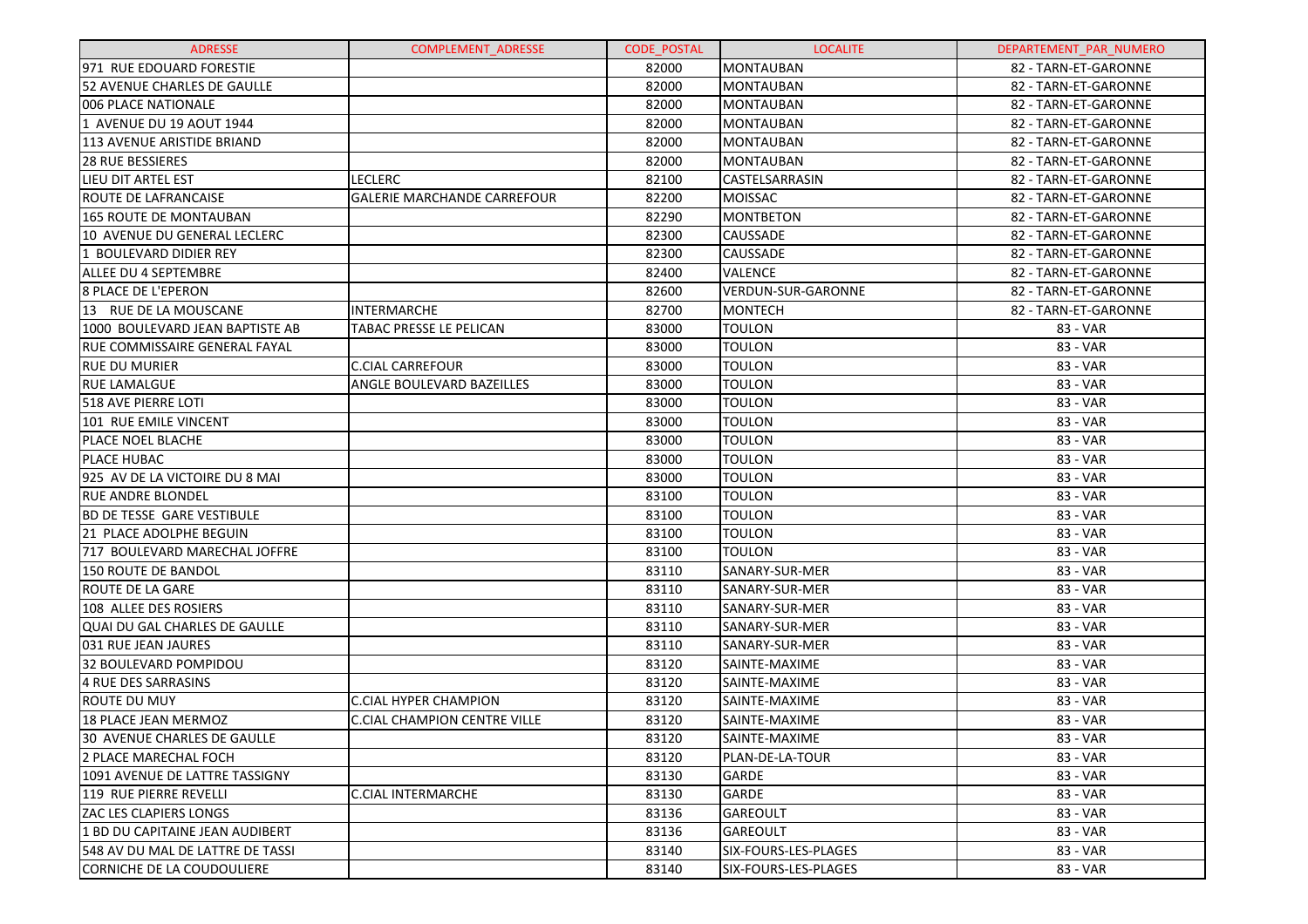| <b>ADRESSE</b>                 | <b>COMPLEMENT ADRESSE</b>           | <b>CODE POSTAL</b> | <b>LOCALITE</b>           | DEPARTEMENT_PAR_NUMERO |
|--------------------------------|-------------------------------------|--------------------|---------------------------|------------------------|
| 164 BD CABRY                   |                                     | 83140              | SIX-FOURS-LES-PLAGES      | 83 - VAR               |
| 048 AVE LAENNEC                |                                     | 83140              | SIX-FOURS-LES-PLAGES      | 83 - VAR               |
| RUE DU 8 MAI 1945              |                                     | 83150              | <b>BANDOL</b>             | 83 - VAR               |
| <b>ROUTE DU BEAUSSET</b>       | <b>SUPER U</b>                      | 83150              | <b>BANDOL</b>             | 83 - VAR               |
| 711 BD DE PIERREPLANE          |                                     | 83150              | <b>BANDOL</b>             | 83 - VAR               |
| 81 QUAI CHARLES DE GAULLE      |                                     | 83150              | <b>BANDOL</b>             | 83 - VAR               |
| 143 BOULEVARD DE MARSEILLE     |                                     | 83150              | <b>BANDOL</b>             | 83 - VAR               |
| 10 ALLEE JEAN MOULIN           |                                     | 83150              | <b>BANDOL</b>             | 83 - VAR               |
| <b>AVENUE DE L UNIVERSITE</b>  | <b>C.CIAL DU GRAND VAR</b>          | 83160              | VALETTE-DU-VAR            | 83 - VAR               |
| <b>AVENUE PASTEUR</b>          |                                     | 83160              | VALETTE-DU-VAR            | 83 - VAR               |
| <b>RUE GILBERT KERSAHO</b>     | CITE L'ENCLOS                       | 83160              | VALETTE-DU-VAR            | 83 - VAR               |
| <b>QUARTIER SAINT JEAN</b>     | <b>GAL MARCHANDE C.CIAL LECLERC</b> | 83170              | <b>BRIGNOLES</b>          | 83 - VAR               |
| 08 BOULEVARD RAYNOUARD         |                                     | 83170              | <b>BRIGNOLES</b>          | 83 - VAR               |
| 1001 RUE DE LA REPUBLIQUE      |                                     | 83170              | <b>BRIGNOLES</b>          | 83 - VAR               |
| 3256 ROUTE NATIONALE 8         | ROUTE DE MARSEILLE - QUARTIER QU    | 83190              | <b>OLLIOULES</b>          | 83 - VAR               |
| CHEMIN DES COTES DU PLAN       |                                     | 83190              | <b>OLLIOULES</b>          | 83 - VAR               |
| 55 CHEMIN DE LA BOUYERE        | <b>C.C CARREFOUR</b>                | 83190              | <b>OLLIOULES</b>          | 83 - VAR               |
| 10 RUE DE LA REPUBLIQUE        |                                     | 83190              | <b>OLLIOULES</b>          | 83 - VAR               |
| <b>PLACE AUGUSTE BOUZIGUES</b> |                                     | 83200              | TOULON                    | 83 - VAR               |
| AVENUE ARISTIDE BRIAND         | SUPERMARCHE CASINO                  | 83200              | TOULON                    | 83 - VAR               |
| 356 AVE DES MOULINS            |                                     | 83200              | <b>TOULON</b>             | 83 - VAR               |
| PCE ROUQUIER DARDENNES         |                                     | 83200              | REVEST-LES-EAUX           | 83 - VAR               |
| <b>AVENUE DE L ARLESIENNE</b>  | ZAC DE LA POULASSE                  | 83210              | SOLLIES-PONT              | 83 - VAR               |
| ROUTE NATIONALE 97             | <b>QUARTIER DE L AUBERTE</b>        | 83210              | <b>FARLEDE</b>            | 83 - VAR               |
| 19<br>PLACE PAUL FLAMENCQ      |                                     | 83220              | PRADET                    | 83 - VAR               |
| IROUTE DES LAVANDIERES         | <b>C.CIAL INTERMARCHE</b>           | 83230              | BORMES-LES-MIMOSAS        | 83 - VAR               |
| 288 BOULEVARD DU FRONT DE MER  | RESIDENCE DU LEVANT                 | 83230              | <b>BORMES-LES-MIMOSAS</b> | 83 - VAR               |
| 146 BOULEVARD DU LEVANT        | QUARTIER DU PIN                     | 83230              | BORMES-LES-MIMOSAS        | 83 - VAR               |
| 52 AVENUE DES ALLIES           | CENTRE COMMERCIAL CHAMPION          | 83240              | CAVALAIRE-SUR-MER         | 83 - VAR               |
| <b>AVENUE GABRIEL PERI</b>     |                                     | 83240              | CAVALAIRE-SUR-MER         | 83 - VAR               |
| 143 AVENUE DES ALLIES          | <b>BP 115</b>                       | 83240              | CAVALAIRE-SUR-MER         | 83 - VAR               |
| PLACE CARRE DU PORT            | 39                                  | 83250              | LONDE-LES-MAURES          | 83 - VAR               |
| 147 AVENUE ALBERT ROUX         | <b>IMMEUBLE LE ST JEAN</b>          | 83250              | LONDE-LES-MAURES          | 83 - VAR               |
| 22 RUE DU 22EME BMNA           | <b>C.CIAL CHAMPION</b>              | 83260              | CRAU                      | 83 - VAR               |
| <b>ZAC DES PRADEAUX</b>        | C.CIAL CAP LES PRADEAUX             | 83270              | SAINT-CYR-SUR-MER         | 83 - VAR               |
| 85 BLD JEAN JAURES             |                                     | 83270              | SAINT-CYR-SUR-MER         | 83 - VAR               |
| PLACE JACQUES RESPLANDIN       | <b>C.CIAL LE SALAMANDRIER</b>       | 83300              | <b>DRAGUIGNAN</b>         | 83 - VAR               |
| 2 AVE MAL JUIN                 |                                     | 83300              | DRAGUIGNAN                | 83 - VAR               |
| 1 PLACE CLAUDE GAY             |                                     | 83300              | DRAGUIGNAN                | 83 - VAR               |
| 42 BLD CLEMENCEAU              |                                     | 83300              | DRAGUIGNAN                | 83 - VAR               |
| ROUTE DEPARTEMENTALE 98        | ROND POINT DE LA FOUX               | 83310              | <b>COGOLIN</b>            | 83 - VAR               |
| ROUTE NATIONALE 98             | <b>QUARTIER ST PONS LES MURES</b>   | 83310              | <b>GRIMAUD</b>            | 83 - VAR               |
| AVENUE SIGISMOND COULET<br>16  |                                     | 83310              | <b>COGOLIN</b>            | 83 - VAR               |
| 8 PLACE DU MARCHE              |                                     | 83310              | <b>GRIMAUD</b>            | 83 - VAR               |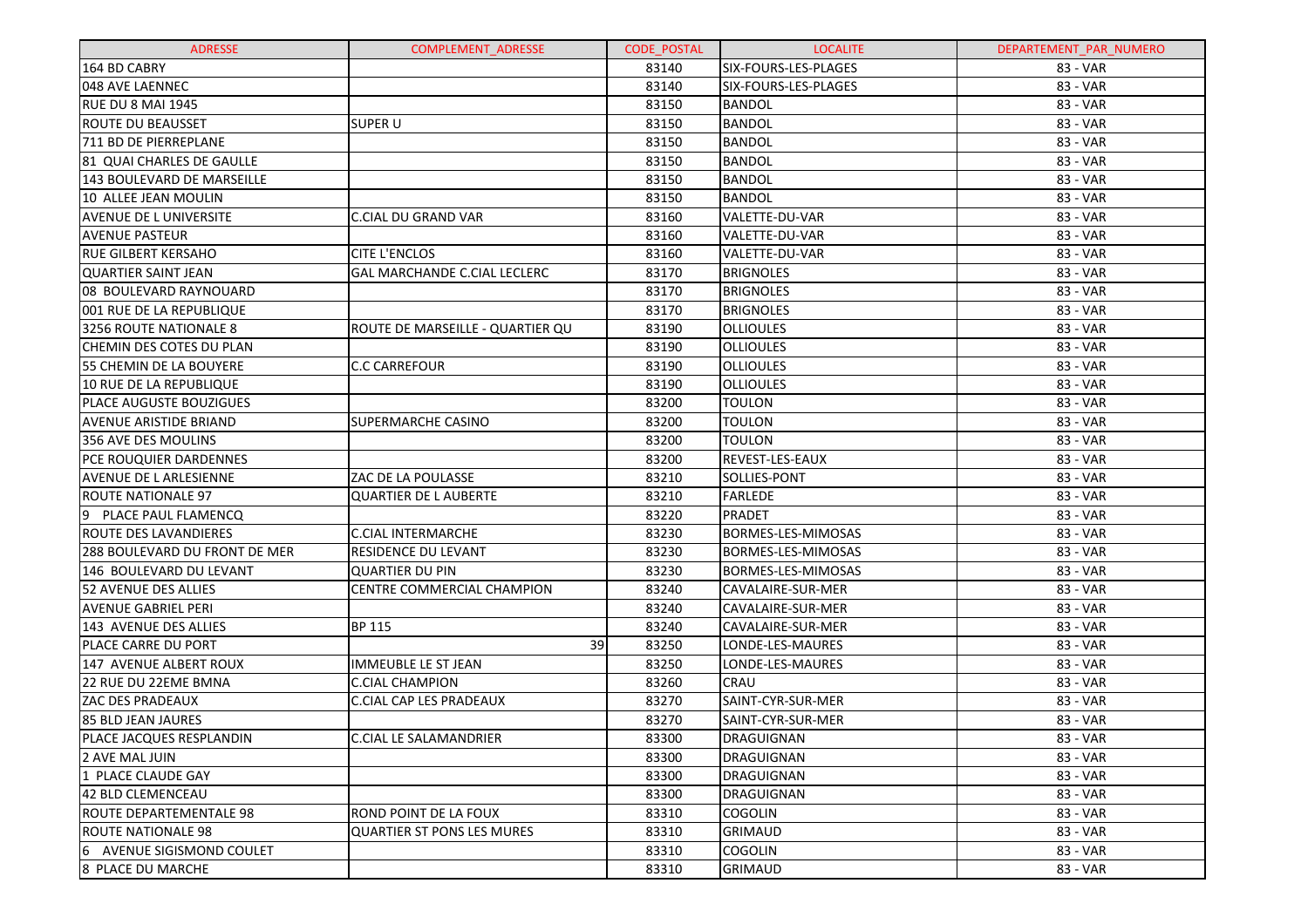| <b>ADRESSE</b>                         | <b>COMPLEMENT ADRESSE</b>          | <b>CODE POSTAL</b> | <b>LOCALITE</b>               | DEPARTEMENT PAR NUMERO |
|----------------------------------------|------------------------------------|--------------------|-------------------------------|------------------------|
| BOULEVARD DE LA LIBERTE                | <b>RESIDENCE LE CARTHAGE</b>       | 83320              | CARQUEIRANNE                  | 83 - VAR               |
| PLACE DE LA REPUBLIQUE                 |                                    | 83320              | <b>CARQUEIRANNE</b>           | 83 - VAR               |
| 4 RUE DE LA REPUBLIQUE                 |                                    | 83330              | <b>BEAUSSET</b>               | 83 - VAR               |
| ROUTE DE TOULON-C.CIAL LECLERC         |                                    | 83340              | <b>LUC</b>                    | 83 - VAR               |
| <b>C.CIAL LES LIEBAUDS</b>             |                                    | 83340              | LUC                           | 83 - VAR               |
| 418 BOULEVARD HONORE DE BALZAC         | PLACE DE LA POSTE - ST AYGULF      | 83370              | <b>FREJUS</b>                 | 83 - VAR               |
| <b>RN 98</b>                           |                                    | 83380              | ROQUEBRUNE-SUR-ARGENS         | 83 - VAR               |
| <b>AVENUE FREDERIC MISTRAL</b>         |                                    | 83390              | PIERREFEU-DU-VAR              | 83 - VAR               |
| <b>C.C INTERMARCHE</b>                 | ZONE DU DEFFENDS                   | 83390              | <b>CUERS</b>                  | 83 - VAR               |
| <b>CHEMIN SAINT JEAN</b>               |                                    | 83400              | <b>HYERES</b>                 | 83 - VAR               |
| <b>6 RUE SOLDAT BELLON</b>             |                                    | 83400              | <b>HYERES</b>                 | 83 - VAR               |
| <b>AEROPORT TOULON HYERES</b>          | <b>RELAISH</b>                     | 83400              | <b>HYERES</b>                 | 83 - VAR               |
| <b>AVENUE GEOFFROY SAINT HILAIRE</b>   | C.CIAL CASINO                      | 83400              | <b>HYERES</b>                 | 83 - VAR               |
| <b>RUE DU PORT DE LA CAPTE</b>         |                                    | 83400              | <b>HYERES</b>                 | 83 - VAR               |
| <b>6 PLACE D ARMES</b>                 |                                    | 83400              | <b>HYERES</b>                 | 83 - VAR               |
| 15 AVENUE AMBROISE THOMAS              |                                    | 83400              | <b>HYERES</b>                 | 83 - VAR               |
| 029 AVENUE AMBROISE THOMAS             |                                    | 83400              | <b>HYERES</b>                 | 83 - VAR               |
| <b>AVE COMBATTANTS EN AFRIQUE NORD</b> |                                    | 83400              | <b>HYERES</b>                 | 83 - VAR               |
| 35 AVENUE DU DOCTEUR ROBIN             |                                    | 83400              | <b>HYERES</b>                 | 83 - VAR               |
| <b>19 AVENUE EISENHOWER</b>            |                                    | 83400              | <b>HYERES</b>                 | 83 - VAR               |
| 4 AVENUE DES ILES D'OR                 |                                    | 83400              | <b>HYERES</b>                 | 83 - VAR               |
| <b>30 BIS AVE EDITH CAVELL</b>         |                                    | 83400              | <b>HYERES</b>                 | 83 - VAR               |
| <b>RUE LOUIS MARTIN</b>                | <b>RESIDENCE L'ODYSEE</b>          | 83420              | <b>CROIX-VALMER</b>           | 83 - VAR               |
| PLACE DES PALMIERS                     |                                    | 83420              | <b>CROIX-VALMER</b>           | 83 - VAR               |
| 31 RUE JULES GUESDE                    | <b>IMMEUBLE LE PRESIDENT</b>       | 83430              | SAINT-MANDRIER-SUR-MER        | 83 - VAR               |
| <b>QUARTIER GRANDES TERRASSES</b>      |                                    | 83440              | <b>TOURRETTES</b>             | 83 - VAR               |
| ROUTE DEPARTEMENTALE 562               | <b>C.CIAL LECLERC</b>              | 83440              | MONTAUROUX                    | 83 - VAR               |
| $2^{\circ}$<br>ROUTE DE MONS           |                                    | 83440              | <b>FAYENCE</b>                | 83 - VAR               |
| <b>86 ROUTE DE FREJUS</b>              |                                    | 83440              | <b>FAYENCE</b>                | 83 - VAR               |
| <b>VOIE JACQUES PREVERT</b>            |                                    | 83460              | <b>ARCS</b>                   | 83 - VAR               |
| GARE S.N.C.F.                          |                                    | 83460              | <b>ARCS</b>                   | 83 - VAR               |
| <b>ROUTE DE MARSEILLE</b>              |                                    | 83470              | SAINT-MAXIMIN-LA-SAINTE-BAUME | 83 - VAR               |
| ROUTE D AIX                            | ZI LES GARNIERS - C.CIAL CAP STE   | 83470              | SAINT-MAXIMIN-LA-SAINTE-BAUME | 83 - VAR               |
| 6 RUE DU GENERAL DE GAULLE             |                                    | 83470              | SAINT-MAXIMIN-LA-SAINTE-BAUME | 83 - VAR               |
| <b>ROUTE NATIONALE 7</b>               | 148 AVENUE ST ALBERT               | 83480              | PUGET-SUR-ARGENS              | 83 - VAR               |
| <b>ROUTE NATIONALE 7</b>               | ZONE D'ACTIVITE DES SALLES         | 83480              | PUGET-SUR-ARGENS              | 83 - VAR               |
| 289 BLD DE LA LIBERATION               |                                    | 83490              | <b>MUY</b>                    | 83 - VAR               |
| ALLEE MAURICE BLANC                    |                                    | 83500              | SEYNE-SUR-MER                 | 83 - VAR               |
| <b>QUARTIER LERY</b>                   |                                    | 83500              | SEYNE-SUR-MER                 | 83 - VAR               |
| <b>CHEMIN DU CROUTON</b>               | <b>QUARTIER LE CROUTON TAMARIS</b> | 83500              | SEYNE-SUR-MER                 | 83 - VAR               |
| 84 AVENUE CHARLES DE GAULLE            |                                    | 83500              | SEYNE-SUR-MER                 | 83 - VAR               |
| 014 RTE FABREGAS                       |                                    | 83500              | SEYNE-SUR-MER                 | 83 - VAR               |
| <b>QUARTIER LERY</b>                   | C.CIAL AUCHAN RN 63                | 83500              | SEYNE-SUR-MER                 | 83 - VAR               |
| DOMAINE DE CACHOU RTE JANA             |                                    | 83500              | SEYNE-SUR-MER                 | 83 - VAR               |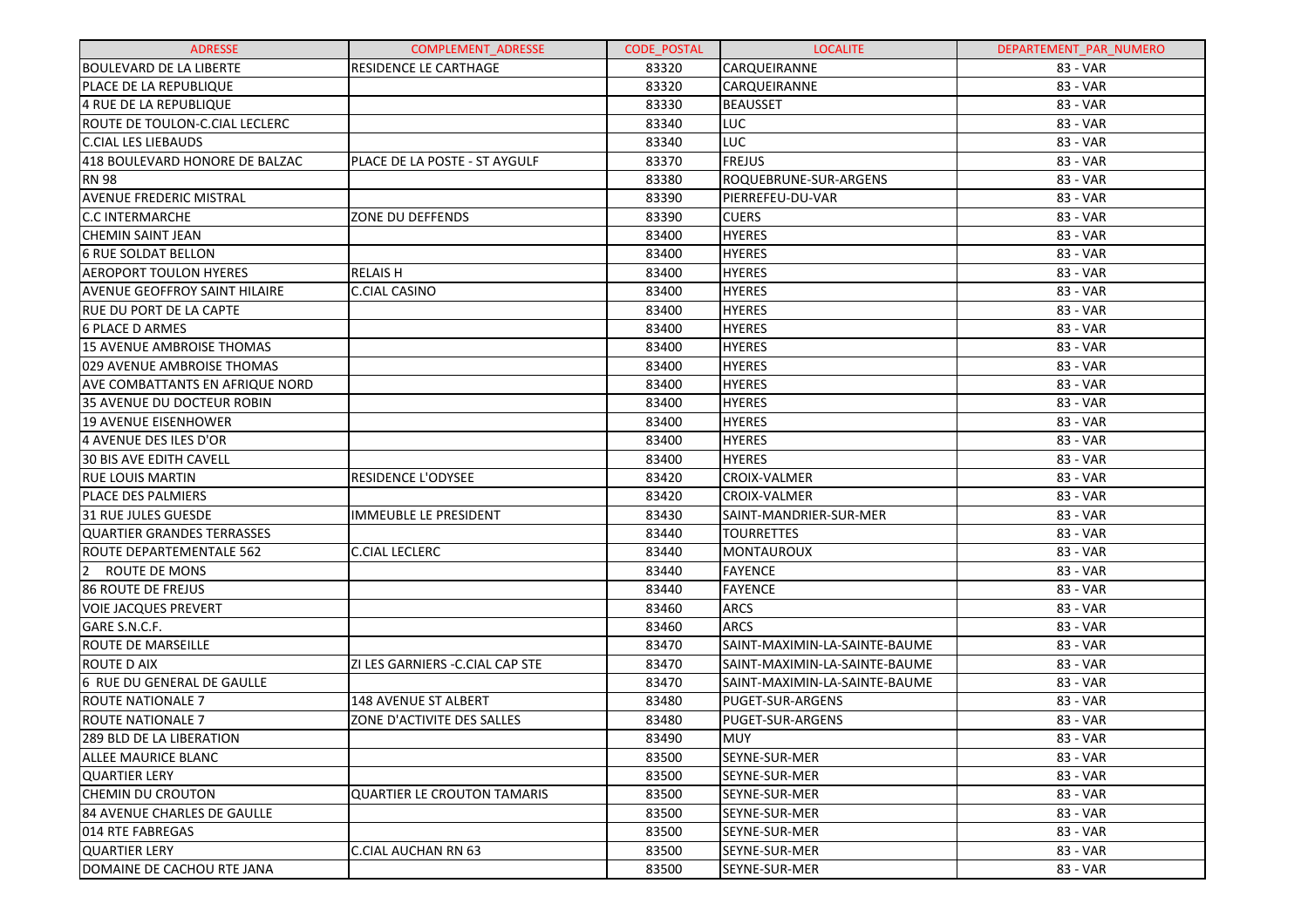| <b>ADRESSE</b>                   | <b>COMPLEMENT ADRESSE</b>       | <b>CODE POSTAL</b> | <b>LOCALITE</b>       | DEPARTEMENT PAR NUMERO |
|----------------------------------|---------------------------------|--------------------|-----------------------|------------------------|
| 657 AVE DE GAULLE LES SABLETTES  |                                 | 83500              | SEYNE-SUR-MER         | 83 - VAR               |
| 16 COURS DE LA REPUBLIQUE        |                                 | 83510              | <b>LORGUES</b>        | 83 - VAR               |
| CENTRE COMMERCIAL LA BOUVERIE    |                                 | 83520              | ROQUEBRUNE-SUR-ARGENS | 83 - VAR               |
| 105 AVENUE DU PRESIDENT WILSON   |                                 | 83550              | <b>VIDAUBAN</b>       | 83 - VAR               |
| CHEMIN DU PLAN                   |                                 | 83560              | VINON-SUR-VERDON      | 83 - VAR               |
| <b>PLACE POSTEUIL</b>            |                                 | 83560              | <b>RIANS</b>          | 83 - VAR               |
| 24 COURS GAMBETTA                |                                 | 83570              | COTIGNAC              | 83 - VAR               |
| 120 ROND POINT DE LA FOUX        | C.CIAL CASINO                   | 83580              | <b>GASSIN</b>         | 83 - VAR               |
| 480 AVENUE EUGENE JOLY           | C.CIAL CASINO                   | 83600              | <b>FREJUS</b>         | 83 - VAR               |
| AVENUE ANDRE LEOTARD             | <b>C.CIAL CASINO FREJUS</b>     | 83600              | <b>FREJUS</b>         | 83 - VAR               |
| <b>AVE PORTES DU SOLEIL</b>      | LES TERRASSES DU LEVANT         | 83600              | <b>FREJUS</b>         | 83 - VAR               |
| 250 RUE DU DR DONNADIEU          |                                 | 83600              | <b>FREJUS</b>         | 83 - VAR               |
| 240 AVENUE DE SAINT LAMBERT      | HOPITAL INTERCOMMUNAL BONNET    | 83600              | <b>FREJUS</b>         | 83 - VAR               |
| 201 AV. DE VILLENEUVE            |                                 | 83600              | <b>FREJUS</b>         | 83 - VAR               |
| <b>BOULEVARD D ALGER</b>         | LE MEDITERANNEE                 | 83600              | <b>FREJUS</b>         | 83 - VAR               |
| <b>RUE HIPPOLYTE FABRE</b>       |                                 | 83600              | <b>FREJUS</b>         | 83 - VAR               |
| <b>RUE MARGARIDON</b>            |                                 | 83630              | SALLES-SUR-VERDON     | 83 - VAR               |
| <b>ROUTE NATIONALE 97</b>        | <b>GALERIE D'INTERMARCHE</b>    | 83660              | <b>CARNOULES</b>      | 83 - VAR               |
| 8 RUE DE LA REPUBLIQUE           |                                 | 83670              | <b>BARJOLS</b>        | 83 - VAR               |
| <b>1 RUE VICTOR HUGO</b>         |                                 | 83690              | <b>SALERNES</b>       | 83 - VAR               |
| <b>QUARTIER SAINT ROMAIN</b>     |                                 | 83690              | <b>SALERNES</b>       | 83 - VAR               |
| AV DU COMMANDANT CAMILLE SUZANNE | CENTRE COMMERCIAL E.LECLERC     | 83700              | SAINT-RAPHAEL         | 83 - VAR               |
| 984 BOULEVARD JEAN MOULIN        |                                 | 83700              | SAINT-RAPHAEL         | 83 - VAR               |
| 1205 BOULEVARD JEAN MOULIN       |                                 | 83700              | SAINT-RAPHAEL         | 83 - VAR               |
| <b>CAP ESTEREL</b>               |                                 | 83700              | SAINT-RAPHAEL         | 83 - VAR               |
| GARE S.N.C.F.                    |                                 | 83700              | SAINT-RAPHAEL         | 83 - VAR               |
| <b>PROMENADE RENE COTY</b>       |                                 | 83700              | SAINT-RAPHAEL         | 83 - VAR               |
| 119 AVE GAL LECLERC              |                                 | 83700              | SAINT-RAPHAEL         | 83 - VAR               |
| 63 PLACE SADI CARNOT             |                                 | 83700              | SAINT-RAPHAEL         | 83 - VAR               |
| <b>ESPLANADE SAINT JEAN</b>      | AVENUE DE LA GARE               | 83700              | SAINT-RAPHAEL         | 83 - VAR               |
| AVENUE DU TOURING CLUB           |                                 | 83820              | RAYOL-CANADEL-SUR-MER | 83 - VAR               |
| 9 RUE SAINT ELOI                 |                                 | 83830              | <b>CALLAS</b>         | 83 - VAR               |
| <b>29 GRAND RUE</b>              |                                 | 83910              | <b>POURRIERES</b>     | 83 - VAR               |
| 22 BOULEVARD DU FRONT DE MER     | <b>TABAC DE LA PLAGE</b>        | 83980              | LAVANDOU              | 83 - VAR               |
| AVENUE DU MARECHAL JUIN          | <b>CHAMPION</b>                 | 83980              | LAVANDOU              | 83 - VAR               |
| 002 AVE DU GAL. DE GAULLE        |                                 | 83980              | LAVANDOU              | 83 - VAR               |
| PLACE DE LA GARONNE              | KIOSQUE + TERRASSE QUAI SUFFREN | 83990              | SAINT-TROPEZ          | 83 - VAR               |
| <b>PLACE DES LICES</b>           |                                 | 83990              | SAINT-TROPEZ          | 83 - VAR               |
| 7 PLACE DE LA CROIX DE FER       | <b>B.P 188</b>                  | 83990              | SAINT-TROPEZ          | 83 - VAR               |
| 36 BVD LIMBERT                   | <b>BVD LIMBERT</b>              | 84000              | <b>AVIGNON</b>        | 84 - VAUCLUSE          |
| 37 ROUTE DE MONTFAVET            | <b>INTERMARCHE</b>              | 84000              | <b>AVIGNON</b>        | 84 - VAUCLUSE          |
| 26 RUE DE LA REPUBLIQUE          |                                 | 84000              | <b>AVIGNON</b>        | 84 - VAUCLUSE          |
| <b>GARE SNCF TGV COURTINE</b>    | CHEMIN DU CONFLUENT             | 84000              | <b>AVIGNON</b>        | 84 - VAUCLUSE          |
| 45 COURS JEAN JAURES             |                                 | 84000              | <b>AVIGNON</b>        | 84 - VAUCLUSE          |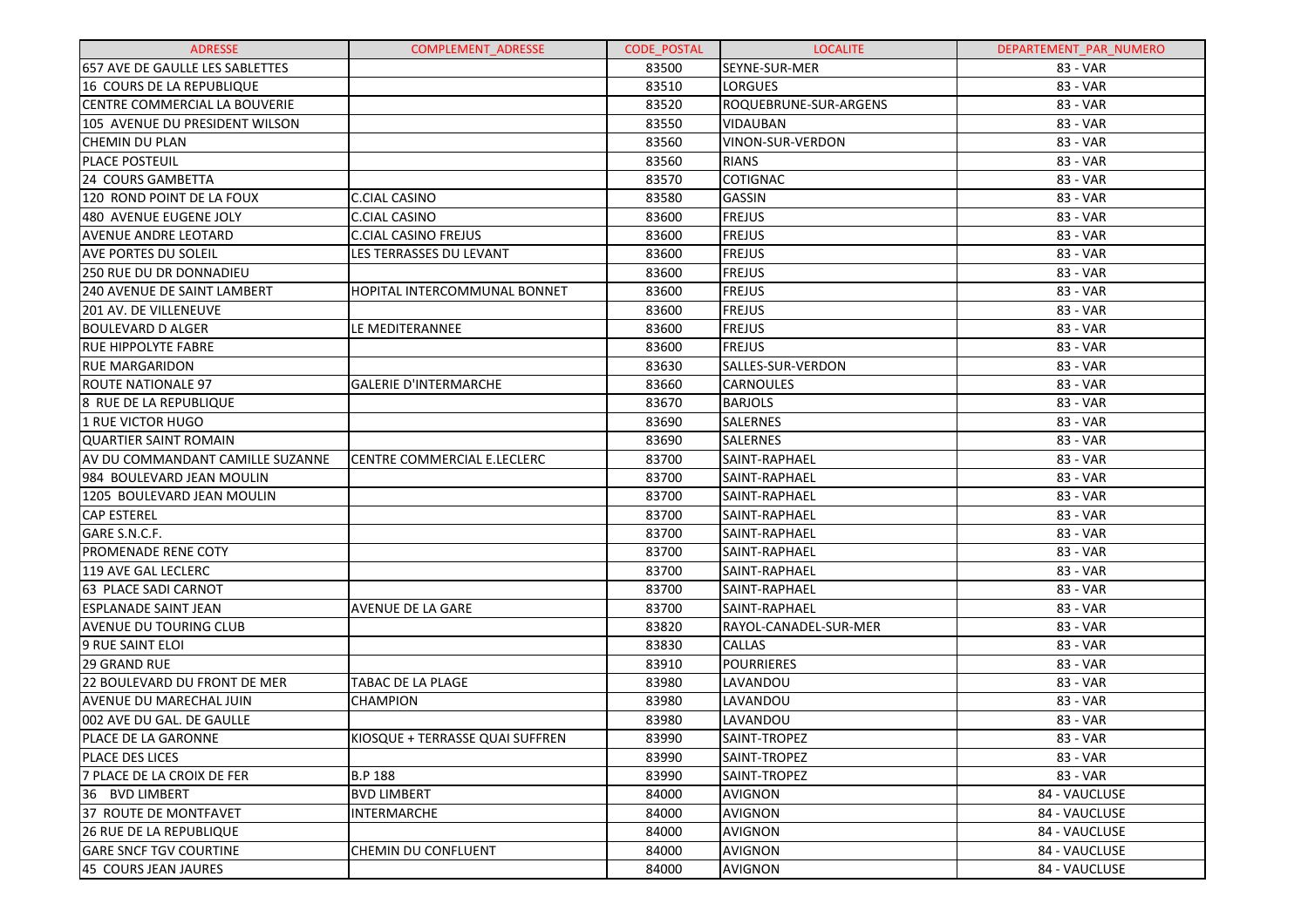| <b>ADRESSE</b>                 | <b>COMPLEMENT ADRESSE</b>         | <b>CODE POSTAL</b> | <b>LOCALITE</b>          | DEPARTEMENT_PAR_NUMERO |
|--------------------------------|-----------------------------------|--------------------|--------------------------|------------------------|
| 431 RUE RENE CASSIN            |                                   | 84000              | <b>AVIGNON</b>           | 84 - VAUCLUSE          |
| HOPITAL DE LA DURANCE          |                                   | 84000              | <b>AVIGNON</b>           | 84 - VAUCLUSE          |
| AVENUE PIERRE SEMARD           | ROUTE DE MARSEILLE-C.CIAL CAP SU  | 84000              | <b>AVIGNON</b>           | 84 - VAUCLUSE          |
| 70 BIS, BOULEVARD ST RUF       |                                   | 84000              | <b>AVIGNON</b>           | 84 - VAUCLUSE          |
| 21 AVE DU MOULIN NOTRE DAME    |                                   | 84000              | AVIGNON                  | 84 - VAUCLUSE          |
| 1741 ROUTE DE MARSEILLE        | CENTRE COMMERCIAL MISTRAL 7       | 84000              | <b>AVIGNON</b>           | 84 - VAUCLUSE          |
| 6 PLACE DE L HORLOGE           |                                   | 84000              | AVIGNON                  | 84 - VAUCLUSE          |
| 14 RUE DE LA REPUBLIQUE        |                                   | 84000              | <b>AVIGNON</b>           | 84 - VAUCLUSE          |
| <b>BLD ST ROCH</b>             | GARE S.N.C.F.                     | 84000              | <b>AVIGNON</b>           | 84 - VAUCLUSE          |
| AVENUE RODOLPHE D AYMARD       | C.CIAL CASINO L ARGENSOL          | 84100              | <b>ORANGE</b>            | 84 - VAUCLUSE          |
| <b>25 RUE ST MARTIN</b>        |                                   | 84100              | <b>ORANGE</b>            | 84 - VAUCLUSE          |
| 040 RUE CARISTIE               |                                   | 84100              | <b>ORANGE</b>            | 84 - VAUCLUSE          |
| PLACE DE LA LIBERATION         |                                   | 84110              | <b>SABLET</b>            | 84 - VAUCLUSE          |
| AVENUE MARCEL PAGNOL           |                                   | 84110              | VAISON-LA-ROMAINE        | 84 - VAUCLUSE          |
| ROUTE DE NYONS                 |                                   | 84110              | SAINT-ROMAIN-EN-VIENNOIS | 84 - VAUCLUSE          |
| 59 GRANDE RUE                  |                                   | 84110              | VAISON-LA-ROMAINE        | 84 - VAUCLUSE          |
| ROUTE D AIX                    | ZAC DE ST MARTIN                  | 84120              | <b>PERTUIS</b>           | 84 - VAUCLUSE          |
| <b>BOULEVARD DES JARDINS</b>   |                                   | 84120              | <b>PERTUIS</b>           | 84 - VAUCLUSE          |
| <b>AVENUE PIERRE AUGIER</b>    |                                   | 84120              | <b>PERTUIS</b>           | 84 - VAUCLUSE          |
| RUE DE L ANCIENNE MAIRIE       | PLACE JOSEPH THOMAS               | 84130              | <b>PONTET</b>            | 84 - VAUCLUSE          |
| 533 RUE LOUIS BRAILLE          | C.CIAL AUCHAN                     | 84130              | <b>PONTET</b>            | 84 - VAUCLUSE          |
| ROUTE DE L AERODROME           | LES JARDINS D'AVIENO AGROPARC     | 84140              |                          | 84 - VAUCLUSE          |
| PLACE DE L EGLISE              |                                   | 84140              | <b>AVIGNON</b>           | 84 - VAUCLUSE          |
| PLACE HENRI BARTHELEMY<br>2    |                                   | 84160              | LOURMARIN                | 84 - VAUCLUSE          |
| 5 AVENUE GAMBETTA              |                                   | 84160              | <b>CADENET</b>           | 84 - VAUCLUSE          |
| 7 BOULEVARD PASTEUR            |                                   | 84170              | <b>MONTEUX</b>           | 84 - VAUCLUSE          |
| ROUTE DE PERNES                | <b>ESPACE TERRADOU</b>            | 84200              | <b>CARPENTRAS</b>        | 84 - VAUCLUSE          |
| <b>BOULEVARD ALFRED NAQUET</b> | <b>GALERIE MARCHANDES LECLERC</b> | 84200              | CARPENTRAS               | 84 - VAUCLUSE          |
| 119   RUE PORTE DE MAZAN       |                                   | 84200              | CARPENTRAS               | 84 - VAUCLUSE          |
| 1 RUE VIGNE                    |                                   | 84200              | <b>CARPENTRAS</b>        | 84 - VAUCLUSE          |
| 65 LE COURS                    |                                   | 84210              | SAINT-DIDIER             | 84 - VAUCLUSE          |
| <b>LIEU-DIT PREVILLE</b>       |                                   | 84210              | PERNES-LES-FONTAINES     | 84 - VAUCLUSE          |
| 7 AVENUE JEAN JAURES           |                                   | 84210              | PERNES-LES-FONTAINES     | 84 - VAUCLUSE          |
| 364 AVENUE DU BARRIOT          | PORTE SAINT GILLES                | 84210              | PERNES-LES-FONTAINES     | 84 - VAUCLUSE          |
| <b>GRAND'RUE</b>               |                                   | 84220              | CABRIERES-D'AVIGNON      | 84 - VAUCLUSE          |
| <b>RUE DE LA POSTE</b>         |                                   | 84220              | <b>GORDES</b>            | 84 - VAUCLUSE          |
| <b>RUE DE LA REPUBLIQUE</b>    |                                   | 84220              | GOULT                    | 84 - VAUCLUSE          |
| <b>QUARTIER LA BURLIERE</b>    |                                   | 84220              | ROUSSILLON               | 84 - VAUCLUSE          |
| 33 RUE ANTOINE DE TRES         |                                   | 84240              | <b>TOUR-D'AIGUES</b>     | 84 - VAUCLUSE          |
| 533 AVENUE LOUIS BRAILLE       | CS 70026 LE PONTET                | 84275              | <b>PONTET</b>            | 84 - VAUCLUSE          |
| 1 AVENUE JEAN JAURES           |                                   | 84290              | SAINTE-CECILE-LES-VIGNES | 84 - VAUCLUSE          |
| 5<br>AVENUE DE LA LIBERATION   |                                   | 84290              | CAIRANNE                 | 84 - VAUCLUSE          |
| <b>6 AVENUE RENE COTY</b>      |                                   | 84300              | CAVAILLON                | 84 - VAUCLUSE          |
| <b>ROUTE DES TAILLADES</b>     | <b>C.CIAL AUCHAN</b>              | 84300              | CAVAILLON                | 84 - VAUCLUSE          |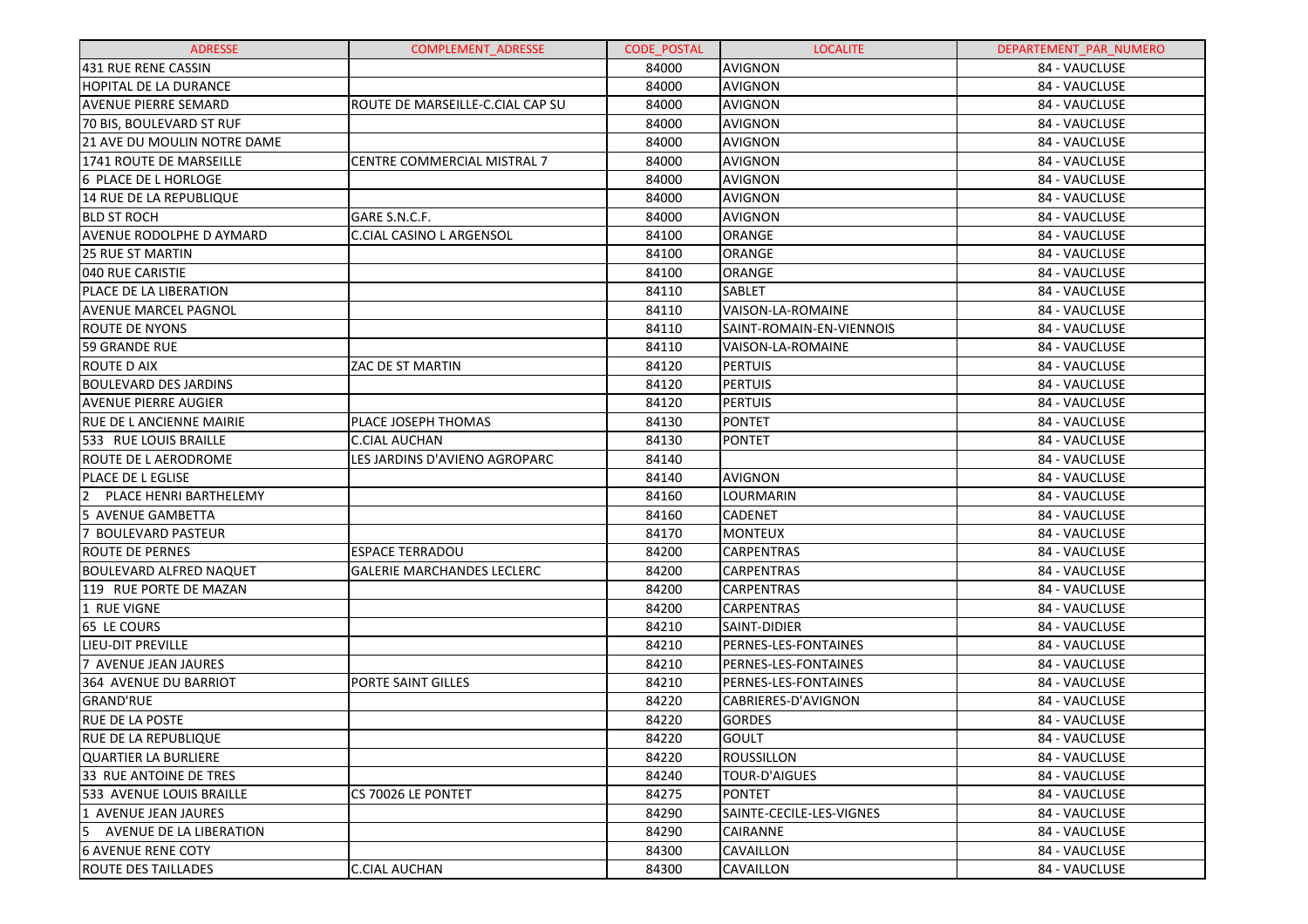| <b>ADRESSE</b>                       | <b>COMPLEMENT ADRESSE</b>       | <b>CODE POSTAL</b> | <b>LOCALITE</b>               | DEPARTEMENT PAR NUMERO |
|--------------------------------------|---------------------------------|--------------------|-------------------------------|------------------------|
| 13 AVENUE GABRIEL PERI               |                                 | 84300              | <b>CAVAILLON</b>              | 84 - VAUCLUSE          |
| 12 RUE DU 19 MARS 62                 |                                 | 84320              | <b>ENTRAIGUES-SUR-SORGUES</b> | 84 - VAUCLUSE          |
| 16 COURS DES ISNARDS                 |                                 | 84340              | AVIGNON                       | 84 - VAUCLUSE          |
| 18 BOULEVARD DE LA REPUBLIQUE        |                                 | 84350              | <b>COURTHEZON</b>             | 84 - VAUCLUSE          |
| ROUTE DE LA LAVANDE.                 |                                 | 84390              | SAULT                         | 84 - VAUCLUSE          |
| <b>QUARTIER LANCON</b>               |                                 | 84400              | APT                           | 84 - VAUCLUSE          |
| 103 PLACE SAINT PIERRE               |                                 | 84400              | <b>APT</b>                    | 84 - VAUCLUSE          |
| LE COURS                             |                                 | 84410              | <b>BEDOIN</b>                 | 84 - VAUCLUSE          |
| 177 AVENUE ARISTIDE BRIAND           |                                 | 84440              | <b>ROBION</b>                 | 84 - VAUCLUSE          |
| 37 AVENUE JEAN GEOFFROY              |                                 | 84490              | SAINT-SATURNIN-LES-APT        | 84 - VAUCLUSE          |
| <b>C.CIAL DE L'ECLUSE</b>            |                                 | 84500              | <b>BOLLENE</b>                | 84 - VAUCLUSE          |
| 26, BOULEVARD PASTEUR                |                                 | 84500              | <b>BOLLENE</b>                | 84 - VAUCLUSE          |
| 45 COURS DU BERTEUIL                 |                                 | 84600              | <b>VALREAS</b>                | 84 - VAUCLUSE          |
| 12 ROUTE DE CAVAILLON                | LE COUSTELLET ANGLE RN 100 ET D | 84660              | CABRIERES-D'AVIGNON           | 84 - VAUCLUSE          |
| ZONE COMMERCIALE AVIGNON NORD        | <b>ZAC PORTE DU VAUCLUSE</b>    | 84700              | <b>SORGUES</b>                | 84 - VAUCLUSE          |
| 1258 AVENUE D ORANGE                 |                                 | 84700              | <b>SORGUES</b>                | 84 - VAUCLUSE          |
| <b>65 AVENUE DE LA GRANDE MARINE</b> |                                 | 84800              | ISLE-SUR-LA-SORGUE            | 84 - VAUCLUSE          |
| <b>ROUTE DE CARPENTRAS</b>           |                                 | 84800              | ISLE-SUR-LA-SORGUE            | 84 - VAUCLUSE          |
| $\mathbf{1}$<br>PLACE VICTOR HUGO    |                                 | 84800              | ISLE-SUR-LA-SORGUE            | 84 - VAUCLUSE          |
| 7 RUE CARNOT                         |                                 | 84800              | ISLE-SUR-LA-SORGUE            | 84 - VAUCLUSE          |
| 26 IMPASSE DES BRESCADES             |                                 | 84810              | AUBIGNAN                      | 84 - VAUCLUSE          |
| <b>PLACE JEAN JAURES</b>             |                                 | 84860              | <b>CADEROUSSE</b>             | 84 - VAUCLUSE          |
| <b>BOULEVARD STEPHANE MOREAU</b>     | SUPER U - ZAC DES OUDAIRIES     | 85000              | <b>ROCHE-SUR-YON</b>          | 85 - VENDEE            |
| <b>RUE DES PLATANES</b>              | <b>C.CIAL CARREFOUR</b>         | 85000              | <b>ROCHE-SUR-YON</b>          | 85 - VENDEE            |
| <b>ROUTE DE NANTES</b>               | <b>HYPER U</b>                  | 85000              | <b>ROCHE-SUR-YON</b>          | 85 - VENDEE            |
| <b>ROUTE DE LA TRANCHE</b>           | <b>CCIAL LECLERC</b>            | 85000              | <b>ROCHE-SUR-YON</b>          | 85 - VENDEE            |
| 029 RUE DU GENERAL DE GAULLE         |                                 | 85000              | <b>ROCHE-SUR-YON</b>          | 85 - VENDEE            |
| 004 RUE JEAN JAURES                  |                                 | 85000              | <b>ROCHE-SUR-YON</b>          | 85 - VENDEE            |
| GARE S.N.C.F.                        |                                 | 85000              | <b>ROCHE-SUR-YON</b>          | 85 - VENDEE            |
| 68 RUE JOSEPH BENATIER               |                                 | 85100              | SABLES-D'OLONNE               | 85 - VENDEE            |
| 2 CARREFOUR DU MOULIN                |                                 | 85100              | SABLES-D'OLONNE               | 85 - VENDEE            |
| 025 AVE D'AQUITAINE                  |                                 | 85100              | SABLES-D'OLONNE               | 85 - VENDEE            |
| 076 AVE ARISTIDE BRIAND              |                                 | 85100              | SABLES-D'OLONNE               | 85 - VENDEE            |
| 5 PROMENADE DE L'AMIRAL LAFARGUE     |                                 | 85100              | SABLES-D'OLONNE               | 85 - VENDEE            |
| 028 BIS RUE GUYNEMER                 |                                 | 85100              | SABLES-D'OLONNE               | 85 - VENDEE            |
| 45 AVENUE GEORGES CLEMENCEAU         |                                 | 85110              | <b>CHANTONNAY</b>             | 85 - VENDEE            |
| LE PAVILLON                          | SUPER U                         | 85150              | MOTHE-ACHARD                  | 85 - VENDEE            |
| <b>ROUTE DE CHALLANS</b>             | <b>SUPER U</b>                  | 85160              | SAINT-JEAN-DE-MONTS           | 85 - VENDEE            |
| <b>ZAC LA RIVIERE</b>                | <b>INTERMARCHE</b>              | 85160              | SAINT-JEAN-DE-MONTS           | 85 - VENDEE            |
| 48 RUE DU GENERAL DE GAULLE          |                                 | 85160              | SAINT-JEAN-DE-MONTS           | 85 - VENDEE            |
| <b>BOULEVARD DE LA VIE</b>           | ZONZ ATLANT'VIE - HYPER U       | 85170              | BELLEVILLE-SUR-VIE            | 85 - VENDEE            |
| 24 RUE DE LA CHAPELLE                |                                 | 85170              | <b>POIRE-SUR-VIE</b>          | 85 - VENDEE            |
| 082 RUE LA REPUBLIQUE                |                                 | 85180              | CHATEAU-D'OLONNE              | 85 - VENDEE            |
| LIEU DIT LE PAS DU LOUP              | <b>HYPER U</b>                  | 85190              | <b>AIZENAY</b>                | 85 - VENDEE            |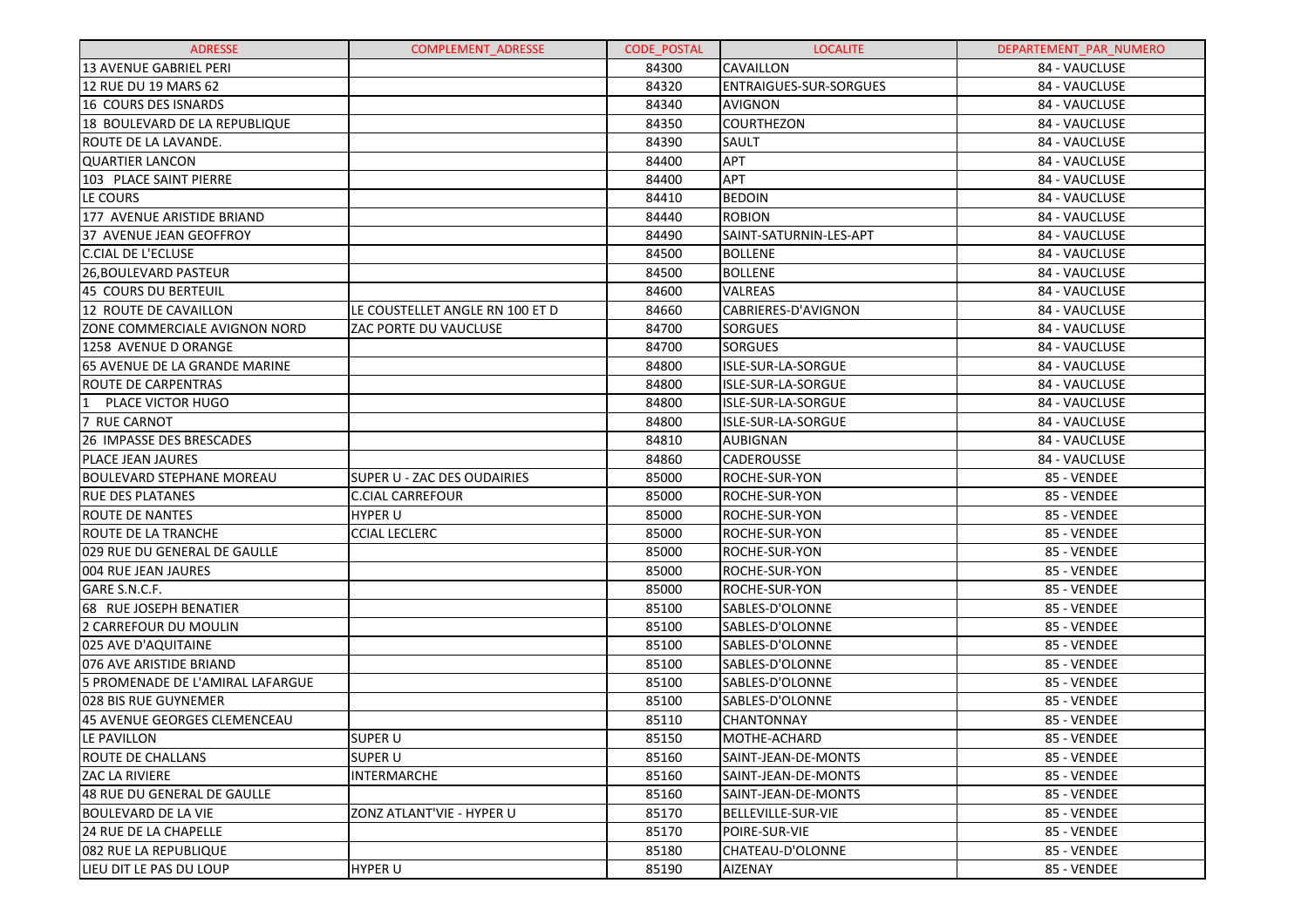| <b>ADRESSE</b>                   | COMPLEMENT_ADRESSE                   | <b>CODE POSTAL</b> | <b>LOCALITE</b>             | DEPARTEMENT_PAR_NUMERO |
|----------------------------------|--------------------------------------|--------------------|-----------------------------|------------------------|
| AV DU PDT FRANCOIS MITTERRAND    | <b>C.CIAL HYPER U</b>                | 85200              | FONTENAY-LE-COMTE           | 85 - VENDEE            |
| AVENUE DU GENERAL DE GAULLE      | C.CIAL HYPERMARCHE                   | 85200              | FONTENAY-LE-COMTE           | 85 - VENDEE            |
| 150 AVENUE DE LA PEGE            |                                      | 85270              | SAINT-HILAIRE-DE-RIEZ       | 85 - VENDEE            |
| 140 AVENUE DE L'ISLE DE RIEZ     |                                      | 85270              | SAINT-HILAIRE-DE-RIEZ       | 85 - VENDEE            |
| <b>8 RUE DE YSER</b>             |                                      | 85270              | SAINT-HILAIRE-DE-RIEZ       | 85 - VENDEE            |
| 5 PLACE DE LEDESMA               |                                      | 85300              | <b>SOULLANS</b>             | 85 - VENDEE            |
| ROUTE DE NOIRMOUTIER             |                                      | 85300              | <b>CHALLANS</b>             | 85 - VENDEE            |
| 14 RUE CARNOT                    |                                      | 85300              | <b>CHALLANS</b>             | 85 - VENDEE            |
| <b>44 GRANDE RUE</b>             |                                      | 85330              | NOIRMOUTIER-EN-L'ILE        | 85 - VENDEE            |
| 2 GRANDE RUE                     |                                      | 85330              | NOIRMOUTIER-EN-L'ILE        | 85 - VENDEE            |
| <b>43B RUE DU GRAND VIEIL</b>    |                                      | 85330              | NOIRMOUTIER-EN-L'ILE        | 85 - VENDEE            |
| 53 RUE DU PORT                   | LE PORT DE L HERBAUDIERE             | 85330              | NOIRMOUTIER-EN-L'ILE        | 85 - VENDEE            |
| 73 RUE DU 8 MAI 1945             | BP 23435                             | 85340              | OLONNE-SUR-MER              | 85 - VENDEE            |
| 87 AVENUE FRANCOIS MITTERRAND    |                                      | 85340              | OLONNE-SUR-MER              | 85 - VENDEE            |
| <b>AVENUE CHARLES DE GAULLE</b>  | C.CIAL CAP ATLANTIQUE                | 85340              | OLONNE-SUR-MER              | 85 - VENDEE            |
| 045 ROUTE DES SABLES             |                                      | 85340              | <b>OLONNE-SUR-MER</b>       | 85 - VENDEE            |
| RUE DU GENERAL LECLERC           |                                      | 85350              | ILE-D'YEU                   | 85 - VENDEE            |
| CHEMIN DU VASAIS DE MILLET       | <b>BP 115</b>                        | 85360              | <b>TRANCHE-SUR-MER</b>      | 85 - VENDEE            |
| <b>42 AVENUE DE LA PLAGE</b>     |                                      | 85360              | TRANCHE-SUR-MER             | 85 - VENDEE            |
| 20 BOULEVARD MICHEL PHELIPON     | <b>HYPER U</b>                       | 85400              | LUCON                       | 85 - VENDEE            |
| <b>ROUTE DE FONTENAY</b>         | <b>HYPERMARCHE LECLERC</b>           | 85400              | <b>LUCON</b>                | 85 - VENDEE            |
| 86 AVENUE DES SABLES             |                                      | 85440              | TALMONT-SAINT-HILAIRE       | 85 - VENDEE            |
| <b>32 AVENUE DE LA MINE</b>      |                                      | 85440              | TALMONT-SAINT-HILAIRE       | 85 - VENDEE            |
| 6 RUE DU GENERAL DE GAULLE       |                                      | 85470              | <b>BREM-SUR-MER</b>         | 85 - VENDEE            |
| 8 TER AVENUE DE LA PLAGE         |                                      | 85470              | <b>BRETIGNOLLES-SUR-MER</b> | 85 - VENDEE            |
| <b>AVENUE DE LA MAINE</b>        | <b>HYPER U</b>                       | 85500              | <b>HERBIERS</b>             | 85 - VENDEE            |
| RUE DU COMMANDANT GUILBAUD       |                                      | 85520              | JARD-SUR-MER                | 85 - VENDEE            |
| 12B PLACE DE LA GARE             |                                      | 85550              | <b>BARRE-DE-MONTS</b>       | 85 - VENDEE            |
| RUE AMIRAL DUCHAFFAULT           | <b>C.CIAL LECLERC</b>                | 85600              | <b>MONTAIGU</b>             | 85 - VENDEE            |
| <b>45 RUE DU CENTRE</b>          |                                      | 85630              | <b>BARBATRE</b>             | 85 - VENDEE            |
| 9 RUE NATIONALE                  |                                      | 85680              | <b>GUERINIERE</b>           | 85 - VENDEE            |
| 12 - AVENUE DE LA MER            |                                      | 85690              | NOTRE-DAME-DE-MONTS         | 85 - VENDEE            |
| 35 RUE CHARLES LARGETEAU         |                                      | 85700              | <b>POUZAUGES</b>            | 85 - VENDEE            |
| ROND POINT DE L'EUROPE           | <b>C.CIAL OCEANIS</b>                | 85800              | SAINT-GILLES-CROIX-DE-VIE   | 85 - VENDEE            |
| 18 PCE DE LA COUR ROUGE          |                                      | 85800              | SAINT-GILLES-CROIX-DE-VIE   | 85 - VENDEE            |
| 1 RUE DE LA DRIE                 |                                      | 85800              | SAINT-GILLES-CROIX-DE-VIE   | 85 - VENDEE            |
| 9 QUAI DU PORT FIDELE            |                                      | 85800              | SAINT-GILLES-CROIX-DE-VIE   | 85 - VENDEE            |
| 350 AVENUE JACQUES COEUR         | <b>BATIMENT CCV</b>                  | 86000              | <b>POITIERS</b>             | 86 - VIENNE            |
| 350 AVENUE JACQUES COEUR         |                                      | 86000              | <b>POITIERS</b>             | 86 - VIENNE            |
| 254 AVENUE DU 8 MAI 1945         |                                      | 86000              | <b>POITIERS</b>             | 86 - VIENNE            |
| RUE DE LA DEMI LUNE              | <b>CENTRE COMMERCIAL INTERMARCHE</b> | 86000              | <b>POITIERS</b>             | 86 - VIENNE            |
| 350 AVENUE JACQUES COEUR-HOPITAL |                                      | 86000              | <b>POITIERS</b>             | 86 - VIENNE            |
| 72 PLACE DE PROVENCE             |                                      | 86000              | <b>POITIERS</b>             | 86 - VIENNE            |
| 006 RUE DU PALAIS                |                                      | 86000              | <b>POITIERS</b>             | 86 - VIENNE            |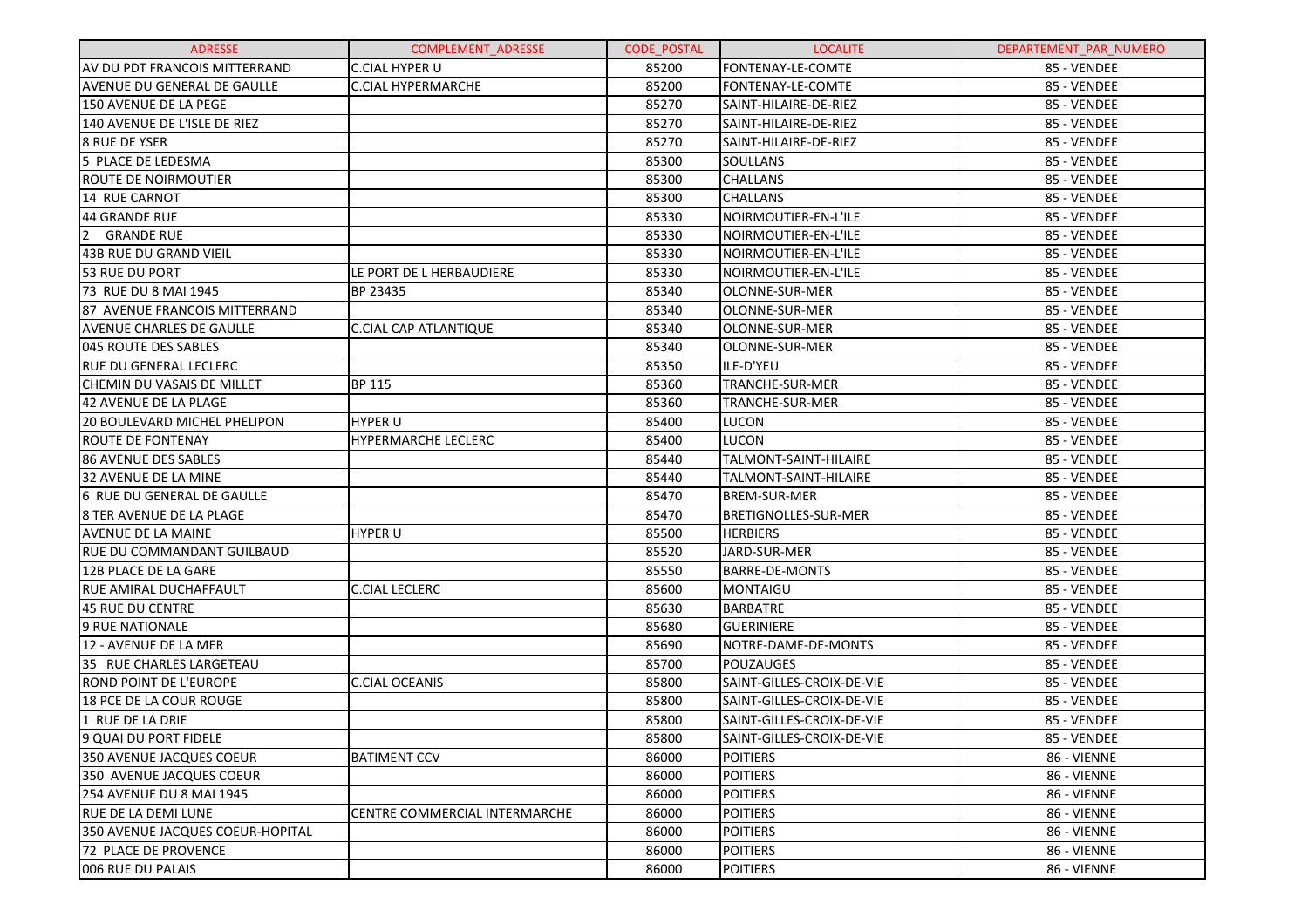| <b>ADRESSE</b>                        | <b>COMPLEMENT ADRESSE</b>        | <b>CODE POSTAL</b> | <b>LOCALITE</b>       | DEPARTEMENT_PAR_NUMERO |
|---------------------------------------|----------------------------------|--------------------|-----------------------|------------------------|
| 006 RUE DU MARCHE                     |                                  | 86000              | <b>POITIERS</b>       | 86 - VIENNE            |
| 33 RUE CARNOT                         |                                  | 86000              | <b>POITIERS</b>       | 86 - VIENNE            |
| GARE S.N.C.F.                         |                                  | 86000              | <b>POITIERS</b>       | 86 - VIENNE            |
| <b>AVENUE JEAN MOULIN</b>             | ZAC LA FORET                     | 86100              | CHATELLERAULT         | 86 - VIENNE            |
| 027 BLD DE BLOSSAC                    |                                  | 86100              | CHATELLERAULT         | 86 - VIENNE            |
| l25 PLACE EMILE ZOLA                  |                                  | 86100              | CHATELLERAULT         | 86 - VIENNE            |
| GARE S.N.C.F.                         |                                  | 86100              | CHATELLERAULT         | 86 - VIENNE            |
| <b>RUE NATIONALE</b>                  |                                  | 86110              | <b>MIREBEAU</b>       | 86 - VIENNE            |
| 11 PLACE D ARMES                      |                                  | 86150              | <b>ISLE-JOURDAIN</b>  | 86 - VIENNE            |
| 10 RUE DE LA CHARLETTERIE             |                                  | 86180              | <b>BUXEROLLES</b>     | 86 - VIENNE            |
| 1001 RUE DES IRIS                     | CENTRE COMMERCIAL DU PLANTY      | 86180              | <b>BUXEROLLES</b>     | 86 - VIENNE            |
| 1 AVENUE DU FUTUROSCOPE               | <b>CULTURA</b>                   | 86360              | CHASSENEUIL-DU-POITOU | 86 - VIENNE            |
| 17 RUE DES PORTES ROUGES              |                                  | 86370              | <b>VIVONNE</b>        | 86 - VIENNE            |
| <b>AVENUE DE PROVENCE</b>             | <b>CENTRE COMMERCIAL LECLERC</b> | 86500              | <b>MONTMORILLON</b>   | 86 - VIENNE            |
| 38 AVENUE DES CASSEAUX                |                                  | 87000              | <b>LIMOGES</b>        | 87 - HAUTE-VIENNE      |
| <b>RUE BERNART DE VENTADOUR</b>       |                                  | 87000              | <b>LIMOGES</b>        | 87 - HAUTE-VIENNE      |
| <b>5 PLACE FOURNIER</b>               |                                  | 87000              | <b>LIMOGES</b>        | 87 - HAUTE-VIENNE      |
| GARE LIMOGES-BENEDICTINS VEST.        |                                  | 87000              | <b>LIMOGES</b>        | 87 - HAUTE-VIENNE      |
| <b>283 RUE F.PERRIN</b>               |                                  | 87000              | <b>LIMOGES</b>        | 87 - HAUTE-VIENNE      |
| 003 RUE GONDINET                      |                                  | 87000              | <b>LIMOGES</b>        | 87 - HAUTE-VIENNE      |
| 005 PCE DES BANCS                     |                                  | 87000              | <b>LIMOGES</b>        | 87 - HAUTE-VIENNE      |
| <b>23 AVENUE DU GENERAL DE GAULLE</b> |                                  | 87000              | <b>LIMOGES</b>        | 87 - HAUTE-VIENNE      |
| 031 AVE GARIBALDI                     |                                  | 87000              | <b>LIMOGES</b>        | 87 - HAUTE-VIENNE      |
| 008 BIS RUE A. DUBOUCHE               |                                  | 87000              | <b>LIMOGES</b>        | 87 - HAUTE-VIENNE      |
| 020 RUE RAPHILLOUX                    |                                  | 87000              | <b>LIMOGES</b>        | 87 - HAUTE-VIENNE      |
| 15 PLACE DE LA REPUBLIQUE             |                                  | 87000              | <b>LIMOGES</b>        | 87 - HAUTE-VIENNE      |
| 017 RUE DES COMBES                    |                                  | 87000              | LIMOGES               | 87 - HAUTE-VIENNE      |
| 37 RUE JEAN LOUIS PAGUENAUD           |                                  | 87100              | <b>LIMOGES</b>        | 87 - HAUTE-VIENNE      |
| 1<br>PLACE BEAUBREUIL                 |                                  | 87100              | <b>LIMOGES</b>        | 87 - HAUTE-VIENNE      |
| 2 AVENUE MARTIN LUTHER KING           | <b>HOPITAL DE LIMOGES</b>        | 87100              | LIMOGES               | 87 - HAUTE-VIENNE      |
| <b>ZAC DE MONTREVERT</b>              |                                  | 87100              |                       | 87 - HAUTE-VIENNE      |
| PLACE DU COMMERCE                     | <b>C.CIAL CARREFOUR CORGNAC</b>  | 87100              | <b>LIMOGES</b>        | 87 - HAUTE-VIENNE      |
| <b>RUE JEAN BAPTISTE CHASTAINGT</b>   |                                  | 87100              | <b>LIMOGES</b>        | 87 - HAUTE-VIENNE      |
| <b>RUE HENRI GIFFARD</b>              | Z.I NORD                         | 87100              | <b>LIMOGES</b>        | 87 - HAUTE-VIENNE      |
| 001 RUE F.PERRIN                      |                                  | 87100              | <b>LIMOGES</b>        | 87 - HAUTE-VIENNE      |
| 22 RUE DU GENERAL DE GAULLE           |                                  | 87170              | <b>ISLE</b>           | 87 - HAUTE-VIENNE      |
| <b>AVENUE NELSON MANDELA</b>          |                                  | 87200              | SAINT-JUNIEN          | 87 - HAUTE-VIENNE      |
| ROUTE DE TOULOUSE                     |                                  | 87220              | <b>BOISSEUIL</b>      | 87 - HAUTE-VIENNE      |
| LE MAS CERISE                         |                                  | 87220              | <b>FEYTIAT</b>        | 87 - HAUTE-VIENNE      |
| 10 RUE SALARDINE                      |                                  | 87230              | <b>CHALUS</b>         | 87 - HAUTE-VIENNE      |
| AVENUE DE LA LIBERATION               |                                  | 87240              | AMBAZAC               | 87 - HAUTE-VIENNE      |
| LA CROIX DU BREUIL                    |                                  | 87250              | BESSINES-SUR-GARTEMPE | 87 - HAUTE-VIENNE      |
| <b>RUE DU DOCTEUR PASCAUD</b>         |                                  | 87270              | <b>COUZEIX</b>        | 87 - HAUTE-VIENNE      |
| IRUE AMEDEE GORDINI                   | <b>FAMILY PARC</b>               | 87280              | <b>LIMOGES</b>        | 87 - HAUTE-VIENNE      |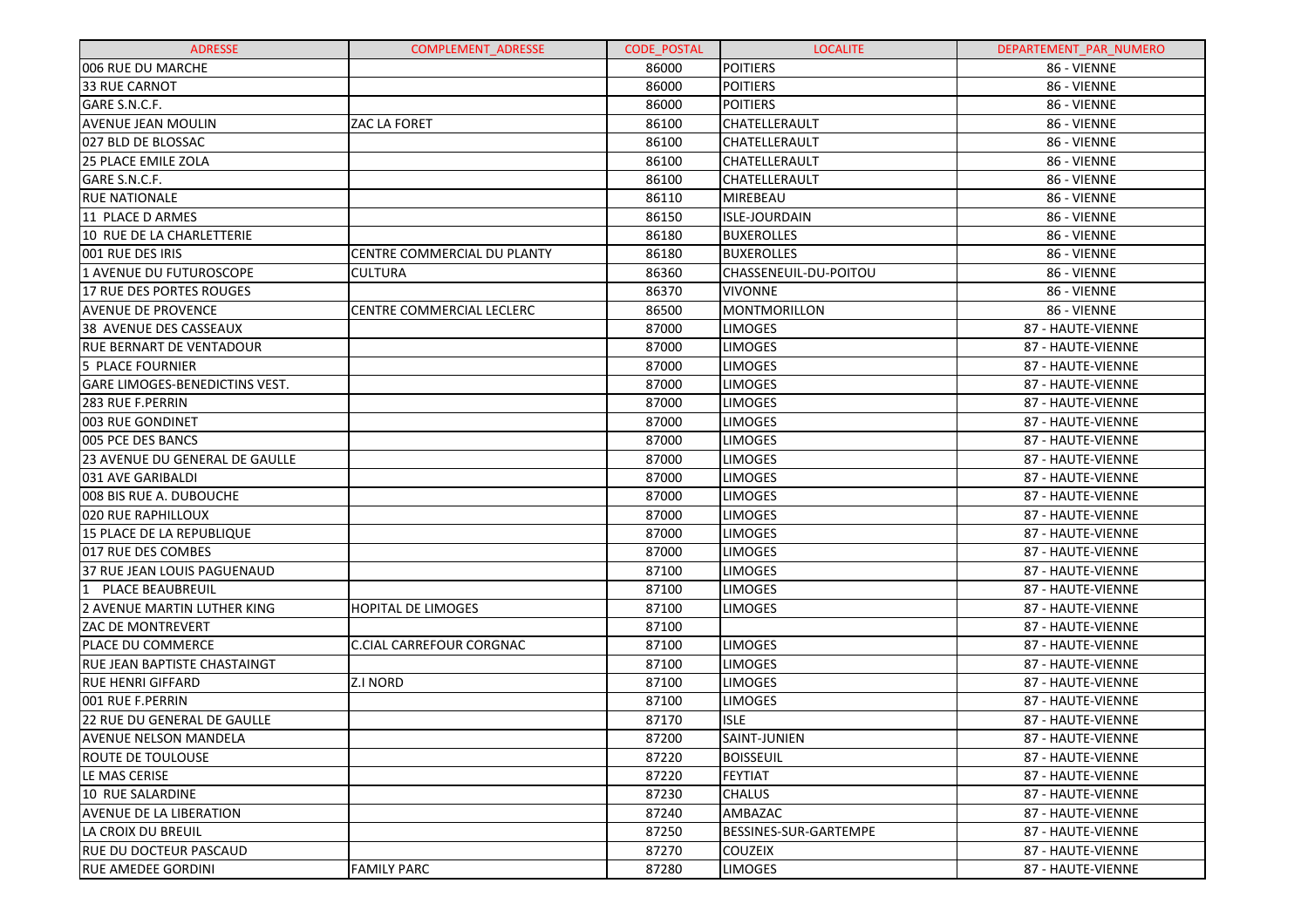| <b>ADRESSE</b>                    | <b>COMPLEMENT ADRESSE</b>        | <b>CODE POSTAL</b> | <b>LOCALITE</b>         | DEPARTEMENT PAR NUMERO     |
|-----------------------------------|----------------------------------|--------------------|-------------------------|----------------------------|
| <b>AVENUE DU PRESIDENT CARNOT</b> |                                  | 87350              | PANAZOL                 | 87 - HAUTE-VIENNE          |
| LES BETOULLES                     |                                  | 87430              | VERNEUIL-SUR-VIENNE     | 87 - HAUTE-VIENNE          |
| <b>26 RUE LEOPOLD BOURG</b>       |                                  | 88000              | <b>EPINAL</b>           | 88 - VOSGES                |
| 2 RUE FREDERIC CHOPIN             |                                  | 88000              | <b>EPINAL</b>           | 88 - VOSGES                |
| 30 RUE DE REMIREMONT              |                                  | 88000              | <b>EPINAL</b>           | 88 - VOSGES                |
| 108 FAUBOURG D'AMBRAIL            |                                  | 88000              | <b>EPINAL</b>           | 88 - VOSGES                |
| 021 RUE FRANCOIS BLAUDEZ          |                                  | 88000              | <b>EPINAL</b>           | 88 - VOSGES                |
| 038 QUAI DES BONS ENFANTS         |                                  | 88000              | <b>EPINAL</b>           | 88 - VOSGES                |
| 08 QUAI DES BONS ENFANTS          |                                  | 88000              | <b>EPINAL</b>           | 88 - VOSGES                |
| <b>60 RUE THIERS</b>              |                                  | 88100              | SAINT-DIE               | 88 - VOSGES                |
| <b>AVENUE DE L EGALITE</b>        | ZA HELLIEULE 2                   | 88100              | SAINT-DIE               | 88 - VOSGES                |
| 9 RUE DE FRANCE                   |                                  | 88300              | NEUFCHATEAU             | 88 - VOSGES                |
| 1 PLACE DU TILLEUL                |                                  | 88400              | GERARDMER               | 88 - VOSGES                |
| 220 RUE DE VERDUN                 |                                  | 88800              | <b>VITTEL</b>           | 88 - VOSGES                |
| <b>RUE BRONISLAW GEREMEK</b>      | <b>ZAC DES CLAIRIONS</b>         | 89000              | <b>AUXERRE</b>          | 89 - YONNE                 |
| <b>AVENUE HAUSSMANN</b>           | <b>C.CIAL. LES CLAIRIONS</b>     | 89000              | <b>AUXERRE</b>          | 89 - YONNE                 |
| 14/16 AVE JEAN JAURES - LECLERC   |                                  | 89000              | <b>AUXERRE</b>          | 89 - YONNE                 |
| 65 RUE DU TEMPLE                  |                                  | 89000              | <b>AUXERRE</b>          | 89 - YONNE                 |
| 077 AVE DENFERT ROCHEREAU         |                                  | 89000              | <b>AUXERRE</b>          | 89 - YONNE                 |
| 38, RUE DE PARIS C/C LECLERC      |                                  | 89100              | SAINT-DENIS             | 89 - YONNE                 |
| 083 RUE DE LA REPUBLIQUE          |                                  | 89100              | <b>SENS</b>             | 89 - YONNE                 |
| 106 GRANDE RUE                    |                                  | 89100              | <b>SENS</b>             | 89 - YONNE                 |
| 013 GRANDE RUE                    |                                  | 89120              | <b>CHARNY</b>           | 89 - YONNE                 |
| AVENUE DU GENERAL DE GAULLE       |                                  | 89130              | <b>TOUCY</b>            | 89 - YONNE                 |
| 10 RUE PAUL BERT                  |                                  | 89130              | <b>TOUCY</b>            | 89 - YONNE                 |
| 1 RUE LUCILE CORMIER              |                                  | 89130              | <b>TOUCY</b>            | 89 - YONNE                 |
| <b>RUE DU GENERAL LECLERC</b>     | <b>C.CIAL AUCHAN</b>             | 89200              | <b>AVALLON</b>          | 89 - YONNE                 |
| 19 PLACE VAUBAN                   |                                  | 89200              | <b>AVALLON</b>          | 89 - YONNE                 |
| ZAC DE LA PETITE ILE              | <b>C.CIAL INTERMARCHE</b>        | 89300              | <b>JOIGNY</b>           | 89 - YONNE                 |
| 1 AVENUE DU GENERAL DE GAULLE     |                                  | 90000              | <b>BELFORT</b>          | 90 - TERRITOIRE-DE-BELFORT |
| 27 FBG DE FRANCE                  |                                  | 90000              | <b>BELFORT</b>          | 90 - TERRITOIRE-DE-BELFORT |
| <b>RUE DE RIBEAUVILLE</b>         |                                  | 90000              | <b>BELFORT</b>          | 90 - TERRITOIRE-DE-BELFORT |
| <b>FAUBOURG DE BELFORT</b>        |                                  | 90100              | <b>DELLE</b>            | 90 - TERRITOIRE-DE-BELFORT |
| 15 ROUTE DU STRATEGIQUE           | CCIAL AUCHAN ZONE PORTE DES VOSG | 90160              | <b>BESSONCOURT</b>      | 90 - TERRITOIRE-DE-BELFORT |
| 30 RUE DE TURENNE                 |                                  | 90300              | VALDOIE                 | 90 - TERRITOIRE-DE-BELFORT |
| 015 RTE DE MONTBELIARD            |                                  | 90400              | ANDELNANS               | 90 - TERRITOIRE-DE-BELFORT |
| CENTRE COMMERCIAL DE LA DOUCE     |                                  | 90800              | <b>BAVILLIERS</b>       | 90 - TERRITOIRE-DE-BELFORT |
| 1 RUE JACQUES PREVERT             |                                  | 90850              | <b>ESSERT</b>           | 90 - TERRITOIRE-DE-BELFORT |
| <b>CCAL REGIONAL EVRY 2</b>       |                                  | 91000              | <b>EVRY</b>             | 91 - ESSONNE               |
| <b>CCAL REGIONAL EVRY 2</b>       |                                  | 91000              | <b>EVRY</b>             | 91 - ESSONNE               |
| GARE S.N.C.F.                     |                                  | 91000              | <b>EVRY</b>             | 91 - ESSONNE               |
| CENTRE COMMERCIAL DE VILLEROY     |                                  | 91070              | <b>BONDOUFLE</b>        | 91 - ESSONNE               |
| 010 RUE FERAY                     |                                  | 91100              | <b>CORBEIL-ESSONNES</b> | 91 - ESSONNE               |
| 039 RUE LEON BOURGEOIS            |                                  | 91120              | PALAISEAU               | 91 - ESSONNE               |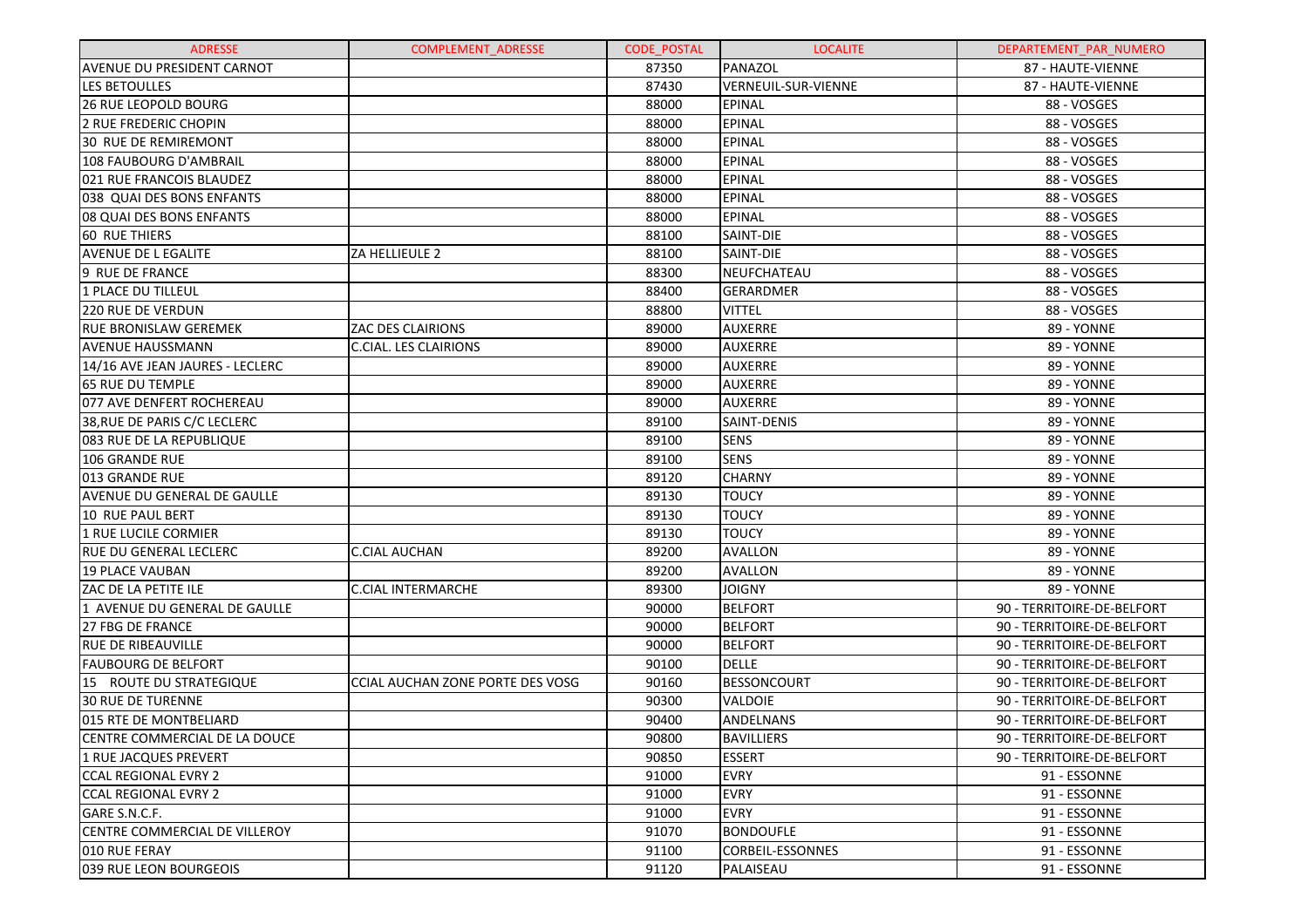| <b>ADRESSE</b>                    | <b>COMPLEMENT ADRESSE</b>           | <b>CODE POSTAL</b> | <b>LOCALITE</b>           | DEPARTEMENT_PAR_NUMERO |
|-----------------------------------|-------------------------------------|--------------------|---------------------------|------------------------|
| <b>RUE DU CHEMIN DE BRIIS</b>     | <b>AUCHAN</b>                       | 91140              | VILLEBON-SUR-YVETTE       | 91 - ESSONNE           |
| 45 AVENUE DU GENERAL DE GAULLE    |                                     | 91140              | VILLEBON-SUR-YVETTE       | 91 - ESSONNE           |
| <b>AVENUE DE BONNEVAUX</b>        | <b>QUARTIER BASE DE LOISIRS</b>     | 91150              | <b>ETAMPES</b>            | 91 - ESSONNE           |
| 32 RUE LOUIS MOREAU               |                                     | 91150              | <b>ETAMPES</b>            | 91 - ESSONNE           |
| 49 AVENUE MARMONT                 | <b>GAL MARCHANDE C.CIAL LECLERC</b> | 91170              | <b>VIRY-CHATILLON</b>     | 91 - ESSONNE           |
| <b>18 RUE HENRI AMODRU</b>        |                                     | 91190              | GIF-SUR-YVETTE            | 91 - ESSONNE           |
| ZAC VAL DE COURCELLES             |                                     | 91190              | GIF-SUR-YVETTE            | 91 - ESSONNE           |
| 32 PLACE DE LA REPUBLIQUE         |                                     | 91210              | <b>DRAVEIL</b>            | 91 - ESSONNE           |
| 94 BOULEVARD HENRI BARBUSSE       | NO 94/96 BOULEVARD HENRI BARBUSS    | 91210              | <b>DRAVEIL</b>            | 91 - ESSONNE           |
| 065 AVE HENRI BARBUSSE            |                                     | 91210              | <b>DRAVEIL</b>            | 91 - ESSONNE           |
| LA MAISON NEUVE                   | <b>C.CIAL MAISON NEUVE</b>          | 91220              | BRETIGNY-SUR-ORGE         | 91 - ESSONNE           |
| 127 AVE DE LA REPUBLIQUE          |                                     | 91230              | MONTGERON                 | 91 - ESSONNE           |
| GARE S.N.C.F.                     |                                     | 91230              | MONTGERON                 | 91 - ESSONNE           |
| CCAL DU BOIS DES ROCHES           | <b>C.CIAL GEANT</b>                 | 91240              | SAINT-MICHEL-SUR-ORGE     | 91 - ESSONNE           |
| <b>ALLEE VAL FLEURY</b>           | CENTRE CIAL LA CROIX VERTE          | 91250              | SAINT-GERMAIN-LES-CORBEIL | 91 - ESSONNE           |
| GARE S.N.C.F. COTE MAIRIE         |                                     | 91260              | JUVISY-SUR-ORGE           | 91 - ESSONNE           |
| CENTRE COMMERCIAL DU VAL D OLY    |                                     | 91270              | MONTGERON                 | 91 - ESSONNE           |
| 076 GRANDE RUE                    |                                     | 91290              | <b>ARPAJON</b>            | 91 - ESSONNE           |
| 6 AVENUE DU NOYER LAMBERT         | CHEZ JEAN GDS JACQUES CARTIER       | 91300              | <b>MASSY</b>              | 91 - ESSONNE           |
| PLACE DE L UNION EUROPEENNE       |                                     | 91300              | <b>MASSY</b>              | 91 - ESSONNE           |
| GARE S.N.C.F. TGV                 |                                     | 91300              | MASSY                     | 91 - ESSONNE           |
| <b>AVENUE DE L EUROPE</b>         | C.CIAL CORA                         | 91300              | <b>MASSY</b>              | 91 - ESSONNE           |
| ZAC DES ECHASSONS                 | CENTRE COMMERCIAL DE LA 20          | 91310              | LONGPONT-SUR-ORGE         | 91 - ESSONNE           |
| 21 PLACE DU MARCHE                |                                     | 91310              | <b>MONTLHERY</b>          | 91 - ESSONNE           |
| GARE S.N.C.F.                     |                                     | 91330              | <b>YERRES</b>             | 91 - ESSONNE           |
| 103 RUE D'ESTIENNE D'ORVES        |                                     | 91370              | VERRIERES-LE-BUISSON      | 91 - ESSONNE           |
| 35 RUE D ESTIENNE D ORVES         |                                     | 91370              | VERRIERES-LE-BUISSON      | 91 - ESSONNE           |
| PCE DE LA LIBERATION              |                                     | 91380              | CHILLY-MAZARIN            | 91 - ESSONNE           |
| <b>RUE DE CHARTRES</b>            | 4 ESPACE TROIS QUARTIERS            | 91400              | GOMETZ-LA-VILLE           | 91 - ESSONNE           |
| 002 RUE DE VERSAILLES             |                                     | 91400              | <b>ORSAY</b>              | 91 - ESSONNE           |
| 17 AVENUE DESCARTES               | 17/18 AV DESCARTES                  | 91420              | <b>MORANGIS</b>           | 91 - ESSONNE           |
| 002 BLD MARCEL CACHIN             |                                     | 91430              | <b>IGNY</b>               | 91 - ESSONNE           |
| CHEMIN DE LA FONTAINE AU SOULIER  | RD.DES COUDRAY RN 448               | 91450              | <b>ETIOLLES</b>           | 91 - ESSONNE           |
| <b>CHEMIN DES MEILLOTTES</b>      | <b>C.CIAL PARC DE SENART</b>        | 91450              | SOISY-SUR-SEINE           | 91 - ESSONNE           |
| 001 RUE DES FRANCS BOURGEOIS      |                                     | 91450              | SOISY-SUR-SEINE           | 91 - ESSONNE           |
| 015 PCE DU GAL DE GAULLE          |                                     | 91470              | <b>LIMOURS</b>            | 91 - ESSONNE           |
| <b>RUE DU CHENET</b>              | <b>RD 837</b>                       | 91490              | MILLY-LA-FORET            | 91 - ESSONNE           |
| 36 PLACE DU MARCHE                |                                     | 91490              | MILLY-LA-FORET            | 91 - ESSONNE           |
| 22 RUE MOLIERE ZAC SAINT PIER     |                                     | 91520              | EGLY                      | 91 - ESSONNE           |
| <b>RUE DU SAULE SAINT JACQUES</b> |                                     | 91540              | <b>ORMOY</b>              | 91 - ESSONNE           |
| 2 RUE JEAN COCTEAU                | <b>ZAC DE MONTVRAIN</b>             | 91540              | <b>MENNECY</b>            | 91 - ESSONNE           |
| CENTRE COMMERCIAL DE LA VERVILLE  |                                     | 91540              | <b>MENNECY</b>            | 91 - ESSONNE           |
| LOTISSEMENT MUNETVILLE 1          | <b>LES CORPS SAINT</b>              | 91580              | <b>ETRECHY</b>            | 91 - ESSONNE           |
| 26 RUE EUGENE MILLET              |                                     | 91590              | <b>FERTE-ALAIS</b>        | 91 - ESSONNE           |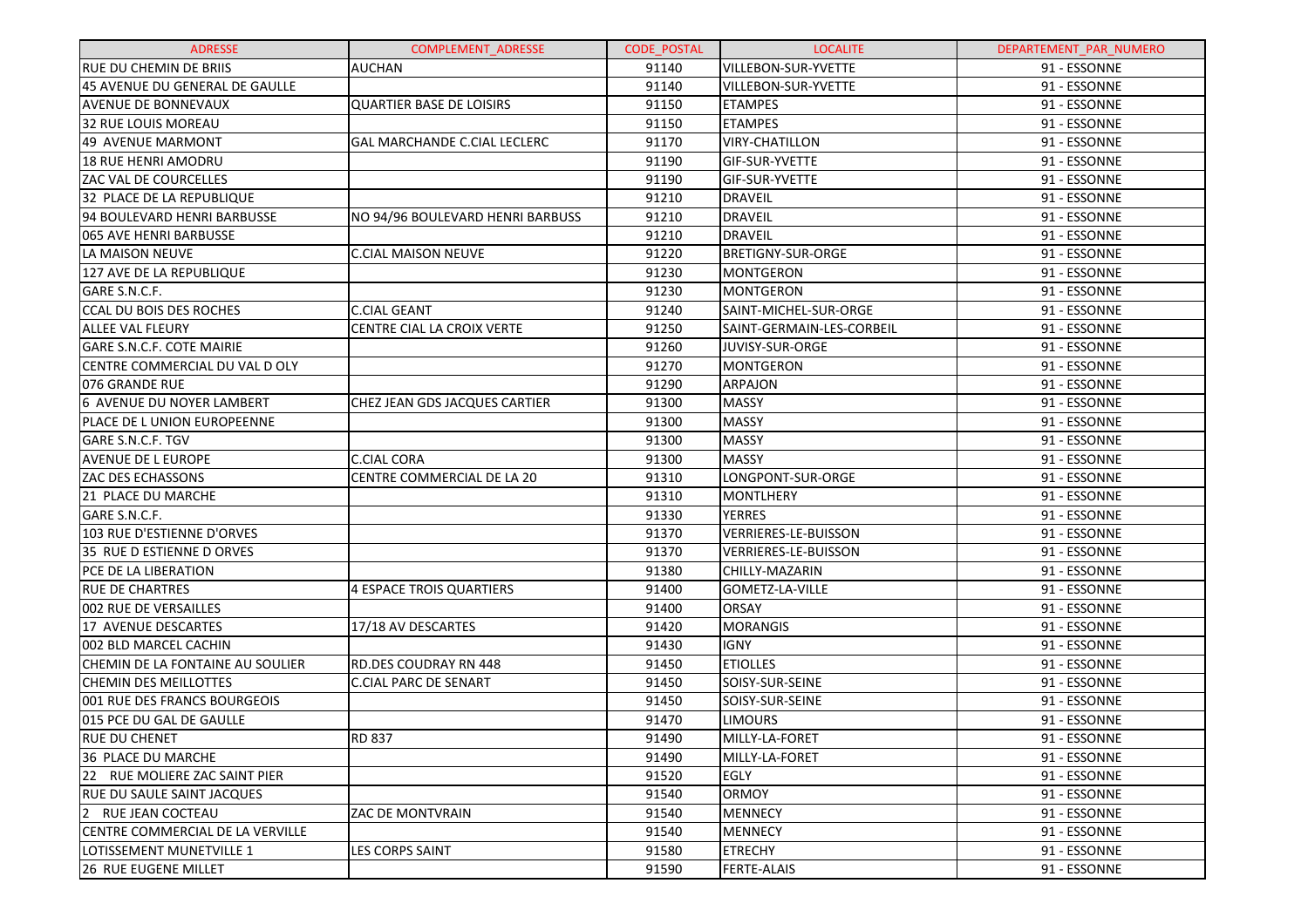| <b>ADRESSE</b>                   | <b>COMPLEMENT ADRESSE</b>       | <b>CODE POSTAL</b> | <b>LOCALITE</b>             | DEPARTEMENT PAR NUMERO |
|----------------------------------|---------------------------------|--------------------|-----------------------------|------------------------|
| GARE S.N.C.F.                    |                                 | 91600              | SAVIGNY-SUR-ORGE            | 91 - ESSONNE           |
| <b>RUE JEANNE PINET</b>          |                                 | 91610              | BALLANCOURT-SUR-ESSONNE     | 91 - ESSONNE           |
| CENTRE COMMERCIAL CONTINENT      |                                 | 91620              | VILLE-DU-BOIS               | 91 - ESSONNE           |
| 4 RUE DES PETITS CHAMPS          | ZI LA CROIX BLANCHE             | 91700              | SAINTE-GENEVIEVE-DES-BOIS   | 91 - ESSONNE           |
| <b>139 ROUTE DE CORBEIL</b>      |                                 | 91700              | SAINTE-GENEVIEVE-DES-BOIS   | 91 - ESSONNE           |
| <b>77 RUE GABRIEL PERI</b>       |                                 | 91700              | SAINTE-GENEVIEVE-DES-BOIS   | 91 - ESSONNE           |
| ROUTE DE LA FERTE ALAIS          | <b>INTERMARCHE</b>              | 91760              | <b>ITTEVILLE</b>            | 91 - ESSONNE           |
| <b>RUE PHILISBOURG</b>           |                                 | 91800              | <b>BRUNOY</b>               | 91 - ESSONNE           |
| 3 BOULEVARD CHARLES DE GAULLE    |                                 | 91800              | <b>BRUNOY</b>               | 91 - ESSONNE           |
| CENTRE COMMERCIAL VAL D YERRES 2 |                                 | 91800              | <b>BOUSSY-SAINT-ANTOINE</b> | 91 - ESSONNE           |
| GARE S.N.C.F.                    |                                 | 91800              | <b>BRUNOY</b>               | 91 - ESSONNE           |
| <b>CENTRE COMMERCIAL ULIS 2</b>  |                                 | 91940              | <b>ULIS</b>                 | 91 - ESSONNE           |
| 99 RUE PAUL VAILLANT COUTURIER   |                                 | 92000              | <b>NANTERRE</b>             | 92 - HAUTS-DE-SEINE    |
| <b>RELAY ANTONY PARVIS</b>       | PLACE RENE CASSIN               | 92000              | <b>ANTONY</b>               | 92 - HAUTS-DE-SEINE    |
| <b>5 RUE MAURICE THOREZ</b>      |                                 | 92000              | <b>NANTERRE</b>             | 92 - HAUTS-DE-SEINE    |
| 142 ROUTE DE LA REINE            |                                 | 92100              | BOULOGNE-BILLANCOURT        | 92 - HAUTS-DE-SEINE    |
| 4 RUE LIOT                       |                                 | 92100              | BOULOGNE-BILLANCOURT        | 92 - HAUTS-DE-SEINE    |
| 54 RUE MARCEL BONTEMPS           |                                 | 92100              | <b>BOULOGNE-BILLANCOURT</b> | 92 - HAUTS-DE-SEINE    |
| <b>GRAND PLACE</b>               |                                 | 92100              | <b>BOULOGNE-BILLANCOURT</b> | 92 - HAUTS-DE-SEINE    |
| 253 BOULEVARD JEAN JAURES        |                                 | 92100              | <b>BOULOGNE-BILLANCOURT</b> | 92 - HAUTS-DE-SEINE    |
| <b>187 BD JEAN JAURES</b>        |                                 | 92100              | <b>BOULOGNE-BILLANCOURT</b> | 92 - HAUTS-DE-SEINE    |
| 9 AVE CH.DE GAULLE               | HOPITAL AMBROISE PARE           | 92100              | <b>BOULOGNE-BILLANCOURT</b> | 92 - HAUTS-DE-SEINE    |
| <b>METRO MARCEL SEMBAT</b>       |                                 | 92100              | <b>BOULOGNE-BILLANCOURT</b> | 92 - HAUTS-DE-SEINE    |
| 143 RUE DE SILLY                 |                                 | 92100              | <b>BOULOGNE-BILLANCOURT</b> | 92 - HAUTS-DE-SEINE    |
| 103 AVE EDOUARD VAILLANT         |                                 | 92100              | <b>BOULOGNE-BILLANCOURT</b> | 92 - HAUTS-DE-SEINE    |
| 106 RUE DU POINT DU JOUR         |                                 | 92100              | <b>BOULOGNE-BILLANCOURT</b> | 92 - HAUTS-DE-SEINE    |
| 101 BOULEVARD JEAN JAURES        |                                 | 92110              | <b>CLICHY</b>               | 92 - HAUTS-DE-SEINE    |
| 100 AVE DU MARECHAL LECLERC      | <b>HOPITAL BEAUJON</b>          | 92110              | <b>CLICHY</b>               | 92 - HAUTS-DE-SEINE    |
| 79 AVE DE LA REPUBLIQUE          |                                 | 92120              | <b>MONTROUGE</b>            | 92 - HAUTS-DE-SEINE    |
| <b>ALLEE SAINTE LUCIE</b>        | CENTRE COMMERCIAL DES 3 MOULINS | 92130              | ISSY-LES-MOULINEAUX         | 92 - HAUTS-DE-SEINE    |
| 23 ESPLANADE DU BELVEDERE        |                                 | 92130              | ISSY-LES-MOULINEAUX         | 92 - HAUTS-DE-SEINE    |
| <b>24 RUE ERNEST RENAN</b>       |                                 | 92130              | ISSY-LES-MOULINEAUX         | 92 - HAUTS-DE-SEINE    |
| 19 RUE JEAN-PIERRE TIMBAUD       |                                 | 92130              | ISSY-LES-MOULINEAUX         | 92 - HAUTS-DE-SEINE    |
| 54 RUE D'EREVAN                  | <b>LES EPINETTES</b>            | 92130              | ISSY-LES-MOULINEAUX         | 92 - HAUTS-DE-SEINE    |
| 58 AVE V. CRESSON                |                                 | 92130              | ISSY-LES-MOULINEAUX         | 92 - HAUTS-DE-SEINE    |
| 76 RUE CAMILLE DESMOULINS        |                                 | 92130              | ISSY-LES-MOULINEAUX         | 92 - HAUTS-DE-SEINE    |
| 1 RUE A. GERVAIS                 |                                 | 92130              | ISSY-LES-MOULINEAUX         | 92 - HAUTS-DE-SEINE    |
| 5 RUE DU GENERAL LECLERC         |                                 | 92130              | ISSY-LES-MOULINEAUX         | 92 - HAUTS-DE-SEINE    |
| 157 RUE DE LA PORTE DE TRIVAUX   | <b>HOPITAL BECLERE</b>          | 92140              | <b>CLAMART</b>              | 92 - HAUTS-DE-SEINE    |
| 4 VILLA COUR CREUSE              |                                 | 92140              | <b>CLAMART</b>              | 92 - HAUTS-DE-SEINE    |
| 202 AVENUE JEAN JAURES           |                                 | 92140              | <b>CLAMART</b>              | 92 - HAUTS-DE-SEINE    |
| 12 AVENUE EDOUARD VAILLANT       |                                 | 92150              | <b>SURESNES</b>             | 92 - HAUTS-DE-SEINE    |
| 97 RUE DE VERDUN                 |                                 | 92150              | <b>SURESNES</b>             | 92 - HAUTS-DE-SEINE    |
| <b>40 RUE WORTH</b>              | <b>HOPITAL FOCH</b>             | 92150              | <b>SURESNES</b>             | 92 - HAUTS-DE-SEINE    |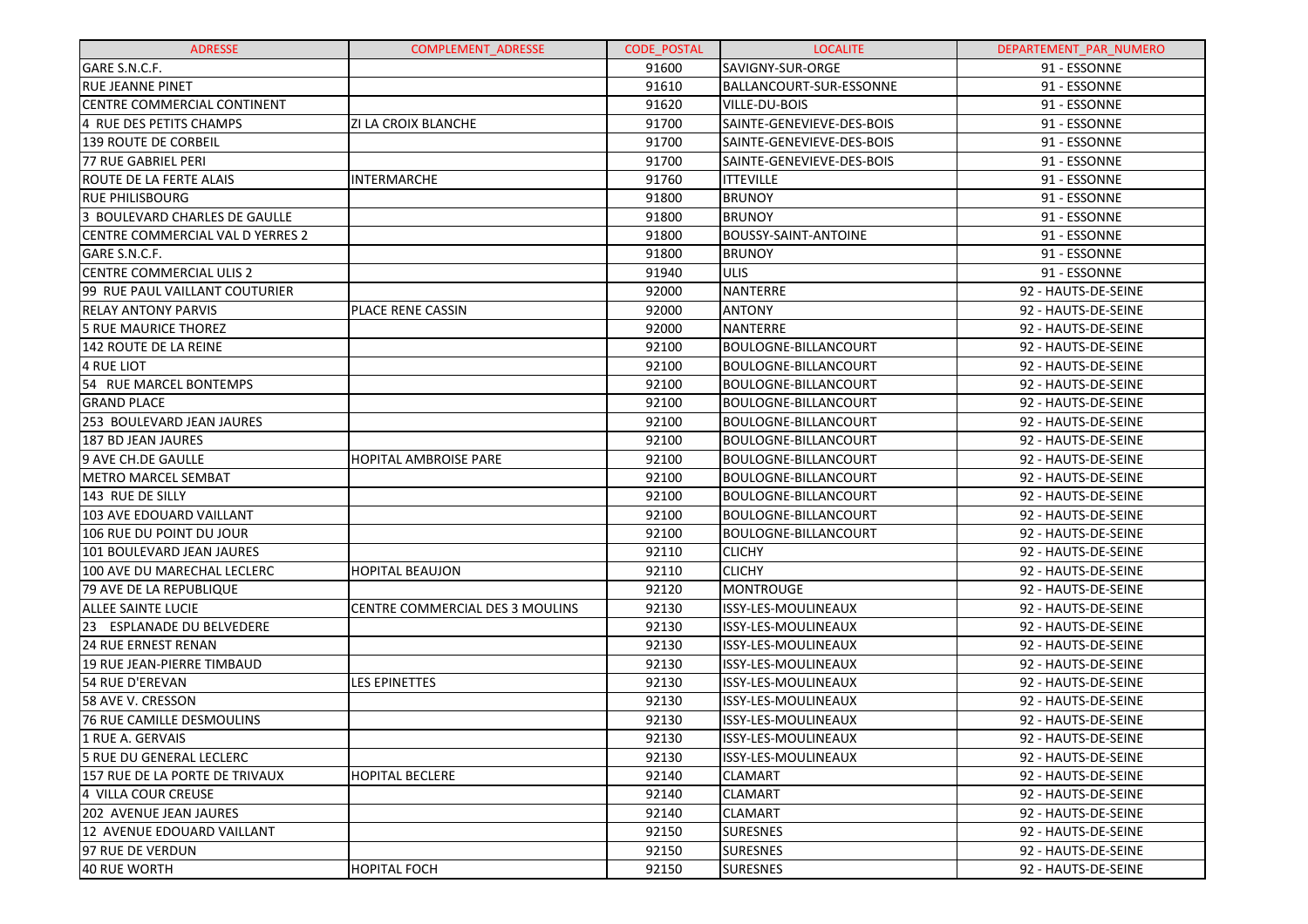| <b>ADRESSE</b>                       | <b>COMPLEMENT ADRESSE</b>  | <b>CODE POSTAL</b> | <b>LOCALITE</b>           | DEPARTEMENT PAR NUMERO |
|--------------------------------------|----------------------------|--------------------|---------------------------|------------------------|
| 50 BLD DE LATTRE DE TASSIGNY         |                            | 92150              | <b>SURESNES</b>           | 92 - HAUTS-DE-SEINE    |
| <b>18 RUE DU MONT VALERIEN</b>       |                            | 92150              | <b>SURESNES</b>           | 92 - HAUTS-DE-SEINE    |
| 1 RUE VELPEAU                        |                            | 92160              | <b>ANTONY</b>             | 92 - HAUTS-DE-SEINE    |
| 1 AVENUE ARISTIDE BRIAND             |                            | 92160              | <b>ANTONY</b>             | 92 - HAUTS-DE-SEINE    |
| <b>GARE R.E.R.</b>                   |                            | 92160              | <b>ANTONY</b>             | 92 - HAUTS-DE-SEINE    |
| 41 RUE JEAN JAURES                   | KIOSQUE RUE LEAN JAURES    | 92170              | <b>VANVES</b>             | 92 - HAUTS-DE-SEINE    |
| 13 PCE DE STALINGRAD                 |                            | 92190              | <b>MEUDON</b>             | 92 - HAUTS-DE-SEINE    |
| GARE S.N.C.F.                        |                            | 92190              | <b>MEUDON</b>             | 92 - HAUTS-DE-SEINE    |
| 91 AVENUE DU ROULLE                  |                            | 92200              | NEUILLY-SUR-SEINE         | 92 - HAUTS-DE-SEINE    |
| 63 BLD VICTOR HUGO                   | <b>HOPITAL AMERICAIN</b>   | 92200              | NEUILLY-SUR-SEINE         | 92 - HAUTS-DE-SEINE    |
| <b>203 AVE CHARLES DE GAULLE</b>     |                            | 92200              | NEUILLY-SUR-SEINE         | 92 - HAUTS-DE-SEINE    |
| 64 AVE DU GAL DE GAULLE              |                            | 92200              | NEUILLY-SUR-SEINE         | 92 - HAUTS-DE-SEINE    |
| 44 BLD DU CHATEAU                    |                            | 92200              | NEUILLY-SUR-SEINE         | 92 - HAUTS-DE-SEINE    |
| PLACE DU MARCHE                      |                            | 92200              | NEUILLY-SUR-SEINE         | 92 - HAUTS-DE-SEINE    |
| <b>63 AVE DU ROULE</b>               |                            | 92200              | NEUILLY-SUR-SEINE         | 92 - HAUTS-DE-SEINE    |
| 133 AVE ACHILLE PERETTI              |                            | 92200              | NEUILLY-SUR-SEINE         | 92 - HAUTS-DE-SEINE    |
| PLACE DU GENERAL GOURAUD             |                            | 92200              | NEUILLY-SUR-SEINE         | 92 - HAUTS-DE-SEINE    |
| 56 RUE DU MONT VALERIEN              | 56-60 RUE DU MONT VALERIEN | 92210              | SAINT-CLOUD               | 92 - HAUTS-DE-SEINE    |
| <b>65 BOULEVARD DE LA REPUBLIQUE</b> | KIOSQUE PLACE DE PARKING   | 92210              | SAINT-CLOUD               | 92 - HAUTS-DE-SEINE    |
| 42 RUE DAILLY                        | <b>GARE SNCF</b>           | 92210              | SAINT-CLOUD               | 92 - HAUTS-DE-SEINE    |
| 1 PCE MAGENTA                        |                            | 92210              | SAINT-CLOUD               | 92 - HAUTS-DE-SEINE    |
| <b>188 AVE ARISTIDE BRIAND</b>       |                            | 92220              | <b>BAGNEUX</b>            | 92 - HAUTS-DE-SEINE    |
| 2 RUE DE LA REPUBLIQUE               |                            | 92220              | <b>BAGNEUX</b>            | 92 - HAUTS-DE-SEINE    |
| 112 AVENUE DU GENERAL DE GAULLE      |                            | 92230              | GENNEVILLIERS             | 92 - HAUTS-DE-SEINE    |
| <b>6 AVENUE PIERRE BROSSOLETTE</b>   |                            | 92240              | <b>MALAKOFF</b>           | 92 - HAUTS-DE-SEINE    |
| <b>21 TER BLD DE STALINGRAD</b>      |                            | 92240              | <b>MALAKOFF</b>           | 92 - HAUTS-DE-SEINE    |
| <b>59 AVE PIERRE LAROUSSE</b>        |                            | 92240              | <b>MALAKOFF</b>           | 92 - HAUTS-DE-SEINE    |
| 1 AVENUE JOSEPH FROMENT              |                            | 92250              | GARENNE-COLOMBES          | 92 - HAUTS-DE-SEINE    |
| <b>75 BOULEVARD NATIONAL</b>         |                            | 92250              | GARENNE-COLOMBES          | 92 - HAUTS-DE-SEINE    |
| <b>26 RUE GABRIEL PERI</b>           |                            | 92250              | GARENNE-COLOMBES          | 92 - HAUTS-DE-SEINE    |
| 3 PLACE DE L EGLISE                  |                            | 92260              | <b>FONTENAY-AUX-ROSES</b> | 92 - HAUTS-DE-SEINE    |
| PLACE DU GENERAL DE GAULLE           |                            | 92260              | <b>FONTENAY-AUX-ROSES</b> | 92 - HAUTS-DE-SEINE    |
| 1-3 AVE DU GAL LECLERC               |                            | 92270              | <b>BOIS-COLOMBES</b>      | 92 - HAUTS-DE-SEINE    |
| 3 RUE D'ESTIENNE D'ORVES             |                            | 92270              | <b>BOIS-COLOMBES</b>      | 92 - HAUTS-DE-SEINE    |
| 440 AVENUE DIVISION LECLERC          |                            | 92290              | CHATENAY-MALABRY          | 92 - HAUTS-DE-SEINE    |
| 7 AVE DE LA DIVISION LECLERC         |                            | 92290              | CHATENAY-MALABRY          | 92 - HAUTS-DE-SEINE    |
| 37 RUE D ALSACE                      | HYPER MARCHE LECLERC       | 92300              | LEVALLOIS-PERRET          | 92 - HAUTS-DE-SEINE    |
| 26 RUE PIERRE BROSSOLETTE            |                            | 92300              | LEVALLOIS-PERRET          | 92 - HAUTS-DE-SEINE    |
| 16 RUE JULES GUESDE                  |                            | 92300              | LEVALLOIS-PERRET          | 92 - HAUTS-DE-SEINE    |
| 41 AVENUE GEORGES POMPIDOU           |                            | 92300              | LEVALLOIS-PERRET          | 92 - HAUTS-DE-SEINE    |
| <b>15 RUE ANATOLE FRANCE</b>         |                            | 92300              | LEVALLOIS-PERRET          | 92 - HAUTS-DE-SEINE    |
| 25 RUE CARNOT                        |                            | 92300              | LEVALLOIS-PERRET          | 92 - HAUTS-DE-SEINE    |
| 2 PCE DU GENERAL LECLERC             |                            | 92300              | LEVALLOIS-PERRET          | 92 - HAUTS-DE-SEINE    |
| 12 RUE TREBOIS                       |                            | 92300              | LEVALLOIS-PERRET          | 92 - HAUTS-DE-SEINE    |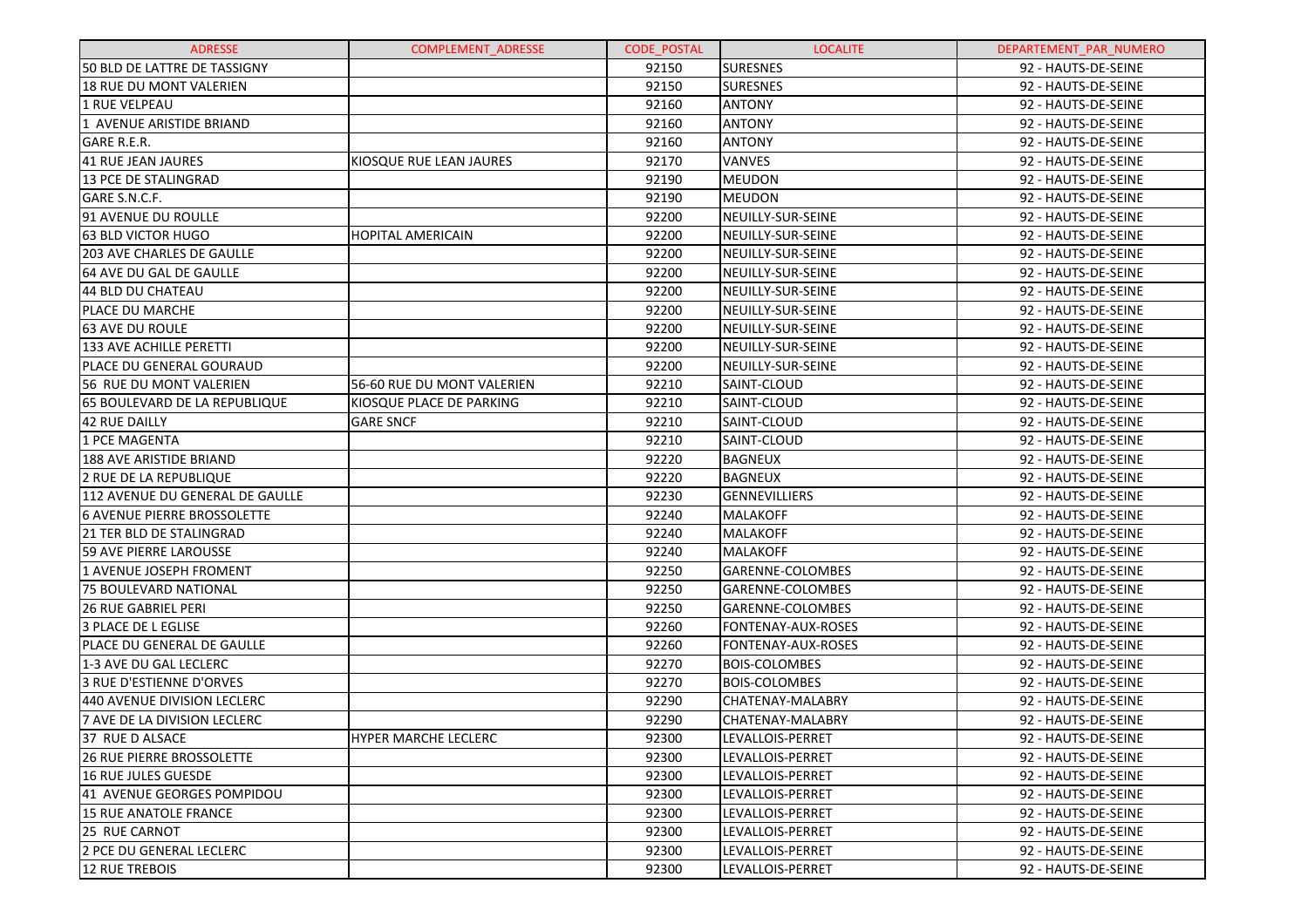| <b>ADRESSE</b>                      | <b>COMPLEMENT ADRESSE</b>        | <b>CODE POSTAL</b> | <b>LOCALITE</b>           | DEPARTEMENT PAR NUMERO |
|-------------------------------------|----------------------------------|--------------------|---------------------------|------------------------|
| 89 GRANDE RUE                       |                                  | 92310              | <b>SEVRES</b>             | 92 - HAUTS-DE-SEINE    |
| 12 RUE PIERRE MIDRIN                |                                  | 92310              | <b>SEVRES</b>             | 92 - HAUTS-DE-SEINE    |
| GARE S.N.C.F. VILLE D'AVRAY         |                                  | 92310              | <b>SEVRES</b>             | 92 - HAUTS-DE-SEINE    |
| 35 RUE GABRIEL PERI                 |                                  | 92320              | <b>CHATILLON</b>          | 92 - HAUTS-DE-SEINE    |
| 181 AVENUE DE LA REPUBLIQUE         |                                  | 92320              | <b>CHATILLON</b>          | 92 - HAUTS-DE-SEINE    |
| 61 RUE HOUDAN                       |                                  | 92330              | <b>SCEAUX</b>             | 92 - HAUTS-DE-SEINE    |
| 67 AVENUE DU GENERAL LECLERC        |                                  | 92340              | <b>BOURG-LA-REINE</b>     | 92 - HAUTS-DE-SEINE    |
| 79 RUE DE LA BIEVRE                 |                                  | 92340              | <b>BOURG-LA-REINE</b>     | 92 - HAUTS-DE-SEINE    |
| <b>8 RUE ROECKEL</b>                |                                  | 92340              | <b>BOURG-LA-REINE</b>     | 92 - HAUTS-DE-SEINE    |
| 10 AVENUE DE LA LIBERATION          |                                  | 92350              | PLESSIS-ROBINSON          | 92 - HAUTS-DE-SEINE    |
| 29 AVENUE DU GENERAL DE GAULLE      |                                  | 92360              | <b>MEUDON</b>             | 92 - HAUTS-DE-SEINE    |
| 1945 AVENUE ROGER SALENGRO          |                                  | 92370              | <b>CHAVILLE</b>           | 92 - HAUTS-DE-SEINE    |
| 1494 AVENUE ROGER SALENGRO          |                                  | 92370              | <b>CHAVILLE</b>           | 92 - HAUTS-DE-SEINE    |
| <b>153 GRANDE RUE</b>               |                                  | 92380              | <b>GARCHES</b>            | 92 - HAUTS-DE-SEINE    |
| 79 RUE DU 19 JANVIER                |                                  | 92380              | <b>GARCHES</b>            | 92 - HAUTS-DE-SEINE    |
| GARE S.N.C.F.                       |                                  | 92380              | <b>GARCHES</b>            | 92 - HAUTS-DE-SEINE    |
| 2 RUE DE LA BONGARDE                |                                  | 92390              | VILLENEUVE-LA-GARENNE     | 92 - HAUTS-DE-SEINE    |
| <b>RUE DE LA BONGARDE</b>           | C CIAL LA BONGARDE               | 92390              | VILLENEUVE-LA-GARENNE     | 92 - HAUTS-DE-SEINE    |
| 1 RUE MADIRAA                       | <b>GARE SNCF DE BECON</b>        | 92400              | <b>COURBEVOIE</b>         | 92 - HAUTS-DE-SEINE    |
| <b>31 RUE EDITH CAVELL</b>          | <b>MONOPRIX</b>                  | 92400              | <b>COURBEVOIE</b>         | 92 - HAUTS-DE-SEINE    |
| <b>BB METRO TOUR GAN LA DEFENSE</b> |                                  | 92400              | <b>COURBEVOIE</b>         | 92 - HAUTS-DE-SEINE    |
| 9 RUE SAINTE MARIE                  |                                  | 92400              | <b>COURBEVOIE</b>         | 92 - HAUTS-DE-SEINE    |
| <b>36 BIS SQUARE DES COROLLES</b>   | <b>DEFENSE 2</b>                 | 92400              | <b>COURBEVOIE</b>         | 92 - HAUTS-DE-SEINE    |
| 70 RUE DE BEZONS                    |                                  | 92400              | <b>COURBEVOIE</b>         | 92 - HAUTS-DE-SEINE    |
| 18 RUE DE COLOMBES                  |                                  | 92400              | <b>COURBEVOIE</b>         | 92 - HAUTS-DE-SEINE    |
| 11 RUE DE SEVRES                    |                                  | 92410              | VILLE-D'AVRAY             | 92 - HAUTS-DE-SEINE    |
| <b>16 RUE DE MARNES</b>             |                                  | 92410              | VILLE-D'AVRAY             | 92 - HAUTS-DE-SEINE    |
| 6 AVENUE JEAN SALMON LEGAGNEUR      |                                  | 92420              | VAUCRESSON                | 92 - HAUTS-DE-SEINE    |
| <b>26 RUE JACQUES DAGUERRE</b>      |                                  | 92500              | <b>RUEIL-MALMAISON</b>    | 92 - HAUTS-DE-SEINE    |
| <b>48 AVENUE DE FOUILLEUSE</b>      |                                  | 92500              | <b>RUEIL-MALMAISON</b>    | 92 - HAUTS-DE-SEINE    |
| <b>6 PLACE DE L'EGLISE</b>          |                                  | 92500              | <b>RUEIL-MALMAISON</b>    | 92 - HAUTS-DE-SEINE    |
| <b>12 RUE DE MAUREPAS</b>           |                                  | 92500              | <b>RUEIL-MALMAISON</b>    | 92 - HAUTS-DE-SEINE    |
| GARE R.E.R.                         |                                  | 92500              | <b>RUEIL-MALMAISON</b>    | 92 - HAUTS-DE-SEINE    |
| 98 BOULEVARD VOLTAIRE               |                                  | 92600              | <b>ASNIERES-SUR-SEINE</b> | 92 - HAUTS-DE-SEINE    |
| AVENUE DE LA REDOUTE                | ANGLE BD P.DE COUBERTIN AV REDOU | 92600              | ASNIERES-SUR-SEINE        | 92 - HAUTS-DE-SEINE    |
| GARE S.N.C.F                        |                                  | 92600              | ASNIERES-SUR-SEINE        | 92 - HAUTS-DE-SEINE    |
| 49 RUE PIERRE BROSSOLETTE           |                                  | 92600              | ASNIERES-SUR-SEINE        | 92 - HAUTS-DE-SEINE    |
| 1 RUE SAINT DENIS                   |                                  | 92700              | <b>COLOMBES</b>           | 92 - HAUTS-DE-SEINE    |
| 2 RUE DU BOURNARD                   |                                  | 92700              | <b>COLOMBES</b>           | 92 - HAUTS-DE-SEINE    |
| <b>COURS VALMY</b>                  | COURS VALMY/LE PARVIS LA DEFENSE | 92800              | PUTEAUX                   | 92 - HAUTS-DE-SEINE    |
| 15 PARVIS DE LA DEFENSE             | C.C. LES QUATRE TEMPS            | 92800              | <b>PUTEAUX</b>            | 92 - HAUTS-DE-SEINE    |
| RELAIS H LA DEFENSE PHASE 4         | NIVEAU 3 SNCF / COTE MAC DONALD  | 92800              | PUTEAUX                   | 92 - HAUTS-DE-SEINE    |
| <b>BB COULOIR SNCF LA DEFENSE</b>   |                                  | 92800              | <b>PUTEAUX</b>            | 92 - HAUTS-DE-SEINE    |
| 117 RUE JEAN JAURES                 |                                  | 92800              | <b>PUTEAUX</b>            | 92 - HAUTS-DE-SEINE    |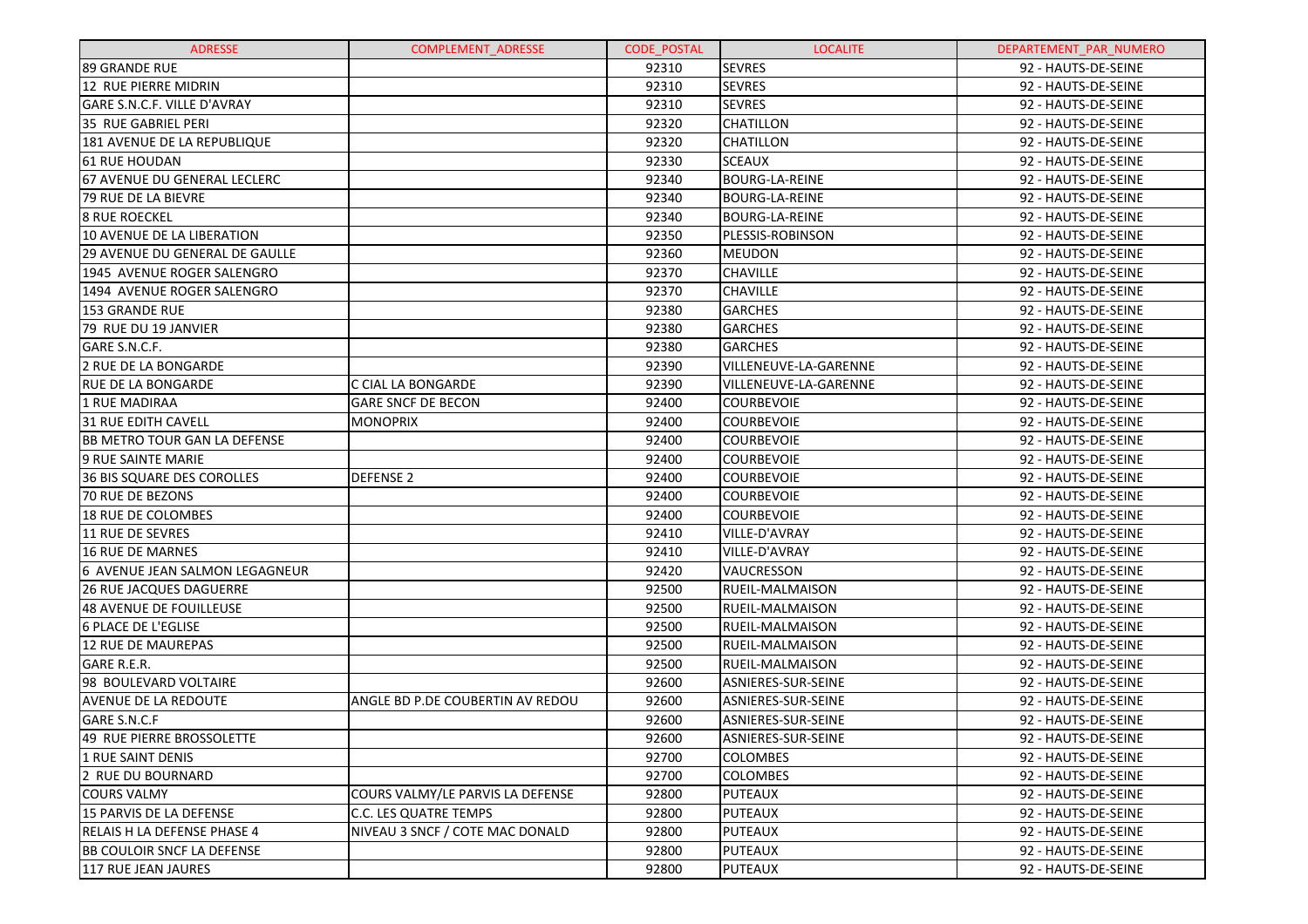| <b>ADRESSE</b>                          | <b>COMPLEMENT ADRESSE</b>         | <b>CODE POSTAL</b> | <b>LOCALITE</b>            | DEPARTEMENT PAR NUMERO |
|-----------------------------------------|-----------------------------------|--------------------|----------------------------|------------------------|
| <b>METRO PREFECTURE</b>                 |                                   | 93000              | <b>BOBIGNY</b>             | 93 - SEINE-SAINT-DENIS |
| 161 RUE ROBESPIERRE                     |                                   | 93100              | <b>MONTREUIL</b>           | 93 - SEINE-SAINT-DENIS |
| l1 AVE PASTEUR                          |                                   | 93100              | <b>MONTREUIL</b>           | 93 - SEINE-SAINT-DENIS |
| 54 RUE DU CAPITAINE DREYFUS             |                                   | 93100              | <b>MONTREUIL</b>           | 93 - SEINE-SAINT-DENIS |
| l3 AVENUE DE LA RESISTANCE              |                                   | 93100              | <b>MONTREUIL</b>           | 93 - SEINE-SAINT-DENIS |
| 94 BLD HENRI BARBUSSE                   |                                   | 93100              | <b>MONTREUIL</b>           | 93 - SEINE-SAINT-DENIS |
| 2 AVENUE DU GENERAL DE GAULLE           | <b>C.CIAL ROSNY 2</b>             | 93110              | <b>ROSNY-SOUS-BOIS</b>     | 93 - SEINE-SAINT-DENIS |
| 3 AVENUE GALLIENI                       |                                   | 93110              | ROSNY-SOUS-BOIS            | 93 - SEINE-SAINT-DENIS |
| GARE S.N.C.F.                           |                                   | 93130              | NOISY-LE-SEC               | 93 - SEINE-SAINT-DENIS |
| 32 RUE AUGUSTE POLISSARD                |                                   | 93140              | <b>BONDY</b>               | 93 - SEINE-SAINT-DENIS |
| <b>GARE S.N.C.F. SALLE</b>              |                                   | 93140              | <b>BONDY</b>               | 93 - SEINE-SAINT-DENIS |
| 033 BIS AVE H. BARBUSSE                 |                                   | 93150              | <b>BLANC-MESNIL</b>        | 93 - SEINE-SAINT-DENIS |
| 15 RUE DU MARCHE                        |                                   | 93160              | NOISY-LE-GRAND             | 93 - SEINE-SAINT-DENIS |
| CENTRE COMMERCIAL LES ARCADES           |                                   | 93160              | NOISY-LE-GRAND             | 93 - SEINE-SAINT-DENIS |
| <b>CENTRE COMMERCIAL ARCADES</b>        |                                   | 93160              | NOISY-LE-GRAND             | 93 - SEINE-SAINT-DENIS |
| 015 BLD DU MAL FOCH                     |                                   | 93160              | NOISY-LE-GRAND             | 93 - SEINE-SAINT-DENIS |
| 28 AVENUE DU GENERAL DE GAULLE          | <b>CENTRE COMMERCIAL BEL EST</b>  | 93170              | <b>BAGNOLET</b>            | 93 - SEINE-SAINT-DENIS |
| 70 BLD MAX DORMOY                       |                                   | 93190              | LIVRY-GARGAN               | 93 - SEINE-SAINT-DENIS |
| <b>PLACE AUX ETOILES</b>                | <b>METRO RER D</b>                | 93200              | SAINT-DENIS                | 93 - SEINE-SAINT-DENIS |
| 4 PLACE DU CAQUET                       |                                   | 93200              | SAINT-DENIS                | 93 - SEINE-SAINT-DENIS |
| <b>2 RUE GASTON PHILIPPE</b>            |                                   | 93200              | SAINT-DENIS                | 93 - SEINE-SAINT-DENIS |
| 14 RUE HENRI MAILLARD                   | NO 14-16                          | 93220              | <b>GAGNY</b>               | 93 - SEINE-SAINT-DENIS |
| <b>GARE S.N.C.F. SOUTERRAIN</b>         |                                   | 93220              | <b>GAGNY</b>               | 93 - SEINE-SAINT-DENIS |
| PLACE DE LA GARE                        |                                   | 93250              | <b>VILLEMOMBLE</b>         | 93 - SEINE-SAINT-DENIS |
| 34, AV.DE LA STATION                    |                                   | 93250              | <b>VILLEMOMBLE</b>         | 93 - SEINE-SAINT-DENIS |
| 133B GRANDE RUE                         |                                   | 93250              | <b>VILLEMOMBLE</b>         | 93 - SEINE-SAINT-DENIS |
| 96 RUE DE PARIS                         | KIOSQUE DE PRESSE                 | 93260              | <b>LILAS</b>               | 93 - SEINE-SAINT-DENIS |
| <b>26 PLACE GASTON BUSSIERE</b>         |                                   | 93270              | <b>SEVRAN</b>              | 93 - SEINE-SAINT-DENIS |
| <b>ROUTE DES PETITS PONTS</b>           | <b>C.CIAL BEAUSEVRAN</b>          | 93270              | <b>SEVRAN</b>              | 93 - SEINE-SAINT-DENIS |
| 2 AVENUE DE LA REPUBLIQUE               |                                   | 93300              | <b>AUBERVILLIERS</b>       | 93 - SEINE-SAINT-DENIS |
| 116 AVE JEAN JAURES                     |                                   | 93320              | <b>PAVILLONS-SOUS-BOIS</b> | 93 - SEINE-SAINT-DENIS |
| AVENUE JEAN JAURES                      | <b>ROUTE NATIONALE 34</b>         | 93330              | NEUILLY-SUR-MARNE          | 93 - SEINE-SAINT-DENIS |
| 1 BOULEVARD DU MARECHAL FOCH            |                                   | 93330              | NEUILLY-SUR-MARNE          | 93 - SEINE-SAINT-DENIS |
| 12 ALLEE DE LA FOSSE MAUSSOIN           | <b>CENTRE COMMERCIAL CLICHY 2</b> | 93390              | <b>CLICHY-SOUS-BOIS</b>    | 93 - SEINE-SAINT-DENIS |
| <b>RUE PIERRE DREYFUS</b>               |                                   | 93400              | SAINT-OUEN                 | 93 - SEINE-SAINT-DENIS |
| 65 BIS AVE GABRIEL PERI                 | <b>METRO GARIBALDI</b>            | 93400              | <b>SAINT-OUEN</b>          | 93 - SEINE-SAINT-DENIS |
| PLACE DE LA GARE                        | <b>GARE RER DE VERT GALANT</b>    | 93420              | <b>VILLEPINTE</b>          | 93 - SEINE-SAINT-DENIS |
| 2 AVENUE PAUL DOUMER                    | TABAC DE L'EGLISE                 | 93460              | GOURNAY-SUR-MARNE          | 93 - SEINE-SAINT-DENIS |
| <b>PL DU PRESIDENT SALVADOR ALLENDE</b> | AVENUE DE LA GARE                 | 93500              | PANTIN                     | 93 - SEINE-SAINT-DENIS |
| ICENTRE COMMERCIAL PARINOR              | RN370 SECTEUR 2                   | 93600              | AULNAY-SOUS-BOIS           | 93 - SEINE-SAINT-DENIS |
| RUE ISAAC NEWTON                        | <b>INTERMARCHE</b>                | 93600              | AULNAY-SOUS-BOIS           | 93 - SEINE-SAINT-DENIS |
| lGARE S.N.C.F. VEST.                    |                                   | 93600              | AULNAY-SOUS-BOIS           | 93 - SEINE-SAINT-DENIS |
| 195 AVE HENRI BARBUSSE                  |                                   | 93700              | <b>DRANCY</b>              | 93 - SEINE-SAINT-DENIS |
| AVENUE DE LATTRE DE TASSIGN<br>15       |                                   | 93800              | EPINAY-SUR-SEINE           | 93 - SEINE-SAINT-DENIS |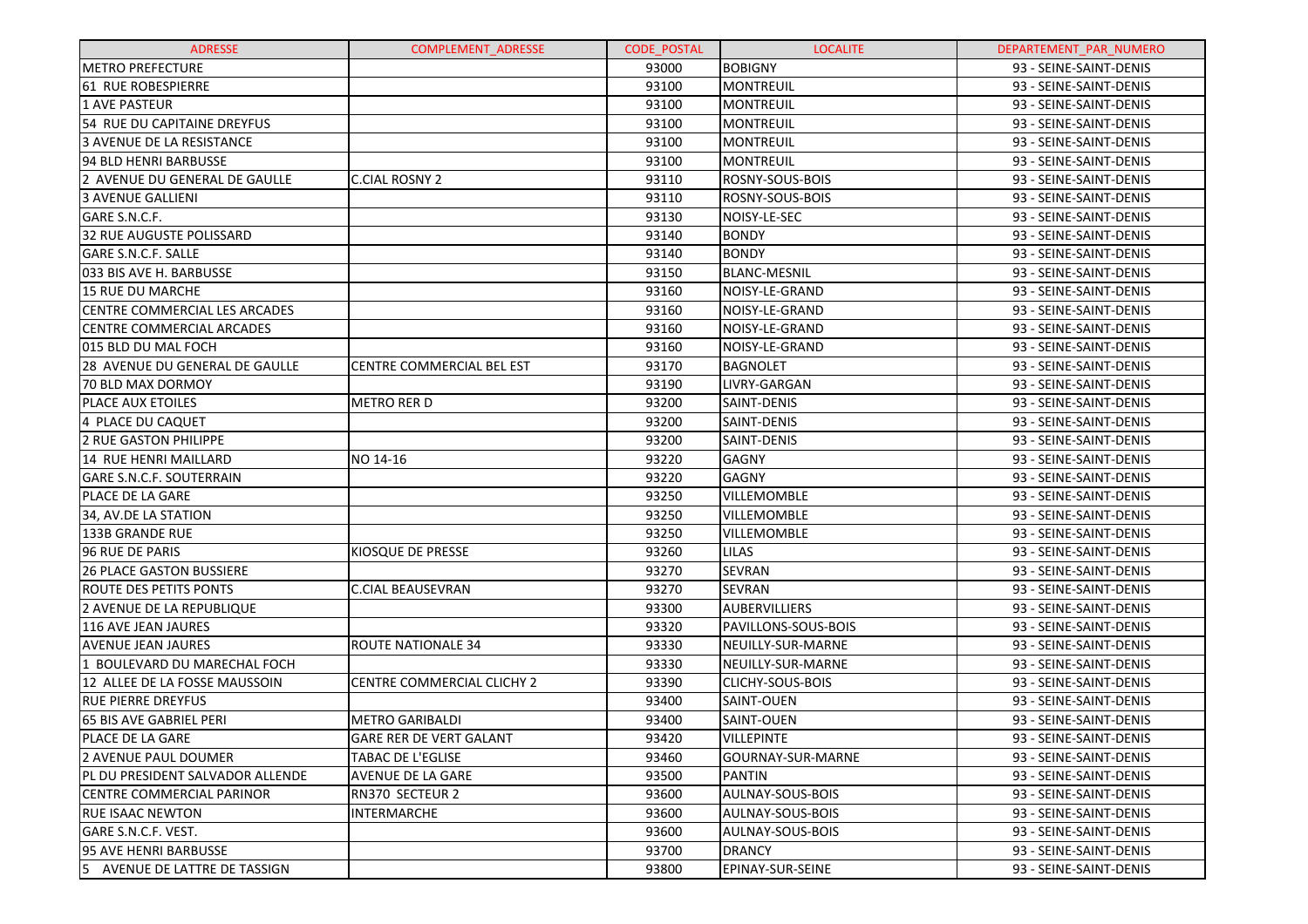| <b>ADRESSE</b>                       | <b>COMPLEMENT ADRESSE</b>         | <b>CODE POSTAL</b> | <b>LOCALITE</b>          | DEPARTEMENT PAR NUMERO |
|--------------------------------------|-----------------------------------|--------------------|--------------------------|------------------------|
| <b>CHEMIN DES BOEUFS</b>             |                                   | 94000              | <b>CRETEIL</b>           | 94 - VAL-DE-MARNE      |
| <b>IMPASSE DES CASCADES</b>          |                                   | 94000              | <b>CRETEIL</b>           | 94 - VAL-DE-MARNE      |
| <b>27 RUE DE FALKRICK</b>            |                                   | 94000              | <b>CRETEIL</b>           | 94 - VAL-DE-MARNE      |
| <b>AVENUE DU GENERAL DE GAULLE</b>   | BP 119 - C.CIAL CRETEIL SOLEIL    | 94000              | <b>CRETEIL</b>           | 94 - VAL-DE-MARNE      |
| 11 RUE DU GENERAL BILLOTTE           |                                   | 94000              | <b>CRETEIL</b>           | 94 - VAL-DE-MARNE      |
| l95 RUE DU GAL LECLERC               |                                   | 94000              | <b>CRETEIL</b>           | 94 - VAL-DE-MARNE      |
| <b>28 RUE GAL LECLERC</b>            |                                   | 94000              | <b>CRETEIL</b>           | 94 - VAL-DE-MARNE      |
| IMETRO PREFECTURE                    |                                   | 94000              | <b>CRETEIL</b>           | 94 - VAL-DE-MARNE      |
| <b>6 RUE BARATTE CHOLET</b>          |                                   | 94100              | SAINT-MAUR-DES-FOSSES    | 94 - VAL-DE-MARNE      |
| 62 AVE DU GAL LECLERC                |                                   | 94100              | SAINT-MAUR-DES-FOSSES    | 94 - VAL-DE-MARNE      |
| 182 AV DE BONNEUIL                   |                                   | 94100              | SAINT-MAUR-DES-FOSSES    | 94 - VAL-DE-MARNE      |
| <b>GARE R.E.R.</b>                   |                                   | 94100              | SAINT-MAUR-DES-FOSSES    | 94 - VAL-DE-MARNE      |
| <b>GARE R.E.R. ST MAUR CRETEIL</b>   |                                   | 94100              | SAINT-MAUR-DES-FOSSES    | 94 - VAL-DE-MARNE      |
| <b>GARE R.E.R. PARC ST MAUR</b>      |                                   | 94100              | SAINT-MAUR-DES-FOSSES    | 94 - VAL-DE-MARNE      |
| PLACE DE LA VACHE NOIRE              | ZAC DES PORTES D'ARCUEIL          | 94110              | <b>ARCUEIL</b>           | 94 - VAL-DE-MARNE      |
| <b>47 RUE BERTHOLLET</b>             |                                   | 94110              | <b>ARCUEIL</b>           | 94 - VAL-DE-MARNE      |
| 57 RUE EMILE RASPAIL                 |                                   | 94110              | <b>ARCUEIL</b>           | 94 - VAL-DE-MARNE      |
| GARE R.E.R VAL DE FONTENAY           | <b>QUAI DIRECTION CHESSY</b>      | 94120              | FONTENAY-SOUS-BOIS       | 94 - VAL-DE-MARNE      |
| 2 RUE NOTRE DAME                     |                                   | 94120              | FONTENAY-SOUS-BOIS       | 94 - VAL-DE-MARNE      |
| <b>GARE R.E.R.</b>                   |                                   | 94120              | FONTENAY-SOUS-BOIS       | 94 - VAL-DE-MARNE      |
| 107 RUE CHARLES DE GAULLE            |                                   | 94130              | NOGENT-SUR-MARNE         | 94 - VAL-DE-MARNE      |
| <b>18 BLD DE STRASBOURG</b>          |                                   | 94130              | NOGENT-SUR-MARNE         | 94 - VAL-DE-MARNE      |
| <b>25 PCE SALVADOR ALLENDE</b>       |                                   | 94140              | <b>ALFORTVILLE</b>       | 94 - VAL-DE-MARNE      |
| 227 RUE P.V. COUTURIER               |                                   | 94140              | <b>ALFORTVILLE</b>       | 94 - VAL-DE-MARNE      |
| 5 AVENUE DU GENERAL DE GAULLE        |                                   | 94160              | SAINT-MANDE              | 94 - VAL-DE-MARNE      |
| 178 AVENUE GALLIENI                  |                                   | 94160              | SAINT-MANDE              | 94 - VAL-DE-MARNE      |
| 160 BOULEVARD D ALSACE LORRAINE      |                                   | 94170              | PERREUX-SUR-MARNE        | 94 - VAL-DE-MARNE      |
| 48 BLD DE LA LIBERTE                 |                                   | 94170              | PERREUX-SUR-MARNE        | 94 - VAL-DE-MARNE      |
| 103 AVE PIERRE BROSSOLETTE           |                                   | 94170              | PERREUX-SUR-MARNE        | 94 - VAL-DE-MARNE      |
| 139 AVENUE DU GENERAL DE GAULLE      |                                   | 94170              | PERREUX-SUR-MARNE        | 94 - VAL-DE-MARNE      |
| <b>30 BD PAUL VAILLANT COUTURIER</b> | <b>C.CIAL GRAND CIEL</b>          | 94200              | <b>IVRY-SUR-SEINE</b>    | 94 - VAL-DE-MARNE      |
| IPLACE DE STALINGRAD                 |                                   | 94210              | SAINT-MAUR-DES-FOSSES    | 94 - VAL-DE-MARNE      |
| 2 PLACE DE L EUROPE                  | <b>CENTRE COMMERCIAL BERCY 2</b>  | 94220              | <b>CHARENTON-LE-PONT</b> | 94 - VAL-DE-MARNE      |
| 62 RUE DE PARIS                      |                                   | 94220              | CHARENTON-LE-PONT        | 94 - VAL-DE-MARNE      |
| l1 PLACE ARISTIDE BRIAND             |                                   | 94220              | <b>CHARENTON-LE-PONT</b> | 94 - VAL-DE-MARNE      |
| 017 RUE JEAN JAURES                  |                                   | 94240              | HAY-LES-ROSES            | 94 - VAL-DE-MARNE      |
| 81 AVENUE DU GENERAL DE GAULLE       |                                   | 94240              | HAY-LES-ROSES            | 94 - VAL-DE-MARNE      |
| 25 AVE P.V. COUTURIER                |                                   | 94250              | <b>GENTILLY</b>          | 94 - VAL-DE-MARNE      |
| 128 RUE C. FREROT                    |                                   | 94250              | <b>GENTILLY</b>          | 94 - VAL-DE-MARNE      |
| C.CIAL LA TUILERIE                   | <b>34 AVENUE DIVISION LECLERC</b> | 94260              | <b>FRESNES</b>           | 94 - VAL-DE-MARNE      |
| 15 RUE EDMOND MICHELET               |                                   | 94270              | <b>KREMLIN-BICETRE</b>   | 94 - VAL-DE-MARNE      |
| IRH HOPITAL KREMLIN BICETRE          |                                   | 94270              | <b>KREMLIN-BICETRE</b>   | 94 - VAL-DE-MARNE      |
| <b>178 RUE DE FONTENAY</b>           |                                   | 94300              | <b>VINCENNES</b>         | 94 - VAL-DE-MARNE      |
| 8 PLACE DU FER A CHEVAL              | <b>GALERIE CCIALE LECLERC</b>     | 94310              | <b>ORLY</b>              | 94 - VAL-DE-MARNE      |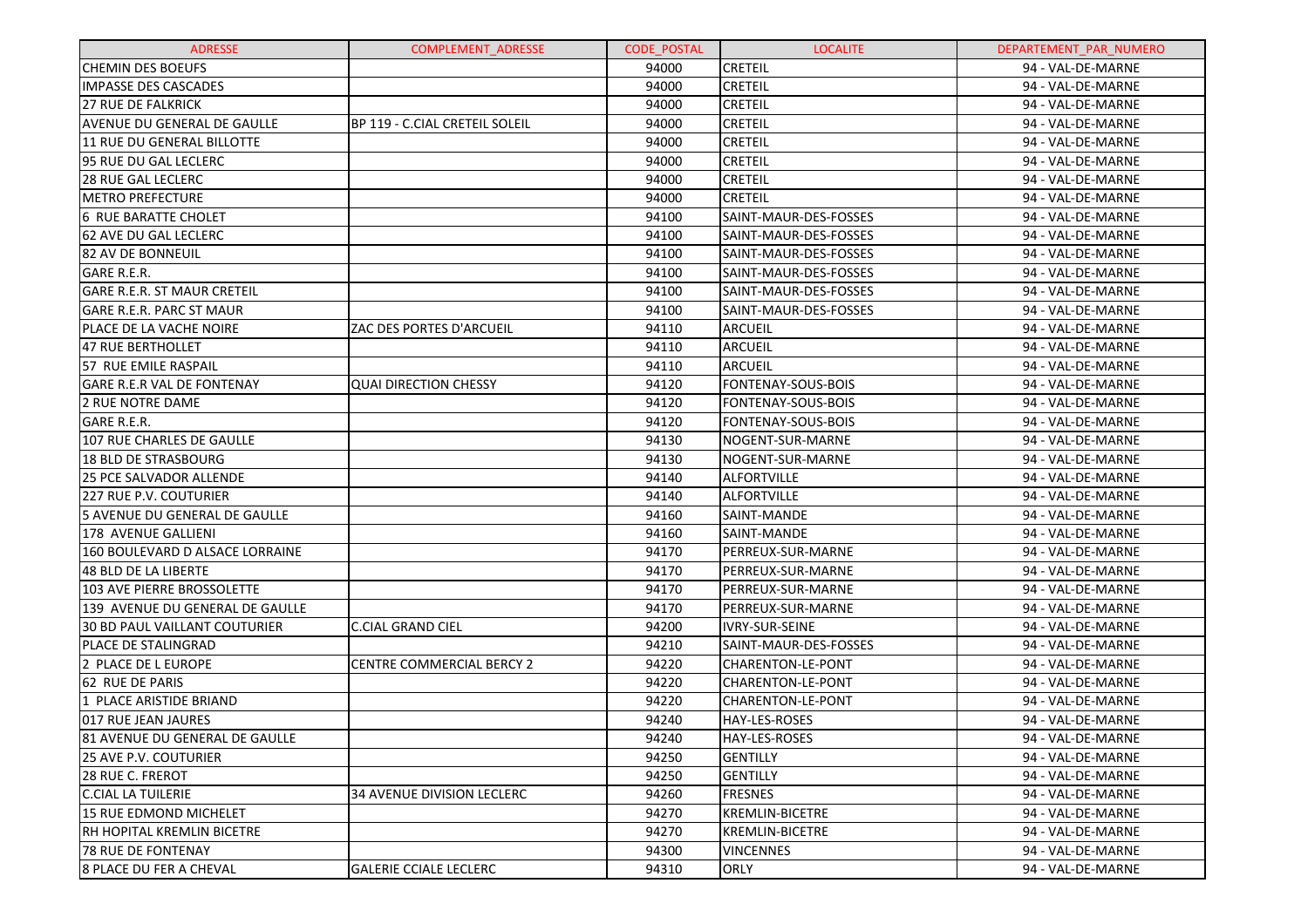| <b>ADRESSE</b>                      | <b>COMPLEMENT ADRESSE</b>      | <b>CODE POSTAL</b> | <b>LOCALITE</b>           | DEPARTEMENT PAR NUMERO |
|-------------------------------------|--------------------------------|--------------------|---------------------------|------------------------|
| AVENUE DU LUXEMBOURG                |                                | 94320              | <b>THIAIS</b>             | 94 - VAL-DE-MARNE      |
| CENTRE COMMERCIAL BELLE EPINE       | <b>CARREFOUR</b>               | 94320              | <b>THIAIS</b>             | 94 - VAL-DE-MARNE      |
| CENTRE COMMERCIAL BELLE EPINE       |                                | 94320              | <b>THIAIS</b>             | 94 - VAL-DE-MARNE      |
| 27 RUE DE PARIS                     | NO 27/29                       | 94340              | JOINVILLE-LE-PONT         | 94 - VAL-DE-MARNE      |
| 4,6 ALLEE R.NEGRE                   |                                | 94340              | JOINVILLE-LE-PONT         | 94 - VAL-DE-MARNE      |
| GARE S.N.C.F.                       |                                | 94350              | VILLIERS-SUR-MARNE        | 94 - VAL-DE-MARNE      |
| 41 BLD GALLIENI                     |                                | 94360              | <b>BRY-SUR-MARNE</b>      | 94 - VAL-DE-MARNE      |
| 1-3 RUE DU BICENTENAIRE             |                                | 94380              | <b>BONNEUIL-SUR-MARNE</b> | 94 - VAL-DE-MARNE      |
| <b>ORLY AEROGARE</b>                |                                | 94390              | ORLY                      | 94 - VAL-DE-MARNE      |
| <b>ORLY AEROGARE</b>                | ORLY SUD S/D HALL B            | 94390              | ORLY                      | 94 - VAL-DE-MARNE      |
| ZONE INTERNATIONALE HALL 3 ORLY     | OUEST                          | 94399              | ORLY                      | 94 - VAL-DE-MARNE      |
| HALL 2 / ORLY OUEST                 |                                | 94399              | ORLY                      | 94 - VAL-DE-MARNE      |
| HALL 3 / ORLY OUEST                 |                                | 94399              | ORLY                      | 94 - VAL-DE-MARNE      |
| 1ER ETAGE EST. ORLY SUD             |                                | 94399              | ORLY                      | 94 - VAL-DE-MARNE      |
| <b>2 RUE EUGENE HENAFF</b>          |                                | 94400              | VITRY-SUR-SEINE           | 94 - VAL-DE-MARNE      |
| 17 AVE MAXIMILIEN ROBESPIERRE       |                                | 94400              | VITRY-SUR-SEINE           | 94 - VAL-DE-MARNE      |
| 38 AVE ARDOUIN                      |                                | 94420              | PLESSIS-TREVISE           | 94 - VAL-DE-MARNE      |
| <b>85 ROUTE DE PROVINS</b>          | CENTRE COMMERCIAL PINCE-VENT   | 94430              | CHENNEVIERES-SUR-MARNE    | 94 - VAL-DE-MARNE      |
| <b>40 RUE DE VERDUN</b>             |                                | 94500              | CHAMPIGNY-SUR-MARNE       | 94 - VAL-DE-MARNE      |
| <b>4 RUE TALAMONI</b>               |                                | 94500              | CHAMPIGNY-SUR-MARNE       | 94 - VAL-DE-MARNE      |
| GARE R.E.R.                         |                                | 94500              | SAINT-MAUR-DES-FOSSES     | 94 - VAL-DE-MARNE      |
| 156 RUE ALEXANDRE FOURNY            |                                | 94500              | CHAMPIGNY-SUR-MARNE       | 94 - VAL-DE-MARNE      |
| AVENUE DE L HIPPODROME              | <b>CCIAL PINCE-VENT</b>        | 94510              | QUEUE-EN-BRIE             | 94 - VAL-DE-MARNE      |
| 413 HALL 1 Z/SD - ORLY OUEST        | OLW SALLE 10 ZONE SCHENGEN     | 94546              | ORLY                      | 94 - VAL-DE-MARNE      |
| HALL 1 / ORLY OUEST                 |                                | 94546              | <b>ORLY</b>               | 94 - VAL-DE-MARNE      |
| GARE S.N.C.F.                       |                                | 94600              | CHOISY-LE-ROI             | 94 - VAL-DE-MARNE      |
| <b>COURS DES JUILLIOTTES</b>        | <b>NIVEAU 25</b>               | 94700              | MAISONS-ALFORT            | 94 - VAL-DE-MARNE      |
| 77 AVENUE DU GENERAL DE GAULLE      |                                | 94700              | MAISONS-ALFORT            | 94 - VAL-DE-MARNE      |
| <b>RUE EDOUARD VAILLANT</b>         | <b>HOPITAL GUSTAVE ROUSSY</b>  | 94800              | <b>VILLEJUIF</b>          | 94 - VAL-DE-MARNE      |
| AVENUE LOUIS ARAGON                 | STATION METRO VILLEJUIF ARAGON | 94800              | <b>VILLEJUIF</b>          | 94 - VAL-DE-MARNE      |
| <b>46 RUE JEAN JAURES</b>           |                                | 94800              | <b>VILLEJUIF</b>          | 94 - VAL-DE-MARNE      |
| <b>GARE S.N.C.F. PREFECTURE</b>     |                                | 95000              | <b>CERGY</b>              | 95 - VAL-D'OISE        |
| PLACE PIERRE SEMARD                 |                                | 95100              | ARGENTEUIL                | 95 - VAL-D'OISE        |
| 28 AVENUE GABRIEL PERI              |                                | 95100              | ARGENTEUIL                | 95 - VAL-D'OISE        |
| <b>5 RUE HORIONNE</b>               |                                | 95110              | <b>SANNOIS</b>            | 95 - VAL-D'OISE        |
| 056 BLD CHARLES DE GAULLE           |                                | 95110              | <b>SANNOIS</b>            | 95 - VAL-D'OISE        |
| 002 RUE DE STALINGRAD               |                                | 95120              | <b>ERMONT</b>             | 95 - VAL-D'OISE        |
| 012 AVE POMPIDOU                    |                                | 95120              | <b>ERMONT</b>             | 95 - VAL-D'OISE        |
| 54,RUE DE STALINGRAD                |                                | 95120              | <b>ERMONT</b>             | 95 - VAL-D'OISE        |
| GARE S.N.C.F.                       |                                | 95120              | <b>ERMONT</b>             | 95 - VAL-D'OISE        |
| 31 RUE ANDRE CITROEN                |                                | 95130              | <b>FRANCONVILLE</b>       | 95 - VAL-D'OISE        |
| <b>RUE DU GAL LECLERC</b>           | <b>HYPER LECLERC</b>           | 95130              | <b>FRANCONVILLE</b>       | 95 - VAL-D'OISE        |
| GARE S.N.C.F.                       |                                | 95130              | <b>FRANCONVILLE</b>       | 95 - VAL-D'OISE        |
| <b>C.CIAL LES PORTES DE TAVERNY</b> |                                | 95150              | <b>TAVERNY</b>            | 95 - VAL-D'OISE        |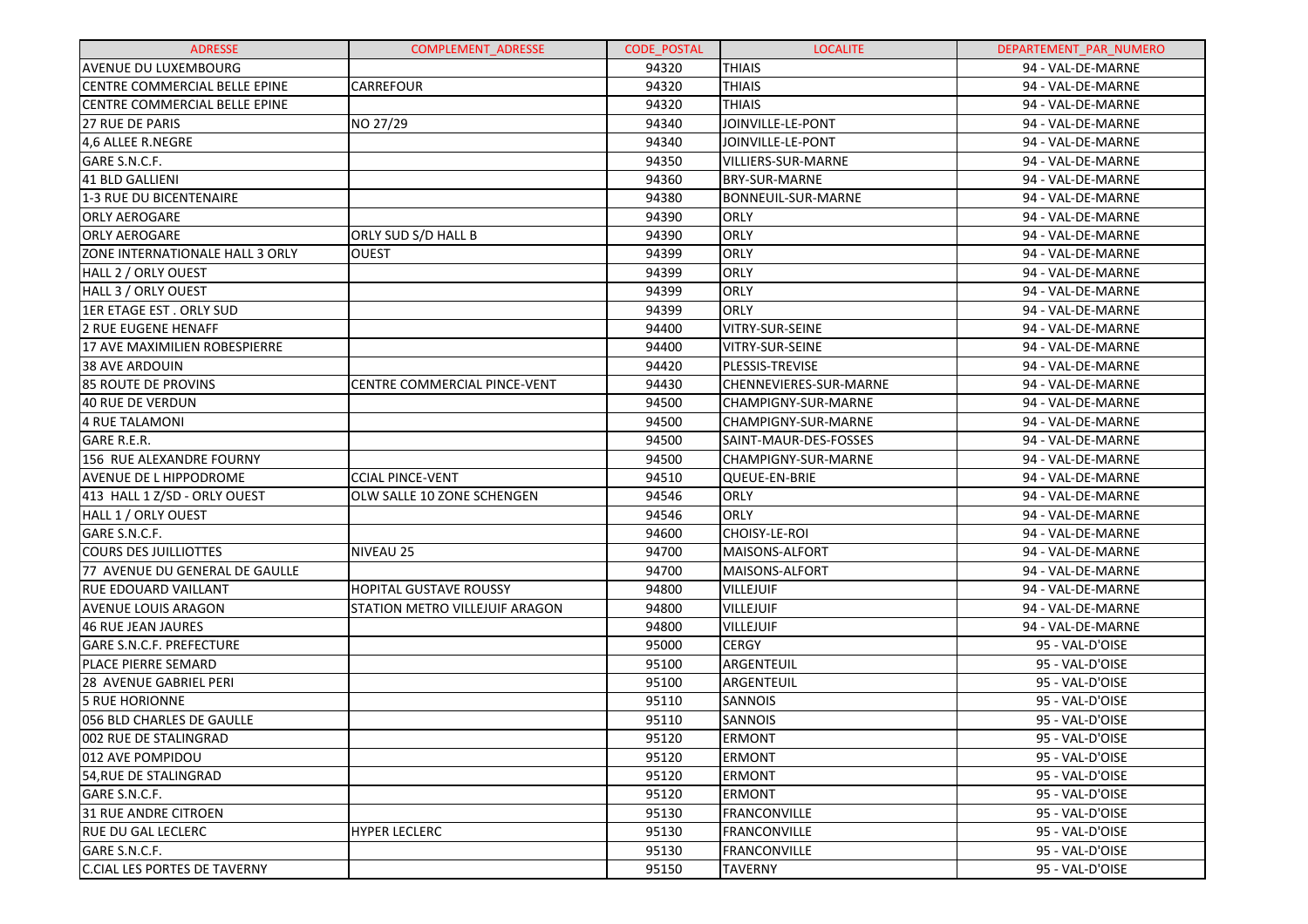| <b>ADRESSE</b>                     | <b>COMPLEMENT ADRESSE</b>          | <b>CODE POSTAL</b> | <b>LOCALITE</b>              | DEPARTEMENT PAR NUMERO |
|------------------------------------|------------------------------------|--------------------|------------------------------|------------------------|
| 11 AVE DE LA GARE                  |                                    | 95150              | <b>TAVERNY</b>               | 95 - VAL-D'OISE        |
| 125 RUE CARNOT                     |                                    | 95160              | <b>MONTMORENCY</b>           | 95 - VAL-D'OISE        |
| 144 AVE DU GAL DE GAULLE           |                                    | 95160              | <b>MONTMORENCY</b>           | 95 - VAL-D'OISE        |
| <b>AVENUE CHARLES DE GAULLE</b>    |                                    | 95170              | DEUIL-LA-BARRE               | 95 - VAL-D'OISE        |
| 1 RUE DE LA COTE DES AUGES         |                                    | 95180              | <b>MENUCOURT</b>             | 95 - VAL-D'OISE        |
| AVENUE DE LA DIVISION LECLERC      |                                    | 95200              | <b>SARCELLES</b>             | 95 - VAL-D'OISE        |
| IPLACE GABRIEL PERI                |                                    | 95220              | <b>HERBLAY</b>               | 95 - VAL-D'OISE        |
| <b>CENTRE COMMERCIAL E.D</b>       | <b>35 RUE DE CONFLANS</b>          | 95220              | <b>HERBLAY</b>               | 95 - VAL-D'OISE        |
| <b>30 AVENUE DE PARIS</b>          |                                    | 95230              | SOISY-SOUS-MONTMORENCY       | 95 - VAL-D'OISE        |
| 11 AVE DU GAL DE GAULLE            |                                    | 95230              | SOISY-SOUS-MONTMORENCY       | 95 - VAL-D'OISE        |
| 3 AVENUE DES FRERES LUMIERE        |                                    | 95240              | <b>CORMEILLES-EN-PARISIS</b> | 95 - VAL-D'OISE        |
| l6 AVENUE FOCH                     |                                    | 95240              | <b>CORMEILLES-EN-PARISIS</b> | 95 - VAL-D'OISE        |
| 6 AVENUE DU GENERAL DE GAULLE      |                                    | 95250              | <b>BEAUCHAMP</b>             | 95 - VAL-D'OISE        |
| <b>35 GRANDE RUE</b>               |                                    | 95290              | <b>ISLE-ADAM</b>             | 95 - VAL-D'OISE        |
| <b>ZAC DU PONT DES RAYONS</b>      | C. CIAL GRAND VAL                  | 95290              | <b>ISLE-ADAM</b>             | 95 - VAL-D'OISE        |
| 027 BIS GDE RUE DE NOGENT          |                                    | 95290              | <b>ISLE-ADAM</b>             | 95 - VAL-D'OISE        |
| 1 PLACE VAN GOGH                   |                                    | 95300              | <b>PONTOISE</b>              | 95 - VAL-D'OISE        |
| <b>GARE S.N.C.F.</b>               |                                    | 95300              | <b>PONTOISE</b>              | 95 - VAL-D'OISE        |
| 27 31 RUE D EPLUCHES               |                                    | 95310              | SAINT-OUEN-L'AUMONE          | 95 - VAL-D'OISE        |
| 027 RUE DE PARIS                   |                                    | 95350              | SAINT-BRICE-SOUS-FORET       | 95 - VAL-D'OISE        |
| l25 RUE CL DEBUSSY                 |                                    | 95360              | <b>MONTMAGNY</b>             | 95 - VAL-D'OISE        |
| <b>66 BOULEVARD VICTOR BORDIER</b> |                                    | 95370              | MONTIGNY-LES-CORMEILLES      | 95 - VAL-D'OISE        |
| 177 RUE D'ERMONT                   | CENTRE COMMERCIAL GROS NOYER       | 95390              | SAINT-PRIX                   | 95 - VAL-D'OISE        |
| <b>ROUTE DE MANTES</b>             |                                    | 95420              | MAGNY-EN-VEXIN               | 95 - VAL-D'OISE        |
| <b>56 RUE DE LA LIBERATION</b>     |                                    | 95440              | <b>ECOUEN</b>                | 95 - VAL-D'OISE        |
| 1 PLACE DU RENDEZ VOUS             | ZAC DE LA BUSSIE                   | 95490              | <b>VAUREAL</b>               | 95 - VAL-D'OISE        |
| <b>GARE R.E.R ROISSY POL</b>       | <b>SAS NOVOTEL</b>                 | 95500              | <b>ROISSY-EN-FRANCE</b>      | 95 - VAL-D'OISE        |
| C.CIAL DE LA GRANDE VALLEE         |                                    | 95500              | <b>GONESSE</b>               | 95 - VAL-D'OISE        |
| <b>CHEMIN DEPARTEMENTAL 915</b>    | <b>CENTRE COMMERCIAL L'OSERAIE</b> | 95520              | <b>OSNY</b>                  | 95 - VAL-D'OISE        |
| lPLACE DE LA GARE                  |                                    | 95530              | <b>FRETTE-SUR-SEINE</b>      | 95 - VAL-D'OISE        |
| RN 322 LES JARDINS LABONNEVILLE    |                                    | 95540              | MERY-SUR-OISE                | 95 - VAL-D'OISE        |
| <b>C.CIAL LECLERC</b>              |                                    | 95570              | <b>MOISSELLES</b>            | 95 - VAL-D'OISE        |
| 11 AVENUE DE L'EUROPE              |                                    | 95600              | <b>EAUBONNE</b>              | 95 - VAL-D'OISE        |
| 1 RUE DU BAS NOYER                 | C C ART DE VIVRE                   | 95610              | <b>ERAGNY</b>                | 95 - VAL-D'OISE        |
| <b>BD GAMBETTA</b>                 |                                    | 95640              | <b>MARINES</b>               | 95 - VAL-D'OISE        |
| CDG 2 TERMINAL G                   |                                    | 95700              | <b>ROISSY-EN-FRANCE</b>      | 95 - VAL-D'OISE        |
| ROISSY 2 S/S DOUANE OUEST          | <b>SAS 63</b>                      | 95700              | ROISSY-EN-FRANCE             | 95 - VAL-D'OISE        |
| ROISSY 2 ZONE PUBLIQUE             | SAS 61 101 102 104                 | 95700              | <b>ROISSY-EN-FRANCE</b>      | 95 - VAL-D'OISE        |
| <b>ROISSY 2 MULTISTORE</b>         | <b>SAS 60</b>                      | 95700              | <b>ROISSY-EN-FRANCE</b>      | 95 - VAL-D'OISE        |
| <b>ROISSY 2 S/S DOUANE OUEST</b>   | SAS 58 66                          | 95700              | <b>ROISSY-EN-FRANCE</b>      | 95 - VAL-D'OISE        |
| ROISSY 2 ZONE D - SAS 2 6 11 14    | <b>ZONE PUBLIQUE</b>               | 95700              | <b>ROISSY-EN-FRANCE</b>      | 95 - VAL-D'OISE        |
| AEROGARE T.9 - SAS 12 9            |                                    | 95700              | <b>ROISSY-EN-FRANCE</b>      | 95 - VAL-D'OISE        |
| AEROPORT ROISSY 1 'A'              | <b>NIVEAU COMMERCE</b>             | 95700              | <b>ROISSY-EN-FRANCE</b>      | 95 - VAL-D'OISE        |
| CDG T9 S/S DOUANE AERO-BP 20342    | SAS 9 12                           | 95711              | <b>ROISSY-EN-FRANCE</b>      | 95 - VAL-D'OISE        |